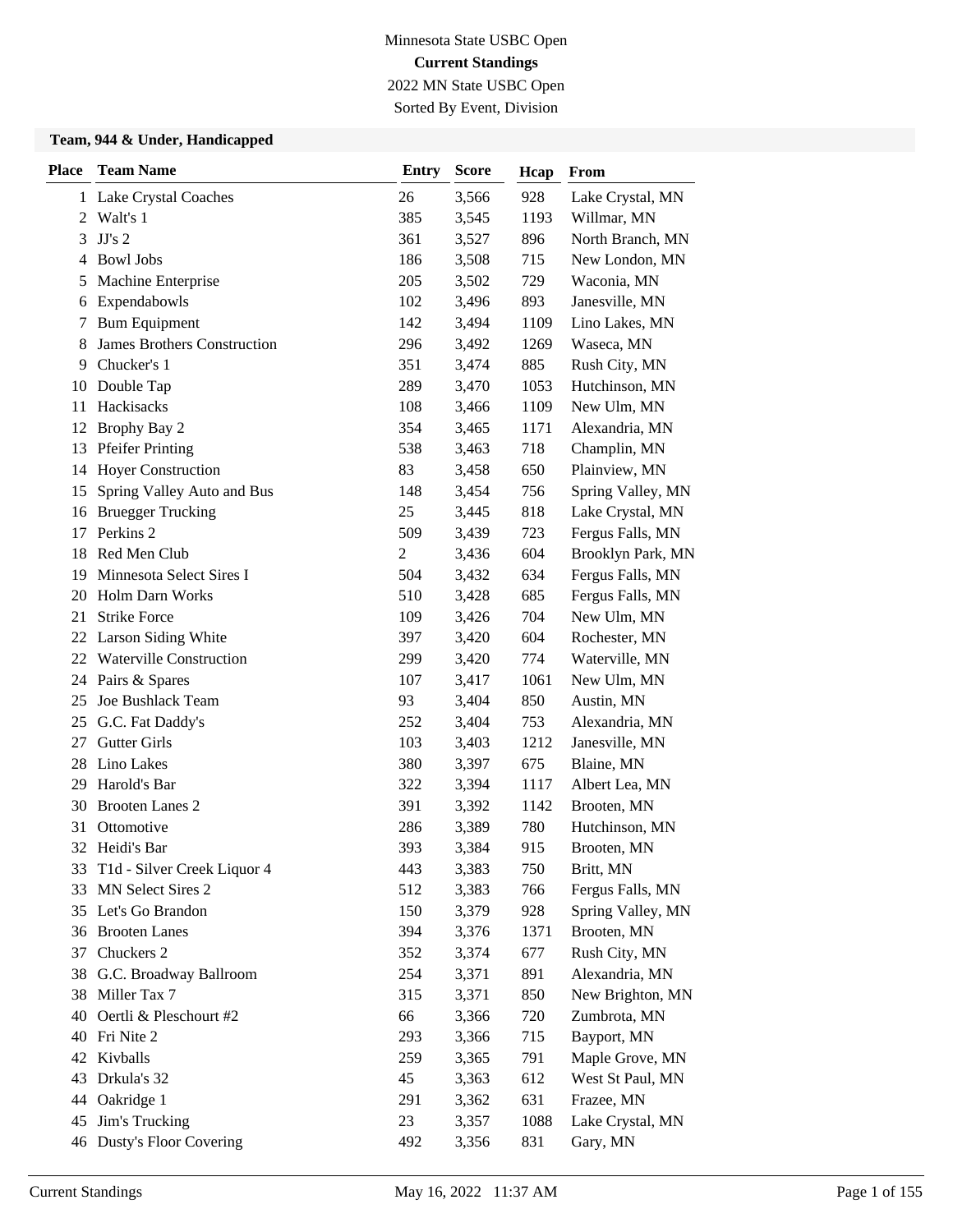2022 MN State USBC Open Sorted By Event, Division

| <b>Place</b> | <b>Team Name</b>               | <b>Entry</b> | <b>Score</b> | Hcap | From             |
|--------------|--------------------------------|--------------|--------------|------|------------------|
|              | 47 Lye Mowing                  | 543          | 3,355        | 653  | Alexandria, MN   |
| 48           | Jack Links 1                   | 199          | 3,352        | 866  | Buffalo, MN      |
| 49           | Hastings Eagles 1              | 372          | 3,350        | 683  | Hastings, MN     |
| 49           | Lil' Bumper & Grind            | 407          | 3,350        | 1007 | Coon Rapids, MN  |
| 51           | Jedi's Knights                 | 244          | 3,349        | 874  | Sandstone, MN    |
| 52           | Shyhawk                        | 86           | 3,348        | 872  | Plainview, MN    |
| 53           | Haus Specialty                 | 362          | 3,344        | 688  | Forest Lake, MN  |
| 53           | <b>MN Select Sires Rollers</b> | 507          | 3,344        | 928  | Fergus Falls, MN |
| 55           | Surley 2                       | 122          | 3,343        | 569  | Plymouth, MN     |
| 55           | <b>Busch Leagues</b>           | 245          | 3,343        | 1171 | Sandstone, MN    |
| 57           | Country Cllub #1               | 11           | 3,336        | 745  | Mound, MN        |
| 57           | <b>Bluff Valley</b>            | 56           | 3,336        | 855  | Zumbrota, MN     |
| 59           | The Misfits                    | 285          | 3,335        | 1206 | Arlington, MN    |
| 60           | <b>Rick's Rollers</b>          | 481          | 3,334        | 558  | Maple Grove, MN  |
| 61           | James Brothers Construction 2  | 297          | 3,333        | 1085 | Waseca, MN       |
| 62           | <b>Bowlers</b>                 | 387          | 3,331        | 901  | Willmar, MN      |
| 62           | <b>Best Point Resort</b>       | 294          | 3,331        | 888  | Waseca, MN       |
| 64           | McGregor Lanes #2              | 368          | 3,328        | 642  | Tamarack, MN     |
| 64           | Foxhole Brewhouse 2            | 418          | 3,328        | 915  | Willmar, MN      |
| 66           | Oertli & Pleschourt #3         | 81           | 3,326        | 831  | Zumbrota, MN     |
| 67           | <b>Stuewe's Home Service</b>   | 138          | 3,324        | 872  | Hamburg, MN      |
| 67           | DarkView Dairy                 | 283          | 3,324        | 680  | Arlington, MN    |
| 69           | Country Club #3                | 13           | 3,322        | 820  | Mound, MN        |
| 70           | Shoreline Dance #3             | 74           | 3,320        | 680  | Zumbrota, MN     |
| 70           | Phils Repair                   | 101          | 3,320        | 1344 | Janesville, MN   |
| 70           | Foxhole Brewhouse 1            | 417          | 3,320        | 561  | Willmar, MN      |
| 70           | Don's Drywall 2                | 517          | 3,320        | 1104 | Fergus Falls, MN |
| 74           | <b>GMI</b> Insurance           | 64           | 3,319        | 1074 | Zumbrota, MN     |
|              | 74 Marv's Wheel & Brake        | 327          | 3,319        | 723  | New London, MN   |
| 76           | Wayne Schilling Acct           | 73           | 3,317        | 899  | Zumbrota, MN     |
| 77           | 30G2P                          | 21           | 3,312        | 702  | Faribault, MN    |
| 78           | All In The Family              | 358          | 3,310        | 610  | Lindstrom, MN    |
|              | 78 Oakridge 2                  | 290          | 3,310        | 758  | Frazee, MN       |
| 80           | <b>Bowled Light</b>            | 3            | 3,309        | 683  | Red Wing, MN     |
| 81           | Brothers & Sisters             | 527          | 3,307        | 839  | St Paul, MN      |
| 82           | <b>Tator Tot Gang</b>          | 48           | 3,306        | 963  | Big Lake, MN     |
| 83           | DC Drywall                     | 359          | 3,303        | 607  | North Branch, MN |
| 84           | Four and One-Third             | 268          | 3,302        | 648  | Cambridge, MN    |
| 85           | <b>Maximum PINatration</b>     | 191          | 3,300        | 558  | Elk River, MN    |
| 85           | Crystal Clean                  | 326          | 3,300        | 1069 | New London, MN   |
| 85           | Bo Knows #2                    | 339          | 3,300        | 677  | St Paul, MN      |
| 88           | Up Your Alley                  | 185          | 3,298        | 596  | New London, MN   |
| 89           | River Road Repair #1           | 80           | 3,297        | 1158 | Zumbrota, MN     |
| 90           | Team Crystal Clean             | 411          | 3,294        | 828  | New London, MN   |
| 91           | <b>First Choice</b>            | 392          | 3,290        | 864  | Brooten, MN      |
|              | 92 KAOZ                        | 364          | 3,289        | 720  | St Paul, MN      |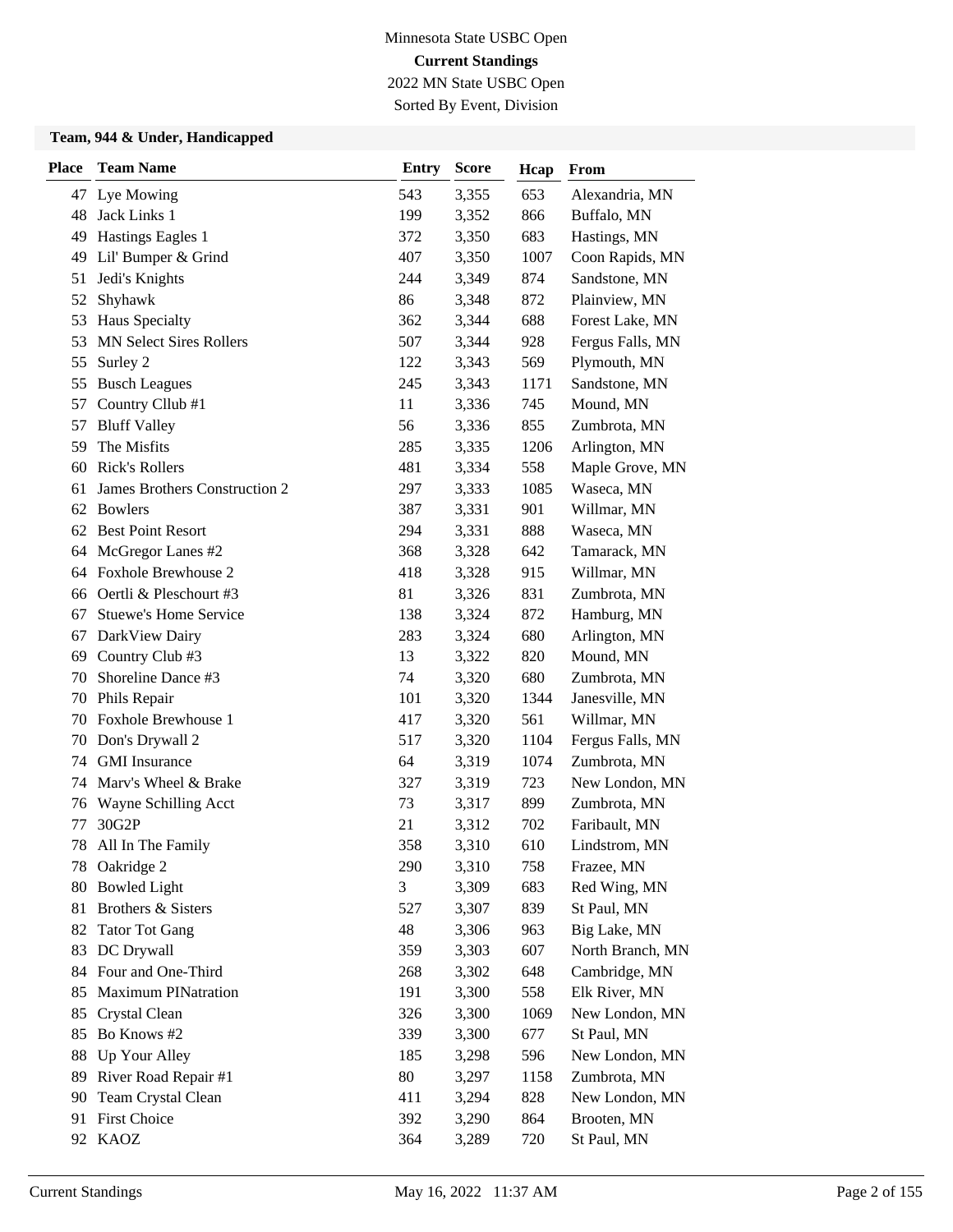2022 MN State USBC Open Sorted By Event, Division

| <b>Place</b> | <b>Team Name</b>                    | <b>Entry</b> | <b>Score</b> | Hcap | From              |
|--------------|-------------------------------------|--------------|--------------|------|-------------------|
|              | 93 Balls Deep                       | 113          | 3,284        | 1125 | New Ulm, MN       |
| 93           | 6 Footers                           | 246          | 3,284        | 1487 | Sandstone, MN     |
| 93           | Underdogs                           | 303          | 3,284        | 677  | Minneapolis, MN   |
| 96           | Grumpy's                            | 155          | 3,283        | 618  | Maple Grove, MN   |
|              | 96 Hoot Lanes                       | 298          | 3,283        | 866  | Waterville, MN    |
| 98           | Right In The P                      | 398          | 3,279        | 558  | Rochester, MN     |
| 99           | Neptune                             | 105          | 3,278        | 626  | Lake City, MN     |
| 100          | Don's Drywall 1                     | 501          | 3,277        | 739  | Fergus Falls, MN  |
| 101          | Dorkheads                           | 38           | 3,273        | 847  | Big Lake, MN      |
|              | 102 Valley Lanes                    | 151          | 3,272        | 772  | Spring Valley, MN |
|              | 103 Kiffmeyer Motorsports           | 59           | 3,268        | 807  | Zumbrota, MN      |
|              | 104 T2d - Silver Creek Liquor 8     | 451          | 3,267        | 812  | Britt, MN         |
| 105          | <b>Sullivan Construction 2</b>      | 502          | 3,266        | 963  | Fergus Falls, MN  |
| 106          | Hit em Hard                         | 256          | 3,265        | 612  | Woodbury, MN      |
| 106          | <b>Victory Bowl</b>                 | 373          | 3,265        | 783  | Mankato, MN       |
| 108          | Coffee Mill #2                      | 60           | 3,260        | 745  | Zumbrota, MN      |
| 108          | Jack Links 2                        | 200          | 3,260        | 1047 | Buffalo, MN       |
|              | 110 Pocket Rockets                  | 464          | 3,259        | 588  | Ramsey, MN        |
| 111          | Kunz Electric                       | 70           | 3,257        | 831  | Zumbrota, MN      |
| 111          | Andy's Bar                          | 460          | 3,257        | 691  | Red Wing, MN      |
|              | 113 Design 1                        | 115          | 3,254        | 812  | Shakopee, MN      |
| 114          | Owens Locker #2                     | 63           | 3,253        | 591  | Zumbrota, MN      |
| 115          | Jack Links 3                        | 198          | 3,252        | 909  | Buffalo, MN       |
|              | 115 T1g - VBG 2                     | 446          | 3,252        | 931  | Britt, MN         |
| 117          | Garden Center Lanes 2               | 253          | 3,249        | 815  | Alexandria, MN    |
| 118          | Double Sevens                       | 305          | 3,245        | 945  | Plymouth, MN      |
|              | 119 O.B.B.                          | 112          | 3,242        | 1039 | New Ulm, MN       |
| 120          | MN Select Sires A Little Bull       | 511          | 3,236        | 1082 | Fergus Falls, MN  |
| 121          | T <sub>1f</sub> - V <sub>BG</sub> 1 | 445          | 3,234        | 974  | Britt, MN         |
| 122          | Berg's Towing                       | 79           | 3,232        | 861  | Zumbrota, MN      |
| 123          | Greseth Drywall                     | 78           | 3,231        | 893  | Zumbrota, MN      |
|              | 123 Marsha's Maulers                | 140          | 3,231        | 896  | Maplewood, MN     |
|              | 125 Theresa Callahan Team           | 99           | 3,229        | 696  | Annandale, MN     |
| 126          | Walt's Drywall                      | 87           | 3,226        | 828  | Plainview, MN     |
| 127          | Washa Trucking                      | 183          | 3,225        | 648  | Montgomery, MN    |
| 127          | S'mores                             | 540          | 3,225        | 904  | Oakdale, MN       |
|              | 129 Richardson's Auto Body 2        | 131          | 3,224        | 683  | Lake City, MN     |
|              | 129 House of Pizza 2                | 179          | 3,224        | 661  | Saint Cloud, MN   |
| 131          | Fargo 2                             | 176          | 3,221        | 672  | West Fargo, ND    |
| 132          | Trapper's Lanes #2                  | 152          | 3,217        | 737  | New Richland, MN  |
| 133          | <b>Sackett Concrete</b>             | 75           | 3,214        | 650  | Zumbrota, MN      |
|              | 133 Kim Saloon                      | 88           | 3,214        | 953  | Plainview, MN     |
| 135          | T <sub>1</sub> h - VBG 3            | 447          | 3,213        | 963  | Britt, MN         |
|              | 136 J&B Pallet                      | 128          | 3,212        | 1077 | Lake City, MN     |
|              | 137 Appliance Village 2             | 34           | 3,207        | 864  | Shakopee, MN      |
|              | 137 Wabasha Warehouse Liquors       | 188          | 3,207        | 672  | Wabasha, MN       |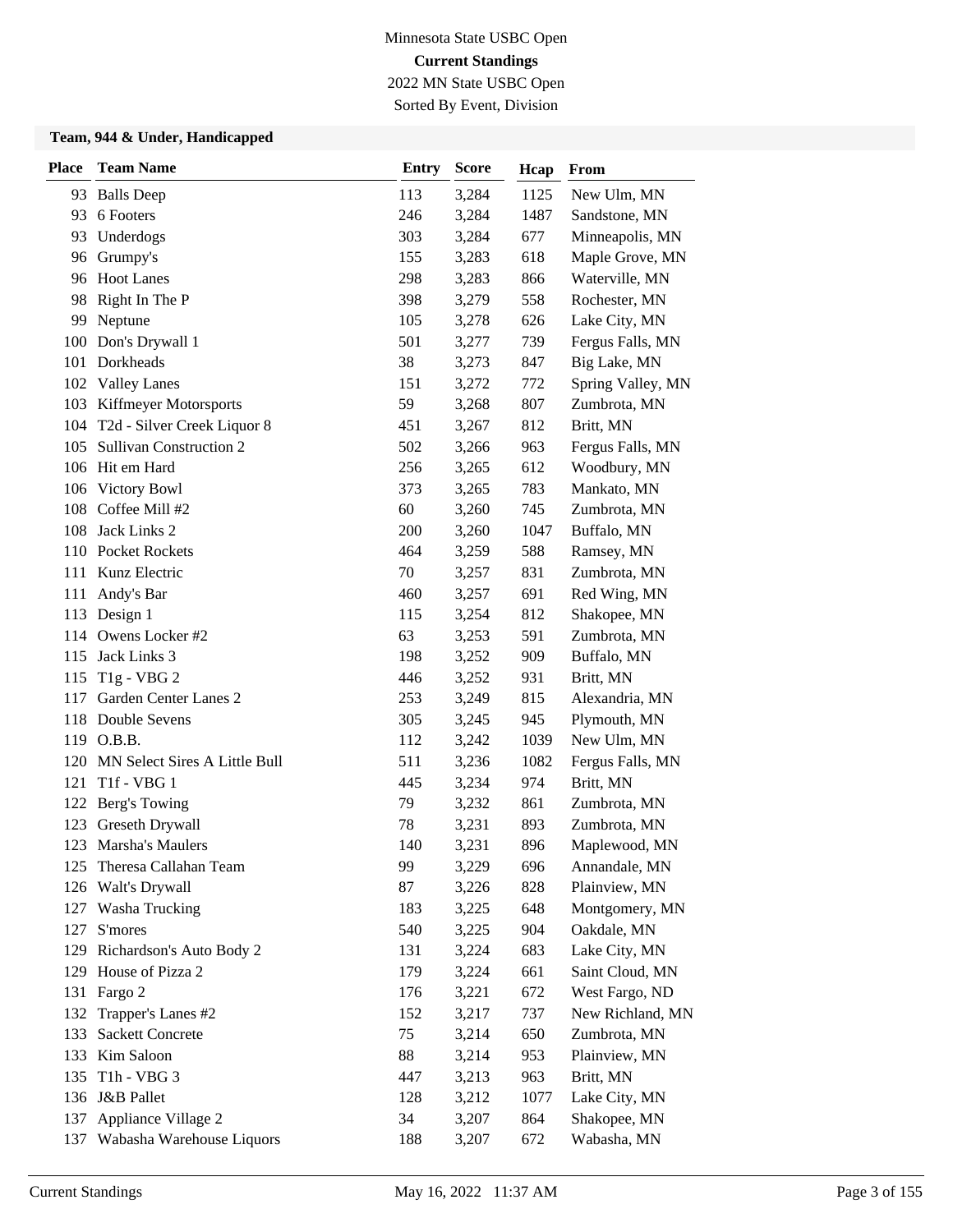2022 MN State USBC Open

### Sorted By Event, Division

| <b>Place</b> | <b>Team Name</b>                | <b>Entry</b> | <b>Score</b> | Hcap | From               |
|--------------|---------------------------------|--------------|--------------|------|--------------------|
| 139          | Attaboys Taxi                   | 249          | 3,205        | 650  | Sandstone, MN      |
| 140          | T3a - VBG 7                     | 454          | 3,204        | 891  | Britt, MN          |
| 141          | Denny's Clippers                | 203          | 3,203        | 604  | Waconia, MN        |
|              | 142 Sets & Splits               | 106          | 3,201        | 1123 | New Ulm, MN        |
|              | 142 C.R. Jimmy's                | 229          | 3,201        | 572  | East Bethel, MN    |
|              | 144 NAPA                        | 85           | 3,200        | 799  | Plainview, MN      |
| 144          | Gold Rush                       | 206          | 3,200        | 675  | Waconia, MN        |
|              | 146 Mongolian Head Stompers     | 204          | 3,199        | 610  | Waconia, MN        |
| 147          | New Prague Mix Ups              | 269          | 3,197        | 837  | Prior Lake, MN     |
| 148          | Cole Kroneman Team              | 91           | 3,194        | 874  | Austin, MN         |
| 148          | Surly Benders 1                 | 111          | 3,194        | 556  | New Ulm, MN        |
| 150          | Shakopee 1                      | 33           | 3,193        | 839  | Shakopee, MN       |
| 151          | 617 Lounge #2                   | 37           | 3,192        | 602  | White Bear Lake, M |
| 151          | Who Cares 1                     | 180          | 3,192        | 737  | Shakopee, MN       |
| 151          | <b>B&amp;S</b> Excavating       | 324          | 3,192        | 801  | Paynesville, MN    |
| 151          | McGregor Lanes 3                | 369          | 3,192        | 688  | Tamarack, MN       |
|              | 155 Bogeys                      | 248          | 3,191        | 1039 | Sandstone, MN      |
| 155          | <b>Herd Motor Sports</b>        | 282          | 3,191        | 831  | Arlington, MN      |
| 155          | Wicked Pinz 2                   | 308          | 3,191        | 774  | Lakeville, MN      |
| 158          | <b>Brooklyn Bowlers 2</b>       | 523          | 3,188        | 1393 | Crystal, MN        |
| 159          | Kiss's Corvette                 | 41           | 3,186        | 745  | Woodbury, MN       |
| 160          | Owens Locker #1                 | 69           | 3,185        | 583  | Zumbrota, MN       |
| 160          | <b>Horsman Precast</b>          | 247          | 3,185        | 850  | Sandstone, MN      |
|              | 162 Miller Tax 1                | 309          | 3,184        | 577  | New Brighton, MN   |
| 163          | Binner 3                        | 52           | 3,181        | 580  | Plainview, MN      |
| 164          | Ramy Turf                       | 235          | 3,179        | 610  | Mankato, MN        |
| 165          | Chix Team                       | 92           | 3,175        | 577  | Austin, MN         |
| 166          | Ottertail Plug Ins              | 514          | 3,172        | 904  | Fergus Falls, MN   |
| 167          | Surly Benders 2                 | 110          | 3,169        | 1117 | New Ulm, MN        |
| 167          | <b>Sunray Gals</b>              | 257          | 3,169        | 899  | No St Paul, MN     |
| 167          | Route 61 Bowl 1                 | 320          | 3,169        | 626  | Kettle River, MN   |
| 167          | Tierney's Liquor                | 323          | 3,169        | 623  | Circle Pines, MN   |
|              | 171 Surly 1                     | 121          | 3,167        | 599  | Plymouth, MN       |
|              | 172 Rippin Throats #2           | 10           | 3,165        | 726  | Woodbury, MN       |
| 173          | Benny's Plumbing                | 177          | 3,163        | 583  | New Prague, MN     |
|              | 174 Herrera                     | 348          | 3,162        | 729  | West St Paul, MN   |
|              | 174 Walt's 2                    | 386          | 3,162        | 801  | Willmar, MN        |
|              | 176 Miller Tax 2                | 310          | 3,159        | 564  | New Brighton, MN   |
| 177          | Best Point Resort #2            | 295          | 3,156        | 1209 | Waseca, MN         |
|              | 178 Blasing Electric            | 100          | 3,151        | 1058 | Janesville, MN     |
|              | 179 Repeat Offenders            | 262          | 3,150        | 599  | Chatfield, MN      |
|              | 180 Beer Money                  | 406          | 3,149        | 766  | Champlin, MN       |
| 181          | 4 Men & a B                     | 98           | 3,146        | 629  | Lakefield, MN      |
|              | 182 T1e - Silver Creek Liquor 5 | 444          | 3,143        | 564  | Britt, MN          |
|              | 183 HG Electric                 | 84           | 3,141        | 612  | Plainview, MN      |
|              | 184 Misfits                     | 24           | 3,140        | 869  | Lake Crystal, MN   |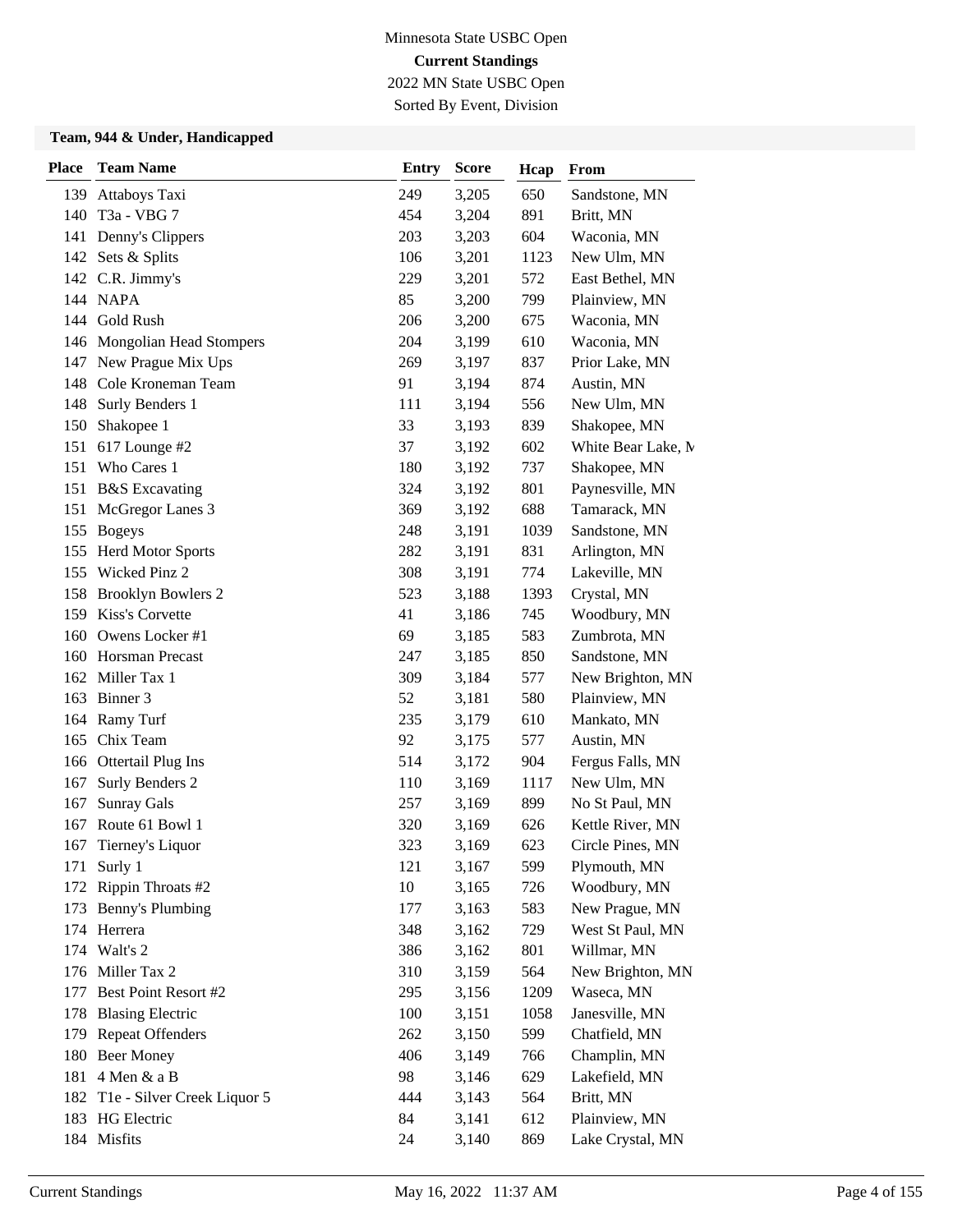2022 MN State USBC Open Sorted By Event, Division

| <b>Place</b> | <b>Team Name</b>             | <b>Entry</b> | <b>Score</b> | Hcap | From               |
|--------------|------------------------------|--------------|--------------|------|--------------------|
|              | 185 Home Solutions           | 284          | 3,127        | 1034 | Arlington, MN      |
|              | 185 Who Knows                | 338          | 3,127        | 607  | Lindstrom, MN      |
| 187          | Bowlin Problem #2            | 124          | 3,125        | 602  | Centerville, MN    |
|              | 187 Team Feels Good          | 422          | 3,125        | 634  | St.Louis Park, MN  |
|              | 189 Nickell Trucking         | 67           | 3,123        | 650  | Zumbrota, MN       |
| 190          | Teri Erickson Team           | 94           | 3,112        | 710  | Austin, MN         |
| 191          | Design 2                     | 114          | 3,106        | 669  | Shakopee, MN       |
|              | 192 Happy Hour Bar           | 182          | 3,105        | 666  | Montgomery, MN     |
|              | 193 Honey Badger             | 156          | 3,104        | 828  | Maple Grove, MN    |
|              | 194 Carbone's Pizzeria #4    | 319          | 3,103        | 793  | White Bear Lk, MN  |
|              | 194 Roehrick Painting        | 521          | 3,103        | 926  | Faribault, MN      |
|              | 196 River Road Repair #2     | 76           | 3,101        | 872  | Zumbrota, MN       |
|              | 196 T2f - VBG 6              | 453          | 3,101        | 864  | Britt, MN          |
|              | 196 Linden Flockers 1        | 505          | 3,101        | 637  | Fergus Falls, MN   |
|              | 199 Club New Yorker          | 288          | 3,097        | 1071 | Hutchinson, MN     |
|              | 200 Richardson's Auto Body 1 | 132          | 3,095        | 661  | Lake City, MN      |
|              | 201 Who Cares 1              | 181          | 3,093        | 729  | Shakopee, MN       |
| 201          | Chef Craig's Catering        | 287          | 3,093        | 847  | Hutchinson, MN     |
| 203          | Flaherty's 1                 | 377          | 3,092        | 720  | Mounds View, MN    |
| 204          | <b>Brooklyn Bowlers 1</b>    | 522          | 3,083        | 656  | Crystal, MN        |
|              | 205 Nelson Marine 2          | 43           | 3,075        | 739  | White Bear Lake, M |
|              | 206 Marketplace Foods        | 207          | 3,072        | 621  | Waconia, MN        |
| 206          | Gary Bye Team 2              | 277          | 3,072        | 585  | Hibbing, MN        |
| 208          | Tim Brogan Construction      | 261          | 3,069        | 621  | Chatfield, MN      |
| 209          | Minnesota Millwork           | 192          | 3,068        | 661  | Lonsdale, MN       |
| 209          | Sandstone Area Golf Course   | 250          | 3,068        | 637  | Sandstone, MN      |
| 211          | Thrivent                     | 193          | 3,067        | 823  | Red Wing, MN       |
|              | 212 Pocket Crushers          | 126          | 3,066        | 602  | Apple Valley, MN   |
|              | 212 Carbone's Pizzeria #1    | 316          | 3,066        | 955  | White Bear Lk, MN  |
| 214          | Montgomery Sod Company       | 184          | 3,062        | 666  | Montgomery, MN     |
| 214          | Wadena Misfits 2             | 461          | 3,062        | 823  | Verndale, MN       |
|              | 216 MSSB #1                  | 223          | 3,055        | 666  | Kimball, MN        |
| 217          | MSSB#2                       | 222          | 3,044        | 796  | Kimball, MN        |
|              | 218 Wadena Misfits 3         | 463          | 3,041        | 826  | Verndale, MN       |
|              | 218 MAJAM                    | 515          | 3,041        | 645  | Fergus Falls, MN   |
|              | 218 Dent Ville Fans          | 516          | 3,041        | 774  | Fergus Falls, MN   |
|              | 221 Run to the Hills         | 39           | 3,038        | 564  | Big Lake, MN       |
| 222          | Sunray 2                     | 330          | 3,035        | 834  | Woodbury, MN       |
| 223          | Airborn                      | 335          | 3,034        | 820  | Little Falls, MN   |
| 224          | Third Base Bar               | 187          | 3,033        | 696  | Wabasha, MN        |
| 225          | T2e - VBG 5                  | 452          | 3,021        | 715  | Britt, MN          |
|              | 226 Gutter Guardians         | 405          | 3,016        | 612  | Albert Lea, MN     |
| 227          | Here for the Beer            | 27           | 3,013        | 642  | Lewiston, MN       |
|              | 228 Wadena Misfits 1         | 462          | 3,009        | 758  | Verndale, MN       |
| 229          | Triple H S D                 | 503          | 3,002        | 791  | Fergus Falls, MN   |
|              | 230 Whatever                 | 390          | 2,990        | 602  | Apple Valley, MN   |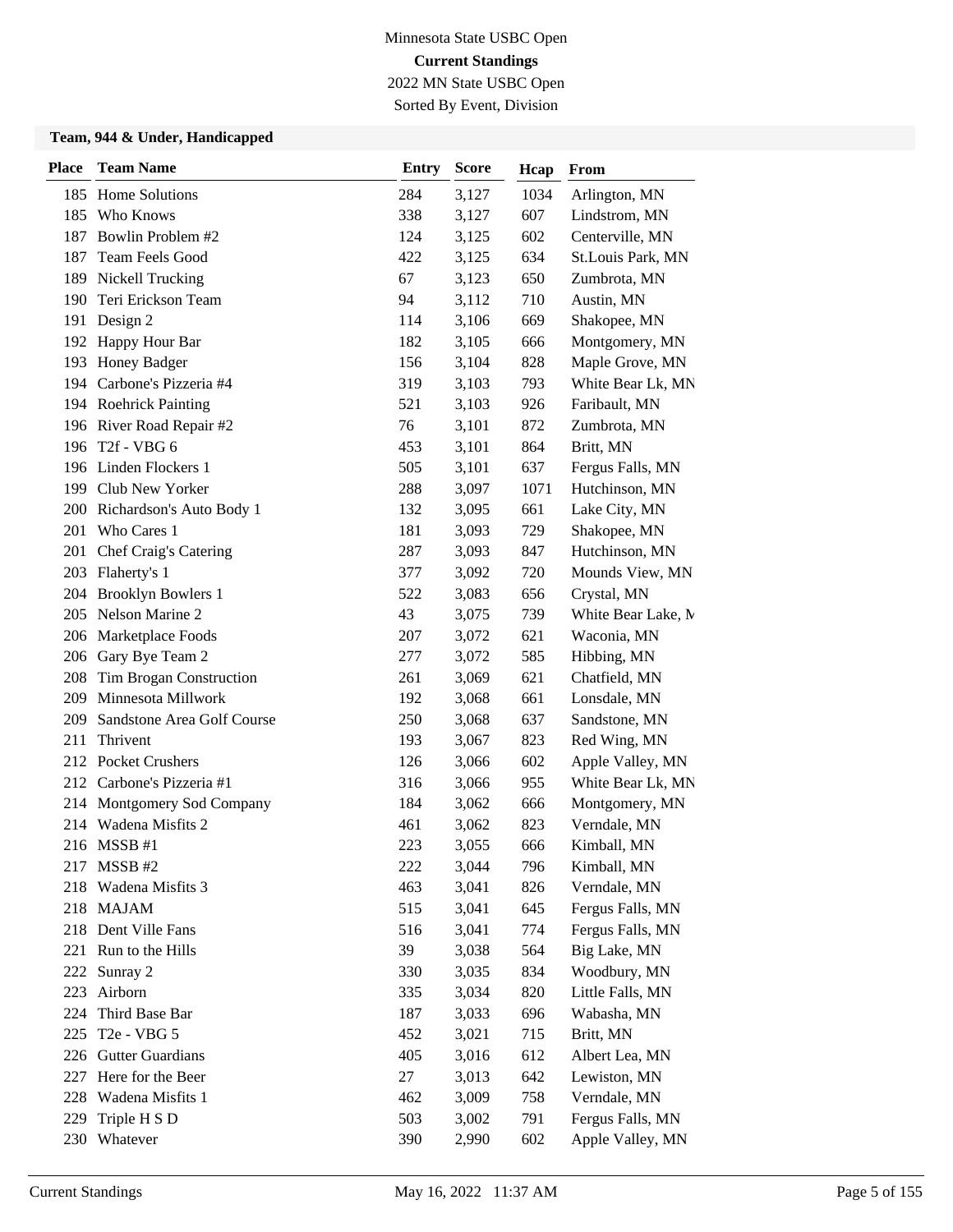Sorted By Event, Division

### **Team, 944 & Under, Handicapped**

| <b>Place</b> | <b>Team Name</b>               | Entry | <b>Score</b> | Hcap | From              |
|--------------|--------------------------------|-------|--------------|------|-------------------|
| 231          | Dawn's Corner Bar              | 383   | 2,989        | 594  | Faribault, MN     |
| 232          | Weichel Auto                   | 4     | 2,986        | 683  | Lake City, MN     |
| 232          | Bogart's - Owatonna            | 127   | 2,986        | 634  | Apple Valley, MN  |
| 234          | Piepho Roofing                 | 170   | 2,984        | 696  | Owatonna, MN      |
| 235          | Binner 1                       | 51    | 2,973        | 556  | Plainview, MN     |
| 235          | Bowlin Problem #1              | 123   | 2,973        | 637  | Centerville, MN   |
| 235          | Jeffrey's Country Car Fixins   | 465   | 2,973        | 591  | Annandale, MN     |
| 238          | Shoreline Dance #1             | 71    | 2,971        | 572  | Zumbrota, MN      |
| 239          | JJ's 1                         | 356   | 2,966        | 683  | North Branch, MN  |
| 240          | <b>Bridge Street Tavern</b>    | 412   | 2,965        | 766  | Owatonna, MN      |
| 241          | Hoops Brewing #15              | 49    | 2,960        | 588  | Duluth, MN        |
| 242          | Tom's Windshield 2             | 279   | 2,957        | 567  | Waite Park, MN    |
| 243          | I Know Rick!                   | 167   | 2,946        | 996  | Duluth, MN        |
| 244          | Blainbrook 3                   | 480   | 2,934        | 847  | Blaine, MN        |
| 245          | <b>Broking Transport 1</b>     | 408   | 2,919        | 645  | Grand Rapids, MN  |
| 246          | Brophy Bay 1                   | 353   | 2,912        | 777  | Alexandria, MN    |
| 247          | <b>Broking Transport 2</b>     | 409   | 2,902        | 683  | Grand Rapids, MN  |
| 248          | Jay Koski Fan Club             | 161   | 2,874        | 612  | Maple Grove, MN   |
| 249          | <b>Sullivan Construction 1</b> | 508   | 2,736        | 815  | Fergus Falls, MN  |
| 250          | Kehan Knapp Team               | 149   | 2,488        | 715  | Spring Valley, MN |

The lowest score to cash is 3331.

| Place        | <b>Team Name</b>            | Entry | <b>Score</b> | Hcap             | From             |
|--------------|-----------------------------|-------|--------------|------------------|------------------|
| $\mathbf{1}$ | Country Club#2              | 12    | 3,607        | 523              | Mound, MN        |
| 2            | Oertli & Pleschourt #1      | 65    | 3,530        | 542              | Zumbrota, MN     |
| 3            | Country Club #5             | 15    | 3,507        | 545              | Mound, MN        |
| 4            | Larson Siding Blue          | 395   | 3,485        | 126              | Rochester, MN    |
| 5            | <b>Gray Bulls</b>           | 258   | 3,452        | 388              | Wahkon, MN       |
| 6            | <b>Pocket Pounders</b>      | 55    | 3,444        | 496              | St Paul, MN      |
| 7            | Paul Bunyan Bowl            | 378   | 3,429        | 421              | Brainerd, MN     |
| 8            | Storm 50 Silver             | 271   | 3,424        | 97               | Coon Rapids, MN  |
| 9            | Garden Center / Kwikset 7   | 429   | 3,417        | $\boldsymbol{0}$ | Alexandria, MN   |
| 10           | Fri Nite 1                  | 292   | 3,413        | 348              | Bayport, MN      |
| 11           | Rippin Throats #1           | 9     | 3,412        | 113              | Woodbury, MN     |
| 12           | Melrose 3                   | 486   | 3,406        | 116              | Norwood, MN      |
| 13           | Country Club #4             | 14    | 3,396        | 531              | Mound, MN        |
| 14           | Garden Center / Kwikset 8   | 430   | 3,387        | 151              | Alexandria, MN   |
| 15           | Roth Drywall                | 342   | 3,385        | 440              | Fairfax, MN      |
| 16           | Miller Tax 4                | 312   | 3,384        | 432              | New Brighton, MN |
| 17           | On Track So St Paul         | 218   | 3,378        | $\boldsymbol{0}$ | Burnsville, MN   |
| 18           | Mike's Pro Shop Gold        | 544   | 3,357        | 221              | Minneapolis, MN  |
| 19           | Southway Bowl North Stars A | 265   | 3,354        | 8                | Ramsey, MN       |
| 20           | Locker Guy I                | 487   | 3,351        | $\boldsymbol{0}$ | Owatonna, MN     |
| 21           | On Track SSP Brunswick      | 388   | 3,349        | 326              | Minneapolis, MN  |
| 22           | T2b - Silver Creek Liquor 7 | 449   | 3,348        | 297              | Britt, MN        |
|              |                             |       |              |                  |                  |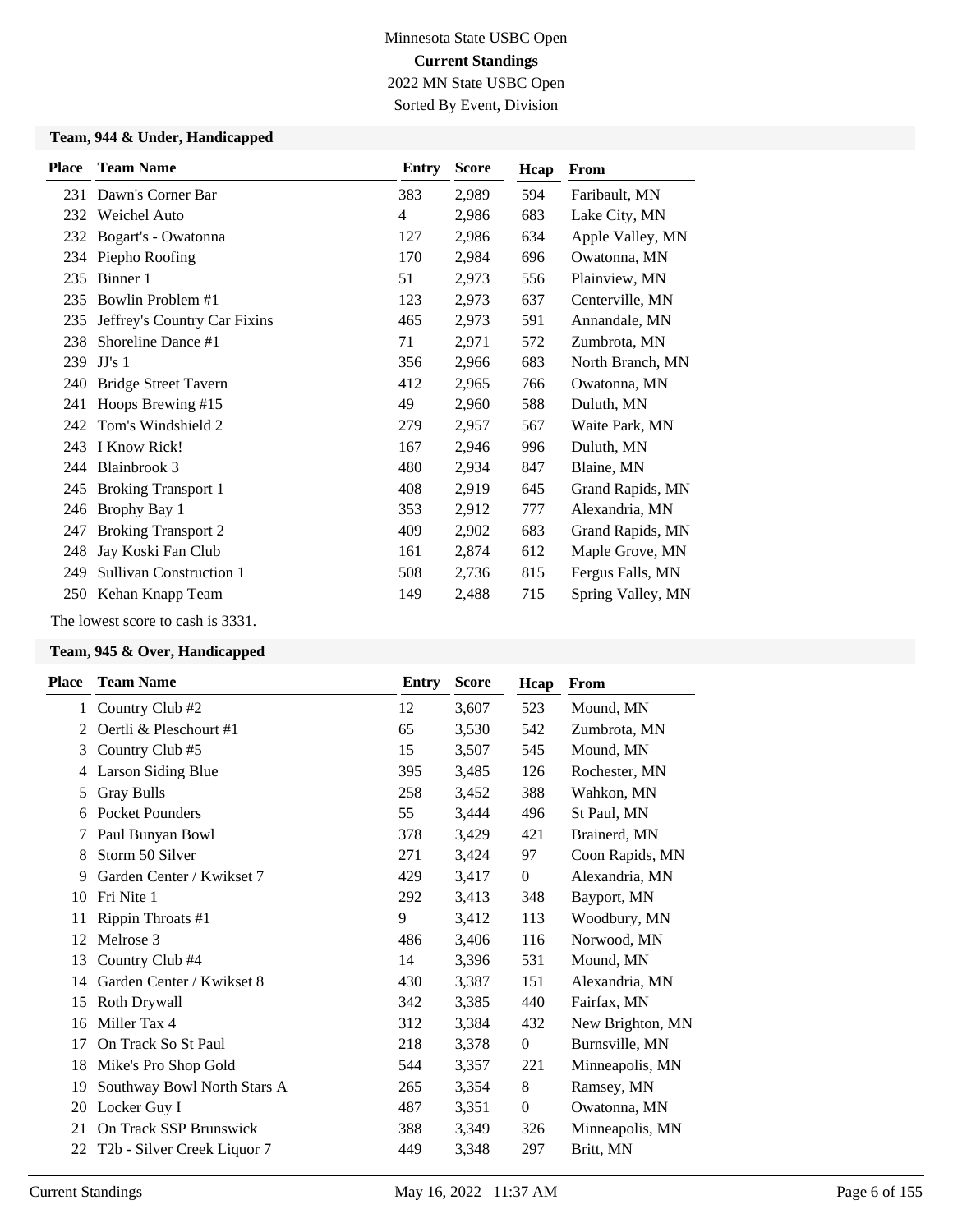2022 MN State USBC Open Sorted By Event, Division

| <b>Place</b> | <b>Team Name</b>            | <b>Entry</b> | <b>Score</b> | Hcap             | From               |
|--------------|-----------------------------|--------------|--------------|------------------|--------------------|
|              | 23 Not All Rude             | 77           | 3,347        | 407              | Zumbrota, MN       |
| 23           | NDUGU 4                     | 457          | 3,347        | 232              | Woodbury, MN       |
| 25           | Oertli & Pleschourt #4      | 82           | 3,341        | 432              | Zumbrota, MN       |
| 26           | <b>BP</b> Boys              | 190          | 3,340        | 415              | Shakopee, MN       |
| 26           | Storm 50 Blue               | 270          | 3,340        | 194              | Coon Rapids, MN    |
| 28           | Melrose Bowl 2              | 484          | 3,335        | 59               | Norwood, MN        |
| 29           | A - Sean                    | 477          | 3,334        | 405              | St Paul, MN        |
| 30           | Lovelace Specialties II     | 233          | 3,329        | 550              | Perham, MN         |
| 31           | The Lakers II               | 401          | 3,322        | 108              | Maple Grove, MN    |
| 31           | <b>USS</b> Gutter           | 455          | 3,322        | 186              | Little Falls, MN   |
| 33           | Just Us                     | 141          | 3,317        | 375              | Lino Lakes, MN     |
| 34           | Garden Center / Kwikset 2   | 424          | 3,312        | 67               | Alexandria, MN     |
| 35           | Peterson Trucking           | 29           | 3,304        | 437              | Lewiston, MN       |
| 36           | T <sub>2</sub> c - VBG 4    | 450          | 3,299        | 413              | Britt, MN          |
| 37           | Leukam Trucking             | 224          | 3,296        | 437              | Melrose, MN        |
| 37           | Southway Bowl North Stars 1 | 264          | 3,296        | $\boldsymbol{0}$ | Ramsey, MN         |
| 39           | The Lakers A                | 400          | 3,295        | 43               | Maple Grove, MN    |
| 40           | Oh Geez #2                  | 169          | 3,293        | 504              | Chaska, MN         |
| 41           | Garden Center 1             | 251          | 3,291        | 415              | Alexandria, MN     |
| 41           | <b>NDUGU 8</b>              | 458          | 3,291        | 172              | Woodbury, MN       |
| 43           | Tralo Trucking 1            | 173          | 3,288        | 216              | Spring Valley, MN  |
| 44           | Mixed Bag 1                 | 497          | 3,286        | 270              | Arden Hills, MN    |
| 45           | NAQ Gold                    | 334          | 3,283        | 216              | Cottage Grove, MN  |
| 45           | <b>Ebony Strikers Onyx</b>  | 520          | 3,283        | 504              | Bloomington, MN    |
| 47           | Fargo 1                     | 175          | 3,281        | 348              | West Fargo, ND     |
| 48           | <b>Flaming Ballers</b>      | 97           | 3,280        | 456              | Lakefield, MN      |
|              | 48 Locker Guy IV            | 490          | 3,280        | 10               | Owatonna, MN       |
| 50           | Gutt-er Done                | 189          | 3,278        | 461              | Shakopee, MN       |
| 50           | McGregor Lanes 4            | 370          | 3,278        | 450              | Tamarack, MN       |
| 52           | Mixed Bag 3                 | 499          | 3,277        | 267              | Arden Hills, MN    |
| 53           | T1b - Silver Creek Liquor 2 | 441          | 3,276        | 164              | Britt, MN          |
| 54           | Nelson Marine 1             | 42           | 3,271        | 531              | White Bear Lake, M |
| 55           | Miller Tax 6                | 314          | 3,269        | 486              | New Brighton, MN   |
|              | 56 Rather B Fishin          | 341          | 3,263        | 450              | No St Paul, MN     |
| 56           | <b>Bleick Farms</b>         | 343          | 3,263        | 456              | Fairfax, MN        |
|              | 58 Lano Equipment           | 137          | 3,262        | 432              | Hamburg, MN        |
| 59           | Oh Geez                     | 168          | 3,261        | 467              | Chaska, MN         |
| 60           | Coffee Mill #1              | 68           | 3,258        | 540              | Zumbrota, MN       |
| 60           | Miller Tax 3                | 311          | 3,258        | 526              | New Brighton, MN   |
| 62           | Mermaid Lanes               | 529          | 3,257        | 507              | Vadnais Hgts, MN   |
| 63           | The Lakers 1                | 399          | 3,249        | 135              | Maple Grove, MN    |
| 64           | Dream Team                  | 493          | 3,241        | 464              | Janesville, MN     |
| 65           | T1a - Silver Creek Liquor 1 | 440          | 3,238        | 410              | Britt, MN          |
| 66           | All In The Family           | 22           | 3,237        | 167              | Cottage Grove, MN  |
| 66           | <b>Bork Lumber</b>          | 325          | 3,237        | 461              | Paynesville, MN    |
| 66           | <b>BBRCM</b> Lanes          | 532          | 3,237        | 245              | Ham Lake, MN       |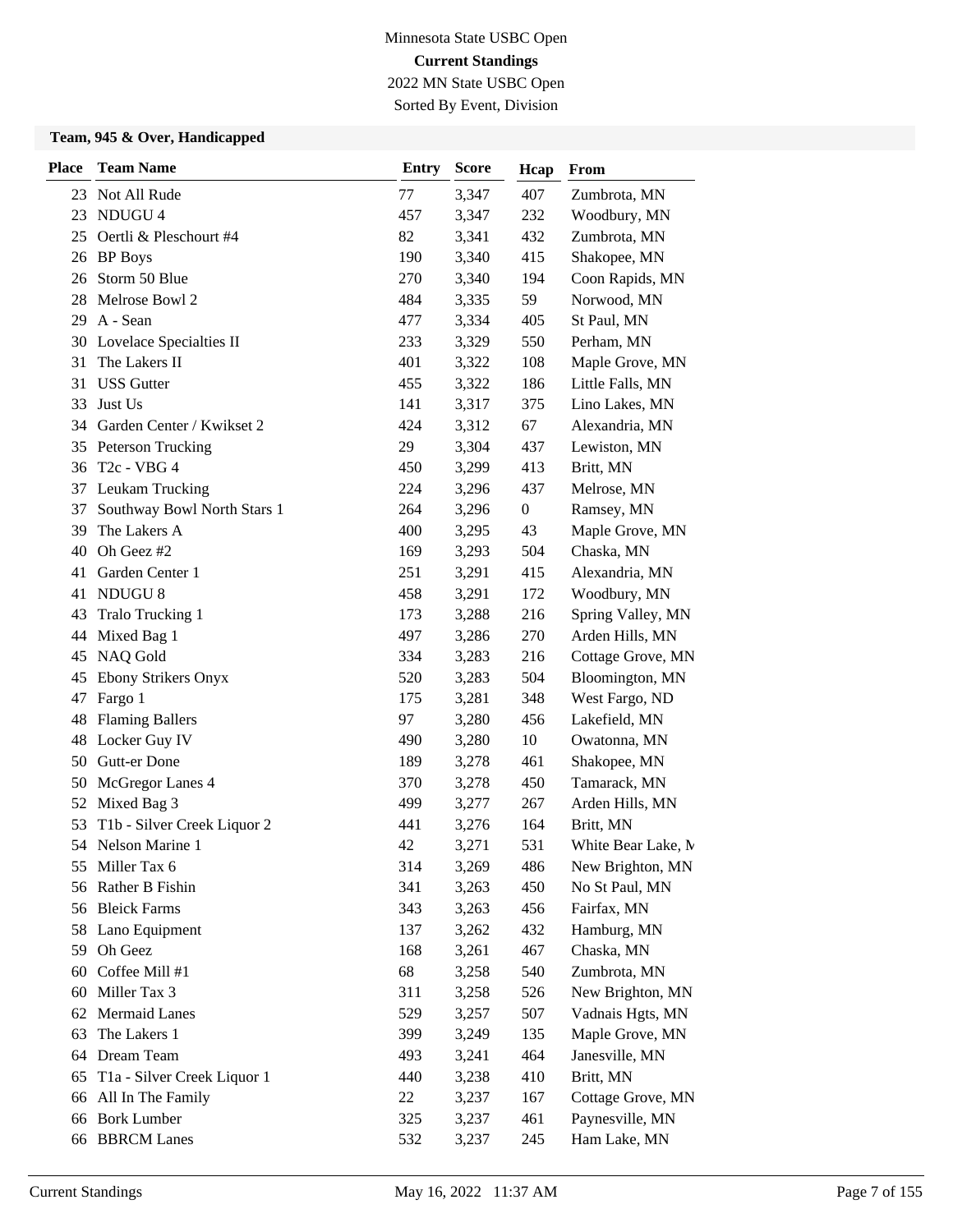Sorted By Event, Division

| <b>Place</b> | <b>Team Name</b>                | <b>Entry</b> | <b>Score</b> | Hcap | From              |
|--------------|---------------------------------|--------------|--------------|------|-------------------|
|              | 69 Lake Bowl #2                 | 163          | 3,235        | 423  | Cokato, MN        |
|              | 70 On Track SSP Pink            | 389          | 3,233        | 432  | Minneapolis, MN   |
| 71           | Tralo Trucking 2                | 172          | 3,232        | 259  | Spring Valley, MN |
| 72           | Whiskey Tango Foxtrot           | 456          | 3,231        | 405  | Little Falls, MN  |
| 73           | Binner 4                        | 54           | 3,229        | 513  | Plainview, MN     |
| 74           | Hammell Equipment               | 260          | 3,228        | 483  | Chatfield, MN     |
| 75           | Left & Right Pro Shop 2         | 416          | 3,227        | 51   | St Francis, MN    |
|              | 76 NAQ Pink                     | 333          | 3,226        | 251  | Cottage Grove, MN |
| 76           | Mike's Pro Shop Maroon          | 545          | 3,226        | 359  | Minneapolis, MN   |
| 78           | Garden Center / Kwikset 3       | 425          | 3,224        | 116  | Alexandria, MN    |
| 79           | Larson Siding Red               | 396          | 3,223        | 394  | Rochester, MN     |
| 80           | Paint Boy #2                    | 197          | 3,222        | 440  | New Ulm, MN       |
| 81           | <b>Streamline Design</b>        | 379          | 3,221        | 356  | St Paul, MN       |
| 82           | Miami Vice                      | 90           | 3,220        | 523  | Austin, MN        |
|              | 82 Locker Guy II                | 488          | 3,220        | 54   | Owatonna, MN      |
| 84           | <b>Southeast Strikers</b>       | 263          | 3,218        | 504  | Chatfield, MN     |
|              | 84 Brunswick - Huikkos/Wizards  | 432          | 3,218        | 189  | Delano, MN        |
| 86           | House of Pizza 1                | 178          | 3,216        | 410  | Saint Cloud, MN   |
| 87           | On Track Southtown              | 217          | 3,213        | 45   | Burnsville, MN    |
| 88           | <b>Thomson Reuters</b>          | 157          | 3,211        | 329  | Maple Grove, MN   |
| 89           | It's Never Too Late             | 535          | 3,209        | 364  | Coon Rapids, MN   |
| 90           | Nates Garage                    | 518          | 3,208        | 426  | Faribault, MN     |
|              | 91 Lake Bowl #3                 | 164          | 3,207        | 237  | Cokato, MN        |
| 92           | A to Z Pro Shop 2               | 146          | 3,200        | 486  | Blaine, MN        |
| 93           | Weakest Link                    | 143          | 3,199        | 345  | Lino Lakes, MN    |
| 94           | Bowling King 1                  | 381          | 3,197        | 342  | Woodbury, MN      |
| 95           | Pocket Pounder                  | 159          | 3,196        | 502  | Maple Grove, MN   |
|              | 96 Rt 60 Plumbing               | 61           | 3,195        | 467  | Zumbrota, MN      |
| 97           | Pour & Score                    | 459          | 3,194        | 491  | Mahtomedi, MN     |
| 98           | Mixed Bag 4                     | 500          | 3,189        | 56   | Arden Hills, MN   |
| 99           | Randy Rauen Team                | 89           | 3,187        | 540  | Austin, MN        |
| 99           | <b>Bowling King 2</b>           | 382          | 3,187        | 318  | Woodbury, MN      |
|              | 101 A to Z Pro Shop 1           | 145          | 3,185        | 164  | Blaine, MN        |
| 102          | <b>Island View Resort</b>       | 44           | 3,179        | 553  | Saint Charles, MN |
|              | 103 Carbone's Pizzeria #2       | 317          | 3,178        | 453  | White Bear Lk, MN |
|              | 104 Schif's Bar & Grill Red     | 225          | 3,177        | 529  | Melrose, MN       |
|              | 104 Southway Bowl North Stars B | 267          | 3,177        | 27   | Ramsey, MN        |
|              | 104 Garden Center / Kwikset 4   | 426          | 3,177        | 189  | Alexandria, MN    |
| 107          | RJ Proshop                      | 345          | 3,176        | 469  | Austin, MN        |
| 108          | Thesis Beer Project #1          | 136          | 3,172        | 432  | Rochester, MN     |
| 108          | Carbone's Pizzeria #3           | 318          | 3,172        | 504  | White Bear Lk, MN |
|              | 110 Why Ask Me?                 | 375          | 3,171        | 415  | Big Lake, MN      |
|              | 111 Linden Flockers 2           | 513          | 3,169        | 542  | Fergus Falls, MN  |
| 112          | Shockers                        | 337          | 3,168        | 456  | Montrose, MN      |
|              | 113 We On One                   | 531          | 3,167        | 448  | Minneapolis, MN   |
|              | 114 Pin Pricks                  | 526          | 3,165        | 442  | Plymouth, MN      |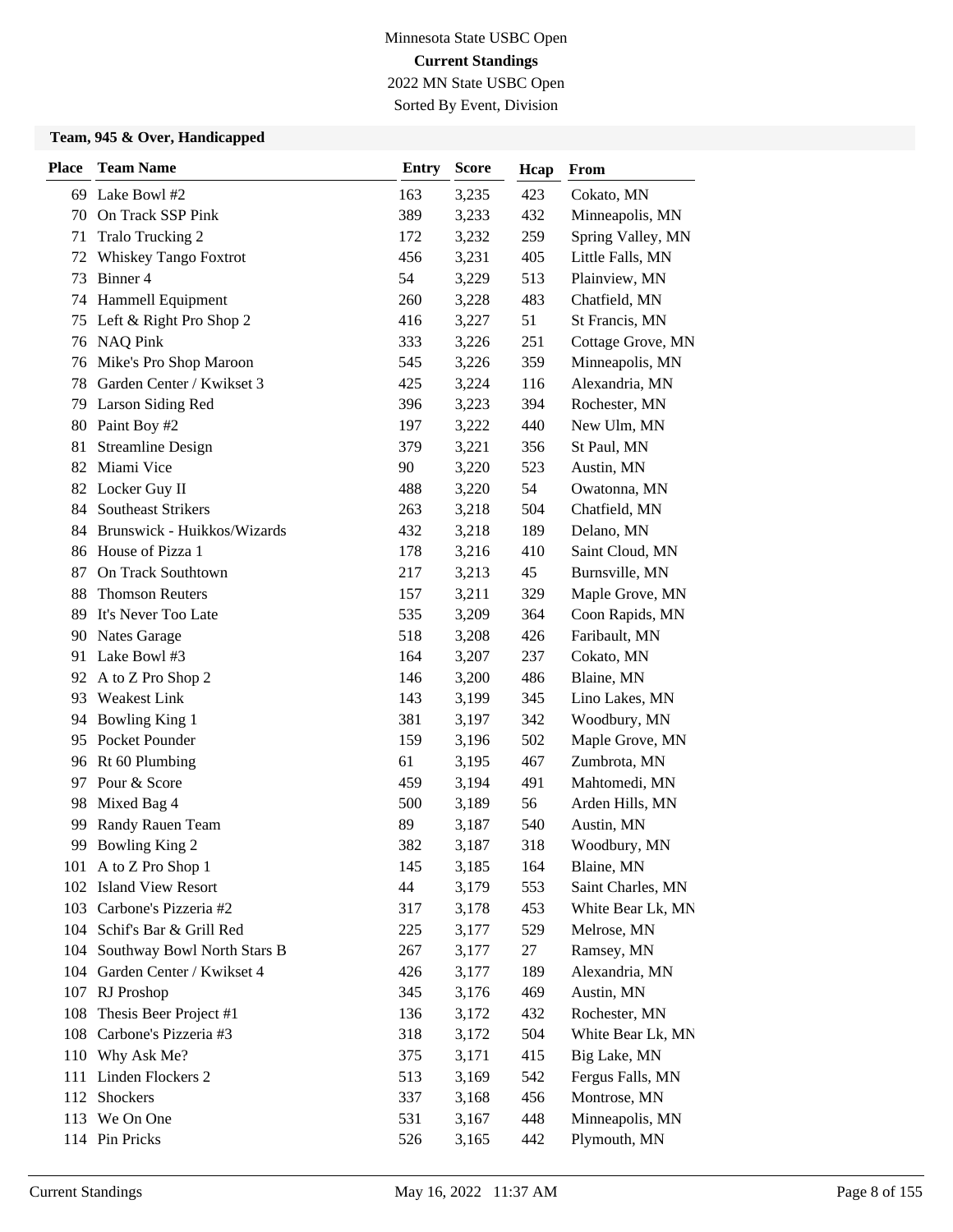2022 MN State USBC Open Sorted By Event, Division

| <b>Place</b> | <b>Team Name</b>                  | <b>Entry</b> | <b>Score</b> | Hcap             | From               |
|--------------|-----------------------------------|--------------|--------------|------------------|--------------------|
|              | 115 Country Club #6               | 16           | 3,162        | 445              | Mound, MN          |
| 115          | Trapper's Lanes #1                | 153          | 3,162        | 515              | New Richland, MN   |
| 117          | <b>Breakfast Club</b>             | 548          | 3,161        | 413              | St Paul, MN        |
|              | 118 T2a - Silver Creek Liquor 6   | 448          | 3,159        | 232              | Britt, MN          |
|              | 119 MBD 2                         | 347          | 3,158        | 240              | Brooklyn Center, M |
|              | 119 YMI Bowling                   | 360          | 3,158        | 531              | Wyoming, MN        |
|              | 119 Garden Center / Kwikset 6     | 428          | 3,158        | 83               | Alexandria, MN     |
|              | 122 Left & Right Pro Shop 1       | 415          | 3,155        | 294              | Roseville, MN      |
|              | 122 J Becher Electric             | 525          | 3,155        | 432              | Plymouth, MN       |
|              | 124 River City Extreme #1         | 194          | 3,153        | 202              | Big Lake, MN       |
| 125          | <b>Island Market</b>              | 62           | 3,152        | 434              | Zumbrota, MN       |
|              | 126 Livin' on a Strike            | 154          | 3,151        | 548              | Maple Grove, MN    |
|              | 126 T1c - Silver Creek Liquor 3   | 442          | 3,151        | 423              | Britt, MN          |
| 128          | <b>Bi-Polar Rollers</b>           | 40           | 3,146        | 407              | Big Lake, MN       |
|              | 129 Pomije Farms                  | 174          | 3,144        | 405              | Montgomery, MN     |
| 129          | Brunson's Pub                     | 495          | 3,144        | 159              | Plymouth, MN       |
| 129          | <b>TNS Black</b>                  | 542          | 3,144        | 170              | Maplewood, MN      |
| 132          | Shakopee 2                        | 35           | 3,142        | 526              | Shakopee, MN       |
|              | 132 Advanced Sports Wear          | 404          | 3,142        | 413              | St Paul, MN        |
|              | 132 Ebony Strikers Onyx 2         | 547          | 3,142        | 448              | Bloomington, MN    |
|              | 135 Country Dawgs                 | 419          | 3,140        | 286              | Hastings, MN       |
|              | 136 Mr Nick's Corner Bar          | 275          | 3,138        | 275              | Hibbing, MN        |
|              | 137 Binner 2                      | 53           | 3,135        | 353              | Plainview, MN      |
|              | 138 Lake Bowl #4                  | 165          | 3,133        | 302              | Cokato, MN         |
|              | 139 The Woodshed Pizza 2          | 134          | 3,132        | 186              | Winona, MN         |
| 140          | Funky Fresh Boyz                  | 494          | 3,129        | 534              | Janesville, MN     |
| 141          | The Lakers AA                     | 402          | 3,127        | 72               | Maple Grove, MN    |
|              | 142 Little Caesar's               | 96           | 3,118        | 283              | Sartell, MN        |
|              | 143 Locker Guy III                | 489          | 3,117        | 27               | Owatonna, MN       |
|              | 144 Melrose 4                     | 485          | 3,116        | $\boldsymbol{0}$ | Norwood, MN        |
|              | 145 Lake Bowl #1                  | 162          | 3,114        | 89               | Cokato, MN         |
|              | 146 A-Z Pro Shop / Weber          | 201          | 3,113        | 86               | New Brighton, MN   |
|              | 147 Not Free Agents               | 195          | 3,111        | 40               | Big Lake, MN       |
| 147          | Route 61 Bowl 2                   | 321          | 3,111        | 299              | Kettle River, MN   |
| 149          | Team Lucky                        | 158          | 3,105        | 548              | Maple Grove, MN    |
| 149          | Fargo Boyz                        | 357          | 3,105        | 504              | Barnsville, MN     |
| 151          | Brunson's Pub 2                   | 496          | 3,104        | 124              | Plymouth, MN       |
| 152          | <b>Hollywood Sports</b>           | 202          | 3,102        | 475              | Waconia, MN        |
| 153          | McGregor Lanes                    | 367          | 3,101        | 496              | Tamarack, MN       |
|              | 154 Ann Bryand Team1              | 116          | 3,099        | 426              | Osseo, MN          |
| 155          | Mossy Creek 3                     | 474          | 3,095        | 502              | Wheaton, MN        |
|              | 156 Blainbrook 1                  | 479          | 3,091        | 521              | Blaine, MN         |
| 157          | Appliance Village                 | 32           | 3,090        | 550              | Shakopee, MN       |
| 158          | Mossy Creek 1                     | 472          | 3,089        | 413              | Wheaton, MN        |
|              | 159 Litchfield Bowl               | 328          | 3,088        | 545              | Litchfield, MN     |
|              | 160 Farmington Lanes - On Track 2 | 20           | 3,084        | 124              | Bloomington, MN    |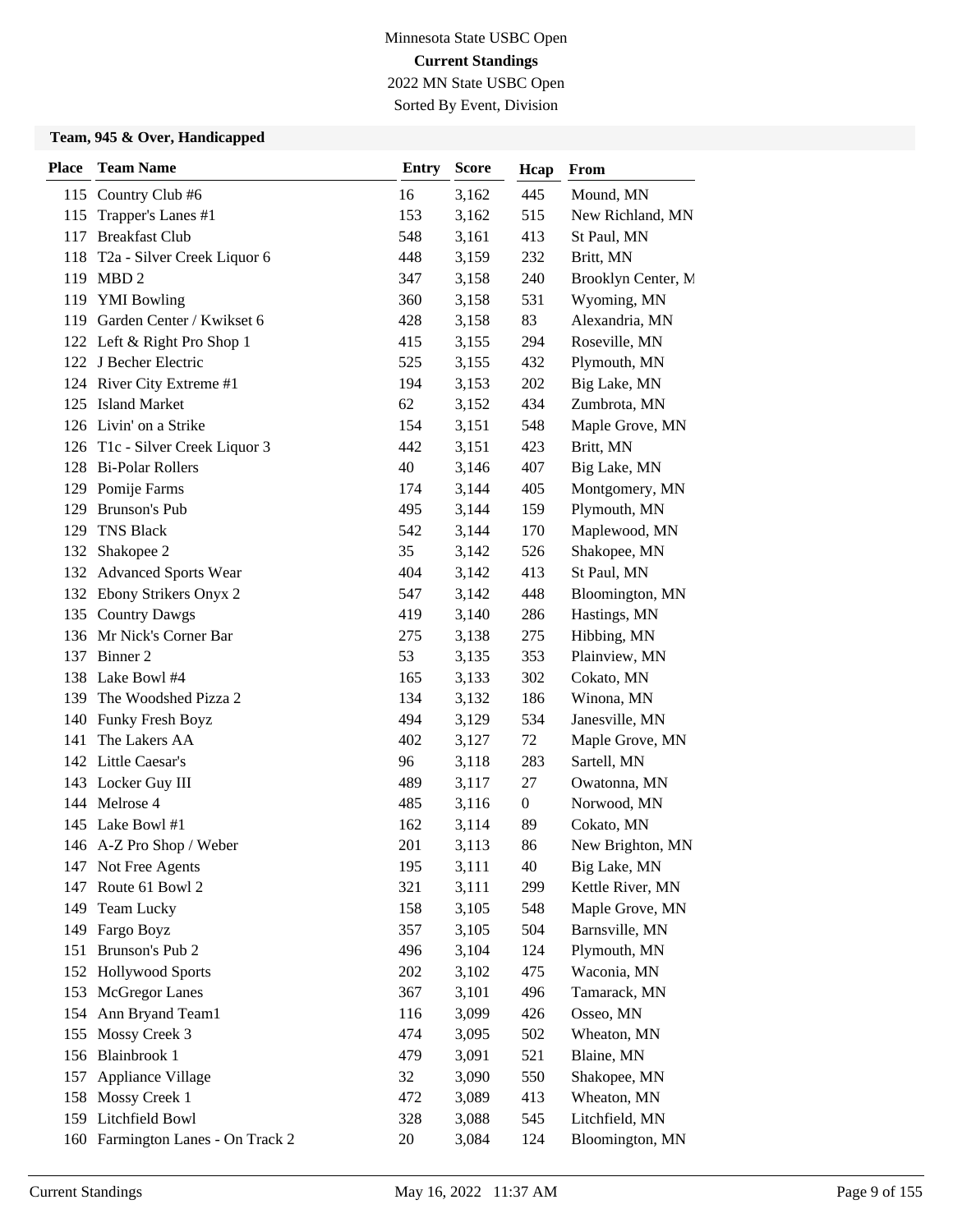Sorted By Event, Division

| <b>Place</b> | <b>Team Name</b>                | <b>Entry</b> | <b>Score</b> | Hcap             | From               |
|--------------|---------------------------------|--------------|--------------|------------------|--------------------|
|              | 161 4 Pin Forward               | 166          | 3,083        | 216              | Duluth, MN         |
| 162          | Mama T's 2                      | 130          | 3,080        | 434              | Little Canda, MI   |
| 163          | MBD1                            | 346          | 3,079        | 97               | Brooklyn Center, M |
|              | 164 Southway Bowl North Stars 2 | 266          | 3,071        | $\boldsymbol{0}$ | Ramsey, MN         |
|              | 164 Community Co-Op             | 306          | 3,071        | 410              | Faribault, MN      |
|              | 166 Garden Center / Kwikset 1   | 423          | 3,069        | $\boldsymbol{0}$ | Alexandria, MN     |
| 167          | Centennial Liquor               | 278          | 3,065        | 469              | Waite Park, MN     |
| 168          | Shoreline Dance #2              | 58           | 3,063        | 429              | Zumbrota, MN       |
|              | 169 Lovelace Promos 1           | 234          | 3,062        | 321              | Perham, MN         |
| 170          | <b>ABC Ball Busters</b>         | 537          | 3,061        | 542              | Champlin, MN       |
| 171          | Thesis Beer Project             | 135          | 3,060        | 324              | Rochester, MN      |
| 172          | Ebony Strikers Diamond          | 519          | 3,059        | 286              | Bloomington, MN    |
| 173          | Knuckle Heads                   | 365          | 3,058        | 459              | Annandale, MN      |
| 174          | <b>Great Home</b>               | 476          | 3,055        | 361              | Apple Valley, MN   |
| 175          | Gary's Grinders                 | 139          | 3,054        | 507              | Maplewood, MN      |
| 175          | Miller Mall Auto Parts          | 469          | 3,054        | 326              | Duluth, MN         |
|              | 175 Perkins 1                   | 506          | 3,054        | 353              | Fergus Falls, MN   |
| 178          | Nordic Lanes                    | 28           | 3,053        | 523              | Lewiston, MN       |
| 179          | Gary Bye Team 1                 | 276          | 3,051        | 405              | Hibbing, MN        |
| 180          | Iron Range Tire Service         | 274          | 3,049        | 359              | Hibbing, MN        |
| 181          | <b>Artic North</b>              | 329          | 3,046        | 429              | Wyoming, MN        |
| 182          | Farmington Lanes - On Track 1   | 19           | 3,044        | 126              | Bloomington, MN    |
| 183          | The Woodshed Pizza 1            | 133          | 3,043        | 172              | Winona, MN         |
|              | 184 Osceola Lanes               | 355          | 3,040        | 507              | Forest Lake, MN    |
| 185          | We Miss Right 1                 | 349          | 3,030        | 94               | Chanhassen, MN     |
|              | 186 GD10P!!!                    | 539          | 3,027        | 496              | Oakdale, MN        |
| 187          | Mossy Creek 2                   | 473          | 3,024        | 545              | Wheaton, MN        |
| 188          | What Ever                       | 144          | 3,023        | 442              | Lino Lakes, MN     |
| 189          | Garden Center / Kwikset 5       | 427          | 3,022        | 135              | Alexandria, MN     |
| 190          | D&J Electronic                  | 72           | 3,021        | 548              | Zumbrota, MN       |
| 191          | <b>Happy Hour</b>               | 5            | 3,020        | 448              | Dodge Center, MN   |
|              | 192 Miller Tax 5                | 313          | 3,008        | 429              | New Brighton, MN   |
|              | 193 Bo Knows #1                 | 340          | 3,007        | 537              | St Paul, MN        |
| 194          | Mixed Bag 2                     | 498          | 3,003        | 54               | Arden Hills, MN    |
| 195          | Down the Pipe                   | 160          | 3,002        | 553              | Maple Grove, MN    |
| 195          | <b>MBD IV</b>                   | 471          | 3,002        | 143              | Brooklyn Center, M |
|              | 197 Paint Boy #1                | 196          | 3,000        | 413              | New Ulm, MN        |
| 198          | Southway Bowl                   | 280          | 2,997        | 448              | Waite Park, MN     |
| 199          | $DMC$ #1                        | 57           | 2,995        | 324              | Zumbrota, MN       |
| 200          | TNS Purple                      | 541          | 2,993        | 224              | Maplewood, MN      |
| 201          | Rhino                           | 468          | 2,991        | 540              | Annandale, MN      |
| 202          | MBD III                         | 470          | 2,990        | 226              | Brooklyn Center, M |
| 203          | Melrose Bowl 1                  | 483          | 2,986        | 5                | Norwood, MN        |
| 204          | Sunray 1                        | 331          | 2,984        | 167              | Woodbury, MN       |
|              | 205 Gator's                     | 332          | 2,974        | 407              | Newport, MN        |
| 205          | Mossy Creek 4                   | 475          | 2,974        | 510              | Wheaton, MN        |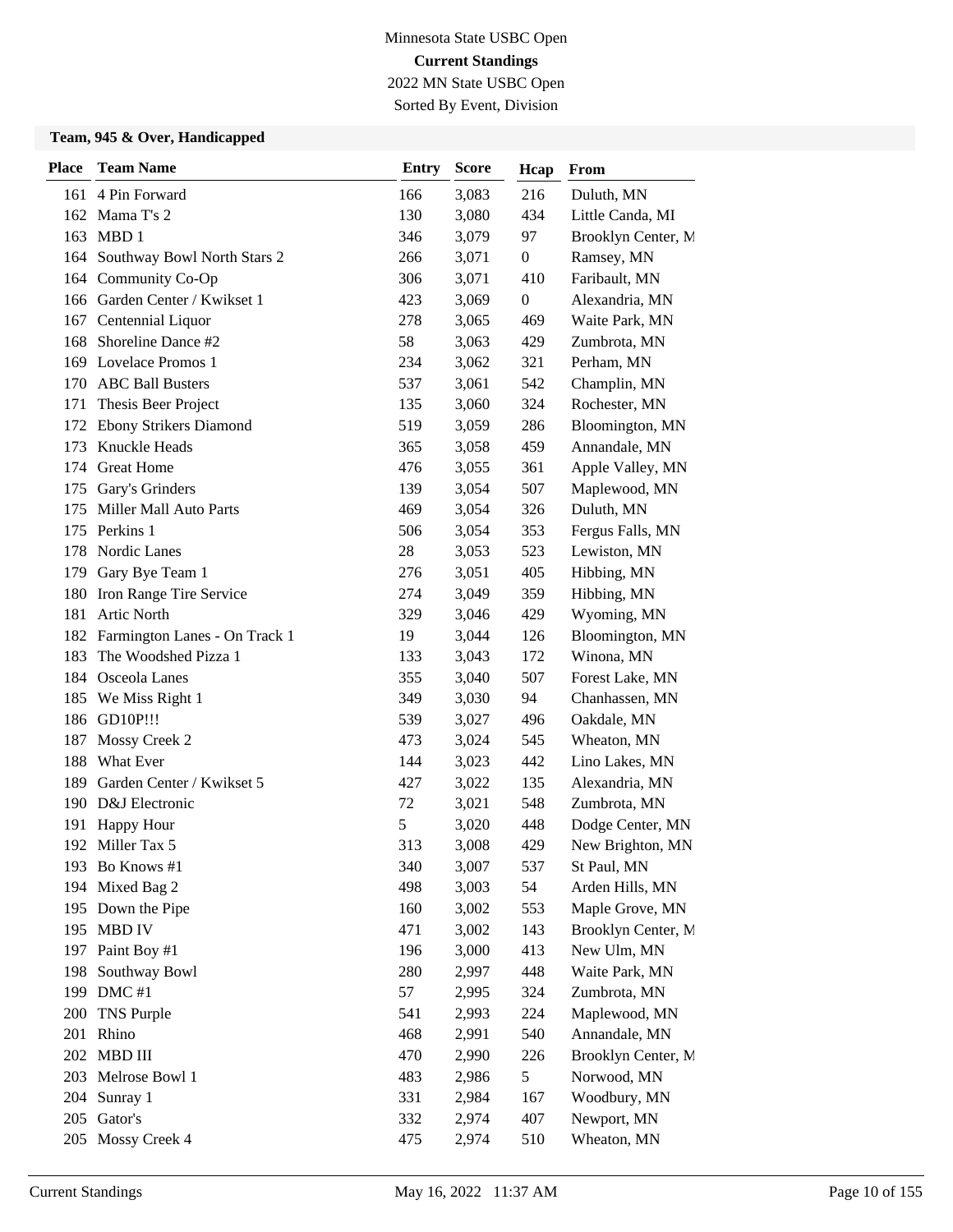Sorted By Event, Division

### **Team, 945 & Over, Handicapped**

| <b>Place</b> | <b>Team Name</b>                  | <b>Entry</b> | <b>Score</b> | Hcap | From               |
|--------------|-----------------------------------|--------------|--------------|------|--------------------|
| 207          | $617$ Lounge #1                   | 36           | 2,967        | 502  | White Bear Lake, M |
| 208          | Hoops Brewing #21                 | 50           | 2,966        | 291  | Duluth, MN         |
| 208          | <b>Edward Jones</b>               | 104          | 2,966        | 310  | Lake City, MN      |
| 210          | Tom's Windshield 1                | 281          | 2,962        | 267  | Waite Park, MN     |
| 211          | Gary 'n' Toms                     | 467          | 2,955        | 313  | Annandale, MN      |
|              | 212 O'Buxies                      | 301          | 2,950        | 288  | Wabasha, MN        |
| 213          | Mama T's 1                        | 129          | 2,949        | 172  | Little Canda, MI   |
| 214          | Ann Bryand Team 2                 | 117          | 2,947        | 351  | Osseo, MN          |
| 215          | <b>Litchfield Building Center</b> | 384          | 2,939        | 391  | Atwater, MN        |
| 215          | Ebony Strikers Diamond 2          | 546          | 2,939        | 110  | Bloomington, MN    |
| 217          | We Miss Right 2                   | 350          | 2,932        | 234  | Chanhassen, MN     |
| 218          | Brunswick - Wizards/Huikkos       | 431          | 2,928        | 135  | Delano, MN         |
| 219          | Top Wash                          | 536          | 2,919        | 240  | Champlin, MN       |
| 220          | Lewis Transport & Tow             | 413          | 2,915        | 356  | Owatonna, MN       |
| 221          | Pinguins                          | 1            | 2,910        | 450  | Cannon Falls, MN   |
| 221          | Why Ask Why                       | 374          | 2,910        | 253  | Big Lake, MN       |
| 223          | <b>Boyz</b>                       | 466          | 2,909        | 480  | Annandale, MN      |
| 224          | Blainbrook 2                      | 478          | 2,904        | 461  | Blaine, MN         |
| 225          | Peak Printing                     | 414          | 2,885        | 399  | Sauk Centre, MN    |
| 226          | Harkless Team                     | 421          | 2,878        | 270  | Minneapolis, MN    |
| 227          | Melrose Bowl Blue                 | 226          | 2,875        | 375  | Melrose, MN        |
| 228          | <b>Pro Power Electric</b>         | 528          | 2,860        | 529  | Cook, MN           |
| 229          | Wicked Pinz 1                     | 307          | 2,836        | 321  | Lakeville, MN      |
| 230          | The Par Bar                       | 420          | 2,832        | 359  | Hastings, MN       |
|              |                                   |              |              |      |                    |

The lowest score to cash is 3262.

#### **Team, Actual, Scratch**

| <b>Place</b> | <b>Team Name</b>            | Entry | <b>Score</b> | Hcap | From            |
|--------------|-----------------------------|-------|--------------|------|-----------------|
| 1            | Garden Center / Kwikset 7   | 429   | 3,417        |      | Alexandria, MN  |
| 2            | On Track So St Paul         | 218   | 3,378        |      | Burnsville, MN  |
| 3            | Larson Siding Blue          | 395   | 3,359        |      | Rochester, MN   |
| 4            | Locker Guy I                | 487   | 3,351        |      | Owatonna, MN    |
| 5            | Southway Bowl North Stars A | 265   | 3,346        |      | Ramsey, MN      |
| 6            | Storm 50 Silver             | 271   | 3,327        |      | Coon Rapids, MN |
|              | Rippin Throats #1           | 9     | 3,299        |      | Woodbury, MN    |
| 8            | Southway Bowl North Stars 1 | 264   | 3,296        |      | Ramsey, MN      |
| 9            | Melrose 3                   | 486   | 3,290        |      | Norwood, MN     |
| 10           | Melrose Bowl 2              | 484   | 3,276        |      | Norwood, MN     |
| 11           | Locker Guy IV               | 490   | 3,270        |      | Owatonna, MN    |
| 12           | The Lakers A                | 400   | 3,252        |      | Maple Grove, MN |
| 13           | Garden Center / Kwikset 2   | 424   | 3,245        |      | Alexandria, MN  |
| 14           | Garden Center / Kwikset 8   | 430   | 3,236        |      | Alexandria, MN  |
| 15           | The Lakers II               | 401   | 3,214        |      | Maple Grove, MN |
| 16           | Left & Right Pro Shop 2     | 416   | 3,176        |      | St Francis, MN  |
| 17           | On Track Southtown          | 217   | 3,168        |      | Burnsville, MN  |
| 18           | Locker Guy II               | 488   | 3,166        |      | Owatonna, MN    |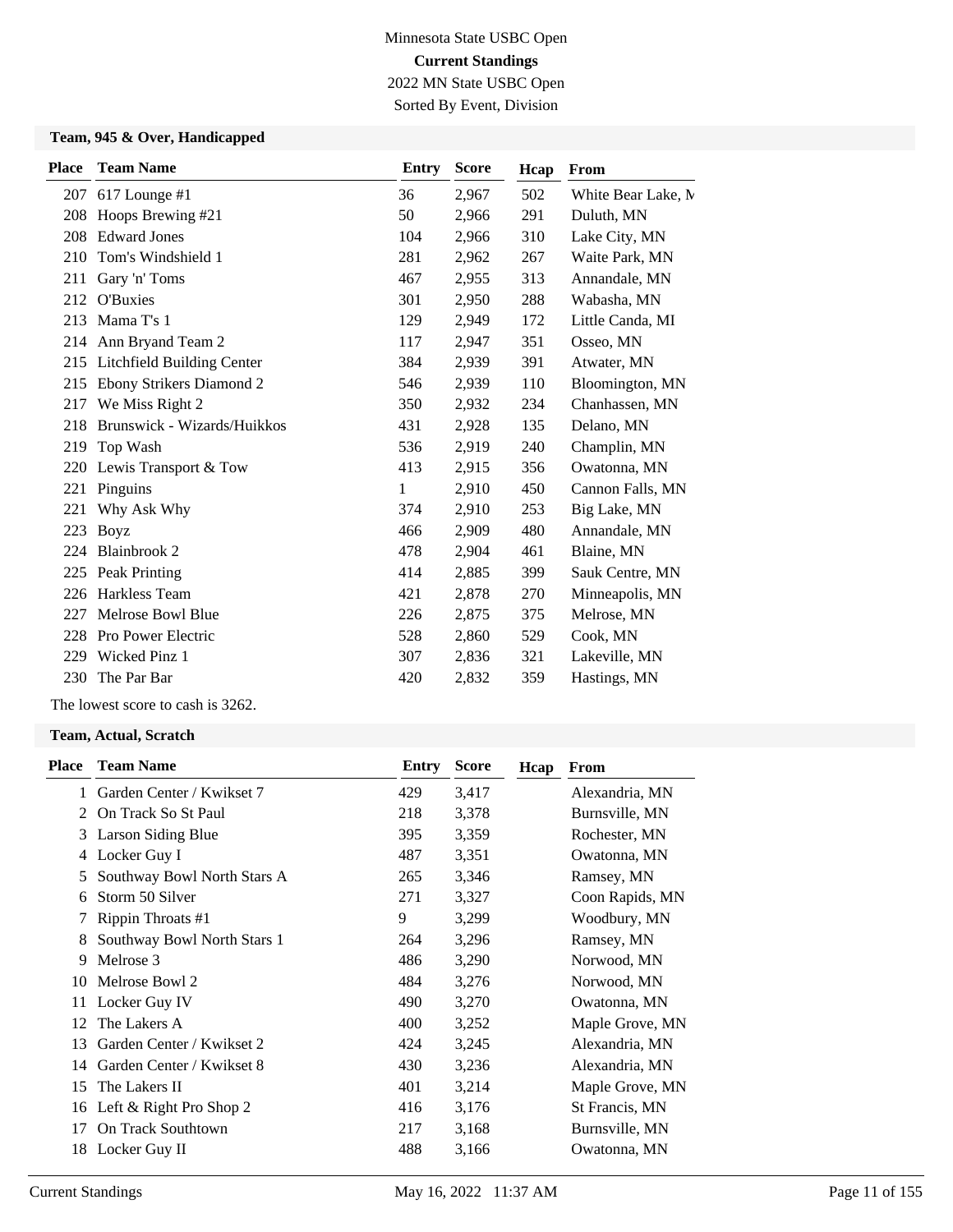Sorted By Event, Division

#### **Team, Actual, Scratch**

| <b>Place</b> | <b>Team Name</b>                 | <b>Entry</b> | <b>Score</b> | Hcap | From              |
|--------------|----------------------------------|--------------|--------------|------|-------------------|
| 19           | Southway Bowl North Stars B      | 267          | 3,150        |      | Ramsey, MN        |
| 20           | Storm 50 Blue                    | 270          | 3,146        |      | Coon Rapids, MN   |
| 21           | <b>USS Gutter</b>                | 455          | 3,136        |      | Little Falls, MN  |
|              | 22 Mixed Bag 4                   | 500          | 3,133        |      | Arden Hills, MN   |
| 23           | NDUGU 8                          | 458          | 3,119        |      | Woodbury, MN      |
|              | 24 Melrose 4                     | 485          | 3,116        |      | Norwood, MN       |
| 25           | NDUGU 4                          | 457          | 3,115        |      | Woodbury, MN      |
| 26           | The Lakers 1                     | 399          | 3,114        |      | Maple Grove, MN   |
| 27           | T1b - Silver Creek Liquor 2      | 441          | 3,112        |      | Britt, MN         |
| 28           | Garden Center / Kwikset 3        | 425          | 3,108        |      | Alexandria, MN    |
| 29           | Locker Guy III                   | 489          | 3,090        |      | Owatonna, MN      |
| 30           | Garden Center / Kwikset 6        | 428          | 3,075        |      | Alexandria, MN    |
| 31           | Tralo Trucking 1                 | 173          | 3,072        |      | Spring Valley, MN |
|              | 32 Not Free Agents               | 195          | 3,071        |      | Big Lake, MN      |
| 32           | Southway Bowl North Stars 2      | 266          | 3,071        |      | Ramsey, MN        |
|              | 34 All In The Family             | 22           | 3,070        |      | Cottage Grove, MN |
| 35           | Garden Center / Kwikset 1        | 423          | 3,069        |      | Alexandria, MN    |
| 36           | <b>Gray Bulls</b>                | 258          | 3,064        |      | Wahkon, MN        |
| 37           | The Lakers AA                    | 402          | 3,055        |      | Maple Grove, MN   |
| 38           | T2b - Silver Creek Liquor 7      | 449          | 3,051        |      | Britt, MN         |
| 39           | Brunswick - Huikkos/Wizards      | 432          | 3,029        |      | Delano, MN        |
| 40           | A-Z Pro Shop / Weber             | 201          | 3,027        |      | New Brighton, MN  |
| 41           | On Track SSP Brunswick           | 388          | 3,023        |      | Minneapolis, MN   |
|              | 42 A to Z Pro Shop 1             | 145          | 3,021        |      | Blaine, MN        |
| 43           | Mixed Bag 1                      | 497          | 3,016        |      | Arden Hills, MN   |
| 44           | Mixed Bag 3                      | 499          | 3,010        |      | Arden Hills, MN   |
| 45           | Garden Center / Kwikset 4        | 426          | 2,988        |      | Alexandria, MN    |
|              | 46 Brunson's Pub                 | 495          | 2,985        |      | Plymouth, MN      |
|              | 47 Melrose Bowl 1                | 483          | 2,981        |      | Norwood, MN       |
| 48           | Brunson's Pub 2                  | 496          | 2,980        |      | Plymouth, MN      |
| 49           | Tralo Trucking 2                 | 172          | 2,973        |      | Spring Valley, MN |
|              | 50 Farmington Lanes - On Track 2 | 20           | 2,960        |      | Bloomington, MN   |
|              | 51 River City Extreme #1         | 194          | 2,951        |      | Big Lake, MN      |
| 52           | Mixed Bag 2                      | 498          | 2,949        |      | Arden Hills, MN   |
| 53           | The Woodshed Pizza 2             | 134          | 2,946        |      | Winona, MN        |
| 54           | We Miss Right 1                  | 349          | 2,936        |      | Chanhassen, MN    |
| 55           | T2a - Silver Creek Liquor 6      | 448          | 2,927        |      | Britt, MN         |
| 56           | Farmington Lanes - On Track 1    | 19           | 2,918        |      | Bloomington, MN   |
| 57           | Garden Center / Kwikset 5        | 427          | 2,887        |      | Alexandria, MN    |
| 58           | The Woodshed Pizza 1             | 133          | 2,871        |      | Winona, MN        |
| 59           | 4 Pin Forward                    | 166          | 2,867        |      | Duluth, MN        |
| 60           | Left & Right Pro Shop 1          | 415          | 2,861        |      | Roseville, MN     |
| 61           | Larson Siding Red                | 396          | 2,829        |      | Rochester, MN     |
| 62           | McGregor Lanes 4                 | 370          | 2,828        |      | Tamarack, MN      |
| 62           | T1a - Silver Creek Liquor 1      | 440          | 2,828        |      | Britt, MN         |
|              | 64 Larson Siding White           | 397          | 2,816        |      | Rochester, MN     |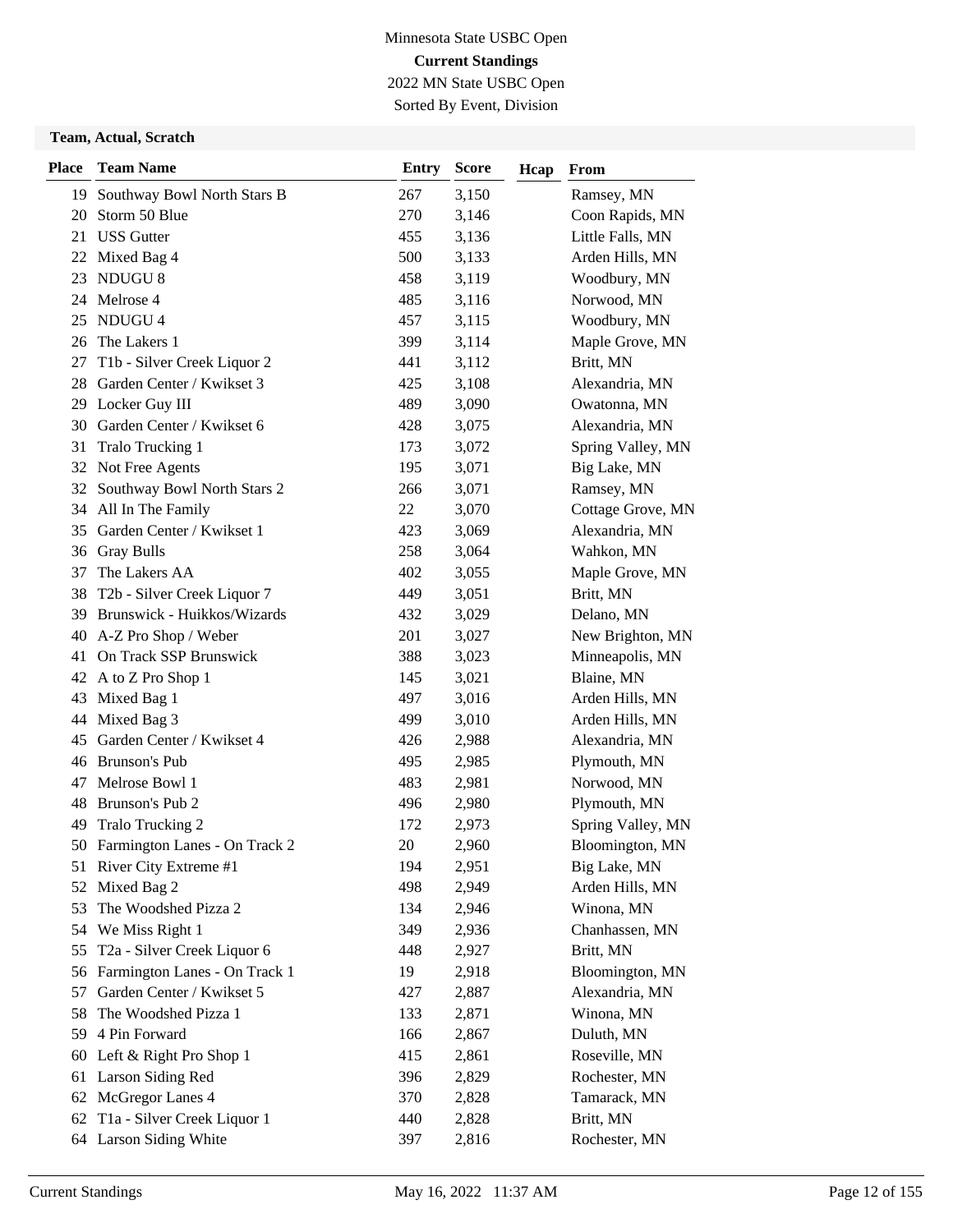Sorted By Event, Division

#### **Team, Actual, Scratch**

| <b>Place</b> | <b>Team Name</b>            | <b>Entry</b> | <b>Score</b> | Hcap | From              |
|--------------|-----------------------------|--------------|--------------|------|-------------------|
|              | 65 On Track SSP Pink        | 389          | 2,801        |      | Minneapolis, MN   |
| 66           | Brunswick - Wizards/Huikkos | 431          | 2,793        |      | Delano, MN        |
| 67           | Nates Garage                | 518          | 2,782        |      | Faribault, MN     |
| 68           | TNS Purple                  | 541          | 2,769        |      | Maplewood, MN     |
| 69           | Foxhole Brewhouse 1         | 417          | 2,759        |      | Willmar, MN       |
| 70           | Why Ask Me?                 | 375          | 2,756        |      | Big Lake, MN      |
| 71           | Perkins 1                   | 506          | 2,701        |      | Fergus Falls, MN  |
| 72           | We Miss Right 2             | 350          | 2,698        |      | Chanhassen, MN    |
| 73           | Mossy Creek 1               | 472          | 2,676        |      | Wheaton, MN       |
| 74           | Ann Bryand Team1            | 116          | 2,673        |      | Osseo, MN         |
| 75           | <b>Pocket Rockets</b>       | 464          | 2,671        |      | Ramsey, MN        |
| 76           | O'Buxies                    | 301          | 2,662        |      | Wabasha, MN       |
| 77           | Community Co-Op             | 306          | 2,661        |      | Faribault, MN     |
| 78           | Why Ask Why                 | 374          | 2,657        |      | Big Lake, MN      |
| 79           | <b>Edward Jones</b>         | 104          | 2,656        |      | Lake City, MN     |
| 80           | Neptune                     | 105          | 2,652        |      | Lake City, MN     |
| 81           | <b>Island View Resort</b>   | 44           | 2,626        |      | Saint Charles, MN |
| 82           | Harkless Team               | 421          | 2,608        |      | Minneapolis, MN   |
| 83           | Ann Bryand Team 2           | 117          | 2,596        |      | Osseo, MN         |
| 84           | Mossy Creek 3               | 474          | 2,593        |      | Wheaton, MN       |
| 85           | <b>Happy Hour</b>           | 5            | 2,572        |      | Dodge Center, MN  |
| 86           | Wicked Pinz 1               | 307          | 2,515        |      | Lakeville, MN     |
| 87           | Mossy Creek 2               | 473          | 2,479        |      | Wheaton, MN       |
| 88           | Mossy Creek 4               | 475          | 2,464        |      | Wheaton, MN       |
| 89           | Wicked Pinz 2               | 308          | 2,417        |      | Lakeville, MN     |
| 90           | <b>Foxhole Brewhouse 2</b>  | 418          | 2,413        |      | Willmar, MN       |
|              |                             |              |              |      |                   |

The lowest score to cash is 3166.

| Place | <b>Team Name</b>                                | Entry | <b>Score</b> | Hcap | From             |
|-------|-------------------------------------------------|-------|--------------|------|------------------|
|       | 1 VanHoudt Brandon \ Lindquist William          | 298   | 1,545        | 380  | Waterville, MN   |
| 2     | Bruegger Ronald J. \ Raimann James              | 23    | 1,513        | 494  | Lake Crystal, MN |
| 3     | Ellanson Myron D. \ Passer Joel M.              | 108   | 1,507        | 480  | New Ulm, MN      |
| 4     | Krause Ryan J. \ Lundblad Ken P.                | 361   | 1,491        | 396  | North Branch, MN |
| 5     | Mackenthun Jason A. \ Mackenthun Nick           | 284   | 1,479        | 388  | Arlington, MN    |
| 6     | Denn Kristy M. \ Bruegger Bradley A.            | 23    | 1,470        | 434  | Lake Crystal, MN |
|       | Yurkew Maria A. \ Janisch Matthew H.            | 39    | 1,467        | 253  | Big Lake, MN     |
| 8     | Samuelson Eric R. \ Pierce Adam D.              | 304   | 1,462        | 251  | Champlin, MN     |
| 9     | Berdan Alan R. \ Steinkopf Gregory J.           | 115   | 1,461        | 297  | Shakopee, MN     |
| 10    | Anderson Jeremy L. $\setminus$ Schottle Alex J. | 112   | 1,459        | 432  | New Ulm, MN      |
| 11    | Foresman Bradley J. \ Malmgren Alex J.          | 418   | 1,458        | 413  | Willmar, MN      |
| 12    | Leeseberg Troy J. $\langle$ Guetter Bob N.      | 354   | 1,454        | 510  | Alexandria, MN   |
| 13    | Wenker Jesse L. $\setminus$ Arel Gerald T.      | 377   | 1,453        | 359  | Mounds View, MN  |
| 14    | Stusynski William M. \ Houn Edward A.           | 121   | 1,451        | 302  | Plymouth, MN     |
| 14    | Humbert Tyler \ Monson Scott                    | 205   | 1,451        | 224  | Waconia, MN      |
| 16    | Koehn Jeff A. $\langle$ Chaska Curtis W.        | 3     | 1,449        | 321  | Red Wing, MN     |
|       |                                                 |       |              |      |                  |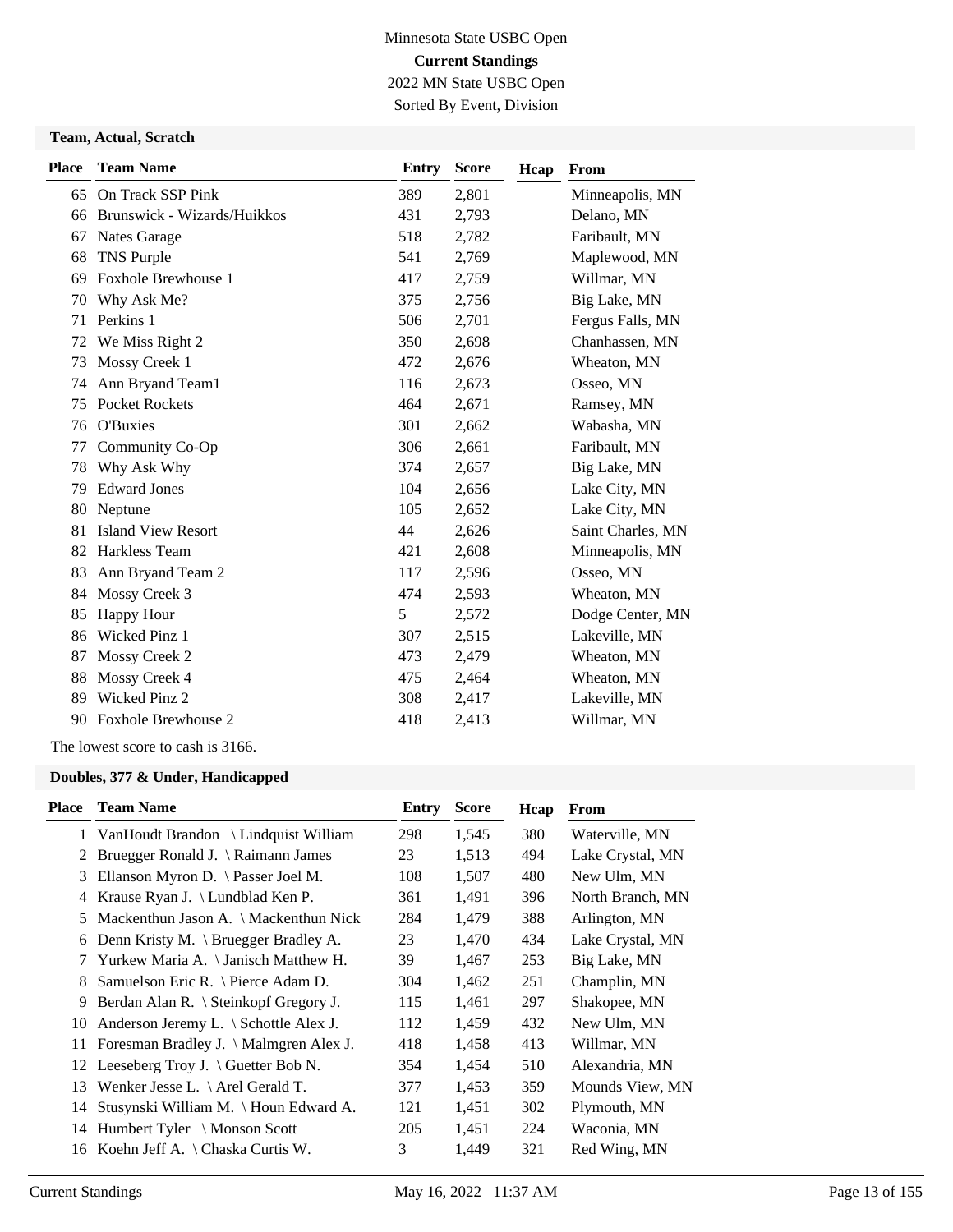Sorted By Event, Division

| <b>Place</b> | <b>Team Name</b>                                 | <b>Entry</b>   | <b>Score</b> | Hcap | From              |
|--------------|--------------------------------------------------|----------------|--------------|------|-------------------|
|              | 17 Kiffmeyer James B. \ Esterby Gary J.          | 74             | 1,446        | 234  | Zumbrota, MN      |
|              | 18 Damman Fred J. \ Peterson Brad A.             | $\overline{c}$ | 1,443        | 356  | Brooklyn Park, MN |
| 19           | Petrie Christopher L. \ Cole Marvin W.           | 517            | 1,442        | 326  | Fergus Falls, MN  |
| 19           | Schumann Dustin \ Rogers James M.                | 299            | 1,442        | 248  | Waterville, MN    |
| 21           | Heinecke Carmen E. \ Stelter Ronald F.           | 434            | 1,437        | 456  | Britt, MN         |
| 22           | Johnson Jeffrey L. $\setminus$ Verges Phillip G. | 252            | 1,434        | 345  | Alexandria, MN    |
| 23           | Rogers Clinton M. $\langle$ Huper Alex W.        | 100            | 1,430        | 567  | Janesville, MN    |
| 23           | Vasser Trenton \ Vasser Joseph H.                | 268            | 1,430        | 299  | Cambridge, MN     |
| 25           | Theis Marty \ Licari Paul                        | 183            | 1,429        | 380  | Montgomery, MN    |
| 26           | Wilson Michelle \ Johnson Mandie                 | 394            | 1,428        | 631  | Brooten, MN       |
| 27           | Kocak Brian A. \ Trongard Ryan D.                | 97             | 1,426        | 253  | Lakefield, MN     |
| 27           | Majerus Chad G. \ Dammann Allie J.               | 128            | 1,426        | 453  | Lake City, MN     |
| 29           | Delaske Dyson \ Van Houdt Jason W.               | 297            | 1,425        | 318  | Waseca, MN        |
|              | 30 Bornholdt Lloyd \ Westphal Jon C.             | 151            | 1,423        | 356  | Spring Valley, MN |
| 31           | Herrera Anna Y. \ Herrera James E.               | 348            | 1,420        | 318  | West St Paul, MN  |
|              | 32 Kuchera William J. Jr \ Hermel Pat H.         | 103            | 1,417        | 245  | Janesville, MN    |
| 32           | Thao Youpa T. \ Moua Sammie T.                   | 257            | 1,417        | 537  | No St Paul, MN    |
| 34           | Elshaug Keith D. $\setminus$ Conklin William C.  | 502            | 1,415        | 421  | Fergus Falls, MN  |
| 35           | Rice Joe P. $\setminus$ Kieffer Alvin F.         | 73             | 1,411        | 348  | Zumbrota, MN      |
|              | 36 Kral Samantha M. \ Kral Russell E.            | 107            | 1,410        | 445  | New Ulm, MN       |
| 37           | Kuhlow Greg L. \ Statts James H.                 | 48             | 1,409        | 402  | Big Lake, MN      |
| 38           | Culhane Zachary \ Culhane Robert                 | 296            | 1,408        | 639  | Waseca, MN        |
| 39           | Scoblic Jessica L. \ Scoblic Travis S.           | 186            | 1,407        | 429  | New London, MN    |
|              | 40 Lass Steven A. \ Driver Jay P.                | 123            | 1,405        | 294  | Centerville, MN   |
| 40           | Nyland Ronald A. \ Nyland Jonathon A.            | 387            | 1,405        | 267  | Willmar, MN       |
| 40           | Chappuis Samantha A. \ Chappuis John J.          | 412            | 1,405        | 426  | Owatonna, MN      |
| 43           | Appel Curt S. \ Gander Todd                      | 84             | 1,403        | 280  | Plainview, MN     |
| 44           | Morreim Nate \ Kelzer Jonathon                   | 283            | 1,402        | 321  | Arlington, MN     |
| 45           | Lampman Nick G. \ Armour Antoine A.              | 3              | 1,401        | 283  | Red Wing, MN      |
| 45           | Hermel Amanda M. \Huper Lyndee                   | 102            | 1,401        | 494  | Janesville, MN    |
| 47           | Glamm Cindy E. $\setminus$ Gerdts Jeff E.        | 26             | 1,400        | 488  | Lake Crystal, MN  |
| 47           | Steele Steve M. \ White James R.                 | 111            | 1,400        | 407  | New Ulm, MN       |
| 47           | Curfman Loren M. \ Lundstrom Charles O.          | 176            | 1,400        | 313  | West Fargo, ND    |
|              | 50 Reichert Dawn R. \ White Amy L.               | 81             | 1,399        | 386  | Zumbrota, MN      |
| 51           | Hay David W. \Tradewell Ryan R.                  | 268            | 1,394        | 264  | Cambridge, MN     |
| 51           | Riebe Hayley K. \ Riebe Victoria L.              | 285            | 1,394        | 461  | Arlington, MN     |
| 53           | Duholm Jennifer M. \Rauen Vanessa J.             | 89             | 1,393        | 375  | Austin, MN        |
| 53           | Ellis Roberta K. \ Smith Alysia M.               | 142            | 1,393        | 318  | Lino Lakes, MN    |
| 55           | Davis John R. \ Roiger Mark A.                   | 197            | 1,392        | 251  | New Ulm, MN       |
| 55           | Beyer Douglas \ Beyer Cody M.                    | 253            | 1,392        | 256  | Alexandria, MN    |
| 55           | Jackels Robert \ Maki Joe                        | 287            | 1,392        | 388  | Hutchinson, MN    |
| 58           | Schmidt James S. \ Sear Jeff J.                  | 293            | 1,389        | 275  | Bayport, MN       |
| 59           | Petrie Keith A. \ Petrie Mark A.                 | 504            | 1,388        | 305  | Fergus Falls, MN  |
| 60           | Anderson David L. \ Duerr Jared T.               | 124            | 1,387        | 369  | Centerville, MN   |
| 60           | Stahler Alisha \ Sackett Stacey L.               | 302            | 1,387        | 402  | Pine Island, MN   |
| 60           | Jensen Douglas C. \ Wyant Adam L.                | 322            | 1,387        | 542  | Albert Lea, MN    |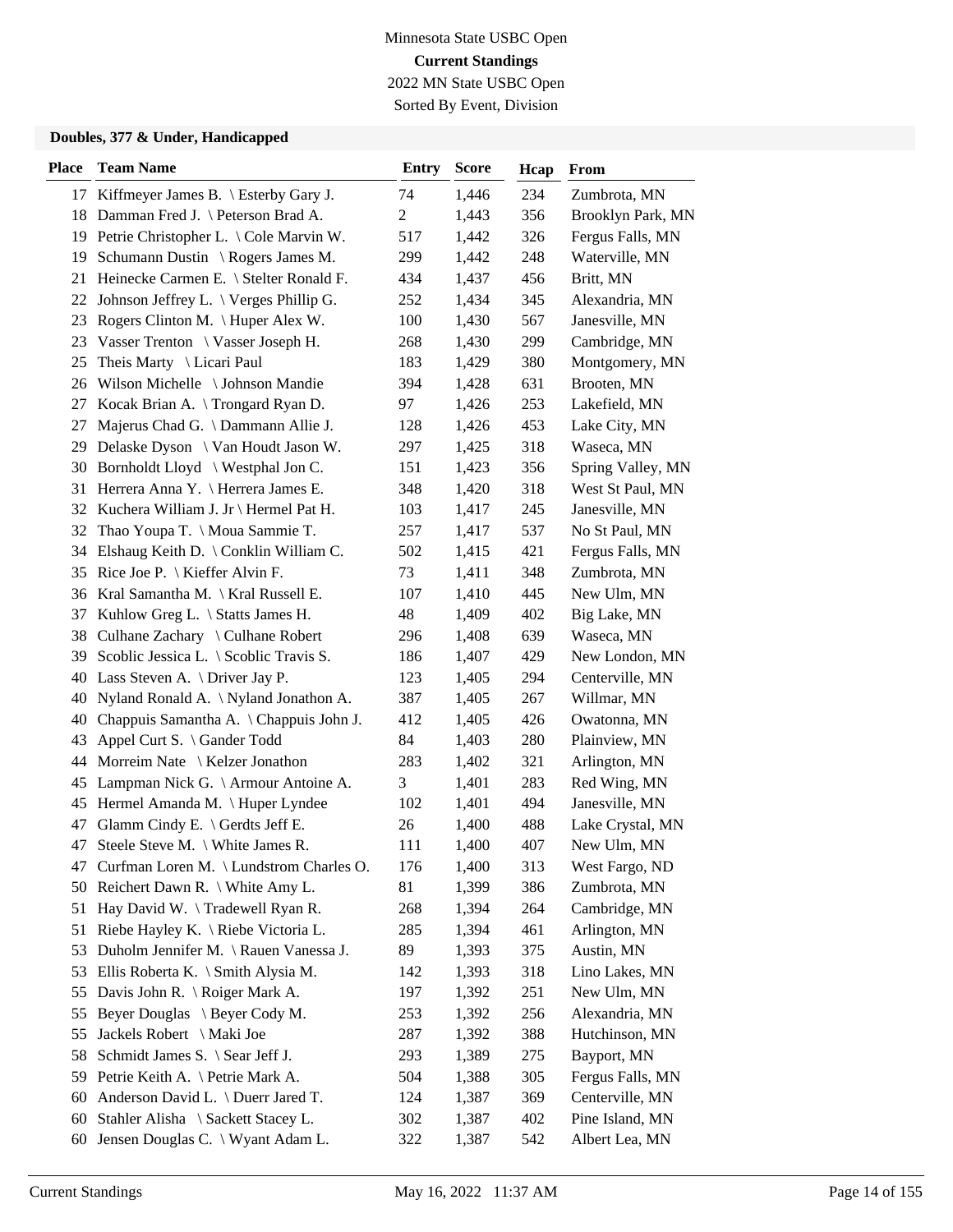Sorted By Event, Division

| <b>Place</b> | <b>Team Name</b>                                  | <b>Entry</b> | <b>Score</b> | Hcap | <b>From</b>      |
|--------------|---------------------------------------------------|--------------|--------------|------|------------------|
|              | 63 Paulsen Caryl L. \ Burch Vernon E.             | 326          | 1,386        | 453  | New London, MN   |
|              | 64 Pleschourt Steve \ Smith Al M.                 | 82           | 1,384        | 294  | Zumbrota, MN     |
|              | 64 Harder Scott D. \ Hillesheim Alex J.           | 109          | 1,384        | 237  | New Ulm, MN      |
|              | 64 Washburn Mike D. \ Loidolt Michael D.          | 408          | 1,384        | 234  | Grand Rapids, MN |
| 67           | Weckwerth Adam \ Frauendienst Mike                | 282          | 1,383        | 369  | Arlington, MN    |
| 67           | Yang Matthew M. \ Lee Cher C.                     | 340          | 1,383        | 243  | St Paul, MN      |
| 69           | Balzotti Matt \ Fischer Michael R.                | 26           | 1,382        | 297  | Lake Crystal, MN |
| 69           | Todd Bailey N. \Todd Brandon                      | 358          | 1,382        | 310  | Lindstrom, MN    |
| 71           | Bang Gene A. \ Stahler Michael A.                 | 64           | 1,381        | 450  | Zumbrota, MN     |
| 71           | Paradis Kevin D. \ Hunt William R.                | 74           | 1,381        | 278  | Zumbrota, MN     |
| 71           | Nohner Scott G. \ Nohner Jacob L.                 | 407          | 1,381        | 402  | Coon Rapids, MN  |
|              | 74 Hanson Corey M. \ Christianson Lynn            | 492          | 1,380        | 299  | Gary, MN         |
| 75           | Jensen Patrick M. \ Jensen Daniel J.              | 303          | 1,379        | 359  | Minneapolis, MN  |
|              | 75 Brannick Jeff R. \ Margotto Tony T.            | 406          | 1,379        | 332  | Champlin, MN     |
| 77           | Brekke Tyler \ Brekke Troy N.                     | 21           | 1,377        | 256  | Faribault, MN    |
| 77           | Bunn Jason J. \ Juenemann Josh N.                 | 288          | 1,377        | 529  | Hutchinson, MN   |
| 79           | Reemts Krissa R. \ Baillargeon Joseph             | 198          | 1,376        | 491  | Buffalo, MN      |
| 79           | Hering Terrance \ Skusa Joey T.                   | 296          | 1,376        | 372  | Waseca, MN       |
| 81           | Olson David F. \ Struck Dave G.                   | 100          | 1,374        | 380  | Janesville, MN   |
| 82           | Wilson Frank L. $\setminus$ Bjerke Brandon J.     | 5            | 1,373        | 315  | Dodge Center, MN |
|              | 82 Wiech Kory S. \ Korsten Greg A.                | 56           | 1,373        | 345  | Zumbrota, MN     |
| 82           | Peterson Craig C. \ Wilson Carl R.                | 254          | 1,373        | 286  | Alexandria, MN   |
| 85           | Wulf Cindy L. $\setminus$ Wulf Carl (Dave) D.     | 33           | 1,372        | 383  | Shakopee, MN     |
|              | 85 Dohrn Darla J. \ LarRue Dustin R.              | 128          | 1,372        | 318  | Lake City, MN    |
| 87           | Haugen Brian A. \ Lerfald Dennis S.               | 48           | 1,371        | 394  | Big Lake, MN     |
| 87           | Jones Shelley R. \ Carroll Kristina N.            | 93           | 1,371        | 494  | Austin, MN       |
| 87           | Bullert Brian E. \ Montiel Ed                     | 287          | 1,371        | 367  | Hutchinson, MN   |
| 87           | Nyhammer Bob \ Walsh Pat                          | 391          | 1,371        | 459  | Brooten, MN      |
| 91           | Arends Joe \ Schwarze Larry                       | 391          | 1,369        | 450  | Brooten, MN      |
| 91           | Heinze John \ Worms Brian                         | 393          | 1,369        | 418  | Brooten, MN      |
| 93           | Vogelpohl Karla M. \ Vogelpohl Trista J.          | 327          | 1,368        | 367  | New London, MN   |
| 93           | Stille Brandon \ Stille Brady I.                  | 386          | 1,368        | 275  | Willmar, MN      |
|              | 93 Hunter Jacob J. \ Greenley Camron S.           | 510          | 1,368        | 272  | Fergus Falls, MN |
|              | 96 Blood Wheeler M. \ Lilienthal Jed J.           | 244          | 1,367        | 367  | Sandstone, MN    |
|              | 96 Keller Brandon C. \ Steinke Timothy M.         | 191          | 1,367        | 305  | Elk River, MN    |
|              | 96 Barten Monique L. \ Broking John III           | 409          | 1,367        | 318  | Grand Rapids, MN |
| 99           | Peterson Cody J. \ Olson David W.                 | 72           | 1,366        | 243  | Zumbrota, MN     |
| 99           | Daschner Michael J. \ Glackler Shanna C.          | 100          | 1,366        | 440  | Janesville, MN   |
| 99           | Gustafson Trent \ Carlstrom-Hughes<br>Christopher | 246          | 1,366        | 648  | Sandstone, MN    |
|              | 102 Walker Jill M. \ Nickell Bruce D.             | 67           | 1,365        | 297  | Zumbrota, MN     |
| 102          | Schulz Kelsey M. \ Schulz Ty                      | 77           | 1,365        | 305  | Zumbrota, MN     |
|              | 102 Weiser Stephen K. Sr \ Neu Kevin A.           | 200          | 1,365        | 307  | Buffalo, MN      |
|              | 102 Reiter Amanda L. \ Doty Samantha M.           | 327          | 1,365        | 356  | New London, MN   |
|              | 106 Romero Daniel P. \ Johnson Douglas T.         | 18           | 1,364        | 243  | Mound, MN        |
|              | 106 Johnson Lyle \Netland Arlen                   | 394          | 1,364        | 494  | Brooten, MN      |
|              | 108 Finden Olivia F. \ Zins Nate                  | 112          | 1,363        | 445  | New Ulm, MN      |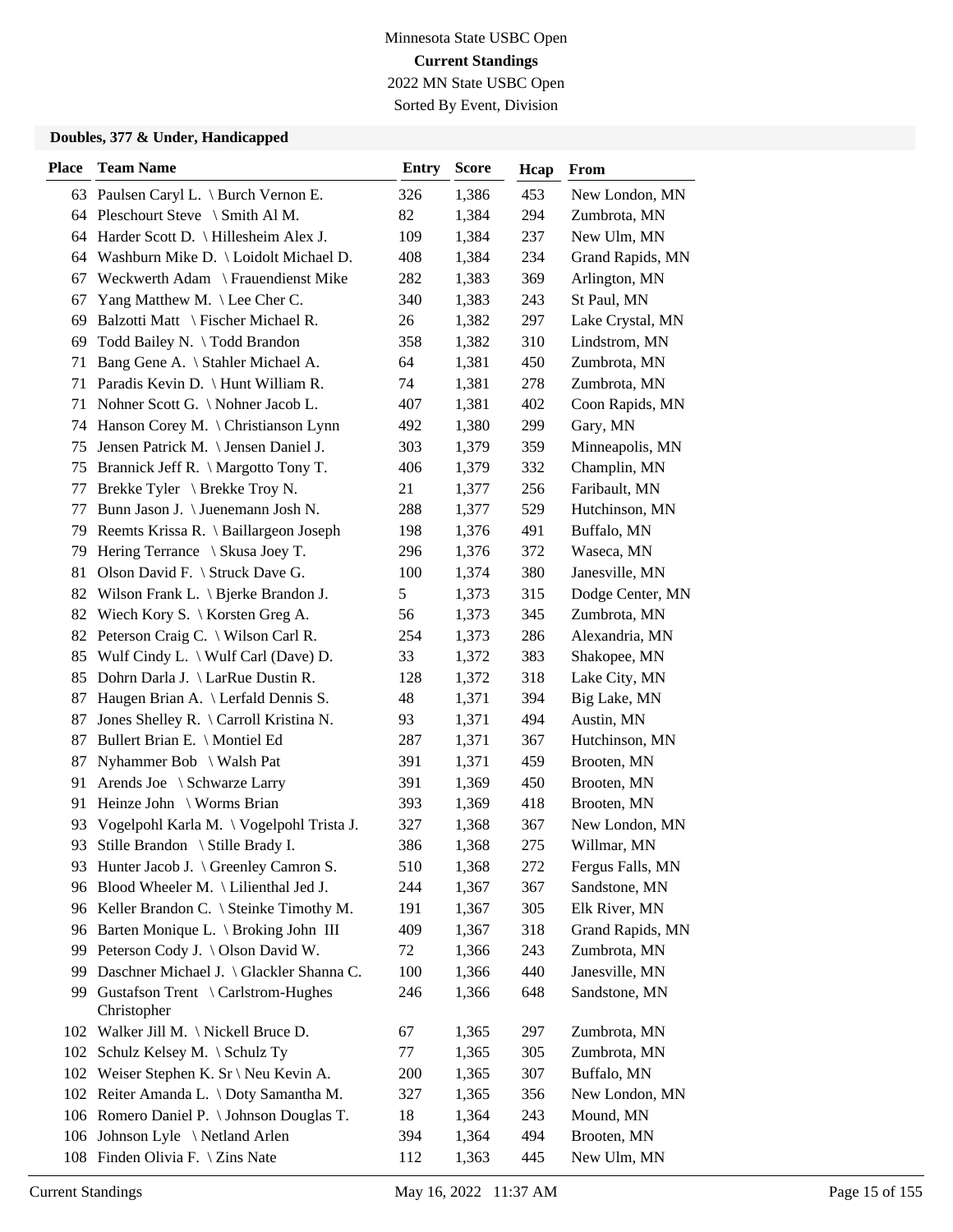Sorted By Event, Division

| <b>Place</b> | <b>Team Name</b>                                     | <b>Entry</b> | <b>Score</b> | Hcap | From               |
|--------------|------------------------------------------------------|--------------|--------------|------|--------------------|
|              | 108 Thoele Daniel \ Myhro Sam D.                     | 288          | 1,363        | 307  | Hutchinson, MN     |
|              | 110 Hammermeister Ray A. \Hammermeister Kim 94       |              | 1,362        | 448  | Austin, MN         |
|              | A.                                                   |              |              |      |                    |
|              | 110 Bly Nick N. \ Horsman Andy                       | 150          | 1,362        | 418  | Spring Valley, MN  |
|              | 112 Kahle Jeff R. \ Cooper Danny M.                  | 107          | 1,360        | 472  | New Ulm, MN        |
|              | 113 Aguirre Michael A. Jr \ Miller Charles J.        | 37           | 1,359        | 240  | White Bear Lake, M |
| 113          | Dietel Eric \ Schauer Tim                            | 284          | 1,359        | 480  | Arlington, MN      |
|              | 113 Boleen Steven G. \Gjelhaug Cecil E.              | 316          | 1,359        | 267  | White Bear Lk, MN  |
|              | 113 Wendt Allan J. \ Wendt Andrew A.                 | 291          | 1,359        | 248  | Frazee, MN         |
| 117          | Bjerke Jerrid \ Jochumsen Kevin R.                   | 361          | 1,358        | 369  | North Branch, MN   |
| 118          | Graber Kyle D. \ Moffatt Josh P.                     | 244          | 1,357        | 383  | Sandstone, MN      |
| 119          | Seys Laura C. \ Klug Philip J.                       | 103          | 1,355        | 499  | Janesville, MN     |
|              | 119 Moua Vang X. \ Vang Kao K.                       | 340          | 1,355        | 224  | St Paul, MN        |
|              | 121 Hines John J. \Olson Brian K.                    | 49           | 1,354        | 270  | Duluth, MN         |
|              | 121 Dennis Nathan \ Kujath Dan E.                    | 87           | 1,354        | 407  | Plainview, MN      |
|              | 121 Blasing Dave M. \ Westphal Tabbitha L.           | 101          | 1,354        | 553  | Janesville, MN     |
|              | 121 Lindenfelser James M. \ Martin Eldon O.          | 505          | 1,354        | 313  | Fergus Falls, MN   |
|              | 125 Talatala Deb K. \ Schroepfer Steven J.           | 199          | 1,353        | 388  | Buffalo, MN        |
|              | 126 Luing Curt P. \ Luing Derrick P.                 | 98           | 1,352        | 243  | Lakefield, MN      |
| 127          | Nordby John A. \ Strub Lee A.                        | 139          | 1,351        | 232  | Maplewood, MN      |
|              | 127 Erickson Luke H. \ Sherry Timothy J.             | 371          | 1,351        | 240  | Hastings, MN       |
| 127          | Andersen Chad C. \ Sem Donald L.                     | 501          | 1,351        | 405  | Fergus Falls, MN   |
|              | 127 Lee Ryan M. \ Flaten Brian B.                    | 543          | 1,351        | 388  | Alexandria, MN     |
| 131          | Krueger Josh R. $\operatorname{Berg}$ Neil           | 153          | 1,350        | 283  | New Richland, MN   |
|              | 131 St John Brock \ Woehler Nick                     | 286          | 1,350        | 297  | Hutchinson, MN     |
|              | 131 James Cole \ Sommerfield Paul                    | 297          | 1,350        | 502  | Waseca, MN         |
|              | 134 Laqua Shirley M. \ Richards Rebecca L.           | 128          | 1,349        | 526  | Lake City, MN      |
|              | 134 Kundinger Justin J. \ Lackner Ronald E.          | 433          | 1,349        | 383  | Britt, MN          |
|              | 136 Riewer Ryan A. \ Riewer Phillip E.               | 233          | 1,348        | 348  | Perham, MN         |
| 137          | Graner Chris \ Mack Alex                             | 52           | 1,347        | 367  | Plainview, MN      |
|              | 137 Politte Timothy L. \ Bergee Derek A.             | 365          | 1,347        | 294  | Annandale, MN      |
|              | 139 Fenske David A. \ Cousineau Paul E.              | 44           | 1,346        | 307  | Saint Charles, MN  |
|              | 139 Myers Daniel A. Jr \ Bentz Dustin                | 328          | 1,346        | 299  | Litchfield, MN     |
| 141          | Sexton John F. \ Mundt Paul R.                       | 132          | 1,344        | 318  | Lake City, MN      |
| 141          | Johnson Rick F. \ Brown Mitchell D.                  | 353          | 1,344        | 256  | Alexandria, MN     |
|              | 141 James Jesse \ Lamont Chris                       | 294          | 1,344        | 313  | Waseca, MN         |
|              | 144 Schauer Patrick E. \ Herd Jordan D.              | 285          | 1,341        | 477  | Arlington, MN      |
|              | 144 Johnson Michael \ Winter Darin J.                | 392          | 1,341        | 288  | Brooten, MN        |
|              | 144 Teske David E. \Teske David L. Jr                | 518          | 1,341        | 361  | Faribault, MN      |
| 147          | Rohwer Marley \ Reyes Katie M.                       | 102          | 1,340        | 477  | Janesville, MN     |
|              | 147 Kristiansen Austin S. \ McGuiggan Greg A. Jr 182 |              | 1,340        | 278  | Montgomery, MN     |
| 147          | Mardaus Philip H. Sr \ Keacher Brian R.              | 356          | 1,340        | 340  | North Branch, MN   |
|              | 150 Norton Tyler K. \ Heuer Jeff E.                  | 85           | 1,339        | 486  | Plainview, MN      |
|              | 150 Davig Jim P. \ Sobottka Cory A.                  | 193          | 1,339        | 402  | Red Wing, MN       |
|              | 150 Vang Chou \ Vu Hien D.                           | 259          | 1,339        | 261  | Maple Grove, MN    |
|              | 150 Randall Jamison S. \ Latuff Robert M.            | 310          | 1,339        | 261  | New Brighton, MN   |
|              | 150 Wood Toby L. \ Jenkins Anthony C.                | 463          | 1,339        | 302  | Verndale, MN       |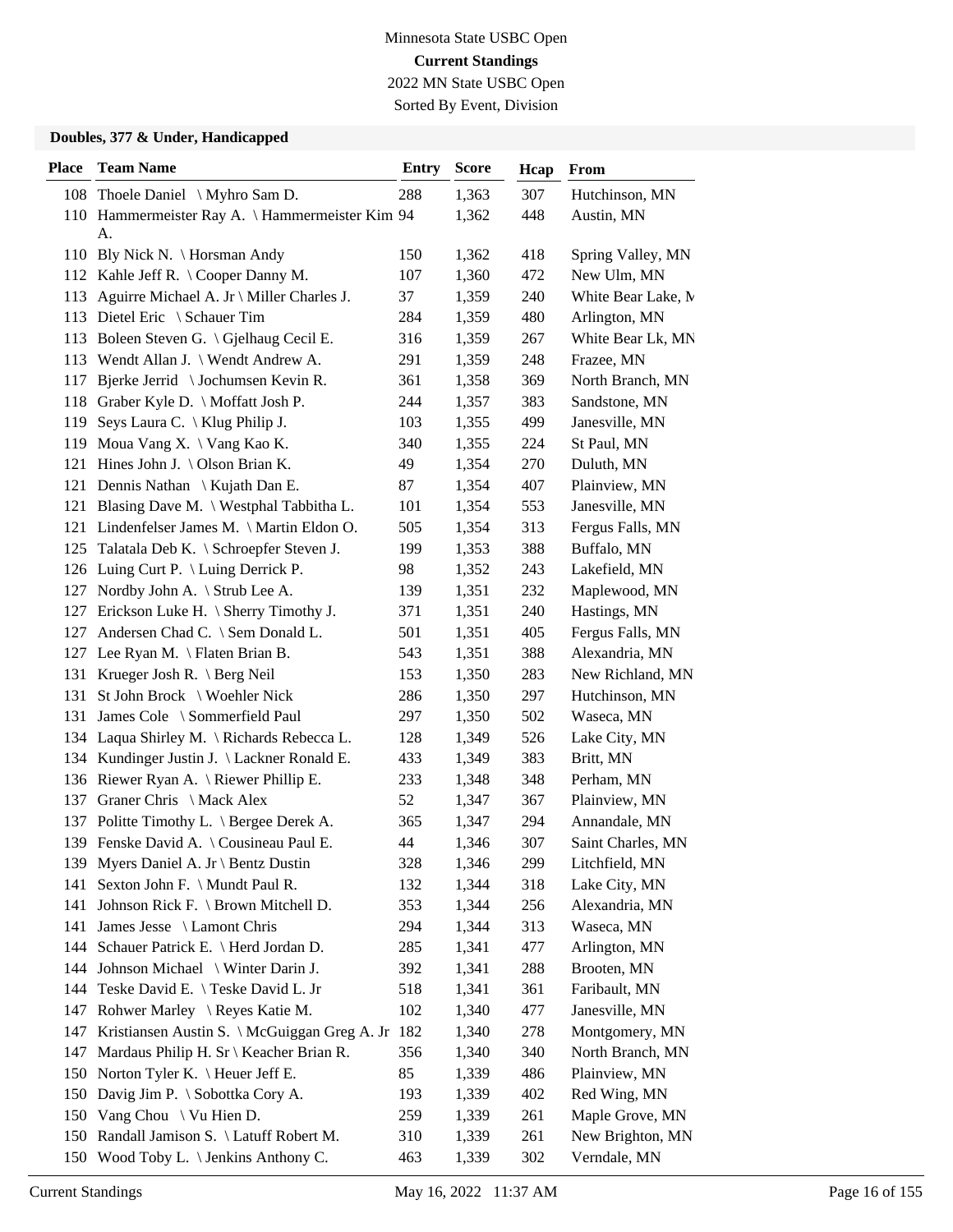Sorted By Event, Division

| <b>Place</b> | <b>Team Name</b>                              | <b>Entry</b> | <b>Score</b> | Hcap | From               |
|--------------|-----------------------------------------------|--------------|--------------|------|--------------------|
|              | 155 Brink Dennis A. \Nalipinski David M.      | 309          | 1,338        | 321  | New Brighton, MN   |
|              | 155 Huikko Shawn R. \ Skouge Travis W.        | 465          | 1,338        | 237  | Annandale, MN      |
|              | 155 Vanouse James C. \ Johnson Joel J.        | 533          | 1,338        | 251  | Mounds View, MN    |
|              | 158 Dorschner Brittany M. \Dorschner Matt R.  | 97           | 1,336        | 226  | Lakefield, MN      |
|              | 158 White Betsy \ Sexton Judy                 | 131          | 1,336        | 445  | Lake City, MN      |
|              | 158 Primus Eric J. \Terwey Jason              | 224          | 1,336        | 270  | Melrose, MN        |
|              | 158 Rademacher Michael \Nelson Richard A.     | 351          | 1,336        | 283  | Rush City, MN      |
|              | 162 Stachowski Kurt M. \ Berube Ronald A.     | 37           | 1,335        | 307  | White Bear Lake, M |
|              | 162 Stoppel Coty T. \ Schaefer Monty H.       | 64           | 1,335        | 461  | Zumbrota, MN       |
| 162          | Thorpe Renee L. $\setminus$ Kroneman Cole A.  | 91           | 1,335        | 286  | Austin, MN         |
|              | 162 Neu Lee A. \ Raymond Richard G.           | 200          | 1,335        | 437  | Buffalo, MN        |
|              | 162 Miner Joel L. \ Werner Zachary            | 315          | 1,335        | 483  | New Brighton, MN   |
|              | 162 Peacock Shirley A. \ Peacock Roger D.     | 501          | 1,335        | 467  | Fergus Falls, MN   |
|              | 168 McQuerry Chris R. \ Drake James W.        | 229          | 1,334        | 380  | East Bethel, MN    |
|              | 168 Chamberlin Mason \ Hecker Doug J.         | 248          | 1,334        | 588  | Sandstone, MN      |
|              | 168 Krause Tom A. \Techar James R.            | 434          | 1,334        | 291  | Britt, MN          |
|              | 171 Niemi Travis G. \Hamlin Christopher W.    | 45           | 1,333        | 234  | West St Paul, MN   |
|              | 171 Routh Andrew C. \ Greibrok Danny D.       | 91           | 1,333        | 410  | Austin, MN         |
| 171          | Zarbok Allen T. \ Cook Christopher S.         | 254          | 1,333        | 407  | Alexandria, MN     |
|              | 174 Koski Susan G. \ Borgstahl Cindy B.       | 160          | 1,332        | 480  | Maple Grove, MN    |
| 175          | Lamb Jim R. $\setminus$ Jerde Cyndy S.        | 139          | 1,331        | 364  | Maplewood, MN      |
|              | 176 Bruegger Kevin M. \ Bruegger Richard A.   | 23           | 1,330        | 351  | Lake Crystal, MN   |
|              | 176 Horsmann Tim D. \ Romanowski Nathan A.    | 247          | 1,330        | 391  | Sandstone, MN      |
|              | 176 Roehrick Edward M. \ Roehrick Jonathan E. | 521          | 1,330        | 415  | Faribault, MN      |
| 179          | Rumppe Michael J. \ Rosenow Todd H.           | 115          | 1,329        | 315  | Shakopee, MN       |
| 179          | Kemper Jerry A. \ Kemper Mark                 | 290          | 1,329        | 286  | Frazee, MN         |
| 181          | Stock Donald B. \Thilmany Robert J. Jr        | 42           | 1,327        | 243  | White Bear Lake, M |
|              | 181 Hammers Henry G. \ Volk Dean W.           | 180          | 1,327        | 310  | Shakopee, MN       |
| 183          | Kiffmeyer Tiffany M. \ Hutchison Tracy A.     | 67           | 1,326        | 383  | Zumbrota, MN       |
| 183          | Prihoda Robert F. \ Leeman Tommy J.           | 322          | 1,326        | 405  | Albert Lea, MN     |
|              | 183 Lamont Greg \ Morris Mark                 | 297          | 1,326        | 666  | Waseca, MN         |
|              | 186 Maxson Scott A. \ Pleschourt Jake A.      | 82           | 1,325        | 251  | Zumbrota, MN       |
|              | 186 Maiers Wayne P. \ Fahning Dan             | 282          | 1,325        | 307  | Arlington, MN      |
|              | 186 Anderson Mike R. \ Anderson Carmen J.     | 304          | 1,325        | 356  | Champlin, MN       |
|              | 186 Zimmer Bill E. \ Lush Doug J.             | 385          | 1,325        | 558  | Willmar, MN        |
|              | 186 Watkins Jason J. \ McLellan James I.      | 439          | 1,325        | 283  | Britt, MN          |
| 191          | Nohner Andrew R. \ Blomstrom Chad J.          | 24           | 1,324        | 359  | Lake Crystal, MN   |
| 191          | Ploof Ryan A. \ Mielke Michael G.             | 38           | 1,324        | 318  | Big Lake, MN       |
| 191          | Lundstrom Timothy R. $\langle$ Budke Neil K.  | 175          | 1,324        | 259  | West Fargo, ND     |
| 191          | VanHoudt Cory \ VanHoudt Henry                | 298          | 1,324        | 491  | Waterville, MN     |
| 195          | Berry Bryan C. \ LeMay Samantha M.            | 126          | 1,323        | 232  | Apple Valley, MN   |
| 195          | Reagan-Anderson Jody F. \ Sullivan Joe L.     | 256          | 1,323        | 283  | Woodbury, MN       |
| 197          | Morris Garry \ Feriancek Robert J.            | 18           | 1,322        | 240  | Mound, MN          |
| 197          | Mariska Brian \ Bauer Douglas                 | 299          | 1,322        | 453  | Waterville, MN     |
| 199          | Rantila Reino J. \ Kolstad George R.          | 45           | 1,321        | 307  | West St Paul, MN   |
| 199          | Ferguson Roger L. \ Elias David A.            | 79           | 1,321        | 418  | Zumbrota, MN       |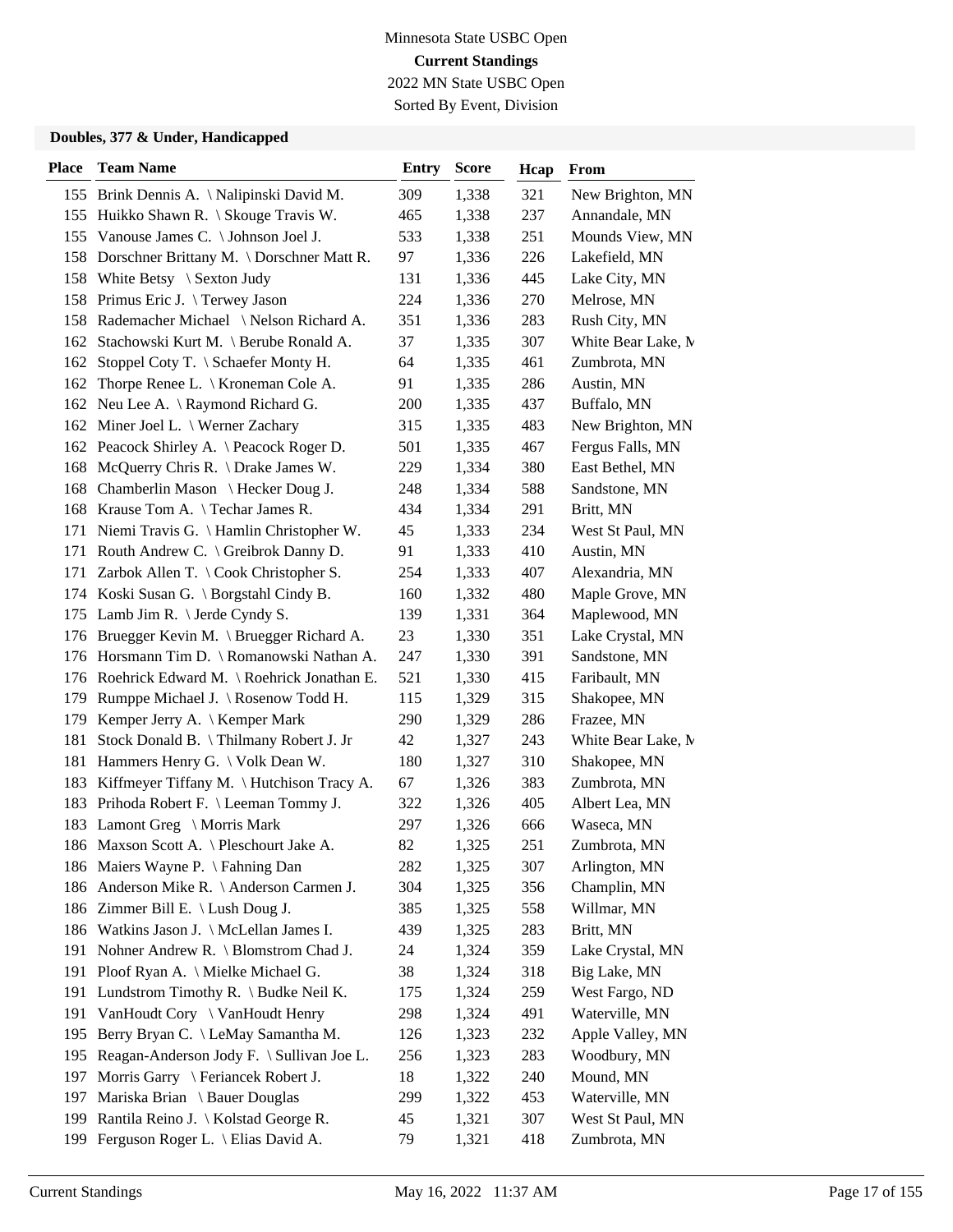Sorted By Event, Division

| <b>Place</b> | <b>Team Name</b>                             | <b>Entry</b> | <b>Score</b> | Hcap | <b>From</b>        |
|--------------|----------------------------------------------|--------------|--------------|------|--------------------|
| 199          | Smith Timothy J. \ Marking Gerard L.         | 131          | 1,321        | 410  | Lake City, MN      |
| 199          | Zimpel Justin R. $\setminus$ Koski Shane D.  | 245          | 1,321        | 361  | Sandstone, MN      |
| 199          | Pabst Chris D. \ Pabst Kayla M.              | 308          | 1,321        | 340  | Lakeville, MN      |
|              | 199 Johnson Don \ Winter Kelly               | 393          | 1,321        | 305  | Brooten, MN        |
| 199          | Hamlin Tammie J. \ Hamlin James G.           | 463          | 1,321        | 556  | Verndale, MN       |
| 199          | Dodd Andy \ Heuring Ken L.                   | 517          | 1,321        | 345  | Fergus Falls, MN   |
| 199          | Siedschlag Douglas D. \ Mitchell Joseph J.   | 539          | 1,321        | 291  | Oakdale, MN        |
|              | 208 Waddell Kaylee R. \ Bye Gary L.          | 277          | 1,320        | 226  | Hibbing, MN        |
|              | 208 Tonneson Deanna J. \ Jensen David M.     | 507          | 1,320        | 507  | Fergus Falls, MN   |
|              | 208 Jiles Britany A. \ Horn Nicole L.        | 540          | 1,320        | 529  | Oakdale, MN        |
| 211          | Miller Michael J. \ Anderson Richard D.      | 130          | 1,319        | 234  | Little Canda, MI   |
|              | 211 Miller Robert J. \ Miller Timothy D.     | 313          | 1,319        | 232  | New Brighton, MN   |
|              | 211 Demarce-Koll Bonnie J. \Levy Howard M.   | 523          | 1,319        | 648  | Crystal, MN        |
|              | 214 Bertschinger Dan P. \Jackson Adam D.     | 62           | 1,318        | 226  | Zumbrota, MN       |
|              | 214 Reuter Sharon A. \ Reuter Carl J.        | 73           | 1,318        | 326  | Zumbrota, MN       |
|              | 214 Wertman David A. \Joslyn Chad            | 460          | 1,318        | 315  | Red Wing, MN       |
|              | 217 Kunz Bryce D. \ Kunz Dan T.              | 70           | 1,317        | 256  | Zumbrota, MN       |
| 217          | Herd Nolan K. \ Herd Keith                   | 282          | 1,317        | 421  | Arlington, MN      |
| 217          | Zimpel Brian T. \ Vraa Kenneth L.            | 368          | 1,317        | 294  | Tamarack, MN       |
|              | 220 Gander Austin J. \ Larson Kevin M.       | 84           | 1,316        | 388  | Plainview, MN      |
| 220          | Engler Eric P. $\backslash$ Power Kelly J.   | 479          | 1,316        | 224  | Blaine, MN         |
| 222          | Hill Jacob \ Rezac John                      | 298          | 1,315        | 294  | Waterville, MN     |
| 223          | Stuewe Dale \ Stuewe Justina R.              | 138          | 1,314        | 450  | Hamburg, MN        |
|              | 223 Miller Amy M. \Thompson Jon R.           | 185          | 1,314        | 340  | New London, MN     |
| 223          | Sandstrom Jerry L. \ Haus Mark J.            | 362          | 1,314        | 321  | Forest Lake, MN    |
| 223          | Thorng Ravuth $\setminus$ Allen Sean M.      | 398          | 1,314        | 229  | Rochester, MN      |
| 227          | Kilmer Shanda M. \ Kral Bradley J.           | 106          | 1,313        | 345  | New Ulm, MN        |
| 227          | Milbrath Deb \ Myrmel Susan A.               | 156          | 1,313        | 515  | Maple Grove, MN    |
| 227          | Thomas Shannon W. $\setminus$ Zick Thomas G. | 249          | 1,313        | 291  | Sandstone, MN      |
| 227          | Kurtz Matthew W. \Holmstrom Jason G.         | 352          | 1,313        | 245  | Rush City, MN      |
| 231          | Carroll Joseph L. \ Lien Thomas J.           | 48           | 1,312        | 375  | Big Lake, MN       |
| 231          | Swaisgood Karl E. Jr \ Sharp Gordon E.       | 462          | 1,312        | 334  | Verndale, MN       |
|              | 233 Perlowski Tim L. \ Oehrlein Matthew N.   | 55           | 1,311        | 229  | St Paul, MN        |
|              | 233 Lodahl Jason A. \ Jerde Dugan P.         | 311          | 1,311        | 329  | New Brighton, MN   |
|              | 233 Hoenisch Cody J. \DeRaad Nicholas D.     | 405          | 1,311        | 305  | Albert Lea, MN     |
|              | 236 Waters Adam N. \ Waters Blake C.         | 56           | 1,310        | 278  | Zumbrota, MN       |
|              | 236 Laing John M. \ Spencer Robert T.        | 126          | 1,310        | 297  | Apple Valley, MN   |
|              | 236 Finnerty Sean M. \ Meier Mitchell T.     | 169          | 1,310        | 280  | Chaska, MN         |
|              | 236 Corneliusen Bruce A. \ Baker Les L.      | 252          | 1,310        | 253  | Alexandria, MN     |
|              | 236 Lincoln Connor R. \ Lincoln Damian J.    | 468          | 1,310        | 291  | Annandale, MN      |
|              | 236 Holtmeyer Richard C. \ Broostin Marc O.  | 481          | 1,310        | 224  | Maple Grove, MN    |
|              | 236 Hall Brian J. \ Berglin William R.       | 538          | 1,310        | 267  | Champlin, MN       |
| 243          | Bryand Ann L. \ Patnode Julie A.             | 116          | 1,309        | 232  | Osseo, MN          |
|              | 243 Maurice Paul S. \ Klapel Dan             | 246          | 1,309        | 491  | Sandstone, MN      |
|              | 245 Bellrichard Tod A. \ Blumers Craig C.    | 32           | 1,308        | 248  | Shakopee, MN       |
|              | 245 Smith Jeff A. \ Perron Alan L.           | 42           | 1,308        | 294  | White Bear Lake, M |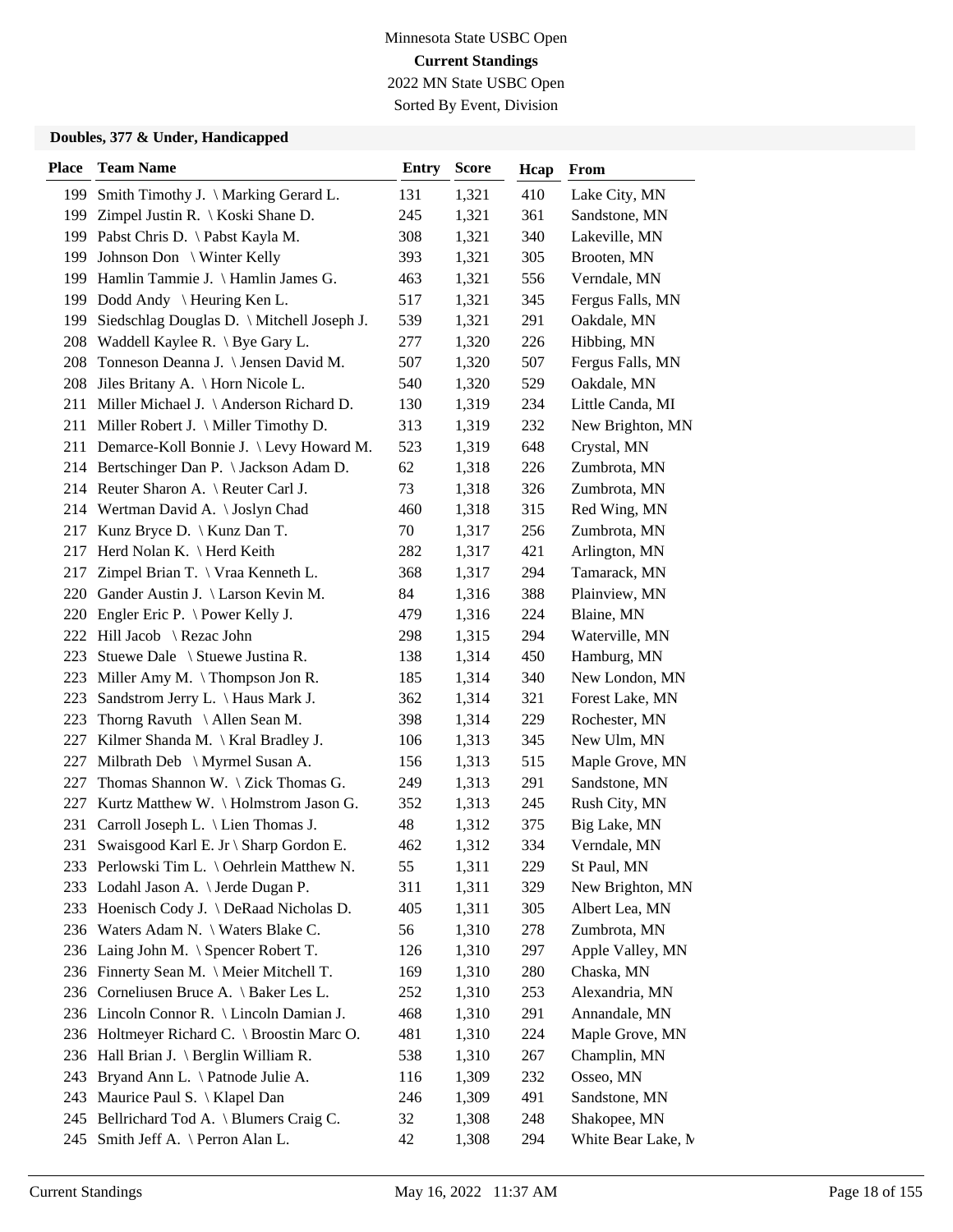Sorted By Event, Division

| <b>Place</b> | <b>Team Name</b>                                 | <b>Entry</b> | <b>Score</b> | Hcap | From              |
|--------------|--------------------------------------------------|--------------|--------------|------|-------------------|
|              | 245 Christensen Paul D. \ Barten Darren R.       | 253          | 1,308        | 386  | Alexandria, MN    |
|              | 245 Stueve Michael W. \ Wolbeck Gerald W. Sr     | 324          | 1,308        | 351  | Paynesville, MN   |
|              | 249 Karpen Matthew N. \Thorsten Chad D.          | 179          | 1,307        | 340  | Saint Cloud, MN   |
| 249          | Marcus Paul R. $\Im$ Simcoe Michael J.           | 300          | 1,307        | 337  | Elk River, MN     |
| 251          | Christian Mary M. \ Kern Josh A.                 | 91           | 1,306        | 321  | Austin, MN        |
| 251          | Thibodeau Bruce L. \ Schmidt E. Allen            | 199          | 1,306        | 297  | Buffalo, MN       |
| 251          | Hanson Seth \ Bouwman Matt                       | 391          | 1,306        | 488  | Brooten, MN       |
|              | 251 Casterton Brockton D. \ Casterton Alan M.    | 405          | 1,306        | 294  | Albert Lea, MN    |
|              | 251 Pelant Jordan \ Schultz Nathan               | 299          | 1,306        | 251  | Waterville, MN    |
|              | 251 Driver Antoine \ Hall Richard J.             | 537          | 1,306        | 429  | Champlin, MN      |
| 257          | Anderson Tallis C. \Anderson Lise A.             | 341          | 1,305        | 275  | No St Paul, MN    |
| 258          | Jensen Liane E. \ Lagaard Lindsey A.             | 95           | 1,304        | 523  | South St Paul, MN |
| 258          | Vork Quinton \ Stram Kyle M.                     | 409          | 1,304        | 237  | Grand Rapids, MN  |
|              | 260 Leyendecker Adam D. \ Denn Jeremiah J.       | 324          | 1,302        | 402  | Paynesville, MN   |
|              | 260 Strande Arvid R. \ Fredrickson Mark A.       | 505          | 1,302        | 234  | Fergus Falls, MN  |
|              | 262 Frank Victoria K. \ Schladweiler Meredith K. | 113          | 1,301        | 575  | New Ulm, MN       |
|              | 262 Xiong Kia \ Vang Crystina                    | 259          | 1,301        | 486  | Maple Grove, MN   |
| 262          | Claflin Jason L. $\Im$ Smith Jason M.            | 320          | 1,301        | 240  | Kettle River, MN  |
|              | 262 Shaw Maxine J. \ Herrmann Kerry L.           | 507          | 1,301        | 291  | Fergus Falls, MN  |
|              | 266 Schmidt Mary B. \ Busdosh Chuck              | 73           | 1,300        | 421  | Zumbrota, MN      |
|              | 266 Rohwer Ryan T. \ Daschner Sherri             | 102          | 1,300        | 456  | Janesville, MN    |
| 268          | Metzger Steve T. $\setminus$ Kurvers William E.  | 268          | 1,299        | 342  | Cambridge, MN     |
| 268          | Smith Jon R. $\setminus$ Wothe Rick              | 291          | 1,299        | 267  | Frazee, MN        |
|              | 270 Overby Ryan C. \ Simonson Kyle J.            | 80           | 1,298        | 488  | Zumbrota, MN      |
|              | 270 Johnson Bruce \ Johnson Bradley              | 206          | 1,298        | 272  | Waconia, MN       |
|              | 272 Panzram Bridget A. \ Flohrs Eileen E.        | 24           | 1,297        | 402  | Lake Crystal, MN  |
|              | 272 Bleess Clay L. \ Bahr Danielle J.            | 109          | 1,297        | 429  | New Ulm, MN       |
|              | 274 Krause Sandra K. \ Saunders Jeff A.          | 504          | 1,296        | 386  | Fergus Falls, MN  |
| 275          | Anderson Todd R. \ Andow Damyon M.               | 27           | 1,295        | 280  | Lewiston, MN      |
| 275          | Scharping Brett $\setminus$ Otto Matt J.         | 286          | 1,295        | 378  | Hutchinson, MN    |
| 275          | Steidl Brian J. \ Johnson Scott                  | 353          | 1,295        | 326  | Alexandria, MN    |
|              | 275 Lavrenz Mary A. \ McGrath Angela M.          | 523          | 1,295        | 521  | Crystal, MN       |
|              | 279 Leth Eric A. \Paulson Tim E.                 | 75           | 1,294        | 297  | Zumbrota, MN      |
| 280          | Bengtson Landon W. \Demenge Tyler L.             | 278          | 1,293        | 310  | Waite Park, MN    |
| 281          | Ratz Hunter \ Lee Dan R.                         | 51           | 1,292        | 261  | Plainview, MN     |
| 281          | Steinkopf Andrew S. \ Steinkopf Steven E.        | 115          | 1,292        | 275  | Shakopee, MN      |
| 281          | Schoep Jason C. \ Points Bert C.                 | 253          | 1,292        | 369  | Alexandria, MN    |
| 281          | Tessman Nick L. \ Mitchell Nathaniel J.          | 414          | 1,292        | 278  | Sauk Centre, MN   |
| 285          | Yennie Michael D. \ Bly Matt                     | 149          | 1,291        | 318  | Spring Valley, MN |
| 285          | Wilwert Ken L. \ Rea Roy J. Sr                   | 348          | 1,291        | 361  | West St Paul, MN  |
| 285          | Dafoe Duane A. \ Nelson Mike G.                  | 439          | 1,291        | 288  | Britt, MN         |
| 285          | Altman Robert L. \ Carr Dale A.                  | 439          | 1,291        | 315  | Britt, MN         |
| 289          | Greseth Margaret R. \ Greseth Michael H.         | 78           | 1,290        | 469  | Zumbrota, MN      |
|              | 290 Leslie Dayna L. \ Curnow Lori D.             | 167          | 1,289        | 423  | Duluth, MN        |
|              | 290 Winter James M. \ Winter Dennis E.           | 203          | 1,289        | 280  | Waconia, MN       |
| 290          | Bullert Andrew B. \ Seeman Caleb S.              | 289          | 1,289        | 550  | Hutchinson, MN    |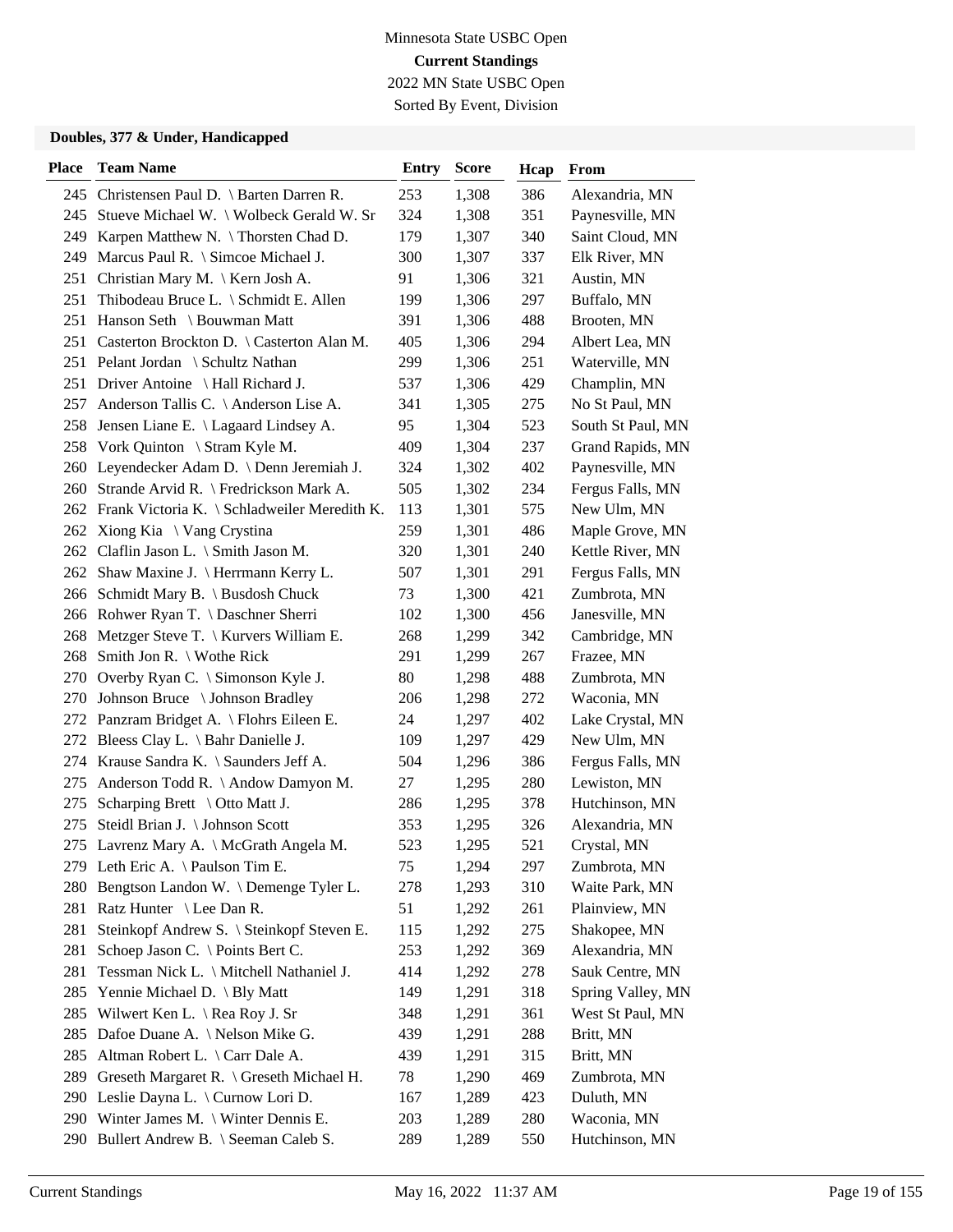Sorted By Event, Division

| <b>Place</b> | <b>Team Name</b>                                           | <b>Entry</b> | <b>Score</b> | Hcap | From              |
|--------------|------------------------------------------------------------|--------------|--------------|------|-------------------|
|              | 290 Burch Robin \ Dahlberg Crystal L.                      | 326          | 1,289        | 402  | New London, MN    |
|              | 290 Vang Yeeleng \Xiong Davice                             | 364          | 1,289        | 253  | St Paul, MN       |
|              | 295 Boyer Cody J. \ Alwin Shane P.                         | 461          | 1,288        | 332  | Verndale, MN      |
|              | 296 Wulf Amber \ Wulf Sean M.                              | 33           | 1,287        | 402  | Shakopee, MN      |
|              | 296 Babcock Jenny \ Quance Melissa J.                      | 142          | 1,287        | 612  | Lino Lakes, MN    |
|              | 298 Betts John \ Knapp Kehan R.                            | 149          | 1,286        | 383  | Spring Valley, MN |
| 298          | Tuchtenhagen Jeff \ Meyer William C.                       | 283          | 1,286        | 313  | Arlington, MN     |
|              | 298 Cothron Shannon J. \ Pearson Timothy J.                | 323          | 1,286        | 364  | Circle Pines, MN  |
|              | 301 Miller Jeff D. \ Gosse Tyson W.                        | 85           | 1,285        | 302  | Plainview, MN     |
| 301          | Jensen Nicolas M. \ Jensen Michael D.                      | 360          | 1,285        | 232  | Wyoming, MN       |
|              | 303 Stutz Jesse H. \Olson Derek O.                         | 56           | 1,284        | 515  | Zumbrota, MN      |
|              | 303 Bru Kasey M. \ Nelson Jessica C.                       | 74           | 1,284        | 367  | Zumbrota, MN      |
|              | 303 Johnson Lucas (Luke) R. \ Vanlaarhoven Ethan 396<br>G. |              | 1,284        | 294  | Rochester, MN     |
|              | 306 Fleahman Gary D. \ Dingmann Herb H.                    | 179          | 1,283        | 234  | Saint Cloud, MN   |
|              | 307 Jacka Richard C. Sr \ Schute Dewayne L.                | 310          | 1,281        | 305  | New Brighton, MN  |
|              | 307 Kangas Larry A. \ Moe Justin                           | 433          | 1,281        | 391  | Britt, MN         |
|              | 309 Kunz Gerald W. \ Rosaaen Richard (Tim) T.              | 70           | 1,280        | 313  | Zumbrota, MN      |
|              | 309 Vang Tong \Yang Dalee                                  | 364          | 1,280        | 302  | St Paul, MN       |
|              | 309 Larson Jan \ Larson Trever                             | 294          | 1,280        | 421  | Waseca, MN        |
|              | 312 Littlefield Jeremy J. \Pater Tim M.                    | 44           | 1,279        | 234  | Saint Charles, MN |
|              | 312 Jensen Jacob A. \ Jensen Laurence A.                   | 95           | 1,279        | 253  | South St Paul, MN |
|              | 312 Weisenberger Allyssa A. \ Weisenberger Troy 506<br>D.  |              | 1,279        | 407  | Fergus Falls, MN  |
|              | 315 Schaefer Tylor R. \ Cordes John L.                     | 64           | 1,278        | 413  | Zumbrota, MN      |
|              | 315 Timmerman Stanley \ Gunther Kevin V.                   | 152          | 1,278        | 326  | New Richland, MN  |
|              | 315 Hawe Larry D. \ Romfo Jason H.                         | 193          | 1,278        | 324  | Red Wing, MN      |
|              | 315 Larson Trent A. \ Samuelson Duane P.                   | 193          | 1,278        | 345  | Red Wing, MN      |
|              | 315 Xiong Ge $\setminus$ Xiong Khu M.                      | 527          | 1,278        | 348  | St Paul, MN       |
|              | 320 Archer Roger A. \ Ruffell Lynn R.                      | 105          | 1,277        | 315  | Lake City, MN     |
|              | 320 Buhr Barrett B. \ Kemper Brian J.                      | 290          | 1,277        | 342  | Frazee, MN        |
|              | 320 Moe Steven \ Borst Brandon                             | 296          | 1,277        | 469  | Waseca, MN        |
|              | 323 Kunz Richard (Rick) J. \ Kunz Adam J.                  | 78           | 1,276        | 243  | Zumbrota, MN      |
|              | 323 Blazek Jeremy E. \ Rothe Nick D.                       | 352          | 1,276        | 272  | Rush City, MN     |
|              | 323 Mueller Elizabeth A. \ Mueller Charles J.              | 407          | 1,276        | 486  | Coon Rapids, MN   |
| 326          | Murray Tasha M. \ Wright Joel A.                           | 70           | 1,275        | 326  | Zumbrota, MN      |
| 326          | Gusa Justin W. \Nelson James D. Jr                         | 88           | 1,275        | 445  | Plainview, MN     |
|              | 326 Schellbach Jerry \ Sandstrom Patrick C.                | 351          | 1,275        | 291  | Rush City, MN     |
| 329          | Holberg Emily R. $\Gamma$ Frank Jack J.                    | 106          | 1,274        | 494  | New Ulm, MN       |
| 329          | Rivers Randall \ Hintz Wade O.                             | 184          | 1,274        | 283  | Montgomery, MN    |
| 329          | Roepke Becky \ Manner Kelly                                | 277          | 1,274        | 232  | Hibbing, MN       |
|              | 332 Ulland Joshua E. \ Kiffmeyer Jeremy K.                 | 78           | 1,273        | 394  | Zumbrota, MN      |
|              | 332 Westphal/Klug Lonna L. \ Owens Donald R.               | 101          | 1,273        | 394  | Janesville, MN    |
| 334          | Jankovich Wade R. \ Jankovich Zachary A.                   | 521          | 1,272        | 407  | Faribault, MN     |
|              | 335 Erickson Dillan D. \ Erickson Teri A.                  | 94           | 1,271        | 251  | Austin, MN        |
|              | 335 Lor Pao Lee \ Moua Mai                                 | 527          | 1,271        | 342  | St Paul, MN       |
| 337          | Groskreutz Lon A. \ Herme Floyd R.                         | 25           | 1,270        | 361  | Lake Crystal, MN  |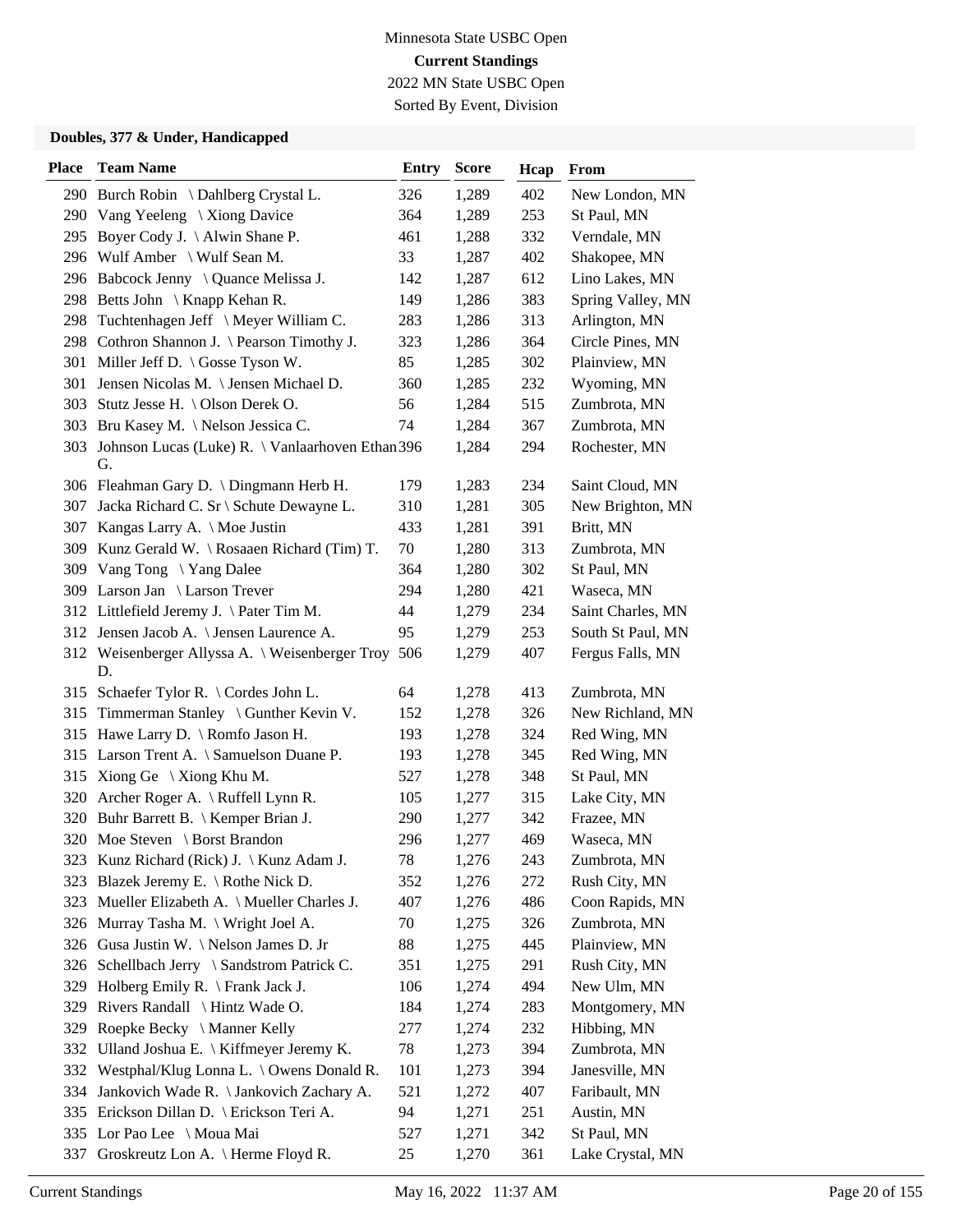Sorted By Event, Division

| <b>Place</b> | <b>Team Name</b>                               | <b>Entry</b>             | <b>Score</b> | Hcap | From              |
|--------------|------------------------------------------------|--------------------------|--------------|------|-------------------|
|              | 337 Rostad Brad J. \ Hilke Blake J.            | 80                       | 1,270        | 383  | Zumbrota, MN      |
|              | 337 Hoffman Brian E. \ Beck Ron E.             | 87                       | 1,270        | 445  | Plainview, MN     |
| 337          | Musel Ross T. \ Braun Ryan K.                  | 148                      | 1,270        | 232  | Spring Valley, MN |
| 337          | Smith Ronald E. \ Rhuby Shane L.               | 258                      | 1,270        | 226  | Wahkon, MN        |
|              | 337 Williams Stephen B. \ Jankovich Zachary A. | 383                      | 1,270        | 315  | Faribault, MN     |
|              | 337 Urman Robert G. \ Urman Trinity D.         | 293                      | 1,270        | 226  | Bayport, MN       |
|              | 344 Larson Troy \ Schnoor Joesph               | 294                      | 1,269        | 375  | Waseca, MN        |
|              | 344 Yang Youa \Yang Xena                       | 527                      | 1,269        | 337  | St Paul, MN       |
|              | 346 Martin Josh \ BRAUN ERIC D.                | 151                      | 1,268        | 253  | Spring Valley, MN |
|              | 346 Morrison Daniel P. \ Morrison Sarah A.     | 330                      | 1,268        | 248  | Woodbury, MN      |
|              | 346 Stram Gordon D. \ Stram Martin E.          | 408                      | 1,268        | 337  | Grand Rapids, MN  |
|              | 349 Bresnahan Alan J. \ Schleicher Andy C.     | 180                      | 1,267        | 299  | Shakopee, MN      |
|              | 350 Kemp Justin M. \ Goebel Melissa S.         | 373                      | 1,266        | 297  | Mankato, MN       |
|              | 350 Stoering Clayton \ Pittman Tim             | 295                      | 1,266        | 372  | Waseca, MN        |
|              | 352 Okun Joseph A. \ Ringler Scott             | 250                      | 1,265        | 318  | Sandstone, MN     |
|              | 352 Dahlberg Tyler \Nelson Evan                | 411                      | 1,265        | 283  | New London, MN    |
|              | 352 Olson Jackson L. \ Olson Jon E.            | 417                      | 1,265        | 291  | Willmar, MN       |
|              | 355 Baartman Dan J. \ Mitchell Ronald R.       | 71                       | 1,264        | 232  | Zumbrota, MN      |
|              | 355 Brockway Stephanie T. \Novotny Nicholas J. | 182                      | 1,264        | 251  | Montgomery, MN    |
|              | 355 Monson Chad D. \ Cubus Timothy R.          | 338                      | 1,264        | 232  | Lindstrom, MN     |
|              | 358 Wempner Brian S. \ Weichel Joe W.          | $\overline{\mathcal{A}}$ | 1,263        | 329  | Lake City, MN     |
| 358          | McDonald Jennifer R. \ French Jason J.         | 39                       | 1,263        | 380  | Big Lake, MN      |
|              | 358 Hines Pete J. \ Hines Danielle L.          | 258                      | 1,263        | 445  | Wahkon, MN        |
|              | 358 Weller Warren S. \ Meyer Derek J.          | 465                      | 1,263        | 229  | Annandale, MN     |
|              | 362 Binner Jeremy W. \ Cribbs Ryan             | 52                       | 1,262        | 232  | Plainview, MN     |
|              | 362 Pawelk Rick \ Johnson Kenneth              | 204                      | 1,262        | 248  | Waconia, MN       |
|              | 362 Vold Justin G. \ Vold Winona               | 387                      | 1,262        | 531  | Willmar, MN       |
|              | 365 May James \ Hedlund Chad                   | 207                      | 1,261        | 340  | Waconia, MN       |
| 366          | Stenzel Andy W. \ Roemhildt Kent K.            | $\mathbf{1}$             | 1,260        | 351  | Cannon Falls, MN  |
|              | 366 Ritscher Kevin N. \ Schruth Mitch L.       | 187                      | 1,260        | 270  | Wabasha, MN       |
|              | 368 Pfeifer Jeff A. \ Sainio Bart W.           | 122                      | 1,258        | 232  | Plymouth, MN      |
|              | 368 Rangisetty Premnath \ Flogio Dante G.      | 155                      | 1,258        | 305  | Maple Grove, MN   |
|              | 368 Randall Tyler M. \Lawrence Kevin R.        | 158                      | 1,258        | 237  | Maple Grove, MN   |
|              | 368 Cadwell Tim \ Bratton Kenneth T.           | 372                      | 1,258        | 367  | Hastings, MN      |
|              | 372 Colsrud Troy C. \ Blatz Jacob M.           | 247                      | 1,257        | 380  | Sandstone, MN     |
|              | 372 Nelson Jamie L. \ Goss Jamie               | 277                      | 1,257        | 232  | Hibbing, MN       |
|              | 372 Trustheim Ted \ Tensen Tim                 | 393                      | 1,257        | 386  | Brooten, MN       |
| 372          | Drude Phillip H. $\langle$ Harer Jay C.        | 420                      | 1,257        | 229  | Hastings, MN      |
| 376          | Quandt Rachel L. \ Bundy Amy M.                | 93                       | 1,256        | 437  | Austin, MN        |
|              | 376 Kotta Andrew R. \ Pearson Ernest (Tim) T.  | 323                      | 1,256        | 380  | Circle Pines, MN  |
| 376          | Stille Randy D. \ Wolfe Douglas C.             | 386                      | 1,256        | 386  | Willmar, MN       |
| 379          | Glass Ryan J. \ Glass Karrie L.                | 55                       | 1,255        | 299  | St Paul, MN       |
| 379          | Geiger Katie J. \ Holberg Justin L.            | 113                      | 1,255        | 402  | New Ulm, MN       |
| 379          | Possin Brent T. \ Bushlack Douglas J.          | 152                      | 1,255        | 261  | New Richland, MN  |
| 379          | Davis Mark T. \ Davis Benjamin D.              | 190                      | 1,255        | 248  | Shakopee, MN      |
| 379          | Skog Randy L. \ Coil Duane L.                  | 320                      | 1,255        | 342  | Kettle River, MN  |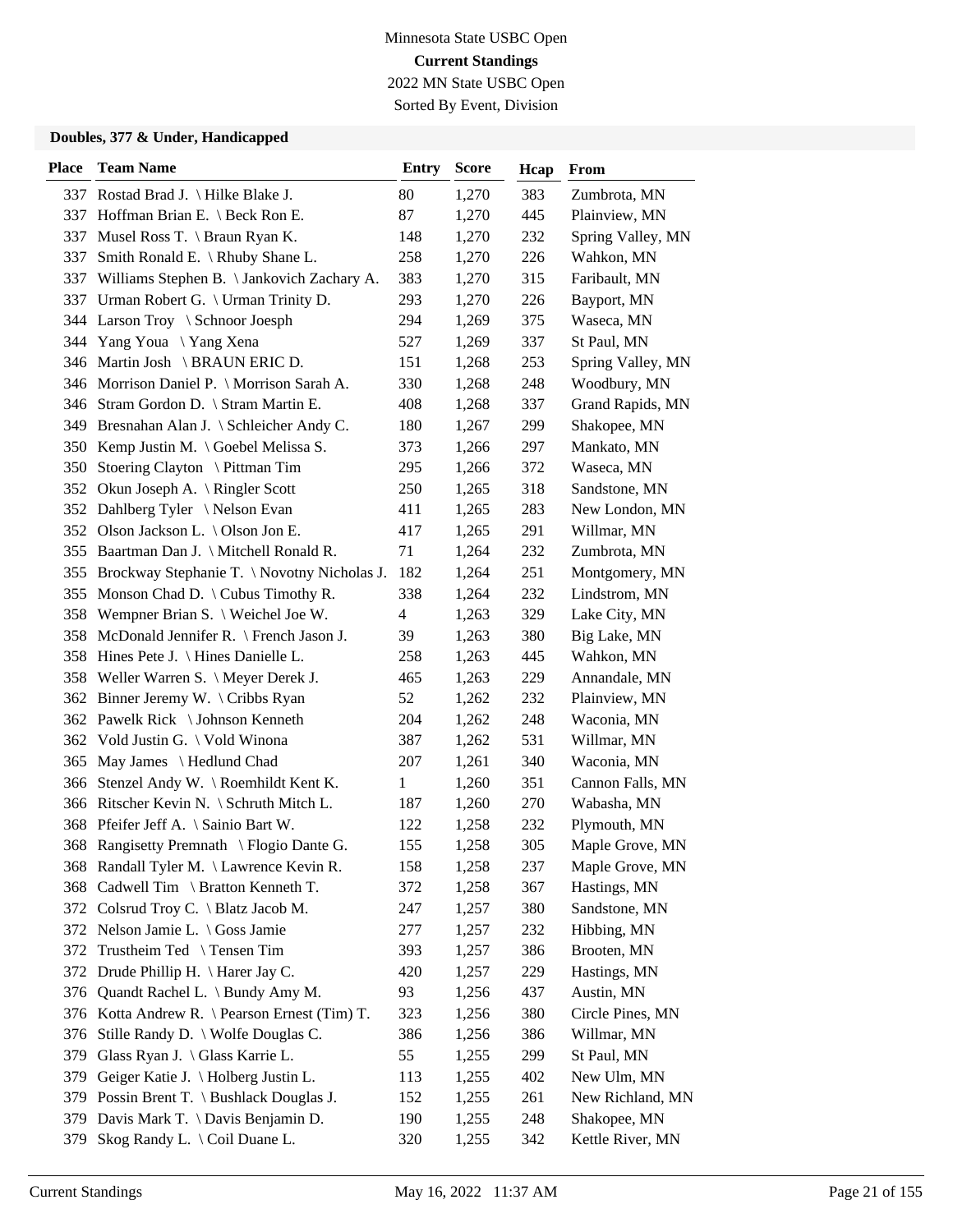Sorted By Event, Division

| <b>Place</b> | <b>Team Name</b>                                   | <b>Entry</b> | <b>Score</b> | Hcap | From              |
|--------------|----------------------------------------------------|--------------|--------------|------|-------------------|
|              | 384 Schmidt Wayne \ Bentz Mark S.                  | 202          | 1,254        | 299  | Waconia, MN       |
|              | 385 Israelson Christy N. \ Hendrickson Cody S.     | 166          | 1,253        | 337  | Duluth, MN        |
| 385          | Johnson Ronnie Jr. \Johnson Ron J. Sr              | 250          | 1,253        | 429  | Sandstone, MN     |
| 385          | Soyring Ryan L. \ Bylander Mark C.                 | 290          | 1,253        | 245  | Frazee, MN        |
| 388          | Lindsey Joshua L. \ Preston Kyle W.                | 502          | 1,252        | 345  | Fergus Falls, MN  |
| 389          | Deery Tim M. \ Porter George E. Iv                 | 316          | 1,251        | 418  | White Bear Lk, MN |
|              | 389 Dillie Joseph A. \ Erickson Angela M.          | 388          | 1,251        | 251  | Minneapolis, MN   |
|              | 391 Erickson Parker \ Revland Jesse                | 80           | 1,250        | 556  | Zumbrota, MN      |
|              | 392 Forshee Shawn \ Schrempp Lucas P.              | 181          | 1,249        | 280  | Shakopee, MN      |
|              | 392 White Tyson J. \ Lobby William G.              | 248          | 1,249        | 372  | Sandstone, MN     |
| 392          | Scharn Patrick \ Bergs Scott L.                    | 289          | 1,249        | 291  | Hutchinson, MN    |
|              | 395 Cashin Dan \ Sorensen Timothy M.               | 50           | 1,248        | 302  | Duluth, MN        |
| 395          | McAdams Mariam D. \ Anderson Bradley S.            | 434          | 1,248        | 361  | Britt, MN         |
| 395          | Obermeyer Brian J. \ Jahnz Zachary L.              | 493          | 1,248        | 332  | Janesville, MN    |
| 398          | Gephart Scott \ Wiebusch Mark A.                   | 154          | 1,247        | 259  | Maple Grove, MN   |
|              | 398 Wolf Randy A. \ Voth Randy C.                  | 188          | 1,247        | 361  | Wabasha, MN       |
| 400          | Neldner Will D. $\backslash$ Mueller Jeff R.       | 28           | 1,246        | 226  | Lewiston, MN      |
| 401          | Andersen Eric W. \ Marty Steven C.                 | 351          | 1,244        | 469  | Rush City, MN     |
|              | 401 Holm Paul A. \ Hemingsen Dominique B.          | 506          | 1,244        | 232  | Fergus Falls, MN  |
|              | 403 Hunt Justin J. \ Corbett Casey P.              | 355          | 1,243        | 267  | Forest Lake, MN   |
|              | 404 Erickson Nate A. \ Johnson Tyler S.            | 417          | 1,242        | 288  | Willmar, MN       |
|              | 405 Bartsch Matt C. \ Bartsch Marcus J.            | 72           | 1,241        | 229  | Zumbrota, MN      |
|              | 405 Rasmusson Darwin S. \ Rasmusson Zachary C. 438 |              | 1,241        | 513  | Britt, MN         |
| 405          | Crane Ricky \ Brekke Lanny J.                      | 492          | 1,241        | 361  | Gary, MN          |
| 408          | Anderson Tammy J. \ Krueger Mark A.                | 132          | 1,240        | 302  | Lake City, MN     |
| 408          | Knoblauch Julie A. $\log$ Richard R.               | 379          | 1,240        | 429  | St Paul, MN       |
| 410          | Cherry Paul \ Binner Nate R.                       | 51           | 1,239        | 237  | Plainview, MN     |
|              | 410 Johnson Thomas A. \ Sackett Marty J.           | 75           | 1,239        | 261  | Zumbrota, MN      |
|              | 410 Lang Wendy M. \ Lang James A.                  | 107          | 1,239        | 421  | New Ulm, MN       |
| 410          | Nygaard Sarah S. \ Ferrin Justin W.                | 308          | 1,239        | 280  | Lakeville, MN     |
|              | 410 Davis Robert J. Jr \ Ahlswede Bryan M.         | 318          | 1,239        | 272  | White Bear Lk, MN |
|              | 415 Kahn Jason H. \Tlougan Tyrell                  | 86           | 1,238        | 318  | Plainview, MN     |
| 415          | Crumpler Warren H. \ Greenhalgh Tom G.             | 146          | 1,238        | 264  | Blaine, MN        |
| 415          | Zalky Ethan J. \ Bly Gabriel D.                    | 150          | 1,238        | 337  | Spring Valley, MN |
| 415          | Slack Justin D. \ Slack Nate A.                    | 170          | 1,238        | 240  | Owatonna, MN      |
| 415          | Seeman Chuck J. \ VanNurden Dale A.                | 316          | 1,238        | 418  | White Bear Lk, MN |
| 415          | Burman Justin A. \ Carr Anthony                    | 367          | 1,238        | 251  | Tamarack, MN      |
| 415          | Roehrick Steven D. \ Rothen Adam K.                | 521          | 1,238        | 324  | Faribault, MN     |
| 415          | Triemert Nick A. \ Olson Jason A.                  | 293          | 1,238        | 302  | Bayport, MN       |
| 423          | Goranson Raymond N. \ Goranson Nicklus N. 79       |              | 1,237        | 297  | Zumbrota, MN      |
| 424          | Ehrhardt Logan J. \ Ehrhardt John A.               | 177          | 1,236        | 348  | New Prague, MN    |
|              | 424 Odell Darrell R. \ Jensen Robert V.            | 303          | 1,236        | 224  | Minneapolis, MN   |
|              | 424 Preda John F. II \ Soule Michael E.            | 338          | 1,236        | 270  | Lindstrom, MN     |
|              | 424 Hagen Steven J. \ Hagen Scott S.               | 503          | 1,236        | 326  | Fergus Falls, MN  |
|              | 428 Boone Chad K. \ Panzran Jim H.                 | 25           | 1,235        | 313  | Lake Crystal, MN  |
|              | 429 Dose Mark R. \ Meyer Andy S.                   | 105          | 1,234        | 329  | Lake City, MN     |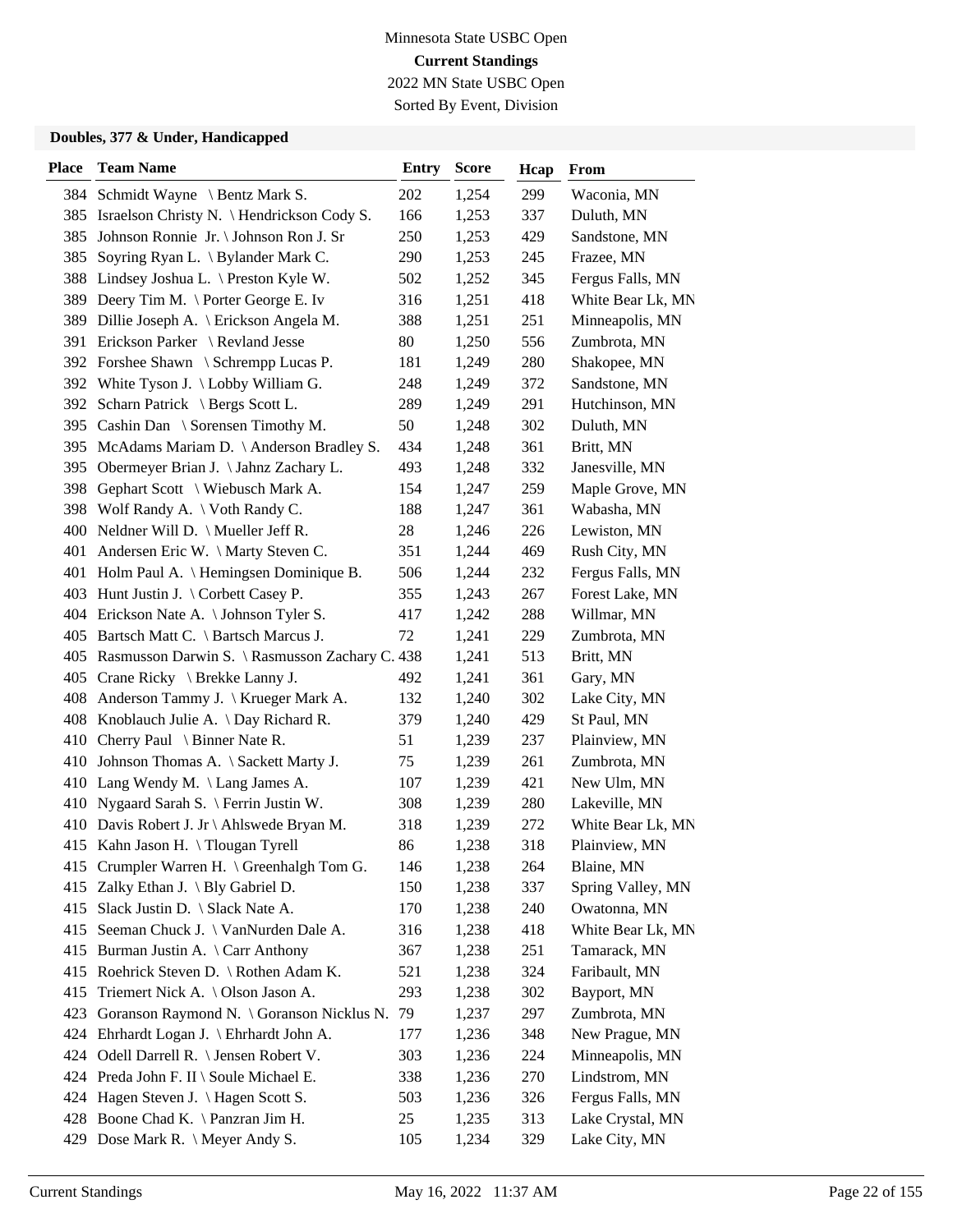Sorted By Event, Division

| <b>Place</b> | <b>Team Name</b>                                                                        | Entry          | <b>Score</b> | Hcap | From                     |
|--------------|-----------------------------------------------------------------------------------------|----------------|--------------|------|--------------------------|
| 429          | Smisek Brandon M. \ Smisek Bruce W.                                                     | 184            | 1,234        | 324  | Montgomery, MN           |
| 429          | Gajeski Andrew H. \ Dobbs Arthur                                                        | 473            | 1,234        | 364  | Wheaton, MN              |
|              | 432 Johnson Greg A.   Winger Randy                                                      | 354            | 1,233        | 469  | Alexandria, MN           |
|              | 433 Trieu Cuong Q. \ Nesvold Eric J.                                                    | 110            | 1,232        | 472  | New Ulm, MN              |
| 433          | Mans Daniel J. \ Hendrix Daniel W.                                                      | 245            | 1,232        | 426  | Sandstone, MN            |
|              | 433 Hansen Dan \ Reese Troy                                                             | 392            | 1,232        | 369  | Brooten, MN              |
|              | 436 Engelby Matthew M. \Roemhildt Thomas R.                                             | 26             | 1,231        | 302  | Lake Crystal, MN         |
|              | 436 DeMaintenon Marie A. \ Harlow Kyle W.                                               | 390            | 1,231        | 326  | Apple Valley, MN         |
|              | 436 Harvanko Larry G. \ Pfeifer Robert C.                                               | 538            | 1,231        | 245  | Champlin, MN             |
|              | 439 Vanwatermulen Jeff \ Antonson James                                                 | 204            | 1,229        | 329  | Waconia, MN              |
|              | 439 Zea Mike D. \ Machado Daniel E.                                                     | 373            | 1,229        | 302  | Mankato, MN              |
|              | 441 Hadland Michael D. \ Stier Chris M.                                                 | 148            | 1,228        | 283  | Spring Valley, MN        |
| 441          | Bickmann Travis D. \ Olson Chris S.                                                     | 366            | 1,228        | 426  | Annandale, MN            |
|              | 443 Pike Isiah L. \ Bridger Steven M. Jr                                                | 79             | 1,227        | 278  | Zumbrota, MN             |
|              | 443 Check Nick E. \ Berkowitz Matt E.                                                   | 377            | 1,227        | 237  | Mounds View, MN          |
|              | 443 Begnaud Christopher \ Hill Jordan A.                                                | 480            | 1,227        | 351  | Blaine, MN               |
|              | 446 McDonnell Jessie M. \ Wood Mike I. Jr                                               | $\overline{c}$ | 1,226        | 326  | Brooklyn Park, MN        |
|              | 446 Thompson Tyler J. \ Stone Kaitlin E.                                                | 108            | 1,226        | 351  | New Ulm, MN              |
|              | 446 Landin Robert E. \ Krouth Joseph A.                                                 | 386            | 1,226        | 348  | Willmar, MN              |
|              | 449 Hughes Shane S. \ Lawson Mike L.                                                    | 27             | 1,225        | 310  | Lewiston, MN             |
| 449          | Simon Kurt R. \ Holicky Matt J.                                                         | 174            | 1,225        | 229  | Montgomery, MN           |
| 451          | Antus Cuyler \ Peters Nathan S.                                                         | 10             | 1,224        | 315  | Woodbury, MN             |
|              | 451 Wendlandt Josh J. \Rosenau Jason R.                                                 | 223            | 1,224        | 275  | Kimball, MN              |
| 451          | Steen Gabe M. \ Gullekson James M.                                                      | 357            | 1,224        | 229  | Barnsville, MN           |
|              | 454 Draeger Brandon M. \ Plath Aaron J.                                                 | 223            | 1,223        | 275  | Kimball, MN              |
|              | 454 Scharn Allen V. \ Clark Daniel L.                                                   | 287            | 1,223        | 280  | Hutchinson, MN           |
|              | 454 Blevins Roger J. \ Sullivan Sean B.                                                 | 502            | 1,223        | 299  | Fergus Falls, MN         |
|              | 457 Connolly Steven J. \ Westby Bruce R.                                                | 377            | 1,222        | 240  | Mounds View, MN          |
| 457          | Slagter Colton R. \ Rogers Christian R.                                                 | 411            | 1,222        | 396  | New London, MN           |
| 459          | Steinkopf Laura D. \ Bjerke Joseph C.                                                   | 114            | 1,221        | 369  | Shakopee, MN             |
| 459          | Schuette Taylor R. \ Reinke Michael J.                                                  | 222            | 1,221        | 324  | Kimball, MN              |
|              | 459 Green Ryan N. \ Johnson Jason                                                       | 356            | 1,221        | 267  | North Branch, MN         |
|              | 459 Lieby Matthew R. \ Briski Matt G.                                                   | 433            | 1,221        | 318  | Britt, MN                |
| 459.         | Lyons Dean W. $\ \$ Newton Matthew D.                                                   | 522            | 1,221        | 418  | Crystal, MN              |
|              | 464 Craig Zachary D. \ Lewandowski Cezar                                                | 110            | 1,220        | 464  | New Ulm, MN              |
|              | 464 Smith Tyler J. \ Brandon Sean R.                                                    | 335            | 1,220        | 318  | Little Falls, MN         |
|              | 466 Malwitz Bruce G. \ Mcdonald Mike T.                                                 | 337            | 1,219        | 253  | Montrose, MN             |
|              | 466 Andrew John C. \ Zupancich Danny J.                                                 | 437            | 1,219        | 240  | Britt, MN                |
|              |                                                                                         | 106            |              |      |                          |
|              | 468 Luebesmier Rachel M. \Popowski Michael R.<br>468 Sunsdahl David \ Tammaro Curtis J. |                | 1,218        | 445  | New Ulm, MN<br>Britt, MN |
|              |                                                                                         | 437            | 1,218        | 359  |                          |
| 470          | Brion Bobbi Rae J. \ Brion Ben                                                          | 38             | 1,217        | 418  | Big Lake, MN             |
| 470.         | Rauen Anna Marie V. \ Rayman Bobbi Jo                                                   | 92             | 1,217        | 256  | Austin, MN               |
|              | 470 Fessler Steve J. \ Schruth Adam                                                     | 188            | 1,217        | 272  | Wabasha, MN              |
| 473          | DeJager Jon C. $\langle$ Ring Gary F.                                                   | 41             | 1,215        | 248  | Woodbury, MN             |
| 473          | Jacobson Corey A. \ Brooks Greg                                                         | 148            | 1,215        | 402  | Spring Valley, MN        |
| 473          | Kurkowski Michael A. \ Christenson Thomas<br>G.                                         | 154            | 1,215        | 299  | Maple Grove, MN          |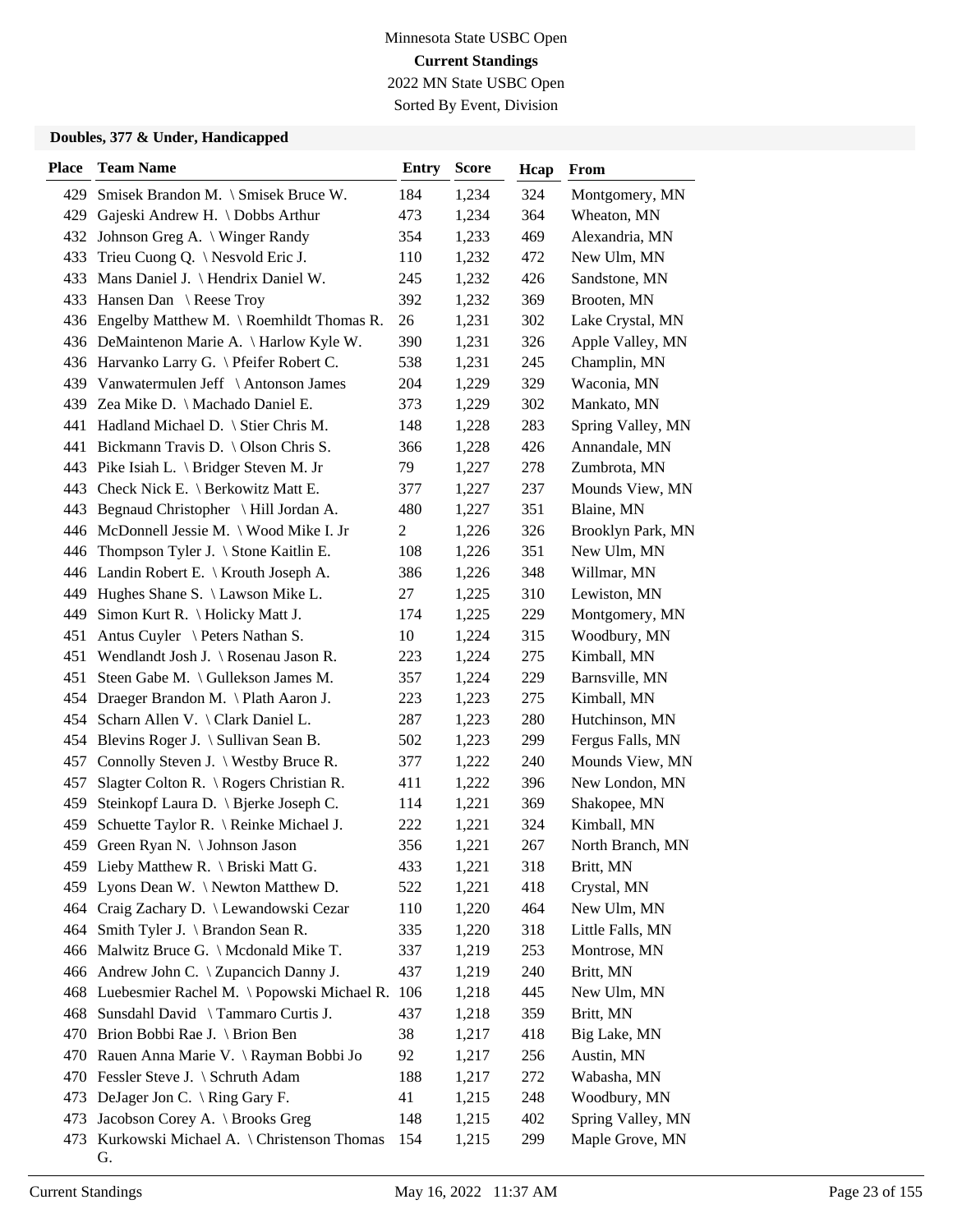Sorted By Event, Division

| <b>Place</b> | <b>Team Name</b>                                            | <b>Entry</b>             | <b>Score</b> | Hcap | <b>From</b>       |
|--------------|-------------------------------------------------------------|--------------------------|--------------|------|-------------------|
|              | 473 Arel Joshua D. \ Reeves Ryan E.                         | 464                      | 1,215        | 283  | Ramsey, MN        |
|              | 473 Haugen Laura E. \ Haugen Jacob E.                       | 507                      | 1,215        | 445  | Fergus Falls, MN  |
| 478          | Tabor Gary J. \ Ryner Christopher (CJ) J.                   | 5                        | 1,214        | 313  | Dodge Center, MN  |
|              | 478 Sellers Lyle F. Jr \ Lang Jeff A.                       | 168                      | 1,214        | 226  | Chaska, MN        |
| 478          | Johnson Richard L. \ Laux David P.                          | 385                      | 1,214        | 426  | Willmar, MN       |
| 481          | Alsleben Dan \ Krebsbach Chad A.                            | 223                      | 1,213        | 248  | Kimball, MN       |
| 481          | Brusewitz Dennis S. \ Campbell Tyrell R.                    | 461                      | 1,213        | 267  | Verndale, MN      |
|              | 483 Svare Adam J. \ Dillard Joseph C.                       | 503                      | 1,211        | 275  | Fergus Falls, MN  |
|              | 484 Scholar Kenny D. \ Simmonsen Kevin P.                   | 437                      | 1,210        | 364  | Britt, MN         |
|              | 485 Ninow Dennis C. \ Davison Paul D.                       | 373                      | 1,208        | 302  | Mankato, MN       |
|              | 486 Fogel Bill F. \ Hammers MAtthew                         | 181                      | 1,207        | 286  | Shakopee, MN      |
|              | 487 Garcia Robert K. \ Lecuyer Zachary J.                   | 330                      | 1,204        | 456  | Woodbury, MN      |
|              | 488 Kusske Chris R. \ Swanson Terry L.                      | 269                      | 1,203        | 345  | Prior Lake, MN    |
|              | 488 Matthes Anthony L. \ Paquette John                      | 300                      | 1,203        | 256  | Elk River, MN     |
|              | 490 Kubasch Nicholas \ Bogema Andrew                        | 203                      | 1,202        | 259  | Waconia, MN       |
|              | 490 Dirksen Traci A. \ Cordes Travis J.                     | 307                      | 1,202        | 229  | Lakeville, MN     |
|              | 492 Luhmann Ashley M. \ Luhmann Jacob A.                    | $\overline{\mathcal{A}}$ | 1,201        | 307  | Lake City, MN     |
|              | 492 Endris Robert M. \ McCoy Jonathan C.                    | 517                      | 1,201        | 267  | Fergus Falls, MN  |
|              | 494 Schneider Nick P. \ Kasten Michael J.                   | 88                       | 1,200        | 396  | Plainview, MN     |
|              | 494 Smith James W. \ Smith Debbie A.                        | 335                      | 1,200        | 299  | Little Falls, MN  |
|              | 494 Larson Aaron R. \ Bemis Jim A.                          | 387                      | 1,200        | 351  | Willmar, MN       |
| 497          | Swedberg Steve E. \ Fredrickson Wynnona                     | 368                      | 1,199        | 299  | Tamarack, MN      |
| 498          | Timbeross Tami C. \Timbeross David M.                       | $\overline{\mathcal{L}}$ | 1,198        | 251  | Lake City, MN     |
|              | 498 Huspek Brandon G. \ Johnson DeMarco                     | 318                      | 1,198        | 272  | White Bear Lk, MN |
|              | 498 Irwin Miles R. \ Irwin Dale S. \ Olson Rainerd 319<br>G |                          | 1,198        | 364  | White Bear Lk, MN |
|              | 498 Hieb Ethan R. \Tigges Dustin D.                         | 462                      | 1,198        | 270  | Verndale, MN      |
|              | 502 Heise Hailey J. \ Chappuis Kimberly A.                  | 412                      | 1,197        | 318  | Owatonna, MN      |
|              | 503 Madison Nick J. \ Madison Anthony J.                    | 38                       | 1,194        | 229  | Big Lake, MN      |
|              | 504 Smith Jeffrey S. \ Mettert Tim J.                       | 180                      | 1,193        | 288  | Shakopee, MN      |
|              | 505 Moreland Marsha A. \ Endo Richard R.                    | 140                      | 1,192        | 299  | Maplewood, MN     |
|              | 506 Kasten Chris M. \ Culbertson Steven M.                  | 88                       | 1,190        | 299  | Plainview, MN     |
|              | 506 Bednar Jon D. \ Reid Brandon L.                         | 248                      | 1,190        | 410  | Sandstone, MN     |
|              | 506 Bormann Lisa M. \ Vanick Alex T.                        | 422                      | 1,190        | 283  | St.Louis Park, MN |
| 509          | Beckman Bryce J. \ Griebel Ron J.                           | 235                      | 1,189        | 237  | Mankato, MN       |
|              | 509 Wisdorf Steve A. \Tong Mark E.                          | 338                      | 1,189        | 291  | Lindstrom, MN     |
|              | 511 Miller Greg \ Will Ronald                               | 205                      | 1,185        | 272  | Waconia, MN       |
|              | 511 Horton Darren M \ Betts Kristen M.                      | 461                      | 1,185        | 245  | Verndale, MN      |
|              | 513 Leach Anthony M. \ Reemts Tyler R.                      | 198                      | 1,184        | 234  | Buffalo, MN       |
|              | 513 Bernardy Brian D.   Hengel Justin A.                    | 279                      | 1,184        | 261  | Waite Park, MN    |
|              | 515 Callahan Daniel B. \Callahan Randy S.                   | 99                       | 1,183        | 229  | Annandale, MN     |
|              | 515 Fugleberg Doug A. \ Bueng Jody D.                       | 492                      | 1,183        | 326  | Gary, MN          |
|              | 517 Vanderwerff Adam D. \ Vanderwerff David A. 314          |                          | 1,179        | 243  | New Brighton, MN  |
|              | 518 Klabunde Dustin B. \ Randt Deryk M.                     | 222                      | 1,178        | 340  | Kimball, MN       |
|              | 518 Rydie Coleman D. \ Hathaway Daniel G.                   | 462                      | 1,178        | 267  | Verndale, MN      |
|              | 520 Blumers Chad R. \ Blumers Charles E.                    | 32                       | 1,177        | 299  | Shakopee, MN      |
|              | 520 Doroshenko Greg J. \ Koblas Brent D.                    | 479                      | 1,177        | 283  | Blaine, MN        |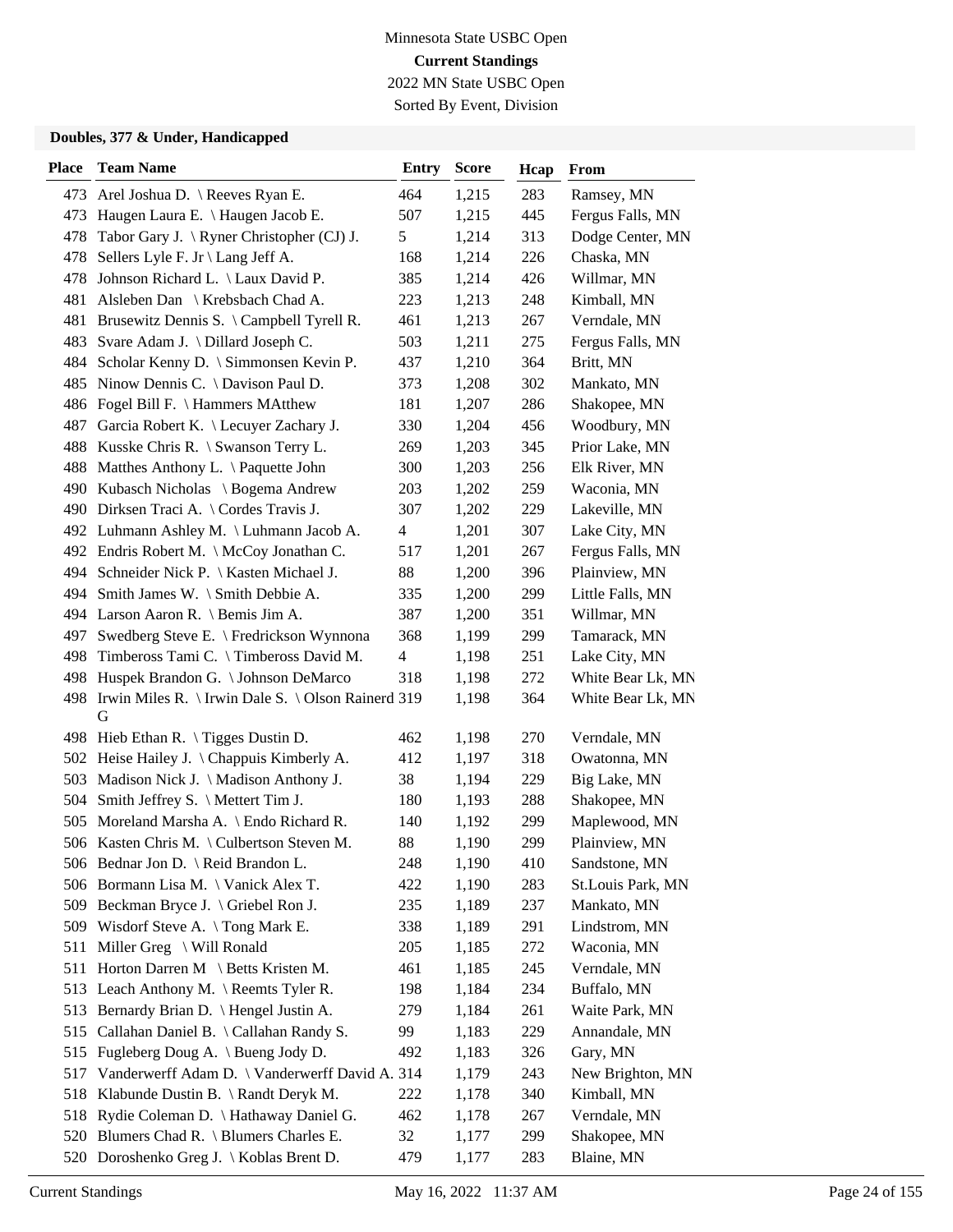Sorted By Event, Division

#### **Doubles, 377 & Under, Handicapped**

| <b>Place</b> | <b>Team Name</b>                              | Entry | <b>Score</b> | Hcap | From             |
|--------------|-----------------------------------------------|-------|--------------|------|------------------|
|              | 522 Sorenson Lowell S. \ Morrow Jerry A.      | 71    | 1,174        | 229  | Zumbrota, MN     |
|              | 523 Cobb Nick \ Carlson Stevin L.             | 418   | 1,173        | 321  | Willmar, MN      |
|              | 524 Smith Kyle J. \Lee Han B.                 | 398   | 1,171        | 356  | Rochester, MN    |
| 525          | Jorgensen Jim J. $\backslash$ Thorn Daniel C. | 127   | 1,170        | 232  | Apple Valley, MN |
|              | 526 Rocholl Allen A. \Donley Michael G.       | 510   | 1,169        | 248  | Fergus Falls, MN |
| 527          | Rutherford Dylan W. \ Smith Elrico J.         | 410   | 1,168        | 345  | Vadnais Hgts, MN |
|              | 528 Gleason Rob A. \Paumen Cyle               | 466   | 1,167        | 251  | Annandale, MN    |
|              | 529 Kryzer Charles M. II \ Kryzer Charles M.  | 21    | 1,166        | 283  | Faribault, MN    |
|              | 530 Simonson Roger W. \DeCora Abel (Bill) W.  | 524   | 1,165        | 232  | Roseville, MN    |
|              | 531 Fritsche Jim R. \ Fritsche Erik J.        | 125   | 1,163        | 321  | Rochester, MN    |
| 531          | Thao True T. \Yang Kaelie                     | 257   | 1,163        | 332  | No St Paul, MN   |
| 531          | VonEschen Tristan M. \ Woehler John R.        | 288   | 1,163        | 361  | Hutchinson, MN   |
|              | 534 Bourassa Brian J. \Pehl Ralph R.          | 140   | 1,162        | 313  | Maplewood, MN    |
|              | 534 Goettsch Garrett R. \ Smisek Blake M.     | 192   | 1,162        | 329  | Lonsdale, MN     |
|              | 536 Mattson Gabriel J. \ Davis Jamie L.       | 522   | 1,160        | 275  | Crystal, MN      |
|              | 537 Ide Gerald D. \ Rasmussen Gary S.         | 204   | 1,159        | 340  | Waconia, MN      |
|              | 538 Swanson Richard L. \ Schroepfer Karen B.  | 199   | 1,156        | 483  | Buffalo, MN      |
|              | 538 Rothstein Chris R. \ Rosenberger Caleb J. | 279   | 1,156        | 237  | Waite Park, MN   |
| 540          | Sauke Scott \ Fure Chad D.                    | 322   | 1,154        | 337  | Albert Lea, MN   |
|              | 541 Horsmann Tom D. \ Romanowski Reed E.      | 247   | 1,150        | 248  | Sandstone, MN    |
|              | 542 Odman Matt L. \ Johnson Jim               | 460   | 1,148        | 270  | Red Wing, MN     |
| 543          | Smith Brenon T. $\backslash$ Whiting Al       | 41    | 1,145        | 261  | Woodbury, MN     |
| 543          | Bjerke Katie M. \ Bjerke Chris N.             | 114   | 1,145        | 224  | Shakopee, MN     |
|              | 545 Haberman Caleb \ Haberman Benjamin J.     | 41    | 1,136        | 329  | Woodbury, MN     |
|              | 545 Lee Frank M. \Lee Joshua C.               | 187   | 1,136        | 334  | Wabasha, MN      |
| 547          | Schloer Travis \ Collins Dane E.              | 359   | 1,133        | 294  | North Branch, MN |
| 548          | Stuewe Mitchell D. \ Stuewe Doug              | 138   | 1,131        | 310  | Hamburg, MN      |
|              | 549 Lubinski Bryce A. \ Schulz Matt B.        | 87    | 1,130        | 240  | Plainview, MN    |
| 549          | Sander John A. \ Haus Ryan S.                 | 362   | 1,130        | 315  | Forest Lake, MN  |
| 549          | Christopherson Joseph A. \ Baker David J.     | 528   | 1,130        | 270  | Cook, MN         |
|              | 552 Moritz Matt D. \ Safe Donald J.           | 460   | 1,129        | 226  | Red Wing, MN     |
|              | 553 Myhre Terry M. \ Evelius Rob J.           | 535   | 1,128        | 240  | Coon Rapids, MN  |
|              | 554 Schuster Andrew J. \ Meath Mike P.        | 480   | 1,120        | 353  | Blaine, MN       |
|              | 555 Nelson Russ C. \Hagen Jacob L.            | 503   | 1,118        | 405  | Fergus Falls, MN |
|              | 556 Nelson Brenda L. \ Reinen Paul            | 390   | 1,117        | 270  | Apple Valley, MN |
|              | 557 Dougherty Christine L. \ Reid Erin M.     | 167   | 1,114        | 267  | Duluth, MN       |
|              | 558 Brandon Dominic J. \ Brandon Lisa M.      | 335   | 1,113        | 375  | Little Falls, MN |
| 559          | Barthel Larry R. \ Mateffy Jack S.            | 6     | 1,097        | 234  | Spring Park, MN  |
| 560          | Costello Jeff D. \ Costello John K.           | 202   | 1,086        | 237  | Waconia, MN      |
|              | 560 Anderson Logan \ Anderson Jacqueline S.   | 341   | 1,086        | 286  | No St Paul, MN   |

The lowest score to cash is 1346.

|                                          | <b>Entry Score</b> |       | <b>Hcap</b> From |                  |
|------------------------------------------|--------------------|-------|------------------|------------------|
| 1 Kolstad William A. \ Hoffman Robert A. | 45                 | 1.519 | 145              | West St Paul, MN |
| 2 Vermilyea Erik O. \ McNiel Matthew W.  | 218                | 1.504 | -0               | Burnsville, MN   |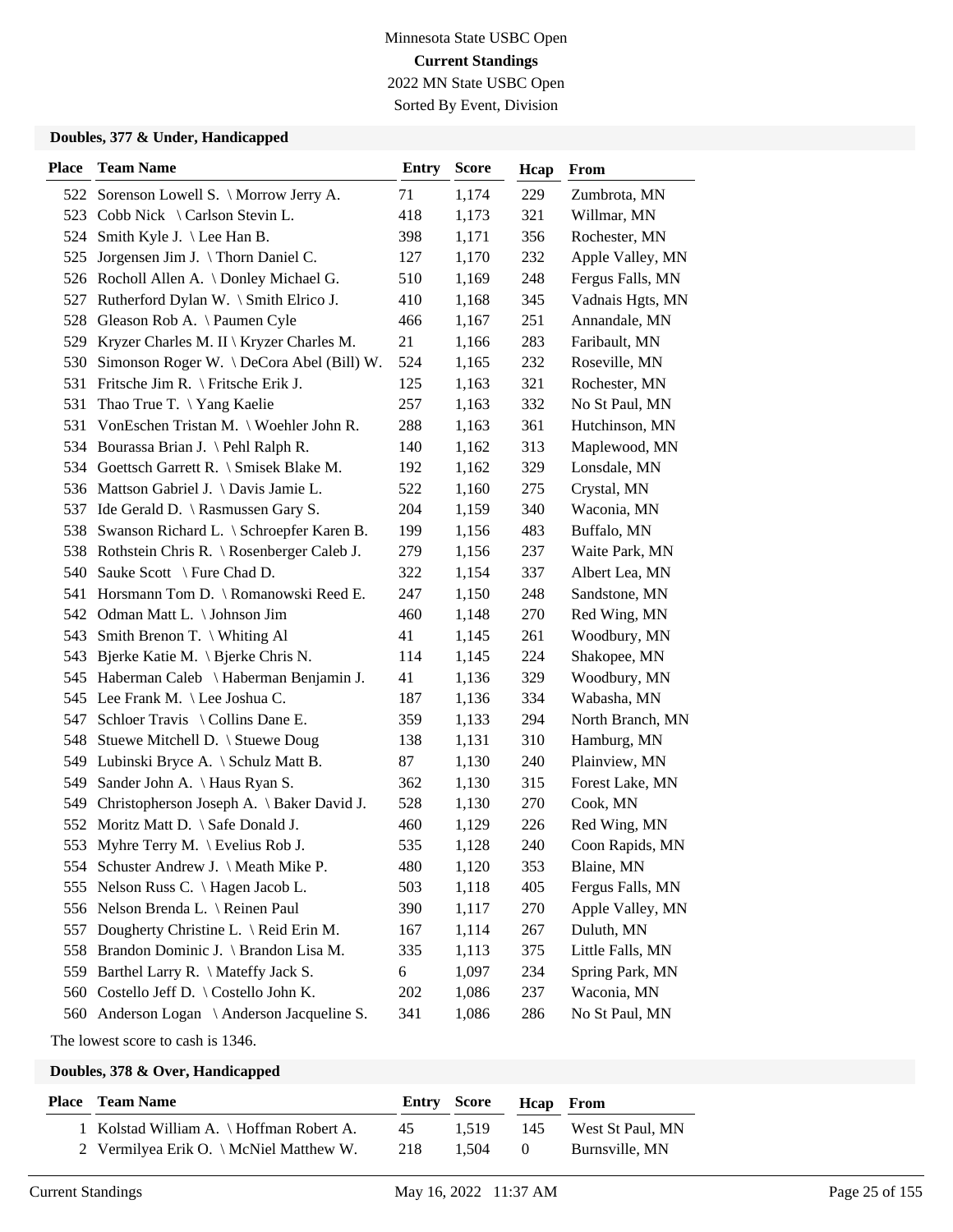Sorted By Event, Division

| Place    | <b>Team Name</b>                                                               | <b>Entry</b>   | <b>Score</b>   | Hcap             | From                         |
|----------|--------------------------------------------------------------------------------|----------------|----------------|------------------|------------------------------|
|          | 3 Van Deest Larkin D. \ Schmidt Daniel J.                                      | 196            | 1,475          | 186              | New Ulm, MN                  |
| 3        | Savoy Todd W. \ Pohl Scott A.                                                  | 400            | 1,475          | $\boldsymbol{0}$ | Maple Grove, MN              |
| 5        | Hallberg Cory \ Iverson Trevor A.                                              | 435            | 1,468          | 197              | Britt, MN                    |
| 6        | Lang Ashley A. \ Madison Dylan J.                                              | 40             | 1,466          | 121              | Big Lake, MN                 |
| 7        | Stearns Brady A. \ Nelson Chad M.                                              | 487            | 1,465          | $\boldsymbol{0}$ | Owatonna, MN                 |
| 8        | Rayman Elijah A. \ Beckjorden Dan E.                                           | 265            | 1,464          | 32               | Ramsey, MN                   |
| 9        | Manhart Douglas P. \ McVenes Nathan                                            | 265            | 1,458          | $\overline{c}$   | Ramsey, MN                   |
|          | 10 Petersen Tim R. \ Hedman Jerry B.                                           | 347            | 1,456          | 113              | Brooklyn Center, M           |
|          | 11 Lee Jon T. \ Lye Jed T.                                                     | 543            | 1,453          | 197              | Alexandria, MN               |
|          | 12 Racette Tim L. \ Wright Dana R.                                             | 270            | 1,449          | 59               | Coon Rapids, MN              |
| 13       | Aviles Ronie L. \Page Greg                                                     | 476            | 1,445          | 167              | Apple Valley, MN             |
| 14       | Oskerson Jason S. \ Hawk Randy L.                                              | 435            | 1,443          | 18               | Britt, MN                    |
| 15       | Joslin Justin L. \ DeRosier John J.                                            | 321            | 1,436          | 70               | Kettle River, MN             |
|          | 16 Borst Alexx R. \ Craigen Jason T.                                           | 426            | 1,434          | $\boldsymbol{0}$ | Alexandria, MN               |
| 17       | Griffy Nicholas A. \ Greenhalgh Steven L.                                      | 145            | 1,425          | 54               | Blaine, MN                   |
|          | 18 Christenson Jason \ Toenyan Gregg                                           | 225            | 1,419          | 180              | Melrose, MN                  |
|          | 19 Weatherly Cody L. \ Bushlack Joe C.                                         | 93             | 1,418          | 135              | Austin, MN                   |
|          | 20 Wedrickas Alan \ Borgstrom Henry J.                                         | 496            | 1,416          | 43               | Plymouth, MN                 |
| 21       | Price Jason R. $\setminus$ Kyun Kiho                                           | 425            | 1,415          | 78               | Alexandria, MN               |
| 22       | Kelsey Kyle R. $\setminus$ Sailer Doug L.                                      | 62             | 1,414          | 153              | Zumbrota, MN                 |
| 23       | Ascheman Zachery S. \ Corneliusen David                                        | 189            | 1,411          | 172              | Shakopee, MN                 |
|          | 24 Gonzalez Rocky D. \ Mohr Clayton R.                                         | 424            | 1,409          | 64               | Alexandria, MN               |
|          | 25 Marks Nate W. \ Urbanski Scott W.                                           | 168            | 1,406          | 137              | Chaska, MN                   |
|          | 26 Von Wahlde Matt \ Mehr Nathan J.                                            | 225            | 1,401          | 210              | Melrose, MN                  |
|          | 26 Orth Keith K. \ Lundell Steve L.                                            | 476            | 1,401          | 145              | Apple Valley, MN             |
| 26       | Hogan Nicholas R. $\setminus$ Castle Christopher A.                            | 484            | 1,401          | $\boldsymbol{0}$ | Norwood, MN                  |
| 29       | Robillard Joseph W. \ Vashaw Charles J.                                        | 400            | 1,399          | 32               | Maple Grove, MN              |
| 30       | Gove Barbara A. \ Moreland Gary R.                                             | 139            | 1,398          | 194              | Maplewood, MN                |
|          | 30 Cleveland Thomas E. \ Cleveland Matthew                                     | 346            | 1,398          | 54               | Brooklyn Center, M           |
| 32       | Bohn Steve J. \ Kreyer John P. Jr                                              | 484            | 1,394          | 16               | Norwood, MN                  |
| 33       | Gerdes Arnold L. \ Neuenschwander Rodney J. 271                                |                | 1,393          | 13               | Coon Rapids, MN              |
|          | 34 Bonde Dave \ Bonde Christopher D.                                           | $\mathfrak{2}$ | 1,392          | 99               | Brooklyn Park, MN            |
|          | 34 Hoyer Eric W. \ Hutchison Mike                                              | 86             | 1,392          | 183              | Plainview, MN                |
| 36       | Woida Scott C. \ Trutwin Henry C.                                              | 455            | 1,391          | 183              | Little Falls, MN             |
| 37       | Miller Brady J. \ Miller Alex R.                                               | 85             | 1,387          | 191              | Plainview, MN                |
| 37       | Hansen Daron L. \ Cleveland Ronald D.                                          | 484            | 1,387          | 51               | Norwood, MN                  |
| 39       | Hoover David W. \ Reich Don R.                                                 | 367            | 1,386          | 205              | Tamarack, MN                 |
| 39       | Sundby Gary W. Jr \ Dischinger Benjamin J.<br>Reker Paul J. \ Reker Eric M.    | 472            | 1,386          | 118              | Wheaton, MN                  |
| 41<br>41 |                                                                                | 196            | 1,381          | 145<br>$205\,$   | New Ulm, MN<br>Faribault, MN |
| 41       | DeGroot Arthur G. Jr \ Kenow Kelly J.<br>Reisdorf Braden J. \ Reisdorf Reed J. | 383<br>423     | 1,381<br>1,381 | 135              | Alexandria, MN               |
| 44       | Mateffy William J. \ Burr Ryan M.                                              | 218            | 1,380          | 24               | Burnsville, MN               |
| 45       | Young Anthony M. \ Borkenhagen Brandon D. 319                                  |                | 1,379          | 210              | White Bear Lk, MN            |
| 46       | Sodergren Scott R. \ Voaklander Luke F.                                        | 399            | 1,377          | 56               | Maple Grove, MN              |
| 47       | Stein Payton J. \ Stein Will J.                                                | 17             | 1,374          | 189              | Mound, MN                    |
| 48       | Prenot Rick G. \ Gora Brent T.                                                 | 134            | 1,372          | 151              | Winona, MN                   |
|          |                                                                                |                |                |                  |                              |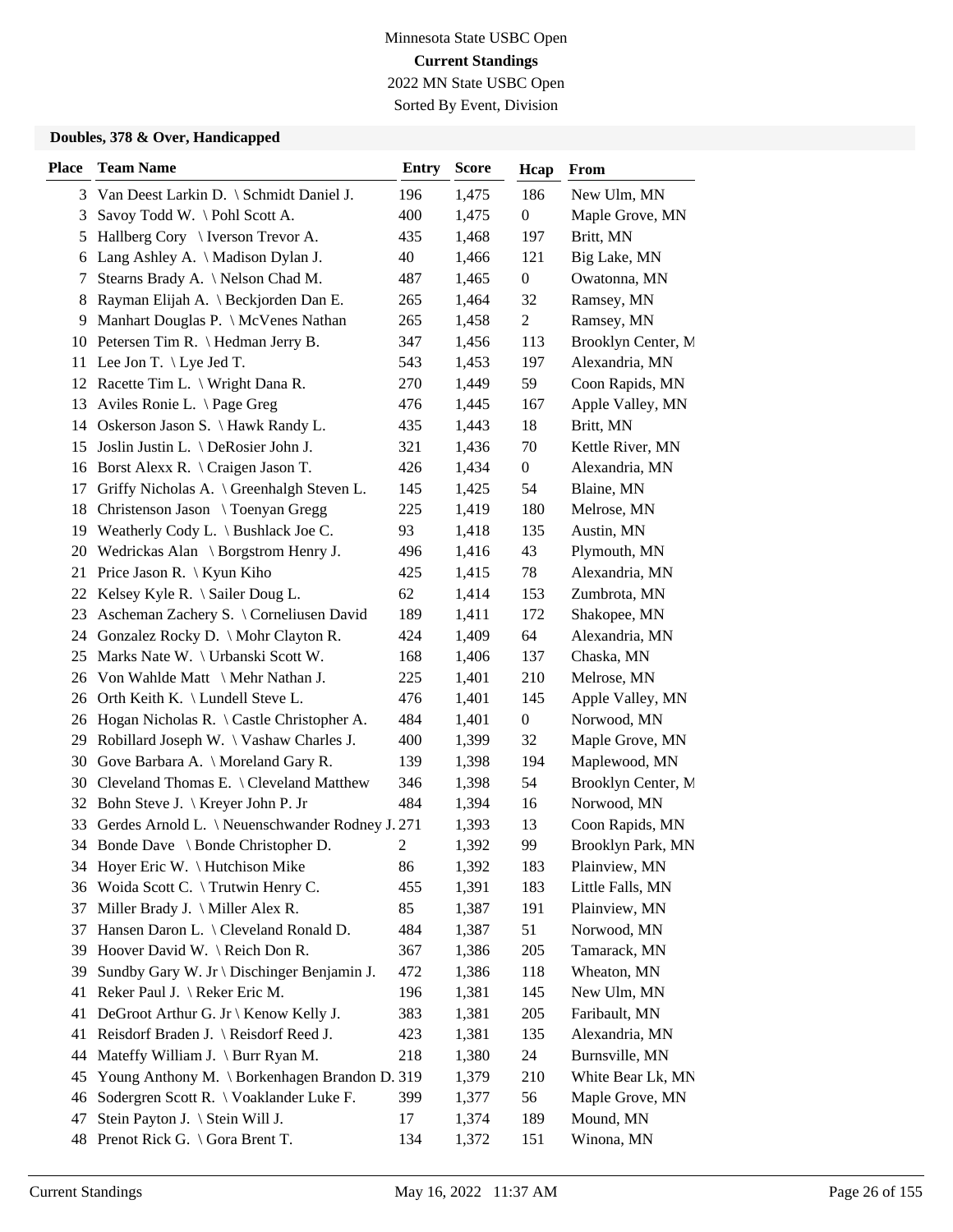Sorted By Event, Division

| <b>Place</b> | <b>Team Name</b>                                | <b>Entry</b> | <b>Score</b> | Hcap             | From               |
|--------------|-------------------------------------------------|--------------|--------------|------------------|--------------------|
|              | 48 Corbett Thomas R. \ Green Gary N.            | 400          | 1,372        | 48               | Maple Grove, MN    |
|              | 50 Brennhofer Arthur J. \ Bigger Manuel D.      | 123          | 1,371        | 175              | Centerville, MN    |
|              | 50 Hintz Colten O. \ Kivisto Nicholas J.        | 183          | 1,371        | 205              | Montgomery, MN     |
| 52           | Storm Dale E. \ May Robert J.                   | 44           | 1,367        | 210              | Saint Charles, MN  |
| 53           | Herr Andrew T. \ Herr Sonny                     | 339          | 1,366        | 205              | St Paul, MN        |
| 54           | Bryand Marcos L. \ Andresen William A.          | 116          | 1,365        | 145              | Osseo, MN          |
|              | 54 Cullen Todd M. \ Kompelien Lonnie J.         | 154          | 1,365        | 180              | Maple Grove, MN    |
|              | 56 Otterson Brad A. \ Groebner Jayme R.         | 109          | 1,364        | 186              | New Ulm, MN        |
| 57           | Hanson Adam J. \ McCullick Josh                 | 9            | 1,362        | 172              | Woodbury, MN       |
| 57           | Pederson Blake A. \ Dare Doug W.                | 19           | 1,362        | 110              | Bloomington, MN    |
| 57           | Franzwa Nicole R. \ Endersbe Scott A.           | 272          | 1,362        | 102              | Willmar, MN        |
| 60           | Milbrath Stanley L. \ Anderson Kristoffer W.    | 155          | 1,360        | 194              | Maple Grove, MN    |
| 60           | McCray Ahmad A. \ Dixon Ermon (Joe)             | 519          | 1,360        | 126              | Bloomington, MN    |
|              | 62 Disher Curtis D.   Hessenius Lee R.          | 249          | 1,359        | 145              | Sandstone, MN      |
| 63           | Yenish Alex D. \ Dokken Randy S.                | 153          | 1,358        | 178              | New Richland, MN   |
|              | 64 Johnson Charles S. \ Berg Daniel M.          | 36           | 1,356        | 213              | White Bear Lake, M |
| 65           | Morse Eric D. $\setminus$ Ward Scott L.         | 389          | 1,354        | 151              | Minneapolis, MN    |
|              | 66 Poelzer Clark E. \ Bordson David L.          | 497          | 1,353        | 97               | Arden Hills, MN    |
| 67           | Hermansen Ron C. \ Phelps Joel I.               | 155          | 1,352        | 221              | Maple Grove, MN    |
| 68           | Mitchell Zachary M. \ McDonald Craig R.         | 19           | 1,351        | 13               | Bloomington, MN    |
| 68           | Aeikens Alex L. \ Jackson Allen G.              | 189          | 1,351        | 151              | Shakopee, MN       |
| 68           | Williams Peter C. $\setminus$ Berglund Steve T. | 194          | 1,351        | 132              | Big Lake, MN       |
| 71           | King Andrew \ Norris Larry                      | 526          | 1,350        | 213              | Plymouth, MN       |
|              | 72 Kalk Patrick E. \ Porcaro Paul J.            | 473          | 1,349        | 164              | Wheaton, MN        |
| 72           | Owens Gregory Sr \ Owens Marcus G.              | 519          | 1,349        | 137              | Bloomington, MN    |
| 74           | See Perry \ Dukart Zach G.                      | 398          | 1,348        | 151              | Rochester, MN      |
| 75           | Edwards Matthew J. \ Haugland Brock E.          | 346          | 1,347        | 75               | Brooklyn Center, M |
| 75           | Rixmann Adam S. \ Mahler Arik M.                | 355          | 1,347        | 178              | Forest Lake, MN    |
| 75           | Martin Keith O. \ Pleschourt Brice J.           | 530          | 1,347        | 143              | Lakeville, MN      |
| 78           | Sommer Dave M. \ Honsey Mark D.                 | 27           | 1,345        | 189              | Lewiston, MN       |
| 78           | Glassing Richard D. \ Synstegard Erich D.       | 348          | 1,345        | 116              | West St Paul, MN   |
|              | 80 Leonard Michael J. \ Brown Gary              | 332          | 1,343        | 164              | Newport, MN        |
| 80.          | Johnson Robert F. \ Sundin Jared W.             | 438          | 1,343        | 116              | Britt, MN          |
| 80           | Provo Justin J. \Adams Tom A.                   | 467          | 1,343        | 178              | Annandale, MN      |
| 80           | Marshall Maurice W.   Kirksey Brandon C.        | 534          | 1,343        | 164              | Shakopee, MN       |
|              | 84 Goettig Brandon J. \ Garbow Roy D.           | 258          | 1,342        | 62               | Wahkon, MN         |
| 85           | Lyons Earnest \ Davis Lorenzo N.                | 55           | 1,341        | 186              | St Paul, MN        |
| 85           | Peterson Lance \ Schmid Andrew T.               | 141          | 1,341        | 159              | Lino Lakes, MN     |
| 85           | Jones William D. \ Jones David J.               | 346          | 1,341        | 70               | Brooklyn Center, M |
| 88           | Pleschourt Tom G. \ Pleschourt Brian            | 82           | 1,339        | 183              | Zumbrota, MN       |
| 88           | Bowman Russell J. \ Westphal Thomas J.          | 356          | 1,339        | 205              | North Branch, MN   |
| 90           | Keller Robert E. \ Winkler Douglas J.           | 36           | 1,337        | 97               | White Bear Lake, M |
| 90           | Savoy Ryan T. \ Bock Daniel L.                  | 487          | 1,337        | $\boldsymbol{0}$ | Owatonna, MN       |
| 92           | Berry Jon P. \ Berry James L.                   | 360          | 1,336        | 197              | Wyoming, MN        |
| 92           | Bennett Jonathon M. \Adams Kyler M.             | 456          | 1,336        | 156              | Little Falls, MN   |
| 94           | Sandberg Mark L. \ Roth Bob H.                  | 342          | 1,335        | 135              | Fairfax, MN        |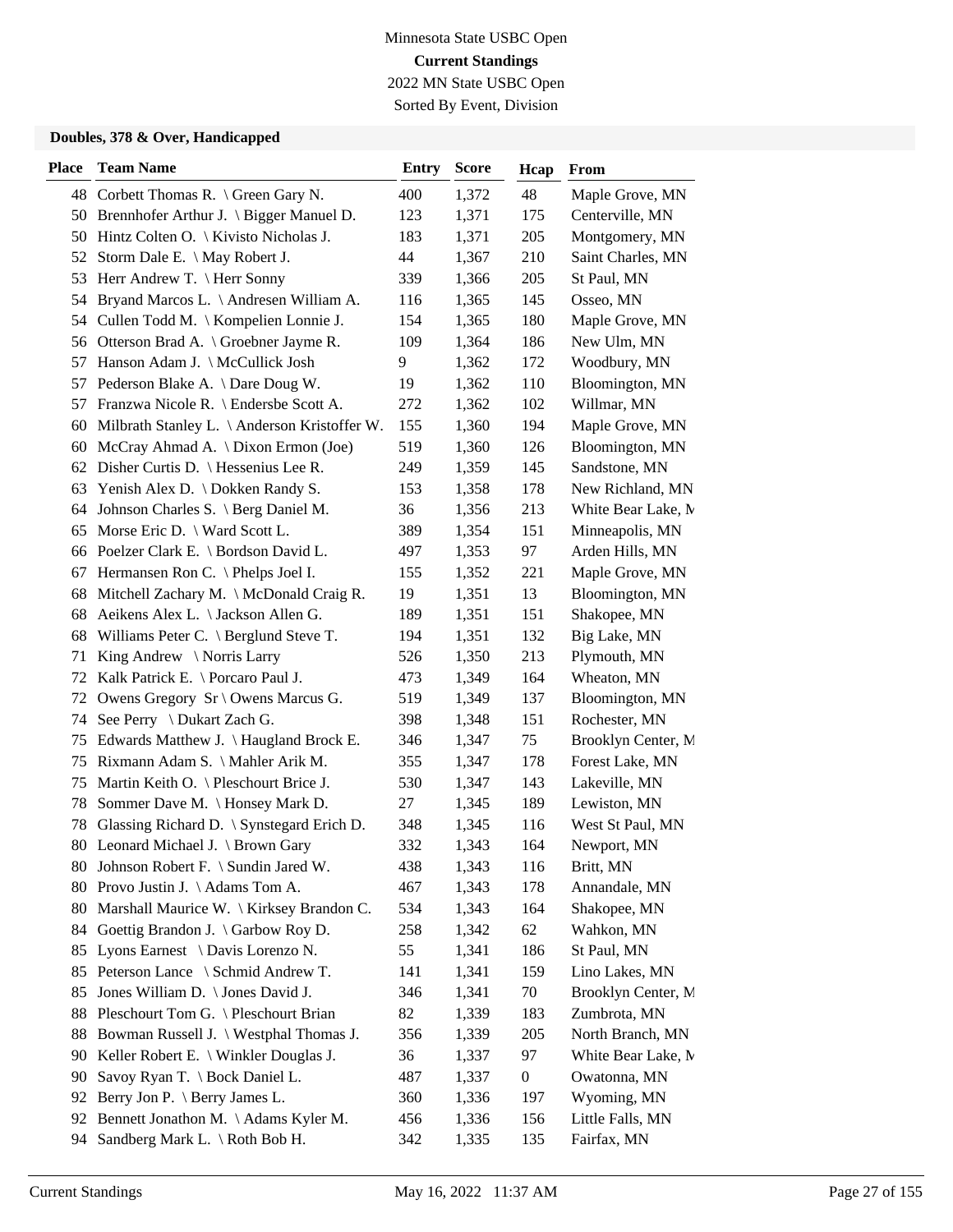Sorted By Event, Division

| <b>Place</b> | <b>Team Name</b>                                    | Entry | <b>Score</b> | Hcap             | From              |
|--------------|-----------------------------------------------------|-------|--------------|------------------|-------------------|
|              | 94 Hanson Brandon J. \Arndtson Scot B.              | 425   | 1,335        | $\boldsymbol{0}$ | Alexandria, MN    |
|              | 96 Reinitz Ashley M. \ Reinitz Jared D.             | 336   | 1,334        | 216              | Wadena, MN        |
|              | 97 Barrie Phillip L. \ Marten Eric H.               | 97    | 1,332        | 186              | Lakefield, MN     |
| 97           | Herold Dustin R. $\setminus$ Schleicher Ryan T.     | 456   | 1,332        | 18               | Little Falls, MN  |
| 99           | Stevens Christopher A. \ Frank Andrew M.            | 166   | 1,330        | 159              | Duluth, MN        |
| 99           | Strater Patrick R. \ Maus Jonathan T.               | 481   | 1,330        | 207              | Maple Grove, MN   |
|              | 101 Malinen Marty \ Friend James L.                 | 96    | 1,329        | 121              | Sartell, MN       |
|              | 101 Eikmeier Jeff \ Schmitt Gary M.                 | 96    | 1,329        | 83               | Sartell, MN       |
|              | 103 Sackett Jaxon J. \ Sackett Trace B.             | 75    | 1,328        | 197              | Zumbrota, MN      |
|              | 103 Rude Andy J. \ Rude Darik M.                    | 77    | 1,328        | 70               | Zumbrota, MN      |
|              | 103 Robinson Dawn M. \Robinson Wayne V.             | 539   | 1,328        | 216              | Oakdale, MN       |
|              | 106 Schultz Brad A.   Wolbeck Gerald J.             | 325   | 1,327        | 167              | Paynesville, MN   |
| 107          | Bartelson Dale M. $\setminus$ Witt Benjamin R.      | 9     | 1,326        | 24               | Woodbury, MN      |
|              | 107 Eilrich Abbie K. \ Eilrich Timothy P.           | 191   | 1,326        | 183              | Elk River, MN     |
|              | 109 Zang Matt E. \ Klein Andy P.                    | 404   | 1,325        | 218              | St Paul, MN       |
|              | 109 Carlson Daniel R. \ Pocklington Michael S.      | 464   | 1,325        | 221              | Ramsey, MN        |
|              | 111 Merrill Cory J. \ Pomplun Tyler J.              | 251   | 1,324        | 162              | Alexandria, MN    |
|              | 112 Hill Jonathan \ Hill John                       | 202   | 1,323        | 129              | Waconia, MN       |
|              | 112 Hunt James L. \ Fedun Chris A.                  | 359   | 1,323        | 189              | North Branch, MN  |
|              | 114 Kiefer Deb A. \Ryks Jeff M.                     | 92    | 1,321        | 170              | Austin, MN        |
|              | 114 Lovelace Mike R. \ Stoldorf Devan M.            | 233   | 1,321        | 205              | Perham, MN        |
|              | 114 Hawkings Joshua D. \ Mahoney Patrick            | 436   | 1,321        | 199              | Britt, MN         |
| 117          | Goga Derek L. \ Peterson Acay A.                    | 159   | 1,319        | 140              | Maple Grove, MN   |
|              | 117 Week Michael G. \ Stricke Gregg R.              | 173   | 1,319        | 113              | Spring Valley, MN |
| 117          | Novotny Mark W. \Novotny Lawrence J. Jr             | 174   | 1,319        | 121              | Montgomery, MN    |
| 117          | Wyman Josh C. \ St George William A.                | 191   | 1,319        | 213              | Elk River, MN     |
| 117          | Mysliwiec Rodney R. \ Fuchs Todd J.                 | 374   | 1,319        | 194              | Big Lake, MN      |
|              | 117 Henk Rick L. \ Difronzo Robert                  | 544   | 1,319        | 116              | Minneapolis, MN   |
| 117          | LaMoure Shane $\setminus$ O'Connell Mike J.         | 535   | 1,319        | 135              | Coon Rapids, MN   |
|              | 124 Ronningen Michael J. \ Pederson Brandon H.      | 62    | 1,318        | 202              | Zumbrota, MN      |
|              | 124 Cusey Timothy M. \ Miller Jason D.              | 234   | 1,318        | 99               | Perham, MN        |
|              | 124 Buxengard Kenneth \ Christianson Douglas A. 301 |       | 1,318        | 105              | Wabasha, MN       |
|              | 127 Krause Carl F. \ Goese Craig H.                 | 504   | 1,316        | 216              | Fergus Falls, MN  |
| 128          | Condon Anthony (Tony) \ Condon Timothy J. 135       |       | 1,315        | 113              | Rochester, MN     |
| 129          | Miller Travis J. \Nelson Michael S.                 | 328   | 1,313        | 148              | Litchfield, MN    |
|              | 130 Johnson Brian M. \ Rydeen John H.               | 292   | 1,311        | 178              | Bayport, MN       |
| 131          | Tushaus Christopher R. \Tabor Chris L.              | 5     | 1,310        | 99               | Dodge Center, MN  |
| 131          | Smith Peter B. \ Spicer Timothy M.                  | 117   | 1,310        | 191              | Osseo, MN         |
| 131          | Hartmann Jason M. \ Martens James D.                | 196   | 1,310        | 148              | New Ulm, MN       |
|              | 134 Meyer Ben \ Richter Jeffrey M.                  | 72    | 1,309        | 180              | Zumbrota, MN      |
| 134          | O'Leary Ryan M. \Dodge Kenneth L.                   | 129   | 1,309        | 67               | Little Canda, MI  |
|              | 136 Heebl Lawrence D. \ Yurkew Todd M.              | 39    | 1,308        | 126              | Big Lake, MN      |
|              | 136 Sevald Richard P. \ Berger Jay R.               | 157   | 1,308        | 167              | Maple Grove, MN   |
|              | 138 Lang Daniel D. \ Lang William R.                | 250   | 1,307        | 108              | Sandstone, MN     |
|              | 138 Vandemark Anthony J. \ Langevin Kenneth R. 256  |       | 1,307        | 197              | Woodbury, MN      |
|              | 140 Detienne Nicholas M. \ Koski Jay W.             | 160   | 1,306        | 164              | Maple Grove, MN   |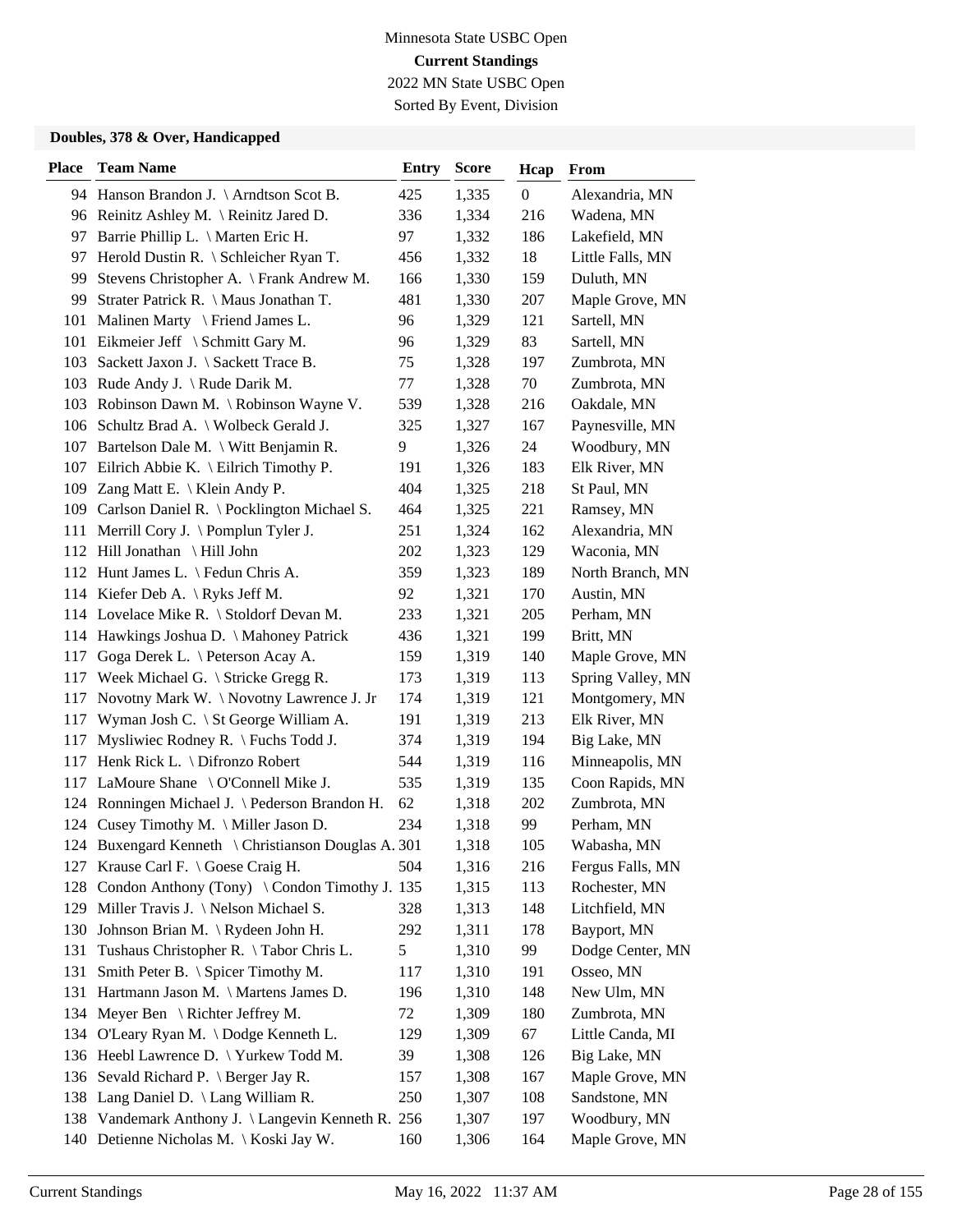Sorted By Event, Division

| 140 Upton Michael S. \ Luetmer Zak V.<br>195<br>1,306<br>$\boldsymbol{0}$<br>Big Lake, MN<br>140 Cruikshank Robert G. \ Moriarty James J.<br>229<br>1,306<br>221<br>East Bethel, MN<br>143 Hus Chris T. \ Lien Phillip M.<br>81<br>1,304<br>180<br>Zumbrota, MN<br>1,304<br>143 Petersen Larry W. \ Buetow Roger L.<br>184<br>148<br>Montgomery, MN<br>1,303<br>145 Mulder Eric S. \Roh Michael F.<br>9<br>27<br>Woodbury, MN<br>1,303<br>New Richland, MN<br>145 Walstrom Garry T. \ Walstrom Jonathan G.<br>152<br>202<br>1,303<br>108<br>Faribault, MN<br>145 Ordal Colby \ Koerner Taylor J.<br>306<br>145 Daas Robert P. \ Klimek Scott D.<br>1,303<br>221<br>315<br>New Brighton, MN<br>1,303<br>145 Shaffer David A.   Korhonen Mark J.<br>126<br>Kettle River, MN<br>321<br>Arlington, MN<br>150 Ide Justin J. \ Riebe Dean A.<br>283<br>1,302<br>210<br>116<br>150 Heinen Brad A. \ Christen Nate B.<br>455<br>1,302<br>Little Falls, MN<br>1,301<br>216<br>Lewiston, MN<br>152 Kitchens Jim M. \ Bigelow Robert C.<br>29<br>1,301<br>152 Nelson William J. \ Pearse Mike<br>172<br>108<br>Spring Valley, MN<br>Maple Grove, MN<br>152 Lantto Samuel E. \ Eiss John M.<br>399<br>1,301<br>43<br>155 Mattson Christopher J. \ Mattson Tom P.<br>381<br>1,300<br>108<br>Woodbury, MN<br>1,300<br>155 Trutwin Aaron S. \ Kuebelbeck Jeremy P.<br>455<br>116<br>Little Falls, MN<br>157 Wincek Gary A. \ Holmes Keith J.<br>374<br>1,299<br>140<br>Big Lake, MN<br>Magee Jeffery A. \ Royals Randy R. III<br>458<br>1,299<br>175<br>Woodbury, MN<br>157<br>81<br>Smith Richard J. \ Geariety Christopher P.<br>532<br>1,299<br>Ham Lake, MN<br>157<br>160 Goodwin Craig D. \ Miller Bob K.<br>271<br>1,298<br>64<br>Coon Rapids, MN<br>1,298<br>Austin, MN<br>160 Farrell Timothy E. \ Whiteaker Ronald F.<br>205<br>345<br>160 Ruter Allen R. \Tangen Blake A.<br>384<br>1,298<br>180<br>Atwater, MN<br>160 Peterson Isaac R. \ Peterson Robert J.<br>1,298<br>210<br>Alexandria, MN<br>543<br>164 Condon Mark D. \ Condon Andrew D.<br>135<br>1,296<br>135<br>Rochester, MN<br>164 Feind Joseph P. \ Feind Sean M.<br>136<br>1,296<br>167<br>Rochester, MN<br>164 Anderson Jeff D. \ Nava Steven J. Jr<br>264<br>1,296<br>5<br>Ramsey, MN<br>Lindstrom, MN<br>164 Eichten Patrick M. \Lavacot Francis D.<br>358<br>1,296<br>189<br>Wheaton, MN<br>164 Nelson Brent A. \ Grant Robert R.<br>472<br>1,296<br>210<br>164 Waters Ryan C. \Youngerberg Austin J.<br>494<br>1,296<br>191<br>Janesville, MN<br>164 Koch Alex P. \Novak Erin M.<br>495<br>1,296<br>124<br>Plymouth, MN<br>Dietrich Douglas N. \ Dietrich Drew D.<br>177<br>1,295<br>140<br>New Prague, MN<br>171<br>185<br>1,295<br>171 Johnson Billie D. \ Sharp Isaac K.<br>218<br>New London, MN<br>1,295<br>171 Huntington James A. \ Zafke Enrico J.<br>334<br>199<br>Cottage Grove, MN<br>DeMarais Larry E. \ Redden Brian M.<br>1,293<br>Lino Lakes, MN<br>143<br>94<br>174<br>Shields Chris P. \ Herzog Taylor M.<br>175<br>1,293<br>64<br>West Fargo, ND<br>174<br>174 Norby Mike A. \ Hart David G.<br>1,293<br>Austin, MN<br>345<br>213<br>174 Littlefield Aaron J. \ Stellmaker Phillip M.<br>395<br>1,293<br>56<br>Rochester, MN<br>174 Peterson Russ J. \ Hermel Devin C.<br>494<br>1,293<br>178<br>Janesville, MN<br>Kuhn Roger D.   Kuhn Samuel L.<br>151<br>333<br>1,292<br>Cottage Grove, MN<br>179<br>Hanson Jesse S. \ Hewitt David W. Jr<br>1,292<br>Blaine, MN<br>479<br>129<br>179<br>LeBlanc William L. \ Maylone Daniel R.<br>1,291<br>White Bear Lake, M<br>156<br>181<br>36<br>Gusa John K. \ Danckwart Brady J.<br>Plainview, MN<br>181<br>53<br>1,291<br>126<br>Boynton Dale L. \ Schroeder Aaron M.<br>32<br>181<br>1,291<br>Plymouth, MN<br>496<br>184 Miller Tyler \ Uptagrafft Doug W.<br>1,290<br>Plainview, MN<br>84<br>172<br>184 Turner Imanuel L. \ Moore Logan J.<br>436<br>1,290<br>83<br>Britt, MN<br>186 Saehler Daniel J. \ Schmitt Rick R.<br>162<br>1,289<br>8<br>Cokato, MN | <b>Place</b> | <b>Team Name</b> | <b>Entry</b> | <b>Score</b> | Hcap | From |
|------------------------------------------------------------------------------------------------------------------------------------------------------------------------------------------------------------------------------------------------------------------------------------------------------------------------------------------------------------------------------------------------------------------------------------------------------------------------------------------------------------------------------------------------------------------------------------------------------------------------------------------------------------------------------------------------------------------------------------------------------------------------------------------------------------------------------------------------------------------------------------------------------------------------------------------------------------------------------------------------------------------------------------------------------------------------------------------------------------------------------------------------------------------------------------------------------------------------------------------------------------------------------------------------------------------------------------------------------------------------------------------------------------------------------------------------------------------------------------------------------------------------------------------------------------------------------------------------------------------------------------------------------------------------------------------------------------------------------------------------------------------------------------------------------------------------------------------------------------------------------------------------------------------------------------------------------------------------------------------------------------------------------------------------------------------------------------------------------------------------------------------------------------------------------------------------------------------------------------------------------------------------------------------------------------------------------------------------------------------------------------------------------------------------------------------------------------------------------------------------------------------------------------------------------------------------------------------------------------------------------------------------------------------------------------------------------------------------------------------------------------------------------------------------------------------------------------------------------------------------------------------------------------------------------------------------------------------------------------------------------------------------------------------------------------------------------------------------------------------------------------------------------------------------------------------------------------------------------------------------------------------------------------------------------------------------------------------------------------------------------------------------------------------------------------------------------------------------------------------------------------------------------------------------------------------------------------------------------------------------------------------------------------------------------------------------------------------------------------------------------------------------------------------------------------------------------------------------------------------------------------------------------------------------------------------------------------------------------------------|--------------|------------------|--------------|--------------|------|------|
|                                                                                                                                                                                                                                                                                                                                                                                                                                                                                                                                                                                                                                                                                                                                                                                                                                                                                                                                                                                                                                                                                                                                                                                                                                                                                                                                                                                                                                                                                                                                                                                                                                                                                                                                                                                                                                                                                                                                                                                                                                                                                                                                                                                                                                                                                                                                                                                                                                                                                                                                                                                                                                                                                                                                                                                                                                                                                                                                                                                                                                                                                                                                                                                                                                                                                                                                                                                                                                                                                                                                                                                                                                                                                                                                                                                                                                                                                                                                                                                          |              |                  |              |              |      |      |
|                                                                                                                                                                                                                                                                                                                                                                                                                                                                                                                                                                                                                                                                                                                                                                                                                                                                                                                                                                                                                                                                                                                                                                                                                                                                                                                                                                                                                                                                                                                                                                                                                                                                                                                                                                                                                                                                                                                                                                                                                                                                                                                                                                                                                                                                                                                                                                                                                                                                                                                                                                                                                                                                                                                                                                                                                                                                                                                                                                                                                                                                                                                                                                                                                                                                                                                                                                                                                                                                                                                                                                                                                                                                                                                                                                                                                                                                                                                                                                                          |              |                  |              |              |      |      |
|                                                                                                                                                                                                                                                                                                                                                                                                                                                                                                                                                                                                                                                                                                                                                                                                                                                                                                                                                                                                                                                                                                                                                                                                                                                                                                                                                                                                                                                                                                                                                                                                                                                                                                                                                                                                                                                                                                                                                                                                                                                                                                                                                                                                                                                                                                                                                                                                                                                                                                                                                                                                                                                                                                                                                                                                                                                                                                                                                                                                                                                                                                                                                                                                                                                                                                                                                                                                                                                                                                                                                                                                                                                                                                                                                                                                                                                                                                                                                                                          |              |                  |              |              |      |      |
|                                                                                                                                                                                                                                                                                                                                                                                                                                                                                                                                                                                                                                                                                                                                                                                                                                                                                                                                                                                                                                                                                                                                                                                                                                                                                                                                                                                                                                                                                                                                                                                                                                                                                                                                                                                                                                                                                                                                                                                                                                                                                                                                                                                                                                                                                                                                                                                                                                                                                                                                                                                                                                                                                                                                                                                                                                                                                                                                                                                                                                                                                                                                                                                                                                                                                                                                                                                                                                                                                                                                                                                                                                                                                                                                                                                                                                                                                                                                                                                          |              |                  |              |              |      |      |
|                                                                                                                                                                                                                                                                                                                                                                                                                                                                                                                                                                                                                                                                                                                                                                                                                                                                                                                                                                                                                                                                                                                                                                                                                                                                                                                                                                                                                                                                                                                                                                                                                                                                                                                                                                                                                                                                                                                                                                                                                                                                                                                                                                                                                                                                                                                                                                                                                                                                                                                                                                                                                                                                                                                                                                                                                                                                                                                                                                                                                                                                                                                                                                                                                                                                                                                                                                                                                                                                                                                                                                                                                                                                                                                                                                                                                                                                                                                                                                                          |              |                  |              |              |      |      |
|                                                                                                                                                                                                                                                                                                                                                                                                                                                                                                                                                                                                                                                                                                                                                                                                                                                                                                                                                                                                                                                                                                                                                                                                                                                                                                                                                                                                                                                                                                                                                                                                                                                                                                                                                                                                                                                                                                                                                                                                                                                                                                                                                                                                                                                                                                                                                                                                                                                                                                                                                                                                                                                                                                                                                                                                                                                                                                                                                                                                                                                                                                                                                                                                                                                                                                                                                                                                                                                                                                                                                                                                                                                                                                                                                                                                                                                                                                                                                                                          |              |                  |              |              |      |      |
|                                                                                                                                                                                                                                                                                                                                                                                                                                                                                                                                                                                                                                                                                                                                                                                                                                                                                                                                                                                                                                                                                                                                                                                                                                                                                                                                                                                                                                                                                                                                                                                                                                                                                                                                                                                                                                                                                                                                                                                                                                                                                                                                                                                                                                                                                                                                                                                                                                                                                                                                                                                                                                                                                                                                                                                                                                                                                                                                                                                                                                                                                                                                                                                                                                                                                                                                                                                                                                                                                                                                                                                                                                                                                                                                                                                                                                                                                                                                                                                          |              |                  |              |              |      |      |
|                                                                                                                                                                                                                                                                                                                                                                                                                                                                                                                                                                                                                                                                                                                                                                                                                                                                                                                                                                                                                                                                                                                                                                                                                                                                                                                                                                                                                                                                                                                                                                                                                                                                                                                                                                                                                                                                                                                                                                                                                                                                                                                                                                                                                                                                                                                                                                                                                                                                                                                                                                                                                                                                                                                                                                                                                                                                                                                                                                                                                                                                                                                                                                                                                                                                                                                                                                                                                                                                                                                                                                                                                                                                                                                                                                                                                                                                                                                                                                                          |              |                  |              |              |      |      |
|                                                                                                                                                                                                                                                                                                                                                                                                                                                                                                                                                                                                                                                                                                                                                                                                                                                                                                                                                                                                                                                                                                                                                                                                                                                                                                                                                                                                                                                                                                                                                                                                                                                                                                                                                                                                                                                                                                                                                                                                                                                                                                                                                                                                                                                                                                                                                                                                                                                                                                                                                                                                                                                                                                                                                                                                                                                                                                                                                                                                                                                                                                                                                                                                                                                                                                                                                                                                                                                                                                                                                                                                                                                                                                                                                                                                                                                                                                                                                                                          |              |                  |              |              |      |      |
|                                                                                                                                                                                                                                                                                                                                                                                                                                                                                                                                                                                                                                                                                                                                                                                                                                                                                                                                                                                                                                                                                                                                                                                                                                                                                                                                                                                                                                                                                                                                                                                                                                                                                                                                                                                                                                                                                                                                                                                                                                                                                                                                                                                                                                                                                                                                                                                                                                                                                                                                                                                                                                                                                                                                                                                                                                                                                                                                                                                                                                                                                                                                                                                                                                                                                                                                                                                                                                                                                                                                                                                                                                                                                                                                                                                                                                                                                                                                                                                          |              |                  |              |              |      |      |
|                                                                                                                                                                                                                                                                                                                                                                                                                                                                                                                                                                                                                                                                                                                                                                                                                                                                                                                                                                                                                                                                                                                                                                                                                                                                                                                                                                                                                                                                                                                                                                                                                                                                                                                                                                                                                                                                                                                                                                                                                                                                                                                                                                                                                                                                                                                                                                                                                                                                                                                                                                                                                                                                                                                                                                                                                                                                                                                                                                                                                                                                                                                                                                                                                                                                                                                                                                                                                                                                                                                                                                                                                                                                                                                                                                                                                                                                                                                                                                                          |              |                  |              |              |      |      |
|                                                                                                                                                                                                                                                                                                                                                                                                                                                                                                                                                                                                                                                                                                                                                                                                                                                                                                                                                                                                                                                                                                                                                                                                                                                                                                                                                                                                                                                                                                                                                                                                                                                                                                                                                                                                                                                                                                                                                                                                                                                                                                                                                                                                                                                                                                                                                                                                                                                                                                                                                                                                                                                                                                                                                                                                                                                                                                                                                                                                                                                                                                                                                                                                                                                                                                                                                                                                                                                                                                                                                                                                                                                                                                                                                                                                                                                                                                                                                                                          |              |                  |              |              |      |      |
|                                                                                                                                                                                                                                                                                                                                                                                                                                                                                                                                                                                                                                                                                                                                                                                                                                                                                                                                                                                                                                                                                                                                                                                                                                                                                                                                                                                                                                                                                                                                                                                                                                                                                                                                                                                                                                                                                                                                                                                                                                                                                                                                                                                                                                                                                                                                                                                                                                                                                                                                                                                                                                                                                                                                                                                                                                                                                                                                                                                                                                                                                                                                                                                                                                                                                                                                                                                                                                                                                                                                                                                                                                                                                                                                                                                                                                                                                                                                                                                          |              |                  |              |              |      |      |
|                                                                                                                                                                                                                                                                                                                                                                                                                                                                                                                                                                                                                                                                                                                                                                                                                                                                                                                                                                                                                                                                                                                                                                                                                                                                                                                                                                                                                                                                                                                                                                                                                                                                                                                                                                                                                                                                                                                                                                                                                                                                                                                                                                                                                                                                                                                                                                                                                                                                                                                                                                                                                                                                                                                                                                                                                                                                                                                                                                                                                                                                                                                                                                                                                                                                                                                                                                                                                                                                                                                                                                                                                                                                                                                                                                                                                                                                                                                                                                                          |              |                  |              |              |      |      |
|                                                                                                                                                                                                                                                                                                                                                                                                                                                                                                                                                                                                                                                                                                                                                                                                                                                                                                                                                                                                                                                                                                                                                                                                                                                                                                                                                                                                                                                                                                                                                                                                                                                                                                                                                                                                                                                                                                                                                                                                                                                                                                                                                                                                                                                                                                                                                                                                                                                                                                                                                                                                                                                                                                                                                                                                                                                                                                                                                                                                                                                                                                                                                                                                                                                                                                                                                                                                                                                                                                                                                                                                                                                                                                                                                                                                                                                                                                                                                                                          |              |                  |              |              |      |      |
|                                                                                                                                                                                                                                                                                                                                                                                                                                                                                                                                                                                                                                                                                                                                                                                                                                                                                                                                                                                                                                                                                                                                                                                                                                                                                                                                                                                                                                                                                                                                                                                                                                                                                                                                                                                                                                                                                                                                                                                                                                                                                                                                                                                                                                                                                                                                                                                                                                                                                                                                                                                                                                                                                                                                                                                                                                                                                                                                                                                                                                                                                                                                                                                                                                                                                                                                                                                                                                                                                                                                                                                                                                                                                                                                                                                                                                                                                                                                                                                          |              |                  |              |              |      |      |
|                                                                                                                                                                                                                                                                                                                                                                                                                                                                                                                                                                                                                                                                                                                                                                                                                                                                                                                                                                                                                                                                                                                                                                                                                                                                                                                                                                                                                                                                                                                                                                                                                                                                                                                                                                                                                                                                                                                                                                                                                                                                                                                                                                                                                                                                                                                                                                                                                                                                                                                                                                                                                                                                                                                                                                                                                                                                                                                                                                                                                                                                                                                                                                                                                                                                                                                                                                                                                                                                                                                                                                                                                                                                                                                                                                                                                                                                                                                                                                                          |              |                  |              |              |      |      |
|                                                                                                                                                                                                                                                                                                                                                                                                                                                                                                                                                                                                                                                                                                                                                                                                                                                                                                                                                                                                                                                                                                                                                                                                                                                                                                                                                                                                                                                                                                                                                                                                                                                                                                                                                                                                                                                                                                                                                                                                                                                                                                                                                                                                                                                                                                                                                                                                                                                                                                                                                                                                                                                                                                                                                                                                                                                                                                                                                                                                                                                                                                                                                                                                                                                                                                                                                                                                                                                                                                                                                                                                                                                                                                                                                                                                                                                                                                                                                                                          |              |                  |              |              |      |      |
|                                                                                                                                                                                                                                                                                                                                                                                                                                                                                                                                                                                                                                                                                                                                                                                                                                                                                                                                                                                                                                                                                                                                                                                                                                                                                                                                                                                                                                                                                                                                                                                                                                                                                                                                                                                                                                                                                                                                                                                                                                                                                                                                                                                                                                                                                                                                                                                                                                                                                                                                                                                                                                                                                                                                                                                                                                                                                                                                                                                                                                                                                                                                                                                                                                                                                                                                                                                                                                                                                                                                                                                                                                                                                                                                                                                                                                                                                                                                                                                          |              |                  |              |              |      |      |
|                                                                                                                                                                                                                                                                                                                                                                                                                                                                                                                                                                                                                                                                                                                                                                                                                                                                                                                                                                                                                                                                                                                                                                                                                                                                                                                                                                                                                                                                                                                                                                                                                                                                                                                                                                                                                                                                                                                                                                                                                                                                                                                                                                                                                                                                                                                                                                                                                                                                                                                                                                                                                                                                                                                                                                                                                                                                                                                                                                                                                                                                                                                                                                                                                                                                                                                                                                                                                                                                                                                                                                                                                                                                                                                                                                                                                                                                                                                                                                                          |              |                  |              |              |      |      |
|                                                                                                                                                                                                                                                                                                                                                                                                                                                                                                                                                                                                                                                                                                                                                                                                                                                                                                                                                                                                                                                                                                                                                                                                                                                                                                                                                                                                                                                                                                                                                                                                                                                                                                                                                                                                                                                                                                                                                                                                                                                                                                                                                                                                                                                                                                                                                                                                                                                                                                                                                                                                                                                                                                                                                                                                                                                                                                                                                                                                                                                                                                                                                                                                                                                                                                                                                                                                                                                                                                                                                                                                                                                                                                                                                                                                                                                                                                                                                                                          |              |                  |              |              |      |      |
|                                                                                                                                                                                                                                                                                                                                                                                                                                                                                                                                                                                                                                                                                                                                                                                                                                                                                                                                                                                                                                                                                                                                                                                                                                                                                                                                                                                                                                                                                                                                                                                                                                                                                                                                                                                                                                                                                                                                                                                                                                                                                                                                                                                                                                                                                                                                                                                                                                                                                                                                                                                                                                                                                                                                                                                                                                                                                                                                                                                                                                                                                                                                                                                                                                                                                                                                                                                                                                                                                                                                                                                                                                                                                                                                                                                                                                                                                                                                                                                          |              |                  |              |              |      |      |
|                                                                                                                                                                                                                                                                                                                                                                                                                                                                                                                                                                                                                                                                                                                                                                                                                                                                                                                                                                                                                                                                                                                                                                                                                                                                                                                                                                                                                                                                                                                                                                                                                                                                                                                                                                                                                                                                                                                                                                                                                                                                                                                                                                                                                                                                                                                                                                                                                                                                                                                                                                                                                                                                                                                                                                                                                                                                                                                                                                                                                                                                                                                                                                                                                                                                                                                                                                                                                                                                                                                                                                                                                                                                                                                                                                                                                                                                                                                                                                                          |              |                  |              |              |      |      |
|                                                                                                                                                                                                                                                                                                                                                                                                                                                                                                                                                                                                                                                                                                                                                                                                                                                                                                                                                                                                                                                                                                                                                                                                                                                                                                                                                                                                                                                                                                                                                                                                                                                                                                                                                                                                                                                                                                                                                                                                                                                                                                                                                                                                                                                                                                                                                                                                                                                                                                                                                                                                                                                                                                                                                                                                                                                                                                                                                                                                                                                                                                                                                                                                                                                                                                                                                                                                                                                                                                                                                                                                                                                                                                                                                                                                                                                                                                                                                                                          |              |                  |              |              |      |      |
|                                                                                                                                                                                                                                                                                                                                                                                                                                                                                                                                                                                                                                                                                                                                                                                                                                                                                                                                                                                                                                                                                                                                                                                                                                                                                                                                                                                                                                                                                                                                                                                                                                                                                                                                                                                                                                                                                                                                                                                                                                                                                                                                                                                                                                                                                                                                                                                                                                                                                                                                                                                                                                                                                                                                                                                                                                                                                                                                                                                                                                                                                                                                                                                                                                                                                                                                                                                                                                                                                                                                                                                                                                                                                                                                                                                                                                                                                                                                                                                          |              |                  |              |              |      |      |
|                                                                                                                                                                                                                                                                                                                                                                                                                                                                                                                                                                                                                                                                                                                                                                                                                                                                                                                                                                                                                                                                                                                                                                                                                                                                                                                                                                                                                                                                                                                                                                                                                                                                                                                                                                                                                                                                                                                                                                                                                                                                                                                                                                                                                                                                                                                                                                                                                                                                                                                                                                                                                                                                                                                                                                                                                                                                                                                                                                                                                                                                                                                                                                                                                                                                                                                                                                                                                                                                                                                                                                                                                                                                                                                                                                                                                                                                                                                                                                                          |              |                  |              |              |      |      |
|                                                                                                                                                                                                                                                                                                                                                                                                                                                                                                                                                                                                                                                                                                                                                                                                                                                                                                                                                                                                                                                                                                                                                                                                                                                                                                                                                                                                                                                                                                                                                                                                                                                                                                                                                                                                                                                                                                                                                                                                                                                                                                                                                                                                                                                                                                                                                                                                                                                                                                                                                                                                                                                                                                                                                                                                                                                                                                                                                                                                                                                                                                                                                                                                                                                                                                                                                                                                                                                                                                                                                                                                                                                                                                                                                                                                                                                                                                                                                                                          |              |                  |              |              |      |      |
|                                                                                                                                                                                                                                                                                                                                                                                                                                                                                                                                                                                                                                                                                                                                                                                                                                                                                                                                                                                                                                                                                                                                                                                                                                                                                                                                                                                                                                                                                                                                                                                                                                                                                                                                                                                                                                                                                                                                                                                                                                                                                                                                                                                                                                                                                                                                                                                                                                                                                                                                                                                                                                                                                                                                                                                                                                                                                                                                                                                                                                                                                                                                                                                                                                                                                                                                                                                                                                                                                                                                                                                                                                                                                                                                                                                                                                                                                                                                                                                          |              |                  |              |              |      |      |
|                                                                                                                                                                                                                                                                                                                                                                                                                                                                                                                                                                                                                                                                                                                                                                                                                                                                                                                                                                                                                                                                                                                                                                                                                                                                                                                                                                                                                                                                                                                                                                                                                                                                                                                                                                                                                                                                                                                                                                                                                                                                                                                                                                                                                                                                                                                                                                                                                                                                                                                                                                                                                                                                                                                                                                                                                                                                                                                                                                                                                                                                                                                                                                                                                                                                                                                                                                                                                                                                                                                                                                                                                                                                                                                                                                                                                                                                                                                                                                                          |              |                  |              |              |      |      |
|                                                                                                                                                                                                                                                                                                                                                                                                                                                                                                                                                                                                                                                                                                                                                                                                                                                                                                                                                                                                                                                                                                                                                                                                                                                                                                                                                                                                                                                                                                                                                                                                                                                                                                                                                                                                                                                                                                                                                                                                                                                                                                                                                                                                                                                                                                                                                                                                                                                                                                                                                                                                                                                                                                                                                                                                                                                                                                                                                                                                                                                                                                                                                                                                                                                                                                                                                                                                                                                                                                                                                                                                                                                                                                                                                                                                                                                                                                                                                                                          |              |                  |              |              |      |      |
|                                                                                                                                                                                                                                                                                                                                                                                                                                                                                                                                                                                                                                                                                                                                                                                                                                                                                                                                                                                                                                                                                                                                                                                                                                                                                                                                                                                                                                                                                                                                                                                                                                                                                                                                                                                                                                                                                                                                                                                                                                                                                                                                                                                                                                                                                                                                                                                                                                                                                                                                                                                                                                                                                                                                                                                                                                                                                                                                                                                                                                                                                                                                                                                                                                                                                                                                                                                                                                                                                                                                                                                                                                                                                                                                                                                                                                                                                                                                                                                          |              |                  |              |              |      |      |
|                                                                                                                                                                                                                                                                                                                                                                                                                                                                                                                                                                                                                                                                                                                                                                                                                                                                                                                                                                                                                                                                                                                                                                                                                                                                                                                                                                                                                                                                                                                                                                                                                                                                                                                                                                                                                                                                                                                                                                                                                                                                                                                                                                                                                                                                                                                                                                                                                                                                                                                                                                                                                                                                                                                                                                                                                                                                                                                                                                                                                                                                                                                                                                                                                                                                                                                                                                                                                                                                                                                                                                                                                                                                                                                                                                                                                                                                                                                                                                                          |              |                  |              |              |      |      |
|                                                                                                                                                                                                                                                                                                                                                                                                                                                                                                                                                                                                                                                                                                                                                                                                                                                                                                                                                                                                                                                                                                                                                                                                                                                                                                                                                                                                                                                                                                                                                                                                                                                                                                                                                                                                                                                                                                                                                                                                                                                                                                                                                                                                                                                                                                                                                                                                                                                                                                                                                                                                                                                                                                                                                                                                                                                                                                                                                                                                                                                                                                                                                                                                                                                                                                                                                                                                                                                                                                                                                                                                                                                                                                                                                                                                                                                                                                                                                                                          |              |                  |              |              |      |      |
|                                                                                                                                                                                                                                                                                                                                                                                                                                                                                                                                                                                                                                                                                                                                                                                                                                                                                                                                                                                                                                                                                                                                                                                                                                                                                                                                                                                                                                                                                                                                                                                                                                                                                                                                                                                                                                                                                                                                                                                                                                                                                                                                                                                                                                                                                                                                                                                                                                                                                                                                                                                                                                                                                                                                                                                                                                                                                                                                                                                                                                                                                                                                                                                                                                                                                                                                                                                                                                                                                                                                                                                                                                                                                                                                                                                                                                                                                                                                                                                          |              |                  |              |              |      |      |
|                                                                                                                                                                                                                                                                                                                                                                                                                                                                                                                                                                                                                                                                                                                                                                                                                                                                                                                                                                                                                                                                                                                                                                                                                                                                                                                                                                                                                                                                                                                                                                                                                                                                                                                                                                                                                                                                                                                                                                                                                                                                                                                                                                                                                                                                                                                                                                                                                                                                                                                                                                                                                                                                                                                                                                                                                                                                                                                                                                                                                                                                                                                                                                                                                                                                                                                                                                                                                                                                                                                                                                                                                                                                                                                                                                                                                                                                                                                                                                                          |              |                  |              |              |      |      |
|                                                                                                                                                                                                                                                                                                                                                                                                                                                                                                                                                                                                                                                                                                                                                                                                                                                                                                                                                                                                                                                                                                                                                                                                                                                                                                                                                                                                                                                                                                                                                                                                                                                                                                                                                                                                                                                                                                                                                                                                                                                                                                                                                                                                                                                                                                                                                                                                                                                                                                                                                                                                                                                                                                                                                                                                                                                                                                                                                                                                                                                                                                                                                                                                                                                                                                                                                                                                                                                                                                                                                                                                                                                                                                                                                                                                                                                                                                                                                                                          |              |                  |              |              |      |      |
|                                                                                                                                                                                                                                                                                                                                                                                                                                                                                                                                                                                                                                                                                                                                                                                                                                                                                                                                                                                                                                                                                                                                                                                                                                                                                                                                                                                                                                                                                                                                                                                                                                                                                                                                                                                                                                                                                                                                                                                                                                                                                                                                                                                                                                                                                                                                                                                                                                                                                                                                                                                                                                                                                                                                                                                                                                                                                                                                                                                                                                                                                                                                                                                                                                                                                                                                                                                                                                                                                                                                                                                                                                                                                                                                                                                                                                                                                                                                                                                          |              |                  |              |              |      |      |
|                                                                                                                                                                                                                                                                                                                                                                                                                                                                                                                                                                                                                                                                                                                                                                                                                                                                                                                                                                                                                                                                                                                                                                                                                                                                                                                                                                                                                                                                                                                                                                                                                                                                                                                                                                                                                                                                                                                                                                                                                                                                                                                                                                                                                                                                                                                                                                                                                                                                                                                                                                                                                                                                                                                                                                                                                                                                                                                                                                                                                                                                                                                                                                                                                                                                                                                                                                                                                                                                                                                                                                                                                                                                                                                                                                                                                                                                                                                                                                                          |              |                  |              |              |      |      |
|                                                                                                                                                                                                                                                                                                                                                                                                                                                                                                                                                                                                                                                                                                                                                                                                                                                                                                                                                                                                                                                                                                                                                                                                                                                                                                                                                                                                                                                                                                                                                                                                                                                                                                                                                                                                                                                                                                                                                                                                                                                                                                                                                                                                                                                                                                                                                                                                                                                                                                                                                                                                                                                                                                                                                                                                                                                                                                                                                                                                                                                                                                                                                                                                                                                                                                                                                                                                                                                                                                                                                                                                                                                                                                                                                                                                                                                                                                                                                                                          |              |                  |              |              |      |      |
|                                                                                                                                                                                                                                                                                                                                                                                                                                                                                                                                                                                                                                                                                                                                                                                                                                                                                                                                                                                                                                                                                                                                                                                                                                                                                                                                                                                                                                                                                                                                                                                                                                                                                                                                                                                                                                                                                                                                                                                                                                                                                                                                                                                                                                                                                                                                                                                                                                                                                                                                                                                                                                                                                                                                                                                                                                                                                                                                                                                                                                                                                                                                                                                                                                                                                                                                                                                                                                                                                                                                                                                                                                                                                                                                                                                                                                                                                                                                                                                          |              |                  |              |              |      |      |
|                                                                                                                                                                                                                                                                                                                                                                                                                                                                                                                                                                                                                                                                                                                                                                                                                                                                                                                                                                                                                                                                                                                                                                                                                                                                                                                                                                                                                                                                                                                                                                                                                                                                                                                                                                                                                                                                                                                                                                                                                                                                                                                                                                                                                                                                                                                                                                                                                                                                                                                                                                                                                                                                                                                                                                                                                                                                                                                                                                                                                                                                                                                                                                                                                                                                                                                                                                                                                                                                                                                                                                                                                                                                                                                                                                                                                                                                                                                                                                                          |              |                  |              |              |      |      |
|                                                                                                                                                                                                                                                                                                                                                                                                                                                                                                                                                                                                                                                                                                                                                                                                                                                                                                                                                                                                                                                                                                                                                                                                                                                                                                                                                                                                                                                                                                                                                                                                                                                                                                                                                                                                                                                                                                                                                                                                                                                                                                                                                                                                                                                                                                                                                                                                                                                                                                                                                                                                                                                                                                                                                                                                                                                                                                                                                                                                                                                                                                                                                                                                                                                                                                                                                                                                                                                                                                                                                                                                                                                                                                                                                                                                                                                                                                                                                                                          |              |                  |              |              |      |      |
|                                                                                                                                                                                                                                                                                                                                                                                                                                                                                                                                                                                                                                                                                                                                                                                                                                                                                                                                                                                                                                                                                                                                                                                                                                                                                                                                                                                                                                                                                                                                                                                                                                                                                                                                                                                                                                                                                                                                                                                                                                                                                                                                                                                                                                                                                                                                                                                                                                                                                                                                                                                                                                                                                                                                                                                                                                                                                                                                                                                                                                                                                                                                                                                                                                                                                                                                                                                                                                                                                                                                                                                                                                                                                                                                                                                                                                                                                                                                                                                          |              |                  |              |              |      |      |
|                                                                                                                                                                                                                                                                                                                                                                                                                                                                                                                                                                                                                                                                                                                                                                                                                                                                                                                                                                                                                                                                                                                                                                                                                                                                                                                                                                                                                                                                                                                                                                                                                                                                                                                                                                                                                                                                                                                                                                                                                                                                                                                                                                                                                                                                                                                                                                                                                                                                                                                                                                                                                                                                                                                                                                                                                                                                                                                                                                                                                                                                                                                                                                                                                                                                                                                                                                                                                                                                                                                                                                                                                                                                                                                                                                                                                                                                                                                                                                                          |              |                  |              |              |      |      |
|                                                                                                                                                                                                                                                                                                                                                                                                                                                                                                                                                                                                                                                                                                                                                                                                                                                                                                                                                                                                                                                                                                                                                                                                                                                                                                                                                                                                                                                                                                                                                                                                                                                                                                                                                                                                                                                                                                                                                                                                                                                                                                                                                                                                                                                                                                                                                                                                                                                                                                                                                                                                                                                                                                                                                                                                                                                                                                                                                                                                                                                                                                                                                                                                                                                                                                                                                                                                                                                                                                                                                                                                                                                                                                                                                                                                                                                                                                                                                                                          |              |                  |              |              |      |      |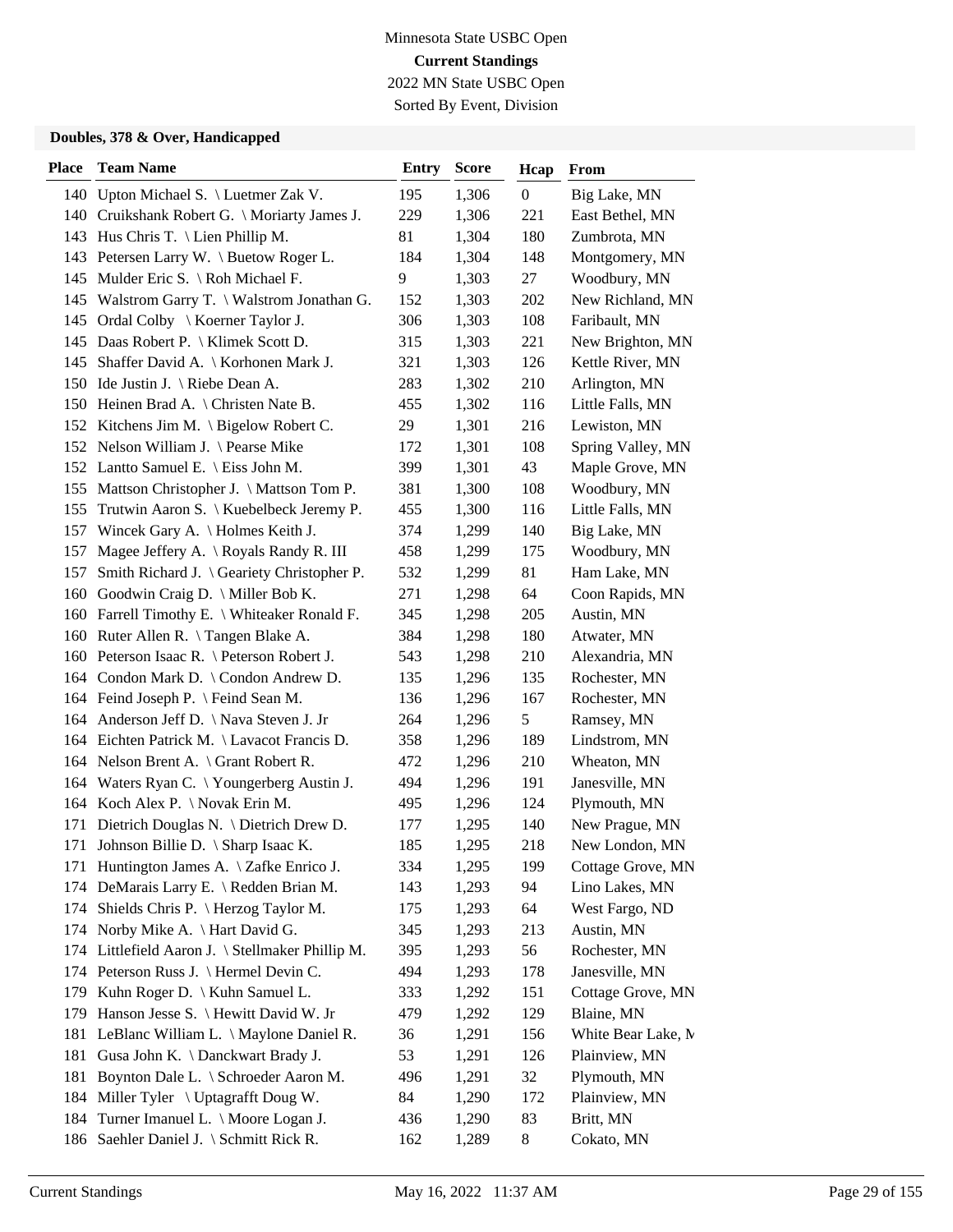Sorted By Event, Division

| <b>Place</b> | <b>Team Name</b>                                      | <b>Entry</b> | <b>Score</b> | Hcap             | From              |
|--------------|-------------------------------------------------------|--------------|--------------|------------------|-------------------|
|              | 186 Gordon Joey A. \ Nelson Erik R.                   | 168          | 1,289        | 170              | Chaska, MN        |
|              | 186 Hawkins Dylan A. \ Walther Mike W.                | 281          | 1,289        | 132              | Waite Park, MN    |
|              | 189 Foss John E. \ Goede Benjamin R.                  | 195          | 1,288        | 43               | Big Lake, MN      |
|              | 189 Del Percio Anthony J. \ Barrus Tim P.             | 234          | 1,288        | 186              | Perham, MN        |
| 191          | Treague Chris M. \ Born Kevin                         | 3            | 1,286        | 162              | Red Wing, MN      |
| 192          | Panganiban Rino \ Sae Ma Tong                         | 259          | 1,285        | 62               | Maple Grove, MN   |
| 193          | Shea Dan \ Bird Jamie A.                              | 49           | 1,284        | 116              | Duluth, MN        |
|              | 193 Bernard Matthew J. \ Mays Lindsey L.              | 159          | 1,284        | 218              | Maple Grove, MN   |
|              | 193 Backes William J. \ Stoebner John R.              | 197          | 1,284        | 121              | New Ulm, MN       |
|              | 193 Holets Ron D. \ Holets Ken R.                     | 431          | 1,284        | 105              | Delano, MN        |
|              | 193 Latvala Richard H. \ Schmid Michael F.            | 545          | 1,284        | 164              | Minneapolis, MN   |
|              | 198 Henderlite John S. \ Stoltz Joseph A.             | 116          | 1,283        | 110              | Osseo, MN         |
|              | 198 Houfer Gary \ Houfer Garett J.                    | 467          | 1,283        | 170              | Annandale, MN     |
|              | 200 Stromsodt Timothy J. \Andel Tyler W.              | 175          | 1,282        | 170              | West Fargo, ND    |
|              | 200 Hill Jason A. \ Hanson Dylan M.                   | 459          | 1,282        | 207              | Mahtomedi, MN     |
|              | 202 Laing Jeff R. \ Leukam Dustin                     | 224          | 1,281        | 94               | Melrose, MN       |
|              | 202 Schiffler Craig \ Jones Thomas P.                 | 483          | 1,281        | 16               | Norwood, MN       |
|              | 202 Vratisovsky Bruce J. \ Sammons Gregg A.           | 526          | 1,281        | 175              | Plymouth, MN      |
| 205          | Munson Hannah R. \ Fisher Luke D.                     | 22           | 1,280        | 13               | Cottage Grove, MN |
|              | 206 Watkins Jeremy M. \ Cronin Richard J.             | 50           | 1,279        | 108              | Duluth, MN        |
|              | 206 Dertz Ted J. \ Aeikens Austin R.                  | 189          | 1,279        | 191              | Shakopee, MN      |
|              | 206 Buchan Nick N. \Tufigno Joshua L.                 | 280          | 1,279        | 164              | Waite Park, MN    |
|              | 206 Dehne Mike \ Baker Jeffrey L.                     | 382          | 1,279        | 156              | Woodbury, MN      |
|              | 210 Dorma Dustin K. \ Fietek Brandon M.               | 217          | 1,278        | $\boldsymbol{0}$ | Burnsville, MN    |
|              | 210 Brunjes Avery S. \ Selby Mark A.                  | 309          | 1,278        | 199              | New Brighton, MN  |
| 212          | Xiong Keng \ Lor Kasia                                | 364          | 1,277        | 194              | St Paul, MN       |
| 213          | Bremer Jeff L. \ Drury Joshua J.                      | 105          | 1,276        | 210              | Lake City, MN     |
| 213          | Mehling Jade T. \ Deno Shelby C.                      | 397          | 1,276        | 218              | Rochester, MN     |
|              | 213 Poelzer Carl P. \ Sopp-Schroeder Katie Ann S. 497 |              | 1,276        | 135              | Arden Hills, MN   |
| 213          | O'Reilly James P. \O'Reilly Kyle J.                   | 301          | 1,276        | 194              | Wabasha, MN       |
|              | 217 Besch Brian S. \ Simon Tom E.                     | 122          | 1,274        | 199              | Plymouth, MN      |
| 217          | Schauer Josh T. \ Kiffmeyer Jeff J.                   | 172          | 1,274        | 89               | Spring Valley, MN |
|              | 217 Bartels Joshua J. \Dahlke Zachary D.              | 190          | 1,274        | 113              | Shakopee, MN      |
| 217          | Mabin Thomas M. III \ Swenson David C.                | 413          | 1,274        | 183              | Owatonna, MN      |
| 221          | Werner William J. \ Prill Brian C.                    | 314          | 1,273        | 210              | New Brighton, MN  |
| 222          | Topinka Allen J. \ Anderson Scott R.                  | 495          | 1,272        | 29               | Plymouth, MN      |
| 223          | Geisinger Shannon M. \ Morrow Shannon T.              | 67           | 1,271        | 199              | Zumbrota, MN      |
| 223          | Prenot Bob E. \ Peck CJ                               | 134          | 1,271        | 83               | Winona, MN        |
| 223          | Almberg Kevin L. \ Kent Dylan P.                      | 141          | 1,271        | 180              | Lino Lakes, MN    |
| 223          | Erb Dennis R. Jr \ Selby Mark J. Jr                   | 313          | 1,271        | 75               | New Brighton, MN  |
| 223          | Langer Dan A. \ Sylvester Samuel J. Jr                | 488          | 1,271        | $\boldsymbol{0}$ | Owatonna, MN      |
| 228          | Blaha Jonathan B. \ Blaha Mark R.                     | 20           | 1,270        | 81               | Bloomington, MN   |
| 228          | Melton Troy G. \ Manglkrammer Eric J.                 | 371          | 1,270        | 210              | Hastings, MN      |
|              | 230 Larson Cam J. \ Bassett William                   | 378          | 1,269        | 32               | Brainerd, MN      |
|              | 230 Oulman David G. \ Meyer Matt L.                   | 487          | 1,269        | 32               | Owatonna, MN      |
|              | 232 Weber Samuel R. \ Mingo Michael C.                | 201          | 1,268        | $\overline{0}$   | New Brighton, MN  |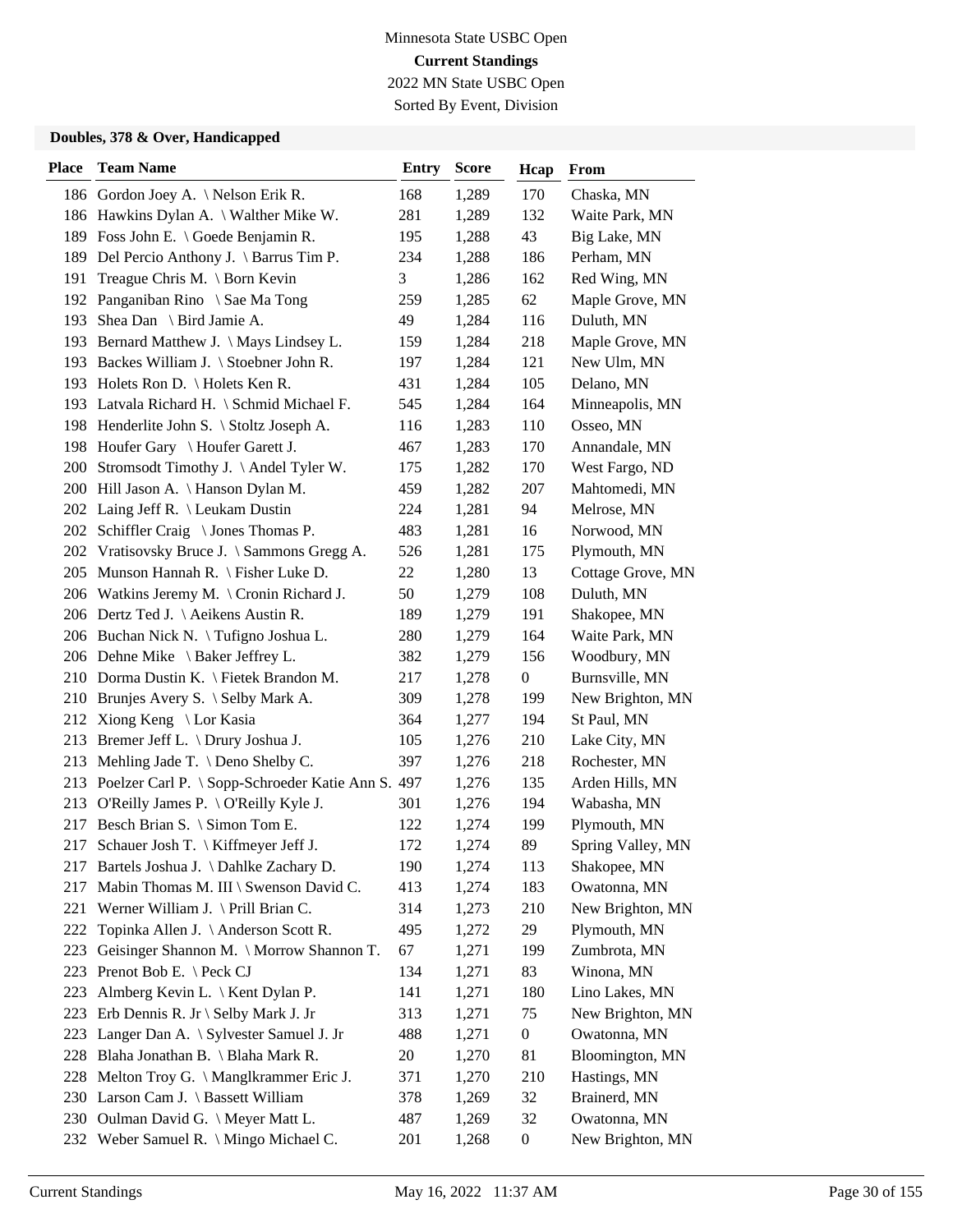Sorted By Event, Division

| <b>Place</b> | <b>Team Name</b>                                     | <b>Entry</b> | <b>Score</b> | Hcap             | From              |
|--------------|------------------------------------------------------|--------------|--------------|------------------|-------------------|
|              | 233 Goodman Chris L. \ Cutshall Gregory              | 111          | 1,266        | 172              | New Ulm, MN       |
|              | 233 Larson Wayne B. \ Ricks Matthew S.               | 416          | 1,266        | 27               | St Francis, MN    |
|              | 235 Burns Aaron M. \ Anderson Scott G.               | 131          | 1,265        | 145              | Lake City, MN     |
|              | 235 Haugh Briley M. \Parker Nicholas J.              | 218          | 1,265        | 27               | Burnsville, MN    |
| 237          | Wilson Christopher M M. $\setminus$ Splinter Gene R. | 111          | 1,264        | 156              | New Ulm, MN       |
| 237          | Sticha George V. \ Streich Dean A.                   | 144          | 1,264        | 148              | Lino Lakes, MN    |
| 237          | Wick Travis M. $\setminus$ Wick Colton               | 182          | 1,264        | 191              | Montgomery, MN    |
|              | 240 Wayrynen Matt R. \ DeMenge Chad R.               | 367          | 1,263        | 205              | Tamarack, MN      |
|              | 241 Huntington Tyler J. \ Kieger Jordan J.           | 334          | 1,262        | $\boldsymbol{0}$ | Cottage Grove, MN |
| 241          | Harp Steven R. \ Johanson Robert C.                  | 360          | 1,262        | 210              | Wyoming, MN       |
| 241          | Hasley Brandon D. \ Eagen Eric A.                    | 395          | 1,262        | 40               | Rochester, MN     |
|              | 244 Slack Chris D. \ Slack Jon M.                    | 170          | 1,261        | 197              | Owatonna, MN      |
|              | 245 White Michael M. \Nelson Ronald D.               | 77           | 1,260        | 218              | Zumbrota, MN      |
|              | 245 Reiners Gregory L. \ Schroeder Greg A.           | 145          | 1,260        | 118              | Blaine, MN        |
|              | 245 Furuli Wayne A. \ Furuli Kenneth W.              | 160          | 1,260        | 205              | Maple Grove, MN   |
|              | 248 Mallan Christopher \ Lofgren Tommy J. Jr         | 491          | 1,259        | 137              | Pine Island, MN   |
|              | 249 Kolasa Edward G. Jr \ Aydt John J.               | 365          | 1,258        | 132              | Annandale, MN     |
|              | 250 Wickham Thomas R. \ Weiss Gary L.                | 307          | 1,257        | 159              | Lakeville, MN     |
|              | 250 Boese Dale A. \ Lindenfelser Tom F.              | 505          | 1,257        | 148              | Fergus Falls, MN  |
|              | 252 Gollin David B.   King Jace C.                   | 431          | 1,256        | 24               | Delano, MN        |
| 253          | Reynolds Douglas A. \Tabor Patrick J.                | 90           | 1,255        | 102              | Austin, MN        |
| 253          | Martin Amy L. \ Martin Timothy J.                    | 161          | 1,255        | 132              | Maple Grove, MN   |
|              | 253 Conover David Z. \ Long Ron A.                   | 251          | 1,255        | 210              | Alexandria, MN    |
|              | 253 Goehtz Ryan R. \ Pascua Jeff                     | 518          | 1,255        | 172              | Faribault, MN     |
|              | 253 Larson Kory J. \ Icaza Nate A.                   | 518          | 1,255        | 172              | Faribault, MN     |
| 253          | Theis Donald M. $\{$ Konrad Daryl R.                 | 545          | 1,255        | 143              | Minneapolis, MN   |
| 259          | Terzich Scott \ Martin Craig D.                      | 274          | 1,254        | 145              | Hibbing, MN       |
| 260          | Cunningham Patrick G. \ Pate David J. Sr             | 382          | 1,253        | 83               | Woodbury, MN      |
| 261          | Bru Richard H. $\setminus$ Bru Dustin D.             | 71           | 1,252        | 124              | Zumbrota, MN      |
|              | 262 Davis Scott A. \ Downer Robert V.                | 271          | 1,251        | 43               | Coon Rapids, MN   |
|              | 262 Danielson Todd A. \ Danielson Jeff L.            | 343          | 1,251        | 216              | Fairfax, MN       |
|              | 262 Halida Terry P. \ Wolfe Robert R.                | 497          | 1,251        | 48               | Arden Hills, MN   |
|              | 265 Green David J. \ Mattson Ryan S.                 | 195          | 1,250        | 37               | Big Lake, MN      |
| 265          | Hommes John M. \ Wirz Michael                        | 483          | 1,250        | $\boldsymbol{0}$ | Norwood, MN       |
| 267          | Moore John W. \ Olund Timothy J.                     | 317          | 1,249        | 137              | White Bear Lk, MN |
|              | 267 Vogelpohl Donald G. \ Hunter Charles J. Jr       | 327          | 1,249        | 213              | New London, MN    |
| 267          | Brinker Mike J. \ Brinker Michael R.                 | 344          | 1,249        | 159              | Rice, MN          |
| 267          | Lindquist Chris T. \ Lindquist Wilfred A.            | 501          | 1,249        | 205              | Fergus Falls, MN  |
| 271          | Heinen Brent D. \ Buermann Lee R.                    | 325          | 1,248        | 172              | Paynesville, MN   |
|              | 272 Harm Shawn W. \Halverson Michael                 | 52           | 1,247        | 129              | Plainview, MN     |
| 272          | Bryant Douglas E. \ Sticha Joe M.                    | 144          | 1,247        | 221              | Lino Lakes, MN    |
| 272          | Christenson Justin T. \ Rierson Chris W.             | 157          | 1,247        | 97               | Maple Grove, MN   |
|              | 272 Lewis Dan K. \ Boehlke Keith D.                  | 313          | 1,247        | 183              | New Brighton, MN  |
|              | 272 Schwarzrock Scott M. \ Bleick Brett L.           | 343          | 1,247        | 164              | Fairfax, MN       |
|              | 272 Brummund Collin J. \ Brummund Donald C.          | 404          | 1,247        | 129              | St Paul, MN       |
|              | 278 Reiners Jeff L. \ Reiners Jamison J.             | 145          | 1,246        | 59               | Blaine, MN        |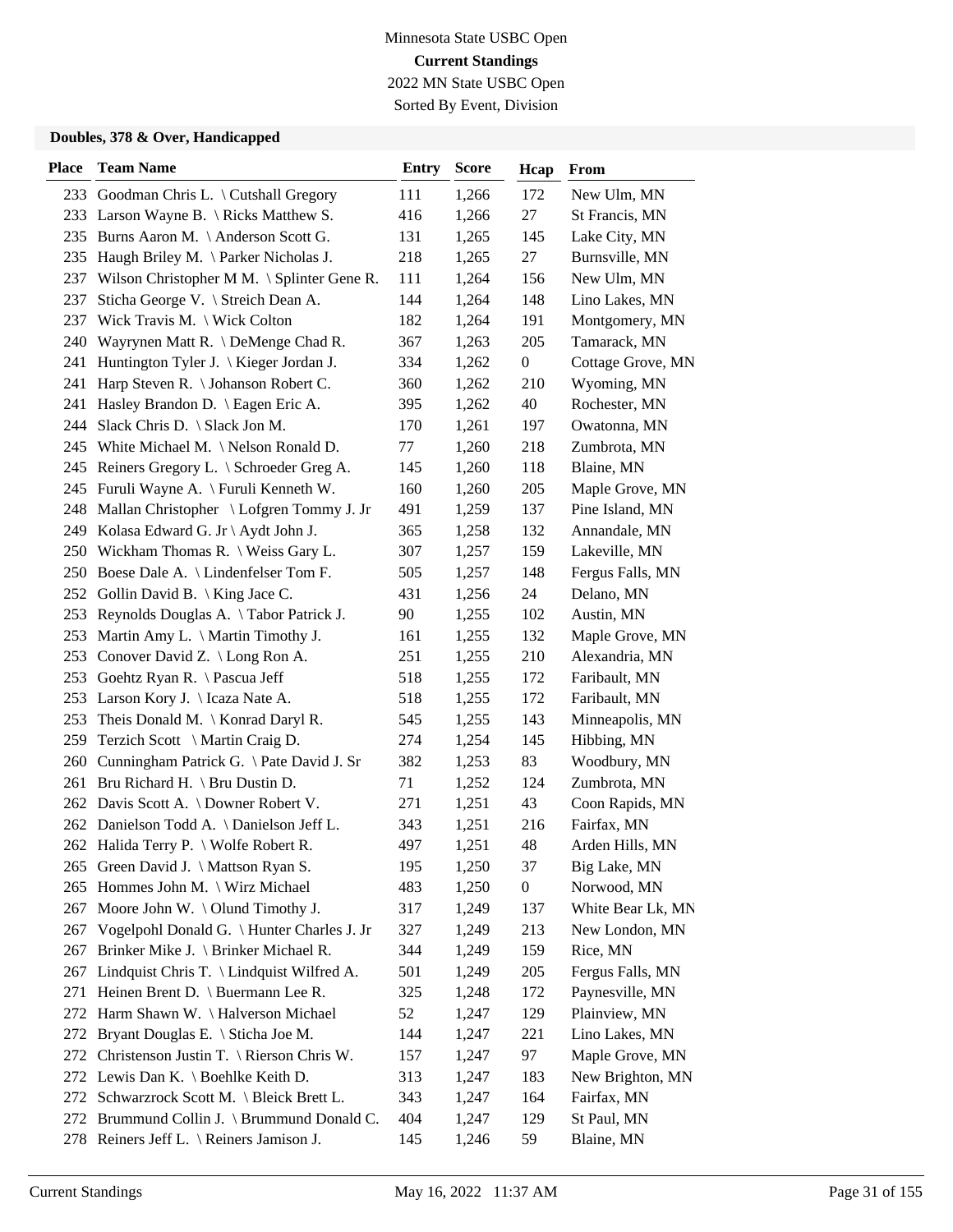Sorted By Event, Division

| <b>Place</b> | <b>Team Name</b>                                         | <b>Entry</b> | <b>Score</b> | Hcap | From              |
|--------------|----------------------------------------------------------|--------------|--------------|------|-------------------|
|              | 278 Neumann Brent E. \ Waldhauser Nate A.                | 424          | 1,246        | 24   | Alexandria, MN    |
|              | 280 Maule Jerome C. \ Leonard Michael J.                 | 129          | 1,245        | 64   | Little Canda, MI  |
|              | 280 Franks Dale P. \ Selnes Jordan L.                    | 436          | 1,245        | 172  | Britt, MN         |
|              | 282 White Jeremy L. \ Bakken Greg H.                     | 81           | 1,244        | 218  | Zumbrota, MN      |
|              | 282 Sedesky Kyle J. \Nygaard Ryan M.                     | 307          | 1,244        | 86   | Lakeville, MN     |
|              | 282 Haedrich Tyler \ Hanke Kurt A.                       | 498          | 1,244        | 78   | Arden Hills, MN   |
|              | 282 Cummings Jason M. \ Huntsinger Taylor N.             | 535          | 1,244        | 137  | Coon Rapids, MN   |
|              | 286 Munson Lori R. \ Munson Thomas C.                    | 22           | 1,243        | 91   | Cottage Grove, MN |
|              | 286 Hall Richard L. \ Hall Isaac A.                      | 50           | 1,243        | 83   | Duluth, MN        |
|              | 286 Ebneter Dan \ Olson David                            | 269          | 1,243        | 221  | Prior Lake, MN    |
|              | 289 Lahlum Daniel C. \ Cich Jeffery A.                   | 141          | 1,242        | 121  | Lino Lakes, MN    |
|              | 289 Kent Cory W. \Hummel Heath A.                        | 143          | 1,242        | 164  | Lino Lakes, MN    |
| 289          | Baltes John P. \ Kuhn Nicholas R.                        | 333          | 1,242        | 124  | Cottage Grove, MN |
| 289          | Kinzler Kevin E. \ Nienaber Scott R.                     | 415          | 1,242        | 135  | Roseville, MN     |
|              | 289 Kennedy Ron L. \ Clausell Carvel                     | 421          | 1,242        | 164  | Minneapolis, MN   |
|              | 294 Gardner Ernie Q. \ Reimann Brian F.                  | 278          | 1,241        | 29   | Waite Park, MN    |
|              | 294 Holtz Shaun N. \ Salo William R.                     | 375          | 1,241        | 113  | Big Lake, MN      |
|              | 296 Hedstrom Thomas D. \ Blakesley Donovan R.            | 252          | 1,239        | 197  | Alexandria, MN    |
|              | 296 Manner Karl J. \ Roepke Ronald R.                    | 274          | 1,239        | 105  | Hibbing, MN       |
|              | 296 Hennen Brian H. \ Flipp Michael J.                   | 321          | 1,239        | 145  | Kettle River, MN  |
|              | 296 Meyer Chad L. \ Tejeda Antonio R.                    | 423          | 1,239        | 59   | Alexandria, MN    |
| 300          | Ryks Marilyn K. \ Rauen Randy P.                         | 92           | 1,238        | 191  | Austin, MN        |
|              | 300 Brueggemeier Brad A. \ Brueggemeier Jack R. 203      |              | 1,238        | 151  | Waconia, MN       |
|              | 300 Meringdol Donald (DJ) J. Jr \ Meringdol<br>Donald J. | 331          | 1,238        | 156  | Woodbury, MN      |
|              | 303 Bischoff Michael G. \ Bunker Aaron M.                | 19           | 1,237        | 51   | Bloomington, MN   |
| 303          | Heitzinger Jason P. \ Schmidt Corey A.                   | 341          | 1,237        | 194  | No St Paul, MN    |
| 303          | Fischer Chris J. $\setminus$ Goetsch Steve D.            | 395          | 1,237        | 162  | Rochester, MN     |
|              | 306 McCormick Michael E. \ Driver Doug W.                | 124          | 1,236        | 199  | Centerville, MN   |
| 306          | Trogstad Dennis B. \ Skauge Dale S.                      | 136          | 1,236        | 191  | Rochester, MN     |
|              | 306 Gustafson Alan P. \ Carlson Gregg J.                 | 525          | 1,236        | 159  | Plymouth, MN      |
|              | 309 Schmidt Jason P. \ Behnke Joey C.                    | 206          | 1,235        | 210  | Waconia, MN       |
|              | 309 Nieland Jeff P. \ Engel Jim G.                       | 226          | 1,235        | 218  | Melrose, MN       |
|              | 309 Pepek Michael J. \ Peterson Eric A.                  | 478          | 1,235        | 218  | Blaine, MN        |
| 312          | Spray Alan D. \ Spray Allan M.                           | 329          | 1,234        | 186  | Wyoming, MN       |
|              | 313 Gewerth Loren D. \ Fahey Mike J.                     | 342          | 1,232        | 189  | Fairfax, MN       |
|              | 314 Patel Raj \ Greife Eric D.                           | 161          | 1,231        | 183  | Maple Grove, MN   |
|              | 314 Fischer Brandon H. \ Vukelich Greg M.                | 337          | 1,231        | 145  | Montrose, MN      |
| 314          | Spronk Chad A. \ Spronk Delwyn D.                        | 383          | 1,231        | 207  | Faribault, MN     |
| 317          | Stienessen Benjamin D. \ Birdsell Jason T.               | 177          | 1,230        | 191  | New Prague, MN    |
|              | 317 Hammond Alan D. \ Stanford Lamar                     | 457          | 1,230        | 40   | Woodbury, MN      |
| 319          | Jansen Ryan L. \ Hutchison Kenneth                       | 86           | 1,229        | 156  | Plainview, MN     |
| 319          | Hoen Bill J. \ Benkowski Cameron                         | 137          | 1,229        | 148  | Hamburg, MN       |
| 319          | Bohn Jerald W. \ Bleick Barry T.                         | 342          | 1,229        | 191  | Fairfax, MN       |
|              | 322 Vickroy Eric C. \ Vickroy James F.                   | 156          | 1,228        | 162  | Maple Grove, MN   |
|              | 322 Burdick Asa \ Woods James G.                         | 384          | 1,228        | 194  | Atwater, MN       |
|              | 322 O'Dell Jeremy J. \Hooper Benjamin J.                 | 415          | 1,228        | 221  | Roseville, MN     |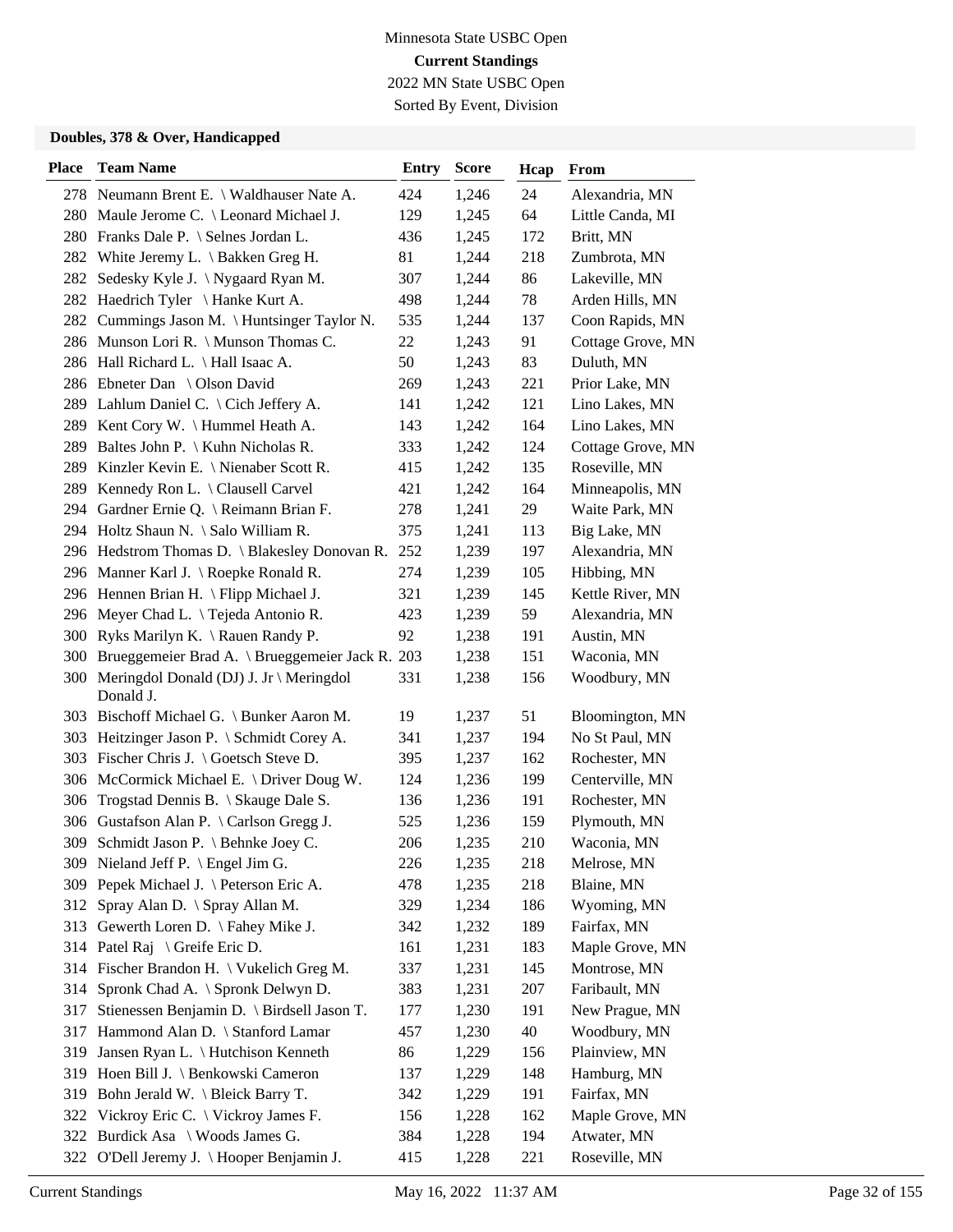Sorted By Event, Division

| <b>Place</b> | <b>Team Name</b>                             | <b>Entry</b> | <b>Score</b> | Hcap             | From               |
|--------------|----------------------------------------------|--------------|--------------|------------------|--------------------|
|              | 325 Matteson Bret M. \ Matteson Brad T.      | 532          | 1,227        | 129              | Ham Lake, MN       |
|              | 326 Paine Matthew J. \ Reinke Dan W.         | 264          | 1,226        | $\boldsymbol{0}$ | Ramsey, MN         |
|              | 326 Kingren Kenneth D. \ Olberg David E.     | 273          | 1,226        | 83               | Belle Plaine, MN   |
|              | 326 Hjelm David H. Jr \ Ness Paul A.         | 472          | 1,226        | 194              | Wheaton, MN        |
| 329          | McCullough Greg W. \ Matter Jonathan L.      | 234          | 1,225        | 27               | Perham, MN         |
| 329          | Taylor William E. \ Jacka Richard C. Jr      | 310          | 1,225        | 143              | New Brighton, MN   |
| 331          | Schacht Eric M. \ Lemieux Ben P.             | 264          | 1,224        | $\boldsymbol{0}$ | Ramsey, MN         |
|              | 331 Everett Velda A. \ Holden John L.        | 531          | 1,224        | 178              | Minneapolis, MN    |
|              | 333 Montour Cameron P. \ Montour Skyler      | 147          | 1,223        | 67               | Plymouth, MN       |
|              | 333 Hermansen Ron C. \ Bauer Robert A.       | 536          | 1,223        | 153              | Champlin, MN       |
|              | 335 Mortland Neil D. \ Diercks Zach M.       | 1            | 1,220        | 216              | Cannon Falls, MN   |
|              | 335 Yarber Andrew L. \ Peterson Scott K.     | 357          | 1,220        | 202              | Barnsville, MN     |
| 337          | Green Brock E. \ Kimmer Daniel K.            | 194          | 1,219        | 48               | Big Lake, MN       |
| 338          | Hackert Daniel W. \ Spigner Charles          | 137          | 1,217        | 186              | Hamburg, MN        |
| 338          | Hagemann Josiah J. \ Miller Steven L.        | 162          | 1,217        | 135              | Cokato, MN         |
|              | 340 Jobin Marty R. \ Baker Gerald D.         | 469          | 1,216        | 40               | Duluth, MN         |
|              | 341 Rowan James R. \ Rowan James A.          | 229          | 1,215        | 210              | East Bethel, MN    |
|              | 341 DeVaan Michael J. \ Degree Rick J. Jr    | 420          | 1,215        | 97               | Hastings, MN       |
|              | 343 Arcand Daniel B. \ Kelm Timothy R.       | 355          | 1,214        | 186              | Forest Lake, MN    |
|              | 343 Kuhn Dakota A. \ Freitag Jason R.        | 466          | 1,214        | 124              | Annandale, MN      |
|              | 345 Kennedy Todd A. \ Wallerich Tim J.       | 187          | 1,213        | 129              | Wabasha, MN        |
| 345          | Kaisershot Dylan \ Kajer Mitchel R.          | 192          | 1,213        | 207              | Lonsdale, MN       |
|              | 345 White Raymond F. \ Marvin Steven M.      | 317          | 1,213        | 102              | White Bear Lk, MN  |
|              | 345 Boyer David \ Shirgir Zach               | 537          | 1,213        | 213              | Champlin, MN       |
| 349          | Hill Daniel B. \ Hill Larry W.               | 117          | 1,212        | 97               | Osseo, MN          |
|              | 349 Cordes Brent E. \ Serwa Aaron T.         | 133          | 1,212        | 102              | Winona, MN         |
| 349          | Sis Jeffrey J. $\setminus$ Classen Brent G.  | 172          | 1,212        | 89               | Spring Valley, MN  |
|              | 352 Irving Dustin J. \ Vashaw Zachary C.     | 217          | 1,210        | 37               | Burnsville, MN     |
| 353          | Athey Donald D. \ Kelsey Mark T.             | 459          | 1,209        | 167              | Mahtomedi, MN      |
| 353          | Mitchell Dave A. $\setminus$ Walther Jeff R. | 498          | 1,209        | $\boldsymbol{0}$ | Arden Hills, MN    |
|              | 355 Ullman Sara C. \ MacNeven Zach           | 388          | 1,208        | 170              | Minneapolis, MN    |
|              | 355 Endersbe Ethan B. \ Graspy Ryan          | 403          | 1,208        | 137              | Detroit Lakes, MN  |
|              | 357 Goenner Katie E. \ Walther Wallace C.    | 96           | 1,207        | 140              | Sartell, MN        |
|              | 358 Perron Dan M. \ Svenkeson James M.       | 42           | 1,206        | 205              | White Bear Lake, M |
|              | 358 Novak Philip J. \Novak Paul              | 51           | 1,206        | 78               | Plainview, MN      |
|              | 358 Amland Ryan \ Quaas Jeremy S.            | 207          | 1,206        | 118              | Waconia, MN        |
| 358          | Bryant Karen L. \ Campbell Michael S.        | 539          | 1,206        | 148              | Oakdale, MN        |
|              | 362 Peterson John K. \ Kimlinger Alan B.     | 329          | 1,205        | 183              | Wyoming, MN        |
| 363          | Wiener Lance C. \ D'Agustino Jeffrey J.      | 323          | 1,204        | 199              | Circle Pines, MN   |
| 364          | Runningen John M. \ Runningen Nate L.        | 506          | 1,202        | 151              | Fergus Falls, MN   |
| 364          | Wahner Timothy R. \ Power Patrick            | 541          | 1,202        | 102              | Maplewood, MN      |
| 366          | Aguilar Andrew J. \ Aguilar Richard G.       | 329          | 1,201        | 202              | Wyoming, MN        |
| 367          | Brown Donathan \ Skinner Michael A.          | 458          | 1,200        | 43               | Woodbury, MN       |
|              | 367 Lucas Mitchell R. \ Lokken Jason D.      | 537          | 1,200        | 197              | Champlin, MN       |
|              | 369 Winckler Eric L. \Olsen Jacob D.         | 432          | 1,199        | 89               | Delano, MN         |
| 370          | Geiger Nicholas \ Friedrich Mark             | $\mathbf{1}$ | 1,198        | 97               | Cannon Falls, MN   |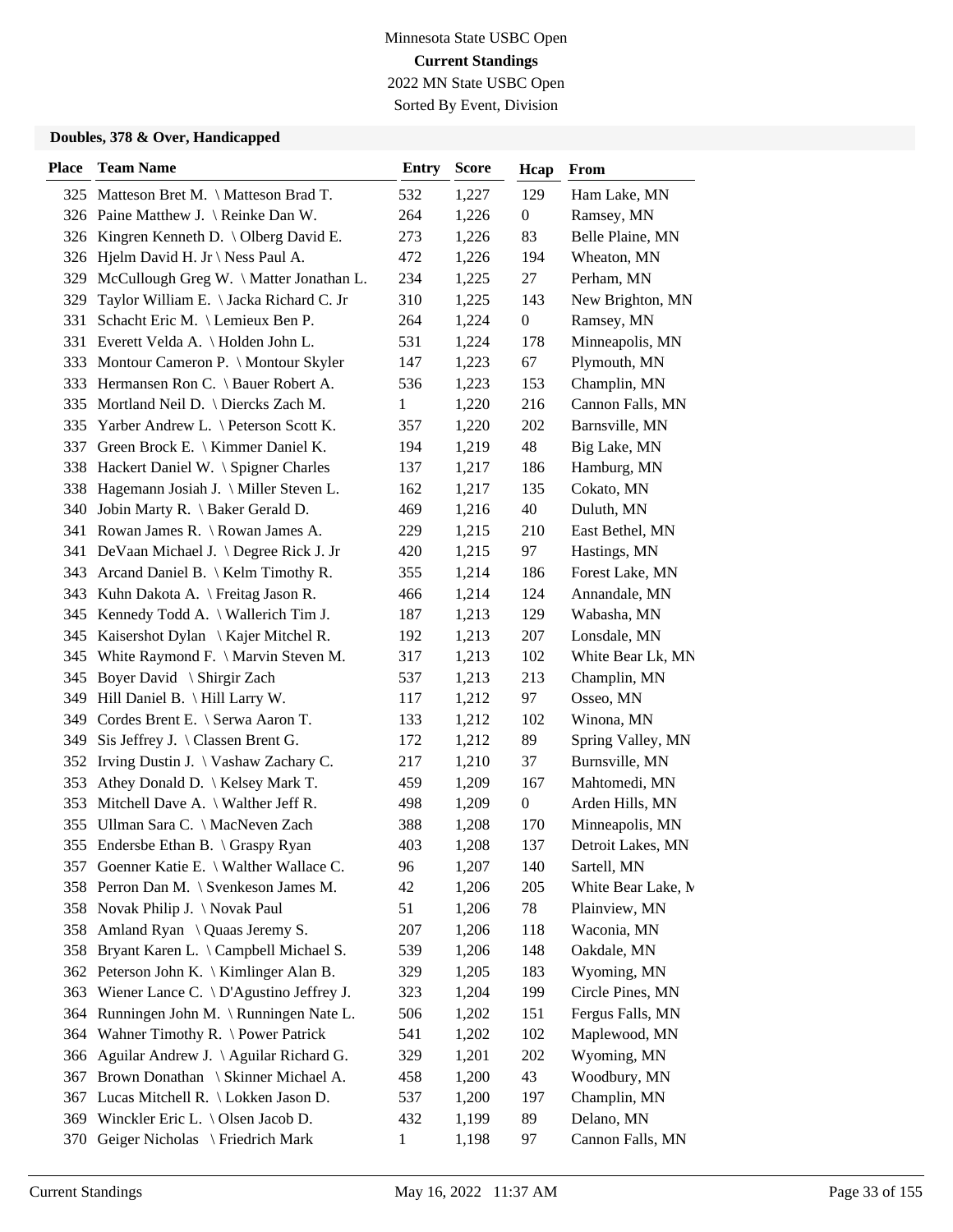Sorted By Event, Division

| <b>Place</b> | <b>Team Name</b>                             | <b>Entry</b> | <b>Score</b> | Hcap             | From              |
|--------------|----------------------------------------------|--------------|--------------|------------------|-------------------|
|              | 370 Anderson Roger A. \Nelson Larry D.       | 314          | 1,198        | 108              | New Brighton, MN  |
|              | 372 Shaffer Micheal W. \Trautschold Dan S.   | 396          | 1,195        | 156              | Rochester, MN     |
| 372          | Golob Joey \ Frame Grant E.                  | 424          | 1,195        | 54               | Alexandria, MN    |
| 374          | Jacobs Timothy J. $\Re$ Reese Brandon R.     | 350          | 1,194        | 56               | Chanhassen, MN    |
| 375          | Reith Jeffrey (JJ) J. \ Leuthner Bill M.     | 425          | 1,193        | 35               | Alexandria, MN    |
| 376          | Webber Zeke A. \ Lopez Nicholas E.           | 363          | 1,192        | 40               | Forest Lake, MN   |
| 376          | Stroupe Scott R. $\Im$ Irvin Brad R.         | 525          | 1,192        | 180              | Plymouth, MN      |
|              | 378 Brabec Daniel E. \ Skouge Jeremy G.      | 465          | 1,191        | 218              | Annandale, MN     |
|              | 379 Kuchenmeister Dennis D. \ Miller Zack    | 124          | 1,190        | 199              | Centerville, MN   |
|              | 379 Leukam Mike J. \ Hinnenkamp Ken J.       | 224          | 1,190        | 218              | Melrose, MN       |
| 381          | Meyer Cody J. \ Meyer Luke R.                | 40           | 1,189        | 159              | Big Lake, MN      |
|              | 381 Condon Chad M. \Condon Kevin J.          | 135          | 1,189        | 148              | Rochester, MN     |
| 381          | Domeier Shawn M. \ Sumner Troy L. Jr         | 388          | 1,189        | 70               | Minneapolis, MN   |
|              | 381 Haala Andy E. \ Steck Chris J.           | 493          | 1,189        | 156              | Janesville, MN    |
| 385          | Ables Eric M. $\setminus$ Olive Steven J.    | 350          | 1,188        | 35               | Chanhassen, MN    |
| 385          | Jacobson Connor L. \ Hanson Matthew E.       | 389          | 1,188        | 105              | Minneapolis, MN   |
| 387          | Olive Michael A. \ Rardin Bradley A.         | 350          | 1,187        | 175              | Chanhassen, MN    |
| 387          | Halligan Joseph A. \ Krieger Brian           | 372          | 1,187        | 207              | Hastings, MN      |
| 387          | Degree Frank C. \ Christopherson Scott A.    | 419          | 1,187        | 159              | Hastings, MN      |
|              | 390 Weinand Derek J. \ Christie Patrick M.   | 276          | 1,185        | 91               | Hibbing, MN       |
| 390          | Parenteau Gary E. \ Elmquist Brian G.        | 276          | 1,185        | 207              | Hibbing, MN       |
|              | 390 Welter Charles J. III \ Hengel Lance D.  | 280          | 1,185        | 186              | Waite Park, MN    |
|              | 390 Chambers Daniel P. \ Jacobson Frankie L. | 423          | 1,185        | $\boldsymbol{0}$ | Alexandria, MN    |
|              | 390 Moritz Kevin W. \ Langlie Michael D.     | 435          | 1,185        | 56               | Britt, MN         |
|              | 390 Tieden Michael J. \Tieden Harold A.      | 532          | 1,185        | 194              | Ham Lake, MN      |
|              | 396 Hang Ying \Xiong Fong P.                 | 380          | 1,184        | 218              | Blaine, MN        |
|              | 396 Picasso Jesse A. \ Duncan Michael D.     | 419          | 1,184        | 91               | Hastings, MN      |
| 398          | Shiroma Aaron K. \ Pozanc Timothy W.         | 133          | 1,183        | 35               | Winona, MN        |
| 398          | Moore Nick R. \ Gould Nicholas G.            | 186          | 1,183        | 221              | New London, MN    |
| 398          | Thorstenson Brian J. $\$ Farrell Douglas B.  | 345          | 1,183        | 191              | Austin, MN        |
| 398          | Huikko Chad H. \Thelen Bryan M.              | 431          | 1,183        | 45               | Delano, MN        |
|              | 398 Stibbins David C. III \ Tole Dwight D.   | 457          | 1,183        | 27               | Woodbury, MN      |
|              | 398 Brittain Anessa \ Osteen Ricky L.        | 531          | 1,183        | 205              | Minneapolis, MN   |
|              | 404 Banovetz David B. \ Banovetz Derek B.    | 163          | 1,182        | 172              | Cokato, MN        |
|              | 404 LeBlanc Mario \ Krech Daryl A.           | 478          | 1,182        | 207              | Blaine, MN        |
|              | 404 Wendt Jeffrey M. \ Williamson Clay T.    | 525          | 1,182        | 145              | Plymouth, MN      |
| 407          | Frost Eugene A. \ Burr Ronald M.             | 412          | 1,181        | 89               | Owatonna, MN      |
|              | 408 Prenot Justin M. \ Bonow Seth V.         | 133          | 1,180        | $\boldsymbol{0}$ | Winona, MN        |
| 408          | Storm Jeremy \ Brunner Jesse T.              | 173          | 1,180        | 75               | Spring Valley, MN |
|              | 408 Bormann Larry E. \ Peterson Timothy C.   | 201          | 1,180        | 59               | New Brighton, MN  |
| 408          | Todd John A. \ Olson Jordan E.               | 415          | 1,180        | 83               | Roseville, MN     |
| 412          | True Norman G. \ Gjelhaug Aaron W.           | 309          | 1,179        | 205              | New Brighton, MN  |
| 412          | Vang Kee \ Vang Sher                         | 339          | 1,179        | 175              | St Paul, MN       |
|              | 414 Ladwig Steven D. \Thompson Joshua E.     | 121          | 1,178        | 186              | Plymouth, MN      |
|              | 414 Tessman Erich G. \ White Russell R.      | 129          | 1,178        | 72               | Little Canda, MI  |
|              | 414 Hanson Jason A. \ Brede Nevin            | 488          | 1,178        | 18               | Owatonna, MN      |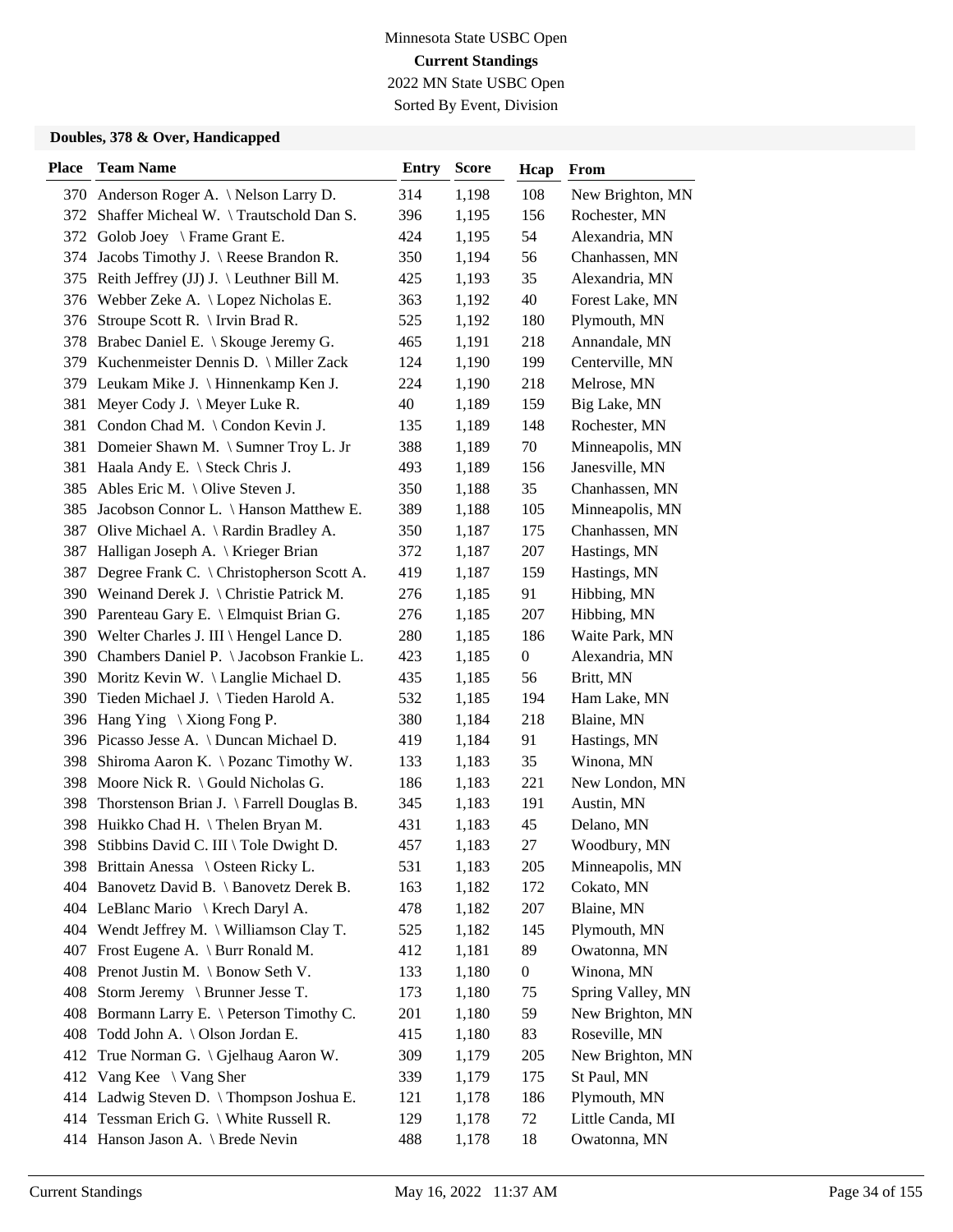Sorted By Event, Division

| <b>Place</b> | <b>Team Name</b>                                        | <b>Entry</b> | <b>Score</b> | Hcap             | From               |
|--------------|---------------------------------------------------------|--------------|--------------|------------------|--------------------|
|              | 417 Kellen Brandon T. \ Steinemann Leonard H. II 281    |              | 1,177        | 102              | Waite Park, MN     |
|              | 417 Rutherford Sam \ Mart Christopher L.                | 495          | 1,177        | 54               | Plymouth, MN       |
|              | 419 Wendt Keith R. \ Langowski Phillip S.               | 169          | 1,176        | 156              | Chaska, MN         |
|              | 419 Maldonado James W. \ Maldonado Timothy D. 381<br>Sr |              | 1,176        | 178              | Woodbury, MN       |
|              | 421 Tovsen Rob J. \ Schmitt Steven L.                   | 162          | 1,175        | 43               | Cokato, MN         |
| 421          | Bogdan Chris \ Johnson Robert O.                        | 438          | 1,175        | 72               | Britt, MN          |
|              | 421 Bauermeister Matt D. \ Larson Dan J.                | 522          | 1,175        | 186              | Crystal, MN        |
|              | 424 Tamminen Larry J. \ Goodwin David A.                | 121          | 1,171        | 221              | Plymouth, MN       |
|              | 424 Lincoln David M. \Nolan Brian J.                    | 468          | 1,171        | 124              | Annandale, MN      |
|              | 424 Jiles Freddie L. \ Horn David A.                    | 540          | 1,171        | 207              | Oakdale, MN        |
|              | 424 Rodriguez Thomas C. \ Phelps Joel I.                | 536          | 1,171        | 156              | Champlin, MN       |
|              | 428 Brauch Mark W. \ Gertken Chad D.                    | 178          | 1,170        | 218              | Saint Cloud, MN    |
|              | 428 Mysliwiec Rory A. \ Manthey Jeff A.                 | 375          | 1,170        | 164              | Big Lake, MN       |
|              | 430 Drake Kevin R. \ Kessler Tom E.                     | 28           | 1,169        | 164              | Lewiston, MN       |
|              | 430 Freeman Aaron N. \Przybylski Tyler G.               | 396          | 1,169        | 94               | Rochester, MN      |
|              | 432 LaFlamme Rich J. \ Schmidt Jon C.                   | 528          | 1,168        | 162              | Cook, MN           |
|              | 433 Kohner Steven L. \ Walters Tod                      | 349          | 1,167        | 40               | Chanhassen, MN     |
|              | 434 Ott Michael \ Loechler Tom C.                       | 54           | 1,166        | 194              | Plainview, MN      |
|              | 434 Bremer Travis M. \ Bremer Zachery S.                | 104          | 1,166        | 48               | Lake City, MN      |
|              | 434 Freihammer Nathan L. \ Hengel Joshua P.             | 278          | 1,166        | 24               | Waite Park, MN     |
|              | 434 Edwards Scott W. \ Begnaud Steven P.                | 312          | 1,166        | 118              | New Brighton, MN   |
|              | 434 Buermann Arnie R. \ Buermann Scott D.               | 325          | 1,166        | 170              | Paynesville, MN    |
|              | 434 Hauff James P. \ Pai Steven M.                      | 408          | 1,166        | 199              | Grand Rapids, MN   |
|              | 440 Litzau Jeff A. \ Litzau Linda M.                    | 99           | 1,165        | 207              | Annandale, MN      |
|              | 440 Crews Daniel B. \ Baruth Steve S.                   | 374          | 1,165        | 56               | Big Lake, MN       |
| 442          | Boyer Jessica E. $\setminus$ Boyer Christopher J.       | 541          | 1,163        | 67               | Maplewood, MN      |
| 443          | Whitley Bo R. \ Harkless Stephanie                      | 421          | 1,162        | 129              | Minneapolis, MN    |
|              | 444 Meyer Chris K. \ Leukam Tyler                       | 226          | 1,161        | 151              | Melrose, MN        |
|              | 444 Mueller James R. \ Winter Kyle N.                   | 226          | 1,161        | 129              | Melrose, MN        |
|              | 446 Gruber Eddie J. \ Krause Theodore J.                | 306          | 1,160        | 162              | Faribault, MN      |
|              | 447 Curtis Hans G. \ Holley Donald R.                   | 157          | 1,159        | 170              | Maple Grove, MN    |
|              | 448 Johnson Ross N. \ Wojcik Scott M.                   | 235          | 1,158        | 162              | Mankato, MN        |
|              | 448 Wenzel Jeffrey \ Vruno Anthony C.                   | 544          | 1,158        | 35               | Minneapolis, MN    |
| 450          | York Austin C. \ Schihl Justice R.                      | 416          | 1,157        | 16               | St Francis, MN     |
| 451          | Mitchell Ryan D. \ Lane Eric A.                         | 20           | 1,156        | $\boldsymbol{0}$ | Bloomington, MN    |
|              | 451 Creech Michael C. \ Briesemeister Gary V.           | 163          | 1,156        | 153              | Cokato, MN         |
|              | 453 Stein Austin M. \ Walther Eric J.                   | 279          | 1,155        | 172              | Waite Park, MN     |
| 453          | Grad Natasha A. \Tague Joshua M.                        | 422          | 1,155        | 194              | St.Louis Park, MN  |
| 455          | Wurst Bart L. \ Anderson Mark L.                        | 132          | 1,154        | 167              | Lake City, MN      |
| 455          | Joseph Kyle J. \ Greenhalgh Matthew                     | 146          | 1,154        | 153              | Blaine, MN         |
|              | 455 Horning Brice J. \ Jensen Wayne R.                  | 347          | 1,154        | 24               | Brooklyn Center, M |
|              | 458 Leslie Travis S. \ Curnow Richard W.                | 166          | 1,153        | 24               | Duluth, MN         |
| 459          | Carpenter Mike J. \ Boline Eric M.                      | 125          | 1,152        | 221              | Rochester, MN      |
|              | 459 Nelson David E. \ Ledman Shane E.                   | 318          | 1,152        | 159              | White Bear Lk, MN  |
| 461          | Gunderson Zach S. \ Atwood Travis J.                    | 176          | 1,151        | 213              | West Fargo, ND     |
|              | 462 Stuewe Gerry \ Lang Mitchell A.                     | 137          | 1,149        | 207              | Hamburg, MN        |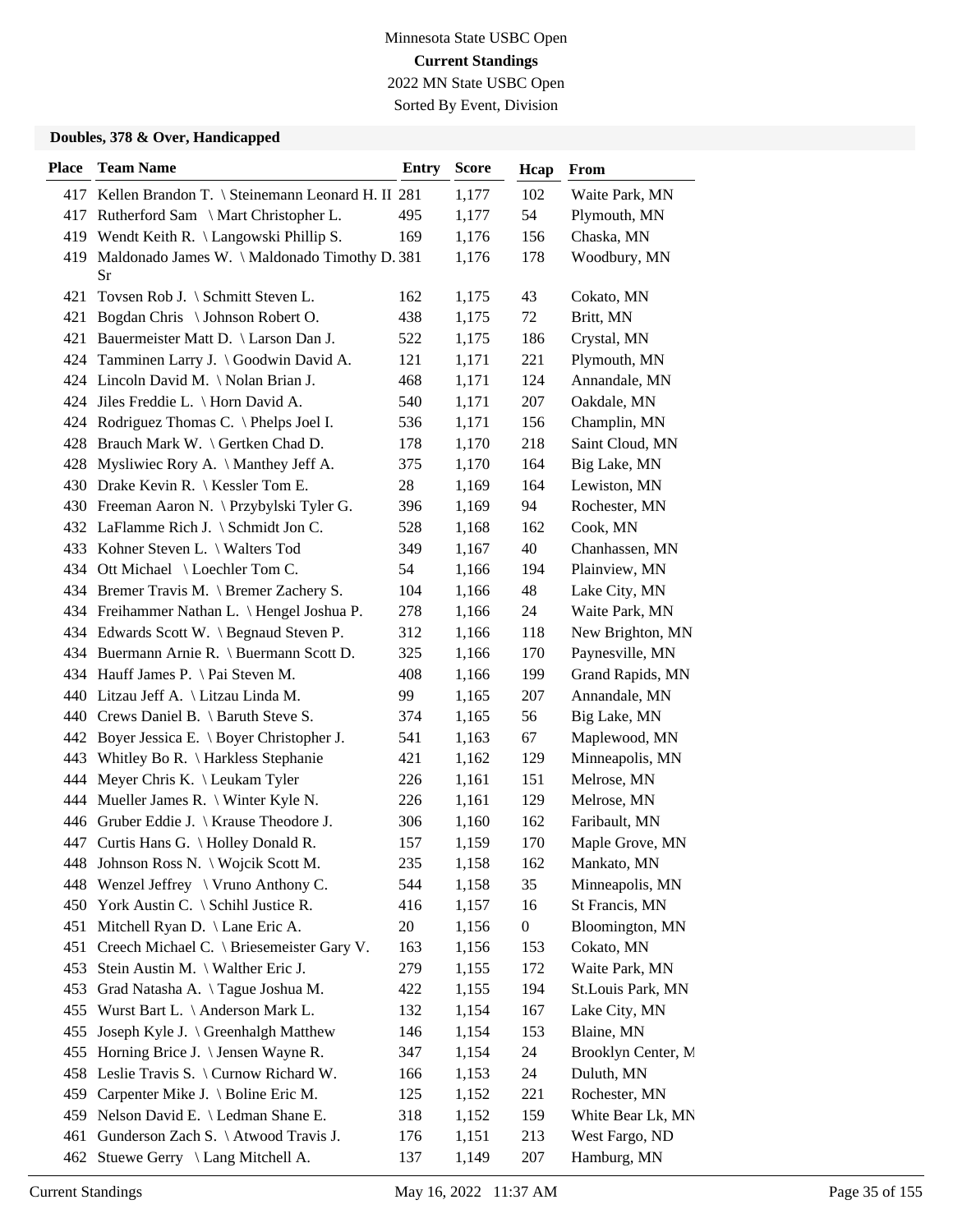Sorted By Event, Division

| <b>Place</b> | <b>Team Name</b>                           | <b>Entry</b> | <b>Score</b> | Hcap             | From             |
|--------------|--------------------------------------------|--------------|--------------|------------------|------------------|
|              | 463 O'reilly Kiara S. \ Sexton Michelle M. | 301          | 1,148        | 64               | Wabasha, MN      |
|              | 464 Hess Mike L. \ Gertken Brett E.        | 178          | 1,146        | 202              | Saint Cloud, MN  |
|              | 465 Faerber William V. \ Schrapp Ken P.    | 542          | 1,144        | 29               | Maplewood, MN    |
|              | 466 Havlish Thomas V. \ Loth Alan          | 270          | 1,142        | 110              | Coon Rapids, MN  |
| 467          | Berge Loren D. \ Berge Luther L.           | 28           | 1,140        | 164              | Lewiston, MN     |
| 467          | Politte Ben L. \ Fiecke Travis L.          | 365          | 1,140        | 167              | Annandale, MN    |
| 469          | Dupre Cole \ Bender Jacob W.               | 311          | 1,139        | 129              | New Brighton, MN |
| 469          | Jevnager Kyle J. \ Johnson John W.         | 381          | 1,139        | 135              | Woodbury, MN     |
| 471          | Pearson Justin P. \ Bursch Kurt R.         | 178          | 1,138        | 75               | Saint Cloud, MN  |
| 472          | Sticha Michael E. \ Sticha Mike L.         | 144          | 1,135        | 159              | Lino Lakes, MN   |
| 473          | Hollman David R. \ Holland Brandon A.      | 457          | 1,134        | 64               | Woodbury, MN     |
|              | 474 Warmuth Lee D. \ Schmelzer Jared A.    | 275          | 1,133        | 94               | Hibbing, MN      |
| 475          | Skuza Anthony N. \ Skuza Jim J.            | 467          | 1,131        | 89               | Annandale, MN    |
| 475          | Engstrom James R. \ Freitag Tim A.         | 469          | 1,131        | 67               | Duluth, MN       |
| 477          | Ryks Amber A. \ Schroeder Dylan C.         | 94           | 1,129        | 72               | Austin, MN       |
| 477          | Wray Joe N. \ Fawkes Scott J.              | 274          | 1,129        | 167              | Hibbing, MN      |
| 477          | Young-Graves Sonny N. \ Laffey Chad A.     | 421          | 1,129        | 43               | Minneapolis, MN  |
| 480          | Haus Archie N. \ Haus Bruce A.             | 362          | 1,128        | 124              | Forest Lake, MN  |
| 481          | Yaritz Brian J. \ Davis James M.           | 332          | 1,127        | 153              | Newport, MN      |
| 482          | Moldan Benjamin D. \ White Craig P.        | 494          | 1,126        | 140              | Janesville, MN   |
| 483          | Moore Tony B. \ Mahlman Todd M.            | 413          | 1,121        | 105              | Owatonna, MN     |
| 484          | Jensen Michael D. \ Zimmerman Neil R.      | 332          | 1,119        | 118              | Newport, MN      |
| 485          | Oelkers Nathan D. \ Meistad Jerald L. Jr   | 331          | 1,118        | 56               | Woodbury, MN     |
|              | 485 Martin Derrick V. \Douglas Fred W. Jr  | 519          | 1,118        | $\boldsymbol{0}$ | Bloomington, MN  |
| 487          | Johnson Corey M. \ Johnson Derek           | 420          | 1,117        | 67               | Hastings, MN     |
| 487          | Hansen Jason A. \ Flynn Corey D.           | 432          | 1,117        | 59               | Delano, MN       |
| 489          | Snow Brian T. \ Snow Michael D.            | 158          | 1,113        | 205              | Maple Grove, MN  |
| 490          | Budke Steven K. \ Budke Kevin J.           | 255          | 1,111        | 186              | Scandia, MN      |
| 491          | Morse Matthew J. $\N$ ewman Joe T.         | 98           | 1,110        | 62               | Lakefield, MN    |
| 492          | Decker Kyle K. \ Lewis Darrin G.           | 331          | 1,106        | 83               | Woodbury, MN     |
| 493          | Meurer Mitchell \ Dick Mathew              | 53           | 1,103        | 205              | Plainview, MN    |
|              | 493 Hermundson Erik J. \ Breuer Jeremy     | 54           | 1,103        | 170              | Plainview, MN    |
|              | 493 Budd Rick E. Sr \ Giorgi Chuck E.      | 292          | 1,103        | 89               | Bayport, MN      |
|              | 496 Halvorson John W. \ Grimley Michael C. | 89           | 1,094        | 124              | Austin, MN       |
| 497          | Pierce Kelly L. \ Stiebler Curtis G.       | 130          | 1,090        | 148              | Little Canda, MI |
|              | 498 Powell Michael A. \ Silvers Timothy F. | 482          | 1,087        | 105              | Plymouth, MN     |
|              | 499 Wulf Phillip P. \ Blumers Colin J.     | 32           | 1,077        | 56               | Shakopee, MN     |
| 500          | Riedle Ken M. $\setminus$ Born Steven R.   | 478          | 1,076        | 137              | Blaine, MN       |
| 501          | Miller William E. \ Jensen Scott M.        | 384          | 1,074        | 113              | Atwater, MN      |
|              | 502 Olive Matt A. \ Dirksen Tim B.         | 349          | 1,069        | 21               | Chanhassen, MN   |
| 503          | Kurkowski Tyler J. \ Bauer Brandon R.      | 536          | 1,054        | 8                | Champlin, MN     |
| 504          | Thorp Chad M. \ Reeves Theodore J.         | 416          | 1,050        | 24               | St Francis, MN   |
| 505          | Henkel Trent A. \ Schlosser Anthony A.     | 414          | 1,027        | 56               | Sauk Centre, MN  |
| 506          | Timmerman Travis A. \Timmerman Brian A.    | 275          | 998          | 121              | Hibbing, MN      |
| 507          | Bremer Andrew W. \Allers Jerry L.          | 104          | 992          | 32               | Lake City, MN    |
|              | 508 Freeman Paul A. \ Hernandez Taylor A.  | 396          | 984          | 99               | Rochester, MN    |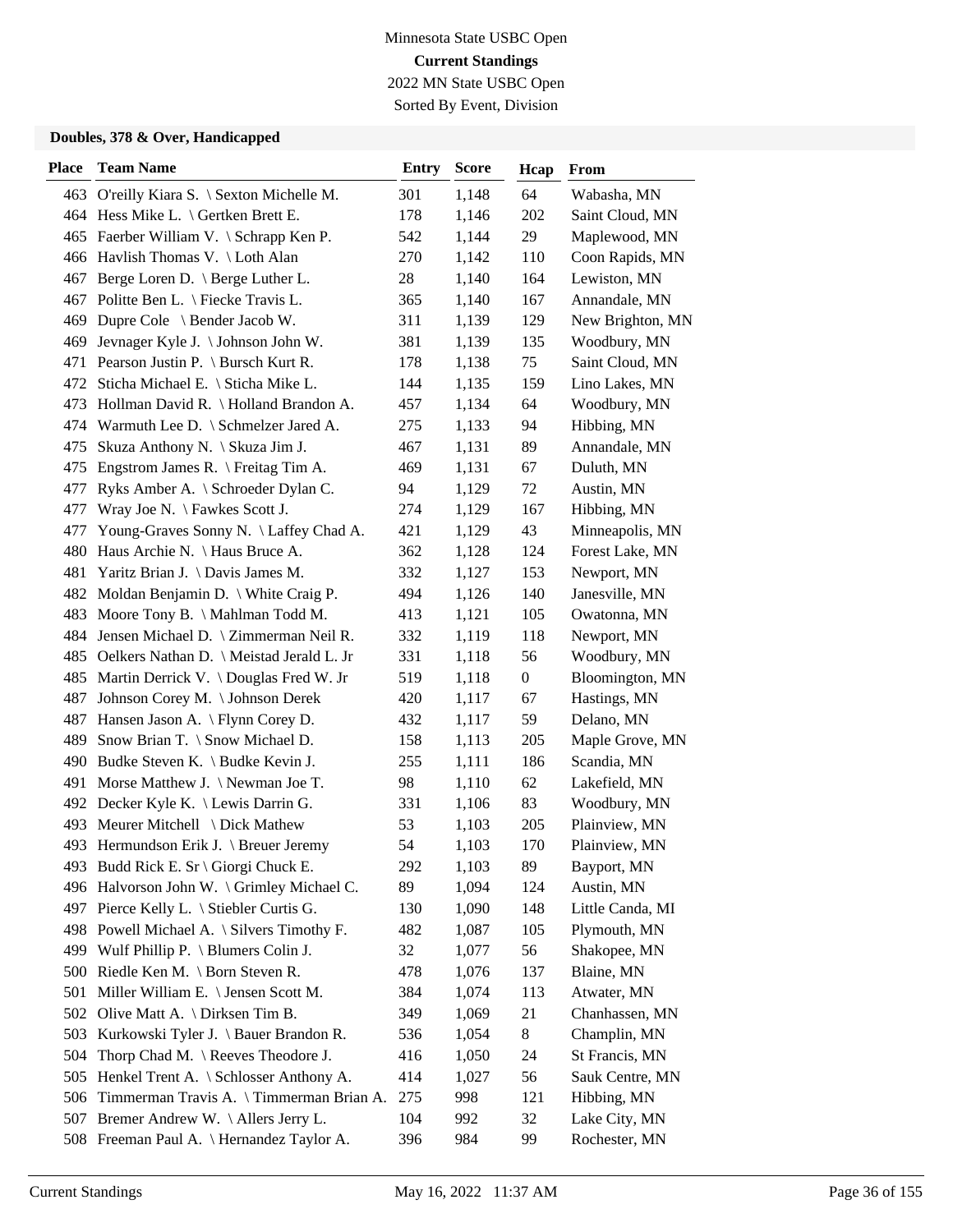Sorted By Event, Division

#### **Doubles, 378 & Over, Handicapped**

| <b>Place</b> Team Name                    |     | <b>Entry Score Heap From</b> |                      |
|-------------------------------------------|-----|------------------------------|----------------------|
| 509 Hunerberg Alan P. \ Pankratz Jason D. | 312 | 795                          | 207 New Brighton, MN |
| The lowest score to cash is 1316.         |     |                              |                      |

| <b>Place</b> | <b>Team Name</b>                                    | <b>Entry</b> | Score | Hcap | From              |
|--------------|-----------------------------------------------------|--------------|-------|------|-------------------|
|              | 1 Vermilyea Erik O. \ McNiel Matthew W.             | 218          | 1,504 |      | Burnsville, MN    |
| 2            | Savoy Todd W. \Pohl Scott A.                        | 400          | 1,475 |      | Maple Grove, MN   |
| 3            | Stearns Brady A. \ Nelson Chad M.                   | 487          | 1,465 |      | Owatonna, MN      |
| 4            | Manhart Douglas P. \ McVenes Nathan                 | 265          | 1,456 |      | Ramsey, MN        |
| 5            | Borst Alexx R. \ Craigen Jason T.                   | 426          | 1,434 |      | Alexandria, MN    |
| 6            | Rayman Elijah A. \ Beckjorden Dan E.                | 265          | 1,432 |      | Ramsey, MN        |
| 7            | Hogan Nicholas R. $\setminus$ Castle Christopher A. | 484          | 1,401 |      | Norwood, MN       |
| 8            | Racette Tim L. \ Wright Dana R.                     | 270          | 1,390 |      | Coon Rapids, MN   |
| 9            | Gerdes Arnold L. \ Neuenschwander Rodney J. 271     |              | 1,380 |      | Coon Rapids, MN   |
| 10           | Bohn Steve J.   Kreyer John P. Jr                   | 484          | 1,378 |      | Norwood, MN       |
| 11           | Wedrickas Alan \ Borgstrom Henry J.                 | 496          | 1,373 |      | Plymouth, MN      |
| 12           | Griffy Nicholas A. \ Greenhalgh Steven L.           | 145          | 1,371 |      | Blaine, MN        |
| 13           | Robillard Joseph W. $\setminus$ Vashaw Charles J.   | 400          | 1,367 |      | Maple Grove, MN   |
|              | 14 Mateffy William J. \ Burr Ryan M.                | 218          | 1,356 |      | Burnsville, MN    |
|              | 15 Gonzalez Rocky D. \ Mohr Clayton R.              | 424          | 1,345 |      | Alexandria, MN    |
|              | 16 Mitchell Zachary M. \ McDonald Craig R.          | 19           | 1,338 |      | Bloomington, MN   |
| 17           | Price Jason R. $\setminus$ Kyun Kiho                | 425          | 1,337 |      | Alexandria, MN    |
| 17           | Savoy Ryan T. \ Bock Daniel L.                      | 487          | 1,337 |      | Owatonna, MN      |
| 19           | Hansen Daron L. \ Cleveland Ronald D.               | 484          | 1,336 |      | Norwood, MN       |
| 20           | Hanson Brandon J. \ Arndtson Scot B.                | 425          | 1,335 |      | Alexandria, MN    |
| 21           | Corbett Thomas R. \ Green Gary N.                   | 400          | 1,324 |      | Maple Grove, MN   |
|              | 22 Sodergren Scott R. \ Voaklander Luke F.          | 399          | 1,321 |      | Maple Grove, MN   |
|              | 23 Herold Dustin R. \ Schleicher Ryan T.            | 456          | 1,314 |      | Little Falls, MN  |
| 24           | Upton Michael S. \ Luetmer Zak V.                   | 195          | 1,306 |      | Big Lake, MN      |
| 25           | Bartelson Dale M. \ Witt Benjamin R.                | 9            | 1,302 |      | Woodbury, MN      |
| 26           | Anderson Jeff D. \ Nava Steven J. Jr                | 264          | 1,291 |      | Ramsey, MN        |
| 27           | Goettig Brandon J. $\langle$ Garbow Roy D.          | 258          | 1,280 |      | Wahkon, MN        |
|              | 28 Dorma Dustin K. \ Fietek Brandon M.              | 217          | 1,278 |      | Burnsville, MN    |
| 29           | Mulder Eric S. \ Roh Michael F.                     | 9            | 1,276 |      | Woodbury, MN      |
| 30           | Langer Dan A. \ Sylvester Samuel J. Jr              | 488          | 1,271 |      | Owatonna, MN      |
|              | 31 Marks Nate W. \ Urbanski Scott W.                | 168          | 1,269 |      | Chaska, MN        |
| 32           | Weber Samuel R. \ Mingo Michael C.                  | 201          | 1,268 |      | New Brighton, MN  |
|              | 32 Sundby Gary W. Jr \ Dischinger Benjamin J.       | 472          | 1,268 |      | Wheaton, MN       |
| 34           | Munson Hannah R. $\Fisher$ Luke D.                  | 22           | 1,267 |      | Cottage Grove, MN |
| 35           | Schiffler Craig \ Jones Thomas P.                   | 483          | 1,265 |      | Norwood, MN       |
| 36           | Huntington Tyler J. $\setminus$ Kieger Jordan J.    | 334          | 1,262 |      | Cottage Grove, MN |
| 37           | Franzwa Nicole R. \ Endersbe Scott A.               | 272          | 1,260 |      | Willmar, MN       |
| 38           | Boynton Dale L. \ Schroeder Aaron M.                | 496          | 1,259 |      | Plymouth, MN      |
| 39           | Rude Andy J. \ Rude Darik M.                        | 77           | 1,258 |      | Zumbrota, MN      |
| 39           | Lantto Samuel E. \ Eiss John M.                     | 399          | 1,258 |      | Maple Grove, MN   |
|              | 41 Poelzer Clark E. \ Bordson David L.              | 497          | 1,256 |      | Arden Hills, MN   |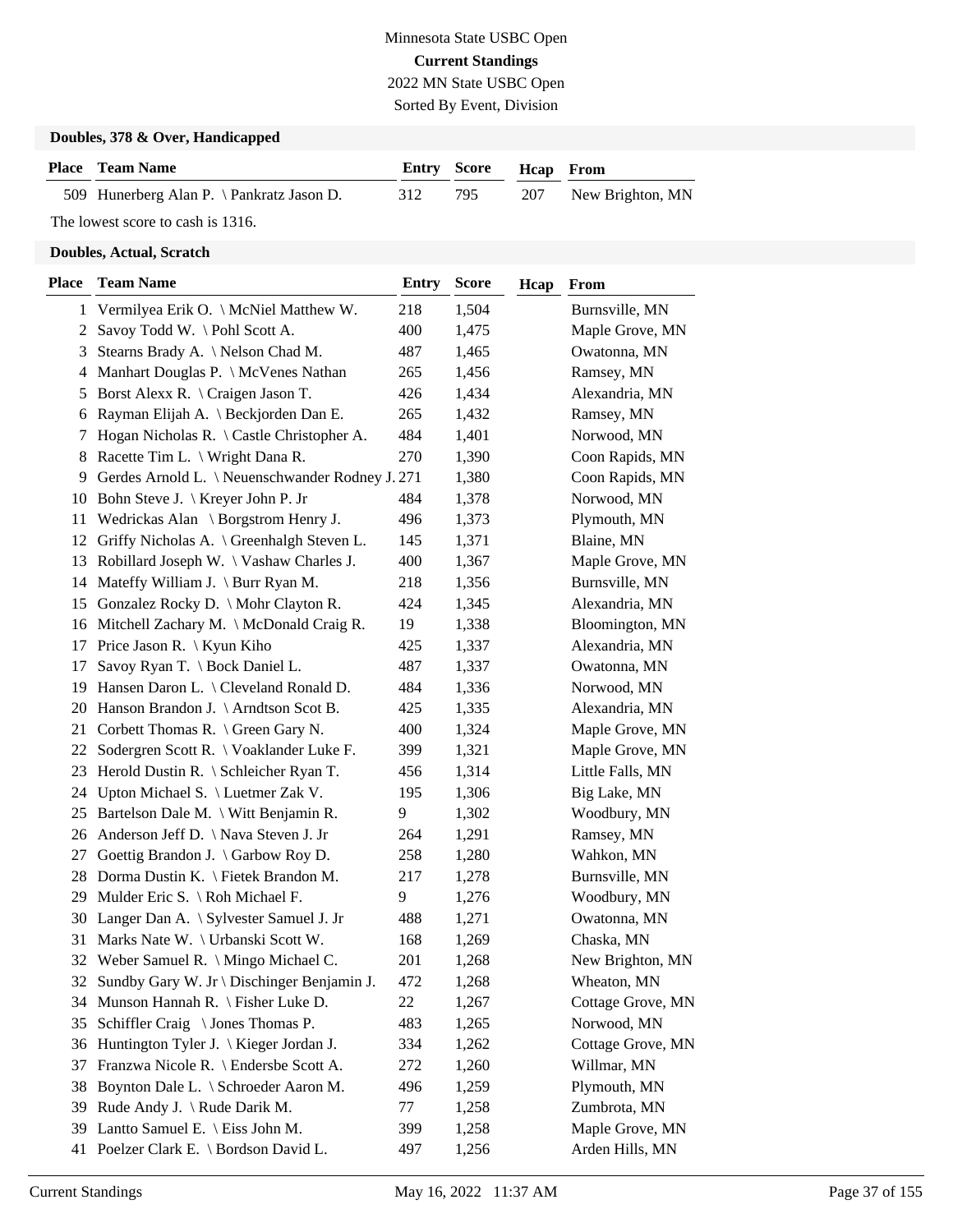Sorted By Event, Division

| <b>Place</b> | <b>Team Name</b>                                | <b>Entry</b>  | <b>Score</b> | Hcap | From              |
|--------------|-------------------------------------------------|---------------|--------------|------|-------------------|
|              | 42 Pederson Blake A. \Dare Doug W.              | 19            | 1,252        |      | Bloomington, MN   |
|              | 43 Hommes John M. \ Wirz Michael                | 483           | 1,250        |      | Norwood, MN       |
|              | 44 Eikmeier Jeff \ Schmitt Gary M.              | 96            | 1,246        |      | Sartell, MN       |
|              | 44 Reisdorf Braden J. \ Reisdorf Reed J.        | 423           | 1,246        |      | Alexandria, MN    |
|              | 46 Foss John E. \ Goede Benjamin R.             | 195           | 1,245        |      | Big Lake, MN      |
| 47           | Topinka Allen J. \ Anderson Scott R.            | 495           | 1,243        |      | Plymouth, MN      |
| 48           | Larson Wayne B. $\backslash$ Ricks Matthew S.   | 416           | 1,239        |      | St Francis, MN    |
|              | 49 Haugh Briley M. \ Parker Nicholas J.         | 218           | 1,238        |      | Burnsville, MN    |
|              | 50 Larson Cam J. \ Bassett William              | 378           | 1,237        |      | Brainerd, MN      |
|              | 50 Littlefield Aaron J. \ Stellmaker Phillip M. | 395           | 1,237        |      | Rochester, MN     |
|              | 50 Oulman David G. \ Meyer Matt L.              | 487           | 1,237        |      | Owatonna, MN      |
|              | 53 Goodwin Craig D. \ Miller Bob K.             | 271           | 1,234        |      | Coon Rapids, MN   |
|              | 54 Gollin David B. \ King Jace C.               | 431           | 1,232        |      | Delano, MN        |
| 55           | Glassing Richard D. \ Synstegard Erich D.       | 348           | 1,229        |      | West St Paul, MN  |
|              | 56 Paine Matthew J. \ Reinke Dan W.             | 264           | 1,226        |      | Ramsey, MN        |
| 57           | Schacht Eric M. \ Lemieux Ben P.                | 264           | 1,224        |      | Ramsey, MN        |
|              | 58 Hasley Brandon D. \ Eagen Eric A.            | 395           | 1,222        |      | Rochester, MN     |
|              | 58 Neumann Brent E. \ Waldhauser Nate A.        | 424           | 1,222        |      | Alexandria, MN    |
|              | 60 Prenot Rick G. \ Gora Brent T.               | 134           | 1,221        |      | Winona, MN        |
| 61           | Bryand Marcos L. \ Andresen William A.          | 116           | 1,220        |      | Osseo, MN         |
|              | 62 Williams Peter C. \ Berglund Steve T.        | 194           | 1,219        |      | Big Lake, MN      |
| 62           | Cusey Timothy M. \ Miller Jason D.              | 234           | 1,219        |      | Perham, MN        |
|              | 64 Green David J. \ Mattson Ryan S.             | 195           | 1,213        |      | Big Lake, MN      |
|              | 65 Gardner Ernie Q. \ Reimann Brian F.          | 278           | 1,212        |      | Waite Park, MN    |
|              | 66 Tushaus Christopher R. \Tabor Chris L.       | $\mathfrak s$ | 1,211        |      | Dodge Center, MN  |
| 67           | Mitchell Dave A. $\setminus$ Walther Jeff R.    | 498           | 1,209        |      | Arden Hills, MN   |
| 68           | Malinen Marty $\{$ Friend James L.              | 96            | 1,208        |      | Sartell, MN       |
|              | 68 Davis Scott A. \ Downer Robert V.            | 271           | 1,208        |      | Coon Rapids, MN   |
|              | 70 Turner Imanuel L. \ Moore Logan J.           | 436           | 1,207        |      | Britt, MN         |
| 71           | Week Michael G. \ Stricke Gregg R.              | 173           | 1,206        |      | Spring Valley, MN |
| 72           | Morse Eric D. \ Ward Scott L.                   | 389           | 1,203        |      | Minneapolis, MN   |
| 72           | Halida Terry P. \ Wolfe Robert R.               | 497           | 1,203        |      | Arden Hills, MN   |
|              | 72 Henk Rick L. \ Difronzo Robert               | 544           | 1,203        |      | Minneapolis, MN   |
| 75           | McCullough Greg W. \ Matter Jonathan L.         | 234           | 1,198        |      | Perham, MN        |
| 76           | See Perry \ Dukart Zach G.                      | 398           | 1,197        |      | Rochester, MN     |
| 77           | Ordal Colby \ Koerner Taylor J.                 | 306           | 1,195        |      | Faribault, MN     |
| 78           | Nelson William J. \ Pearse Mike                 | 172           | 1,193        |      | Spring Valley, MN |
| 79           | Hammond Alan D. \ Stanford Lamar                | 457           | 1,190        |      | Woodbury, MN      |
| 80           | Blaha Jonathan B. \ Blaha Mark R.               | 20            | 1,189        |      | Bloomington, MN   |
|              | 81 Prenot Bob E. \ Peck CJ                      | 134           | 1,188        |      | Winona, MN        |
|              | 82 Reiners Jeff L. \ Reiners Jamison J.         | 145           | 1,187        |      | Blaine, MN        |
| 83           | Bischoff Michael G. \ Bunker Aaron M.           | 19            | 1,186        |      | Bloomington, MN   |
| 83           | Heinen Brad A. $\backslash$ Christen Nate B.    | 455           | 1,186        |      | Little Falls, MN  |
| 85           | Schauer Josh T. \ Kiffmeyer Jeff J.             | 172           | 1,185        |      | Spring Valley, MN |
|              | 85 Chambers Daniel P. \ Jacobson Frankie L.     | 423           | 1,185        |      | Alexandria, MN    |
| 85           | Kalk Patrick E. \ Porcaro Paul J.               | 473           | 1,185        |      | Wheaton, MN       |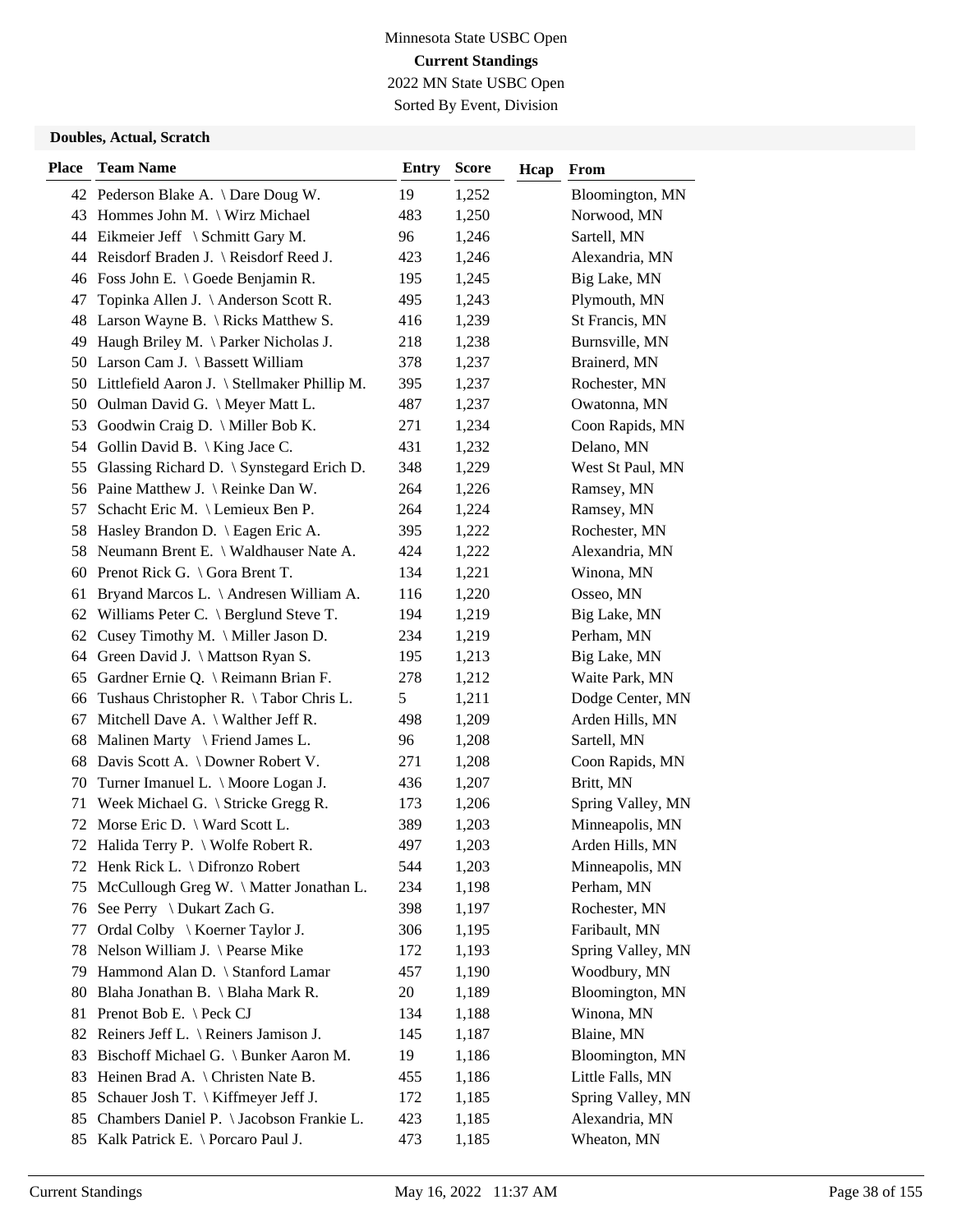## Minnesota State USBC Open **Current Standings** 2022 MN State USBC Open Sorted By Event, Division

| <b>Place</b> | <b>Team Name</b>                                      | <b>Entry</b> | <b>Score</b> | Hcap | From              |
|--------------|-------------------------------------------------------|--------------|--------------|------|-------------------|
|              | 88 Trutwin Aaron S. \ Kuebelbeck Jeremy P.            | 455          | 1,184        |      | Little Falls, MN  |
|              | 89 Prenot Justin M. \ Bonow Seth V.                   | 133          | 1,180        |      | Winona, MN        |
| 89           | Meyer Chad L. \ Tejeda Antonio R.                     | 423          | 1,180        |      | Alexandria, MN    |
| 89           | Bennett Jonathon M. \Adams Kyler M.                   | 456          | 1,180        |      | Little Falls, MN  |
|              | 92 Holets Ron D. \ Holets Ken R.                      | 431          | 1,179        |      | Delano, MN        |
|              | 93 Jobin Marty R. \ Baker Gerald D.                   | 469          | 1,176        |      | Duluth, MN        |
|              | 94 Henderlite John S. \ Stoltz Joseph A.              | 116          | 1,173        |      | Osseo, MN         |
| 94           | Irving Dustin J. \ Vashaw Zachary C.                  | 217          | 1,173        |      | Burnsville, MN    |
|              | 96 Koch Alex P. \ Novak Erin M.                       | 495          | 1,172        |      | Plymouth, MN      |
|              | 97 Watkins Jeremy M. \ Cronin Richard J.              | 50           | 1,171        |      | Duluth, MN        |
| 97           | Green Brock E. \ Kimmer Daniel K.                     | 194          | 1,171        |      | Big Lake, MN      |
| 99           | Haedrich Tyler \ Hanke Kurt A.                        | 498          | 1,166        |      | Arden Hills, MN   |
|              | 100 Hanson Jason A. \ Brede Nevin                     | 488          | 1,160        |      | Owatonna, MN      |
|              | 101 Wincek Gary A. \ Holmes Keith J.                  | 374          | 1,159        |      | Big Lake, MN      |
|              | 102 Sedesky Kyle J. \Nygaard Ryan M.                  | 307          | 1,158        |      | Lakeville, MN     |
|              | 102 Reith Jeffrey (JJ) J. \Leuthner Bill M.           | 425          | 1,158        |      | Alexandria, MN    |
|              | 104 Hawkins Dylan A. \ Walther Mike W.                | 281          | 1,157        |      | Waite Park, MN    |
|              | 104 Brown Donathan \ Skinner Michael A.               | 458          | 1,157        |      | Woodbury, MN      |
|              | 106 Mitchell Ryan D. \ Lane Eric A.                   | 20           | 1,156        |      | Bloomington, MN   |
|              | 106 Montour Cameron P. \ Montour Skyler               | 147          | 1,156        |      | Plymouth, MN      |
|              | 106 Stibbins David C. III \ Tole Dwight D.            | 457          | 1,156        |      | Woodbury, MN      |
|              | 109 Ables Eric M. \ Olive Steven J.                   | 350          | 1,153        |      | Chanhassen, MN    |
|              | 110 Munson Lori R. \ Munson Thomas C.                 | 22           | 1,152        |      | Cottage Grove, MN |
|              | 110 Webber Zeke A. \ Lopez Nicholas E.                | 363          | 1,152        |      | Forest Lake, MN   |
|              | 112 Shiroma Aaron K. \Pozanc Timothy W.               | 133          | 1,148        |      | Winona, MN        |
|              | 113 Reiners Gregory L. \ Schroeder Greg A.            | 145          | 1,142        |      | Blaine, MN        |
|              | 113 Freihammer Nathan L. \ Hengel Joshua P.           | 278          | 1,142        |      | Waite Park, MN    |
|              | 115 York Austin C. \ Schihl Justice R.                | 416          | 1,141        |      | St Francis, MN    |
|              | 115 Golob Joey \ Frame Grant E.                       | 424          | 1,141        |      | Alexandria, MN    |
|              | 115 Poelzer Carl P. \ Sopp-Schroeder Katie Ann S. 497 |              | 1,141        |      | Arden Hills, MN   |
|              | 118 Jacobs Timothy J. \ Reese Brandon R.              | 350          | 1,138        |      | Chanhassen, MN    |
|              | 118 Huikko Chad H. \Thelen Bryan M.                   | 431          | 1,138        |      | Delano, MN        |
|              | 120 Leslie Travis S. \ Curnow Richard W.              | 166          | 1,129        |      | Duluth, MN        |
|              | 121 Bru Richard H. \ Bru Dustin D.                    | 71           | 1,128        |      | Zumbrota, MN      |
|              | 121 Holtz Shaun N. \ Salo William R.                  | 375          | 1,128        |      | Big Lake, MN      |
|              | 123 Kohner Steven L. \ Walters Tod                    | 349          | 1,127        |      | Chanhassen, MN    |
|              | 124 Mysliwiec Rodney R. \ Fuchs Todd J.               | 374          | 1,125        |      | Big Lake, MN      |
|              | 125 Magee Jeffery A. \ Royals Randy R. III            | 458          | 1,124        |      | Woodbury, MN      |
|              | 126 Sis Jeffrey J. \ Classen Brent G.                 | 172          | 1,123        |      | Spring Valley, MN |
|              | 126 Rutherford Sam \ Mart Christopher L.              | 495          | 1,123        |      | Plymouth, MN      |
|              | 126 Wenzel Jeffrey \ Vruno Anthony C.                 | 544          | 1,123        |      | Minneapolis, MN   |
|              | 129 Mallan Christopher \ Lofgren Tommy J. Jr          | 491          | 1,122        |      | Pine Island, MN   |
|              | 130 Bormann Larry E. \ Peterson Timothy C.            | 201          | 1,121        |      | New Brighton, MN  |
|              | 131 Latvala Richard H. \ Schmid Michael F.            | 545          | 1,120        |      | Minneapolis, MN   |
|              | 132 Smith Peter B. \ Spicer Timothy M.                | 117          | 1,119        |      | Osseo, MN         |
|              | 132 Gordon Joey A. \Nelson Erik R.                    | 168          | 1,119        |      | Chaska, MN        |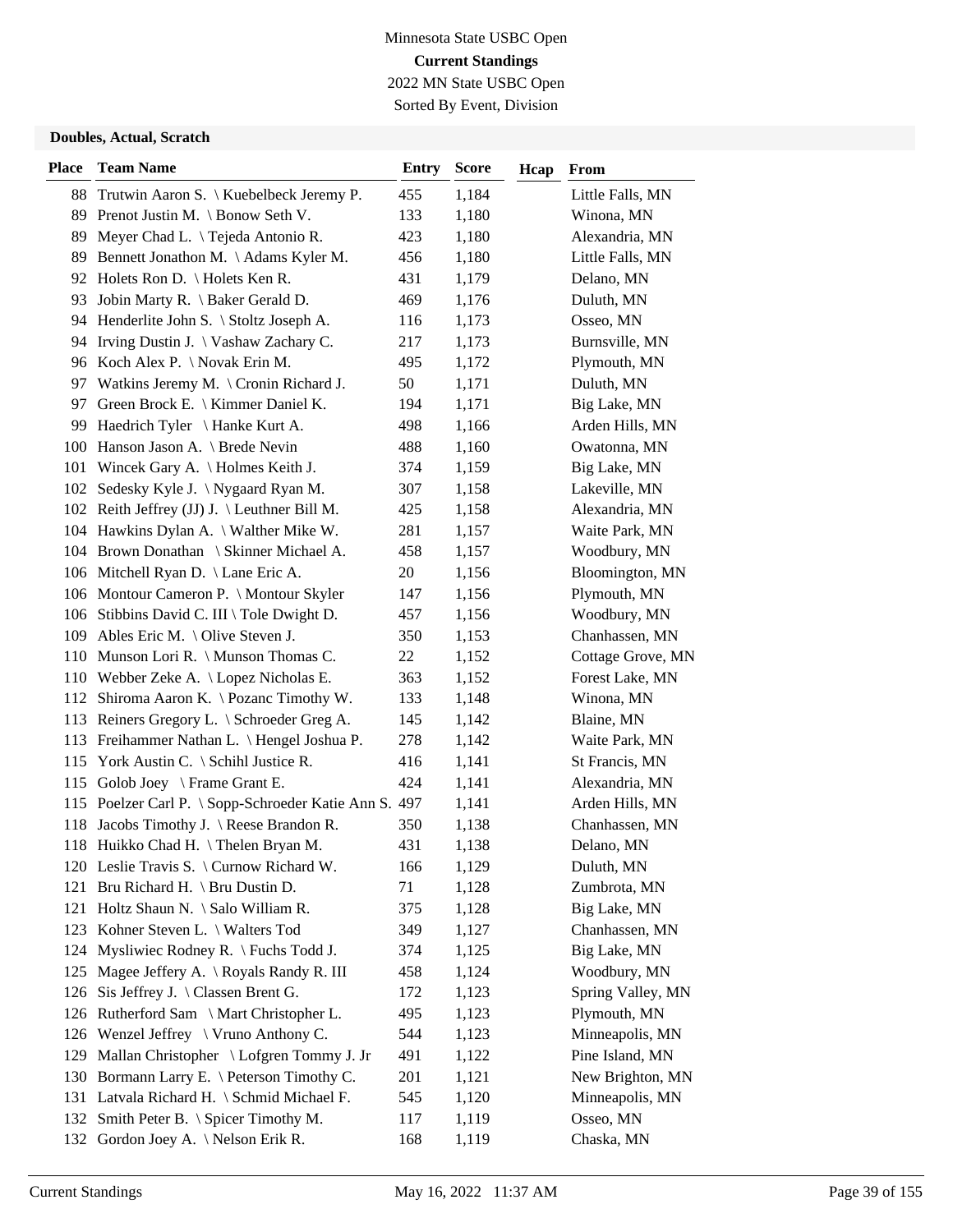Sorted By Event, Division

| <b>Place</b> | <b>Team Name</b>                                    | Entry | <b>Score</b> | Hcap | From              |
|--------------|-----------------------------------------------------|-------|--------------|------|-------------------|
|              | 132 Domeier Shawn M. \ Sumner Troy L. Jr            | 388   | 1,119        |      | Minneapolis, MN   |
|              | 135 Bremer Travis M. \ Bremer Zachery S.            | 104   | 1,118        |      | Lake City, MN     |
|              | 136 Hill Daniel B. \ Hill Larry W.                  | 117   | 1,115        |      | Osseo, MN         |
|              | 136 Faerber William V. \ Schrapp Ken P.             | 542   | 1,115        |      | Maplewood, MN     |
|              | 138 Cordes Brent E. \ Serwa Aaron T.                | 133   | 1,110        |      | Winona, MN        |
|              | 138 Winckler Eric L. \ Olsen Jacob D.               | 432   | 1,110        |      | Delano, MN        |
|              | 140 Crews Daniel B. \ Baruth Steve S.               | 374   | 1,109        |      | Big Lake, MN      |
|              | 141 Kinzler Kevin E. \ Nienaber Scott R.            | 415   | 1,107        |      | Roseville, MN     |
| 142          | Storm Jeremy $\setminus$ Brunner Jesse T.           | 173   | 1,105        |      | Spring Valley, MN |
| 143          | Geiger Nicholas \ Friedrich Mark                    | 1     | 1,101        |      | Cannon Falls, MN  |
|              | 144 Wahner Timothy R. \ Power Patrick               | 541   | 1,100        |      | Maplewood, MN     |
|              | 145 Wickham Thomas R. \ Weiss Gary L.               | 307   | 1,098        |      | Lakeville, MN     |
| 146          | Todd John A. \ Olson Jordan E.                      | 415   | 1,097        |      | Roseville, MN     |
| 147          | Boyer Jessica E. \ Boyer Christopher J.             | 541   | 1,096        |      | Maplewood, MN     |
|              | 148 Brueggemeier Brad A. \ Brueggemeier Jack R. 203 |       | 1,087        |      | Waconia, MN       |
| 149          | Young-Graves Sonny N. \ Laffey Chad A.              | 421   | 1,086        |      | Minneapolis, MN   |
|              | 149 Nelson Brent A. \ Grant Robert R.               | 472   | 1,086        |      | Wheaton, MN       |
| 151          | O'reilly Kiara S. \ Sexton Michelle M.              | 301   | 1,084        |      | Wabasha, MN       |
|              | 152 Jacobson Connor L. \ Hanson Matthew E.          | 389   | 1,083        |      | Minneapolis, MN   |
|              | 152 Goehtz Ryan R. \ Pascua Jeff                    | 518   | 1,083        |      | Faribault, MN     |
|              | 152 Larson Kory J. \ Icaza Nate A.                  | 518   | 1,083        |      | Faribault, MN     |
|              | 155 O'Reilly James P. \O'Reilly Kyle J.             | 301   | 1,082        |      | Wabasha, MN       |
|              | 156 Kennedy Ron L. \ Clausell Carvel                | 421   | 1,078        |      | Minneapolis, MN   |
|              | 157 Bryand Ann L. \ Patnode Julie A.                | 116   | 1,077        |      | Osseo, MN         |
|              | 158 Fischer Chris J. \ Goetsch Steve D.             | 395   | 1,075        |      | Rochester, MN     |
|              | 158 Freeman Aaron N. \ Przybylski Tyler G.          | 396   | 1,075        |      | Rochester, MN     |
|              | 160 Endersbe Ethan B. \ Graspy Ryan                 | 403   | 1,071        |      | Detroit Lakes, MN |
|              | 161 Hollman David R. \ Holland Brandon A.           | 457   | 1,070        |      | Woodbury, MN      |
|              | 162 Engstrom James R. \ Freitag Tim A.              | 469   | 1,064        |      | Duluth, MN        |
|              | 163 Pearson Justin P. \ Bursch Kurt R.              | 178   | 1,063        |      | Saint Cloud, MN   |
|              | 164 Wilson Frank L. \ Bjerke Brandon J.             | 5     | 1,058        |      | Dodge Center, MN  |
|              | 164 Mehling Jade T. \ Deno Shelby C.                | 397   | 1,058        |      | Rochester, MN     |
|              | 164 Hansen Jason A. \ Flynn Corey D.                | 432   | 1,058        |      | Delano, MN        |
| 167          | Ryks Amber A. \ Schroeder Dylan C.                  | 94    | 1,057        |      | Austin, MN        |
|              | 168 Olive Matt A. \ Dirksen Tim B.                  | 349   | 1,048        |      | Chanhassen, MN    |
|              | 169 Kurkowski Tyler J. \ Bauer Brandon R.           | 536   | 1,046        |      | Champlin, MN      |
|              | 170 Foresman Bradley J. \ Malmgren Alex J.          | 418   | 1,045        |      | Willmar, MN       |
| 171          | Smith Ronald E. \ Rhuby Shane L.                    | 258   | 1,044        |      | Wahkon, MN        |
| 172          | Shaffer Micheal W. \Trautschold Dan S.              | 396   | 1,039        |      | Rochester, MN     |
| 173          | Musel Ross T. \ Braun Ryan K.                       | 148   | 1,038        |      | Spring Valley, MN |
| 173          | Ullman Sara C. \ MacNeven Zach                      | 388   | 1,038        |      | Minneapolis, MN   |
| 175          | Whitley Bo R. \ Harkless Stephanie                  | 421   | 1,033        |      | Minneapolis, MN   |
|              | 176 Havlish Thomas V. \ Loth Alan                   | 270   | 1,032        |      | Coon Rapids, MN   |
|              | 176 Hjelm David H. Jr \ Ness Paul A.                | 472   | 1,032        |      | Wheaton, MN       |
| 178          | Finnerty Sean M. \ Meier Mitchell T.                | 169   | 1,030        |      | Chaska, MN        |
| 179          | Thorp Chad M. \ Reeves Theodore J.                  | 416   | 1,026        |      | St Francis, MN    |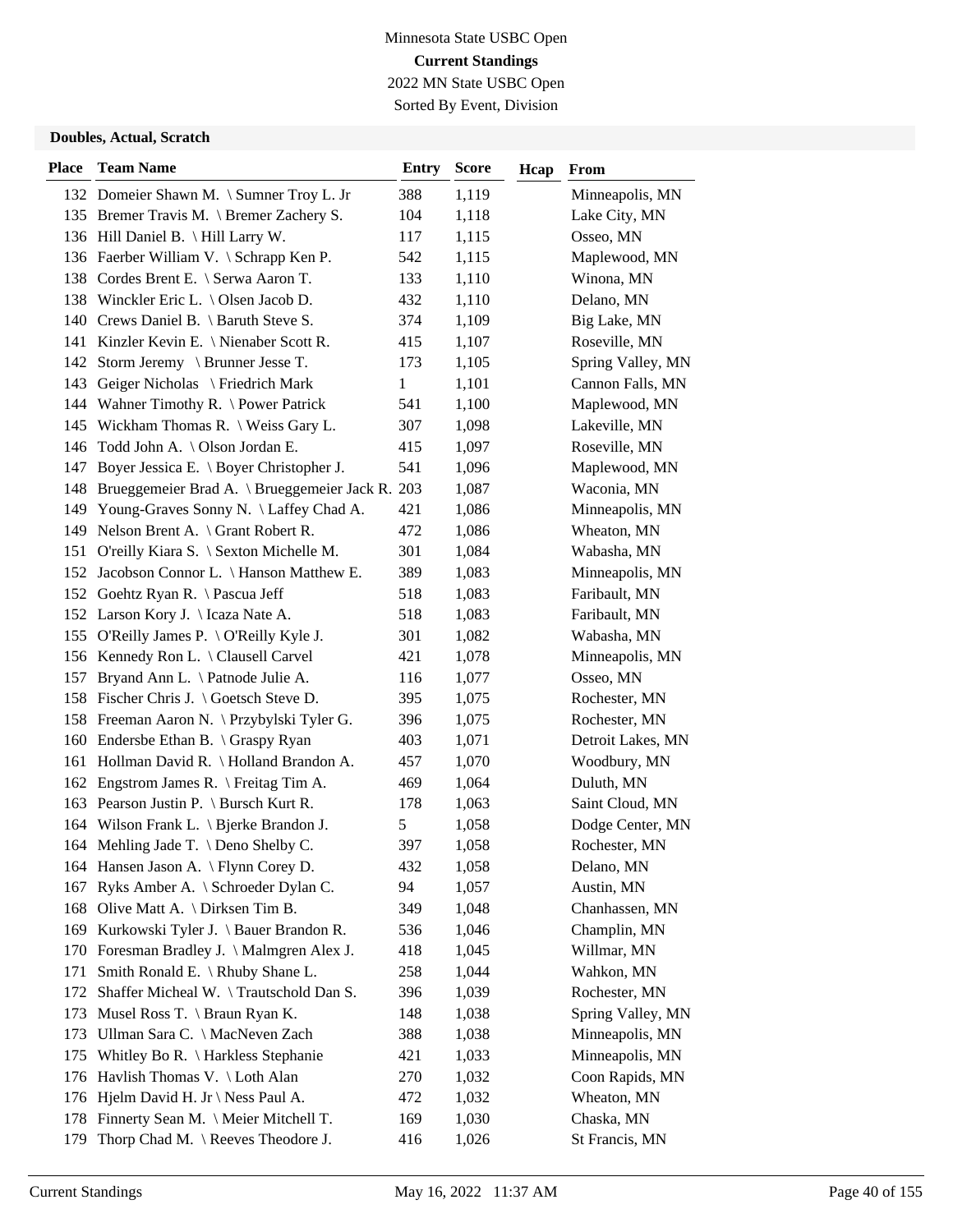## Minnesota State USBC Open **Current Standings** 2022 MN State USBC Open Sorted By Event, Division

#### **Doubles, Actual, Scratch**

| <b>Place</b> | <b>Team Name</b>                                       | Entry | <b>Score</b> | Hcap | From              |
|--------------|--------------------------------------------------------|-------|--------------|------|-------------------|
|              | 180 Wendt Keith R. \ Langowski Phillip S.              | 169   | 1,020        |      | Chaska, MN        |
|              | 181 Martin Josh \BRAUN ERIC D.                         | 151   | 1,015        |      | Spring Valley, MN |
|              | 182 Olive Michael A. \ Rardin Bradley A.               | 350   | 1,012        |      | Chanhassen, MN    |
|              | 183 O'Dell Jeremy J. \ Hooper Benjamin J.              | 415   | 1,007        |      | Roseville, MN     |
| 184          | Mysliwiec Rory A. \ Manthey Jeff A.                    | 375   | 1,006        |      | Big Lake, MN      |
|              | 184 LaFlamme Rich J. \ Schmidt Jon C.                  | 528   | 1,006        |      | Cook, MN          |
|              | 186 Dillie Joseph A. \ Erickson Angela M.              | 388   | 1,000        |      | Minneapolis, MN   |
| 187          | Gruber Eddie J. \ Krause Theodore J.                   | 306   | 998          |      | Faribault, MN     |
| 188          | Johnson Ross N. \ Wojcik Scott M.                      | 235   | 996          |      | Mankato, MN       |
| 189          | Johnson Lucas (Luke) R. \ Vanlaarhoven Ethan 396<br>G. |       | 990          |      | Rochester, MN     |
| 190          | Sellers Lyle F. Jr $\langle$ Lang Jeff A.              | 168   | 988          |      | Chaska, MN        |
| 191          | Pabst Chris D. \ Pabst Kayla M.                        | 308   | 981          |      | Lakeville, MN     |
| 192          | Teske David E. \ Teske David L. Jr                     | 518   | 980          |      | Faribault, MN     |
| 193          | Olson Jackson L. \ Olson Jon E.                        | 417   | 974          |      | Willmar, MN       |
|              | 194 Dirksen Traci A. \ Cordes Travis J.                | 307   | 973          |      | Lakeville, MN     |
|              | 195 Halvorson John W. \ Grimley Michael C.             | 89    | 970          |      | Austin, MN        |
|              | 196 Bremer Andrew W. \Allers Jerry L.                  | 104   | 960          |      | Lake City, MN     |
| 197          | Nygaard Sarah S. \ Ferrin Justin W.                    | 308   | 959          |      | Lakeville, MN     |
| 198          | Erickson Nate A. \ Johnson Tyler S.                    | 417   | 954          |      | Willmar, MN       |
| 199          | Beckman Bryce J. \ Griebel Ron J.                      | 235   | 952          |      | Mankato, MN       |
| 200          | Budke Steven K. \ Budke Kevin J.                       | 255   | 925          |      | Scandia, MN       |
| 201          | Tabor Gary J. $\setminus$ Ryner Christopher (CJ) J.    | 5     | 901          |      | Dodge Center, MN  |
| 202          | Cobb Nick \ Carlson Stevin L.                          | 418   | 852          |      | Willmar, MN       |
|              | 203 Hines Pete J. \ Hines Danielle L.                  | 258   | 818          |      | Wahkon, MN        |
|              |                                                        |       |              |      |                   |

The lowest score to cash is 1256.

| <b>Place</b> | <b>Team Name</b>        | Entry | <b>Score</b> | Hcap | From             |
|--------------|-------------------------|-------|--------------|------|------------------|
| 1            | Budke Steven K.         | 255   | 846          | 186  | Scandia, MN      |
| 2            | Bowman Russell J.       | 356   | 837          | 116  | North Branch, MN |
| 3            | VanHoudt Brandon        | 298   | 804          | 216  | Waterville, MN   |
| 4            | VanHoudt Henry          | 298   | 796          | 261  | Waterville, MN   |
| 5            | Werner Zachary          | 315   | 793          | 283  | New Brighton, MN |
| 6            | Leeseberg Troy J.       | 354   | 788          | 272  | Alexandria, MN   |
| 7            | Stahler Alisha          | 302   | 787          | 226  | Pine Island, MN  |
| 7            | Pierce Adam D.          | 304   | 787          | 162  | Champlin, MN     |
| 9            | Aguilar Andrew J.       | 329   | 786          | 132  | Wyoming, MN      |
| 10           | Romero Daniel P.        | 18    | 785          | 153  | Mound, MN        |
| 11           | Huper Alex W.           | 100   | 777          | 302  | Janesville, MN   |
| 12           | Statts James H.         | 48    | 776          | 207  | Big Lake, MN     |
| 13           | Hermel Amanda M.        | 102   | 774          | 256  | Janesville, MN   |
| 14           | Moua Vang X.            | 340   | 773          | 118  | St Paul, MN      |
| 15           | Weisenberger Allyssa A. | 506   | 772          | 356  | Fergus Falls, MN |
| 16           | Walsh Pat               | 391   | 770          | 234  | Brooten, MN      |
| 17           | Hammermeister Ray A.    | 94    | 769          | 167  | Austin, MN       |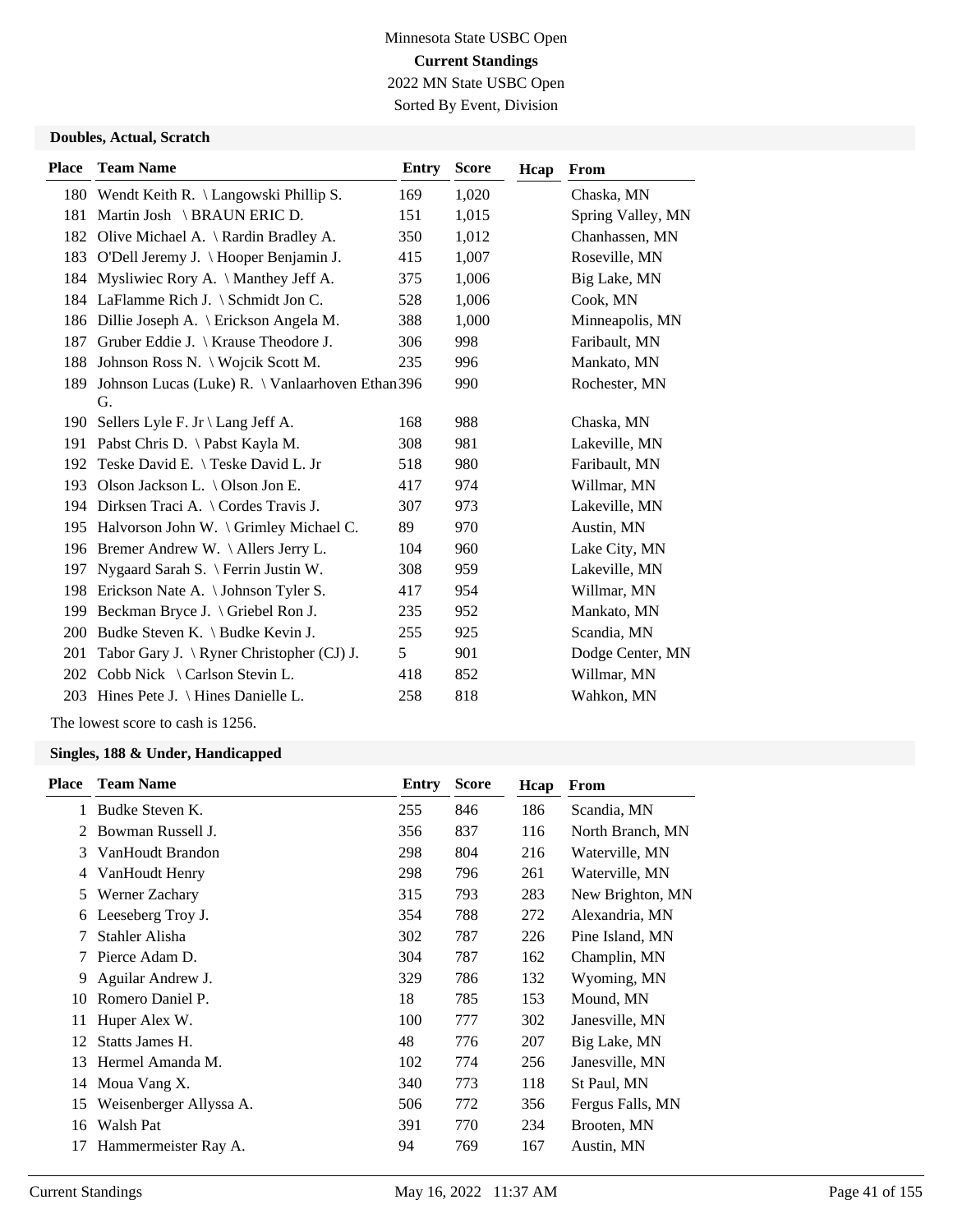Sorted By Event, Division

| <b>Place</b> | <b>Team Name</b>       | <b>Entry</b> | <b>Score</b> | Hcap | From               |
|--------------|------------------------|--------------|--------------|------|--------------------|
| 17           | Mackenthun Nick        | 284          | 769          | 167  | Arlington, MN      |
| 19           | Herd Jordan D.         | 285          | 768          | 197  | Arlington, MN      |
| 19           | Christianson Lynn      | 492          | 768          | 143  | Gary, MN           |
| 21           | Bueng Jody D.          | 492          | 766          | 183  | Gary, MN           |
|              | 22 Lerfald Dennis S.   | 48           | 765          | 170  | Big Lake, MN       |
| 23           | <b>Bornholdt Lloyd</b> | 151          | 764          | 237  | Spring Valley, MN  |
| 24           | Kocak Brian A.         | 97           | 762          | 126  | Lakefield, MN      |
| 25           | Culhane Zachary        | 296          | 761          | 334  | Waseca, MN         |
| 25           | Nelson Richard A.      | 351          | 761          | 140  | Rush City, MN      |
| 27           | Woida Scott C.         | 455          | 760          | 137  | Little Falls, MN   |
| 28           | Sommerfield Paul       | 297          | 759          | 286  | Waseca, MN         |
| 29           | <b>Antonson James</b>  | 204          | 758          | 162  | Waconia, MN        |
| 29           | Boone Chad K.          | 25           | 758          | 121  | Lake Crystal, MN   |
| 31           | <b>Rohwer Marley</b>   | 102          | 755          | 280  | Janesville, MN     |
| 31           | Sackett Stacey L.      | 302          | 755          | 175  | Pine Island, MN    |
| 31           | Larson Troy            | 294          | 755          | 153  | Waseca, MN         |
| 31           | Rademacher Michael     | 351          | 755          | 143  | Rush City, MN      |
| 35           | Morris Garry           | 18           | 754          | 148  | Mound, MN          |
| 35           | Prihoda Robert F.      | 322          | 754          | 213  | Albert Lea, MN     |
| 35           | Wilwert Ken L.         | 348          | 754          | 183  | West St Paul, MN   |
| 38           | Gusa Justin W.         | 88           | 753          | 256  | Plainview, MN      |
| 39           | Meyer Ben              | 72           | 752          | 143  | Zumbrota, MN       |
| 39           | Ulland Joshua E.       | 78           | 752          | 213  | Zumbrota, MN       |
| 39           | Montiel Ed             | 287          | 752          | 189  | Hutchinson, MN     |
| 42           | Greseth Michael H.     | 78           | 749          | 172  | Zumbrota, MN       |
|              | 42 Ehrhardt Logan J.   | 177          | 749          | 240  | New Prague, MN     |
| 42           | Scoblic Jessica L.     | 186          | 749          | 264  | New London, MN     |
| 42           | Carr Dale A.           | 439          | 749          | 153  | Britt, MN          |
|              | 42 Lindenfelser Tom F. | 505          | 749          | 113  | Fergus Falls, MN   |
| 47           | Perron Alan L.         | 42           | 748          | 207  | White Bear Lake, M |
| 48           | Dammann Allie J.       | 128          | 747          | 221  | Lake City, MN      |
| 49           | <b>Busdosh Chuck</b>   | 73           | 746          | 224  | Zumbrota, MN       |
|              | 49 Rowan James A.      | 229          | 746          | 113  | East Bethel, MN    |
| 49           | Chamberlin Mason       | 248          | 746          | 383  | Sandstone, MN      |
| 52           | White Jeremy L.        | 81           | 744          | 121  | Zumbrota, MN       |
| 52           | Berry Jon P.           | 360          | 744          | 140  | Wyoming, MN        |
| 52           | Krause Ryan J.         | 361          | 744          | 275  | North Branch, MN   |
| 55           | McDonnell Jessie M.    | 2            | 743          | 291  | Brooklyn Park, MN  |
| 55           | Roehrick Edward M.     | 521          | 743          | 175  | Faribault, MN      |
| 57           | Zarbok Allen T.        | 254          | 742          | 253  | Alexandria, MN     |
| 57           | Elshaug Keith D.       | 502          | 742          | 218  | Fergus Falls, MN   |
| 59           | Hines John J.          | 49           | 741          | 213  | Duluth, MN         |
| 59           | Thao True T.           | 257          | 741          | 132  | No St Paul, MN     |
| 61           | Thoele Daniel          | 288          | 740          | 180  | Hutchinson, MN     |
| 62           | Steele Steve M.        | 111          | 737          | 180  | New Ulm, MN        |
| 62           | Wendt Allan J.         | 291          | 737          | 156  | Frazee, MN         |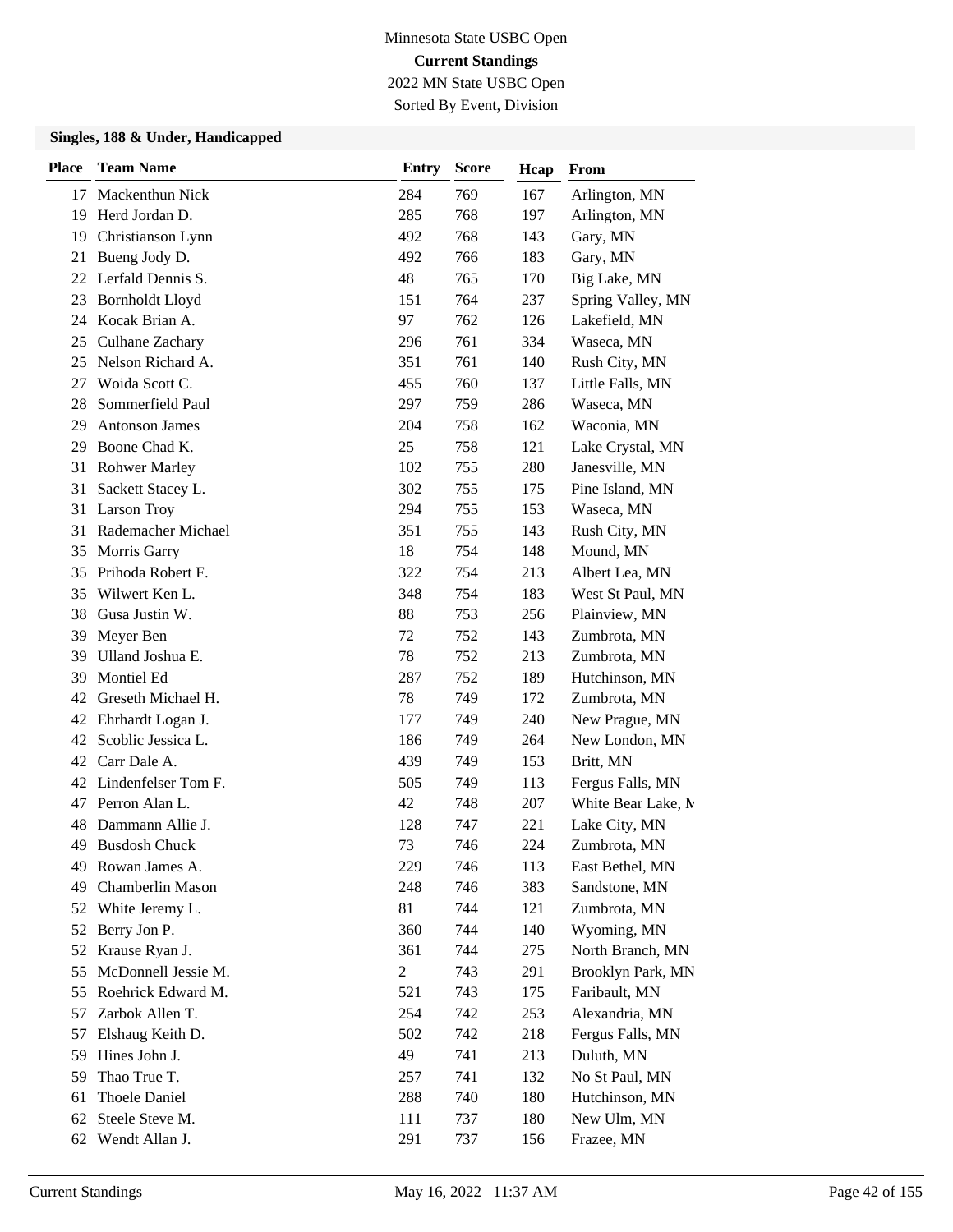Sorted By Event, Division

| <b>Place</b> | <b>Team Name</b>       | <b>Entry</b> | <b>Score</b> | Hcap | From              |
|--------------|------------------------|--------------|--------------|------|-------------------|
|              | 64 Bjerke Jerrid       | 361          | 736          | 202  | North Branch, MN  |
|              | 65 Paulsen Caryl L.    | 326          | 735          | 291  | New London, MN    |
| 65           | Triemert Nick A.       | 293          | 735          | 164  | Bayport, MN       |
| 67           | Corneliusen Bruce A.   | 252          | 734          | 148  | Alexandria, MN    |
| 67           | Miller Jeff D.         | 85           | 734          | 121  | Plainview, MN     |
| 69           | Stutz Jesse H.         | 56           | 733          | 232  | Zumbrota, MN      |
| 69           | Endo Richard R.        | 140          | 733          | 153  | Maplewood, MN     |
| 69           | Tensen Tim             | 393          | 733          | 180  | Brooten, MN       |
| 72           | Reeves Ryan E.         | 464          | 732          | 124  | Ramsey, MN        |
| 73           | Reichert Dawn R.       | 81           | 731          | 183  | Zumbrota, MN      |
| 73           | Smith Timothy J.       | 131          | 731          | 124  | Lake City, MN     |
| 73           | <b>Lamont Greg</b>     | 297          | 731          | 302  | Waseca, MN        |
| 76           | Soyring Ryan L.        | 290          | 730          | 116  | Frazee, MN        |
| 76           | Smith Al M.            | 82           | 730          | 213  | Zumbrota, MN      |
| 76           | Lee Ryan M.            | 543          | 730          | 162  | Alexandria, MN    |
| 79           | Jacobson Corey A.      | 148          | 729          | 207  | Spring Valley, MN |
| 79           | Mardaus Philip H. Sr   | 356          | 729          | 210  | North Branch, MN  |
| 81           | Larson Trent A.        | 193          | 728          | 199  | Red Wing, MN      |
| 81           | <b>Larson Trever</b>   | 294          | 728          | 183  | Waseca, MN        |
| 83           | Bellrichard Tod A.     | 32           | 727          | 162  | Shakopee, MN      |
| 83           | Reemts Krissa R.       | 198          | 727          | 326  | Buffalo, MN       |
| 83           | Dietel Eric            | 284          | 727          | 270  | Arlington, MN     |
| 83           | Nelson Mike G.         | 439          | 727          | 121  | Britt, MN         |
| 87           | Passer Joel M.         | 108          | 726          | 210  | New Ulm, MN       |
| 87           | Curfman Loren M.       | 176          | 726          | 156  | West Fargo, ND    |
| 87           | Smisek Brandon M.      | 184          | 726          | 167  | Montgomery, MN    |
| 87           | Riewer Phillip E.      | 233          | 726          | 153  | Perham, MN        |
| 87           | Franzwa Nicole R.      | 272          | 726          | 121  | Willmar, MN       |
| 87           | <b>Scharping Brett</b> | 286          | 726          | 191  | Hutchinson, MN    |
| 93           | Rauen Vanessa J.       | 89           | 725          | 167  | Austin, MN        |
| 94           | Kolstad George R.      | 45           | 724          | 151  | West St Paul, MN  |
|              | 94 Fogel Bill F.       | 181          | 724          | 207  | Shakopee, MN      |
|              | 94 Petrie Keith A.     | 504          | 724          | 135  | Fergus Falls, MN  |
| 94           | Martin Eldon O.        | 505          | 724          | 153  | Fergus Falls, MN  |
| 94           | Vanouse James C.       | 533          | 724          | 172  | Mounds View, MN   |
|              | 99 Winter Dennis E.    | 203          | 723          | 194  | Waconia, MN       |
| 100          | Boleen Steven G.       | 316          | 722          | 137  | White Bear Lk, MN |
| 100          | Schwarze Larry         | 391          | 722          | 245  | Brooten, MN       |
| 100          | Gronli Kelli J.        | 411          | 722          | 148  | New London, MN    |
| 100          | Cobb Nick              | 418          | 722          | 183  | Willmar, MN       |
| 100          | Carlson Stevin L.      | 418          | 722          | 137  | Willmar, MN       |
| 105          | Jensen Liane E.        | 95           | 721          | 226  | South St Paul, MN |
| 105          | Stone Kaitlin E.       | 108          | 721          | 232  | New Ulm, MN       |
|              | 105 Carr Anthony       | 367          | 721          | 164  | Tamarack, MN      |
|              | 105 Knoblauch Julie A. | 379          | 721          | 259  | St Paul, MN       |
| 105          | Smith Jon R.           | 291          | 721          | 116  | Frazee, MN        |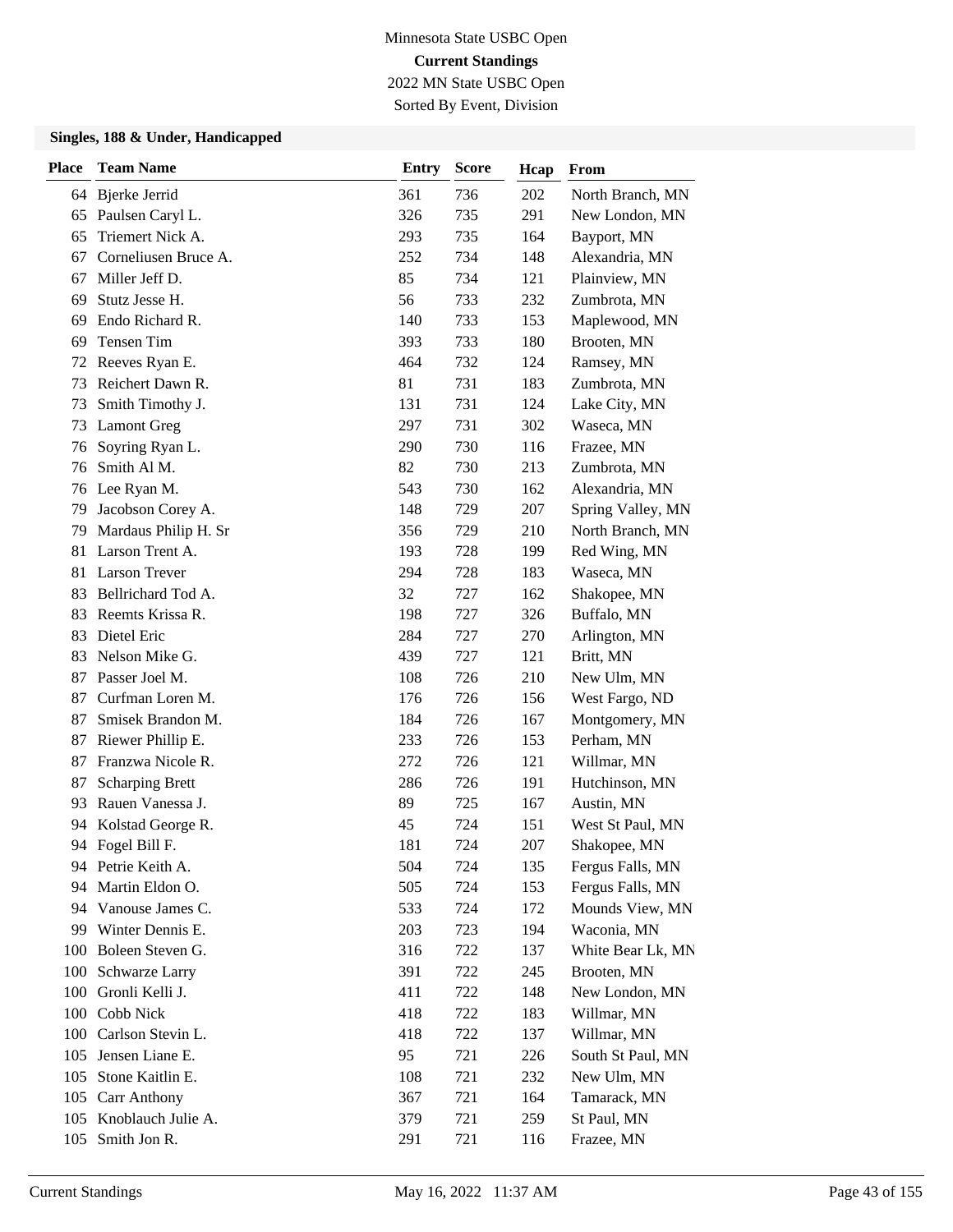Sorted By Event, Division

| <b>Place</b> | <b>Team Name</b>         | <b>Entry</b> | <b>Score</b> | Hcap | From              |
|--------------|--------------------------|--------------|--------------|------|-------------------|
|              | 110 Roemhildt Kent K.    | 1            | 720          | 213  | Cannon Falls, MN  |
|              | 110 Dohrn Darla J.       | 128          | 720          | 167  | Lake City, MN     |
|              | 110 Licari Paul          | 183          | 720          | 216  | Montgomery, MN    |
| 110          | Johnson Jeffrey L.       | 252          | 720          | 175  | Alexandria, MN    |
| 110          | Keacher Brian R.         | 356          | 720          | 129  | North Branch, MN  |
| 110          | Mueller Elizabeth A.     | 407          | 720          | 294  | Coon Rapids, MN   |
| 116          | Jensen Laurence A.       | 95           | 719          | 116  | South St Paul, MN |
|              | 116 Frank Victoria K.    | 113          | 719          | 337  | New Ulm, MN       |
| 116          | Sullivan Joe L.          | 256          | 719          | 143  | Woodbury, MN      |
| 116          | Yurkew Maria A.          | 39           | 719          | 116  | Big Lake, MN      |
| 116          | Scharn Allen V.          | 287          | 719          | 175  | Hutchinson, MN    |
| 121          | Berdan Alan R.           | 115          | 718          | 221  | Shakopee, MN      |
| 121          | Johnson Michael          | 392          | 718          | 216  | Brooten, MN       |
|              | 121 Lye Jed T.           | 543          | 718          | 118  | Alexandria, MN    |
|              | 124 Anderson Bradley S.  | 434          | 717          | 118  | Britt, MN         |
|              | 125 Brekke Tyler         | 21           | 716          | 189  | Faribault, MN     |
| 125          | Drury Joshua J.          | 105          | 716          | 129  | Lake City, MN     |
| 125          | Kral Russell E.          | 107          | 716          | 178  | New Ulm, MN       |
| 125          | Thorpe Renee L.          | 91           | 716          | 224  | Austin, MN        |
|              | 125 Deery Tim M.         | 316          | 716          | 213  | White Bear Lk, MN |
| 125          | Teske David E.           | 518          | 716          | 280  | Faribault, MN     |
|              | 131 Daschner Sherri      | 102          | 715          | 302  | Janesville, MN    |
| 131          | Mackenthun Jason A.      | 284          | 715          | 221  | Arlington, MN     |
| 133          | Trieu Cuong Q.           | 110          | 714          | 267  | New Ulm, MN       |
| 133          | Schottle Alex J.         | 112          | 714          | 275  | New Ulm, MN       |
| 133          | Vanwatermulen Jeff       | 204          | 714          | 167  | Waconia, MN       |
| 133          | Jensen Daniel J.         | 303          | 714          | 121  | Minneapolis, MN   |
| 133          | Van Houdt Jason W.       | 297          | 714          | 132  | Waseca, MN        |
| 133          | Bratton Kenneth T.       | 372          | 714          | 175  | Hastings, MN      |
| 139          | Graner Chris             | 52           | 713          | 194  | Plainview, MN     |
| 139          | Stoppel Coty T.          | 64           | 713          | 207  | Zumbrota, MN      |
| 139          | Greseth Margaret R.      | 78           | 713          | 297  | Zumbrota, MN      |
|              | 139 Odell Darrell R.     | 303          | 713          | 172  | Minneapolis, MN   |
| 139          | Johnson Greg A.          | 354          | 713          | 251  | Alexandria, MN    |
|              | 139 Levy Howard M.       | 523          | 713          | 324  | Crystal, MN       |
| 145          | <b>Stuewe Dale</b>       | 138          | 712          | 202  | Hamburg, MN       |
| 145          | Blatz Jacob M.           | 247          | 712          | 199  | Sandstone, MN     |
| 145          | Schoep Jason C.          | 253          | 712          | 197  | Alexandria, MN    |
|              | 148 Weiser Stephen K. Sr | 200          | 711          | 126  | Buffalo, MN       |
| 148          | Brinker Mike J.          | 344          | 711          | 140  | Rice, MN          |
| 148          | Krause Carl F.           | 504          | 711          | 135  | Fergus Falls, MN  |
| 151          | Laqua Shirley M.         | 128          | 710          | 291  | Lake City, MN     |
| 151          | Bundy Amy M.             | 93           | 710          | 216  | Austin, MN        |
|              | 151 Winter Kelly         | 393          | 710          | 113  | Brooten, MN       |
| 151          | Schumann Dustin          | 299          | 710          | 178  | Waterville, MN    |
|              | 155 Leth Eric A.         | 75           | 709          | 178  | Zumbrota, MN      |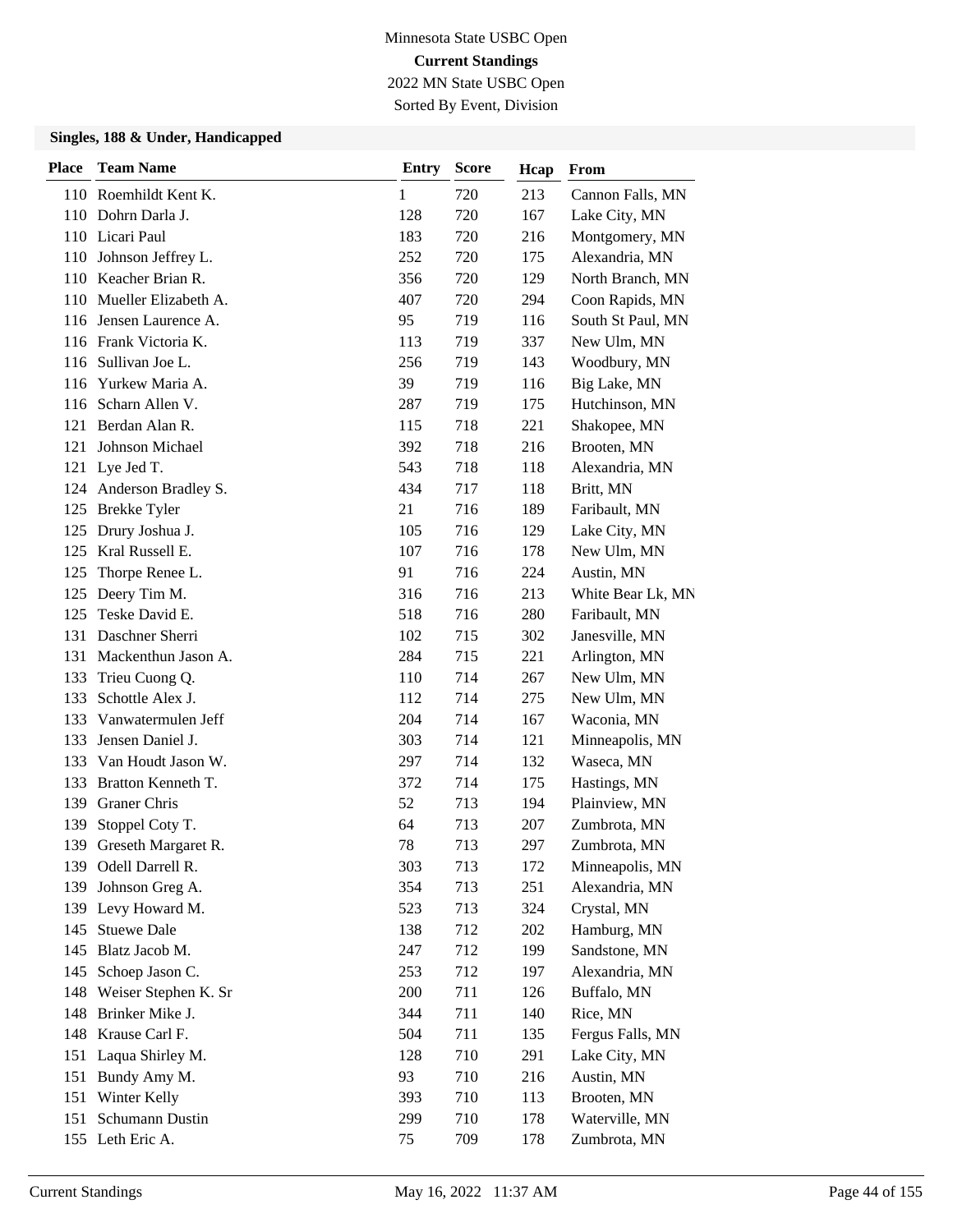Sorted By Event, Division

| <b>Place</b> | <b>Team Name</b>           | <b>Entry</b> | <b>Score</b> | Hcap | From              |
|--------------|----------------------------|--------------|--------------|------|-------------------|
| 155          | Kiffmeyer Jeremy K.        | 78           | 709          | 180  | Zumbrota, MN      |
| 155          | Kral Samantha M.           | 107          | 709          | 267  | New Ulm, MN       |
| 155          | Herd Keith                 | 282          | 709          | 153  | Arlington, MN     |
|              | 159 Anderson Kristoffer W. | 155          | 708          | 151  | Maple Grove, MN   |
| 159          | Blomstrom Chad J.          | 24           | 708          | 183  | Lake Crystal, MN  |
|              | 159 Vu Hien D.             | 259          | 708          | 178  | Maple Grove, MN   |
| 159          | Pleschourt Tom G.          | 82           | 708          | 113  | Zumbrota, MN      |
| 163          | Bang Gene A.               | 64           | 707          | 199  | Zumbrota, MN      |
| 163          | Quance Melissa J.          | 142          | 707          | 253  | Lino Lakes, MN    |
| 163          | Budke Neil K.              | 175          | 707          | 113  | West Fargo, ND    |
| 163          | Reagan-Anderson Jody F.    | 256          | 707          | 140  | Woodbury, MN      |
| 167          | Lundstrom Charles O.       | 176          | 706          | 156  | West Fargo, ND    |
| 167          | Bullert Brian E.           | 287          | 706          | 178  | Hutchinson, MN    |
| 167          | <b>Sauke Scott</b>         | 322          | 706          | 170  | Albert Lea, MN    |
| 167          | Olson Chris S.             | 366          | 706          | 207  | Annandale, MN     |
| 171          | Blumers Chad R.            | 32           | 705          | 164  | Shakopee, MN      |
| 171          | Cordes John L.             | 64           | 705          | 253  | Zumbrota, MN      |
| 171          | <b>Revland Jesse</b>       | 80           | 705          | 270  | Zumbrota, MN      |
| 171          | Flogio Dante G.            | 155          | 705          | 143  | Maple Grove, MN   |
| 171          | Lobby William G.           | 248          | 705          | 213  | Sandstone, MN     |
| 171          | Koski Susan G.             | 160          | 705          | 183  | Maple Grove, MN   |
| 171          | Nelson Jamie L.            | 277          | 705          | 194  | Hibbing, MN       |
| 171          | Welter Charles J. III      | 280          | 705          | 153  | Waite Park, MN    |
| 171          | Seeman Caleb S.            | 289          | 705          | 310  | Hutchinson, MN    |
| 171          | Rardin Bradley A.          | 350          | 705          | 129  | Chanhassen, MN    |
| 171          | Hoenisch Cody J.           | 405          | 705          | 226  | Albert Lea, MN    |
| 182          | Callahan Daniel B.         | 99           | 685          | 124  | Annandale, MN     |
| 183          | Kieffer Alvin F.           | 73           | 704          | 148  | Zumbrota, MN      |
| 183          | <b>Babcock Jenny</b>       | 142          | 704          | 359  | Lino Lakes, MN    |
| 183          | Bresnahan Alan J.          | 180          | 704          | 164  | Shakopee, MN      |
| 183          | Davis John R.              | 197          | 704          | 135  | New Ulm, MN       |
|              | 183 Leach Anthony M.       | 198          | 704          | 172  | Buffalo, MN       |
| 183          | Olson Rainerd G.           | 319          | 704          | 113  | White Bear Lk, MN |
| 183          | Fure Chad D.               | 322          | 704          | 167  | Albert Lea, MN    |
| 183          | Vogelpohl Trista J.        | 327          | 704          | 164  | New London, MN    |
| 183          | Heinecke Carmen E.         | 434          | 704          | 275  | Britt, MN         |
|              | 192 Kujath Dan E.          | 87           | 703          | 218  | Plainview, MN     |
| 193          | Blasing Dave M.            | 101          | 702          | 253  | Janesville, MN    |
| 193          | Bryand Ann L.              | 116          | 702          | 167  | Osseo, MN         |
| 193          | Christian Mary M.          | 91           | 702          | 213  | Austin, MN        |
|              | 193 Pearson Timothy J.     | 323          | 702          | 162  | Circle Pines, MN  |
|              | 197 Elias David A.         | 79           | 701          | 216  | Zumbrota, MN      |
| 197          | Beck Ron E.                | 87           | 701          | 240  | Plainview, MN     |
|              | 197 White Betsy            | 131          | 701          | 253  | Lake City, MN     |
| 197          | Zimpel Justin R.           | 245          | 701          | 221  | Sandstone, MN     |
| 197          | Verges Phillip G.          | 252          | 701          | 170  | Alexandria, MN    |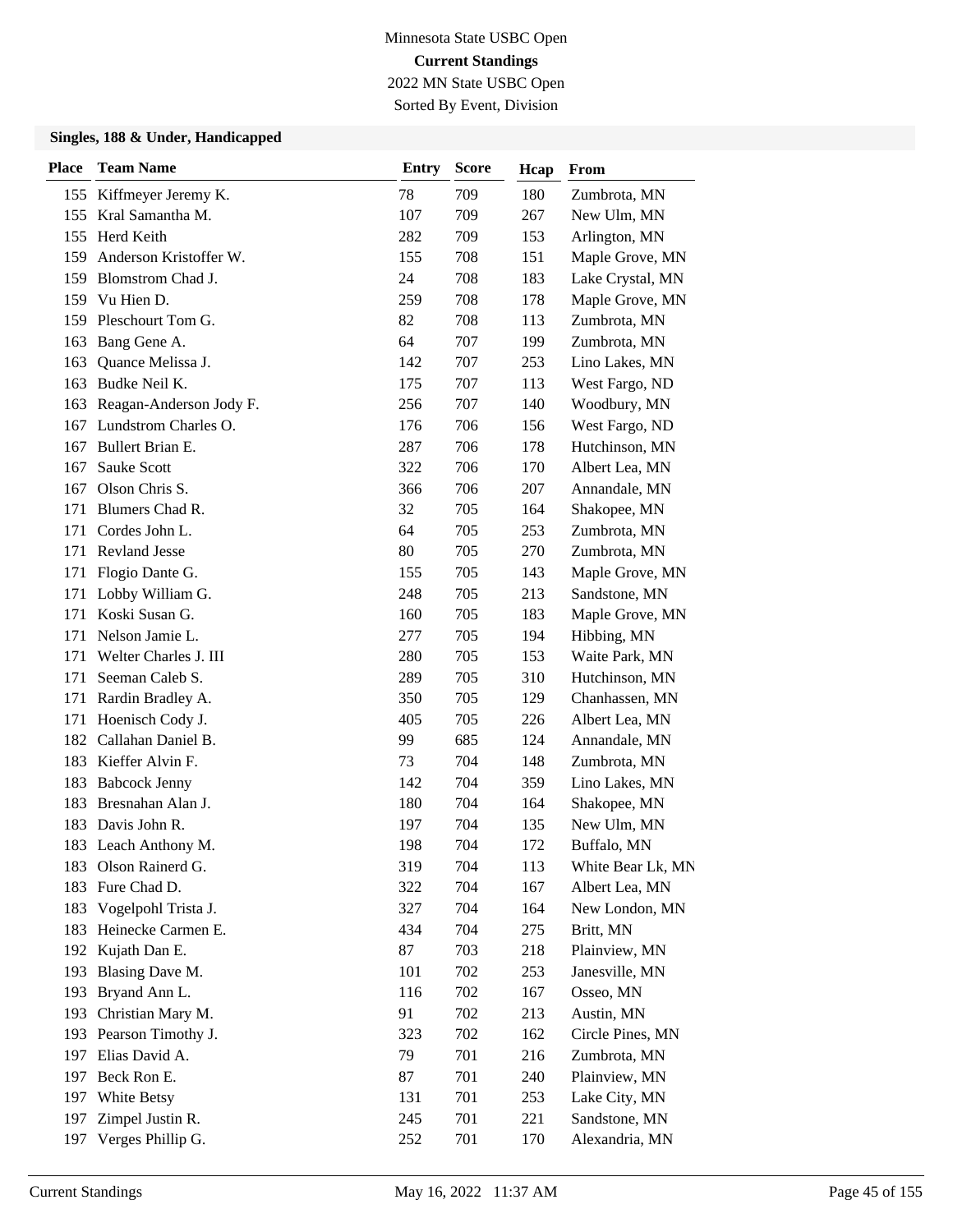# Minnesota State USBC Open **Current Standings**

2022 MN State USBC Open Sorted By Event, Division

| <b>Place</b> | <b>Team Name</b>           | <b>Entry</b>   | <b>Score</b> | Hcap | From               |
|--------------|----------------------------|----------------|--------------|------|--------------------|
|              | 197 Irwin Miles R.         | 319            | 701          | 224  | White Bear Lk, MN  |
| 197          | Fugleberg Doug A.          | 492            | 701          | 143  | Gary, MN           |
| 197          | Lindquist William          | 298            | 701          | 164  | Waterville, MN     |
| 205          | Archer Roger A.            | 105            | 700          | 135  | Lake City, MN      |
| 205          | Marking Gerard L.          | 131            | 700          | 286  | Lake City, MN      |
| 205          | Lodahl Jason A.            | 311            | 700          | 162  | New Brighton, MN   |
| 205          | <b>Begnaud Christopher</b> | 480            | 700          | 210  | Blaine, MN         |
| 209          | Peterson Brad A.           | $\overline{c}$ | 699          | 178  | Brooklyn Park, MN  |
|              | 209 LarRue Dustin R.       | 128            | 699          | 151  | Lake City, MN      |
| 209          | Morris Mark                | 297            | 699          | 364  | Waseca, MN         |
| 209          | Schnoor Joesph             | 294            | 699          | 221  | Waseca, MN         |
| 209          | Wyant Adam L.              | 322            | 699          | 286  | Albert Lea, MN     |
| 209          | Sandstrom Patrick C.       | 351            | 699          | 159  | Rush City, MN      |
| 209          | <b>Netland Arlen</b>       | 394            | 699          | 216  | Brooten, MN        |
| 209          | Vraa Kenneth L.            | 368            | 699          | 156  | Tamarack, MN       |
| 217          | Esterby Gary J.            | 74             | 698          | 153  | Zumbrota, MN       |
| 217          | Cothron Shannon J.         | 323            | 698          | 202  | Circle Pines, MN   |
| 219          | Schaefer Monty H.          | 64             | 697          | 253  | Zumbrota, MN       |
| 219          | Bernard Matthew J.         | 159            | 697          | 175  | Maple Grove, MN    |
| 219          | Tammaro Curtis J.          | 437            | 697          | 164  | Britt, MN          |
| 222          | Glamm Cindy E.             | 26             | 696          | 270  | Lake Crystal, MN   |
| 222          | Mack Alex                  | 52             | 696          | 172  | Plainview, MN      |
| 222          | Ronningen Michael J.       | 62             | 696          | 132  | Zumbrota, MN       |
| 222          | Lagaard Lindsey A.         | 95             | 696          | 297  | South St Paul, MN  |
| 222          | Hedstrom Thomas D.         | 252            | 696          | 153  | Alexandria, MN     |
| 222          | Hansen Dan                 | 392            | 696          | 213  | Brooten, MN        |
| 228          | <b>Timmerman Stanley</b>   | 152            | 695          | 159  | New Richland, MN   |
| 228          | <b>Lamont Chris</b>        | 294            | 695          | 180  | Waseca, MN         |
| 228          | <b>Bentz Dustin</b>        | 328            | 695          | 164  | Litchfield, MN     |
| 228          | Wilson Michelle            | 394            | 695          | 326  | Brooten, MN        |
| 228          | Meath Mike P.              | 480            | 695          | 151  | Blaine, MN         |
| 228          | Shaw Maxine J.             | 507            | 695          | 189  | Fergus Falls, MN   |
|              | 234 Miller Charles J.      | 37             | 694          | 153  | White Bear Lake, M |
| 234          | Brion Bobbi Rae J.         | 38             | 694          | 261  | Big Lake, MN       |
|              | 234 Rohwer Ryan T.         | 102            | 694          | 153  | Janesville, MN     |
| 234          | <b>Stuewe Doug</b>         | 138            | 694          | 137  | Hamburg, MN        |
|              | 234 Nieland Jeff P.        | 226            | 694          | 145  | Melrose, MN        |
| 234          | Kusske Chris R.            | 269            | 694          | 207  | Prior Lake, MN     |
|              | 234 Ordal Colby            | 306            | 694          | 113  | Faribault, MN      |
| 234          | Miller Timothy D.          | 313            | 694          | 113  | New Brighton, MN   |
| 234          | Stock Donald B.            | 42             | 694          | 172  | White Bear Lake, M |
| 234          | Dillard Joseph C.          | 503            | 694          | 145  | Fergus Falls, MN   |
|              | 234 Petrie Christopher L.  | 517            | 694          | 148  | Fergus Falls, MN   |
| 245          | Damman Fred J.             | $\overline{c}$ | 693          | 178  | Brooklyn Park, MN  |
| 245          | Daschner Michael J.        | 100            | 693          | 237  | Janesville, MN     |
| 245          | Marty Steven C.            | 351            | 693          | 226  | Rush City, MN      |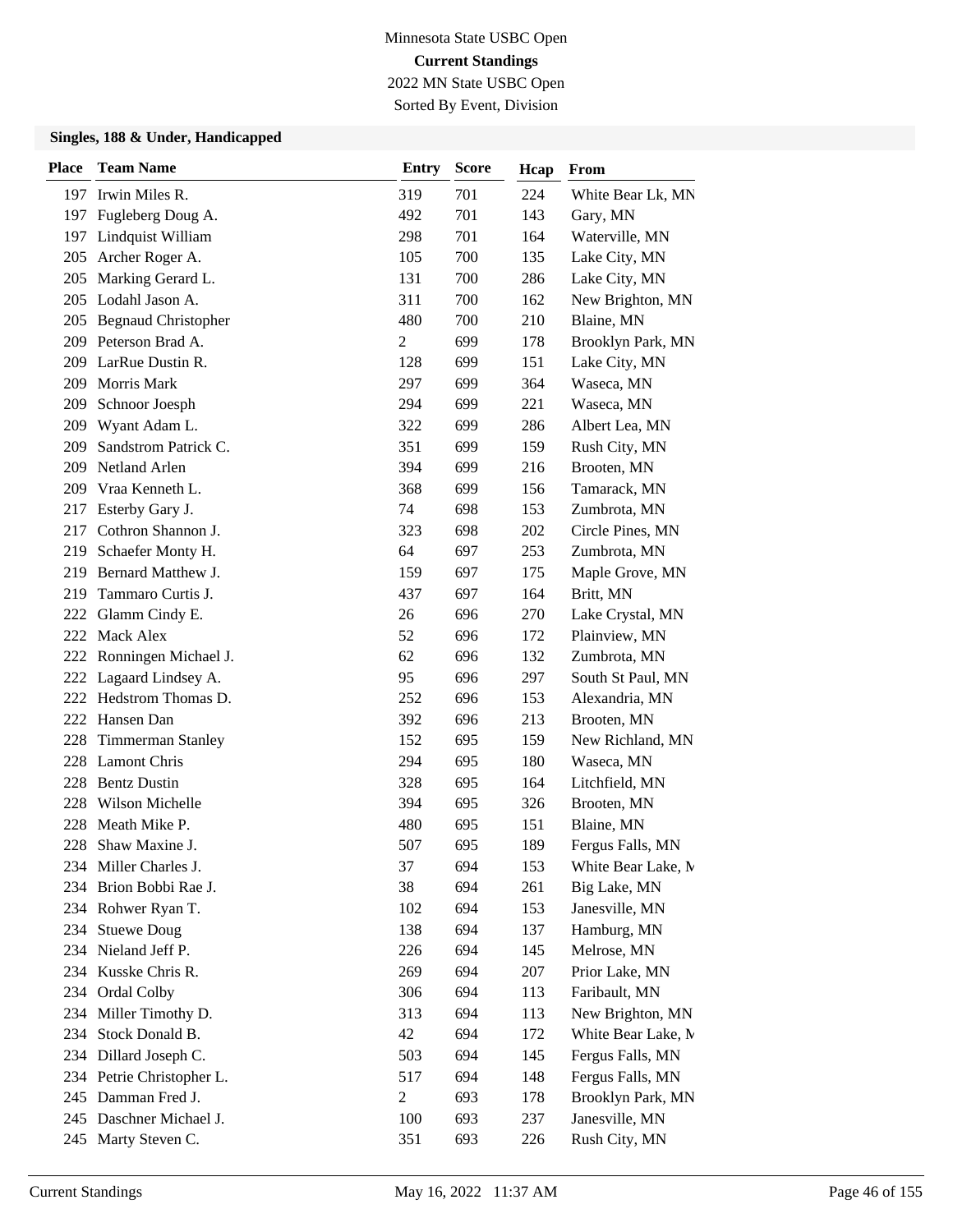Sorted By Event, Division

| <b>Place</b> | <b>Team Name</b>           | <b>Entry</b> | <b>Score</b> | Hcap | From              |
|--------------|----------------------------|--------------|--------------|------|-------------------|
|              | 245 Foresman Bradley J.    | 418          | 693          | 275  | Willmar, MN       |
|              | 249 Larson Kevin M.        | 84           | 692          | 229  | Plainview, MN     |
| 249          | Schrempp Lucas P.          | 181          | 692          | 148  | Shakopee, MN      |
| 249          | Schruth Mitch L.           | 187          | 692          | 143  | Wabasha, MN       |
| 249          | Costello John K.           | 202          | 692          | 132  | Waconia, MN       |
| 249          | Janisch Matthew H.         | 39           | 692          | 137  | Big Lake, MN      |
| 249          | Groskreutz Lon A.          | 25           | 692          | 189  | Lake Crystal, MN  |
|              | 249 Bly Gabriel D.         | 150          | 692          | 191  | Spring Valley, MN |
| 249          | DeMenge Chad R.            | 367          | 692          | 124  | Tamarack, MN      |
| 249          | Lush Doug J.               | 385          | 692          | 321  | Willmar, MN       |
| 249          | Nohner Scott G.            | 407          | 692          | 240  | Coon Rapids, MN   |
| 249          | Simcoe Michael J.          | 300          | 692          | 145  | Elk River, MN     |
| 260          | Chaska Curtis W.           | 3            | 690          | 178  | Red Wing, MN      |
| 260          | Roemhildt Thomas R.        | 26           | 690          | 167  | Lake Crystal, MN  |
| 260          | Woehler John R.            | 288          | 690          | 202  | Hutchinson, MN    |
| 260          | Moe Steven                 | 296          | 690          | 256  | Waseca, MN        |
| 260          | Stueve Michael W.          | 324          | 690          | 229  | Paynesville, MN   |
| 260          | Hanson Seth                | 391          | 690          | 224  | Brooten, MN       |
| 266          | Mateffy Jack S.            | 6            | 689          | 132  | Spring Park, MN   |
|              | 266 Kiffmeyer Tiffany M.   | 67           | 689          | 153  | Zumbrota, MN      |
|              | 266 Luebesmier Rachel M.   | 106          | 689          | 243  | New Ulm, MN       |
| 266          | Geiger Katie J.            | 113          | 689          | 216  | New Ulm, MN       |
| 266          | Holberg Justin L.          | 113          | 689          | 186  | New Ulm, MN       |
|              | 266 Klapel Dan             | 246          | 689          | 205  | Sandstone, MN     |
| 266          | Kenow Kelly J.             | 383          | 689          | 135  | Faribault, MN     |
| 266          | Swaisgood Karl E. Jr       | 462          | 689          | 245  | Verndale, MN      |
| 266          | Hagen Jacob L.             | 503          | 689          | 189  | Fergus Falls, MN  |
| 275          | Ploof Ryan A.              | 38           | 688          | 191  | Big Lake, MN      |
| 275          | Bergs Scott L.             | 289          | 688          | 148  | Hutchinson, MN    |
| 275          | Connolly Steven J.         | 377          | 688          | 124  | Mounds View, MN   |
| 275          | Vold Justin G.             | 387          | 688          | 194  | Willmar, MN       |
|              | 279 Westphal/Klug Lonna L. | 101          | 687          | 234  | Janesville, MN    |
|              | 279 Theis Marty            | 183          | 687          | 164  | Montgomery, MN    |
| 279          | Klabunde Dustin B.         | 222          | 687          | 232  | Kimball, MN       |
| 279          | Vogelpohl Donald G.        | 327          | 687          | 113  | New London, MN    |
| 279          | Tonneson Deanna J.         | 507          | 687          | 259  | Fergus Falls, MN  |
| 284          | Armour Antoine A.          | 3            | 686          | 234  | Red Wing, MN      |
|              | 284 Wulf Cindy L.          | 33           | 686          | 234  | Shakopee, MN      |
| 284          | White Amy L.               | 81           | 686          | 202  | Zumbrota, MN      |
| 284          | Richards Rebecca L.        | 128          | 686          | 234  | Lake City, MN     |
| 284          | Will Ronald                | 205          | 686          | 226  | Waconia, MN       |
|              | 284 Peterson Craig C.      | 254          | 686          | 140  | Alexandria, MN    |
|              | 284 Hines Danielle L.      | 258          | 686          | 345  | Wahkon, MN        |
| 284          | Jones Shelley R.           | 93           | 686          | 315  | Austin, MN        |
|              | 284 Schloer Travis         | 359          | 686          | 175  | North Branch, MN  |
|              | 284 Nelson Brenda L.       | 390          | 686          | 256  | Apple Valley, MN  |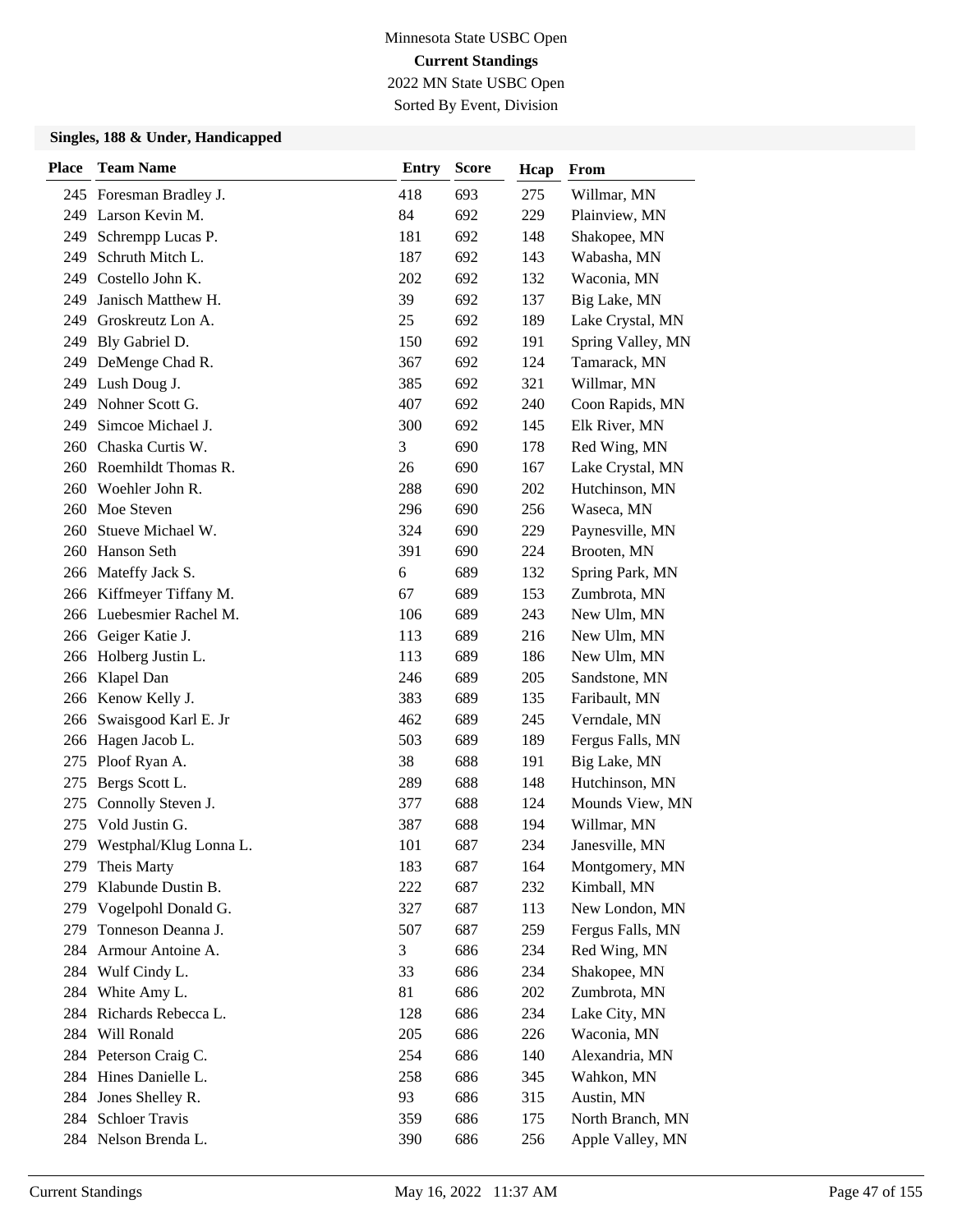Sorted By Event, Division

| <b>Place</b> | <b>Team Name</b>          | Entry | <b>Score</b> | Hcap | From              |
|--------------|---------------------------|-------|--------------|------|-------------------|
|              | 294 Johnson Thomas A.     | 75    | 685          | 156  | Zumbrota, MN      |
| 294          | Thomas Shannon W.         | 249   | 685          | 159  | Sandstone, MN     |
| 294          | <b>Scharn Patrick</b>     | 289   | 685          | 143  | Hutchinson, MN    |
|              | 294 Kemper Jerry A.       | 290   | 685          | 156  | Frazee, MN        |
| 294          | Seeman Chuck J.           | 316   | 685          | 234  | White Bear Lk, MN |
| 294          | Seys Laura C.             | 103   | 685          | 229  | Janesville, MN    |
| 294          | Conklin William C.        | 502   | 685          | 202  | Fergus Falls, MN  |
|              | 294 Lindenfelser James M. | 505   | 685          | 159  | Fergus Falls, MN  |
|              | 302 Walker Jill M.        | 67    | 684          | 221  | Zumbrota, MN      |
|              | 302 Anderson David L.     | 124   | 684          | 167  | Centerville, MN   |
| 302          | Sharp Isaac K.            | 185   | 684          | 124  | New London, MN    |
| 302          | Swanson Terry L.          | 269   | 684          | 137  | Prior Lake, MN    |
|              | 302 Dorschner Matt R.     | 97    | 684          | 132  | Lakefield, MN     |
|              | 302 Peterson Lance        | 141   | 684          | 135  | Lino Lakes, MN    |
|              | 302 Petrie Mark A.        | 504   | 684          | 170  | Fergus Falls, MN  |
|              | 302 Moua Mai              | 527   | 684          | 199  | St Paul, MN       |
|              | 302 Hall Richard J.       | 537   | 684          | 259  | Champlin, MN      |
|              | 311 Herr Andrew T.        | 339   | 683          | 124  | St Paul, MN       |
|              | 311 Peacock Roger D.      | 501   | 683          | 202  | Fergus Falls, MN  |
| 313          | Miller Tyler              | 84    | 682          | 137  | Plainview, MN     |
| 313          | Duholm Jennifer M.        | 89    | 682          | 207  | Austin, MN        |
| 313          | Roepke Becky              | 277   | 682          | 140  | Hibbing, MN       |
| 313          | Maki Joe                  | 287   | 682          | 226  | Hutchinson, MN    |
| 313          | Routh Andrew C.           | 91    | 682          | 221  | Austin, MN        |
| 313          | Nygaard Sarah S.          | 308   | 682          | 151  | Lakeville, MN     |
| 313          | Mcdonald Mike T.          | 337   | 682          | 135  | Montrose, MN      |
| 313          | Blazek Jeremy E.          | 352   | 682          | 151  | Rush City, MN     |
| 313          | Flaten Brian B.           | 543   | 682          | 226  | Alexandria, MN    |
| 313          | O'Reilly Kyle J.          | 301   | 682          | 121  | Wabasha, MN       |
| 323          | Hutchison Tracy A.        | 67    | 681          | 229  | Zumbrota, MN      |
| 323          | Rice Joe P.               | 73    | 681          | 199  | Zumbrota, MN      |
| 323          | Juenemann Josh N.         | 288   | 681          | 280  | Hutchinson, MN    |
|              | 323 Bickmann Travis D.    | 366   | 681          | 218  | Annandale, MN     |
| 323          | Peterson Eric A.          | 478   | 681          | 143  | Blaine, MN        |
| 323          | Lyons Dean W.             | 522   | 681          | 224  | Crystal, MN       |
|              | 329 Erickson Parker       | 80    | 680          | 286  | Zumbrota, MN      |
|              | 329 Hoffman Brian E.      | 87    | 680          | 205  | Plainview, MN     |
|              | 329 Pleschourt Jake A.    | 82    | 680          | 126  | Zumbrota, MN      |
| 329          | Johnson DeMarco           | 318   | 680          | 172  | White Bear Lk, MN |
| 329          | Coil Duane L.             | 320   | 680          | 191  | Kettle River, MN  |
|              | 329 Lange Jeremy C.       | 150   | 680          | 186  | Spring Valley, MN |
| 329          | Marcus Paul R.            | 300   | 680          | 191  | Elk River, MN     |
| 336          | Geisinger Shannon M.      | 67    | 679          | 162  | Zumbrota, MN      |
|              | 336 Kahn Jason H.         | 86    | 679          | 189  | Plainview, MN     |
|              | 336 Lubinski Bryce A.     | 87    | 679          | 143  | Plainview, MN     |
|              | 336 Jerde Cyndy S.        | 139   | 679          | 283  | Maplewood, MN     |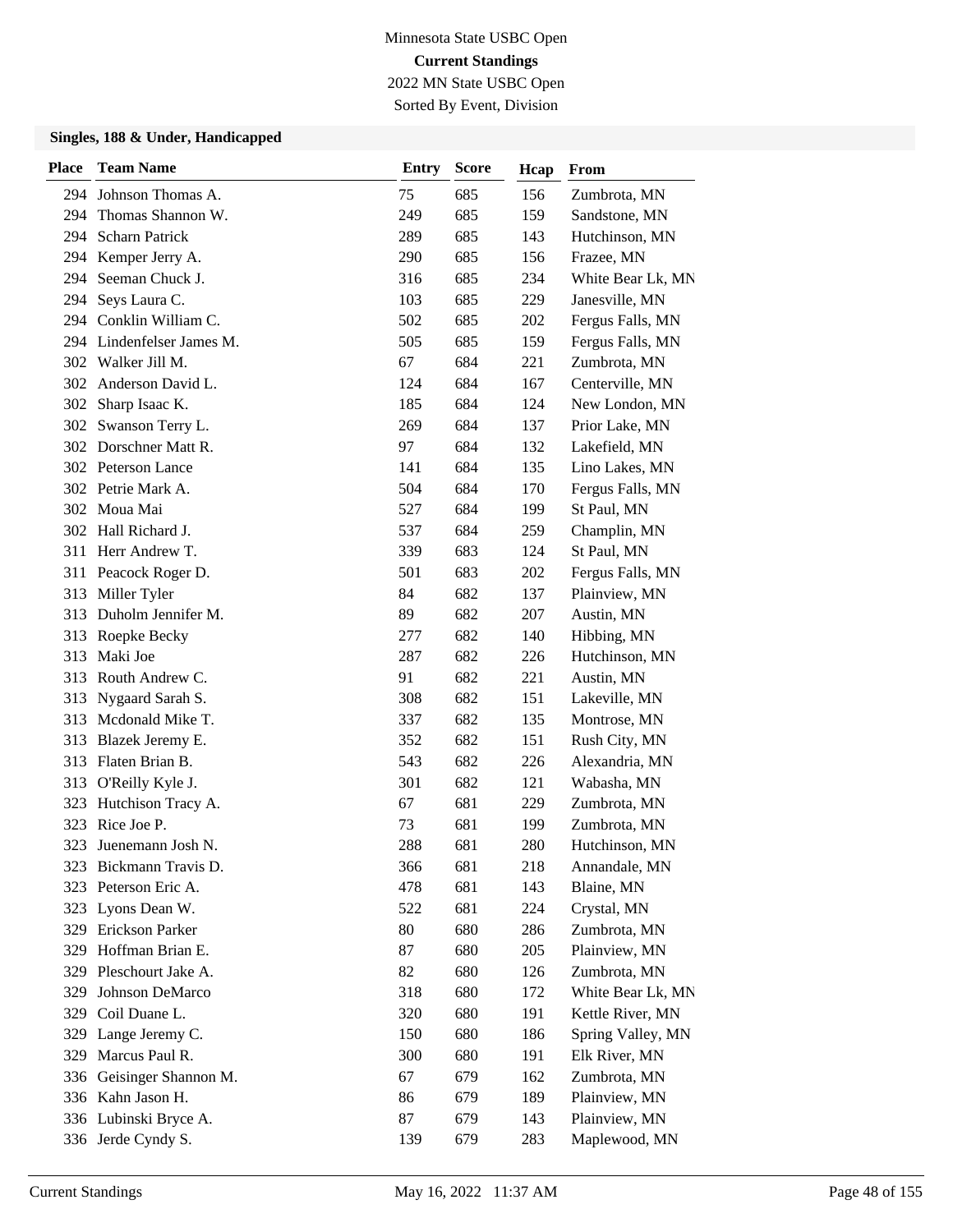Sorted By Event, Division

| Place | <b>Team Name</b>         | <b>Entry</b> | <b>Score</b> | Hcap | From               |
|-------|--------------------------|--------------|--------------|------|--------------------|
|       | 336 Hermansen Ron C.     | 155          | 679          | 140  | Maple Grove, MN    |
|       | 336 Slack Justin D.      | 170          | 679          | 159  | Owatonna, MN       |
| 336   | Barten Darren R.         | 253          | 679          | 180  | Alexandria, MN     |
|       | 336 Lee Cher C.          | 340          | 679          | 124  | St Paul, MN        |
|       | 336 Zimmer Bill E.       | 385          | 679          | 237  | Willmar, MN        |
|       | 336 Rasmusson Darwin S.  | 438          | 679          | 299  | Britt, MN          |
|       | 336 Roehrick Jonathan E. | 521          | 679          | 240  | Faribault, MN      |
| 347   | Rantila Reino J.         | 45           | 678          | 156  | West St Paul, MN   |
| 347   | Stuewe Mitchell D.       | 138          | 678          | 172  | Hamburg, MN        |
| 347   | Malmgren Alex J.         | 418          | 678          | 137  | Willmar, MN        |
| 350   | Romfo Jason H.           | 193          | 677          | 286  | Red Wing, MN       |
| 350   | Kemper Brian J.          | 290          | 677          | 137  | Frazee, MN         |
| 350   | Klimek Scott D.          | 315          | 677          | 132  | New Brighton, MN   |
| 350   | Johnson Don              | 393          | 677          | 191  | Brooten, MN        |
| 350   | Mehling Jade T.          | 397          | 677          | 116  | Rochester, MN      |
| 350   | Preston Kyle W.          | 502          | 677          | 126  | Fergus Falls, MN   |
| 350   | Jiles Britany A.         | 540          | 677          | 256  | Oakdale, MN        |
|       | 350 Peterson Isaac R.    | 543          | 677          | 143  | Alexandria, MN     |
| 350   | Siedschlag Douglas D.    | 539          | 677          | 167  | Oakdale, MN        |
|       | 359 Lewandowski Cezar    | 110          | 676          | 226  | New Ulm, MN        |
| 359   | Milbrath Deb             | 156          | 676          | 280  | Maple Grove, MN    |
| 359   | <b>Vasser Trenton</b>    | 268          | 676          | 205  | Cambridge, MN      |
| 359   | Barten Monique L.        | 409          | 676          | 248  | Grand Rapids, MN   |
| 359   | <b>Stoering Clayton</b>  | 295          | 676          | 240  | Waseca, MN         |
|       | 364 Popowski Michael R.  | 106          | 675          | 202  | New Ulm, MN        |
| 364   | Stusynski William M.     | 121          | 675          | 148  | Plymouth, MN       |
| 364   | Herd Nolan K.            | 282          | 675          | 267  | Arlington, MN      |
|       | 364 Pabst Chris D.       | 308          | 675          | 202  | Lakeville, MN      |
|       | 364 Stille Brady I.      | 386          | 675          | 113  | Willmar, MN        |
|       | 364 Goetsch Steve D.     | 395          | 675          | 132  | Rochester, MN      |
| 364   | Lieby Matthew R.         | 433          | 675          | 183  | Britt, MN          |
| 371   | Pater Tim M.             | 44           | 674          | 135  | Saint Charles, MN  |
| 371   | Waters Adam N.           | 56           | 674          | 121  | Zumbrota, MN       |
| 371   | White Michael M.         | 77           | 674          | 162  | Zumbrota, MN       |
| 371   | Goettsch Garrett R.      | 192          | 674          | 172  | Lonsdale, MN       |
| 371   | Magee Jeffery A.         | 458          | 674          | 126  | Woodbury, MN       |
| 371   | Weller Warren S.         | 465          | 674          | 118  | Annandale, MN      |
| 377   | Schmidt Mary B.          | 73           | 673          | 197  | Zumbrota, MN       |
| 377   | Myrmel Susan A.          | 156          | 673          | 234  | Maple Grove, MN    |
| 377   | Schuette Taylor R.       | 222          | 673          | 234  | Kimball, MN        |
| 377   | Dahlberg Crystal L.      | 326          | 673          | 205  | New London, MN     |
| 377   | <b>Winger Randy</b>      | 354          | 673          | 218  | Alexandria, MN     |
| 377   | Skouge Travis W.         | 465          | 673          | 143  | Annandale, MN      |
| 377   | Cole Marvin W.           | 517          | 673          | 178  | Fergus Falls, MN   |
| 377   | Horn Nicole L.           | 540          | 673          | 272  | Oakdale, MN        |
| 385   | Stachowski Kurt M.       | 37           | 672          | 180  | White Bear Lake, M |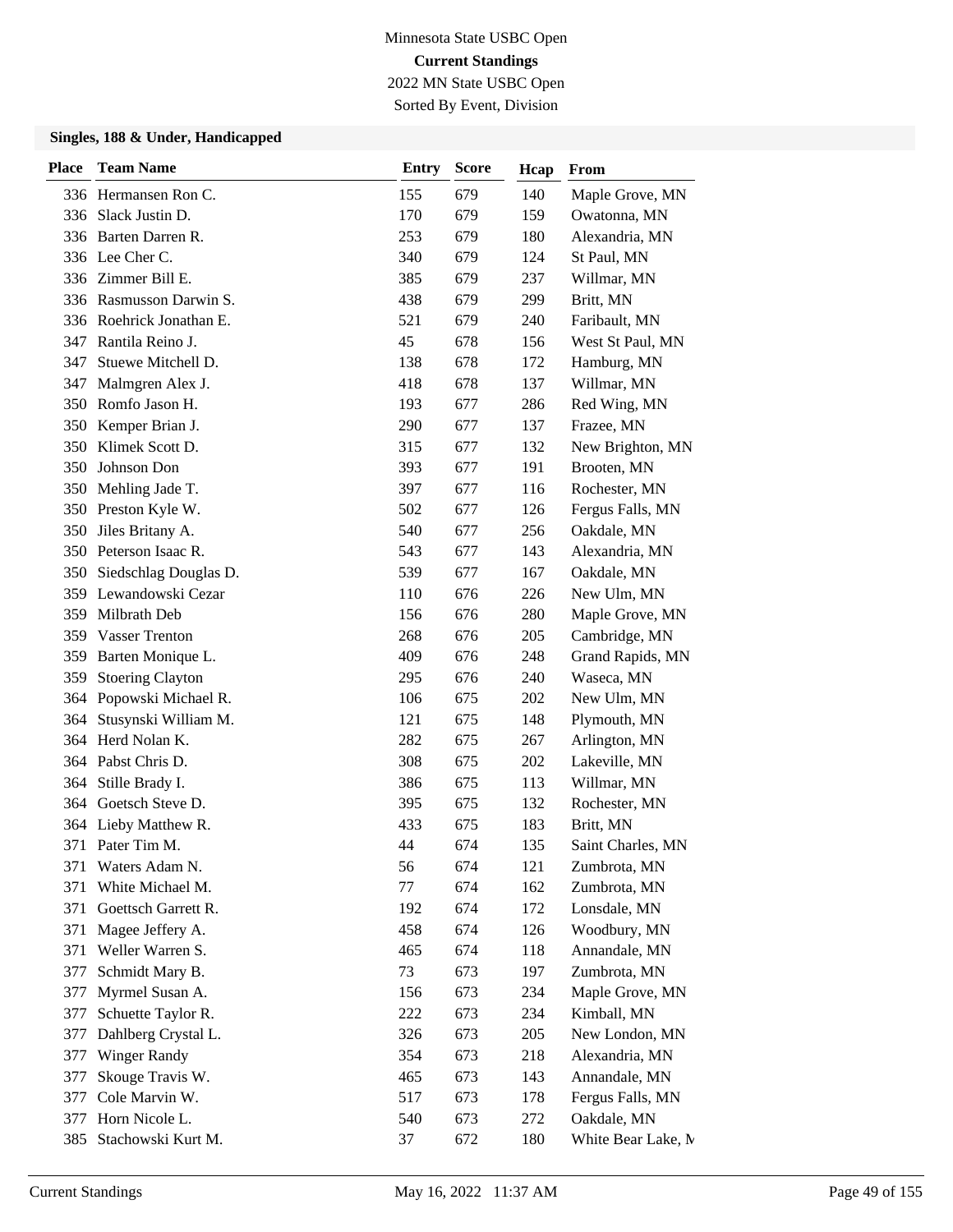Sorted By Event, Division

| Place | <b>Team Name</b>         | <b>Entry</b> | <b>Score</b> | Hcap | From             |
|-------|--------------------------|--------------|--------------|------|------------------|
|       | 385 Niemi Travis G.      | 45           | 672          | 159  | West St Paul, MN |
|       | 385 Riewer Ryan A.       | 233          | 672          | 194  | Perham, MN       |
| 385   | Kelzer Jonathon          | 283          | 672          | 164  | Arlington, MN    |
| 385   | Lundblad Ken P.          | 361          | 672          | 121  | North Branch, MN |
| 385   | Arel Joshua D.           | 464          | 672          | 159  | Ramsey, MN       |
| 385   | Schultz Nathan           | 299          | 672          | 172  | Waterville, MN   |
| 392   | Bruegger Richard A.      | 23           | 671          | 194  | Lake Crystal, MN |
|       | 392 Kunz Adam J.         | 78           | 671          | 189  | Zumbrota, MN     |
|       | 392 Reyes Katie M.       | 102          | 671          | 197  | Janesville, MN   |
|       | 392 Ellanson Myron D.    | 108          | 671          | 270  | New Ulm, MN      |
| 392   | Bjerke Joseph C.         | 114          | 671          | 137  | Shakopee, MN     |
|       | 392 Romanowski Nathan A. | 247          | 671          | 205  | Sandstone, MN    |
|       | 392 Myhro Sam D.         | 288          | 671          | 126  | Hutchinson, MN   |
| 392   | Nyland Jonathon A.       | 387          | 671          | 116  | Willmar, MN      |
| 392   | Trustheim Ted            | 393          | 671          | 205  | Brooten, MN      |
| 392   | Johnson Mandie           | 394          | 671          | 305  | Brooten, MN      |
|       | 402 Olson Derek O.       | 56           | 670          | 283  | Zumbrota, MN     |
|       | 402 Rangisetty Premnath  | 155          | 670          | 162  | Maple Grove, MN  |
| 402   | Thibodeau Bruce L.       | 199          | 670          | 197  | Buffalo, MN      |
| 402   | Mans Daniel J.           | 245          | 670          | 153  | Sandstone, MN    |
| 402   | Sainio Bart W.           | 122          | 670          | 116  | Plymouth, MN     |
|       | 402 Peterson John K.     | 329          | 670          | 126  | Wyoming, MN      |
|       | 402 Rasmusson Zachary C. | 438          | 670          | 213  | Britt, MN        |
|       | 402 Rezac John           | 298          | 670          | 183  | Waterville, MN   |
| 410   | <b>Balzotti Matt</b>     | 26           | 669          | 129  | Lake Crystal, MN |
|       | 410 Korsten Greg A.      | 56           | 669          | 129  | Zumbrota, MN     |
| 410   | Murray Tasha M.          | 70           | 669          | 162  | Zumbrota, MN     |
| 410   | Kunz Dan T.              | 70           | 669          | 156  | Zumbrota, MN     |
| 410   | Sorenson Lowell S.       | 71           | 669          | 145  | Zumbrota, MN     |
| 410   | Israelson Christy N.     | 166          | 669          | 305  | Duluth, MN       |
| 410   | Karpen Matthew N.        | 179          | 669          | 286  | Saint Cloud, MN  |
|       | 410 Nohner Andrew R.     | 24           | 669          | 175  | Lake Crystal, MN |
|       | 410 Worms Brian          | 393          | 669          | 213  | Brooten, MN      |
| 410   | Stram Martin E.          | 408          | 669          | 126  | Grand Rapids, MN |
| 410   | Dafoe Duane A.           | 439          | 669          | 167  | Britt, MN        |
|       | 410 Rydeen John H.       | 292          | 669          | 121  | Bayport, MN      |
| 410   | <b>Bauer Douglas</b>     | 299          | 669          | 207  | Waterville, MN   |
| 423   | Raimann James            | 23           | 668          | 315  | Lake Crystal, MN |
| 423   | Mettert Tim J.           | 180          | 668          | 116  | Shakopee, MN     |
| 423   | Hintz Wade O.            | 184          | 668          | 124  | Montgomery, MN   |
| 423   | Von Wahlde Matt          | 225          | 668          | 129  | Melrose, MN      |
| 423   | Schauer Patrick E.       | 285          | 668          | 280  | Arlington, MN    |
| 423   | Bullert Andrew B.        | 289          | 668          | 240  | Hutchinson, MN   |
| 423   | <b>Culhane Robert</b>    | 296          | 668          | 305  | Waseca, MN       |
| 423   | Vogelpohl Karla M.       | 327          | 668          | 202  | New London, MN   |
| 423   | Garcia Robert K.         | 330          | 668          | 199  | Woodbury, MN     |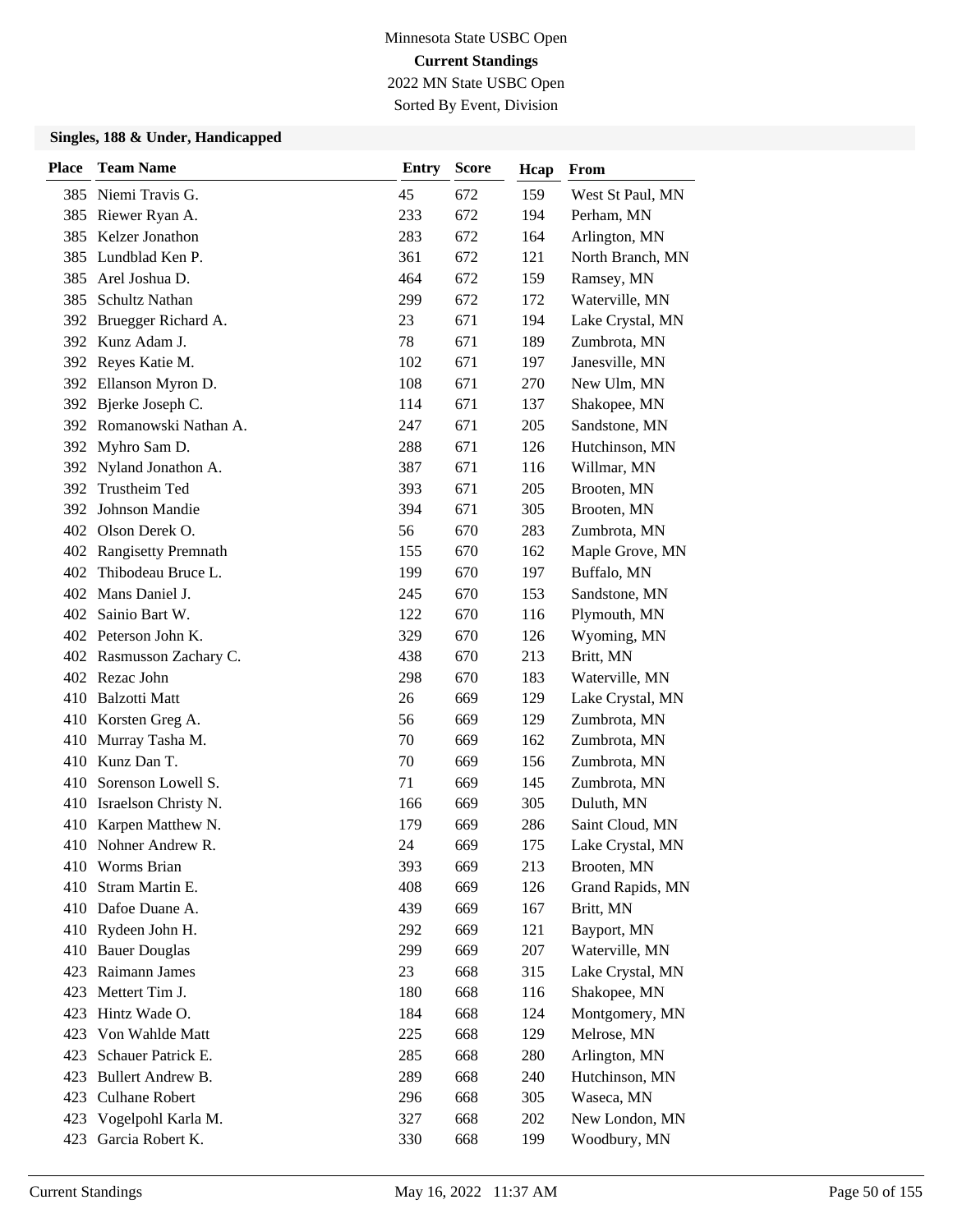## Minnesota State USBC Open **Current Standings**

2022 MN State USBC Open Sorted By Event, Division

| <b>Place</b> | <b>Team Name</b>         | <b>Entry</b>   | <b>Score</b> | Hcap | From              |
|--------------|--------------------------|----------------|--------------|------|-------------------|
|              | 423 Huntington James A.  | 334            | 668          | 118  | Cottage Grove, MN |
| 423          | Andersen Eric W.         | 351            | 668          | 243  | Rush City, MN     |
| 423          | Jahnz Zachary L.         | 493            | 668          | 159  | Janesville, MN    |
| 423          | Lor Pao Lee              | 527            | 668          | 143  | St Paul, MN       |
|              | 436 Tabor Gary J.        | 5              | 667          | 280  | Dodge Center, MN  |
|              | 436 Kunz Gerald W.       | 70             | 667          | 248  | Zumbrota, MN      |
| 436          | Schulz Kelsey M.         | 77             | 667          | 164  | Zumbrota, MN      |
|              | 436 Schneider Nick P.    | 88             | 667          | 232  | Plainview, MN     |
|              | 436 Fleahman Gary D.     | 179            | 667          | 143  | Saint Cloud, MN   |
|              | 436 Werner William J.    | 314            | 667          | 135  | New Brighton, MN  |
|              | 436 Leyendecker Adam D.  | 324            | 667          | 145  | Paynesville, MN   |
|              | 436 Thorng Ravuth        | 398            | 667          | 143  | Rochester, MN     |
| 436          | Smith Kyle J.            | 398            | 667          | 178  | Rochester, MN     |
|              | 436 Wertman David A.     | 460            | 667          | 164  | Red Wing, MN      |
|              | 436 Chappuis Samantha A. | 412            | 667          | 297  | Owatonna, MN      |
| 447          | Snow Michael D.          | 158            | 666          | 124  | Maple Grove, MN   |
| 447          | Kivisto Nicholas J.      | 183            | 666          | 124  | Montgomery, MN    |
| 447          | Rosenow Todd H.          | 115            | 666          | 167  | Shakopee, MN      |
| 447          | Kundinger Justin J.      | 433            | 666          | 162  | Britt, MN         |
| 451          | Bruegger Kevin M.        | 23             | 665          | 156  | Lake Crystal, MN  |
| 451          | Olson David W.           | 72             | 665          | 145  | Zumbrota, MN      |
| 451          | Hilke Blake J.           | 80             | 665          | 248  | Zumbrota, MN      |
| 451          | Culbertson Steven M.     | 88             | 665          | 145  | Plainview, MN     |
| 451          | Ryks Marilyn K.          | 92             | 665          | 151  | Austin, MN        |
| 451          | Holberg Emily R.         | 106            | 665          | 291  | New Ulm, MN       |
|              | 451 French Jason J.      | 39             | 665          | 156  | Big Lake, MN      |
| 451          | Riebe Hayley K.          | 285            | 665          | 240  | Arlington, MN     |
| 451          | Schute Dewayne L.        | 310            | 665          | 145  | New Brighton, MN  |
| 451          | Hamlin Tammie J.         | 463            | 665          | 388  | Verndale, MN      |
| 451          | Wood Toby L.             | 463            | 665          | 164  | Verndale, MN      |
| 451          | Simmonsen Kevin P.       | 437            | 665          | 229  | Britt, MN         |
|              | 463 Hammers Henry G.     | 180            | 664          | 197  | Shakopee, MN      |
| 463          | Smisek Blake M.          | 192            | 664          | 156  | Lonsdale, MN      |
| 463          | Randall Jamison S.       | 310            | 664          | 145  | New Brighton, MN  |
| 463          | Johnson Lyle             | 394            | 664          | 278  | Brooten, MN       |
|              | 467 Luhmann Ashley M.    | $\overline{4}$ | 663          | 267  | Lake City, MN     |
|              | 467 DeJager Jon C.       | 41             | 663          | 153  | Woodbury, MN      |
| 467          | Borgstahl Cindy B.       | 160            | 663          | 297  | Maple Grove, MN   |
| 467          | Zick Thomas G.           | 249            | 663          | 132  | Sandstone, MN     |
| 467          | Bunn Jason J.            | 288            | 663          | 248  | Hutchinson, MN    |
| 467          | Kemper Mark              | 290            | 663          | 129  | Frazee, MN        |
| 467          | Kuchera William J. Jr    | 103            | 663          | 183  | Janesville, MN    |
| 467          | Guetter Bob N.           | 354            | 663          | 237  | Alexandria, MN    |
| 467          | Hanson Corey M.          | 492            | 663          | 156  | Gary, MN          |
|              | 467 Rocholl Allen A.     | 510            | 663          | 129  | Fergus Falls, MN  |
| 477          | Graber Kyle D.           | 244            | 662          | 243  | Sandstone, MN     |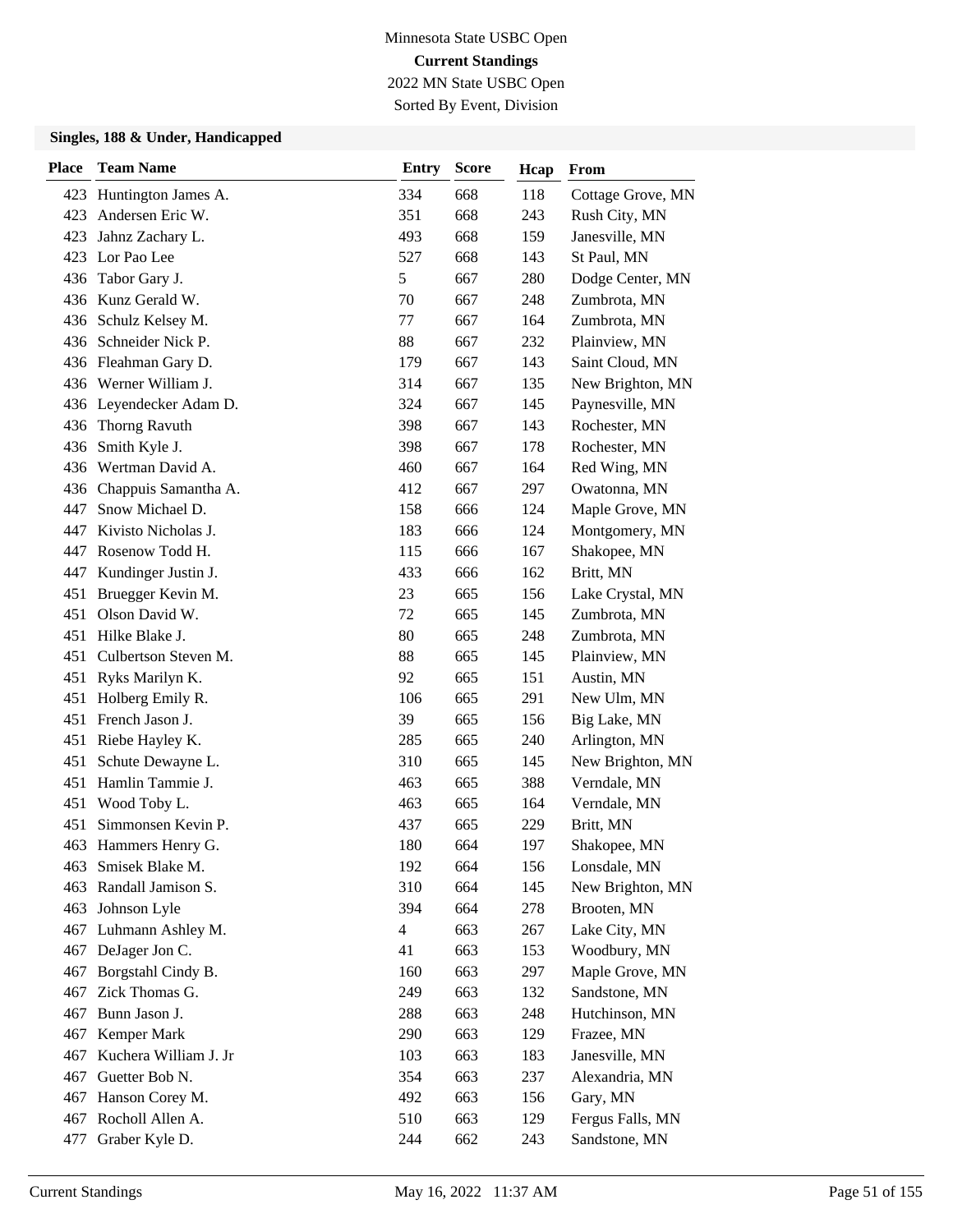Sorted By Event, Division

| <b>Place</b> | <b>Team Name</b>          | <b>Entry</b> | <b>Score</b> | Hcap | From              |
|--------------|---------------------------|--------------|--------------|------|-------------------|
| 477          | Jensen Patrick M.         | 303          | 662          | 237  | Minneapolis, MN   |
| 477          | <b>Johnson Scott</b>      | 353          | 662          | 135  | Alexandria, MN    |
| 477          | Erickson Luke H.          | 371          | 662          | 113  | Hastings, MN      |
| 477          | Lindsey Joshua L.         | 502          | 662          | 218  | Fergus Falls, MN  |
| 477          | King Andrew               | 526          | 662          | 143  | Plymouth, MN      |
| 483          | Fischer Michael R.        | 26           | 661          | 167  | Lake Crystal, MN  |
| 483          | Cooper Danny M.           | 107          | 661          | 278  | New Ulm, MN       |
| 483          | Hillesheim Alex J.        | 109          | 661          | 148  | New Ulm, MN       |
| 483          | Flohrs Eileen E.          | 24           | 661          | 210  | Lake Crystal, MN  |
| 483          | Pabst Kayla M.            | 308          | 661          | 137  | Lakeville, MN     |
| 483          | Klug Philip J.            | 103          | 661          | 270  | Janesville, MN    |
| 483          | Brink Dennis A.           | 309          | 661          | 216  | New Brighton, MN  |
| 483          | Kemp Justin M.            | 373          | 661          | 153  | Mankato, MN       |
| 483          | Landin Robert E.          | 386          | 661          | 218  | Willmar, MN       |
| 483          | Fredrickson Wynnona       | 368          | 661          | 216  | Tamarack, MN      |
| 483          | Kangas Larry A.           | 433          | 661          | 205  | Britt, MN         |
| 483          | Haugen Laura E.           | 507          | 661          | 315  | Fergus Falls, MN  |
| 495          | Bruegger Ronald J.        | 23           | 660          | 178  | Lake Crystal, MN  |
| 495          | Cashin Dan                | 50           | 660          | 202  | Duluth, MN        |
| 495          | Miller Michael J.         | 130          | 660          | 113  | Little Canda, MI  |
| 495          | Stuewe Justina R.         | 138          | 660          | 248  | Hamburg, MN       |
| 495          | Maxson Scott A.           | 82           | 660          | 124  | Zumbrota, MN      |
| 500          | Bruegger Bradley A.       | 23           | 659          | 210  | Lake Crystal, MN  |
| 500          | Fritsche Jim R.           | 125          | 659          | 202  | Rochester, MN     |
| 500          | Smith Jeffrey S.          | 180          | 659          | 172  | Shakopee, MN      |
| 500          | Bednar Jon D.             | 248          | 659          | 226  | Sandstone, MN     |
| 500          | Otto Matt J.              | 286          | 659          | 186  | Hutchinson, MN    |
| 500          | Anderson Lise A.          | 341          | 659          | 216  | No St Paul, MN    |
| 500          | Goebel Melissa S.         | 373          | 659          | 143  | Mankato, MN       |
| 500          | Kalk Patrick E.           | 473          | 659          | 132  | Wheaton, MN       |
| 500          | Heise Hailey J.           | 412          | 659          | 167  | Owatonna, MN      |
|              | 509 Denn Kristy M.        | 23           | 658          | 224  | Lake Crystal, MN  |
|              | 509 Pike Isiah L.         | 79           | 658          | 205  | Zumbrota, MN      |
| 509          | Duerr Jared T.            | 124          | 658          | 202  | Centerville, MN   |
| 509          | Sexton Judy               | 131          | 658          | 191  | Lake City, MN     |
| 509          | <b>Brooks Greg</b>        | 148          | 658          | 194  | Spring Valley, MN |
| 509          | Kurvers William E.        | 268          | 658          | 259  | Cambridge, MN     |
| 509          | <b>Bouwman Matt</b>       | 391          | 658          | 264  | Brooten, MN       |
| 509          | Schmidt James S.          | 293          | 658          | 167  | Bayport, MN       |
| 517          | Nelson James D. Jr        | 88           | 657          | 189  | Plainview, MN     |
| 517          | <b>Gustafson Trent</b>    | 246          | 657          | 318  | Sandstone, MN     |
| 517          | Hering Terrance           | 296          | 657          | 210  | Waseca, MN        |
| 517          | Tong Mark E.              | 338          | 657          | 186  | Lindstrom, MN     |
| 517          | Mysliwiec Rodney R.       | 374          | 657          | 126  | Big Lake, MN      |
|              | 517 Lee Han B.            | 398          | 657          | 178  | Rochester, MN     |
|              | 523 Brockway Stephanie T. | 182          | 656          | 148  | Montgomery, MN    |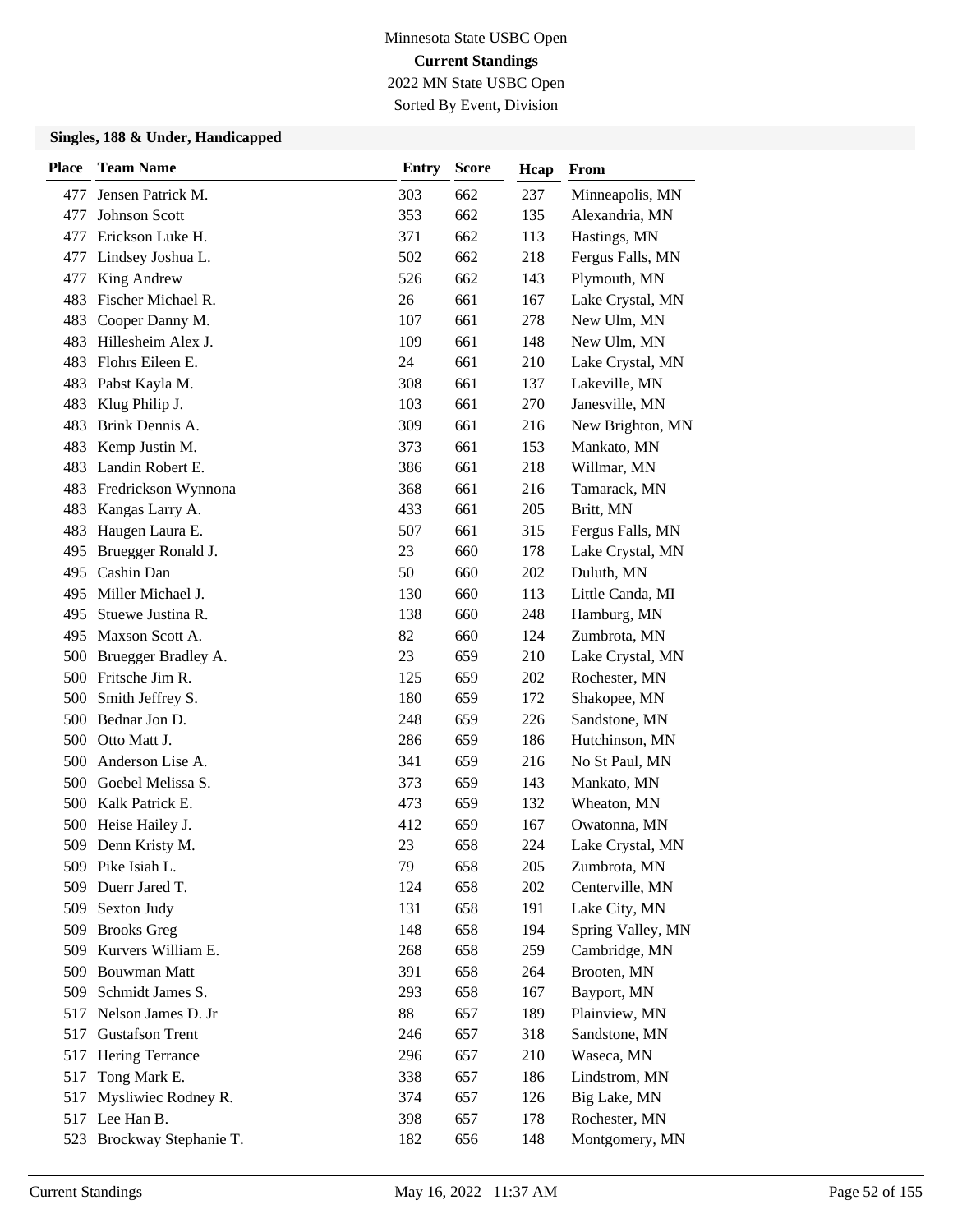# Minnesota State USBC Open **Current Standings**

2022 MN State USBC Open Sorted By Event, Division

| <b>Place</b> | <b>Team Name</b>           | Entry | <b>Score</b> | Hcap | From              |
|--------------|----------------------------|-------|--------------|------|-------------------|
|              | 523 Davis Mark T.          | 190   | 656          | 170  | Shakopee, MN      |
| 523          | Blood Wheeler M.           | 244   | 656          | 205  | Sandstone, MN     |
| 523          | Panzran Jim H.             | 25    | 656          | 191  | Lake Crystal, MN  |
| 523          | White James R.             | 111   | 656          | 226  | New Ulm, MN       |
| 523          | Leeman Tommy J.            | 322   | 656          | 191  | Albert Lea, MN    |
| 523          | Mueller Charles J.         | 407   | 656          | 191  | Coon Rapids, MN   |
| 523          | Paumen Cyle                | 466   | 656          | 135  | Annandale, MN     |
| 523          | Peacock Shirley A.         | 501   | 656          | 264  | Fergus Falls, MN  |
| 523          | Hunter Jacob J.            | 510   | 656          | 164  | Fergus Falls, MN  |
| 523          | Dodd Andy                  | 517   | 656          | 253  | Fergus Falls, MN  |
| 534          | Wulf Carl (Dave) D.        | 33    | 655          | 148  | Shakopee, MN      |
| 534          | Glass Karrie L.            | 55    | 655          | 218  | St Paul, MN       |
| 534          | Tlougan Tyrell             | 86    | 655          | 129  | Plainview, MN     |
| 534          | Laing John M.              | 126   | 655          | 170  | Apple Valley, MN  |
| 534          | Ellis Roberta K.           | 142   | 655          | 194  | Lino Lakes, MN    |
| 534          | Smith Alysia M.            | 142   | 655          | 124  | Lino Lakes, MN    |
|              | 534 Baillargeon Joseph     | 198   | 655          | 164  | Buffalo, MN       |
| 534          | Johnson Ross N.            | 235   | 655          | 121  | Mankato, MN       |
| 534          | Goodman Chris L.           | 111   | 655          | 113  | New Ulm, MN       |
|              | 534 Kotta Andrew R.        | 323   | 655          | 286  | Circle Pines, MN  |
|              | 544 Koehn Jeff A.          | 3     | 654          | 143  | Red Wing, MN      |
|              | 544 Wulf Sean M.           | 33    | 654          | 191  | Shakopee, MN      |
| 544          | <b>Bushlack Douglas J.</b> | 152   | 654          | 121  | New Richland, MN  |
|              | 544 Koski Shane D.         | 245   | 654          | 140  | Sandstone, MN     |
|              | 544 Lecuyer Zachary J.     | 330   | 654          | 256  | Woodbury, MN      |
|              | 544 Gewerth Loren D.       | 342   | 654          | 129  | Fairfax, MN       |
|              | 544 Berkowitz Matt E.      | 377   | 654          | 143  | Mounds View, MN   |
|              | 544 Erickson Angela M.     | 388   | 654          | 164  | Minneapolis, MN   |
|              | 544 Houfer Gary            | 467   | 654          | 170  | Annandale, MN     |
|              | 544 Krause Sandra K.       | 504   | 654          | 272  | Fergus Falls, MN  |
| 544          | Mattson Gabriel J.         | 522   | 654          | 137  | Crystal, MN       |
|              | 544 Martin Keith O.        | 530   | 654          | 121  | Lakeville, MN     |
|              | 556 Simonson Kyle J.       | 80    | 653          | 286  | Zumbrota, MN      |
| 556          | Spencer Robert T.          | 126   | 653          | 126  | Apple Valley, MN  |
|              | 556 Hadland Michael D.     | 148   | 653          | 186  | Spring Valley, MN |
|              | 556 Delaske Dyson          | 297   | 653          | 186  | Waseca, MN        |
|              | 556 Burch Vernon E.        | 326   | 653          | 162  | New London, MN    |
| 561          | Mundt Paul R.              | 132   | 652          | 191  | Lake City, MN     |
| 561          | Scoblic Travis S.          | 186   | 652          | 164  | New London, MN    |
|              | 561 Beyer Douglas          | 253   | 652          | 164  | Alexandria, MN    |
| 561          | Xiong Kia                  | 259   | 652          | 245  | Maple Grove, MN   |
| 561          | Reinitz Jared D.           | 336   | 652          | 113  | Wadena, MN        |
| 561          | Joslyn Chad                | 460   | 652          | 151  | Red Wing, MN      |
| 561          | Yang Youa                  | 527   | 652          | 148  | St Paul, MN       |
|              | 568 Kilmer Shanda M.       | 106   | 651          | 183  | New Ulm, MN       |
|              | 568 Davig Jim P.           | 193   | 651          | 248  | Red Wing, MN      |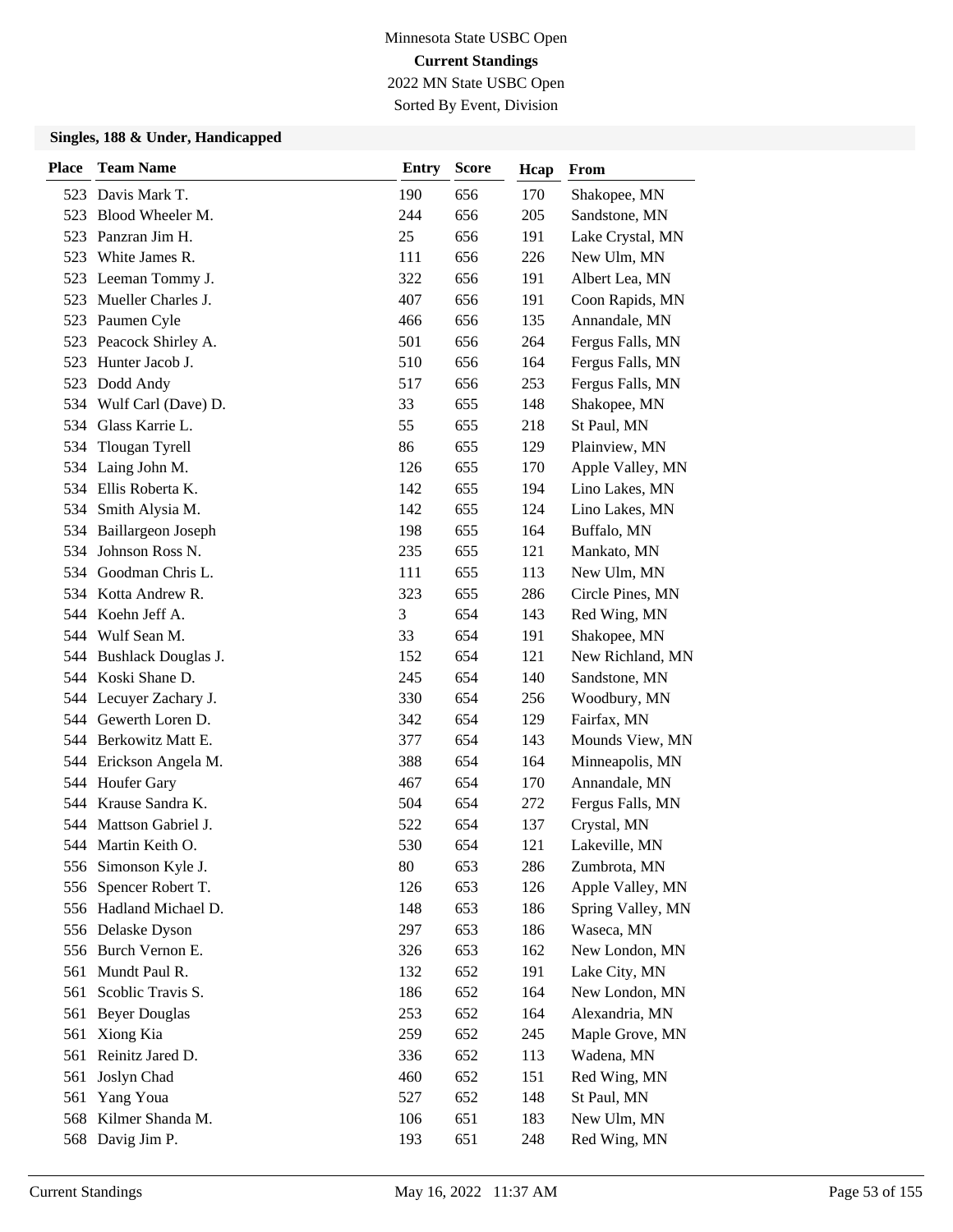# Minnesota State USBC Open **Current Standings**

2022 MN State USBC Open Sorted By Event, Division

| <b>Place</b> | <b>Team Name</b>           | <b>Entry</b> | <b>Score</b> | Hcap | From              |
|--------------|----------------------------|--------------|--------------|------|-------------------|
|              | 568 Monson Scott           | 205          | 651          | 116  | Waconia, MN       |
| 568          | Sem Donald L.              | 501          | 651          | 167  | Fergus Falls, MN  |
| 568          | DeCora Abel (Bill) W.      | 524          | 651          | 145  | Roseville, MN     |
|              | 568 Wothe Rick             | 291          | 651          | 151  | Frazee, MN        |
| 574          | Christenson Thomas G.      | 154          | 650          | 191  | Maple Grove, MN   |
| 574          | Schmidt Wayne              | 202          | 650          | 191  | Waconia, MN       |
| 574          | Steinkopf Steven E.        | 115          | 650          | 145  | Shakopee, MN      |
| 574          | Techar James R.            | 434          | 650          | 145  | Britt, MN         |
| 574          | <b>Hallberg Cory</b>       | 435          | 650          | 118  | Britt, MN         |
| 574          | Moldan Benjamin D.         | 494          | 650          | 164  | Janesville, MN    |
| 580          | Stein Payton J.            | 17           | 649          | 135  | Mound, MN         |
| 580          | Ferguson Roger L.          | 79           | 649          | 202  | Zumbrota, MN      |
| 580          | Goranson Raymond N.        | 79           | 649          | 164  | Zumbrota, MN      |
| 580          | Anderson Jeremy L.         | 112          | 649          | 156  | New Ulm, MN       |
| 580          | Yennie Michael D.          | 149          | 649          | 126  | Spring Valley, MN |
| 580          | Slack Chris D.             | 170          | 649          | 140  | Owatonna, MN      |
| 580          | Marten Eric H.             | 97           | 649          | 159  | Lakefield, MN     |
| 580          | St George William A.       | 191          | 649          | 143  | Elk River, MN     |
| 580          | Machado Daniel E.          | 373          | 649          | 167  | Mankato, MN       |
| 580          | Bemis Jim A.               | 387          | 649          | 248  | Willmar, MN       |
| 580          | Washburn Mike D.           | 408          | 649          | 167  | Grand Rapids, MN  |
| 580          | O'Dell Jeremy J.           | 415          | 649          | 116  | Roseville, MN     |
| 580          | Olson Jon E.               | 417          | 649          | 162  | Willmar, MN       |
| 593          | Kral Bradley J.            | 106          | 648          | 162  | New Ulm, MN       |
| 593          | Skog Randy L.              | 320          | 648          | 151  | Kettle River, MN  |
| 593          | Gajeski Andrew H.          | 473          | 648          | 180  | Wheaton, MN       |
|              | 596 Bogema Andrew          | 203          | 647          | 140  | Waconia, MN       |
|              | 596 Rumppe Michael J.      | 115          | 647          | 148  | Shakopee, MN      |
|              | 596 Demarce-Koll Bonnie J. | 523          | 647          | 324  | Crystal, MN       |
|              | 596 McGrath Angela M.      | 523          | 647          | 259  | Crystal, MN       |
| 600          | Kryzer Charles M.          | 21           | 646          | 118  | Faribault, MN     |
|              | 600 Hughes Shane S.        | 27           | 646          | 159  | Lewiston, MN      |
|              | 600 Bartsch Matt C.        | 72           | 646          | 124  | Zumbrota, MN      |
| 600          | Struck Dave G.             | 100          | 646          | 232  | Janesville, MN    |
| 600          | Steinkopf Laura D.         | 114          | 646          | 232  | Shakopee, MN      |
|              | 600 Anderson Tammy J.      | 132          | 646          | 170  | Lake City, MN     |
|              | 600 Woehler Nick           | 286          | 646          | 156  | Hutchinson, MN    |
| 600          | Bly Nick N.                | 150          | 646          | 259  | Spring Valley, MN |
| 600          | Arel Gerald T.             | 377          | 646          | 121  | Mounds View, MN   |
|              | 600 Lackner Ronald E.      | 433          | 646          | 221  | Britt, MN         |
|              | 600 Brekke Lanny J.        | 492          | 646          | 197  | Gary, MN          |
|              | 600 Brittain Anessa        | 531          | 646          | 124  | Minneapolis, MN   |
|              | 612 Litzau Linda M.        | 99           | 645          | 129  | Annandale, MN     |
|              | 612 Bahr Danielle J.       | 109          | 645          | 186  | New Ulm, MN       |
|              | 612 McGuiggan Greg A. Jr   | 182          | 645          | 140  | Montgomery, MN    |
|              | 612 Moore Nick R.          | 186          | 645          | 226  | New London, MN    |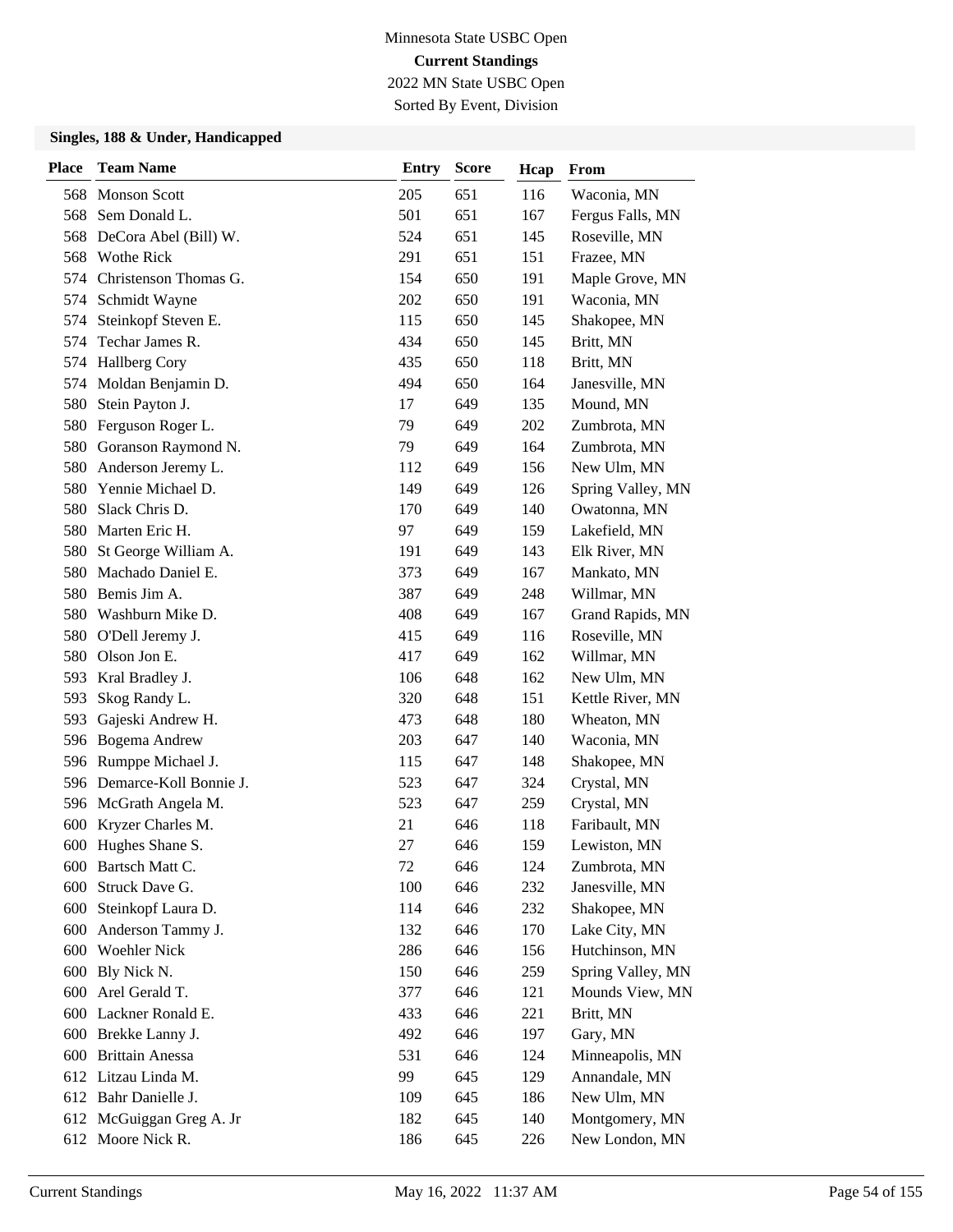Sorted By Event, Division

| <b>Place</b> | <b>Team Name</b>                 | <b>Entry</b> | <b>Score</b> | Hcap | From               |
|--------------|----------------------------------|--------------|--------------|------|--------------------|
|              | 612 Vang Crystina                | 259          | 645          | 240  | Maple Grove, MN    |
| 612          | Kuhn Roger D.                    | 333          | 645          | 135  | Cottage Grove, MN  |
|              | 612 Haus Mark J.                 | 362          | 645          | 137  | Forest Lake, MN    |
|              | 612 Hoover David W.              | 367          | 645          | 143  | Tamarack, MN       |
|              | 612 Jankovich Zachary A.         | 383          | 645          | 221  | Faribault, MN      |
| 621          | Appel Curt S.                    | 84           | 644          | 197  | Plainview, MN      |
| 621          | Majerus Chad G.                  | 128          | 644          | 232  | Lake City, MN      |
| 621          | Smisek Bruce W.                  | 184          | 644          | 156  | Montgomery, MN     |
| 621          | White Tyson J.                   | 248          | 644          | 159  | Sandstone, MN      |
| 621          | Xiong Fong P.                    | 380          | 644          | 116  | Blaine, MN         |
| 621          | Vold Winona                      | 387          | 644          | 337  | Willmar, MN        |
| 621          | Harlow Kyle W.                   | 390          | 644          | 140  | Apple Valley, MN   |
|              | 621 Olson Jackson L.             | 417          | 644          | 129  | Willmar, MN        |
| 629          | Cullen Todd M.                   | 154          | 643          | 124  | Maple Grove, MN    |
| 629          | Horsmann Tim D.                  | 247          | 643          | 186  | Sandstone, MN      |
|              | 629 Waddell Kaylee R.            | 277          | 643          | 175  | Hibbing, MN        |
| 629          | Morreim Nate                     | 283          | 643          | 156  | Arlington, MN      |
| 629          | Anderson Carmen J.               | 304          | 643          | 229  | Champlin, MN       |
| 629          | Steinke Timothy M.               | 191          | 643          | 170  | Elk River, MN      |
| 635          | May Robert J.                    | 44           | 642          | 116  | Saint Charles, MN  |
|              | 635 Perlowski Tim L.             | 55           | 642          | 143  | St Paul, MN        |
| 635          | Erickson Teri A.                 | 94           | 642          | 153  | Austin, MN         |
| 635          | Miller Amy M.                    | 185          | 642          | 156  | New London, MN     |
| 635          | Kurtz Matthew W.                 | 352          | 642          | 143  | Rush City, MN      |
| 635          | Scholar Kenny D.                 | 437          | 642          | 135  | Britt, MN          |
| 635          | Newton Matthew D.                | 522          | 642          | 194  | Crystal, MN        |
|              | 642 Ruffell Lynn R.              | 105          | 641          | 180  | Lake City, MN      |
|              | 642 Nordby John A.               | 139          | 641          | 140  | Maplewood, MN      |
|              | 642 Riebe Victoria L.            | 285          | 641          | 221  | Arlington, MN      |
| 642          | Quandt Rachel L.                 | 93           | 641          | 221  | Austin, MN         |
|              | 642 Arends Joe                   | 391          | 641          | 205  | Brooten, MN        |
|              | 642 Xiong Khu M.                 | 527          | 641          | 191  | St Paul, MN        |
|              | 648 Bru Kasey M.                 | 74           | 640          | 272  | Zumbrota, MN       |
| 648          | <b>Zins Nate</b>                 | 112          | 640          | 162  | New Ulm, MN        |
| 648          | Samuelson Duane P.               | 193          | 640          | 145  | Red Wing, MN       |
| 648          | Schroepfer Steven J.             | 199          | 640          | 172  | Buffalo, MN        |
|              | 648 Carlstrom-Hughes Christopher | 246          | 640          | 329  | Sandstone, MN      |
| 648          | Tuchtenhagen Jeff                | 283          | 640          | 159  | Arlington, MN      |
| 648          | St John Brock                    | 286          | 640          | 140  | Hutchinson, MN     |
| 648          | Weckwerth Adam                   | 282          | 640          | 194  | Arlington, MN      |
| 648          | Smith Tyler J.                   | 335          | 640          | 167  | Little Falls, MN   |
| 648          | Jochumsen Kevin R.               | 361          | 640          | 167  | North Branch, MN   |
| 658          | Berube Ronald A.                 | 37           | 639          | 126  | White Bear Lake, M |
|              | 658 Rostad Brad J.               | 80           | 639          | 135  | Zumbrota, MN       |
|              | 658 Gander Austin J.             | 84           | 639          | 159  | Plainview, MN      |
|              | 658 Finnerty Sean M.             | 169          | 639          | 175  | Chaska, MN         |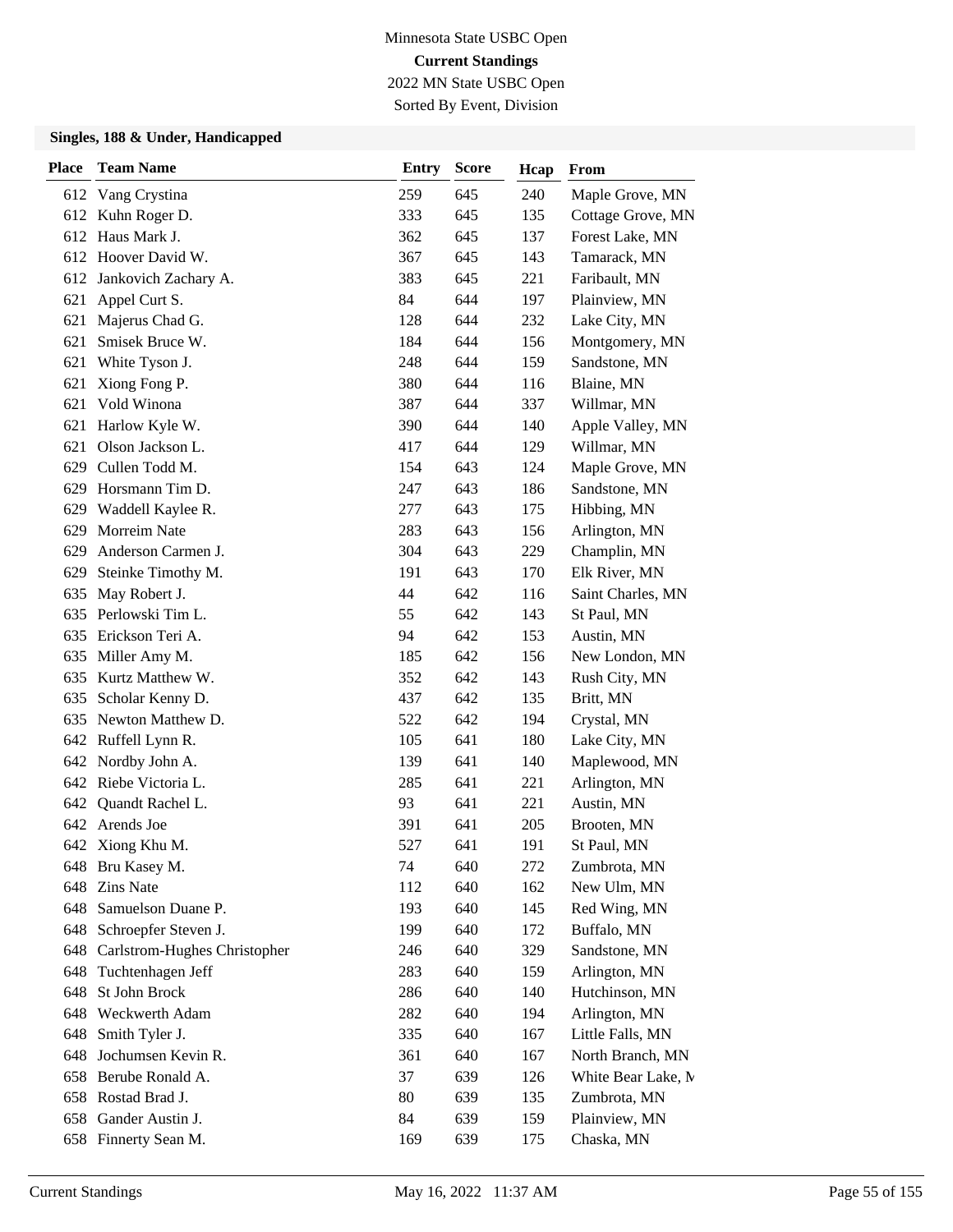Sorted By Event, Division

| <b>Place</b> | <b>Team Name</b>         | <b>Entry</b> | <b>Score</b> | Hcap | From              |
|--------------|--------------------------|--------------|--------------|------|-------------------|
|              | 658 Riebe Dean A.        | 283          | 639          | 132  | Arlington, MN     |
| 658          | Wolbeck Gerald W. Sr     | 324          | 639          | 121  | Paynesville, MN   |
| 664          | Anderson Richard D.      | 130          | 638          | 121  | Little Canda, MI  |
|              | 664 Neu Kevin A.         | 200          | 638          | 180  | Buffalo, MN       |
|              | 664 Plath Aaron J.       | 223          | 638          | 132  | Kimball, MN       |
| 664          | Jerde Dugan P.           | 311          | 638          | 167  | New Brighton, MN  |
| 664          | Hauff James P.           | 408          | 638          | 116  | Grand Rapids, MN  |
|              | 664 Dahlberg Tyler       | 411          | 638          | 178  | New London, MN    |
|              | 664 Jenkins Anthony C.   | 463          | 638          | 137  | Verndale, MN      |
| 671          | Blumers Charles E.       | 32           | 637          | 135  | Shakopee, MN      |
| 671          | <b>Toenyan Gregg</b>     | 225          | 637          | 132  | Melrose, MN       |
| 671          | Points Bert C.           | 253          | 637          | 172  | Alexandria, MN    |
| 671          | Haberman Caleb           | 41           | 637          | 167  | Woodbury, MN      |
| 671          | Farrell Timothy E.       | 345          | 637          | 129  | Austin, MN        |
| 671          | Keller Brandon C.        | 191          | 637          | 135  | Elk River, MN     |
| 671          | <b>Todd Brandon</b>      | 358          | 637          | 199  | Lindstrom, MN     |
| 671          | Dobbs Arthur             | 473          | 637          | 183  | Wheaton, MN       |
|              | 679 Waters Blake C.      | 56           | 636          | 156  | Zumbrota, MN      |
| 679          | Brauch Mark W.           | 178          | 636          | 118  | Saint Cloud, MN   |
| 679          | Ahlswede Bryan M.        | 318          | 636          | 210  | White Bear Lk, MN |
| 679          | Zalky Ethan J.           | 150          | 636          | 145  | Spring Valley, MN |
| 679          | Stelter Ronald F.        | 434          | 636          | 180  | Britt, MN         |
| 679          | Roehrick Steven D.       | 521          | 636          | 135  | Faribault, MN     |
| 685          | Haugen Brian A.          | 48           | 635          | 224  | Big Lake, MN      |
| 685          | Lang Wendy M.            | 107          | 635          | 294  | New Ulm, MN       |
| 685          | Schladweiler Meredith K. | 113          | 635          | 237  | New Ulm, MN       |
| 685          | Sexton John F.           | 132          | 635          | 126  | Lake City, MN     |
| 685          | <b>Gephart Scott</b>     | 154          | 635          | 156  | Maple Grove, MN   |
| 685          | Jackels Robert           | 287          | 635          | 162  | Hutchinson, MN    |
| 685          | Miller Robert J.         | 313          | 635          | 118  | New Brighton, MN  |
| 685          | Manglkrammer Eric J.     | 371          | 635          | 126  | Hastings, MN      |
| 685          | Sunsdahl David           | 437          | 635          | 194  | Britt, MN         |
|              | 694 Krueger Mark A.      | 132          | 634          | 132  | Lake City, MN     |
| 694          | Gunther Kevin V.         | 152          | 634          | 167  | New Richland, MN  |
|              | 694 Ide Gerald D.        | 204          | 634          | 232  | Waconia, MN       |
|              | 694 Panzram Bridget A.   | 24           | 634          | 191  | Lake Crystal, MN  |
|              | 694 Reese Troy           | 392          | 634          | 156  | Brooten, MN       |
|              | 694 Sullivan Sean B.     | 502          | 634          | 197  | Fergus Falls, MN  |
|              | 694 Everett Velda A.     | 531          | 634          | 118  | Minneapolis, MN   |
|              | 694 LaMoure Shane        | 535          | 634          | 132  | Coon Rapids, MN   |
|              | 702 Martin Josh          | 151          | 633          | 164  | Spring Valley, MN |
|              | 702 Norton Tyler K.      | 85           | 633          | 237  | Plainview, MN     |
|              | 702 Jensen Douglas C.    | 322          | 633          | 256  | Albert Lea, MN    |
|              | 702 Bergee Derek A.      | 365          | 633          | 135  | Annandale, MN     |
|              | 702 Ninow Dennis C.      | 373          | 633          | 210  | Mankato, MN       |
|              | 702 Schuster Andrew J.   | 480          | 633          | 202  | Blaine, MN        |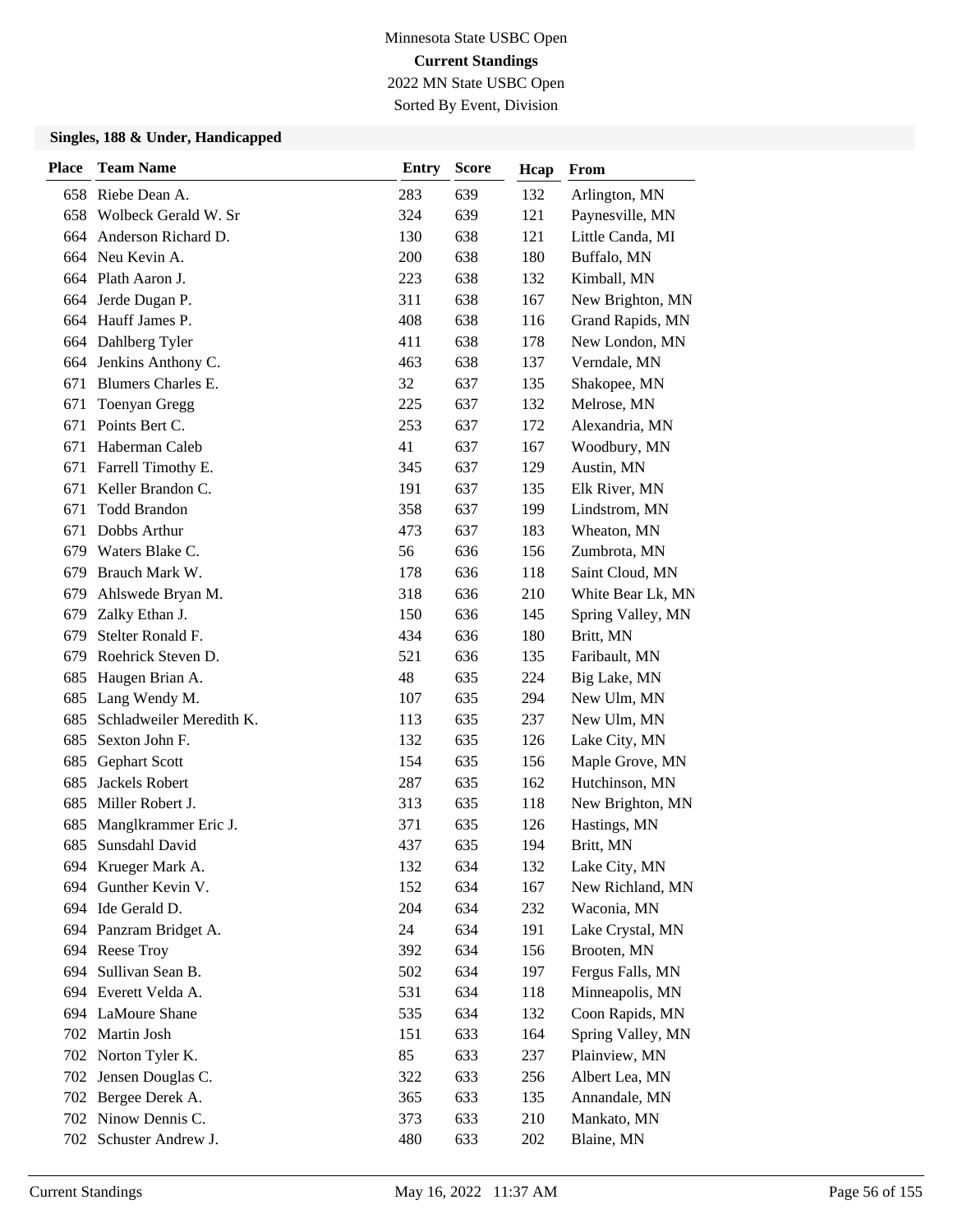Sorted By Event, Division

| <b>Place</b> | <b>Team Name</b>         | <b>Entry</b> | <b>Score</b> | Hcap | From             |
|--------------|--------------------------|--------------|--------------|------|------------------|
| 708          | Schulz Ty                | 77           | 632          | 140  | Zumbrota, MN     |
| 708          | Westphal Tabbitha L.     | 101          | 632          | 299  | Janesville, MN   |
| 708          | Forshee Shawn            | 181          | 632          | 132  | Shakopee, MN     |
| 708          | Kristiansen Austin S.    | 182          | 632          | 137  | Montgomery, MN   |
| 708          | <b>Fahning Dan</b>       | 282          | 632          | 135  | Arlington, MN    |
| 708          | Stram Gordon D.          | 408          | 632          | 210  | Grand Rapids, MN |
| 708          | Slagter Colton R.        | 411          | 632          | 248  | New London, MN   |
| 708          | Strande Arvid R.         | 505          | 632          | 113  | Fergus Falls, MN |
| 708          | Pittman Tim              | 295          | 632          | 132  | Waseca, MN       |
| 717          | Bertschinger Dan P.      | 62           | 631          | 116  | Zumbrota, MN     |
| 717          | Stoldorf Devan M.        | 233          | 631          | 113  | Perham, MN       |
| 717          | Christensen Paul D.      | 253          | 631          | 205  | Alexandria, MN   |
| 717          | Yang Kaelie              | 257          | 631          | 199  | No St Paul, MN   |
| 717          | Thao Youpa T.            | 257          | 631          | 259  | No St Paul, MN   |
| 717          | Spray Alan D.            | 329          | 631          | 132  | Wyoming, MN      |
| 717          | Steen Gabe M.            | 357          | 631          | 148  | Barnsville, MN   |
| 717          | Jensen David M.          | 507          | 631          | 248  | Fergus Falls, MN |
| 725          | Wiech Kory S.            | 56           | 630          | 216  | Zumbrota, MN     |
| 725          | Huper Lyndee             | 102          | 630          | 237  | Janesville, MN   |
| 725          | Drake James W.           | 229          | 630          | 240  | East Bethel, MN  |
| 725          | Hendrix Daniel W.        | 245          | 630          | 272  | Sandstone, MN    |
| 725          | Smith Debbie A.          | 335          | 630          | 189  | Little Falls, MN |
| 725          | Corbett Casey P.         | 355          | 630          | 143  | Forest Lake, MN  |
| 725          | Altman Robert L.         | 439          | 630          | 162  | Britt, MN        |
| 725          | Yang Xena                | 527          | 630          | 189  | St Paul, MN      |
| 733          | Wright Joel A.           | 70           | 629          | 164  | Zumbrota, MN     |
| 733          | Thompson Tyler J.        | 108          | 629          | 118  | New Ulm, MN      |
| 733          | Okun Joseph A.           | 250          | 629          | 218  | Sandstone, MN    |
| 733          | Moe Justin               | 433          | 629          | 186  | Britt, MN        |
| 733          | McLellan James I.        | 439          | 629          | 145  | Britt, MN        |
| 733          | Adams Tom A.             | 467          | 629          | 124  | Annandale, MN    |
| 733          | Boyer Cody J.            | 461          | 629          | 180  | Verndale, MN     |
|              | 733 Lindquist Wilfred A. | 501          | 629          | 132  | Fergus Falls, MN |
| 741          | Wulf Amber               | 33           | 628          | 210  | Shakopee, MN     |
| 741          | Greenhalgh Tom G.        | 146          | 628          | 132  | Blaine, MN       |
| 741          | Holicky Matt J.          | 174          | 628          | 162  | Montgomery, MN   |
| 741          | Tradewell Ryan R.        | 268          | 628          | 113  | Cambridge, MN    |
| 741          | Schauer Tim              | 284          | 628          | 210  | Arlington, MN    |
| 741          | Yang Dalee               | 364          | 628          | 191  | St Paul, MN      |
| 741          | Holtmeyer Richard C.     | 481          | 628          | 126  | Maple Grove, MN  |
| 748          | Stahler Michael A.       | 64           | 627          | 251  | Zumbrota, MN     |
| 748          | Curnow Lori D.           | 167          | 627          | 162  | Duluth, MN       |
| 748          | Sobottka Cory A.         | 193          | 627          | 153  | Red Wing, MN     |
|              | 748 May James            | 207          | 627          | 226  | Waconia, MN      |
|              | 748 Herme Floyd R.       | 25           | 627          | 172  | Lake Crystal, MN |
|              | 748 Frauendienst Mike    | 282          | 627          | 175  | Arlington, MN    |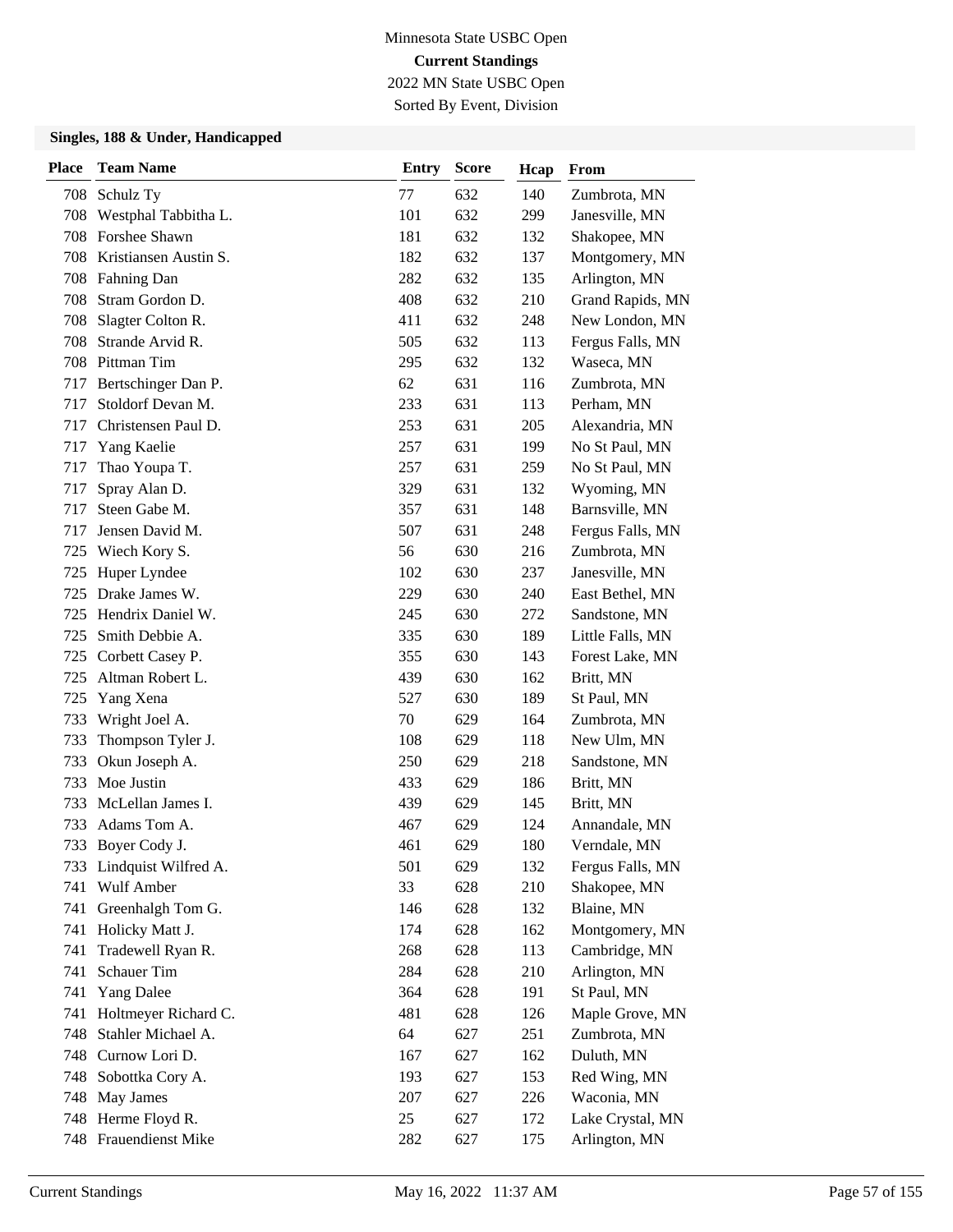Sorted By Event, Division

| <b>Place</b> | <b>Team Name</b>      | <b>Entry</b> | <b>Score</b> | Hcap | From               |
|--------------|-----------------------|--------------|--------------|------|--------------------|
| 748.         | Johnson Charles S.    | 36           | 627          | 135  | White Bear Lake, M |
|              | 748 Haus Ryan S.      | 362          | 627          | 129  | Forest Lake, MN    |
| 756          | Mielke Michael G.     | 38           | 626          | 126  | Big Lake, MN       |
|              | 756 Berg Neil         | 153          | 626          | 135  | New Richland, MN   |
| 756          | Johnson Bruce         | 206          | 626          | 180  | Waconia, MN        |
| 756          | Maurice Paul S.       | 246          | 626          | 286  | Sandstone, MN      |
| 756          | Brannick Jeff R.      | 406          | 626          | 251  | Champlin, MN       |
|              | 756 Holm Paul A.      | 506          | 626          | 189  | Fergus Falls, MN   |
|              | 762 Wilson Frank L.   | 5            | 625          | 135  | Dodge Center, MN   |
| 762          | Rayman Bobbi Jo       | 92           | 625          | 189  | Austin, MN         |
| 762.         | Glackler Shanna C.    | 100          | 625          | 202  | Janesville, MN     |
|              | 762 Kubasch Nicholas  | 203          | 625          | 118  | Waconia, MN        |
| 762          | Meyer William C.      | 283          | 625          | 153  | Arlington, MN      |
| 762          | VonEschen Tristan M.  | 288          | 625          | 159  | Hutchinson, MN     |
| 762.         | James Cole            | 297          | 625          | 216  | Waseca, MN         |
| 762          | <b>Borst Brandon</b>  | 296          | 625          | 213  | Waseca, MN         |
|              | 762 Schellbach Jerry  | 351          | 625          | 132  | Rush City, MN      |
| 771          | Paulson Tim E.        | 75           | 624          | 118  | Zumbrota, MN       |
| 771          | Hagen Steven J.       | 503          | 624          | 172  | Fergus Falls, MN   |
| 771          | VanHoudt Cory         | 298          | 624          | 229  | Waterville, MN     |
| 774          | Schleicher Andy C.    | 180          | 623          | 135  | Shakopee, MN       |
| 774          | Johnson Kenneth       | 204          | 623          | 140  | Waconia, MN        |
| 774          | Rosenau Jason R.      | 223          | 623          | 132  | Kimball, MN        |
| 774          | Greibrok Danny D.     | 91           | 623          | 189  | Austin, MN         |
| 774          | Zimpel Brian T.       | 368          | 623          | 137  | Tamarack, MN       |
| 774          | Obermeyer Brian J.    | 493          | 623          | 172  | Janesville, MN     |
| 774          | Andersen Chad C.      | 501          | 623          | 237  | Fergus Falls, MN   |
| 781          | McCormick Michael E.  | 124          | 622          | 113  | Centerville, MN    |
| 781          | Voth Randy C.         | 188          | 622          | 167  | Wabasha, MN        |
| 781          | Swanson Richard L.    | 199          | 622          | 226  | Buffalo, MN        |
| 781          | Johnson Ron J. Sr     | 250          | 622          | 232  | Sandstone, MN      |
| 781          | Hay David W.          | 268          | 622          | 151  | Cambridge, MN      |
|              | 781 Cubus Timothy R.  | 338          | 622          | 135  | Lindstrom, MN      |
| 781          | Stille Brandon        | 386          | 622          | 162  | Willmar, MN        |
| 781          | DeMaintenon Marie A.  | 390          | 622          | 186  | Apple Valley, MN   |
|              | 789 Antus Cuyler      | 10           | 621          | 226  | Woodbury, MN       |
|              | 789 Kuhlow Greg L.    | 48           | 621          | 194  | Big Lake, MN       |
|              | 789 Lien Thomas J.    | 48           | 621          | 191  | Big Lake, MN       |
| 789          | Paradis Kevin D.      | 74           | 621          | 170  | Zumbrota, MN       |
| 789          | Martin Timothy J.     | 161          | 621          | 121  | Maple Grove, MN    |
| 789          | Ebneter Dan           | 269          | 621          | 140  | Prior Lake, MN     |
|              | 789 Larson Jan        | 294          | 621          | 237  | Waseca, MN         |
| 789          | Morrison Sarah A.     | 330          | 621          | 175  | Woodbury, MN       |
|              | 789 Briski Matt G.    | 433          | 621          | 135  | Britt, MN          |
|              | 798 Madison Nick J.   | 38           | 620          | 118  | Big Lake, MN       |
|              | 798 VanNurden Dale A. | 316          | 620          | 183  | White Bear Lk, MN  |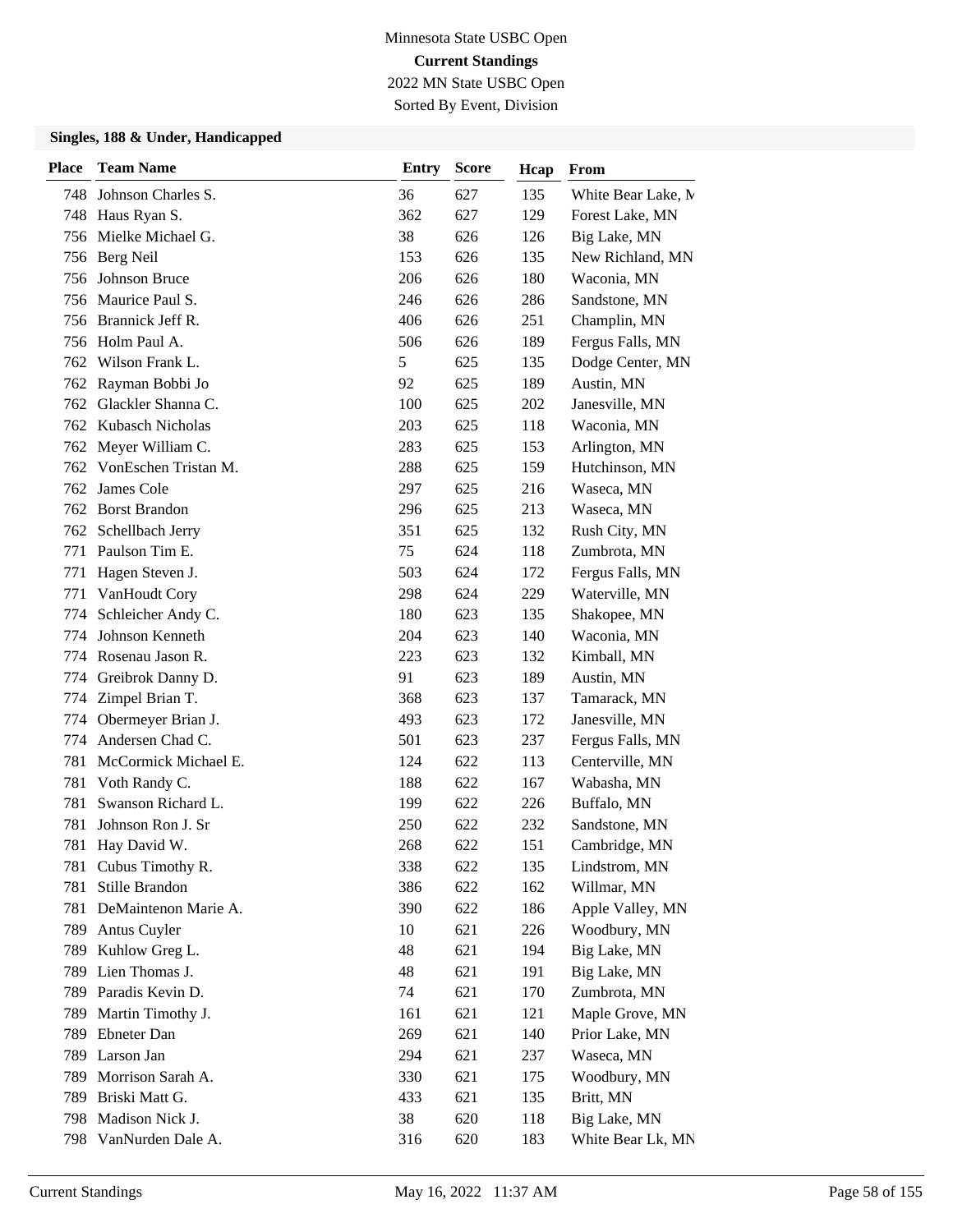# Minnesota State USBC Open **Current Standings**

2022 MN State USBC Open Sorted By Event, Division

| <b>Place</b> | <b>Team Name</b>         | <b>Entry</b> | <b>Score</b> | Hcap | From              |
|--------------|--------------------------|--------------|--------------|------|-------------------|
| 798          | Stille Randy D.          | 386          | 620          | 178  | Willmar, MN       |
| 798          | Stroupe Scott R.         | 525          | 620          | 151  | Plymouth, MN      |
|              | 802 Rogers Clinton M.    | 100          | 619          | 264  | Janesville, MN    |
|              | 802 Volk Dean W.         | 180          | 619          | 113  | Shakopee, MN      |
|              | 802 Wendlandt Josh J.    | 223          | 619          | 143  | Kimball, MN       |
|              | 802 Whiting Al           | 41           | 619          | 118  | Woodbury, MN      |
|              | 802 Herrera Anna Y.      | 348          | 619          | 210  | West St Paul, MN  |
|              | 802 True Norman G.       | 309          | 619          | 137  | New Brighton, MN  |
|              | 802 Doroshenko Greg J.   | 479          | 619          | 180  | Blaine, MN        |
|              | 802 Nelson Russ C.       | 503          | 619          | 216  | Fergus Falls, MN  |
|              | 802 Urman Robert G.      | 293          | 619          | 137  | Bayport, MN       |
|              | 802 Chappuis Kimberly A. | 412          | 619          | 151  | Owatonna, MN      |
|              | 812 Honsey Mark D.       | 27           | 618          | 124  | Lewiston, MN      |
|              | 812 Kahle Jeff R.        | 107          | 618          | 194  | New Ulm, MN       |
|              | 812 Talatala Deb K.      | 199          | 618          | 216  | Buffalo, MN       |
|              | 812 Furuli Wayne A.      | 160          | 618          | 162  | Maple Grove, MN   |
| 812          | Skusa Joey T.            | 296          | 618          | 162  | Waseca, MN        |
|              | 812 Nyhammer Bob         | 391          | 618          | 224  | Brooten, MN       |
|              | 818 Rothstein Chris R.   | 279          | 617          | 140  | Waite Park, MN    |
|              | 818 Ferrin Justin W.     | 308          | 617          | 129  | Lakeville, MN     |
|              | 818 Buermann Arnie R.    | 325          | 617          | 137  | Paynesville, MN   |
|              | 818 Casterton Alan M.    | 405          | 617          | 137  | Albert Lea, MN    |
|              | 822 Hammermeister Kim A. | 94           | 616          | 280  | Austin, MN        |
|              | 822 Jensen Jacob A.      | 95           | 616          | 137  | South St Paul, MN |
|              | 822 Fritsche Erik J.     | 125          | 616          | 118  | Rochester, MN     |
|              | 822 Buhr Barrett B.      | 290          | 616          | 205  | Frazee, MN        |
|              | 822 Doty Samantha M.     | 327          | 616          | 213  | New London, MN    |
|              | 822 Johnson Richard L.   | 385          | 616          | 272  | Willmar, MN       |
|              | 822 Tieden Harold A.     | 532          | 616          | 153  | Ham Lake, MN      |
| 829          | Wick Travis M.           | 182          | 615          | 137  | Montgomery, MN    |
| 829          | Hedlund Chad             | 207          | 615          | 113  | Waconia, MN       |
| 829          | Carroll Kristina N.      | 93           | 615          | 178  | Austin, MN        |
|              | 829 Vang Yeeleng         | 364          | 615          | 148  | St Paul, MN       |
| 829          | Watkins Jason J.         | 439          | 615          | 137  | Britt, MN         |
| 829          | Harvanko Larry G.        | 538          | 615          | 151  | Champlin, MN      |
| 835          | Schroepfer Karen B.      | 199          | 614          | 256  | Buffalo, MN       |
|              | 835 Brusewitz Dennis S.  | 461          | 614          | 167  | Verndale, MN      |
| 837          | <b>Brion Ben</b>         | 38           | 613          | 156  | Big Lake, MN      |
| 837          | Ratz Hunter              | 51           | 613          | 178  | Plainview, MN     |
|              | 837 Porter George E. Iv  | 316          | 613          | 205  | White Bear Lk, MN |
|              | 837 Politte Timothy L.   | 365          | 613          | 159  | Annandale, MN     |
| 837          | Power Kelly J.           | 479          | 613          | 116  | Blaine, MN        |
| 837          | Baker David J.           | 528          | 613          | 194  | Cook, MN          |
| 837          | Robinson Dawn M.         | 539          | 613          | 202  | Oakdale, MN       |
|              | 844 Dietrich Douglas N.  | 177          | 612          | 132  | New Prague, MN    |
| 844          | Sticha Michael E.        | 144          | 612          | 135  | Lino Lakes, MN    |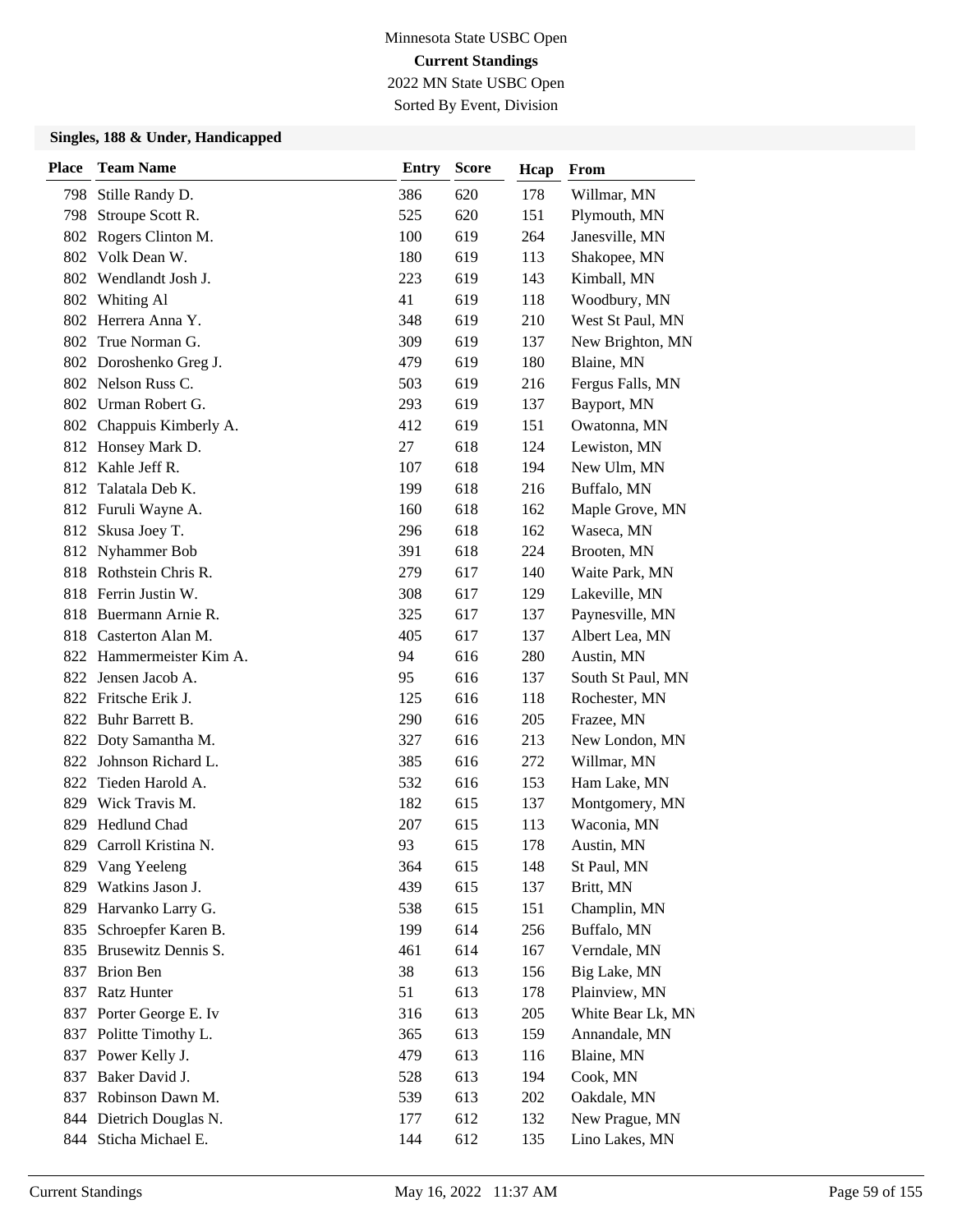Sorted By Event, Division

| <b>Place</b> | <b>Team Name</b>         | <b>Entry</b>             | <b>Score</b> | Hcap | From             |
|--------------|--------------------------|--------------------------|--------------|------|------------------|
|              | 844 Wolfe Douglas C.     | 386                      | 612          | 207  | Willmar, MN      |
| 847          | Wempner Brian S.         | $\overline{\mathcal{L}}$ | 611          | 205  | Lake City, MN    |
| 847          | Wilson Carl R.           | 254                      | 611          | 145  | Alexandria, MN   |
|              | 847 Halligan Joseph A.   | 372                      | 611          | 132  | Hastings, MN     |
| 847          | Morse Eric D.            | 389                      | 611          | 116  | Minneapolis, MN  |
| 847          | Chappuis John J.         | 412                      | 611          | 129  | Owatonna, MN     |
| 847          | Mabin Thomas M. III      | 413                      | 611          | 129  | Owatonna, MN     |
|              | 853 Frank Jack J.        | 106                      | 610          | 202  | New Ulm, MN      |
|              | 853 Possin Brent T.      | 152                      | 610          | 140  | New Richland, MN |
| 853          | Krueger Josh R.          | 153                      | 610          | 148  | New Richland, MN |
| 853          | Reid Brandon L.          | 248                      | 610          | 183  | Sandstone, MN    |
|              | 853 Pfeifer Jeff A.      | 122                      | 610          | 116  | Plymouth, MN     |
|              | 853 Latuff Robert M.     | 310                      | 610          | 116  | New Brighton, MN |
| 859          | Carpenter Mike J.        | 125                      | 609          | 159  | Rochester, MN    |
|              | 859 Ritscher Kevin N.    | 187                      | 609          | 126  | Wabasha, MN      |
| 859          | Vandemark Anthony J.     | 256                      | 609          | 121  | Woodbury, MN     |
|              | 859 Burch Robin          | 326                      | 609          | 197  | New London, MN   |
| 859          | Yang Matthew M.          | 340                      | 609          | 118  | St Paul, MN      |
| 859          | Heinze John              | 393                      | 609          | 205  | Brooten, MN      |
| 859          | Betts Kristen M.         | 461                      | 609          | 164  | Verndale, MN     |
|              | 866 Dennis Nathan        | 87                       | 608          | 189  | Plainview, MN    |
|              | 866 Rivers Randall       | 184                      | 608          | 159  | Montgomery, MN   |
|              | 866 Hart David G.        | 345                      | 608          | 140  | Austin, MN       |
| 866          | Johnson Rick F.          | 353                      | 608          | 151  | Alexandria, MN   |
|              | 866 Cadwell Tim          | 372                      | 608          | 191  | Hastings, MN     |
|              | 866 Harer Jay C.         | 420                      | 608          | 140  | Hastings, MN     |
| 866          | Olson Jason A.           | 293                      | 608          | 137  | Bayport, MN      |
|              | 866 Mitchell Joseph J.   | 539                      | 608          | 124  | Oakdale, MN      |
|              | 874 Binner Jeremy W.     | 52                       | 607          | 148  | Plainview, MN    |
| 874          | Dougherty Christine L.   | 167                      | 607          | 189  | Duluth, MN       |
|              | 874 Lincoln Connor R.    | 468                      | 607          | 143  | Annandale, MN    |
| 877          | Hamlin James G.          | 463                      | 606          | 167  | Verndale, MN     |
| 877          | Jankovich Wade R.        | 521                      | 606          | 186  | Faribault, MN    |
| 879          | Crumpler Warren H.       | 146                      | 605          | 132  | Blaine, MN       |
| 879          | Nelson Erik R.           | 168                      | 605          | 124  | Chaska, MN       |
|              | 879 Leukam Mike J.       | 224                      | 605          | 124  | Melrose, MN      |
|              | 879 Parenteau Gary E.    | 276                      | 605          | 159  | Hibbing, MN      |
|              | 879 McAdams Mariam D.    | 434                      | 605          | 243  | Britt, MN        |
| 879          | Odman Matt L.            | 460                      | 605          | 118  | Red Wing, MN     |
|              | 885 Luing Derrick P.     | 98                       | 604          | 132  | Lakefield, MN    |
|              | 885 Haberman Benjamin J. | 41                       | 604          | 162  | Woodbury, MN     |
| 887          | Hess Mike L.             | 178                      | 603          | 145  | Saint Cloud, MN  |
| 887          | Horsmann Tom D.          | 247                      | 603          | 124  | Sandstone, MN    |
| 887          | Hecker Doug J.           | 248                      | 603          | 205  | Sandstone, MN    |
| 887          | Wenker Jesse L.          | 377                      | 603          | 237  | Mounds View, MN  |
| 887          | Strater Patrick R.       | 481                      | 603          | 113  | Maple Grove, MN  |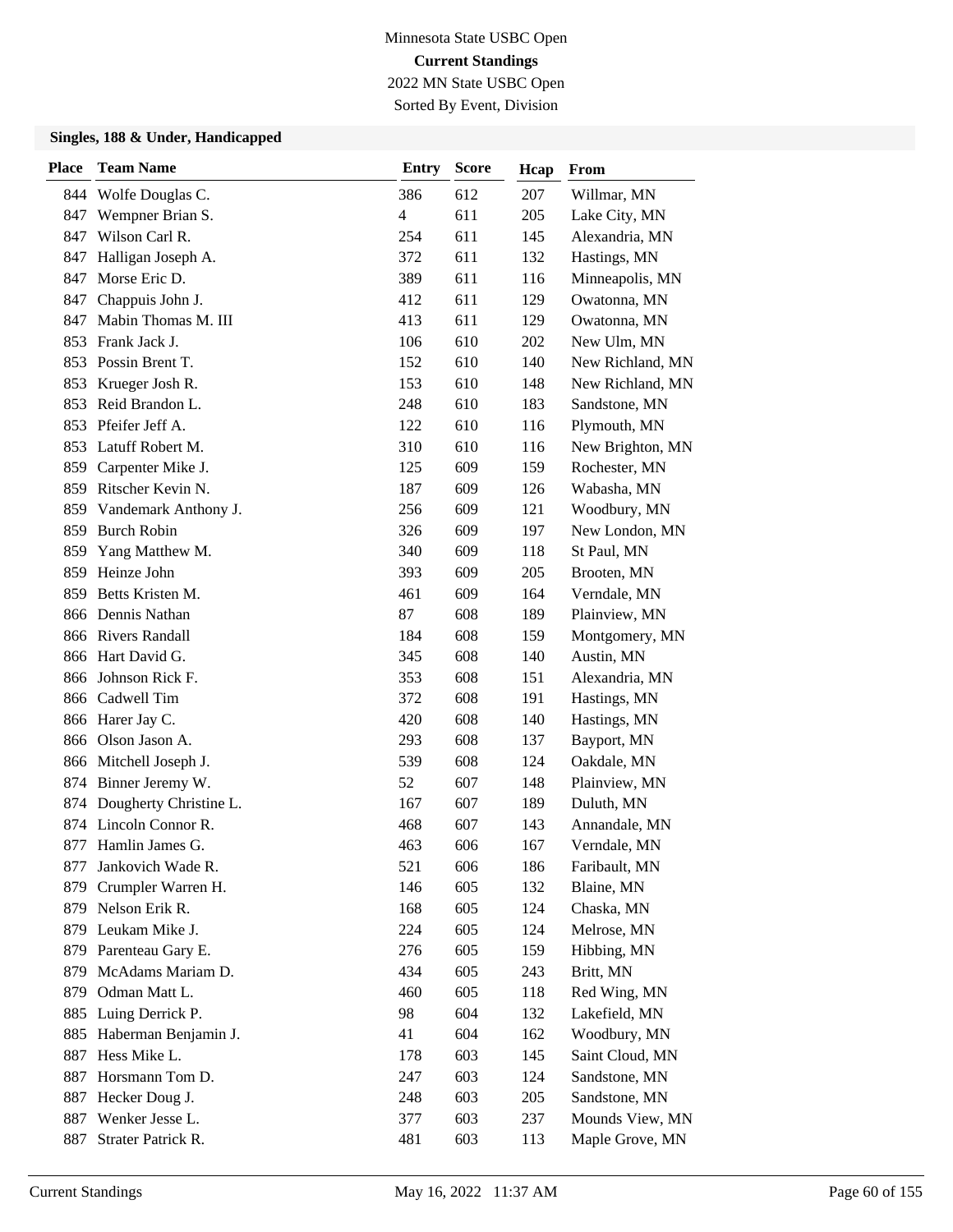## Minnesota State USBC Open **Current Standings**

2022 MN State USBC Open Sorted By Event, Division

| <b>Place</b> | <b>Team Name</b>         | Entry | <b>Score</b> | Hcap | From              |
|--------------|--------------------------|-------|--------------|------|-------------------|
|              | 892 Wolf Randy A.        | 188   | 602          | 194  | Wabasha, MN       |
|              | 892 Neu Lee A.           | 200   | 602          | 237  | Buffalo, MN       |
|              | 892 Moua Sammie T.       | 257   | 602          | 278  | No St Paul, MN    |
|              | 892 Rydie Coleman D.     | 462   | 602          | 199  | Verndale, MN      |
|              | 892 Mariska Brian        | 299   | 602          | 245  | Waterville, MN    |
| 897          | Gerdts Jeff E.           | 26    | 601          | 218  | Lake Crystal, MN  |
|              | 897 Leslie Dayna L.      | 167   | 601          | 261  | Duluth, MN        |
|              | 897 Heuer Jeff E.        | 85    | 601          | 248  | Plainview, MN     |
|              | 897 Krause Tom A.        | 434   | 601          | 145  | Britt, MN         |
| 897          | Hagen Scott S.           | 503   | 601          | 153  | Fergus Falls, MN  |
| 897          | Rothen Adam K.           | 521   | 601          | 189  | Faribault, MN     |
|              | 903 Reuter Carl J.       | 73    | 600          | 129  | Zumbrota, MN      |
|              | 903 Craig Zachary D.     | 110   | 600          | 237  | New Ulm, MN       |
|              | 903 Patel Raj            | 161   | 600          | 140  | Maple Grove, MN   |
|              | 903 Klein Andy P.        | 404   | 600          | 159  | St Paul, MN       |
| 907          | Cook Christopher S.      | 254   | 599          | 153  | Alexandria, MN    |
| 907          | Johnson Jim              | 460   | 599          | 151  | Red Wing, MN      |
| 909          | Brandon Lisa M.          | 335   | 598          | 202  | Little Falls, MN  |
| 909          | Lincoln Damian J.        | 468   | 598          | 148  | Annandale, MN     |
| 911          | <b>Bly Matt</b>          | 149   | 597          | 191  | Spring Valley, MN |
| 911          | Wiener Lance C.          | 323   | 597          | 118  | Circle Pines, MN  |
| 911          | Denn Jeremiah J.         | 324   | 597          | 256  | Paynesville, MN   |
| 911          | Green Ryan N.            | 356   | 597          | 159  | North Branch, MN  |
|              | 911 Laux David P.        | 385   | 597          | 153  | Willmar, MN       |
|              | 911 Carlson Daniel R.    | 464   | 597          | 126  | Ramsey, MN        |
| 911          | Andrew John C.           | 437   | 597          | 162  | Britt, MN         |
| 918          | Goranson Nicklus N.      | 79    | 596          | 132  | Zumbrota, MN      |
|              | 918 Randall Tyler M.     | 158   | 596          | 159  | Maple Grove, MN   |
| 918          | James Jesse              | 294   | 596          | 132  | Waseca, MN        |
| 918          | Brunjes Avery S.         | 309   | 596          | 124  | New Brighton, MN  |
| 918          | Vanlaarhoven Ethan G.    | 396   | 596          | 175  | Rochester, MN     |
|              | 918 Davis Jamie L.       | 522   | 596          | 137  | Crystal, MN       |
|              | 918 Paquette John        | 300   | 596          | 135  | Elk River, MN     |
|              | 918 Xiong Ge             | 527   | 596          | 156  | St Paul, MN       |
|              | 926 Barrus Tim P.        | 234   | 595          | 129  | Perham, MN        |
|              | 926 McDonald Jennifer R. | 39    | 595          | 224  | Big Lake, MN      |
|              | 928 Romanowski Reed E.   | 247   | 594          | 124  | Sandstone, MN     |
|              | 928 Miner Joel L.        | 315   | 594          | 199  | New Brighton, MN  |
| 928          | Hawkings Joshua D.       | 436   | 594          | 116  | Britt, MN         |
|              | 928 Hill Jason A.        | 459   | 594          | 164  | Mahtomedi, MN     |
|              | 928 Donley Michael G.    | 510   | 594          | 118  | Fergus Falls, MN  |
|              | 933 Vork Quinton         | 409   | 593          | 191  | Grand Rapids, MN  |
|              | 934 Bjerke Katie M.      | 114   | 592          | 156  | Shakopee, MN      |
|              | 934 Alsleben Dan         | 223   | 592          | 137  | Kimball, MN       |
|              | 934 Lilienthal Jed J.    | 244   | 592          | 162  | Sandstone, MN     |
|              | 934 Lundstrom Timothy R. | 175   | 592          | 145  | West Fargo, ND    |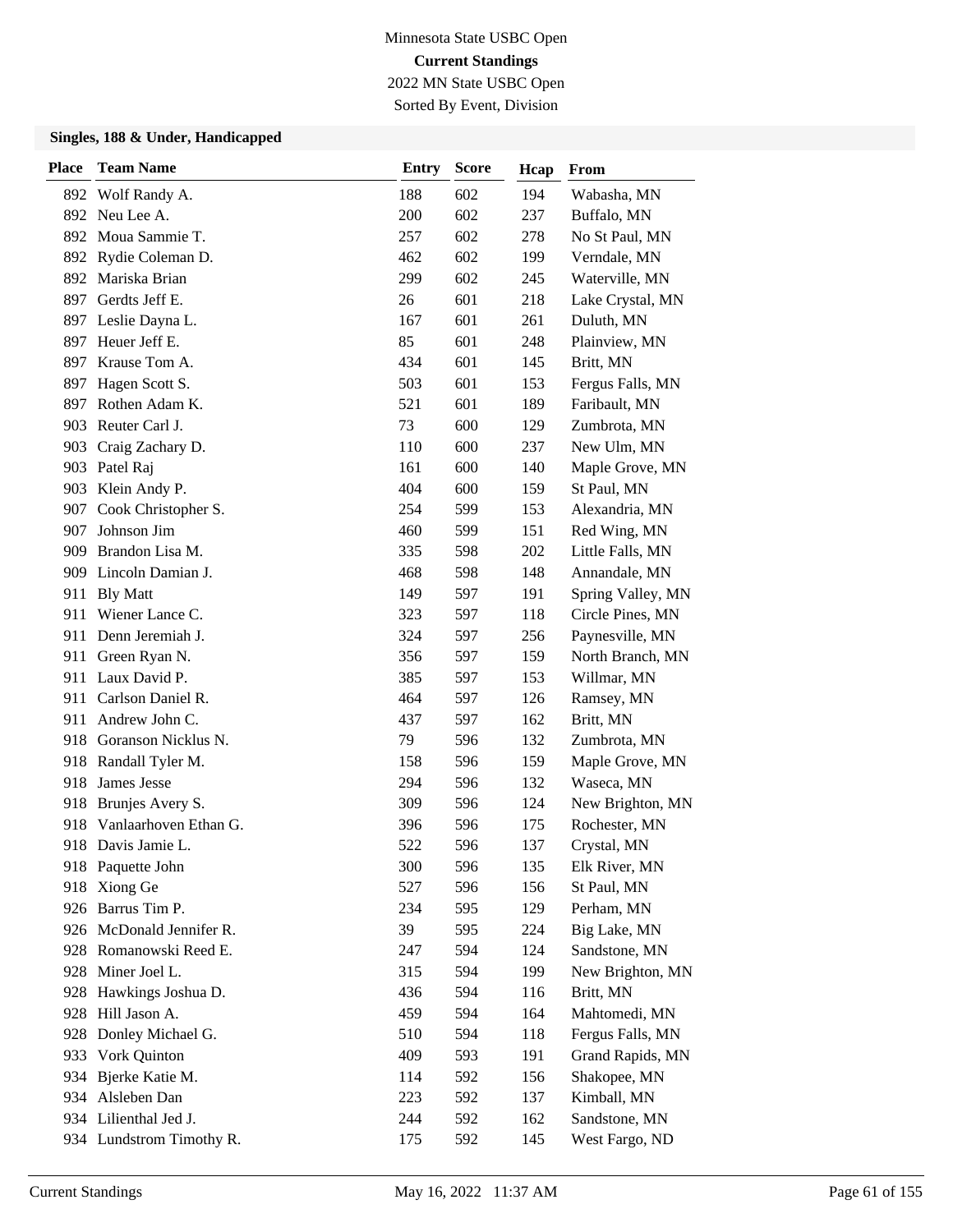Sorted By Event, Division

| <b>Place</b> | <b>Team Name</b>         | <b>Entry</b> | <b>Score</b> | Hcap | From              |
|--------------|--------------------------|--------------|--------------|------|-------------------|
|              | 934 Dirksen Traci A.     | 307          | 592          | 153  | Lakeville, MN     |
|              | 934 Myers Daniel A. Jr   | 328          | 592          | 135  | Litchfield, MN    |
| 934          | Anderson Jacqueline S.   | 341          | 592          | 256  | No St Paul, MN    |
|              | 934 Alwin Shane P.       | 461          | 592          | 151  | Verndale, MN      |
|              | 934 Lavrenz Mary A.      | 523          | 592          | 261  | Crystal, MN       |
| 943          | Kryzer Charles M. II     | 21           | 591          | 164  | Faribault, MN     |
| 943          | Olson David F.           | 100          | 591          | 148  | Janesville, MN    |
| 943          | Colsrud Troy C.          | 247          | 591          | 180  | Sandstone, MN     |
|              | 946 Reuter Sharon A.     | 73           | 590          | 197  | Zumbrota, MN      |
|              | 946 Kasten Chris M.      | 88           | 590          | 153  | Plainview, MN     |
|              | 946 Raymond Richard G.   | 200          | 590          | 199  | Buffalo, MN       |
|              | 946 Krouth Joseph A.     | 386          | 590          | 129  | Willmar, MN       |
|              | 950 Draeger Brandon M.   | 223          | 589          | 143  | Kimball, MN       |
|              | 950 Houn Edward A.       | 121          | 589          | 153  | Plymouth, MN      |
| 950          | Hunt James L.            | 359          | 589          | 126  | North Branch, MN  |
| 950          | Tessman Nick L.          | 414          | 589          | 178  | Sauk Centre, MN   |
| 950          | Shirgir Zach             | 537          | 589          | 148  | Champlin, MN      |
| 955          | Moreland Marsha A.       | 140          | 588          | 145  | Maplewood, MN     |
| 955          | Johnson Lucas (Luke) R.  | 396          | 588          | 118  | Rochester, MN     |
| 955          | Saunders Jeff A.         | 504          | 588          | 113  | Fergus Falls, MN  |
| 958          | Cherry Paul              | 51           | 587          | 132  | Plainview, MN     |
| 958          | Knapp Kehan R.           | 149          | 587          | 180  | Spring Valley, MN |
| 958          | Soule Michael E.         | 338          | 587          | 170  | Lindstrom, MN     |
| 961          | Finden Olivia F.         | 112          | 586          | 283  | New Ulm, MN       |
| 961          | Sandstrom Jerry L.       | 362          | 586          | 183  | Forest Lake, MN   |
| 961          | Arcand Daniel B.         | 355          | 586          | 137  | Forest Lake, MN   |
|              | 964 Lee Joshua C.        | 187          | 585          | 197  | Wabasha, MN       |
|              | 964 Vanderwerff David A. | 314          | 585          | 113  | New Brighton, MN  |
| 964          | Sticha Joe M.            | 144          | 585          | 129  | Lino Lakes, MN    |
| 967          | Engelby Matthew M.       | 26           | 584          | 135  | Lake Crystal, MN  |
| 967          | Bleess Clay L.           | 109          | 584          | 243  | New Ulm, MN       |
|              | 967 Roiger Mark A.       | 197          | 584          | 116  | New Ulm, MN       |
| 967          | Griebel Ron J.           | 235          | 584          | 156  | Mankato, MN       |
| 971          | Bylander Mark C.         | 290          | 583          | 129  | Frazee, MN        |
| 971          | Fischer Brandon H.       | 337          | 583          | 121  | Montrose, MN      |
| 971          | Malwitz Bruce G.         | 337          | 583          | 118  | Montrose, MN      |
| 971          | Matthes Anthony L.       | 300          | 583          | 121  | Elk River, MN     |
| 971          | Berglin William R.       | 538          | 583          | 126  | Champlin, MN      |
| 976          | Anderson Mike R.         | 304          | 582          | 126  | Champlin, MN      |
| 976          | Schultz Brad A.          | 325          | 582          | 118  | Paynesville, MN   |
| 978          | Overby Ryan C.           | 80           | 581          | 202  | Zumbrota, MN      |
| 978          | Owens Donald R.          | 101          | 581          | 159  | Janesville, MN    |
| 978          | Lang James A.            | 107          | 581          | 126  | New Ulm, MN       |
| 978          | Stromsodt Timothy J.     | 175          | 581          | 116  | West Fargo, ND    |
| 978          | Steinkopf Andrew S.      | 115          | 581          | 129  | Shakopee, MN      |
| 978          | Vanderwerff Adam D.      | 314          | 581          | 129  | New Brighton, MN  |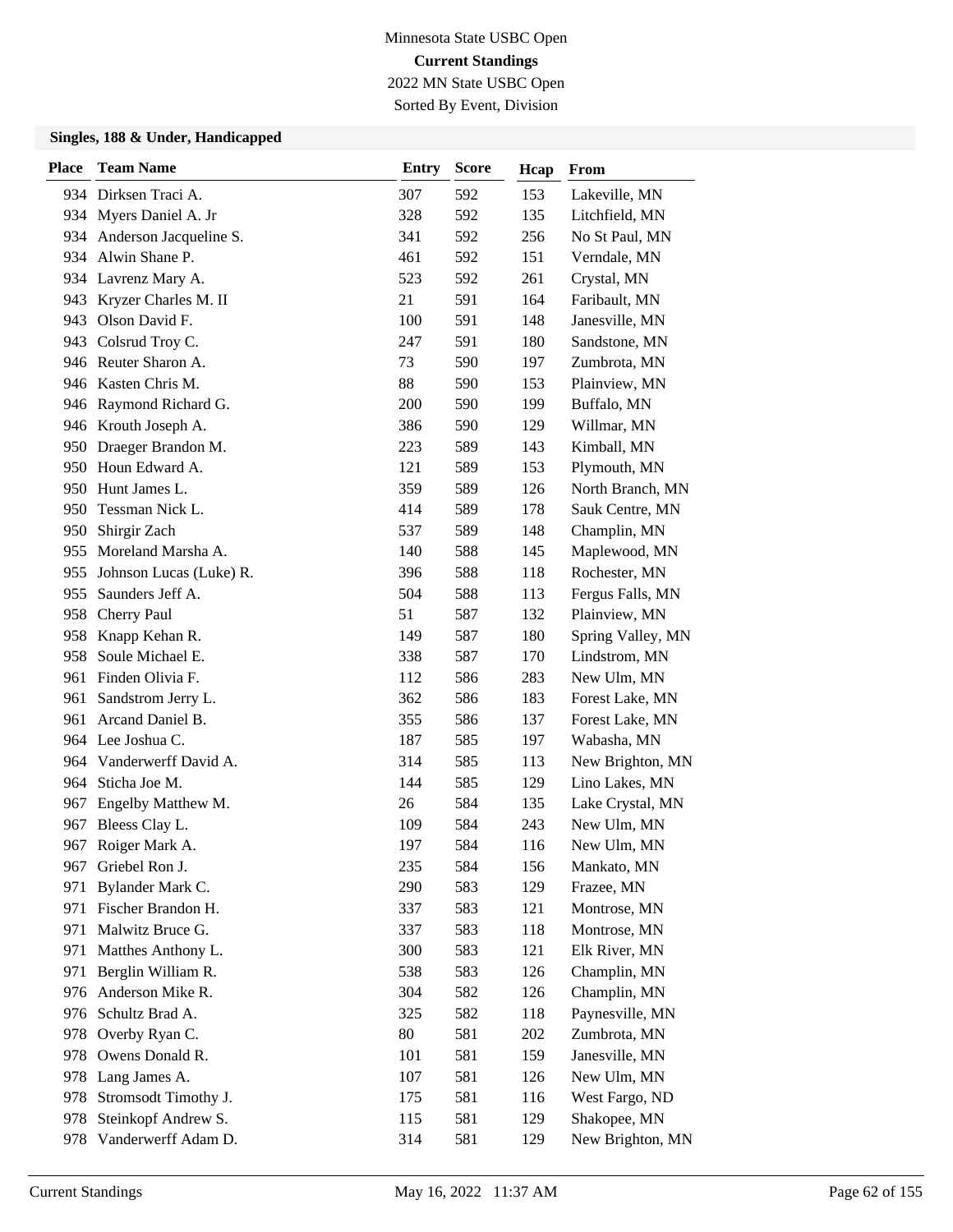Sorted By Event, Division

| <b>Place</b> | <b>Team Name</b>            | <b>Entry</b> | <b>Score</b> | Hcap | From              |
|--------------|-----------------------------|--------------|--------------|------|-------------------|
|              | 978 Rothe Nick D.           | 352          | 581          | 121  | Rush City, MN     |
| 978          | Hunt Justin J.              | 355          | 581          | 124  | Forest Lake, MN   |
|              | 978 Hieb Ethan R.           | 462          | 581          | 167  | Verndale, MN      |
|              | 987 Diercks Zach M.         | 1            | 580          | 121  | Cannon Falls, MN  |
| 987          | Sander John A.              | 362          | 580          | 186  | Forest Lake, MN   |
| 989          | Jacka Richard C. Sr         | 310          | 579          | 159  | New Brighton, MN  |
| 989          | Rea Roy J. Sr               | 348          | 579          | 178  | West St Paul, MN  |
| 989          | Sherry Timothy J.           | 371          | 579          | 126  | Hastings, MN      |
| 989          | Day Richard R.              | 379          | 579          | 170  | St Paul, MN       |
| 993          | <b>Betts John</b>           | 149          | 578          | 202  | Spring Valley, MN |
| 993          | Smith Brenon T.             | 41           | 578          | 170  | Woodbury, MN      |
|              | 993 Horsman Andy            | 150          | 578          | 159  | Spring Valley, MN |
|              | 993 Zea Mike D.             | 373          | 578          | 135  | Mankato, MN       |
| 993.         | Grad Natasha A.             | 422          | 578          | 162  | St.Louis Park, MN |
|              | 998 Nesvold Eric J.         | 110          | 577          | 205  | New Ulm, MN       |
|              | 998 Leonard Michael J.      | 332          | 577          | 135  | Newport, MN       |
|              | 1000 Kitchens Jim M.        | 29           | 576          | 124  | Lewiston, MN      |
|              | 1000 Smith Ronald E.        | 258          | 576          | 145  | Wahkon, MN        |
|              | 1002 Boehlke Keith D.       | 313          | 575          | 113  | New Brighton, MN  |
|              | 1002 Bohn Jerald W.         | 342          | 575          | 116  | Fairfax, MN       |
|              | 1002 Hall Brian J.          | 538          | 575          | 140  | Champlin, MN      |
|              | 1005 Carroll Joseph L.      | 48           | 573          | 183  | Big Lake, MN      |
|              | 1005 Bernardy Brian D.      | 279          | 573          | 156  | Waite Park, MN    |
|              | 1005 Schwarzrock Scott M.   | 343          | 573          | 116  | Fairfax, MN       |
|              | 1008 Andow Damyon M.        | 27           | 572          | 159  | Lewiston, MN      |
|              | 1008 Lee Frank M.           | 187          | 572          | 137  | Wabasha, MN       |
|              | 1010 Bourassa Brian J.      | 140          | 571          | 170  | Maplewood, MN     |
|              | 1010 Thompson Jon R.        | 185          | 571          | 183  | New London, MN    |
|              | 1010 Demenge Tyler L.       | 278          | 571          | 162  | Waite Park, MN    |
|              | 1010 Meringdol Donald J. Sr | 331          | 571          | 129  | Woodbury, MN      |
|              | 1014 Lass Steven A.         | 123          | 570          | 197  | Centerville, MN   |
|              | 1014 Fredrickson Mark A.    | 505          | 570          | 121  | Fergus Falls, MN  |
|              | 1016 Johnson Tyler S.       | 417          | 569          | 180  | Willmar, MN       |
| 1017         | Schaefer Tylor R.           | 64           | 568          | 159  | Zumbrota, MN      |
| 1017         | Skouge Jeremy G.            | 465          | 568          | 116  | Annandale, MN     |
|              | 1019 Claflin Jason L.       | 320          | 567          | 162  | Kettle River, MN  |
|              | 1019 Reiter Amanda L.       | 327          | 567          | 143  | New London, MN    |
| 1021         | McQuerry Chris R.           | 229          | 565          | 140  | East Bethel, MN   |
| 1021         | Johnson Ronnie Jr.          | 250          | 565          | 197  | Sandstone, MN     |
|              | 1023 Gjelhaug Cecil E.      | 316          | 564          | 129  | White Bear Lk, MN |
|              | 1024 Driver Antoine         | 537          | 563          | 170  | Champlin, MN      |
|              | 1025 Lawson Mike L.         | 27           | 562          | 151  | Lewiston, MN      |
|              | 1026 Kasten Michael J.      | 88           | 561          | 164  | Plainview, MN     |
|              | 1027 Baartman Dan J.        | 71           | 560          | 178  | Zumbrota, MN      |
|              | 1027 Endris Robert M.       | 517          | 560          | 170  | Fergus Falls, MN  |
|              | 1029 Cousineau Paul E.      | 44           | 559          | 199  | Saint Charles, MN |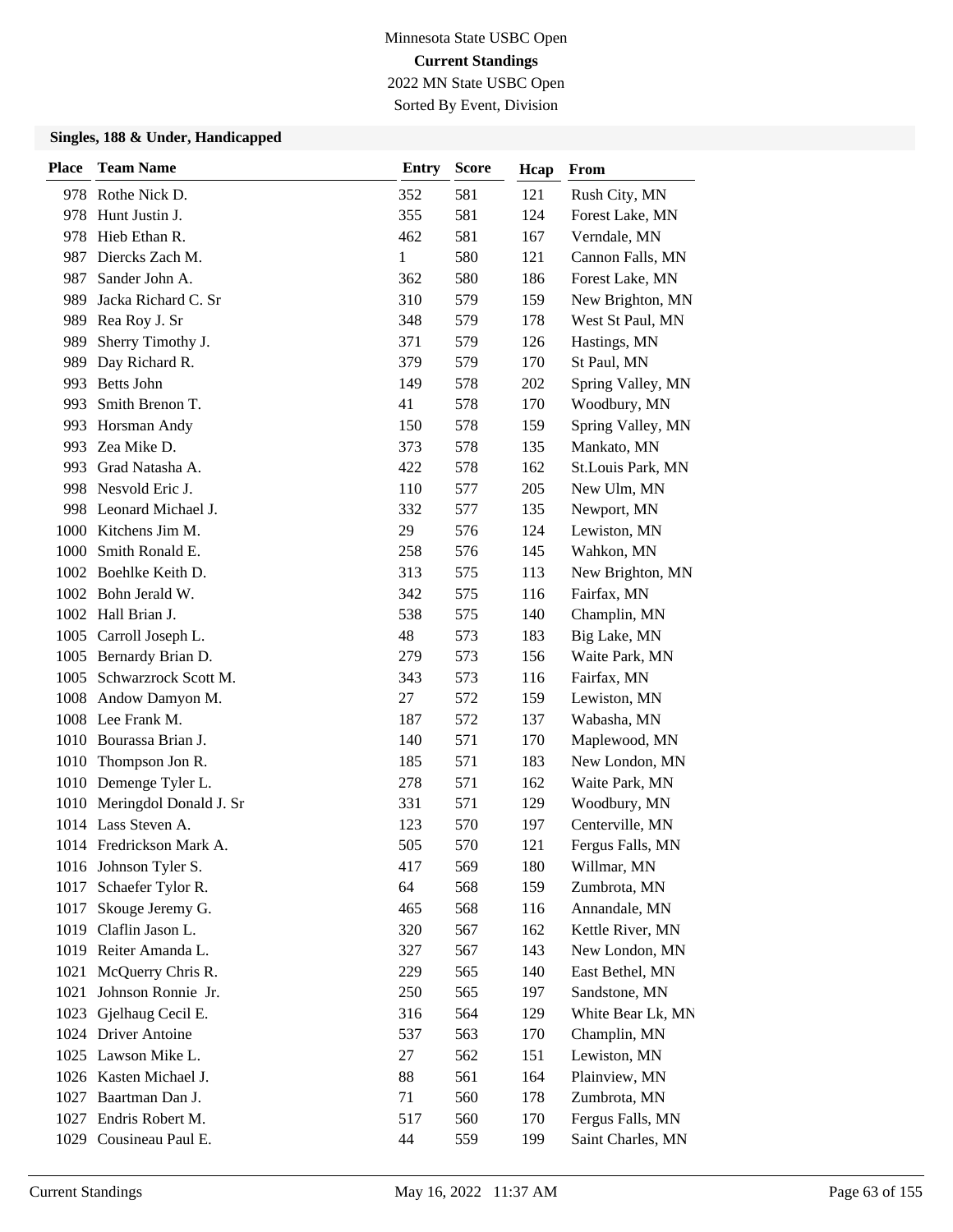Sorted By Event, Division

| <b>Place</b> | <b>Team Name</b>             | <b>Entry</b>   | <b>Score</b>   | Hcap             | From              |
|--------------|------------------------------|----------------|----------------|------------------|-------------------|
|              | 1029 Casterton Brockton D.   | 405            | 559            | 156              | Albert Lea, MN    |
| 1031         | Timbeross Tami C.            | $\overline{4}$ | 558            | 145              | Lake City, MN     |
| 1031         | Nyland Ronald A.             | 387            | 558            | 151              | Willmar, MN       |
|              | 1033 Bjerke Brandon J.       | $\mathfrak s$  | 557            | 180              | Dodge Center, MN  |
| 1034         | Stenzel Andy W.              | 1              | 556            | 137              | Cannon Falls, MN  |
| 1034         | Svare Adam J.                | 503            | 556            | 129              | Fergus Falls, MN  |
|              | 1036 Kuchenmeister Dennis D. | 124            | 555            | 159              | Centerville, MN   |
|              | 1036 Primus Eric J.          | 224            | 555            | 191              | Melrose, MN       |
|              | 1036 Maiers Wayne P.         | 282            | 555            | 172              | Arlington, MN     |
|              | 1039 Anderson Todd R.        | 27             | 554            | 121              | Lewiston, MN      |
|              | 1039 Musel Ross T.           | 148            | 554            | 183              | Spring Valley, MN |
|              | 1039 Crane Ricky             | 492            | 554            | 164              | Gary, MN          |
|              | 1042 Jorgensen Jim J.        | 127            | 553            | 129              | Apple Valley, MN  |
|              | 1043 Burdick Asa             | 384            | 552            | 167              | Atwater, MN       |
|              | 1044 Fessler Steve J.        | 188            | 551            | 178              | Wabasha, MN       |
|              | 1045 Brandon Dominic J.      | 335            | 550            | 172              | Little Falls, MN  |
|              | 1046 Moffatt Josh P.         | 244            | 549            | 140              | Sandstone, MN     |
|              | 1047 Weichel Joe W.          | $\overline{4}$ | 548            | 124              | Lake City, MN     |
|              | 1047 LeMay Samantha M.       | 126            | 548            | 159              | Apple Valley, MN  |
|              | 1047 Wray Joe N.             | 274            | 548            | 145              | Hibbing, MN       |
|              | 1050 Lang Jeff A.            | 168            | 545            | 143              | Chaska, MN        |
| 1051         | Westphal Jon C.              | 151            | 542            | 118              | Spring Valley, MN |
| 1052         | Smith Elrico J.              | 410            | 539            | 135              | Vadnais Hgts, MN  |
| 1053         | Jensen Nicolas M.            | 360            | 537            | 143              | Wyoming, MN       |
|              | 1053 Gleason Rob A.          | 466            | 537            | 116              | Annandale, MN     |
| 1055         | Gosse Tyson W.               | 85             | 533            | 180              | Plainview, MN     |
| 1055         | Xiong Keng                   | 364            | 533            | 135              | St Paul, MN       |
|              | 1057 Bengtson Landon W.      | 278            | 530            | 148              | Waite Park, MN    |
|              | 1057 Brandon Sean R.         | 335            | 530            | 151              | Little Falls, MN  |
|              | 1059 Haugen Jacob E.         | 507            | 528            | 129              | Fergus Falls, MN  |
|              | 1060 LeBlanc Mario           | 478            | 525            | 143              | Blaine, MN        |
|              | 1061 Pehl Ralph R.           | 140            | 520            | 143              | Maplewood, MN     |
|              | 1061 Nohner Jacob L.         | 407            | 520            | 162              | Coon Rapids, MN   |
| 1063         | Neldner Will D.              | 28             | 518            | 129              | Lewiston, MN      |
|              | 1064 Meurer Mitchell         | 53             | 517            | 202              | Plainview, MN     |
|              | 1065 Myhre Terry M.          | 535            | 514            | 148              | Coon Rapids, MN   |
|              | 1066 Hill Jordan A.          | 480            | 509            | 140              | Blaine, MN        |
| 1067         | Westby Bruce R.              | 377            | 508            | 116              | Mounds View, MN   |
| 1068         | Meyer Andy S.                | 105            | 494            | 229              | Lake City, MN     |
| 1069         | Safe Donald J.               | 460            | 486            | 124              | Red Wing, MN      |
| 1070         | Rutherford Dylan W.          | 410            | 455            | 210              | Vadnais Hgts, MN  |
| 1071         | Steidl Brian J.              | 353            | 194            | 191              | Alexandria, MN    |
| 1072         | Trongard Ryan D.             | 97             | 129            | 126              | Lakefield, MN     |
| 1073         | Collins Dane E.              | 359            | 119            | 118              | North Branch, MN  |
|              | 1074 Hunerberg Alan P.       | 312            | 114            | 113              | New Brighton, MN  |
|              | 1075 Lange Ezra J.           | 150            | $\mathfrak{Z}$ | $\boldsymbol{0}$ | Spring Valley, MN |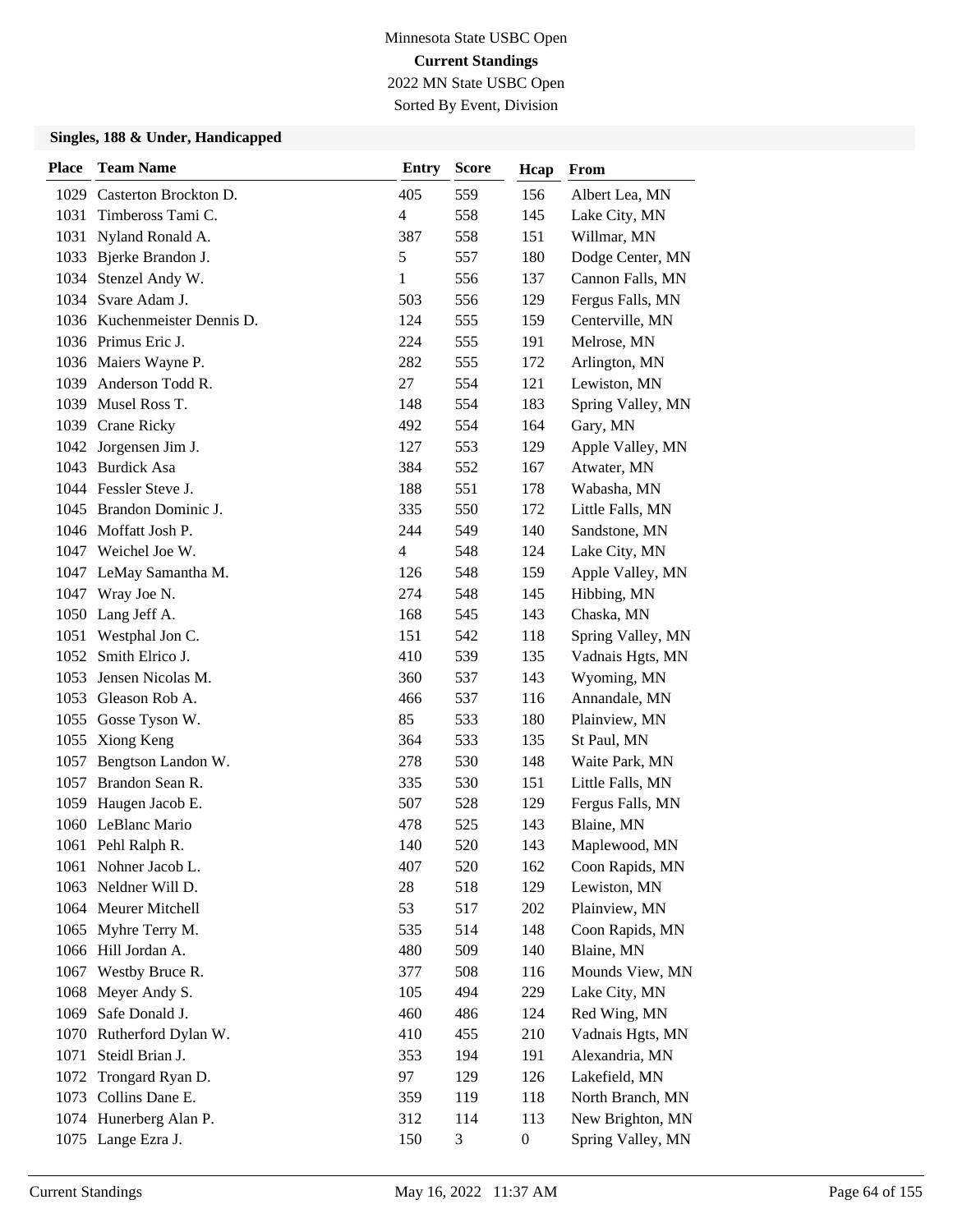## Minnesota State USBC Open **Current Standings** 2022 MN State USBC Open Sorted By Event, Division

The lowest score to cash is 689.

| <b>Place</b>   | <b>Team Name</b>       | <b>Entry</b> | <b>Score</b> | Hcap             | From               |
|----------------|------------------------|--------------|--------------|------------------|--------------------|
| 1              | Gerdes Arnold L.       | 271          | 837          | 13               | Coon Rapids, MN    |
| 2              | Moore Logan J.         | 436          | 809          | 24               | Britt, MN          |
| 3              | Johnson Douglas T.     | 18           | 799          | 89               | Mound, MN          |
| $\overline{4}$ | Hermel Devin C.        | 494          | 798          | 99               | Janesville, MN     |
| 5              | Rayman Elijah A.       | 265          | 782          | $\boldsymbol{0}$ | Ramsey, MN         |
| 5              | Zafke Enrico J.        | 334          | 782          | 81               | Cottage Grove, MN  |
| 7              | Bryand Marcos L.       | 116          | 769          | 97               | Osseo, MN          |
| 7              | Moreland Gary R.       | 139          | 769          | 94               | Maplewood, MN      |
| 9              | Reiners Gregory L.     | 145          | 767          | 51               | Blaine, MN         |
| 10             | Eikmeier Jeff          | 96           | 765          | 32               | Sartell, MN        |
| 11             | McNiel Matthew W.      | 218          | 763          | $\boldsymbol{0}$ | Burnsville, MN     |
| 12             | Novotny Mark W.        | 174          | 762          | 62               | Montgomery, MN     |
| 12             | Jones William D.       | 346          | 762          | 35               | Brooklyn Center, M |
| 14             | Kelsey Kyle R.         | 62           | 759          | 70               | Zumbrota, MN       |
| 15             | Corneliusen David      | 189          | 758          | 86               | Shakopee, MN       |
| 16             | Check Nick E.          | 377          | 753          | 94               | Mounds View, MN    |
| 17             | Bigger Manuel D.       | 123          | 749          | 81               | Centerville, MN    |
| 18             | Vang Chou              | 259          | 748          | 83               | Maple Grove, MN    |
| 19             | Herzog Taylor M.       | 175          | 746          | 8                | West Fargo, ND     |
| 20             | Rogers James M.        | 299          | 745          | 70               | Waterville, MN     |
| 21             | Kuhn Samuel L.         | 333          | 744          | 16               | Cottage Grove, MN  |
| 22             | Thelen Bryan M.        | 431          | 742          | 5                | Delano, MN         |
| 23             | Baltes John P.         | 333          | 741          | 70               | Cottage Grove, MN  |
| 23             | Latvala Richard H.     | 545          | 741          | 94               | Minneapolis, MN    |
| 25             | Aeikens Austin R.      | 189          | 740          | 108              | Shakopee, MN       |
| 26             | Schmidt Jason P.       | 206          | 739          | 110              | Waconia, MN        |
| 26             | Meyer Luke R.          | 40           | 739          | 89               | Big Lake, MN       |
| 28             | Schmitt Gary M.        | 96           | 738          | 51               | Sartell, MN        |
| 29             | Hunt William R.        | 74           | 737          | 108              | Zumbrota, MN       |
| 29             | Borgstrom Henry J.     | 496          | 737          | 43               | Plymouth, MN       |
| 31             | Bigelow Robert C.      | 29           | 736          | 91               | Lewiston, MN       |
| 31             | Erickson Dillan D.     | 94           | 736          | 97               | Austin, MN         |
| 33             | Tovsen Rob J.          | 162          | 734          | $\boldsymbol{0}$ | Cokato, MN         |
| 34             | Humbert Tyler          | 205          | 732          | 108              | Waconia, MN        |
| 35             | Burr Ryan M.           | 218          | 731          | 37               | Burnsville, MN     |
| 35             | Racette Tim L.         | 270          | 731          | 59               | Coon Rapids, MN    |
| 35             | Dorschner Brittany M.  | 97           | 731          | 94               | Lakefield, MN      |
| 38             | Hammers MAtthew        | 181          | 730          | 78               | Shakopee, MN       |
| 39             | Griffy Nicholas A.     | 145          | 729          | 51               | Blaine, MN         |
| 39             | Nelson David E.        | 318          | 729          | 78               | White Bear Lk, MN  |
| 39             | D'Agustino Jeffrey J.  | 323          | 729          | 81               | Circle Pines, MN   |
| 39             | Crews Daniel B.        | 374          | 729          | 54               | Big Lake, MN       |
| 43             | <b>Stuewe Gerry</b>    | 137          | 728          | 97               | Hamburg, MN        |
| 43             | Page Greg              | 476          | 728          | 62               | Apple Valley, MN   |
| 45             | Novotny Lawrence J. Jr | 174          | 727          | 59               | Montgomery, MN     |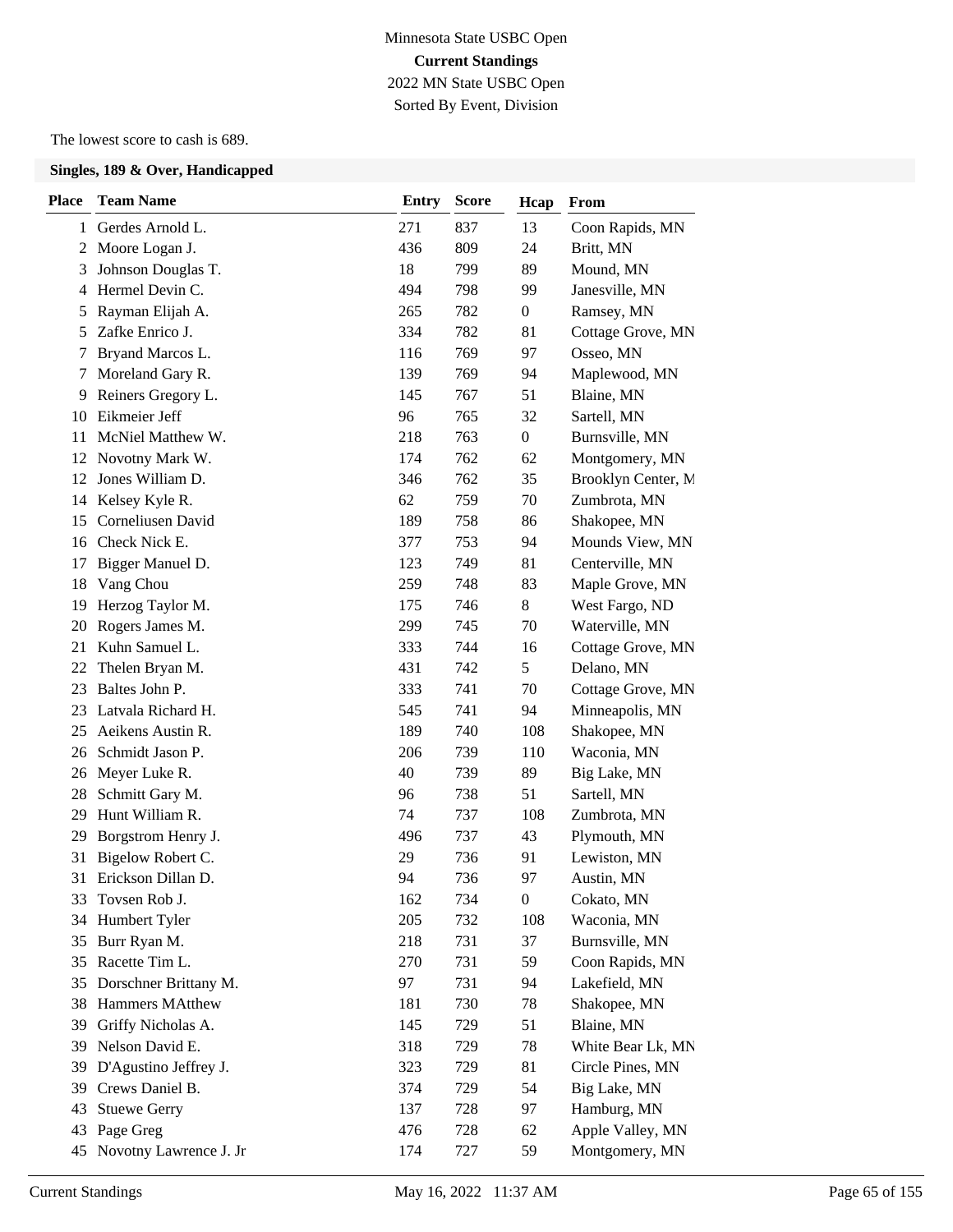Sorted By Event, Division

| <b>Place</b> | <b>Team Name</b>            | <b>Entry</b> | <b>Score</b> | Hcap             | From               |
|--------------|-----------------------------|--------------|--------------|------------------|--------------------|
| 45           | Downer Robert V.            | 271          | 727          | $8\,$            | Coon Rapids, MN    |
| 45           | <b>Brown Donathan</b>       | 458          | 727          | 27               | Woodbury, MN       |
| 45           | Dischinger Benjamin J.      | 472          | 727          | 27               | Wheaton, MN        |
| 49           | Berglund Steve T.           | 194          | 725          | 37               | Big Lake, MN       |
| 49           | Steinemann Leonard H. II    | 281          | 725          | 56               | Waite Park, MN     |
| 51           | <b>Pleschourt Brian</b>     | 82           | 724          | 70               | Zumbrota, MN       |
| 52           | McCullough Greg W.          | 234          | 722          | 29               | Perham, MN         |
| 53           | Sailer Doug L.              | 62           | 721          | 83               | Zumbrota, MN       |
| 53           | Greenhalgh Matthew          | 146          | 721          | 86               | Blaine, MN         |
| 53           | Schmid Andrew T.            | 141          | 721          | 24               | Lino Lakes, MN     |
| 56           | Madison Anthony J.          | 38           | 720          | 110              | Big Lake, MN       |
|              | 56 Neuenschwander Rodney J. | 271          | 720          | $\boldsymbol{0}$ | Coon Rapids, MN    |
| 56           | Krieger Brian               | 372          | 720          | 75               | Hastings, MN       |
| 59           | Pohl Scott A.               | 400          | 719          | $\theta$         | Maple Grove, MN    |
| 60           | Beyer Cody M.               | 253          | 718          | 91               | Alexandria, MN     |
| 61           | Witt Benjamin R.            | 9            | 717          | $\theta$         | Woodbury, MN       |
| 61           | Manhart Douglas P.          | 265          | 717          | 16               | Ramsey, MN         |
| 63           | Beckman Bryce J.            | 235          | 716          | 81               | Mankato, MN        |
| 63           | Fedun Chris A.              | 359          | 716          | 62               | North Branch, MN   |
| 63           | Kreyer John P. Jr           | 484          | 716          | $\boldsymbol{0}$ | Norwood, MN        |
| 63           | Anderson Scott R.           | 495          | 716          | 21               | Plymouth, MN       |
| 67           | Shaffer David A.            | 321          | 715          | 51               | Kettle River, MN   |
| 68           | Peters Nathan S.            | 10           | 714          | 89               | Woodbury, MN       |
| 68           | Berge Luther L.             | 28           | 714          | 97               | Lewiston, MN       |
| 68           | Lundell Steve L.            | 476          | 714          | 43               | Apple Valley, MN   |
| 68           | Henk Rick L.                | 544          | 714          | 45               | Minneapolis, MN    |
| 72           | Harder Scott D.             | 109          | 713          | 89               | New Ulm, MN        |
| 72           | Langowski Phillip S.        | 169          | 713          | 110              | Chaska, MN         |
| 72           | Weatherly Cody L.           | 93           | 713          | 83               | Austin, MN         |
| 72           | Reeves Theodore J.          | 416          | 713          | 10               | St Francis, MN     |
| 72           | Lee Jon T.                  | 543          | 713          | 78               | Alexandria, MN     |
| 77           | Bird Jamie A.               | 49           | 712          | 27               | Duluth, MN         |
| 78           | Deno Shelby C.              | 397          | 711          | 102              | Rochester, MN      |
| 78           | Hollman David R.            | 457          | 711          | 35               | Woodbury, MN       |
| 78           | Jones Thomas P.             | 483          | 711          | 21               | Norwood, MN        |
| 81           | Wood Mike I. Jr             | 2            | 710          | 35               | Brooklyn Park, MN  |
| 81           | Dorma Dustin K.             | 217          | 710          | $\boldsymbol{0}$ | Burnsville, MN     |
| 81           | Danielson Todd A.           | 343          | 710          | 110              | Fairfax, MN        |
| 81           | Ricks Matthew S.            | 416          | 710          | 10               | St Francis, MN     |
| 81           | Wirz Michael                | 483          | 710          | $\boldsymbol{0}$ | Norwood, MN        |
| 86           | Lovelace Mike R.            | 233          | 709          | 91               | Perham, MN         |
| 86           | Winkler Douglas J.          | 36           | 709          | 54               | White Bear Lake, M |
| 86           | Burman Justin A.            | 367          | 709          | 86               | Tamarack, MN       |
| 86           | Goese Craig H.              | 504          | 709          | 81               | Fergus Falls, MN   |
| 86           | <b>Power Patrick</b>        | 541          | 709          | 40               | Maplewood, MN      |
| 91           | Prenot Bob E.               | 134          | 708          | 54               | Winona, MN         |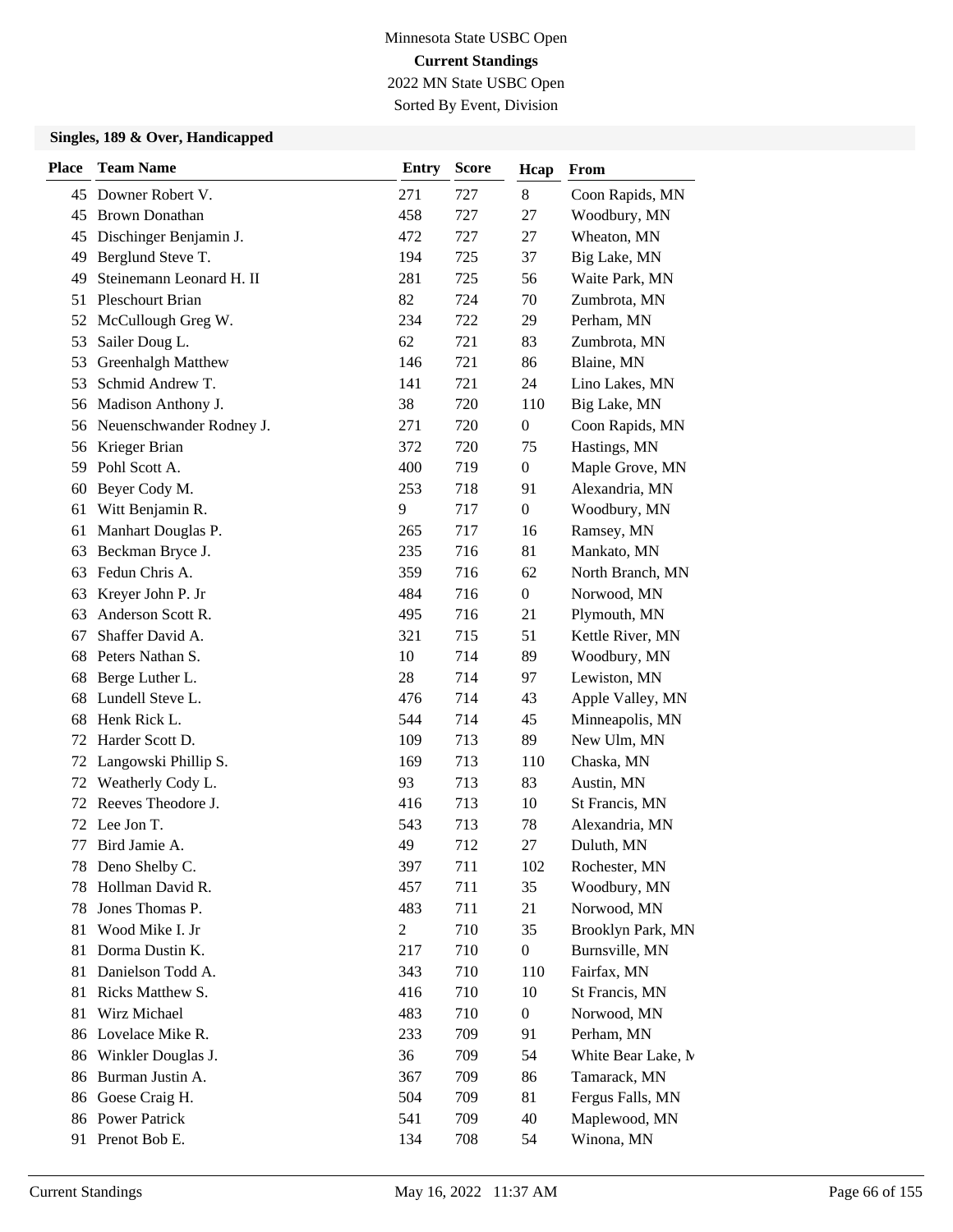Sorted By Event, Division

| <b>Place</b> | <b>Team Name</b>         | <b>Entry</b>   | <b>Score</b> | Hcap             | From               |
|--------------|--------------------------|----------------|--------------|------------------|--------------------|
|              | 91 Kohner Steven L.      | 349            | 708          | 32               | Chanhassen, MN     |
| 93           | Sandberg Mark L.         | 342            | 707          | 78               | Fairfax, MN        |
| 93           | Huikko Shawn R.          | 465            | 707          | 94               | Annandale, MN      |
|              | 95 Condon Anthony (Tony) | 135            | 706          | 64               | Rochester, MN      |
|              | 96 Wendt Keith R.        | 169            | 705          | 45               | Chaska, MN         |
|              | 96 Loth Alan             | 270            | 705          | 62               | Coon Rapids, MN    |
|              | 96 Ide Justin J.         | 283            | 705          | 78               | Arlington, MN      |
|              | 96 Moore John W.         | 317            | 705          | 59               | White Bear Lk, MN  |
| 100          | <b>Spigner Charles</b>   | 137            | 703          | 81               | Hamburg, MN        |
| 101          | Drake Kevin R.           | 28             | 702          | 110              | Lewiston, MN       |
| 101          | Boline Eric M.           | 125            | 702          | 62               | Rochester, MN      |
|              | 101 Panganiban Rino      | 259            | 702          | 18               | Maple Grove, MN    |
| 101          | Horton Darren M          | 461            | 702          | 81               | Verndale, MN       |
| 105          | Peterson Cody J.         | 72             | 701          | 97               | Zumbrota, MN       |
| 105          | Nelson Ronald D.         | 77             | 701          | 56               | Zumbrota, MN       |
|              | 105 Groebner Jayme R.    | 109            | 701          | 89               | New Ulm, MN        |
| 105          | Bjerke Chris N.          | 114            | 701          | 67               | Shakopee, MN       |
| 105          | Feriancek Robert J.      | 18             | 701          | 91               | Mound, MN          |
| 105          | Degree Frank C.          | 419            | 701          | 99               | Hastings, MN       |
|              | 105 Hanson Brandon J.    | 425            | 701          | $\boldsymbol{0}$ | Alexandria, MN     |
|              | 112 Bonde Christopher D. | $\overline{2}$ | 700          | 21               | Brooklyn Park, MN  |
| 112          | Olson Brian K.           | 49             | 700          | 56               | Duluth, MN         |
| 112          | Sackett Marty J.         | 75             | 700          | 105              | Zumbrota, MN       |
|              | 112 Kent Cory W.         | 143            | 700          | 56               | Lino Lakes, MN     |
|              | 112 Kurkowski Tyler J.   | 536            | 700          | $\boldsymbol{0}$ | Champlin, MN       |
| 117          | Novotny Nicholas J.      | 182            | 699          | 102              | Montgomery, MN     |
| 117          | Fietek Brandon M.        | 217            | 699          | 10               | Burnsville, MN     |
|              | 117 Lang Daniel D.       | 250            | 699          | 32               | Sandstone, MN      |
| 117          | Haugland Brock E.        | 346            | 699          | 43               | Brooklyn Center, M |
| 117          | Johanson Robert C.       | 360            | 699          | 108              | Wyoming, MN        |
| 122          | Morse Matthew J.         | 98             | 698          | 27               | Lakefield, MN      |
|              | 122 Otterson Brad A.     | 109            | 698          | 97               | New Ulm, MN        |
|              | 122 Berry James L.       | 360            | 698          | 56               | Wyoming, MN        |
| 122          | Cleveland Ronald D.      | 484            | 698          | 54               | Norwood, MN        |
|              | 122 Kirksey Brandon C.   | 534            | 698          | 99               | Shakopee, MN       |
| 127          | McVenes Nathan           | 265            | 697          | $\boldsymbol{0}$ | Ramsey, MN         |
| 127          | Danielson Jeff L.        | 343            | 697          | 105              | Fairfax, MN        |
| 129          | Munson Thomas C.         | 22             | 696          | 51               | Cottage Grove, MN  |
| 129          | Ott Michael              | 54             | 696          | 89               | Plainview, MN      |
| 131          | Andresen William A.      | 116            | 695          | 48               | Osseo, MN          |
| 131          | Goede Benjamin R.        | 195            | 695          | 48               | Big Lake, MN       |
| 131          | Stram Kyle M.            | 409            | 695          | 45               | Grand Rapids, MN   |
| 131          | Bohn Steve J.            | 484            | 695          | 45               | Norwood, MN        |
| 135          | Sackett Jaxon J.         | 75             | 694          | 110              | Zumbrota, MN       |
| 135          | Brown Mitchell D.        | 353            | 694          | 105              | Alexandria, MN     |
|              | 135 Bassett William      | 378            | 694          | 40               | Brainerd, MN       |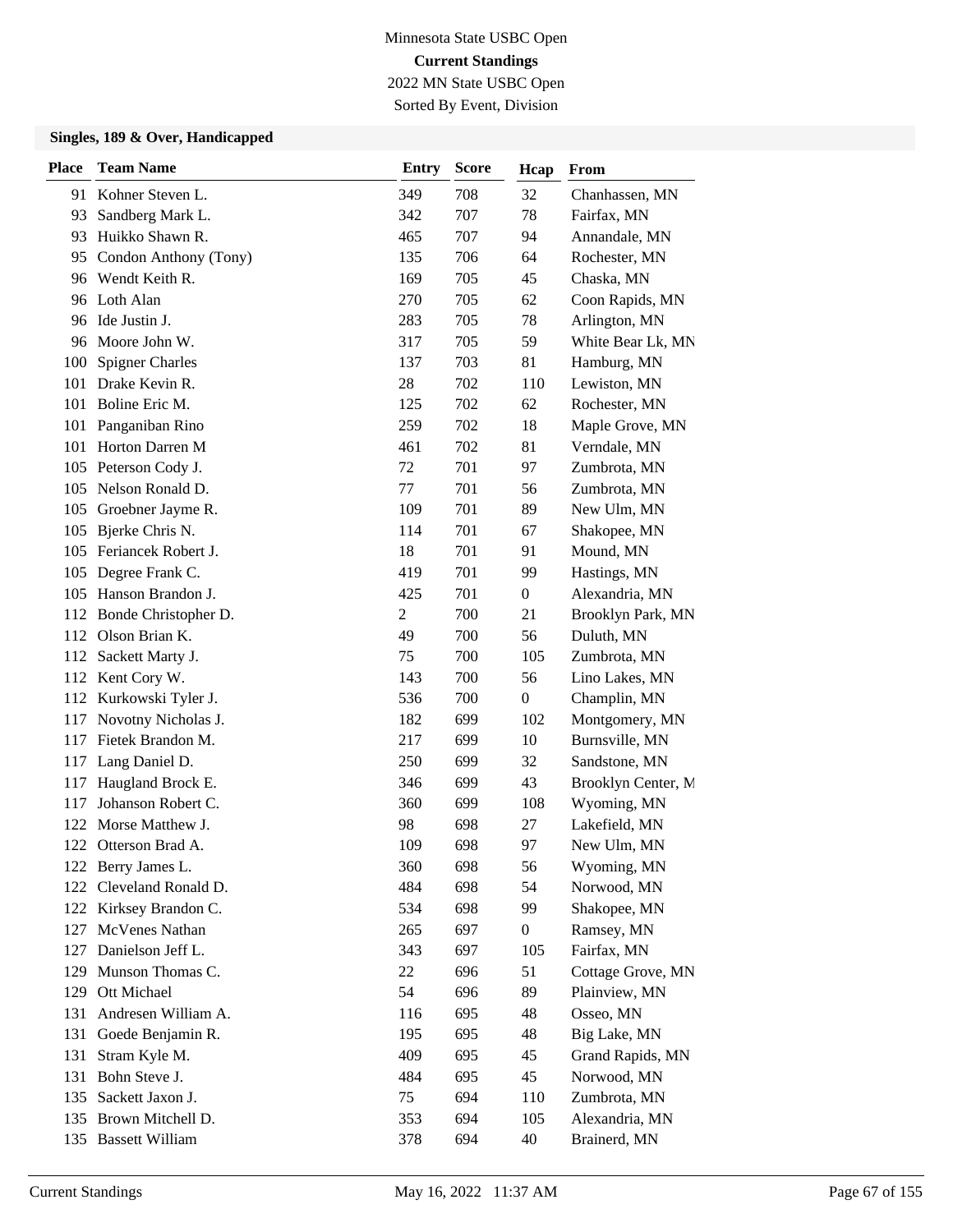Sorted By Event, Division

| <b>Place</b> | <b>Team Name</b>        | <b>Entry</b> | <b>Score</b> | Hcap           | From              |
|--------------|-------------------------|--------------|--------------|----------------|-------------------|
|              | 135 Borst Alexx R.      | 426          | 694          | $\overline{0}$ | Alexandria, MN    |
|              | 139 Kunz Bryce D.       | 70           | 693          | 99             | Zumbrota, MN      |
| 139          | Burns Aaron M.          | 131          | 693          | 83             | Lake City, MN     |
|              | 139 Kajer Mitchel R.    | 192          | 693          | 97             | Lonsdale, MN      |
| 139          | Reker Eric M.           | 196          | 693          | 67             | New Ulm, MN       |
| 139          | Leukam Tyler            | 226          | 693          | 99             | Melrose, MN       |
| 139          | Paine Matthew J.        | 264          | 693          | $\overline{0}$ | Ramsey, MN        |
| 139          | Holmes Keith J.         | 374          | 693          | 91             | Big Lake, MN      |
| 139          | Vang Tong               | 364          | 693          | 110            | St Paul, MN       |
| 139          | Herold Dustin R.        | 456          | 693          | 29             | Little Falls, MN  |
| 139          | Owens Marcus G.         | 519          | 693          | 64             | Bloomington, MN   |
| 149          | Sorensen Timothy M.     | 50           | 692          | 99             | Duluth, MN        |
| 149          | Bushlack Joe C.         | 93           | 692          | 51             | Austin, MN        |
| 149          | Hansen Daron L.         | 484          | 692          | $\theta$       | Norwood, MN       |
| 149          | Schmid Michael F.       | 545          | 692          | 70             | Minneapolis, MN   |
| 153          | Nelson William J.       | 172          | 691          | 81             | Spring Valley, MN |
| 153          | Haala Andy E.           | 493          | 691          | 110            | Janesville, MN    |
| 155          | Stiebler Curtis G.      | 130          | 690          | 64             | Little Canda, MI  |
| 155          | Timmerman Brian A.      | 275          | 690          | 45             | Hibbing, MN       |
| 155          | Skinner Michael A.      | 458          | 690          | 16             | Woodbury, MN      |
| 158          | Morrow Shannon T.       | 67           | 689          | 37             | Zumbrota, MN      |
| 158          | Nickell Bruce D.        | 67           | 689          | 75             | Zumbrota, MN      |
| 158          | White Russell R.        | 129          | 689          | 32             | Little Canda, MI  |
| 158          | Gullekson James M.      | 357          | 689          | 81             | Barnsville, MN    |
| 158          | King Jace C.            | 431          | 689          | 37             | Delano, MN        |
| 158          | Runningen John M.       | 506          | 689          | 78             | Fergus Falls, MN  |
| 164          | Thorn Daniel C.         | 127          | 688          | 102            | Apple Valley, MN  |
| 164          | Behnke Joey C.          | 206          | 688          | 99             | Waconia, MN       |
| 164          | Hennen Brian H.         | 321          | 688          | 102            | Kettle River, MN  |
| 164          | Winter Darin J.         | 392          | 688          | 72             | Brooten, MN       |
| 164          | Meyer Matt L.           | 487          | 688          | 37             | Owatonna, MN      |
|              | 164 Lofgren Tommy J. Jr | 491          | 688          | 89             | Pine Island, MN   |
|              | 164 Hagemann Josiah J.  | 162          | 688          | 37             | Cokato, MN        |
| 171          | Pederson Brandon H.     | 62           | 687          | 70             | Zumbrota, MN      |
| 171          | Pearson Justin P.       | 178          | 687          | 43             | Saint Cloud, MN   |
| 171          | Stoebner John R.        | 197          | 687          | 51             | New Ulm, MN       |
| 171          | Bischoff Michael G.     | 19           | 687          | 37             | Bloomington, MN   |
| 171          | Boyer Christopher J.    | 541          | 687          | 13             | Maplewood, MN     |
|              | 176 Barthel Larry R.    | 6            | 686          | 102            | Spring Park, MN   |
| 176          | Stein Austin M.         | 279          | 686          | 97             | Waite Park, MN    |
|              | 176 Eichten Patrick M.  | 358          | 686          | 83             | Lindstrom, MN     |
|              | 176 Green Gary N.       | 400          | 686          | 24             | Maple Grove, MN   |
|              | 176 Meyer Chad L.       | 423          | 686          | 32             | Alexandria, MN    |
| 181          | Mahler Arik M.          | 355          | 685          | 94             | Forest Lake, MN   |
|              | 182 Madison Dylan J.    | 40           | 684          | 40             | Big Lake, MN      |
|              | 182 Heebl Lawrence D.   | 39           | 684          | 97             | Big Lake, MN      |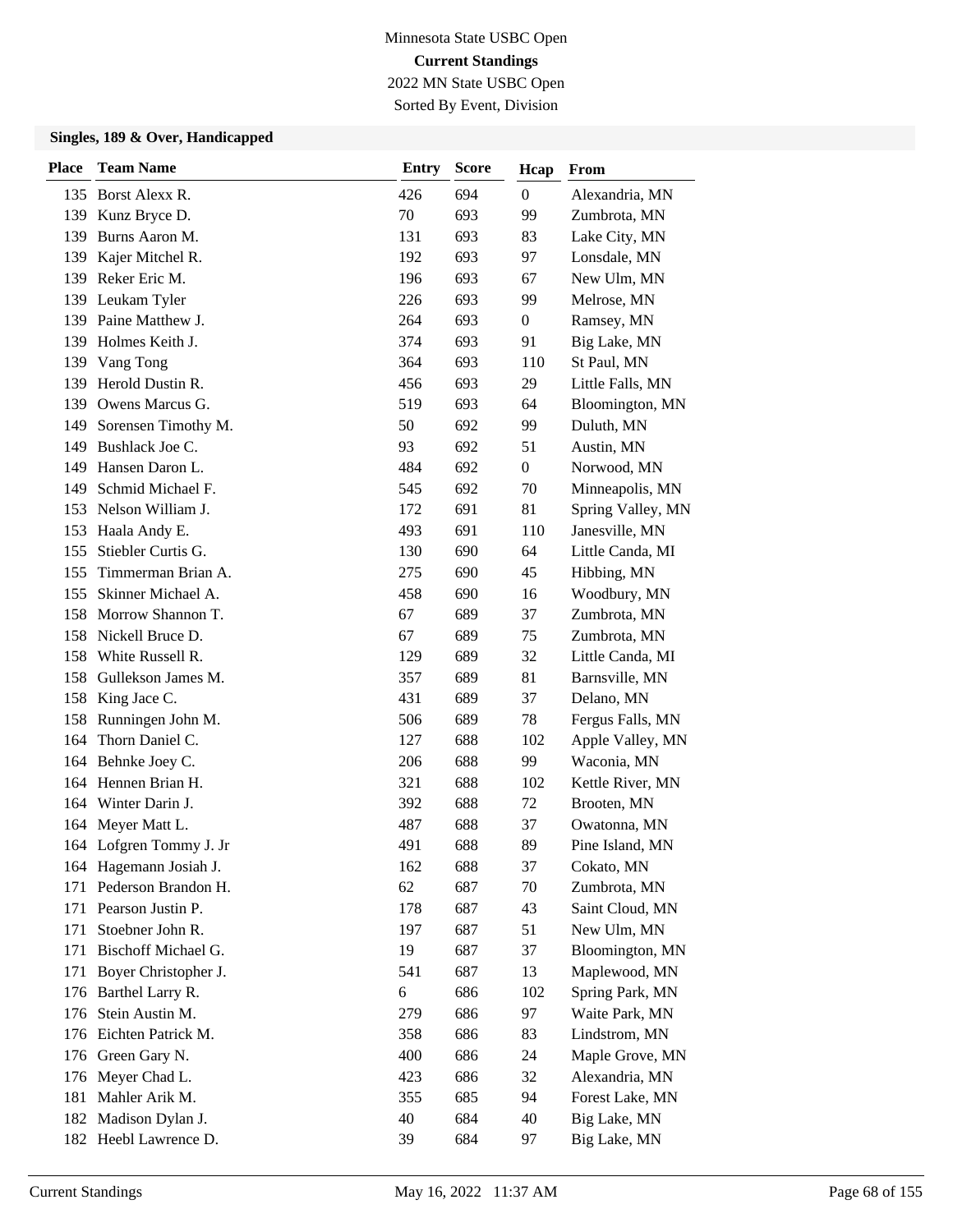Sorted By Event, Division

| <b>Place</b> | <b>Team Name</b>             | <b>Entry</b> | <b>Score</b> | Hcap             | From               |
|--------------|------------------------------|--------------|--------------|------------------|--------------------|
| 182          | Steinkopf Gregory J.         | 115          | 684          | 75               | Shakopee, MN       |
| 185          | Oehrlein Matthew N.          | 55           | 683          | 86               | St Paul, MN        |
| 185          | Prenot Rick G.               | 134          | 683          | 64               | Winona, MN         |
| 185          | Condon Andrew D.             | 135          | 683          | 99               | Rochester, MN      |
| 185          | Selby Mark J. Jr             | 313          | 683          | 24               | New Brighton, MN   |
| 185          | Jacobson Connor L.           | 389          | 683          | 51               | Minneapolis, MN    |
| 185          | Christen Nate B.             | 455          | 683          | 97               | Little Falls, MN   |
| 185          | Reisdorf Braden J.           | 423          | 683          | 99               | Alexandria, MN     |
|              | 192 Almberg Kevin L.         | 141          | 682          | 94               | Lino Lakes, MN     |
|              | 193 Runningen Nate L.        | 506          | 681          | 72               | Fergus Falls, MN   |
| 193          | Mallan Christopher           | 491          | 681          | 48               | Pine Island, MN    |
|              | 195 Rosaaen Richard (Tim) T. | 70           | 679          | 64               | Zumbrota, MN       |
|              | 195 Bursch Kurt R.           | 178          | 679          | 32               | Saint Cloud, MN    |
| 195          | Matter Jonathan L.           | 234          | 679          | $\overline{0}$   | Perham, MN         |
| 195          | Miller Bob K.                | 271          | 679          | 24               | Coon Rapids, MN    |
|              | 195 Konrad Daryl R.          | 545          | 679          | 51               | Minneapolis, MN    |
|              | 200 Hartmann Jason M.        | 196          | 678          | 83               | New Ulm, MN        |
|              | 200 Weinand Derek J.         | 276          | 678          | 59               | Hibbing, MN        |
| <b>200</b>   | Maylone Daniel R.            | 36           | 678          | 89               | White Bear Lake, M |
| 203          | Hedman Jerry B.              | 347          | 677          | 45               | Brooklyn Center, M |
| 203          | Reese Brandon R.             | 350          | 677          | 27               | Chanhassen, MN     |
| 203          | Spronk Chad A.               | 383          | 677          | 99               | Faribault, MN      |
| 203          | Nelson Evan                  | 411          | 677          | 105              | New London, MN     |
| 203          | Selnes Jordan L.             | 436          | 677          | 83               | Britt, MN          |
|              | 203 Gonzalez Rocky D.        | 424          | 677          | 48               | Alexandria, MN     |
| 209          | Sae Ma Tong                  | 259          | 676          | 43               | Maple Grove, MN    |
| 209          | Harp Steven R.               | 360          | 676          | 102              | Wyoming, MN        |
| 209          | Fuchs Todd J.                | 374          | 676          | 67               | Big Lake, MN       |
| 209          | Corbett Thomas R.            | 400          | 676          | 24               | Maple Grove, MN    |
| 213          | Bremer Jeff L.               | 105          | 675          | 81               | Lake City, MN      |
| 213          | Gardner Ernie Q.             | 278          | 675          | 18               | Waite Park, MN     |
|              | 213 Jones David J.           | 346          | 675          | 35               | Brooklyn Center, M |
|              | 213 Weisenberger Troy D.     | 506          | 675          | 51               | Fergus Falls, MN   |
| 217          | Hoffman Robert A.            | 45           | 674          | 48               | West St Paul, MN   |
| 217          | Bru Dustin D.                | 71           | 674          | 89               | Zumbrota, MN       |
| 217          | Amland Ryan                  | 207          | 674          | 99               | Waconia, MN        |
| 217          | Rowan James R.               | 229          | 674          | 97               | East Bethel, MN    |
| 217          | Andel Tyler W.               | 175          | 674          | 54               | West Fargo, ND     |
| 217          | Disher Curtis D.             | 249          | 674          | 48               | Sandstone, MN      |
| 217          | Endersbe Scott A.            | 272          | 674          | $\boldsymbol{0}$ | Willmar, MN        |
| 217          | Monson Chad D.               | 338          | 674          | 97               | Lindstrom, MN      |
| 217          | Swedberg Steve E.            | 368          | 674          | 83               | Tamarack, MN       |
| 217          | Williamson Clay T.           | 525          | 674          | 54               | Plymouth, MN       |
| 227          | Litzau Jeff A.               | 99           | 673          | 78               | Annandale, MN      |
| 227          | Condon Kevin J.              | 135          | 673          | 83               | Rochester, MN      |
| 227          | Meier Mitchell T.            | 169          | 673          | 105              | Chaska, MN         |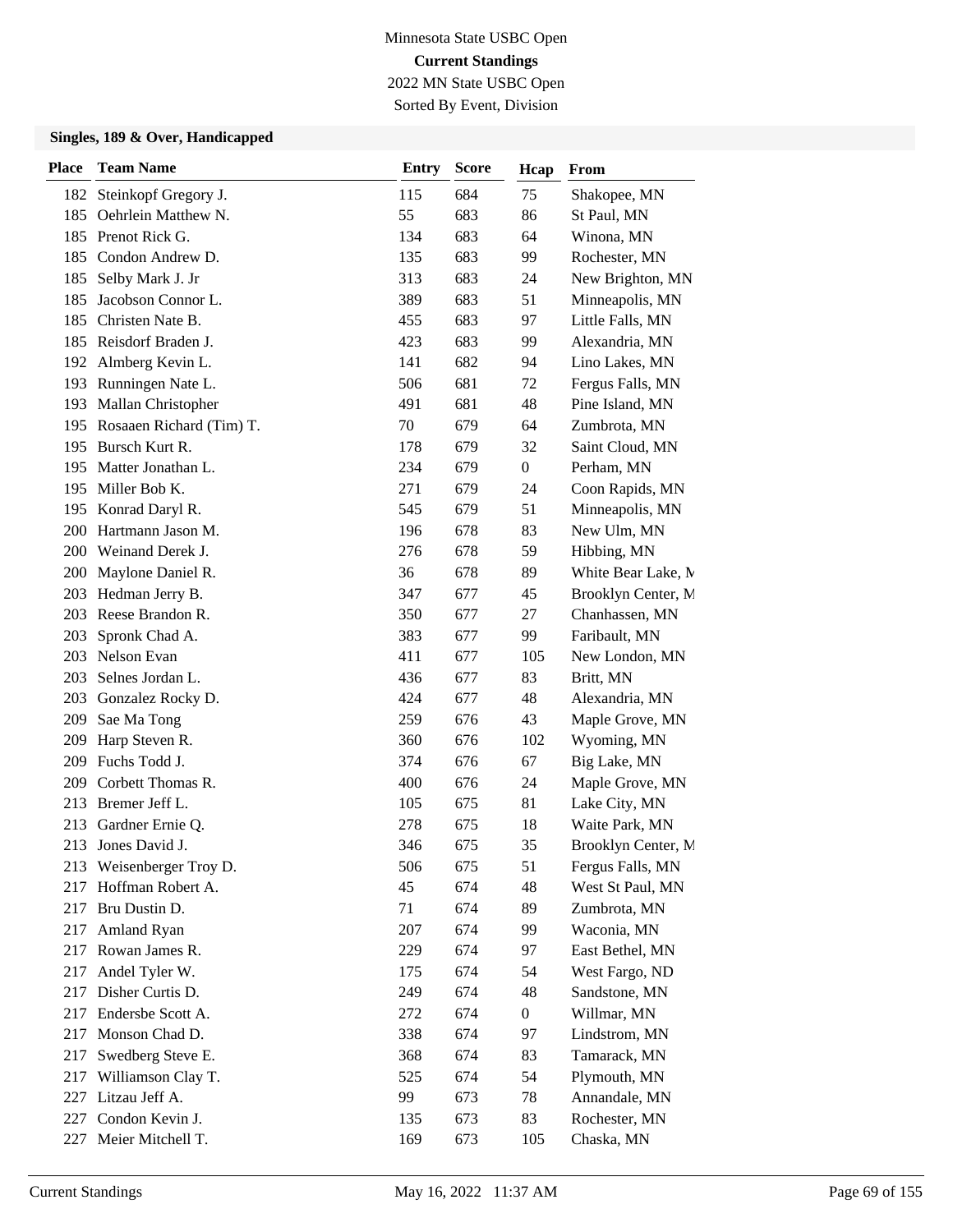Sorted By Event, Division

| <b>Place</b> | <b>Team Name</b>       | <b>Entry</b> | <b>Score</b> | Hcap             | From               |
|--------------|------------------------|--------------|--------------|------------------|--------------------|
|              | 227 Baker Les L.       | 252          | 673          | 105              | Alexandria, MN     |
| 227          | Petersen Tim R.        | 347          | 673          | 67               | Brooklyn Center, M |
| 227          | Glassing Richard D.    | 348          | 673          | 67               | West St Paul, MN   |
| 227          | Reich Don R.           | 367          | 673          | 62               | Tamarack, MN       |
| 227          | McDonald Craig R.      | 19           | 673          | 10               | Bloomington, MN    |
| 227          | Kuebelbeck Jeremy P.   | 455          | 673          | 45               | Little Falls, MN   |
| 227          | Schroeder Aaron M.     | 496          | 673          | 10               | Plymouth, MN       |
| 227          | McCray Ahmad A.        | 519          | 673          | 86               | Bloomington, MN    |
| 238          | Bartelson Dale M.      | 9            | 672          | 40               | Woodbury, MN       |
| 238          | Bartsch Marcus J.      | 72           | 672          | 105              | Zumbrota, MN       |
| 238          | Jackson Allen G.       | 189          | 672          | 54               | Shakopee, MN       |
|              | 238 Randt Deryk M.     | 222          | 672          | 108              | Kimball, MN        |
| 238          | Miller Alex R.         | 85           | 672          | 81               | Plainview, MN      |
| 238          | Graspy Ryan            | 403          | 672          | 99               | Detroit Lakes, MN  |
|              | 244 Feind Sean M.      | 136          | 671          | 59               | Rochester, MN      |
|              | 244 Rierson Chris W.   | 157          | 671          | 8                | Maple Grove, MN    |
|              | 244 Vashaw Charles J.  | 400          | 671          | 43               | Maple Grove, MN    |
|              | 244 York Austin C.     | 416          | 671          | 5                | St Francis, MN     |
| 244          | Kyun Kiho              | 425          | 671          | 54               | Alexandria, MN     |
|              | 249 Berry Bryan C.     | 126          | 670          | 72               | Apple Valley, MN   |
| 249          | Conover David Z.       | 251          | 670          | 99               | Alexandria, MN     |
| 249          | Simon Kurt R.          | 174          | 670          | 67               | Montgomery, MN     |
| 249          | Koerner Taylor J.      | 306          | 670          | $\boldsymbol{0}$ | Faribault, MN      |
| 249          | Schmidt Corey A.       | 341          | 670          | 102              | No St Paul, MN     |
|              | 254 Friend James L.    | 96           | 669          | 62               | Sartell, MN        |
|              | 254 Duncan Michael D.  | 419          | 669          | 8                | Hastings, MN       |
|              | 254 Hammond Alan D.    | 457          | 669          | 16               | Woodbury, MN       |
|              | 254 Haedrich Tyler     | 498          | 669          | 56               | Arden Hills, MN    |
|              | 258 Kiffmeyer James B. | 74           | 668          | 81               | Zumbrota, MN       |
| 258          | Hus Chris T.           | 81           | 668          | 110              | Zumbrota, MN       |
| 258          | Streich Dean A.        | 144          | 668          | 86               | Lino Lakes, MN     |
|              | 258 Larson Wayne B.    | 416          | 668          | 16               | St Francis, MN     |
|              | 262 Mulder Eric S.     | 9            | 667          | 13               | Woodbury, MN       |
|              | 262 Allen Sean M.      | 398          | 667          | 86               | Rochester, MN      |
|              | 262 Engler Eric P.     | 479          | 667          | 108              | Blaine, MN         |
|              | 262 Mitchell Dave A.   | 498          | 667          | $\boldsymbol{0}$ | Arden Hills, MN    |
|              | 262 McCoy Jonathan C.  | 517          | 667          | 97               | Fergus Falls, MN   |
|              | 267 Kolstad William A. | 45           | 666          | 97               | West St Paul, MN   |
| 267          | Spicer Timothy M.      | 117          | 666          | 108              | Osseo, MN          |
| 267          | Sedesky Kyle J.        | 307          | 666          | 67               | Lakeville, MN      |
| 270          | Kellen Brandon T.      | 281          | 665          | 45               | Waite Park, MN     |
| 270          | Anderson Roger A.      | 314          | 665          | 91               | New Brighton, MN   |
| 270          | Mattson Christopher J. | 381          | 665          | 67               | Woodbury, MN       |
| 270          | Robillard Joseph W.    | 400          | 665          | $\boldsymbol{0}$ | Maple Grove, MN    |
|              | 274 Uptagrafft Doug W. | 84           | 664          | 35               | Plainview, MN      |
|              | 274 Redden Brian M.    | 143          | 664          | 13               | Lino Lakes, MN     |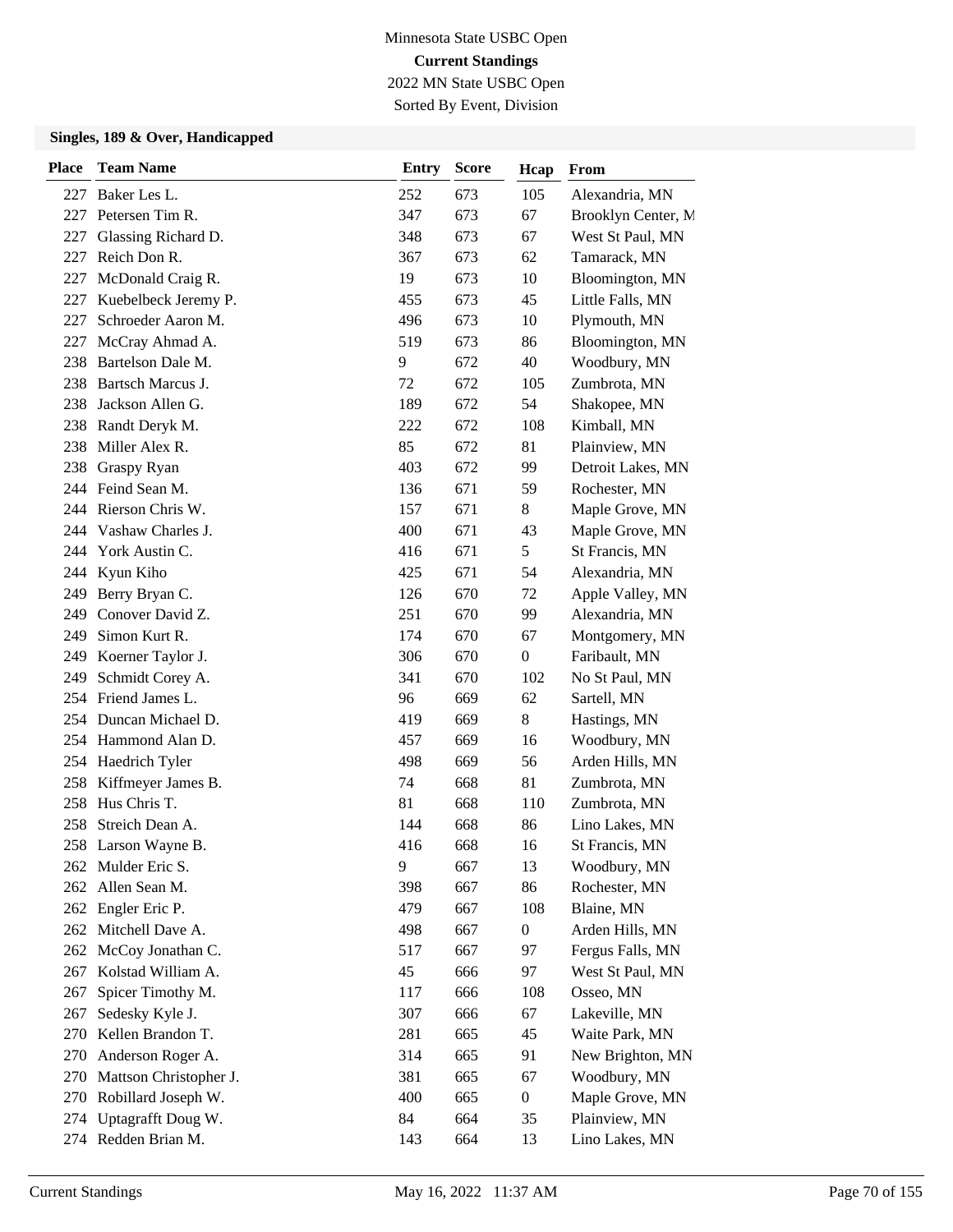Sorted By Event, Division

| <b>Place</b> | <b>Team Name</b>         | <b>Entry</b> | <b>Score</b> | Hcap             | From               |
|--------------|--------------------------|--------------|--------------|------------------|--------------------|
|              | 274 Gruber Eddie J.      | 306          | 664          | 81               | Faribault, MN      |
|              | 274 Pankratz Jason D.    | 312          | 664          | 94               | New Brighton, MN   |
| 274          | Olive Steven J.          | 350          | 664          | 27               | Chanhassen, MN     |
|              | 274 Bunker Aaron M.      | 19           | 664          | 13               | Bloomington, MN    |
|              | 274 Stanford Lamar       | 457          | 664          | 24               | Woodbury, MN       |
| 281          | Walstrom Jonathan G.     | 152          | 663          | 91               | New Richland, MN   |
| 281          | Petersen Larry W.        | 184          | 663          | 89               | Montgomery, MN     |
| 281          | Van Deest Larkin D.      | 196          | 663          | 91               | New Ulm, MN        |
| 281          | Hill Jonathan            | 202          | 663          | 62               | Waconia, MN        |
| 281          | Winter Kyle N.           | 226          | 663          | 89               | Melrose, MN        |
| 281          | Kingren Kenneth D.       | 273          | 663          | 70               | Belle Plaine, MN   |
| 281          | <b>Terzich Scott</b>     | 274          | 663          | 86               | Hibbing, MN        |
| 281          | Splinter Gene R.         | 111          | 663          | 78               | New Ulm, MN        |
| 281          | Stearns Brady A.         | 487          | 663          | $\boldsymbol{0}$ | Owatonna, MN       |
| 281          | Mart Christopher L.      | 495          | 663          | 5                | Plymouth, MN       |
| 281          | Simonson Roger W.        | 524          | 663          | 86               | Roseville, MN      |
|              | 292 Aeikens Alex L.      | 189          | 662          | 97               | Shakopee, MN       |
|              | 292 Reker Paul J.        | 196          | 662          | 78               | New Ulm, MN        |
|              | 292 Lang Ashley A.       | 40           | 662          | 81               | Big Lake, MN       |
|              | 292 Synstegard Erich D.  | 348          | 662          | 48               | West St Paul, MN   |
|              | 292 Eilrich Abbie K.     | 191          | 662          | 110              | Elk River, MN      |
| 292          | Hang Ying                | 380          | 662          | 102              | Blaine, MN         |
| 292          | Sodergren Scott R.       | 399          | 662          | 24               | Maple Grove, MN    |
|              | 292 Savoy Todd W.        | 400          | 662          | 13               | Maple Grove, MN    |
|              | 292 Poelzer Carl P.      | 497          | 662          | 67               | Arden Hills, MN    |
| 301          | Pearse Mike              | 172          | 661          | 27               | Spring Valley, MN  |
| 301          | Rhuby Shane L.           | 258          | 661          | 81               | Wahkon, MN         |
| 301          | Todd Bailey N.           | 358          | 661          | 110              | Lindstrom, MN      |
| 301          | Thilmany Robert J. Jr    | 42           | 661          | 70               | White Bear Lake, M |
| 305          | Rauen Anna Marie V.      | 92           | 660          | 67               | Austin, MN         |
| 305          | <b>Pleschourt Steve</b>  | 82           | 660          | 81               | Zumbrota, MN       |
|              | 305 Huikko Chad H.       | 431          | 660          | 40               | Delano, MN         |
|              | 305 Oskerson Jason S.    | 435          | 660          | $\boldsymbol{0}$ | Britt, MN          |
|              | 305 Wendt Andrew A.      | 291          | 660          | 91               | Frazee, MN         |
|              | 310 Davis Lorenzo N.     | 55           | 659          | 108              | St Paul, MN        |
| 310          | Ryks Jeff M.             | 92           | 659          | 97               | Austin, MN         |
|              | 310 Henderlite John S.   | 116          | 659          | 45               | Osseo, MN          |
| 310          | Buermann Lee R.          | 325          | 659          | 91               | Paynesville, MN    |
| 310          | Sharp Gordon E.          | 462          | 659          | 89               | Verndale, MN       |
| 310          | Skuza Jim J.             | 467          | 659          | 13               | Annandale, MN      |
|              | 316 Allers Jerry L.      | 104          | 658          | 21               | Lake City, MN      |
| 316          | Stoltz Joseph A.         | 116          | 658          | 64               | Osseo, MN          |
| 316          | Johnson Robert F.        | 438          | 658          | 99               | Britt, MN          |
|              | 316 Bauermeister Matt D. | 522          | 658          | 81               | Crystal, MN        |
|              | 316 Theis Donald M.      | 545          | 658          | 91               | Minneapolis, MN    |
|              | 316 Sear Jeff J.         | 293          | 658          | 108              | Bayport, MN        |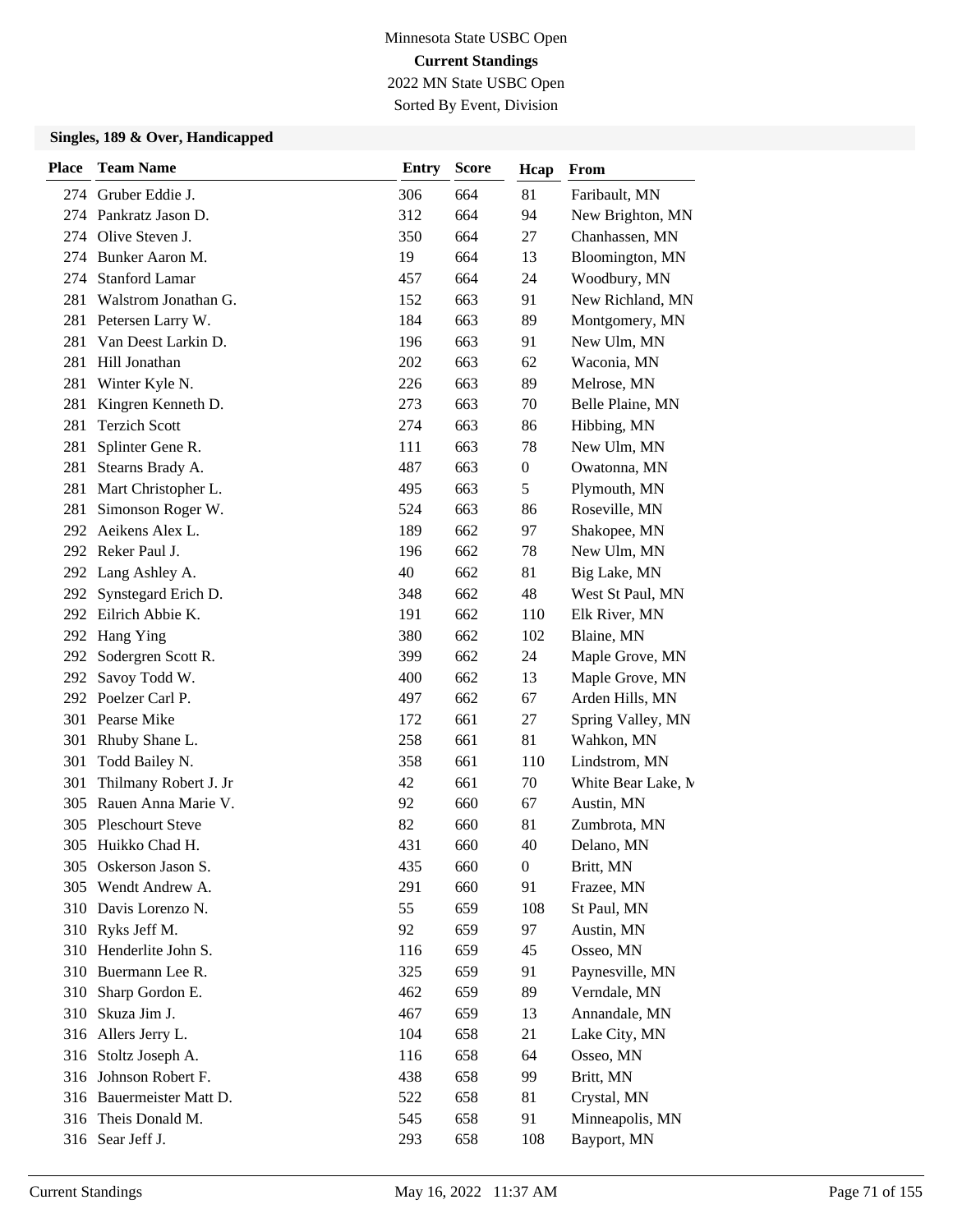Sorted By Event, Division

| <b>Place</b> | <b>Team Name</b>         | <b>Entry</b> | <b>Score</b> | Hcap             | From               |
|--------------|--------------------------|--------------|--------------|------------------|--------------------|
|              | 322 Loechler Tom C.      | 54           | 657          | 105              | Plainview, MN      |
|              | 322 Frank Andrew M.      | 166          | 657          | 78               | Duluth, MN         |
| 322          | Ascheman Zachery S.      | 189          | 657          | 86               | Shakopee, MN       |
| 322          | Greenley Camron S.       | 510          | 657          | 108              | Fergus Falls, MN   |
|              | 326 Yenish Alex D.       | 153          | 656          | 70               | New Richland, MN   |
| 326          | Beckjorden Dan E.        | 265          | 656          | 32               | Ramsey, MN         |
| 326          | Mattson Tom P.           | 381          | 656          | 40               | Woodbury, MN       |
| 326          | Baker Jeffrey L.         | 382          | 656          | 70               | Woodbury, MN       |
| 326          | Trautschold Dan S.       | 396          | 656          | 67               | Rochester, MN      |
| 326          | Teske David L. Jr        | 518          | 656          | 81               | Faribault, MN      |
| 332          | Olive Matt A.            | 349          | 655          | 16               | Chanhassen, MN     |
| 332          | Margotto Tony T.         | 406          | 655          | 81               | Champlin, MN       |
|              | 332 Freitag Tim A.       | 469          | 655          | $\boldsymbol{0}$ | Duluth, MN         |
| 332          | Larson Dan J.            | 522          | 655          | 105              | Crystal, MN        |
| 336          | Miller Zack              | 124          | 654          | 40               | Centerville, MN    |
| 336          | Tufigno Joshua L.        | 280          | 654          | 67               | Waite Park, MN     |
| 336          | Stibbins David C. III    | 457          | 654          | 21               | Woodbury, MN       |
|              | 336 Blevins Roger J.     | 502          | 654          | 102              | Fergus Falls, MN   |
| 336          | O'Connell Mike J.        | 535          | 654          | 2                | Coon Rapids, MN    |
|              | 341 Fenske David A.      | 44           | 653          | 108              | Saint Charles, MN  |
|              | 341 Richter Jeffrey M.   | 72           | 653          | 37               | Zumbrota, MN       |
| 341          | Callahan Randy S.        | 99           | 653          | 105              | Annandale, MN      |
| 341          | Whiteaker Ronald F.      | 345          | 653          | 75               | Austin, MN         |
| 341          | Frame Grant E.           | 424          | 653          | 62               | Alexandria, MN     |
| 341          | Savoy Ryan T.            | 487          | 653          | $\boldsymbol{0}$ | Owatonna, MN       |
| 341          | Sylvester Samuel J. Jr   | 488          | 653          | 2                | Owatonna, MN       |
| 341          | Lindquist Chris T.       | 501          | 653          | 72               | Fergus Falls, MN   |
|              | 341 Frost Eugene A.      | 412          | 653          | 67               | Owatonna, MN       |
|              | 341 Pfeifer Robert C.    | 538          | 653          | 94               | Champlin, MN       |
| 351          | Christenson Jason        | 225          | 652          | 48               | Melrose, MN        |
| 351          | Davis Scott A.           | 271          | 652          | 35               | Coon Rapids, MN    |
| 351          | Schmelzer Jared A.       | 275          | 652          | 10               | Hibbing, MN        |
|              | 351 Rosenberger Caleb J. | 279          | 652          | 97               | Waite Park, MN     |
| 351          | Eilrich Timothy P.       | 191          | 652          | 72               | Elk River, MN      |
| 351          | Castle Christopher A.    | 484          | 652          | $\boldsymbol{0}$ | Norwood, MN        |
|              | 351 Boese Dale A.        | 505          | 652          | 35               | Fergus Falls, MN   |
|              | 351 Owens Gregory Sr     | 519          | 652          | 72               | Bloomington, MN    |
|              | 359 Fahey Mike J.        | 342          | 651          | 59               | Fairfax, MN        |
| 359          | Pate David J. Sr         | 382          | 651          | 32               | Woodbury, MN       |
| 361          | Classen Brent G.         | 172          | 650          | 43               | Spring Valley, MN  |
|              | 361 Mehr Nathan J.       | 225          | 650          | 81               | Melrose, MN        |
| 361          | Long Ron A.              | 251          | 650          | 110              | Alexandria, MN     |
| 361          | Haugh Briley M.          | 218          | 650          | 16               | Burnsville, MN     |
| 361          | Norby Mike A.            | 345          | 650          | 72               | Austin, MN         |
| 361          | Cleveland Thomas E.      | 346          | 650          | $\boldsymbol{0}$ | Brooklyn Center, M |
|              | 361 Edwards Matthew J.   | 346          | 650          | 32               | Brooklyn Center, M |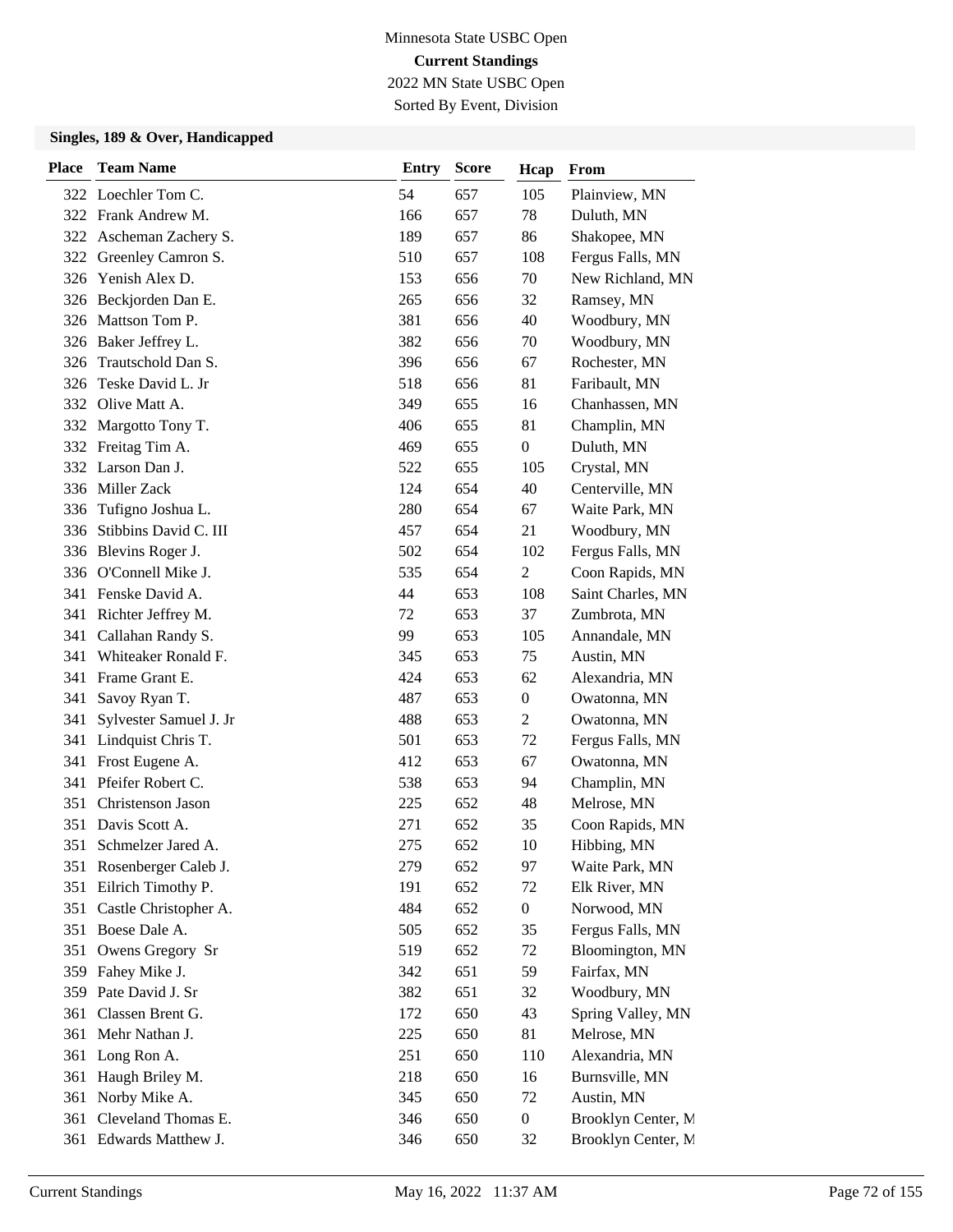2022 MN State USBC Open Sorted By Event, Division

| <b>Place</b> | <b>Team Name</b>         | Entry | <b>Score</b> | Hcap             | From              |
|--------------|--------------------------|-------|--------------|------------------|-------------------|
| 361          | Politte Ben L.           | 365   | 650          | 94               | Annandale, MN     |
|              | 361 Poelzer Clark E.     | 497   | 650          | 54               | Arden Hills, MN   |
| 361          | Osteen Ricky L.          | 531   | 650          | 81               | Minneapolis, MN   |
| 371          | Kunz Richard (Rick) J.   | 78    | 649          | 54               | Zumbrota, MN      |
| 371          | Dingmann Herb H.         | 179   | 649          | 91               | Saint Cloud, MN   |
| 371          | Costello Jeff D.         | 202   | 649          | 105              | Waconia, MN       |
| 371          | Miller Jason D.          | 234   | 649          | 91               | Perham, MN        |
| 371          | Prenot Justin M.         | 133   | 649          | 35               | Winona, MN        |
| 371          | Larson Cam J.            | 378   | 649          | $\boldsymbol{0}$ | Brainerd, MN      |
| 371          | Athey Donald D.          | 459   | 649          | 89               | Mahtomedi, MN     |
| 378          | Schmidt Daniel J.        | 196   | 648          | 94               | New Ulm, MN       |
| 378          | Huspek Brandon G.        | 318   | 648          | 99               | White Bear Lk, MN |
| 378          | Rutherford Sam           | 495   | 648          | 48               | Plymouth, MN      |
| 378          | Miller Steven L.         | 162   | 648          | 97               | Cokato, MN        |
|              | 382 Bridger Steven M. Jr | 79    | 647          | 72               | Zumbrota, MN      |
|              | 382 Luing Curt P.        | 98    | 647          | 110              | Lakefield, MN     |
|              | 382 Hill Daniel B.       | 117   | 647          | 70               | Osseo, MN         |
| 382          | Vickroy Eric C.          | 156   | 647          | 78               | Maple Grove, MN   |
| 382          | Curnow Richard W.        | 166   | 647          | 21               | Duluth, MN        |
|              | 382 Vang Kee             | 339   | 647          | 89               | St Paul, MN       |
|              | 382 Jensen Michael D.    | 360   | 647          | 89               | Wyoming, MN       |
| 382          | Tangen Blake A.          | 384   | 647          | 97               | Atwater, MN       |
| 382          | Shaffer Micheal W.       | 396   | 647          | 89               | Rochester, MN     |
|              | 382 Peterson Russ J.     | 494   | 647          | 78               | Janesville, MN    |
|              | 392 Brennhofer Arthur J. | 123   | 646          | 94               | Centerville, MN   |
|              | 392 Kurkowski Michael A. | 154   | 646          | 108              | Maple Grove, MN   |
|              | 392 Leslie Travis S.     | 166   | 646          | 2                | Duluth, MN        |
|              | 392 Winter James M.      | 203   | 646          | 86               | Waconia, MN       |
| 392          | Thompson Joshua E.       | 121   | 646          | 105              | Plymouth, MN      |
| 392          | Yurkew Todd M.           | 39    | 646          | 29               | Big Lake, MN      |
|              | 392 Lang Mitchell A.     | 137   | 646          | 110              | Hamburg, MN       |
|              | 392 Voaklander Luke F.   | 399   | 646          | 32               | Maple Grove, MN   |
|              | 392 Hooper Benjamin J.   | 415   | 646          | 105              | Roseville, MN     |
|              | 392 Pascua Jeff          | 518   | 646          | 64               | Faribault, MN     |
|              | 402 Maule Jerome C.      | 129   | 645          | 32               | Little Canda, MI  |
|              | 402 Metzger Steve T.     | 268   | 645          | 83               | Cambridge, MN     |
|              | 402 Vang Kao K.          | 340   | 645          | 105              | St Paul, MN       |
|              | 402 Harkless Stephanie   | 421   | 645          | 75               | Minneapolis, MN   |
|              | 406 Watkins Jeremy M.    | 50    | 644          | 67               | Duluth, MN        |
|              | 406 Anderson Mark L.     | 132   | 644          | 67               | Lake City, MN     |
|              | 406 Reinke Michael J.    | 222   | 644          | 89               | Kimball, MN       |
|              | 406 Ring Gary F.         | 41    | 644          | 94               | Woodbury, MN      |
| 406          | Schrapp Ken P.           | 542   | 644          | 37               | Maplewood, MN     |
|              | 406 Smith Richard J.     | 532   | 644          | 64               | Ham Lake, MN      |
|              | 406 Lucas Mitchell R.    | 537   | 644          | 86               | Champlin, MN      |
|              | 413 Pawelk Rick          | 204   | 643          | 108              | Waconia, MN       |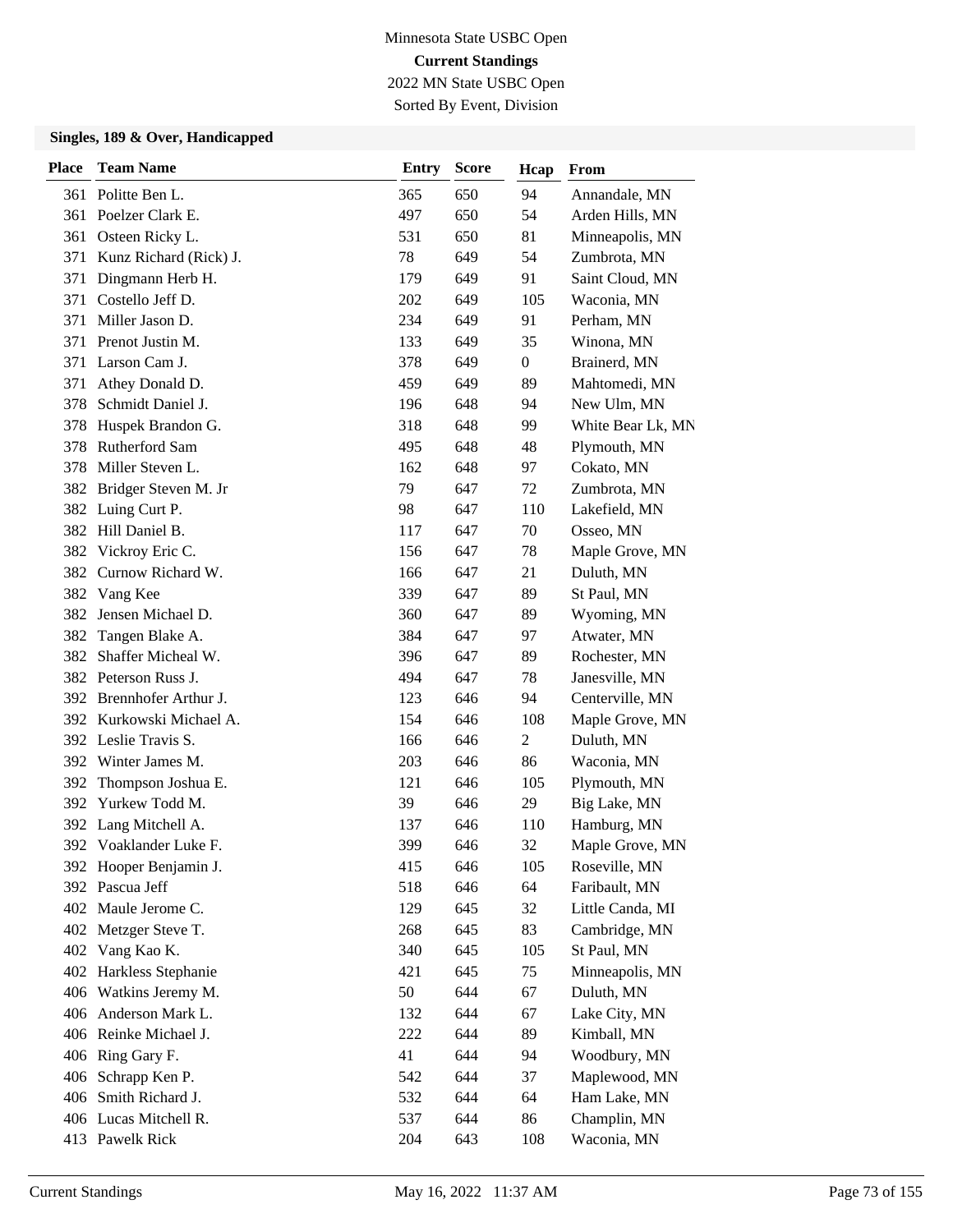Sorted By Event, Division

| <b>Place</b> | <b>Team Name</b>          | <b>Entry</b> | <b>Score</b> | Hcap             | From               |
|--------------|---------------------------|--------------|--------------|------------------|--------------------|
|              | 413 Christenson Justin T. | 157          | 643          | 89               | Maple Grove, MN    |
| 413          | Holley Donald R.          | 157          | 643          | 105              | Maple Grove, MN    |
| 413          | Barrie Phillip L.         | 97           | 643          | 27               | Lakefield, MN      |
|              | 413 Perron Dan M.         | 42           | 643          | 102              | White Bear Lake, M |
| 413          | Skuza Anthony N.          | 467          | 643          | 75               | Annandale, MN      |
| 413          | Broostin Marc O.          | 481          | 643          | 97               | Maple Grove, MN    |
| 420          | Stein Will J.             | 17           | 642          | 54               | Mound, MN          |
| 420          | Harm Shawn W.             | 52           | 642          | 56               | Plainview, MN      |
|              | 420 Bru Richard H.        | 71           | 642          | 35               | Zumbrota, MN       |
|              | 420 Wick Colton           | 182          | 642          | 54               | Montgomery, MN     |
| 420          | Laing Jeff R.             | 224          | 642          | 21               | Melrose, MN        |
|              | 420 Cruikshank Robert G.  | 229          | 642          | 110              | East Bethel, MN    |
|              | 420 Hawk Randy L.         | 435          | 642          | 18               | Britt, MN          |
| 420          | Meyer Derek J.            | 465          | 642          | 110              | Annandale, MN      |
| 428          | Treague Chris M.          | 3            | 641          | 78               | Red Wing, MN       |
| 428          | Hill John                 | 202          | 641          | 67               | Waconia, MN        |
| 428          | Nalipinski David M.       | 309          | 641          | 105              | New Brighton, MN   |
| 428          | Boyer Jessica E.          | 541          | 641          | 54               | Maplewood, MN      |
| 428          | O'Reilly James P.         | 301          | 641          | 72               | Wabasha, MN        |
| 433          | Hermel Pat H.             | 103          | 640          | 62               | Janesville, MN     |
| 433          | Jacobs Timothy J.         | 350          | 640          | 29               | Chanhassen, MN     |
| 433          | Matteson Bret M.          | 532          | 640          | 45               | Ham Lake, MN       |
| 436          | Shea Dan                  | 49           | 639          | 89               | Duluth, MN         |
| 436          | Smith Peter B.            | 117          | 639          | 83               | Osseo, MN          |
|              | 436 Peterson Acay A.      | 159          | 639          | 48               | Maple Grove, MN    |
|              | 436 Berger Jay R.         | 157          | 639          | 86               | Maple Grove, MN    |
| 436          | Sundin Jared W.           | 438          | 639          | 16               | Britt, MN          |
|              | 436 Blaha Jonathan B.     | 20           | 639          | 35               | Bloomington, MN    |
| 436          | Trutwin Henry C.          | 455          | 639          | 45               | Little Falls, MN   |
| 443          | Goenner Katie E.          | 96           | 638          | 32               | Sartell, MN        |
| 443          | Mattson Ryan S.           | 195          | 638          | 24               | Big Lake, MN       |
| 443          | Schmidt E. Allen          | 199          | 638          | 99               | Buffalo, MN        |
|              | 443 Hoen Bill J.          | 137          | 638          | 86               | Hamburg, MN        |
| 443          | DeGroot Arthur G. Jr      | 383          | 638          | 70               | Faribault, MN      |
| 443          | Dare Doug W.              | 19           | 638          | 62               | Bloomington, MN    |
| 443          | Hill Jacob                | 298          | 638          | 110              | Waterville, MN     |
| 443          | Rodriguez Thomas C.       | 536          | 638          | 78               | Champlin, MN       |
| 451          | Ladwig Steven D.          | 121          | 637          | 81               | Plymouth, MN       |
| 451          | Cleveland Matthew         | 346          | 637          | 64               | Brooklyn Center, M |
| 451          | Gjelhaug Aaron W.         | 309          | 637          | 67               | New Brighton, MN   |
|              | 451 Bennett Jonathon M.   | 456          | 637          | 105              | Little Falls, MN   |
| 451          | Gustafson Alan P.         | 525          | 637          | 105              | Plymouth, MN       |
|              | 456 Dertz Ted J.          | 189          | 636          | 83               | Shakopee, MN       |
|              | 456 Foss John E.          | 195          | 636          | $\boldsymbol{0}$ | Big Lake, MN       |
|              | 456 Blakesley Donovan R.  | 252          | 636          | 43               | Alexandria, MN     |
|              | 456 Flipp Michael J.      | 321          | 636          | 43               | Kettle River, MN   |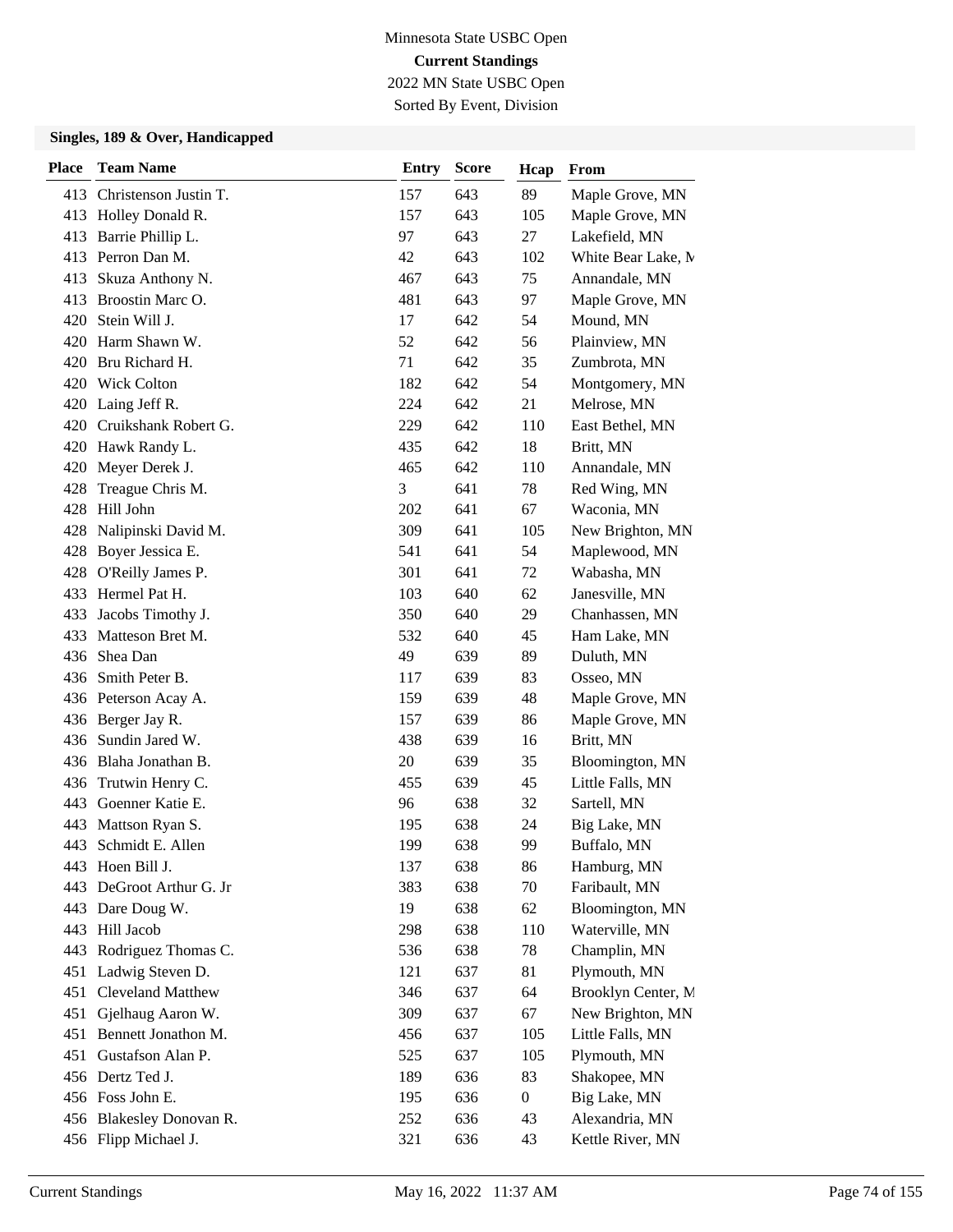Sorted By Event, Division

| <b>Place</b> | <b>Team Name</b>            | <b>Entry</b> | <b>Score</b> | Hcap   | From               |
|--------------|-----------------------------|--------------|--------------|--------|--------------------|
|              | 456 Pearson Ernest (Tim) T. | 323          | 636          | 94     | Circle Pines, MN   |
|              | 456 Marvin Steven M.        | 317          | 636          | 64     | White Bear Lk, MN  |
|              | 462 McCullick Josh          | 9            | 635          | 110    | Woodbury, MN       |
|              | 462 Dose Mark R.            | 105          | 635          | 99     | Lake City, MN      |
|              | 462 Gove Barbara A.         | 139          | 635          | 99     | Maplewood, MN      |
|              | 462 Snow Brian T.           | 158          | 635          | 81     | Maple Grove, MN    |
|              | 462 Johnson Billie D.       | 185          | 635          | 94     | New London, MN     |
|              | 462 Borkenhagen Brandon D.  | 319          | 635          | 99     | White Bear Lk, MN  |
|              | 462 Westphal Thomas J.      | 356          | 635          | 89     | North Branch, MN   |
| 462          | Wincek Gary A.              | 374          | 635          | 48     | Big Lake, MN       |
| 462          | See Perry                   | 398          | 635          | 94     | Rochester, MN      |
| 462          | Pai Steven M.               | 408          | 635          | 83     | Grand Rapids, MN   |
| 462          | Tejeda Antonio R.           | 423          | 635          | 27     | Alexandria, MN     |
| 462          | Moore Tony B.               | 413          | 635          | 43     | Owatonna, MN       |
| 462          | Schmidt Jon C.              | 528          | 635          | 59     | Cook, MN           |
|              | 475 Phelps Joel I.          | 155          | 634          | 81     | Maple Grove, MN    |
| 475          | Danckwart Brady J.          | 53           | 634          | 29     | Plainview, MN      |
| 475          | Lemieux Ben P.              | 264          | 634          | 8      | Ramsey, MN         |
| 475          | Miller Brady J.             | 85           | 634          | 110    | Plainview, MN      |
| 475          | Aguilar Richard G.          | 329          | 634          | 70     | Wyoming, MN        |
| 475          | Wisdorf Steve A.            | 338          | 634          | 105    | Lindstrom, MN      |
| 475          | Williams Stephen B.         | 383          | 634          | 94     | Faribault, MN      |
| 475          | MacNeven Zach               | 388          | 634          | 97     | Minneapolis, MN    |
| 475          | Olsen Jacob D.              | 432          | 634          | 32     | Delano, MN         |
|              | 484 Backes William J.       | 197          | 633          | 70     | New Ulm, MN        |
| 484          | Wickham Thomas R.           | 307          | 633          | 83     | Lakeville, MN      |
| 484          | Woods James G.              | 384          | 633          | 27     | Atwater, MN        |
| 484          | Svenkeson James M.          | 42           | 633          | 102    | White Bear Lake, M |
|              | 484 Broking John III        | 409          | 633          | 70     | Grand Rapids, MN   |
| 484          | Kinzler Kevin E.            | 415          | 633          | 64     | Roseville, MN      |
| 490          | <b>Malinen Marty</b>        | 96           | 632          | 59     | Sartell, MN        |
|              | 490 Johnson Bradley         | 206          | 632          | 91     | Waconia, MN        |
|              | 490 Shields Chris P.        | 175          | 632          | 56     | West Fargo, ND     |
| 490          | Nelson Larry D.             | 314          | 632          | 16     | New Brighton, MN   |
| 490          | Holets Ron D.               | 431          | 632          | $70\,$ | Delano, MN         |
|              | 490 Schlosser Anthony A.    | 414          | 632          | 70     | Sauk Centre, MN    |
|              | 496 Dahlke Zachary D.       | 190          | 631          | 43     | Shakopee, MN       |
|              | 496 Quaas Jeremy S.         | 207          | 631          | 18     | Waconia, MN        |
|              | 496 Hawkins Dylan A.        | 281          | 631          | 37     | Waite Park, MN     |
|              | 496 Porcaro Paul J.         | 473          | 631          | 32     | Wheaton, MN        |
| 500          | Trogstad Dennis B.          | 136          | 630          | 110    | Rochester, MN      |
| 500          | Greenhalgh Steven L.        | 145          | 630          | 2      | Blaine, MN         |
| 500          | Stricke Gregg R.            | 173          | 630          | 59     | Spring Valley, MN  |
|              | 500 DeRosier John J.        | 321          | 630          | 24     | Kettle River, MN   |
|              | 500 Peterson Scott K.       | 357          | 630          | 99     | Barnsville, MN     |
|              | 500 Freitag Jason R.        | 466          | 630          | 59     | Annandale, MN      |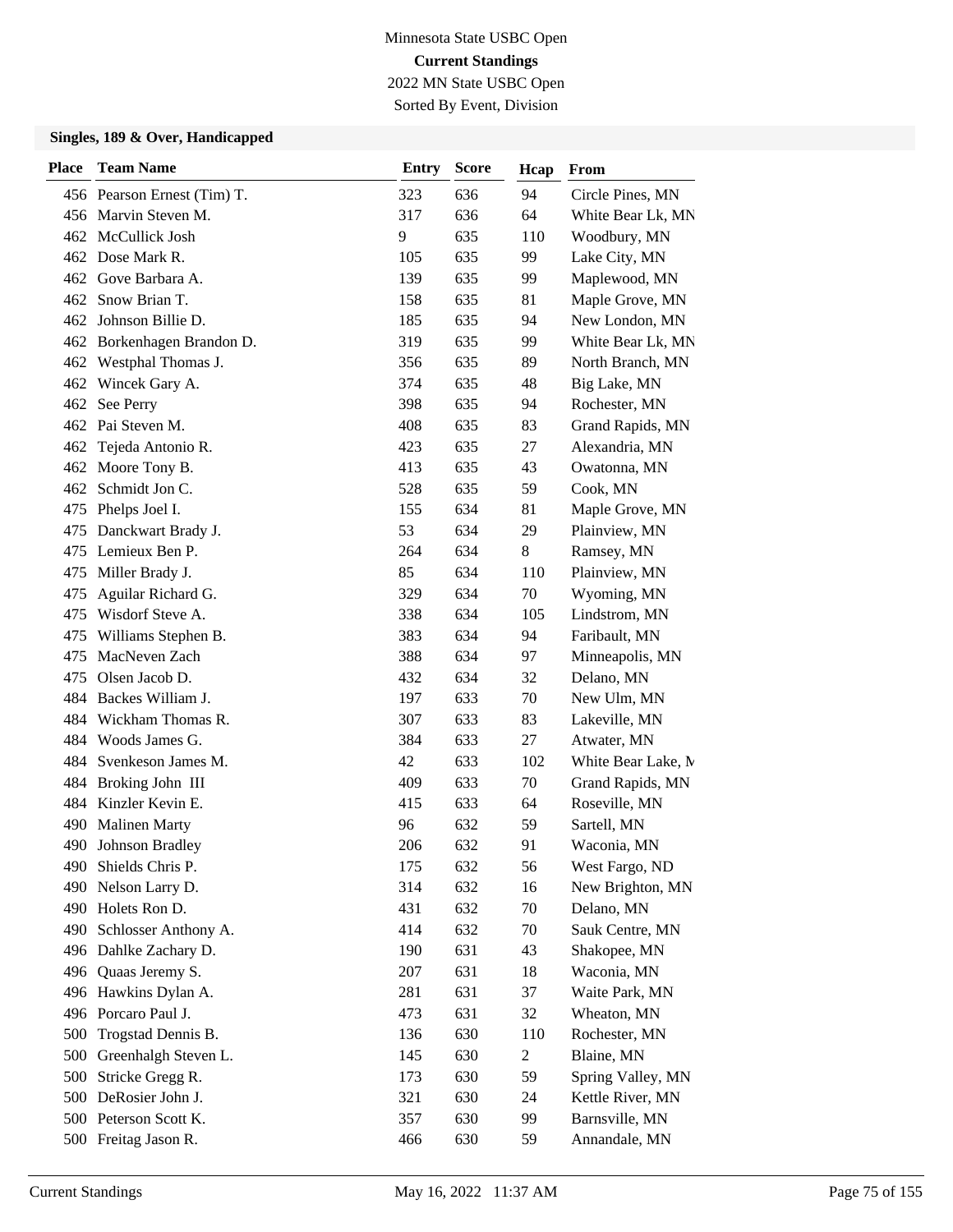Sorted By Event, Division

| <b>Place</b> | <b>Team Name</b>              | <b>Entry</b>   | <b>Score</b> | Hcap             | From               |
|--------------|-------------------------------|----------------|--------------|------------------|--------------------|
|              | 500 Langer Dan A.             | 488            | 630          | $\boldsymbol{0}$ | Owatonna, MN       |
|              | 507 Driver Jay P.             | 123            | 629          | 97               | Centerville, MN    |
| 507          | Driver Doug W.                | 124            | 629          | 86               | Centerville, MN    |
| 507          | Weber Samuel R.               | 201            | 629          | $\boldsymbol{0}$ | New Brighton, MN   |
| 507          | Morrison Daniel P.            | 330            | 629          | 72               | Woodbury, MN       |
| 507          | Baruth Steve S.               | 374            | 629          | 2                | Big Lake, MN       |
| 507          | Maldonado James W.            | 381            | 629          | 89               | Woodbury, MN       |
|              | 507 Buermann Scott D.         | 325            | 629          | 32               | Paynesville, MN    |
| 507          | Goehtz Ryan R.                | 518            | 629          | 108              | Faribault, MN      |
| 507          | Orth Keith K.                 | 476            | 629          | 102              | Apple Valley, MN   |
|              | 516 Feind Joseph P.           | 136            | 628          | 108              | Rochester, MN      |
|              | 516 Olson David               | 269            | 628          | 81               | Prior Lake, MN     |
|              | 516 Cordes Brent E.           | 133            | 628          | 48               | Winona, MN         |
|              | 516 Weiss Gary L.             | 307            | 628          | 75               | Lakeville, MN      |
| 516          | Johnson Jason                 | 356            | 628          | 108              | North Branch, MN   |
|              | 516 Rixmann Adam S.           | 355            | 628          | 83               | Forest Lake, MN    |
|              | 516 Mysliwiec Rory A.         | 375            | 628          | 97               | Big Lake, MN       |
|              | 516 Littlefield Aaron J.      | 395            | 628          | 18               | Rochester, MN      |
|              | 516 Picasso Jesse A.          | 419            | 628          | 83               | Hastings, MN       |
|              | 516 Born Steven R.            | 478            | 628          | 72               | Blaine, MN         |
|              | 516 Waldhauser Nate A.        | 424            | 628          | 43               | Alexandria, MN     |
| 516          | Johnson Brian M.              | 292            | 628          | 56               | Bayport, MN        |
| 528          | Dokken Randy S.               | 153            | 627          | 108              | New Richland, MN   |
|              | 528 Kiffmeyer Jeff J.         | 172            | 627          | 32               | Spring Valley, MN  |
| 528          | Herr Sonny                    | 339            | 627          | 81               | St Paul, MN        |
| 528          | Aydt John J.                  | 365            | 627          | 70               | Annandale, MN      |
| 528          | Cunningham Patrick G.         | 382            | 627          | 51               | Woodbury, MN       |
| 528          | Wahner Timothy R.             | 541            | 627          | 62               | Maplewood, MN      |
| 534          | Lampman Nick G.               | 3              | 626          | 48               | Red Wing, MN       |
|              | 534 Pierce Kelly L.           | 130            | 626          | 83               | Little Canda, MI   |
| 534          | Irving Dustin J.              | 217            | 626          | 2                | Burnsville, MN     |
|              | 534 Kuhn Nicholas R.          | 333            | 626          | 54               | Cottage Grove, MN  |
|              | 534 Horning Brice J.          | 347            | 626          | 18               | Brooklyn Center, M |
|              | 539 Hermundson Erik J.        | 54             | 625          | 91               | Plainview, MN      |
| 539          | Adams Kyler M.                | 456            | 625          | 51               | Little Falls, MN   |
|              | 539 Douglas Fred W. Jr        | 519            | 625          | $\boldsymbol{0}$ | Bloomington, MN    |
|              | 539 Difronzo Robert           | 544            | 625          | 70               | Minneapolis, MN    |
|              | 539 LaFlamme Rich J.          | 528            | 625          | 102              | Cook, MN           |
|              | 544 Bonde Dave                | $\overline{c}$ | 624          | 78               | Brooklyn Park, MN  |
|              | 544 Ryner Christopher (CJ) J. | 5              | 624          | 32               | Dodge Center, MN   |
| 544          | Simon Tom E.                  | 122            | 624          | 108              | Plymouth, MN       |
|              | 544 Koski Jay W.              | 160            | 624          | 83               | Maple Grove, MN    |
|              | 544 Nelson Michael S.         | 328            | 624          | 70               | Litchfield, MN     |
| 544          | Spronk Delwyn D.              | 383            | 624          | 108              | Faribault, MN      |
| 544          | Campbell Tyrell R.            | 461            | 624          | 99               | Verndale, MN       |
|              | 551 Tushaus Christopher R.    | 5              | 623          | 48               | Dodge Center, MN   |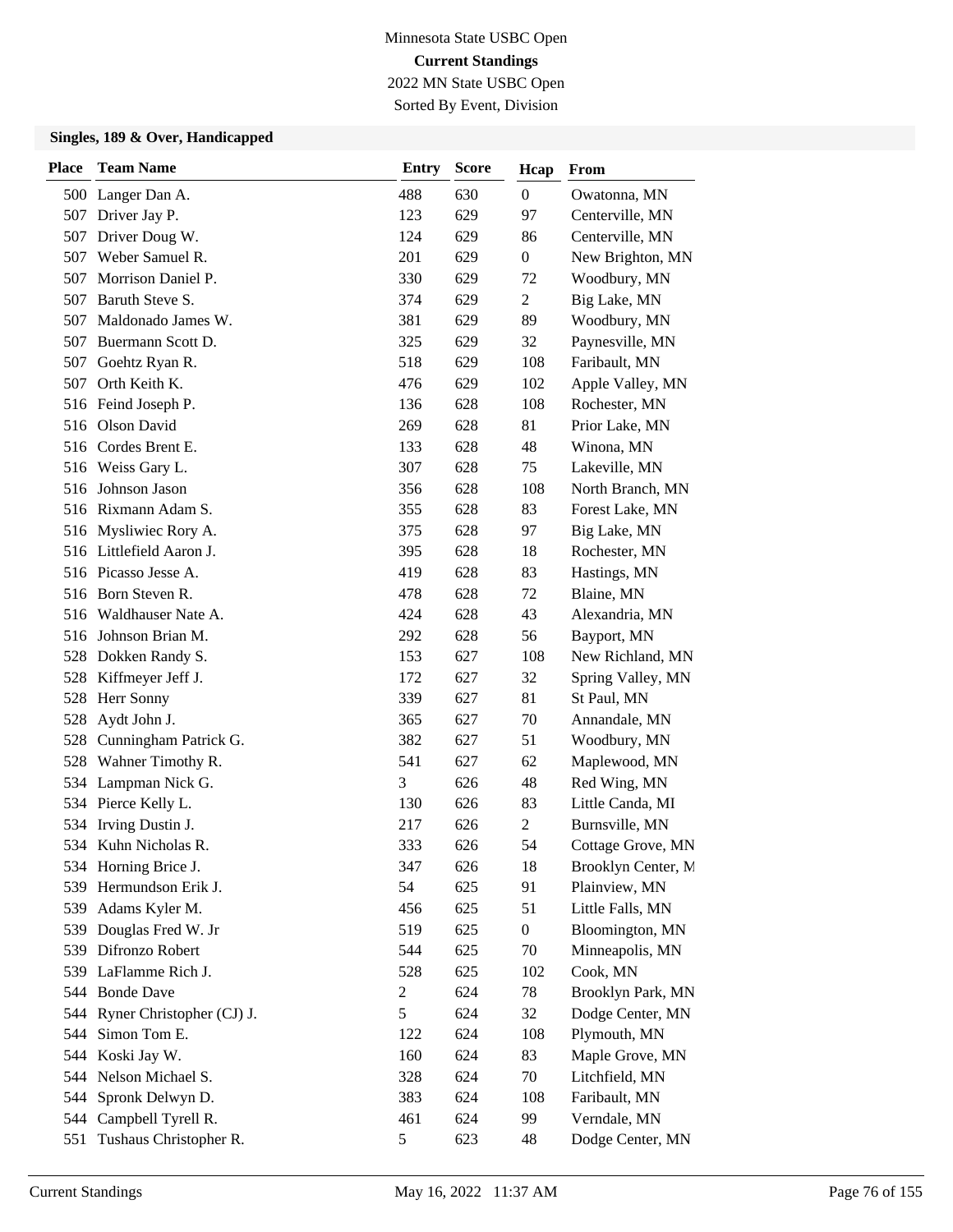Sorted By Event, Division

| <b>Place</b> | <b>Team Name</b>        | <b>Entry</b> | <b>Score</b> | Hcap             | From               |
|--------------|-------------------------|--------------|--------------|------------------|--------------------|
|              | 551 Brekke Troy N.      | 21           | 623          | 67               | Faribault, MN      |
|              | 551 Lee Dan R.          | 51           | 623          | 83               | Plainview, MN      |
| 551          | Mitchell Ronald R.      | 71           | 623          | 54               | Zumbrota, MN       |
| 551          | Halvorson John W.       | 89           | 623          | 75               | Austin, MN         |
| 551          | Hjelm David H. Jr       | 472          | 623          | 102              | Wheaton, MN        |
| 551          | Topinka Allen J.        | 495          | 623          | 8                | Plymouth, MN       |
| 551          | Faerber William V.      | 542          | 623          | $\overline{0}$   | Maplewood, MN      |
| 551          | Vratisovsky Bruce J.    | 526          | 623          | 99               | Plymouth, MN       |
| 560          | Storm Dale E.           | 44           | 622          | 94               | Saint Charles, MN  |
| 560          | Reiners Jamison J.      | 145          | 622          | 67               | Blaine, MN         |
| 560          | Curtis Hans G.          | 157          | 622          | 64               | Maple Grove, MN    |
|              | 560 Parker Nicholas J.  | 218          | 622          | 10               | Burnsville, MN     |
| 560          | Salo William R.         | 375          | 622          | 43               | Big Lake, MN       |
| 560          | Smith Jeff A.           | 42           | 622          | 86               | White Bear Lake, M |
| 560          | Schleicher Ryan T.      | 456          | 622          | $\boldsymbol{0}$ | Little Falls, MN   |
| 560          | Jacobson Frankie L.     | 423          | 622          | $\overline{0}$   | Alexandria, MN     |
|              | 560 Wendt Jeffrey M.    | 525          | 622          | 91               | Plymouth, MN       |
| 569          | Bakken Greg H.          | 81           | 621          | 97               | Zumbrota, MN       |
| 569          | Dick Mathew             | 53           | 621          | 2                | Plainview, MN      |
| 569          | Haus Bruce A.           | 362          | 621          | 51               | Forest Lake, MN    |
| 569          | Engstrom James R.       | 469          | 621          | 83               | Duluth, MN         |
| 573          | Blumers Craig C.        | 32           | 620          | 86               | Shakopee, MN       |
| 573          | Lantto Samuel E.        | 399          | 620          | $\boldsymbol{0}$ | Maple Grove, MN    |
| 573          | Boynton Dale L.         | 496          | 620          | 21               | Plymouth, MN       |
| 576          | Rude Darik M.           | 77           | 619          | 18               | Zumbrota, MN       |
| 576          | Gunderson Zach S.       | 176          | 619          | 102              | West Fargo, ND     |
|              | 576 Lewis Darrin G.     | 331          | 619          | 35               | Woodbury, MN       |
|              | 576 Ness Paul A.        | 472          | 619          | 91               | Wheaton, MN        |
| 576          | Silvers Timothy F.      | 482          | 619          | 105              | Plymouth, MN       |
| 581          | Roh Michael F.          | 9            | 618          | 13               | Woodbury, MN       |
| 581          | Spray Allan M.          | 329          | 618          | 54               | Wyoming, MN        |
| 581          | Roth Bob H.             | 342          | 618          | 56               | Fairfax, MN        |
| 581          | Maus Jonathan T.        | 481          | 618          | 94               | Maple Grove, MN    |
| 581          | Banovetz David B.       | 163          | 618          | 70               | Cokato, MN         |
| 581          | Mitchell Nathaniel J.   | 414          | 618          | 99               | Sauk Centre, MN    |
| 581          | Marshall Maurice W.     | 534          | 618          | 64               | Shakopee, MN       |
|              | 588 Goga Derek L.       | 159          | 617          | 91               | Maple Grove, MN    |
|              | 588 Hinnenkamp Ken J.   | 224          | 617          | 94               | Melrose, MN        |
|              | 588 Lang William R.     | 250          | 617          | 75               | Sandstone, MN      |
| 588          | Vermilyea Erik O.       | 218          | 617          | $\boldsymbol{0}$ | Burnsville, MN     |
| 588          | Christopherson Scott A. | 419          | 617          | 59               | Hastings, MN       |
| 588          | Sundby Gary W. Jr       | 472          | 617          | 91               | Wheaton, MN        |
| 588          | Schiffler Craig         | 483          | 617          | $\boldsymbol{0}$ | Norwood, MN        |
|              | 588 Horn David A.       | 540          | 617          | 99               | Oakdale, MN        |
|              | 596 Eiss John M.        | 399          | 616          | 56               | Maple Grove, MN    |
|              | 596 Blaha Mark R.       | 20           | 616          | 45               | Bloomington, MN    |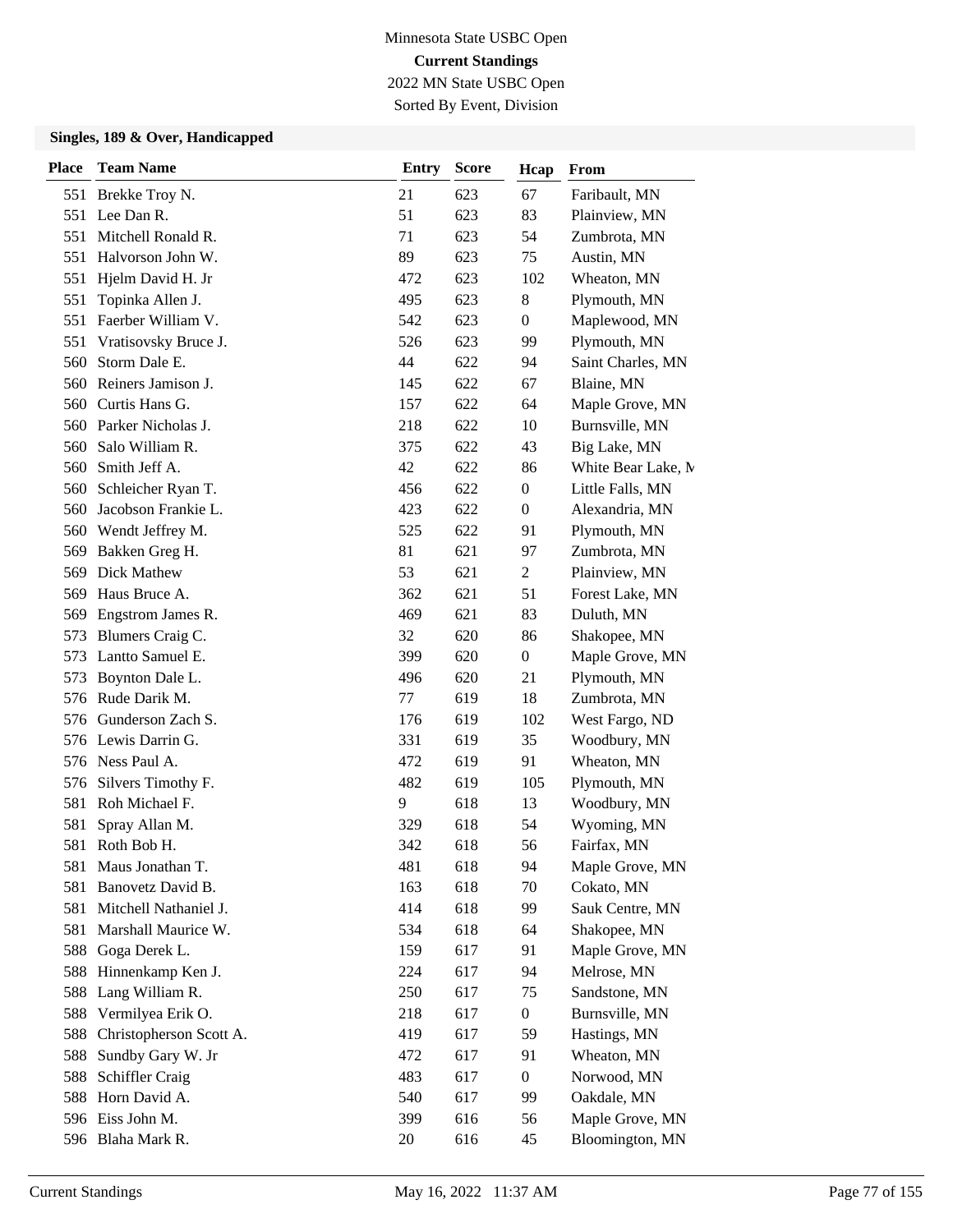Sorted By Event, Division

| <b>Place</b> | <b>Team Name</b>        | <b>Entry</b> | <b>Score</b> | Hcap             | From               |
|--------------|-------------------------|--------------|--------------|------------------|--------------------|
|              | 596 Hanke Kurt A.       | 498          | 616          | 21               | Arden Hills, MN    |
|              | 596 Pelant Jordan       | 299          | 616          | 78               | Waterville, MN     |
|              | 596 Burr Ronald M.      | 412          | 616          | 21               | Owatonna, MN       |
| 601          | Hill Larry W.           | 117          | 615          | 27               | Osseo, MN          |
| 601          | Marks Nate W.           | 168          | 615          | 67               | Chaska, MN         |
| 601          | Hawe Larry D.           | 193          | 615          | 37               | Red Wing, MN       |
| 601          | Davis Robert J. Jr      | 318          | 615          | 62               | White Bear Lk, MN  |
| 601          | Keller Robert E.        | 36           | 615          | 43               | White Bear Lake, M |
| 601          | Golob Joey              | 424          | 615          | $\overline{0}$   | Alexandria, MN     |
| 601          | Walther Jeff R.         | 498          | 615          | $\boldsymbol{0}$ | Arden Hills, MN    |
| 608          | Blumers Colin J.        | 32           | 614          | $\overline{2}$   | Shakopee, MN       |
| 608          | <b>Breuer Jeremy</b>    | 54           | 614          | 78               | Plainview, MN      |
|              | 608 Schroeder Dylan C.  | 94           | 614          | 10               | Austin, MN         |
| 608          | <b>BRAUN ERIC D.</b>    | 151          | 614          | 89               | Spring Valley, MN  |
| 608          | Jensen Michael D.       | 332          | 614          | 75               | Newport, MN        |
| 608          | Wyman Josh C.           | 191          | 614          | 70               | Elk River, MN      |
|              | 614 Hoyer Eric W.       | 86           | 613          | 75               | Plainview, MN      |
|              | 614 Montour Skyler      | 147          | 613          | 40               | Plymouth, MN       |
|              | 614 Milbrath Stanley L. | 155          | 613          | 43               | Maple Grove, MN    |
|              | 614 Langevin Kenneth R. | 256          | 613          | 75               | Woodbury, MN       |
|              | 614 Fawkes Scott J.     | 274          | 613          | 21               | Hibbing, MN        |
|              | 614 Freeman Aaron N.    | 396          | 613          | 81               | Rochester, MN      |
|              | 614 Larson Kory J.      | 518          | 613          | 78               | Faribault, MN      |
|              | 614 Vruno Anthony C.    | 544          | 613          | 8                | Minneapolis, MN    |
|              | 614 Lokken Jason D.     | 537          | 613          | 110              | Champlin, MN       |
| 623          | Kern Josh A.            | 91           | 612          | 108              | Austin, MN         |
| 623          | Oelkers Nathan D.       | 331          | 612          | 27               | Woodbury, MN       |
| 623          | Johnson Corey M.        | 420          | 612          | 27               | Hastings, MN       |
| 623          | Turner Imanuel L.       | 436          | 612          | 59               | Britt, MN          |
| 623          | Hanson Jesse S.         | 479          | 612          | 43               | Blaine, MN         |
| 623          | Hewitt David W. Jr      | 479          | 612          | 86               | Blaine, MN         |
| 623          | <b>Brede Nevin</b>      | 488          | 612          | 40               | Owatonna, MN       |
|              | 623 Dixon Ermon (Joe)   | 519          | 612          | 40               | Bloomington, MN    |
| 623          | Schmitt Rick R.         | 162          | 612          | 8                | Cokato, MN         |
|              | 632 Hintz Colten O.     | 183          | 611          | 81               | Montgomery, MN     |
|              | 632 Cutshall Gregory    | 111          | 611          | 59               | New Ulm, MN        |
|              | 632 Dupre Cole          | 311          | 611          | 51               | New Brighton, MN   |
|              | 632 Heitzinger Jason P. | 341          | 611          | 91               | No St Paul, MN     |
|              | 632 Larson Aaron R.     | 387          | 611          | 102              | Willmar, MN        |
| 632          | Sammons Gregg A.        | 526          | 611          | 75               | Plymouth, MN       |
|              | 638 Geiger Nicholas     | $\mathbf{1}$ | 610          | 24               | Cannon Falls, MN   |
| 638          | Upton Michael S.        | 195          | 610          | $\boldsymbol{0}$ | Big Lake, MN       |
| 638          | Goettig Brandon J.      | 258          | 610          | 45               | Wahkon, MN         |
| 638          | Joslin Justin L.        | 321          | 610          | 45               | Kettle River, MN   |
|              | 642 Cronin Richard J.   | 50           | 609          | 40               | Duluth, MN         |
|              | 642 Sackett Trace B.    | 75           | 609          | 86               | Zumbrota, MN       |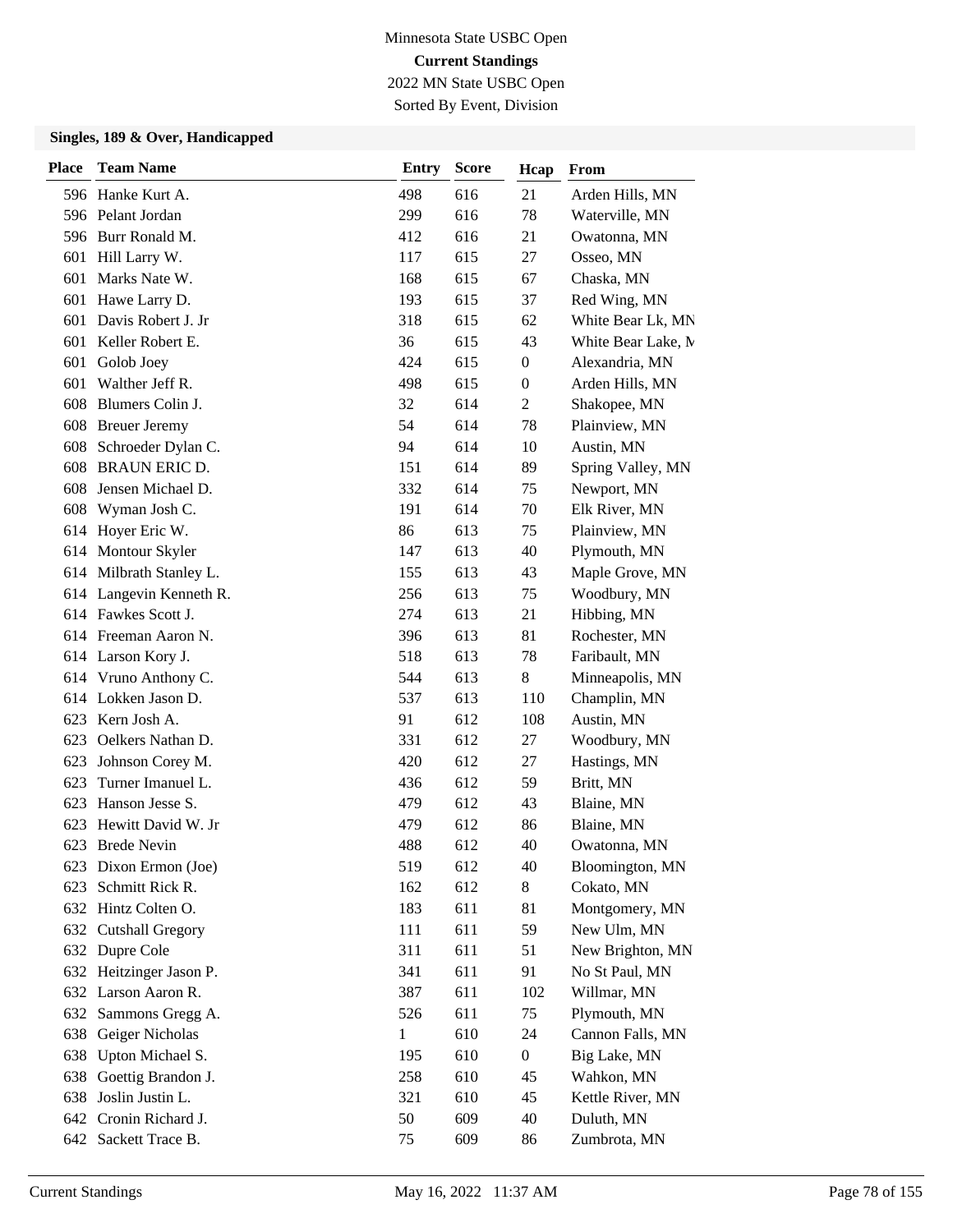2022 MN State USBC Open Sorted By Event, Division

| <b>Place</b> | <b>Team Name</b>         | <b>Entry</b> | <b>Score</b> | Hcap             | From               |
|--------------|--------------------------|--------------|--------------|------------------|--------------------|
|              | 642 Meyer Chris K.       | 226          | 609          | 51               | Melrose, MN        |
|              | 642 Reinen Paul          | 390          | 609          | 13               | Apple Valley, MN   |
|              | 642 Hanson Jason A.      | 488          | 609          | $\overline{0}$   | Owatonna, MN       |
|              | 642 Schmitt Steven L.    | 162          | 609          | 43               | Cokato, MN         |
|              | 642 Bauer Robert A.      | 536          | 609          | 10               | Champlin, MN       |
| 649          | Munson Lori R.           | 22           | 608          | 40               | Cottage Grove, MN  |
| 649          | Jensen Robert V.         | 303          | 608          | 51               | Minneapolis, MN    |
| 649          | Decker Kyle K.           | 331          | 608          | 48               | Woodbury, MN       |
| 649          | Davison Paul D.          | 373          | 608          | 91               | Mankato, MN        |
| 649          | Przybylski Tyler G.      | 396          | 608          | 13               | Rochester, MN      |
| 649          | Iverson Trevor A.        | 435          | 608          | 78               | Britt, MN          |
| 649          | Hogan Nicholas R.        | 484          | 608          | $\boldsymbol{0}$ | Norwood, MN        |
| 656          | Urbanski Scott W.        | 168          | 607          | 70               | Chaska, MN         |
| 656          | Slack Jon M.             | 170          | 607          | 56               | Owatonna, MN       |
|              | 656 Peterson Robert J.   | 543          | 607          | 67               | Alexandria, MN     |
|              | 659 Rude Andy J.         | 77           | 606          | 51               | Zumbrota, MN       |
| 659          | Gander Todd              | 84           | 606          | 83               | Plainview, MN      |
| 659          | Sis Jeffrey J.           | 172          | 606          | 45               | Spring Valley, MN  |
| 659          | Benkowski Cameron        | 137          | 606          | 62               | Hamburg, MN        |
| 659          | Schihl Justice R.        | 416          | 606          | 10               | St Francis, MN     |
| 659          | Icaza Nate A.            | 518          | 606          | 94               | Faribault, MN      |
| 665          | <b>Halverson Michael</b> | 52           | 605          | 72               | Plainview, MN      |
| 665          | Wurst Bart L.            | 132          | 605          | 99               | Lake City, MN      |
| 665          | Schroeder Greg A.        | 145          | 605          | 67               | Blaine, MN         |
|              | 665 Luetmer Zak V.       | 195          | 605          | $\overline{c}$   | Big Lake, MN       |
| 665          | Peterson Timothy C.      | 201          | 605          | 8                | New Brighton, MN   |
| 670          | Fisher Luke D.           | 22           | 604          | $\overline{2}$   | Cottage Grove, MN  |
| 670          | Morrow Jerry A.          | 71           | 604          | 83               | Zumbrota, MN       |
| 670          | Walther Wallace C.       | 96           | 604          | 108              | Sartell, MN        |
| 670          | O'Leary Ryan M.          | 129          | 604          | 29               | Little Canda, MI   |
| 670          | Condon Mark D.           | 135          | 604          | 35               | Rochester, MN      |
| 670          | Walstrom Garry T.        | 152          | 604          | 110              | New Richland, MN   |
|              | 670 Bender Jacob W.      | 311          | 604          | 78               | New Brighton, MN   |
| 670          | Vang Sher                | 339          | 604          | 86               | St Paul, MN        |
| 670          | <b>Xiong Davice</b>      | 364          | 604          | 105              | St Paul, MN        |
| 679          | Stevens Christopher A.   | 166          | 603          | 81               | Duluth, MN         |
| 679          | Hessenius Lee R.         | 249          | 603          | 97               | Sandstone, MN      |
| 679          | Schacht Eric M.          | 264          | 603          | $\boldsymbol{0}$ | Ramsey, MN         |
| 679          | Kieger Jordan J.         | 334          | 603          | $\boldsymbol{0}$ | Cottage Grove, MN  |
| 679          | LeBlanc William L.       | 36           | 603          | 67               | White Bear Lake, M |
| 679          | Price Jason R.           | 425          | 603          | 24               | Alexandria, MN     |
| 679          | Briesemeister Gary V.    | 163          | 603          | 83               | Cokato, MN         |
| 686          | Stienessen Benjamin D.   | 177          | 602          | 94               | New Prague, MN     |
|              | 686 Prill Brian C.       | 314          | 602          | 75               | New Brighton, MN   |
|              | 686 White Raymond F.     | 317          | 602          | 37               | White Bear Lk, MN  |
|              | 686 Lahlum Daniel C.     | 141          | 602          | 35               | Lino Lakes, MN     |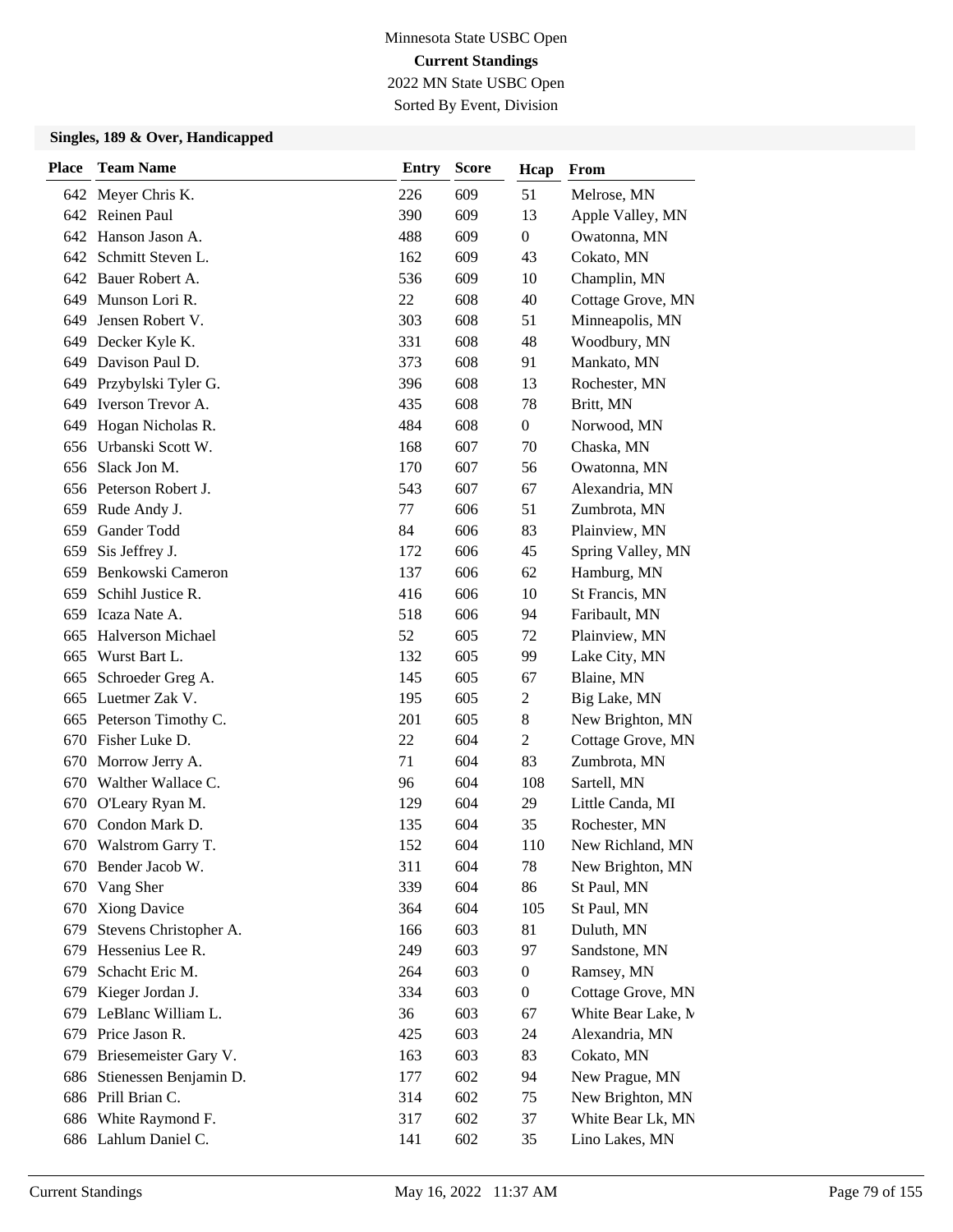Sorted By Event, Division

| <b>Place</b> | <b>Team Name</b>         | <b>Entry</b> | <b>Score</b> | Hcap             | From              |
|--------------|--------------------------|--------------|--------------|------------------|-------------------|
|              | 686 Wolbeck Gerald J.    | 325          | 602          | 48               | Paynesville, MN   |
| 686          | Olson Jordan E.          | 415          | 602          | 56               | Roseville, MN     |
| 686          | Degree Rick J. Jr        | 420          | 602          | 78               | Hastings, MN      |
|              | 693 Roepke Ronald R.     | 274          | 601          | 59               | Hibbing, MN       |
|              | 693 Lewis Dan K.         | 313          | 601          | 70               | New Brighton, MN  |
| 693          | Huntington Tyler J.      | 334          | 601          | 24               | Cottage Grove, MN |
| 693          | Olive Michael A.         | 350          | 601          | 45               | Chanhassen, MN    |
| 693          | Selby Mark A.            | 309          | 601          | 75               | New Brighton, MN  |
| 698          | Lawrence Kevin R.        | 158          | 600          | 78               | Maple Grove, MN   |
| 698          | Mateffy William J.       | 218          | 600          | $\boldsymbol{0}$ | Burnsville, MN    |
| 698          | Havlish Thomas V.        | 270          | 600          | 48               | Coon Rapids, MN   |
| 698          | Hengel Justin A.         | 279          | 600          | 105              | Waite Park, MN    |
| 698          | Ullman Sara C.           | 388          | 600          | 72               | Minneapolis, MN   |
| 698          | Nolan Brian J.           | 468          | 600          | 59               | Annandale, MN     |
| 698          | Jobin Marty R.           | 469          | 600          | 8                | Duluth, MN        |
| 705          | Jackson Adam D.          | 62           | 599          | 110              | Zumbrota, MN      |
| 705          | Schulz Matt B.           | 87           | 599          | 97               | Plainview, MN     |
| 705          | Leonard Michael J.       | 129          | 599          | 32               | Little Canda, MI  |
| 705          | Green David J.           | 195          | 599          | 13               | Big Lake, MN      |
| 705          | Del Percio Anthony J.    | 234          | 599          | 56               | Perham, MN        |
| 705          | Christie Patrick M.      | 276          | 599          | 32               | Hibbing, MN       |
| 705          | Taylor William E.        | 310          | 599          | 91               | New Brighton, MN  |
| 705          | <b>Buxengard Kenneth</b> | 301          | 599          | 29               | Wabasha, MN       |
| 713          | Lien Phillip M.          | 81           | 598          | 70               | Zumbrota, MN      |
| 713          | Rauen Randy P.           | 92           | 598          | 40               | Austin, MN        |
| 713          | Garbow Roy D.            | 258          | 598          | 16               | Wahkon, MN        |
| 713          | Timmerman Travis A.      | 275          | 598          | 75               | Hibbing, MN       |
| 713          | Kimlinger Alan B.        | 329          | 598          | 56               | Wyoming, MN       |
| 713          | Kuhn Dakota A.           | 466          | 598          | 64               | Annandale, MN     |
| 719          | Binner Nate R.           | 51           | 597          | 105              | Plainview, MN     |
| 719          | Glass Ryan J.            | 55           | 597          | 81               | St Paul, MN       |
| 719          | Green Brock E.           | 194          | 597          | 32               | Big Lake, MN      |
|              | 719 Preda John F. II     | 338          | 597          | 99               | Lindstrom, MN     |
| 719          | Moritz Kevin W.          | 435          | 597          | 16               | Britt, MN         |
|              | 719 Koblas Brent D.      | 479          | 597          | 102              | Blaine, MN        |
|              | 719 Evelius Rob J.       | 535          | 597          | 91               | Coon Rapids, MN   |
|              | 726 Munson Hannah R.     | 22           | 596          | 10               | Cottage Grove, MN |
|              | 726 Mueller Jeff R.      | 28           | 596          | 97               | Lewiston, MN      |
| 726          | Hengel Joshua P.         | 278          | 596          | 24               | Waite Park, MN    |
| 726          | Samuelson Eric R.        | 304          | 596          | 89               | Champlin, MN      |
|              | 726 Korhonen Mark J.     | 321          | 596          | 75               | Kettle River, MN  |
|              | 726 Farrell Douglas B.   | 345          | 596          | 94               | Austin, MN        |
|              | 726 Herrera James E.     | 348          | 596          | 108              | West St Paul, MN  |
|              | 726 Leuthner Bill M.     | 425          | 596          | 10               | Alexandria, MN    |
|              | 726 Franks Dale P.       | 436          | 596          | 89               | Britt, MN         |
|              | 726 Heinen Brad A.       | 455          | 596          | 18               | Little Falls, MN  |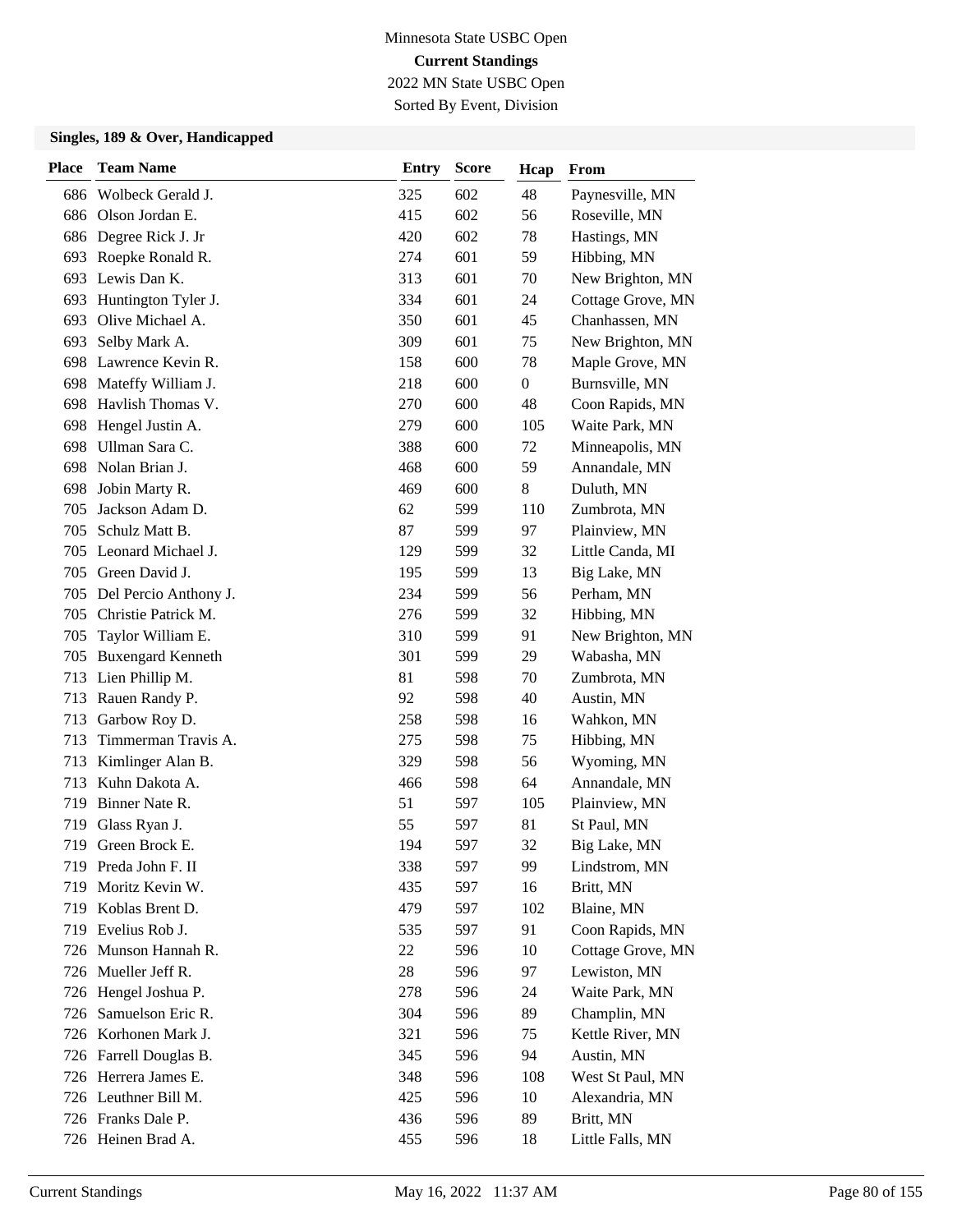Sorted By Event, Division

| <b>Place</b> | <b>Team Name</b>            | <b>Entry</b> | <b>Score</b> | Hcap             | From               |
|--------------|-----------------------------|--------------|--------------|------------------|--------------------|
|              | 726 Trutwin Aaron S.        | 455          | 596          | 70               | Little Falls, MN   |
|              | 726 Halida Terry P.         | 497          | 596          | 37               | Arden Hills, MN    |
| 738          | <b>Lyons Earnest</b>        | 55           | 595          | 78               | St Paul, MN        |
| 738          | Manner Karl J.              | 274          | 595          | 45               | Hibbing, MN        |
| 738          | Warmuth Lee D.              | 275          | 595          | 83               | Hibbing, MN        |
| 738          | Edwards Scott W.            | 312          | 595          | 70               | New Brighton, MN   |
| 738          | Olund Timothy J.            | 317          | 595          | 78               | White Bear Lk, MN  |
| 738          | Urman Trinity D.            | 293          | 595          | 89               | Bayport, MN        |
|              | 744 Week Michael G.         | 173          | 594          | 54               | Spring Valley, MN  |
| 744          | Bartels Joshua J.           | 190          | 594          | 70               | Shakopee, MN       |
|              | 744 Hines Pete J.           | 258          | 594          | 99               | Wahkon, MN         |
|              | 744 Vasser Joseph H.        | 268          | 594          | 94               | Cambridge, MN      |
|              | 744 Wilson Christopher M M. | 111          | 594          | 78               | New Ulm, MN        |
| 744          | Bleick Brett L.             | 343          | 594          | 48               | Fairfax, MN        |
| 744          | Gollin David B.             | 431          | 594          | $\boldsymbol{0}$ | Delano, MN         |
|              | 744 Hathaway Daniel G.      | 462          | 594          | 67               | Verndale, MN       |
|              | 744 Pocklington Michael S.  | 464          | 594          | 94               | Ramsey, MN         |
| 753          | <b>Hutchison Kenneth</b>    | 86           | 593          | 67               | Plainview, MN      |
| 753          | Youngerberg Austin J.       | 494          | 593          | 97               | Janesville, MN     |
| 753          | Koch Alex P.                | 495          | 593          | 43               | Plymouth, MN       |
| 753          | Mahlman Todd M.             | 413          | 593          | 62               | Owatonna, MN       |
| 757          | <b>Born Kevin</b>           | 3            | 592          | 83               | Red Wing, MN       |
| 757          | Ehrhardt John A.            | 177          | 592          | 108              | New Prague, MN     |
| 757          | Brueggemeier Brad A.        | 203          | 592          | 94               | Waconia, MN        |
| 757          | Miller Travis J.            | 328          | 592          | 78               | Litchfield, MN     |
| 757          | Zang Matt E.                | 404          | 592          | 59               | St Paul, MN        |
| 757          | Craigen Jason T.            | 426          | 592          | $\overline{0}$   | Alexandria, MN     |
| 763          | Gertken Chad D.             | 178          | 591          | 99               | Saint Cloud, MN    |
| 763          | Walther Eric J.             | 279          | 591          | 75               | Waite Park, MN     |
| 763          | Domeier Shawn M.            | 388          | 591          | 45               | Minneapolis, MN    |
| 763          | Erickson Nate A.            | 417          | 591          | 108              | Willmar, MN        |
| 763          | Clausell Carvel             | 421          | 591          | 67               | Minneapolis, MN    |
| 763          | Grant Robert R.             | 472          | 591          | 102              | Wheaton, MN        |
| 763          | Bock Daniel L.              | 487          | 591          | $\boldsymbol{0}$ | Owatonna, MN       |
| 770          | Hall Isaac A.               | 50           | 590          | 32               | Duluth, MN         |
| 770          | Patnode Julie A.            | 116          | 590          | 64               | Osseo, MN          |
| 770          | Storm Jeremy                | 173          | 590          | 35               | Spring Valley, MN  |
| 770          | Pomplun Tyler J.            | 251          | 590          | 86               | Alexandria, MN     |
| 770          | Clark Daniel L.             | 287          | 590          | 105              | Hutchinson, MN     |
| 770          | Hunter Charles J. Jr        | 327          | 590          | 99               | New London, MN     |
|              | 770 Lincoln David M.        | 468          | 590          | 64               | Annandale, MN      |
| 770          | Sopp-Schroeder Katie Ann S. | 497          | 590          | 67               | Arden Hills, MN    |
| 778          | Aguirre Michael A. Jr       | 37           | 589          | 86               | White Bear Lake, M |
| 778          | Stier Chris M.              | 148          | 589          | 97               | Spring Valley, MN  |
| 778          | Moriarty James J.           | 229          | 589          | 110              | East Bethel, MN    |
| 778          | Goodwin Craig D.            | 271          | 589          | 40               | Coon Rapids, MN    |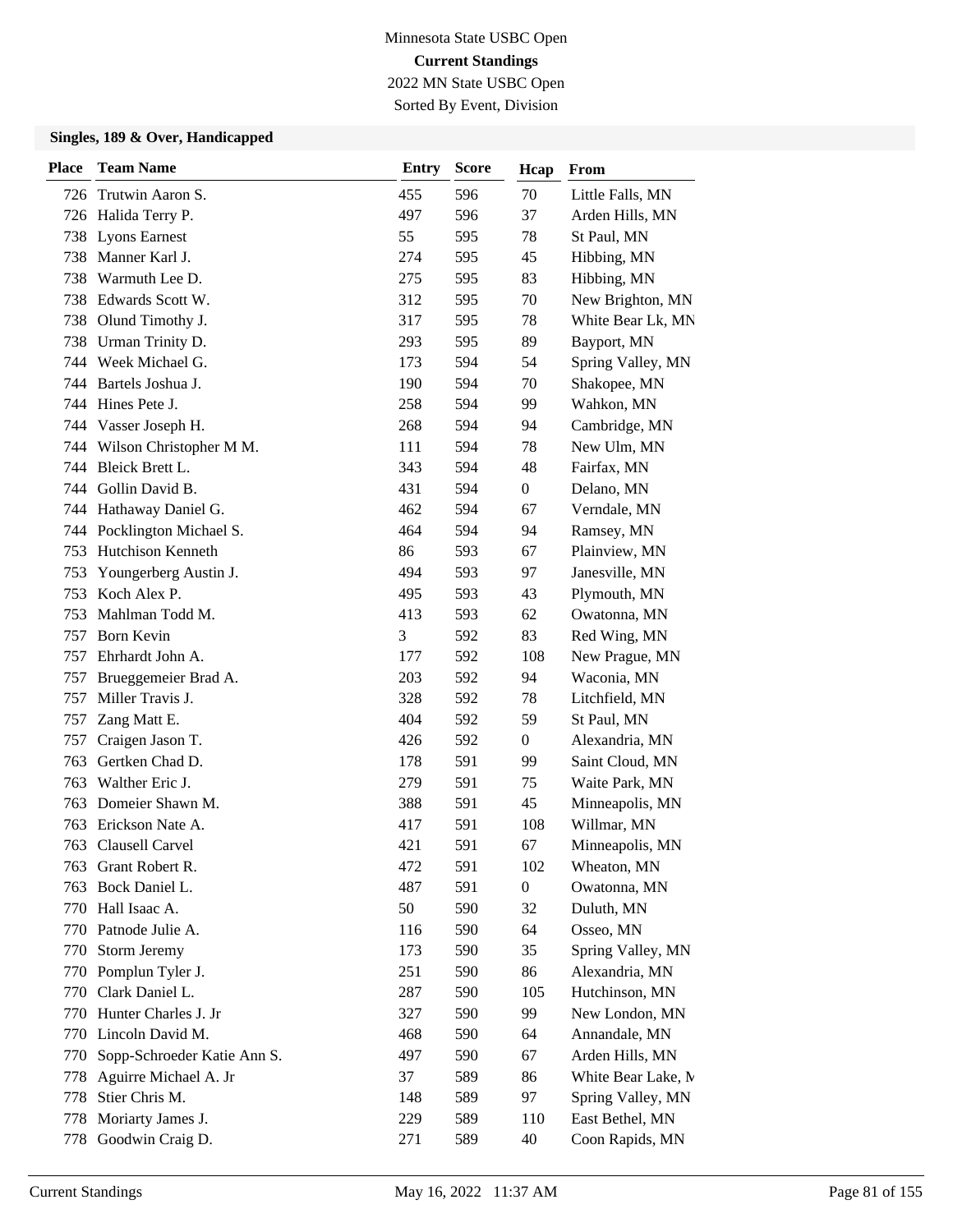Sorted By Event, Division

| <b>Place</b> | <b>Team Name</b>            | <b>Entry</b> | <b>Score</b> | Hcap             | From               |
|--------------|-----------------------------|--------------|--------------|------------------|--------------------|
| 778.         | Jacka Richard C. Jr         | 310          | 589          | 51               | New Brighton, MN   |
| 778          | Vukelich Greg M.            | 337          | 589          | 24               | Montrose, MN       |
| 778          | Hanson Dylan M.             | 459          | 589          | 43               | Mahtomedi, MN      |
| 778          | Johnson Joel J.             | 533          | 589          | 78               | Mounds View, MN    |
|              | 786 Kaisershot Dylan        | 192          | 588          | 110              | Lonsdale, MN       |
| 786          | Holmstrom Jason G.          | 352          | 588          | 102              | Rush City, MN      |
| 786          | Brabec Daniel E.            | 465          | 588          | 102              | Annandale, MN      |
|              | 786 Neumann Brent E.        | 424          | 588          | $\boldsymbol{0}$ | Alexandria, MN     |
| 786          | Steck Chris J.              | 493          | 588          | 45               | Janesville, MN     |
| 786          | White Craig P.              | 494          | 588          | $\boldsymbol{0}$ | Janesville, MN     |
| 786          | Martin Derrick V.           | 519          | 588          | $\boldsymbol{0}$ | Bloomington, MN    |
| 793          | Tabor Chris L.              | 5            | 587          | 51               | Dodge Center, MN   |
| 793          | Williams Peter C.           | 194          | 587          | 94               | Big Lake, MN       |
| 793          | O'reilly Kiara S.           | 301          | 587          | $\overline{0}$   | Wabasha, MN        |
| 793          | Swenson David C.            | 413          | 587          | 54               | Owatonna, MN       |
|              | 797 Mingo Michael C.        | 201          | 586          | $\overline{0}$   | New Brighton, MN   |
| 797          | Bleick Barry T.             | 342          | 586          | 75               | Fairfax, MN        |
| 797          | Cich Jeffery A.             | 141          | 586          | 86               | Lino Lakes, MN     |
| 797          | Moritz Matt D.              | 460          | 586          | 102              | Red Wing, MN       |
| 801          | Sevald Richard P.           | 157          | 585          | 81               | Maple Grove, MN    |
| 801          | Tieden Michael J.           | 532          | 585          | 40               | Ham Lake, MN       |
| 803          | <b>Brown Gary</b>           | 332          | 584          | 29               | Newport, MN        |
| 803          | Berg Daniel M.              | 36           | 584          | 78               | White Bear Lake, M |
| 803          | Daas Robert P.              | 315          | 584          | 89               | New Brighton, MN   |
|              | 803 Nelson Brent A.         | 472          | 584          | 108              | Wheaton, MN        |
| 807          | Schruth Adam                | 188          | 583          | 94               | Wabasha, MN        |
| 807          | Krebsbach Chad A.           | 223          | 583          | 110              | Kimball, MN        |
| 807          | Sticha George V.            | 144          | 583          | 62               | Lino Lakes, MN     |
| 807          | Hanson Matthew E.           | 389          | 583          | 54               | Minneapolis, MN    |
| 807          | Thorp Chad M.               | 416          | 583          | 13               | St Francis, MN     |
| 807          | Tague Joshua M.             | 422          | 583          | 32               | St.Louis Park, MN  |
| 807          | Mitchell Zachary M.         | 19           | 583          | $\mathfrak{2}$   | Bloomington, MN    |
|              | 807 Hommes John M.          | 483          | 583          | $\boldsymbol{0}$ | Norwood, MN        |
| 815          | Vickroy James F.            | 156          | 582          | 83               | Maple Grove, MN    |
| 815          | Rasmussen Gary S.           | 204          | 582          | 108              | Waconia, MN        |
|              | 815 Young Anthony M.        | 319          | 582          | 110              | White Bear Lk, MN  |
| 815          | Anderson Tallis C.          | 341          | 582          | 59               | No St Paul, MN     |
| 815          | Ables Eric M.               | 350          | 582          | 8                | Chanhassen, MN     |
| 815          | Webber Zeke A.              | 363          | 582          | 32               | Forest Lake, MN    |
|              | 815 Maldonado Timothy D. Sr | 381          | 582          | 89               | Woodbury, MN       |
| 815          | Hasley Brandon D.           | 395          | 582          | 18               | Rochester, MN      |
| 815          | Johnson Robert O.           | 438          | 582          | 56               | Britt, MN          |
|              | 815 Pederson Blake A.       | 19           | 582          | 48               | Bloomington, MN    |
|              | 815 Pepek Michael J.        | 478          | 582          | 75               | Blaine, MN         |
|              | 815 Novak Erin M.           | 495          | 582          | 81               | Plymouth, MN       |
| 827          | Wulf Phillip P.             | 32           | 581          | 54               | Shakopee, MN       |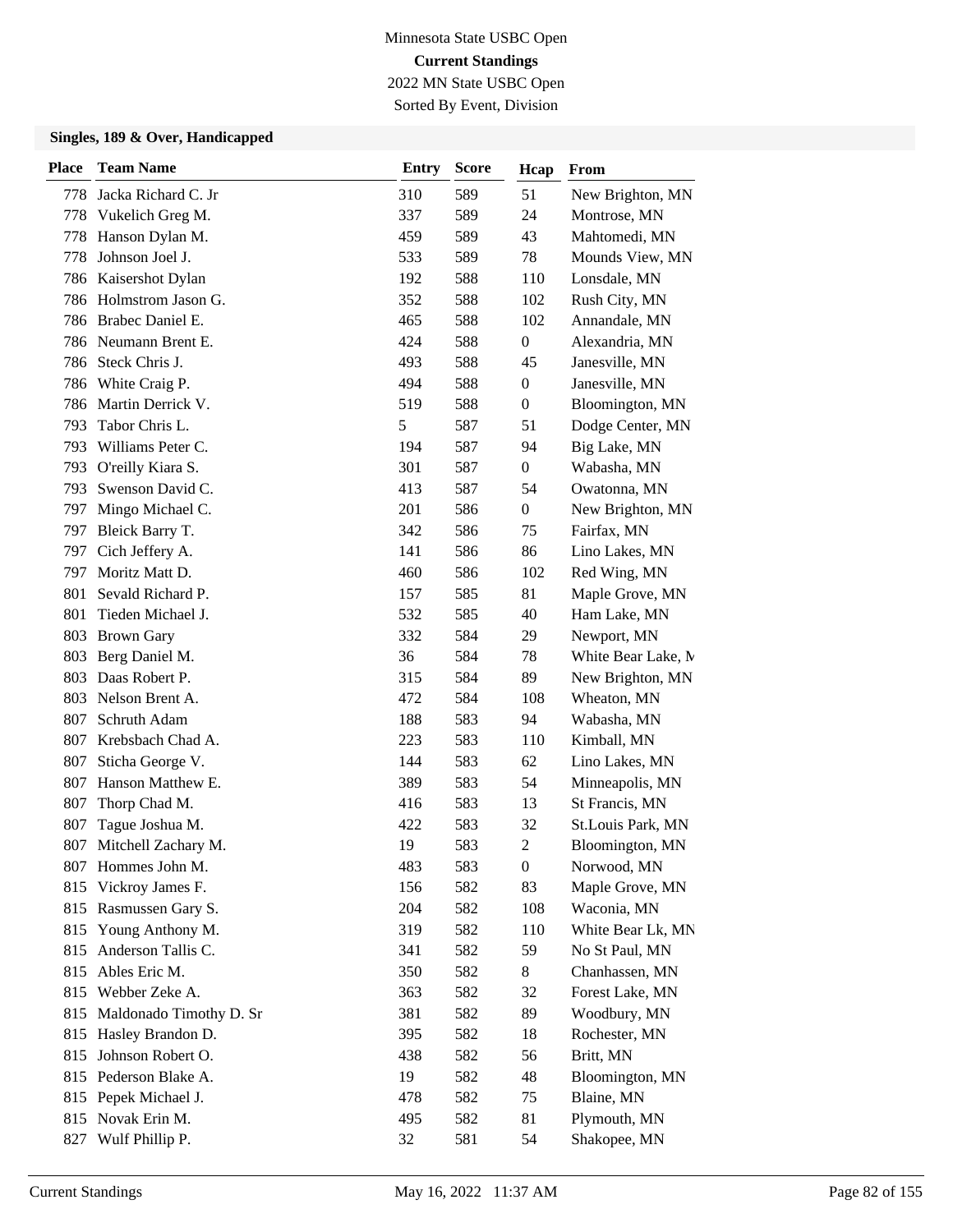Sorted By Event, Division

| <b>Place</b> | <b>Team Name</b>          | <b>Entry</b> | <b>Score</b> | Hcap             | From              |
|--------------|---------------------------|--------------|--------------|------------------|-------------------|
|              | 827 Dodge Kenneth L.      | 129          | 581          | 37               | Little Canda, MI  |
| 827          | Kompelien Lonnie J.       | 154          | 581          | 56               | Maple Grove, MN   |
| 827          | Birdsell Jason T.         | 177          | 581          | 97               | New Prague, MN    |
| 827          | Bormann Larry E.          | 201          | 581          | 51               | New Brighton, MN  |
| 827          | Goodwin David A.          | 121          | 581          | 110              | Plymouth, MN      |
| 827          | Reinitz Ashley M.         | 336          | 581          | 102              | Wadena, MN        |
| 827          | Carlson Gregg J.          | 525          | 581          | 54               | Plymouth, MN      |
|              | 835 Hamlin Christopher W. | 45           | 580          | 75               | West St Paul, MN  |
|              | 835 Braun Ryan K.         | 148          | 580          | 48               | Spring Valley, MN |
| 835          | Haus Archie N.            | 362          | 580          | 72               | Forest Lake, MN   |
| 835          | Dukart Zach G.            | 398          | 580          | 56               | Rochester, MN     |
| 839          | Friedrich Mark            | $\mathbf{1}$ | 579          | 72               | Cannon Falls, MN  |
| 839          | Reinke Dan W.             | 264          | 579          | $\boldsymbol{0}$ | Ramsey, MN        |
| 839          | Reimann Brian F.          | 278          | 579          | 10               | Waite Park, MN    |
| 839          | Wayrynen Matt R.          | 367          | 579          | 81               | Tamarack, MN      |
| 839          | Bryant Douglas E.         | 144          | 579          | 91               | Lino Lakes, MN    |
| 839          | Giorgi Chuck E.           | 292          | 579          | 27               | Bayport, MN       |
|              | 845 Davis Benjamin D.     | 190          | 578          | 78               | Shakopee, MN      |
| 845          | Anderson Logan            | 341          | 578          | 29               | No St Paul, MN    |
| 845          | Yarber Andrew L.          | 357          | 578          | 102              | Barnsville, MN    |
| 845          | Arndtson Scot B.          | 425          | 578          | $\boldsymbol{0}$ | Alexandria, MN    |
| 849          | Newman Joe T.             | 98           | 577          | 35               | Lakefield, MN     |
| 849          | Besch Brian S.            | 122          | 577          | 91               | Plymouth, MN      |
| 849          | Oulman David G.           | 487          | 577          | $\boldsymbol{0}$ | Owatonna, MN      |
|              | 852 Anderson Jeff D.      | 264          | 576          | 10               | Ramsey, MN        |
|              | 852 Walther Mike W.       | 281          | 576          | 94               | Waite Park, MN    |
| 854          | Atwood Travis J.          | 176          | 575          | 110              | West Fargo, ND    |
|              | 854 Kimmer Daniel K.      | 194          | 575          | 16               | Big Lake, MN      |
| 854          | Smith Jason M.            | 320          | 575          | 78               | Kettle River, MN  |
| 854          | Sumner Troy L. Jr         | 388          | 575          | 24               | Minneapolis, MN   |
| 854          | Eagen Eric A.             | 395          | 575          | 21               | Rochester, MN     |
|              | 854 Tole Dwight D.        | 457          | 575          | 5                | Woodbury, MN      |
|              | 854 Waters Ryan C.        | 494          | 575          | 94               | Janesville, MN    |
|              | 854 Bordson David L.      | 497          | 575          | 43               | Arden Hills, MN   |
|              | 862 Kessler Tom E.        | 28           | 574          | 54               | Lewiston, MN      |
|              | 862 Olberg David E.       | 273          | 574          | 13               | Belle Plaine, MN  |
|              | 862 Ward Scott L.         | 389          | 574          | 35               | Minneapolis, MN   |
| 862          | Zupancich Danny J.        | 437          | 574          | 78               | Britt, MN         |
|              | 862 Pleschourt Brice J.   | 530          | 574          | 21               | Lakeville, MN     |
| 867          | Buchan Nick N.            | 280          | 573          | 97               | Waite Park, MN    |
| 867          | Dirksen Tim B.            | 349          | 573          | $\mathfrak{S}$   | Chanhassen, MN    |
| 869          | Hendrickson Cody S.       | 166          | 572          | 32               | Duluth, MN        |
| 869          | Johnson John W.           | 381          | 572          | 78               | Woodbury, MN      |
| 869          | Holden John L.            | 531          | 572          | 59               | Minneapolis, MN   |
|              | 872 Hutchison Mike        | 86           | 571          | 108              | Plainview, MN     |
|              | 872 Mohr Clayton R.       | 424          | 571          | 16               | Alexandria, MN    |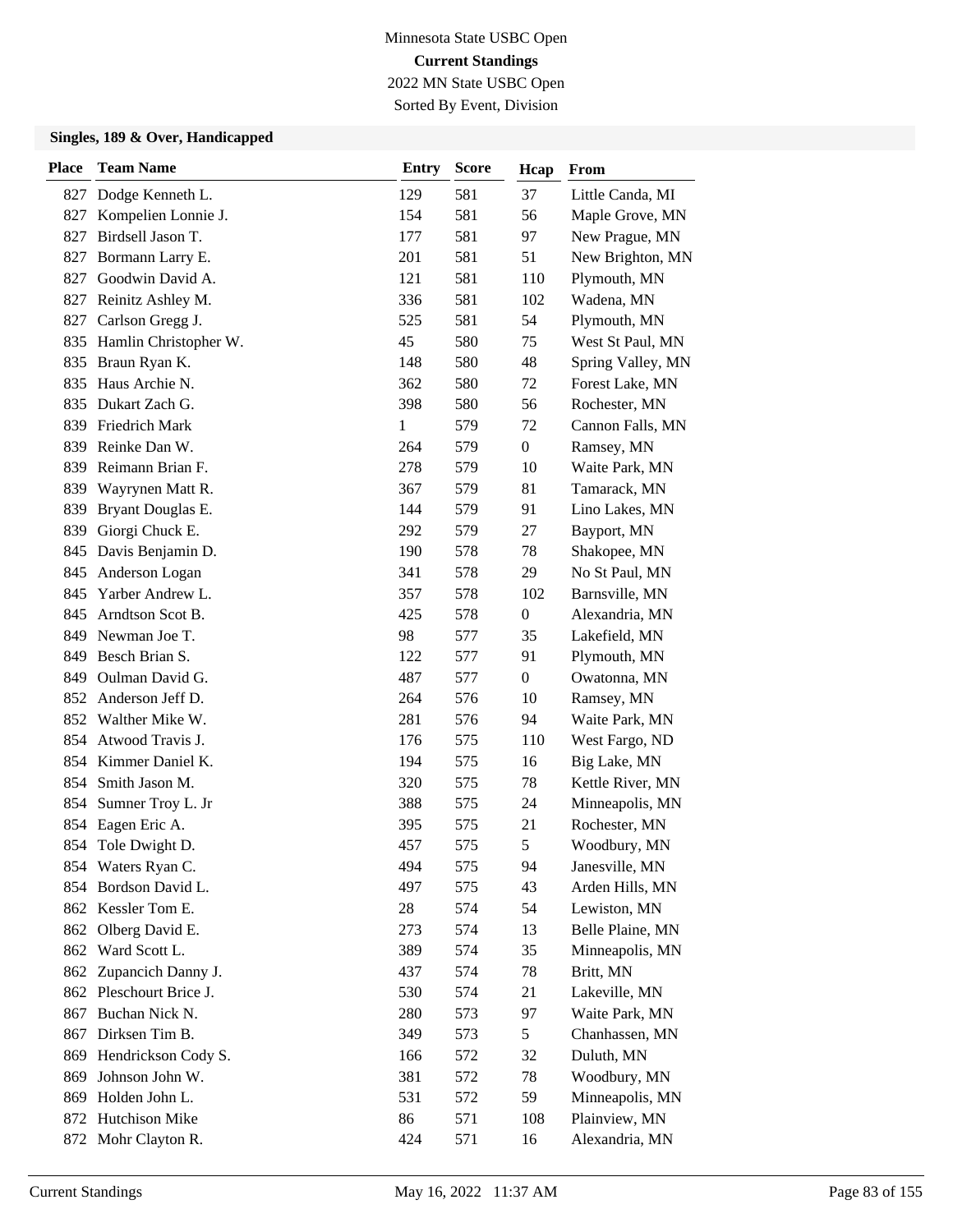Sorted By Event, Division

| <b>Place</b> | <b>Team Name</b>        | <b>Entry</b> | <b>Score</b> | Hcap             | From               |
|--------------|-------------------------|--------------|--------------|------------------|--------------------|
|              | 874 Greife Eric D.      | 161          | 570          | 43               | Maple Grove, MN    |
| 874          | Slack Nate A.           | 170          | 570          | 81               | Owatonna, MN       |
| 874          | Miller Greg             | 205          | 570          | 45               | Waconia, MN        |
| 874          | Elmquist Brian G.       | 276          | 570          | 48               | Hibbing, MN        |
| 874          | Krause Theodore J.      | 306          | 570          | 81               | Faribault, MN      |
| 874          | Nygaard Ryan M.         | 307          | 570          | 18               | Lakeville, MN      |
| 874          | Erb Dennis R. Jr        | 313          | 570          | 51               | New Brighton, MN   |
| 874          | Yaritz Brian J.         | 332          | 570          | 83               | Newport, MN        |
| 882          | Novak Philip J.         | 51           | 569          | 32               | Plainview, MN      |
| 882          | Thorstenson Brian J.    | 345          | 569          | 97               | Austin, MN         |
| 882          | Kennedy Ron L.          | 421          | 569          | 97               | Minneapolis, MN    |
| 882          | Wedrickas Alan          | 496          | 569          | $\boldsymbol{0}$ | Plymouth, MN       |
| 886          | <b>Novak Paul</b>       | 51           | 568          | 45               | Plainview, MN      |
| 886          | Gusa John K.            | 53           | 568          | 97               | Plainview, MN      |
| 886          | <b>Ringler Scott</b>    | 250          | 568          | 99               | Sandstone, MN      |
|              | 886 Bye Gary L.         | 277          | 568          | 51               | Hibbing, MN        |
| 886          | Jensen Wayne R.         | 347          | 568          | 5                | Brooklyn Center, M |
| 886          | Kent Dylan P.           | 141          | 568          | 86               | Lino Lakes, MN     |
| 886          | Nelson Chad M.          | 487          | 568          | $\boldsymbol{0}$ | Owatonna, MN       |
| 893          | Thorsten Chad D.        | 179          | 567          | 54               | Saint Cloud, MN    |
| 893          | Detienne Nicholas M.    | 160          | 567          | 81               | Maple Grove, MN    |
| 893          | Nava Steven J. Jr       | 264          | 567          | $\boldsymbol{0}$ | Ramsey, MN         |
| 893          | Campbell Michael S.     | 539          | 567          | 45               | Oakdale, MN        |
| 893          | Robinson Wayne V.       | 539          | 567          | 13               | Oakdale, MN        |
| 898          | Brueggemeier Jack R.    | 203          | 566          | 56               | Waconia, MN        |
| 898          | Hackert Daniel W.       | 137          | 566          | 105              | Hamburg, MN        |
| 898          | <b>Manner Kelly</b>     | 277          | 566          | 91               | Hibbing, MN        |
| 898          | Kroneman Cole A.        | 91           | 566          | 62               | Austin, MN         |
| 898          | Heinen Brent D.         | 325          | 566          | 81               | Paynesville, MN    |
| 898          | Dillie Joseph A.        | 388          | 566          | 86               | Minneapolis, MN    |
| 904          | Luhmann Jacob A.        | 4            | 565          | 40               | Lake City, MN      |
|              | 904 Gora Brent T.       | 134          | 565          | 86               | Winona, MN         |
|              | 904 Melton Troy G.      | 371          | 565          | 83               | Hastings, MN       |
| 907          | Shiroma Aaron K.        | 133          | 564          | 24               | Winona, MN         |
| 907          | Brummund Donald C.      | 404          | 564          | 102              | St Paul, MN        |
|              | 909 Reynolds Douglas A. | 90           | 563          | 54               | Austin, MN         |
|              | 909 Kiefer Deb A.       | 92           | 563          | 72               | Austin, MN         |
| 909          | Lavacot Francis D.      | 358          | 563          | 105              | Lindstrom, MN      |
|              | 912 Bentz Mark S.       | 202          | 562          | 108              | Waconia, MN        |
|              | 912 Tamminen Larry J.   | 121          | 562          | 110              | Plymouth, MN       |
| 912          | Serwa Aaron T.          | 133          | 562          | 54               | Winona, MN         |
| 912          | Young-Graves Sonny N.   | 421          | 562          | 37               | Minneapolis, MN    |
| 912          | Cummings Jason M.       | 535          | 562          | 45               | Coon Rapids, MN    |
|              | 917 Bremer Zachery S.   | 104          | 561          | 2                | Lake City, MN      |
| 918          | Skauge Dale S.          | 136          | 560          | 81               | Rochester, MN      |
|              | 918 Vashaw Zachary C.   | 217          | 560          | 35               | Burnsville, MN     |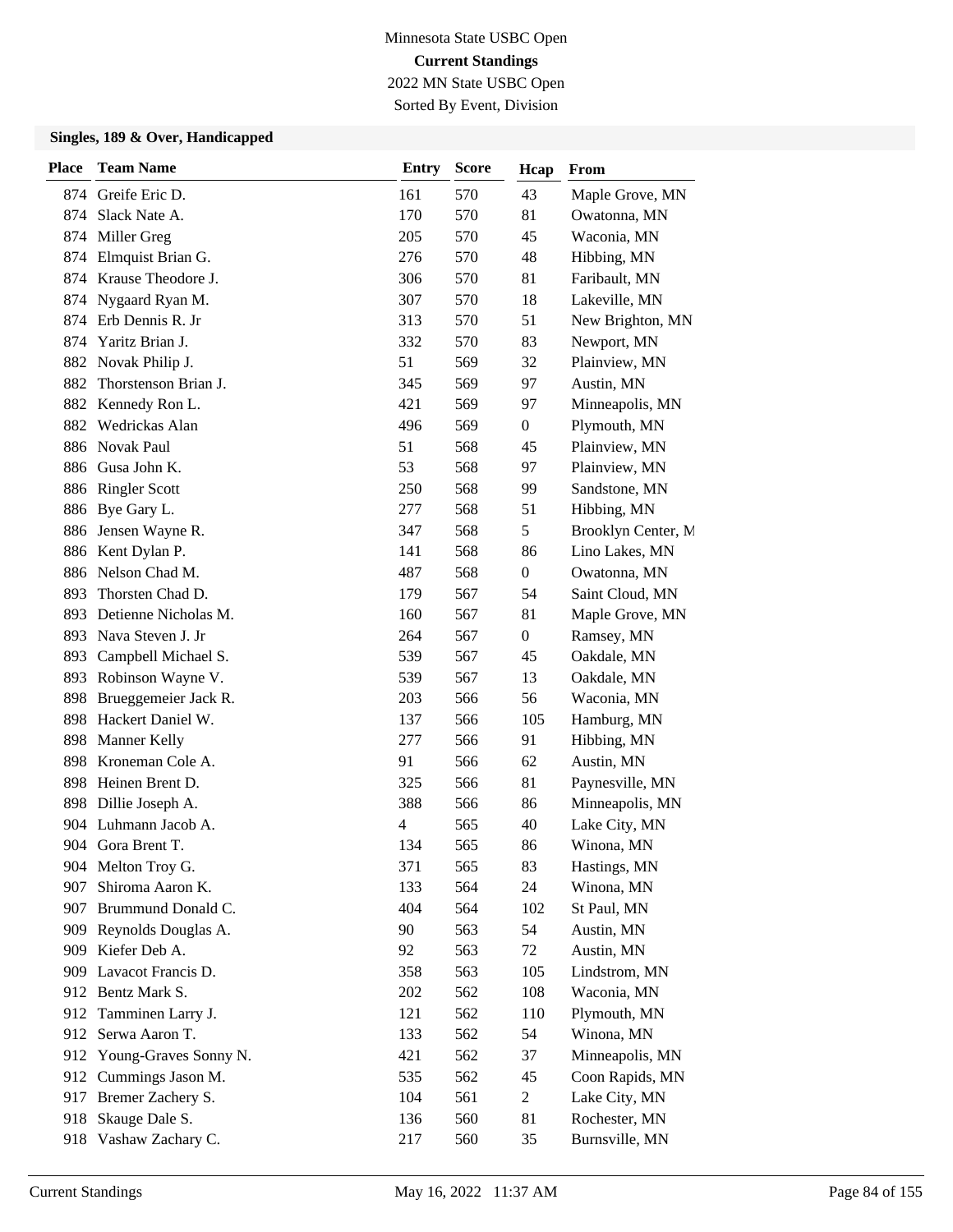Sorted By Event, Division

| <b>Place</b> | <b>Team Name</b>           | Entry | <b>Score</b> | Hcap             | From             |
|--------------|----------------------------|-------|--------------|------------------|------------------|
|              | 918 Wolfe Robert R.        | 497   | 560          | 10               | Arden Hills, MN  |
|              | 918 Heuring Ken L.         | 517   | 560          | 91               | Fergus Falls, MN |
| 922          | Smith James W.             | 335   | 559          | 110              | Little Falls, MN |
|              | 922 Flynn Corey D.         | 432   | 559          | 35               | Delano, MN       |
|              | 922 Mahoney Patrick        | 436   | 559          | 83               | Britt, MN        |
| 925          | Nelson Jessica C.          | 74    | 558          | 94               | Zumbrota, MN     |
| 925          | Bremer Travis M.           | 104   | 558          | 45               | Lake City, MN    |
| 925          | Goss Jamie                 | 277   | 558          | 37               | Hibbing, MN      |
| 925          | Nienaber Scott R.          | 415   | 558          | 70               | Roseville, MN    |
| 929          | Sellers Lyle F. Jr         | 168   | 557          | 83               | Chaska, MN       |
| 929          | Hengel Lance D.            | 280   | 557          | 32               | Waite Park, MN   |
| 929          | Brinker Michael R.         | 344   | 557          | 18               | Rice, MN         |
| 929          | Winckler Eric L.           | 432   | 557          | 56               | Delano, MN       |
| 933          | Kelm Timothy R.            | 355   | 556          | 48               | Forest Lake, MN  |
| 933          | Banovetz Derek B.          | 163   | 556          | 102              | Cokato, MN       |
|              | 933 Matteson Brad T.       | 532   | 556          | 83               | Ham Lake, MN     |
|              | 936 Gertken Brett E.       | 178   | 555          | 56               | Saint Cloud, MN  |
|              | 936 Begnaud Steven P.      | 312   | 555          | 48               | New Brighton, MN |
| 936          | Christopherson Joseph A.   | 528   | 555          | 75               | Cook, MN         |
|              | 939 Bremer Andrew W.       | 104   | 554          | 10               | Lake City, MN    |
|              | 939 Cordes Travis J.       | 307   | 554          | 75               | Lakeville, MN    |
|              | 939 Davis James M.         | 332   | 554          | 70               | Newport, MN      |
|              | 939 Ruter Allen R.         | 384   | 554          | 83               | Atwater, MN      |
|              | 939 Holland Brandon A.     | 457   | 554          | 29               | Woodbury, MN     |
|              | 939 Hemingsen Dominique B. | 506   | 554          | 43               | Fergus Falls, MN |
| 939          | Norris Larry               | 526   | 554          | 70               | Plymouth, MN     |
| 946          | Todd John A.               | 415   | 553          | 27               | Roseville, MN    |
|              | 946 Johnson Derek          | 420   | 553          | 40               | Hastings, MN     |
|              | 946 Kelsey Mark T.         | 459   | 553          | 78               | Mahtomedi, MN    |
| 949          | Tessman Erich G.           | 129   | 552          | 40               | Little Canda, MI |
| 949          | Herrmann Kerry L.          | 507   | 552          | 102              | Fergus Falls, MN |
| 951          | Mortland Neil D.           | 1     | 550          | 94               | Cannon Falls, MN |
|              | 951 Peck CJ                | 134   | 550          | 29               | Winona, MN       |
| 951          | Drude Phillip H.           | 420   | 550          | 89               | Hastings, MN     |
| 951          | Jiles Freddie L.           | 540   | 550          | 108              | Oakdale, MN      |
|              | 955 DeMarais Larry E.      | 143   | 549          | 81               | Lino Lakes, MN   |
|              | 955 Wiebusch Mark A.       | 154   | 549          | 102              | Maple Grove, MN  |
|              | 955 Martens James D.       | 196   | 549          | 64               | New Ulm, MN      |
| 955          | Martin Craig D.            | 274   | 549          | 59               | Hibbing, MN      |
|              | 959 Reiners Jeff L.        | 145   | 547          | $\boldsymbol{0}$ | Blaine, MN       |
| 960          | Joseph Kyle J.             | 146   | 546          | 67               | Blaine, MN       |
| 960          | Houfer Garett J.           | 467   | 546          | $\boldsymbol{0}$ | Annandale, MN    |
| 960          | Aviles Ronie L.            | 476   | 546          | 105              | Apple Valley, MN |
|              | 963 Baker Gerald D.        | 469   | 545          | 32               | Duluth, MN       |
|              | 964 Whitley Bo R.          | 421   | 544          | 54               | Minneapolis, MN  |
| 964          | Saehler Daniel J.          | 162   | 544          | $\boldsymbol{0}$ | Cokato, MN       |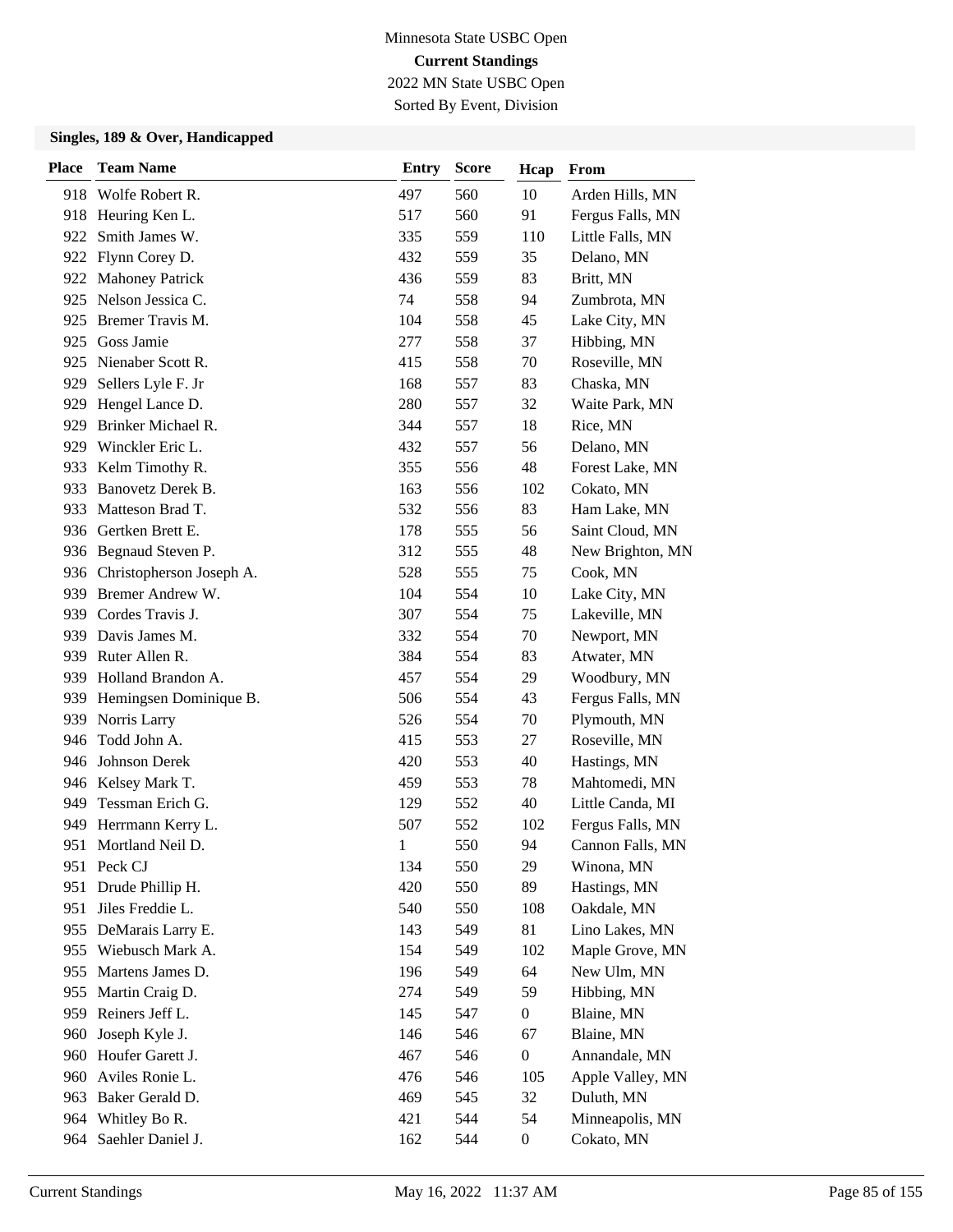Sorted By Event, Division

| <b>Place</b> | <b>Team Name</b>            | <b>Entry</b> | <b>Score</b> | Hcap           | From              |
|--------------|-----------------------------|--------------|--------------|----------------|-------------------|
| 964          | Sexton Michelle M.          | 301          | 544          | 64             | Wabasha, MN       |
|              | 967 Dietrich Drew D.        | 177          | 543          | 8              | New Prague, MN    |
| 967          | Pozanc Timothy W.           | 133          | 543          | 10             | Winona, MN        |
|              | 969 Anderson Scott G.       | 131          | 542          | 62             | Lake City, MN     |
|              | 969 Furuli Kenneth W.       | 160          | 542          | 43             | Maple Grove, MN   |
|              | 969 Holets Ken R.           | 431          | 542          | 35             | Delano, MN        |
| 972          | Jansen Ryan L.              | 86           | 541          | 89             | Plainview, MN     |
|              | 972 Ledman Shane E.         | 318          | 541          | 81             | White Bear Lk, MN |
|              | 972 Stellmaker Phillip M.   | 395          | 541          | 37             | Rochester, MN     |
| 975          | Hanson Adam J.              | 9            | 540          | 62             | Woodbury, MN      |
| 975          | Budd Rick E. Sr             | 292          | 540          | 62             | Bayport, MN       |
| 977          | Sommer Dave M.              | 27           | 539          | 64             | Lewiston, MN      |
| 977          | Wright Dana R.              | 270          | 539          | $\overline{0}$ | Coon Rapids, MN   |
| 977          | Lane Eric A.                | 20           | 539          | $\overline{0}$ | Bloomington, MN   |
| 980          | Martin Amy L.               | 161          | 538          | 10             | Maple Grove, MN   |
| 980          | Schauer Josh T.             | 172          | 538          | 56             | Spring Valley, MN |
|              | 980 Fiecke Travis L.        | 365          | 538          | 72             | Annandale, MN     |
| 980          | Miller William E.           | 384          | 538          | 16             | Atwater, MN       |
| 980          | Reith Jeffrey (JJ) J.       | 425          | 538          | 24             | Alexandria, MN    |
|              | 980 Royals Randy R. III     | 458          | 538          | 48             | Woodbury, MN      |
|              | 980 Provo Justin J.         | 467          | 538          | 54             | Annandale, MN     |
| 987          | <b>Terwey Jason</b>         | 224          | 537          | 78             | Melrose, MN       |
| 987          | Tigges Dustin D.            | 462          | 537          | 102            | Verndale, MN      |
| 987          | Reisdorf Reed J.            | 423          | 537          | 35             | Alexandria, MN    |
| 987          | Wenzel Jeffrey              | 544          | 537          | 27             | Minneapolis, MN   |
| 991          | Grimley Michael C.          | 89           | 535          | 48             | Austin, MN        |
| 991          | Hummel Heath A.             | 143          | 535          | 108            | Lino Lakes, MN    |
|              | 993 Reid Erin M.            | 167          | 534          | 78             | Duluth, MN        |
|              | 993 Cusey Timothy M.        | 234          | 534          | 8              | Perham, MN        |
| 993          | Zimmerman Neil R.           | 332          | 534          | 43             | Newport, MN       |
| 993          | Bauer Brandon R.            | 536          | 534          | 32             | Champlin, MN      |
|              | 997 Hall Richard L.         | 50           | 533          | 51             | Duluth, MN        |
| 997          | Strub Lee A.                | 139          | 533          | 91             | Maplewood, MN     |
| 997          | Meistad Jerald L. Jr        | 331          | 533          | 29             | Woodbury, MN      |
| 997          | Fischer Chris J.            | 395          | 533          | 29             | Rochester, MN     |
|              | 997 Christianson Douglas A. | 301          | 533          | 75             | Wabasha, MN       |
|              | 1002 Montour Cameron P.     | 147          | 532          | 27             | Plymouth, MN      |
|              | 1002 Brunner Jesse T.       | 173          | 532          | 40             | Spring Valley, MN |
|              | 1002 DeRaad Nicholas D.     | 405          | 532          | 78             | Albert Lea, MN    |
|              | 1002 Loidolt Michael D.     | 408          | 532          | 67             | Grand Rapids, MN  |
|              | 1006 Condon Timothy J.      | 135          | 531          | 48             | Rochester, MN     |
|              | 1006 Meyer Cody J.          | 40           | 531          | 70             | Big Lake, MN      |
|              | 1008 Mays Lindsey L.        | 159          | 530          | 43             | Maple Grove, MN   |
|              | 1009 Boyer David            | 537          | 528          | 64             | Champlin, MN      |
|              | 1010 Ryks Amber A.          | 94           | 527          | 62             | Austin, MN        |
|              | 1010 Laffey Chad A.         | 421          | 527          | 5              | Minneapolis, MN   |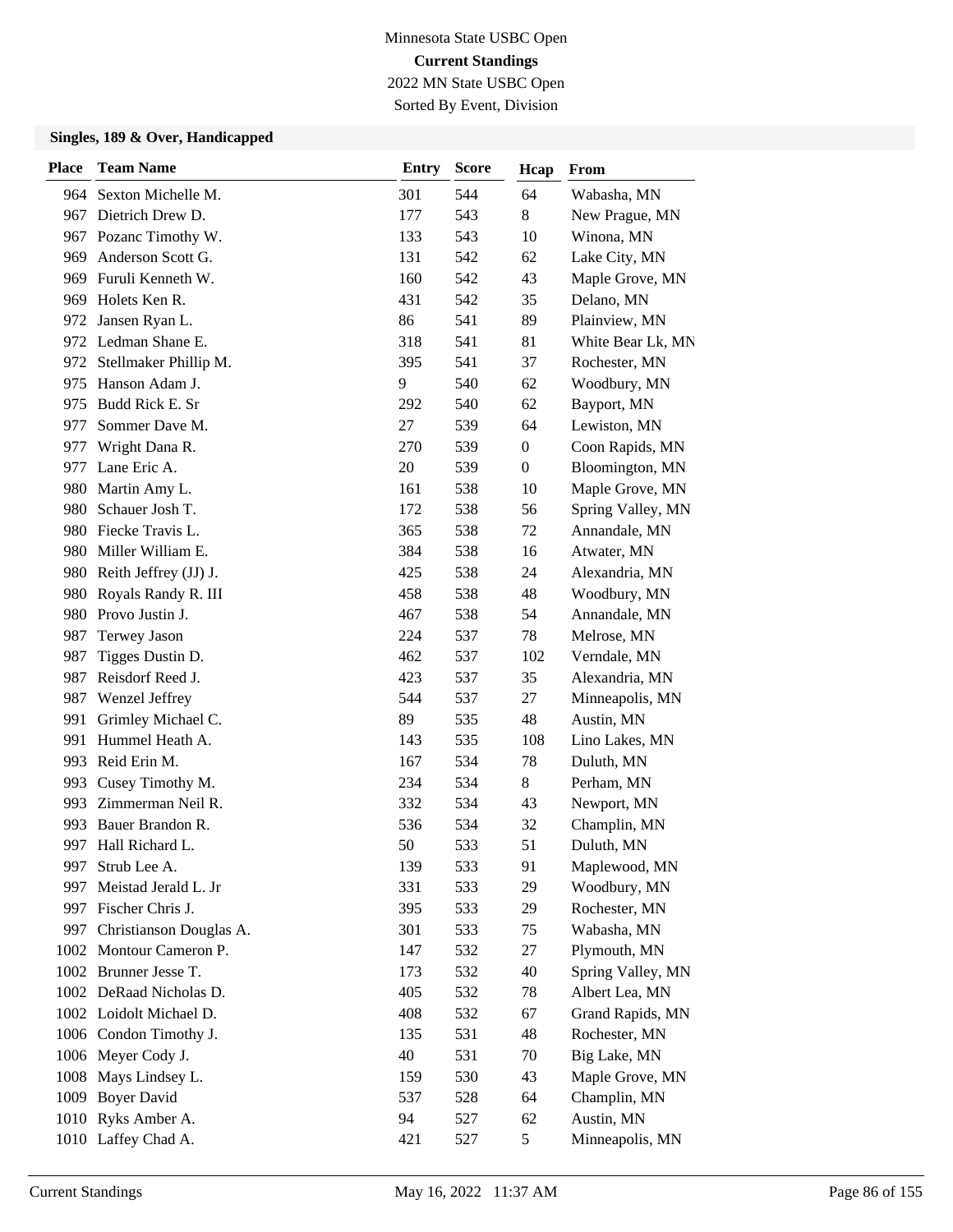Sorted By Event, Division

| <b>Place</b> | <b>Team Name</b>                 | <b>Entry</b>   | <b>Score</b> | Hcap             | From              |
|--------------|----------------------------------|----------------|--------------|------------------|-------------------|
|              | 1012 Mitchell Ryan D.            | 20             | 526          | $\boldsymbol{0}$ | Bloomington, MN   |
|              | 1013 Berge Loren D.              | 28             | 525          | 67               | Lewiston, MN      |
| 1013         | Tabor Patrick J.                 | 90             | 525          | 48               | Austin, MN        |
|              | 1013 Reemts Tyler R.             | 198            | 525          | 62               | Buffalo, MN       |
|              | 1013 Geariety Christopher P.     | 532            | 525          | 16               | Ham Lake, MN      |
|              | 1017 Irvin Brad R.               | 525            | 523          | 29               | Plymouth, MN      |
|              | 1018 Jevnager Kyle J.            | 381            | 522          | 56               | Woodbury, MN      |
|              | 1019 Langlie Michael D.          | 435            | 520          | 40               | Britt, MN         |
|              | 1020 Littlefield Jeremy J.       | 44             | 519          | 99               | Saint Charles, MN |
|              | 1020 Engel Jim G.                | 226            | 519          | 72               | Melrose, MN       |
|              | 1020 Bryant Karen L.             | 539            | 519          | 102              | Oakdale, MN       |
|              | 1023 Henkel Trent A.             | 414            | 518          | $\boldsymbol{0}$ | Sauk Centre, MN   |
|              | 1024 Freihammer Nathan L.        | 278            | 517          | $\boldsymbol{0}$ | Waite Park, MN    |
|              | 1025 Kennedy Todd A.             | 187            | 516          | 91               | Wabasha, MN       |
|              | 1026 Wojcik Scott M.             | 235            | 515          | 40               | Mankato, MN       |
|              | 1026 Bogdan Chris                | 438            | 515          | 16               | Britt, MN         |
|              | 1028 Buetow Roger L.             | 184            | 513          | 59               | Montgomery, MN    |
|              | 1028 Hernandez Taylor A.         | 396            | 513          | 99               | Rochester, MN     |
|              | 1030 Jensen Scott M.             | 384            | 512          | 97               | Atwater, MN       |
| 1031         | Timbeross David M.               | $\overline{4}$ | 511          | 105              | Lake City, MN     |
| 1031         | Wallerich Tim J.                 | 187            | 511          | 37               | Wabasha, MN       |
| 1031         | Manthey Jeff A.                  | 375            | 511          | 67               | Big Lake, MN      |
| 1031         | Dehne Mike                       | 382            | 511          | 86               | Woodbury, MN      |
|              | 1035 Endersbe Ethan B.           | 403            | 510          | 37               | Detroit Lakes, MN |
|              | 1035 Brummund Collin J.          | 404            | 510          | 27               | St Paul, MN       |
|              | 1035 Riedle Ken M.               | 478            | 510          | 64               | Blaine, MN        |
|              | 1035 Huntsinger Taylor N.        | 535            | 510          | 91               | Coon Rapids, MN   |
|              | 1039 DeVaan Michael J.           | 420            | 509          | 18               | Hastings, MN      |
|              | 1040 Gould Nicholas G.           | 186            | 508          | $\boldsymbol{0}$ | New London, MN    |
|              | 1040 Bonow Seth V.               | 133            | 508          | $\boldsymbol{0}$ | Winona, MN        |
|              | 1040 Krech Daryl A.              | 478            | 508          | 64               | Blaine, MN        |
|              | 1040 Creech Michael C.           | 163            | 508          | 70               | Cokato, MN        |
|              | 1044 Lor Kasia                   | 364            | 507          | 59               | St Paul, MN       |
| 1045         | Condon Chad M.                   | 135            | 505          | 64               | Rochester, MN     |
|              | 1046 Mueller James R.            | 226            | 503          | 40               | Melrose, MN       |
|              | 1047 Budke Kevin J.              | 255            | 502          | $\boldsymbol{0}$ | Scandia, MN       |
|              | 1048 Hansen Jason A.             | 432            | 498          | 24               | Delano, MN        |
|              | 1049 Meringdol Donald (DJ) J. Jr | 331            | 497          | 27               | Woodbury, MN      |
| 1050         | Gordon Joey A.                   | 168            | 493          | 45               | Chaska, MN        |
|              | 1051 Lamb Jim R.                 | 139            | 491          | 81               | Maplewood, MN     |
| 1051         | <b>Walters Tod</b>               | 349            | 491          | 8                | Chanhassen, MN    |
|              | 1053 Merrill Cory J.             | 251            | 488          | 75               | Alexandria, MN    |
| 1054         | Chambers Daniel P.               | 423            | 483          | 5                | Alexandria, MN    |
|              | 1055 Lopez Nicholas E.           | 363            | 479          | 8                | Forest Lake, MN   |
|              | 1056 Sticha Mike L.              | 144            | 470          | 24               | Lino Lakes, MN    |
|              | 1057 Kolasa Edward G. Jr         | 365            | 469          | 62               | Annandale, MN     |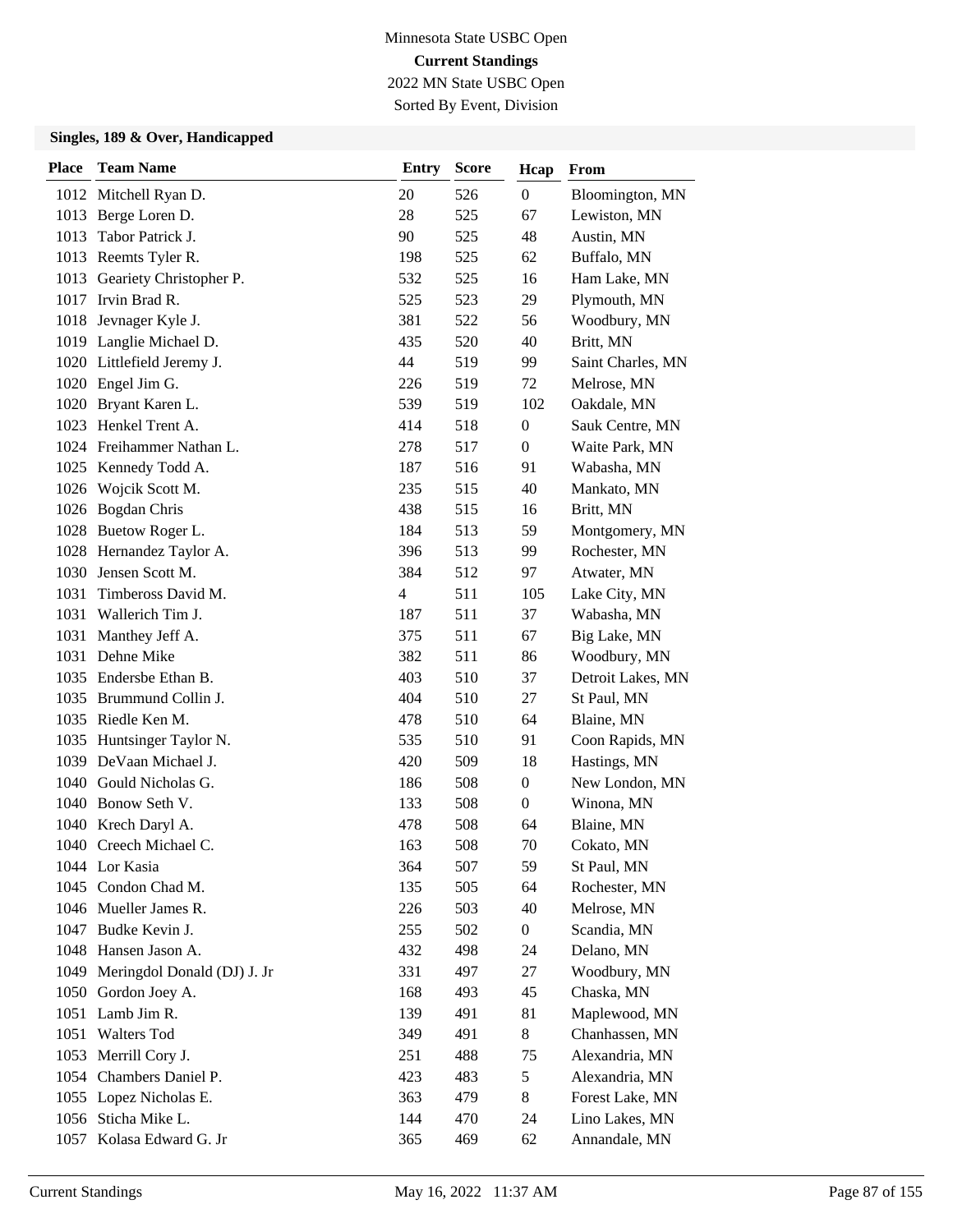Sorted By Event, Division

#### **Singles, 189 & Over, Handicapped**

| <b>Place</b> Team Name |     |     | Heap From          |               |
|------------------------|-----|-----|--------------------|---------------|
| 1058 Powell Michael A. | 482 | 440 | $\theta$           | Plymouth, MN  |
| 1059 Freeman Paul A.   | 396 | 366 | $\theta$           | Rochester, MN |
| 1060 Holtz Shaun N.    | 375 | 221 | 70                 | Big Lake, MN  |
| 1061 Leukam Dustin     | 224 | 205 | 72                 | Melrose, MN   |
|                        |     |     | <b>Entry Score</b> |               |

The lowest score to cash is 667.

| <b>Team Name</b>         | <b>Entry</b>                                                                                                                                                                                   | <b>Score</b> | Hcap              | From              |
|--------------------------|------------------------------------------------------------------------------------------------------------------------------------------------------------------------------------------------|--------------|-------------------|-------------------|
|                          | 271                                                                                                                                                                                            | 824          |                   | Coon Rapids, MN   |
|                          | 436                                                                                                                                                                                            | 785          |                   | Britt, MN         |
| Rayman Elijah A.         | 265                                                                                                                                                                                            | 782          |                   | Ramsey, MN        |
| McNiel Matthew W.        | 218                                                                                                                                                                                            | 763          |                   | Burnsville, MN    |
| Thelen Bryan M.          | 431                                                                                                                                                                                            | 737          |                   | Delano, MN        |
| Eikmeier Jeff            | 96                                                                                                                                                                                             | 733          |                   | Sartell, MN       |
| Kuhn Samuel L.           | 333                                                                                                                                                                                            | 728          |                   | Cottage Grove, MN |
| Neuenschwander Rodney J. | 271                                                                                                                                                                                            | 720          |                   | Coon Rapids, MN   |
| Downer Robert V.         | 271                                                                                                                                                                                            | 719          |                   | Coon Rapids, MN   |
| Pohl Scott A.            | 400                                                                                                                                                                                            | 719          |                   | Maple Grove, MN   |
|                          | 9                                                                                                                                                                                              | 717          |                   | Woodbury, MN      |
| Reiners Gregory L.       | 145                                                                                                                                                                                            | 716          |                   | Blaine, MN        |
|                          | 484                                                                                                                                                                                            | 716          |                   | Norwood, MN       |
| Dorma Dustin K.          | 217                                                                                                                                                                                            | 710          |                   | Burnsville, MN    |
| Wirz Michael             | 483                                                                                                                                                                                            | 710          |                   | Norwood, MN       |
|                          | 416                                                                                                                                                                                            | 703          |                   | St Francis, MN    |
| Manhart Douglas P.       | 265                                                                                                                                                                                            | 701          |                   | Ramsey, MN        |
| Hanson Brandon J.        | 425                                                                                                                                                                                            |              |                   | Alexandria, MN    |
| Ricks Matthew S.         | 416                                                                                                                                                                                            | 700          |                   | St Francis, MN    |
| <b>Brown Donathan</b>    | 458                                                                                                                                                                                            | 700          |                   | Woodbury, MN      |
|                          | 472                                                                                                                                                                                            | 700          |                   | Wheaton, MN       |
| Kurkowski Tyler J.       | 536                                                                                                                                                                                            | 700          |                   | Champlin, MN      |
| McVenes Nathan           | 265                                                                                                                                                                                            | 697          |                   | Ramsey, MN        |
| Anderson Scott R.        | 495                                                                                                                                                                                            | 695          |                   | Plymouth, MN      |
| Burr Ryan M.             | 218                                                                                                                                                                                            | 694          |                   | Burnsville, MN    |
| Borst Alexx R.           | 426                                                                                                                                                                                            | 694          |                   | Alexandria, MN    |
| Borgstrom Henry J.       | 496                                                                                                                                                                                            | 694          |                   | Plymouth, MN      |
| McCullough Greg W.       | 234                                                                                                                                                                                            | 693          |                   | Perham, MN        |
| Paine Matthew J.         | 264                                                                                                                                                                                            | 693          |                   | Ramsey, MN        |
| Hansen Daron L.          | 484                                                                                                                                                                                            | 692          |                   | Norwood, MN       |
| Jones Thomas P.          | 483                                                                                                                                                                                            | 690          |                   | Norwood, MN       |
|                          | 217                                                                                                                                                                                            | 689          |                   | Burnsville, MN    |
|                          | 194                                                                                                                                                                                            |              |                   | Big Lake, MN      |
|                          | 96                                                                                                                                                                                             | 687          |                   | Sartell, MN       |
| Panganiban Rino          | 259                                                                                                                                                                                            | 684          |                   | Maple Grove, MN   |
| Matter Jonathan L.       | 234                                                                                                                                                                                            |              |                   | Perham, MN        |
| Griffy Nicholas A.       | 145                                                                                                                                                                                            | 678          |                   | Blaine, MN        |
| Kohner Steven L.         | 349                                                                                                                                                                                            | 676          |                   | Chanhassen, MN    |
|                          | Gerdes Arnold L.<br>Moore Logan J.<br>Witt Benjamin R.<br>Kreyer John P. Jr<br>Reeves Theodore J.<br>Dischinger Benjamin J.<br>32 Fietek Brandon M.<br>33 Berglund Steve T.<br>Schmitt Gary M. |              | 701<br>688<br>679 |                   |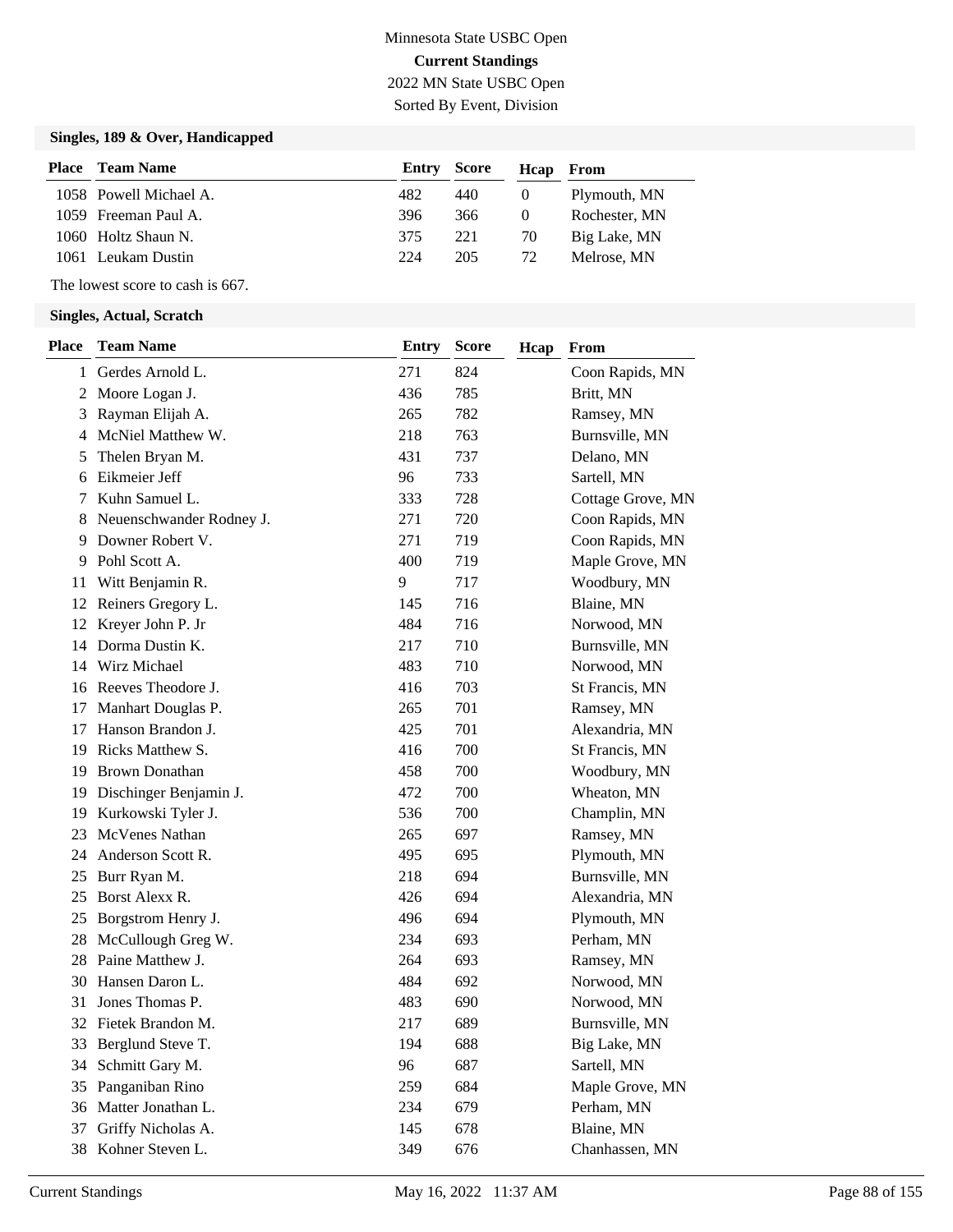Sorted By Event, Division

| <b>Place</b> | <b>Team Name</b>       | <b>Entry</b> | <b>Score</b> | Hcap | From             |
|--------------|------------------------|--------------|--------------|------|------------------|
| 38           | Hollman David R.       | 457          | 676          |      | Woodbury, MN     |
| 40           | Crews Daniel B.        | 374          | 675          |      | Big Lake, MN     |
| 41           | Endersbe Scott A.      | 272          | 674          |      | Willmar, MN      |
| 41           | Skinner Michael A.     | 458          | 674          |      | Woodbury, MN     |
| 41           | Boyer Christopher J.   | 541          | 674          |      | Maplewood, MN    |
| 44           | Bryand Marcos L.       | 116          | 672          |      | Osseo, MN        |
|              | 44 Racette Tim L.      | 270          | 672          |      | Coon Rapids, MN  |
|              | 46 Koerner Taylor J.   | 306          | 670          |      | Faribault, MN    |
| 47           | <b>Power Patrick</b>   | 541          | 669          |      | Maplewood, MN    |
| 47           | Henk Rick L.           | 544          | 669          |      | Minneapolis, MN  |
| 49           | Mitchell Dave A.       | 498          | 667          |      | Arden Hills, MN  |
| 50           | York Austin C.         | 416          | 666          |      | St Francis, MN   |
| 51           | Vang Chou              | 259          | 665          |      | Maple Grove, MN  |
| 51           | Robillard Joseph W.    | 400          | 665          |      | Maple Grove, MN  |
| 53           | Herold Dustin R.       | 456          | 664          |      | Little Falls, MN |
|              | 54 McDonald Craig R.   | 19           | 663          |      | Bloomington, MN  |
| 54           | Stearns Brady A.       | 487          | 663          |      | Owatonna, MN     |
| 54           | Schroeder Aaron M.     | 496          | 663          |      | Plymouth, MN     |
| 57           | Green Gary N.          | 400          | 662          |      | Maple Grove, MN  |
|              | 58 Wendt Keith R.      | 169          | 660          |      | Chaska, MN       |
| 58           | Budke Steven K.        | 255          | 660          |      | Scandia, MN      |
| 60           | Mart Christopher L.    | 495          | 658          |      | Plymouth, MN     |
| 61           | Gardner Ernie Q.       | 278          | 657          |      | Waite Park, MN   |
| 62           | Miller Bob K.          | 271          | 655          |      | Coon Rapids, MN  |
| 62           | Freitag Tim A.         | 469          | 655          |      | Duluth, MN       |
| 64           | Mulder Eric S.         | 9            | 654          |      | Woodbury, MN     |
| 64           | Prenot Bob E.          | 134          | 654          |      | Winona, MN       |
| 64           | <b>Bassett William</b> | 378          | 654          |      | Brainerd, MN     |
| 64           | Meyer Chad L.          | 423          | 654          |      | Alexandria, MN   |
| 68           | Hammond Alan D.        | 457          | 653          |      | Woodbury, MN     |
| 68           | Savoy Ryan T.          | 487          | 653          |      | Owatonna, MN     |
| 70           | Corbett Thomas R.      | 400          | 652          |      | Maple Grove, MN  |
|              | 70 Larson Wayne B.     | 416          | 652          |      | St Francis, MN   |
| 70           | King Jace C.           | 431          | 652          |      | Delano, MN       |
| 70           | Castle Christopher A.  | 484          | 652          |      | Norwood, MN      |
| 74           | Bunker Aaron M.        | 19           | 651          |      | Bloomington, MN  |
| 74           | Meyer Matt L.          | 487          | 651          |      | Owatonna, MN     |
| 74           | Sylvester Samuel J. Jr | 488          | 651          |      | Owatonna, MN     |
| 77           | Reese Brandon R.       | 350          | 650          |      | Chanhassen, MN   |
| 77           | Bischoff Michael G.    | 19           | 650          |      | Bloomington, MN  |
| 77           | Bohn Steve J.          | 484          | 650          |      | Norwood, MN      |
| 80           | Larson Cam J.          | 378          | 649          |      | Brainerd, MN     |
| 80           | Savoy Todd W.          | 400          | 649          |      | Maple Grove, MN  |
| 82           | Andresen William A.    | 116          | 647          |      | Osseo, MN        |
| 82           | Bursch Kurt R.         | 178          | 647          |      | Saint Cloud, MN  |
|              | 82 Goede Benjamin R.   | 195          | 647          |      | Big Lake, MN     |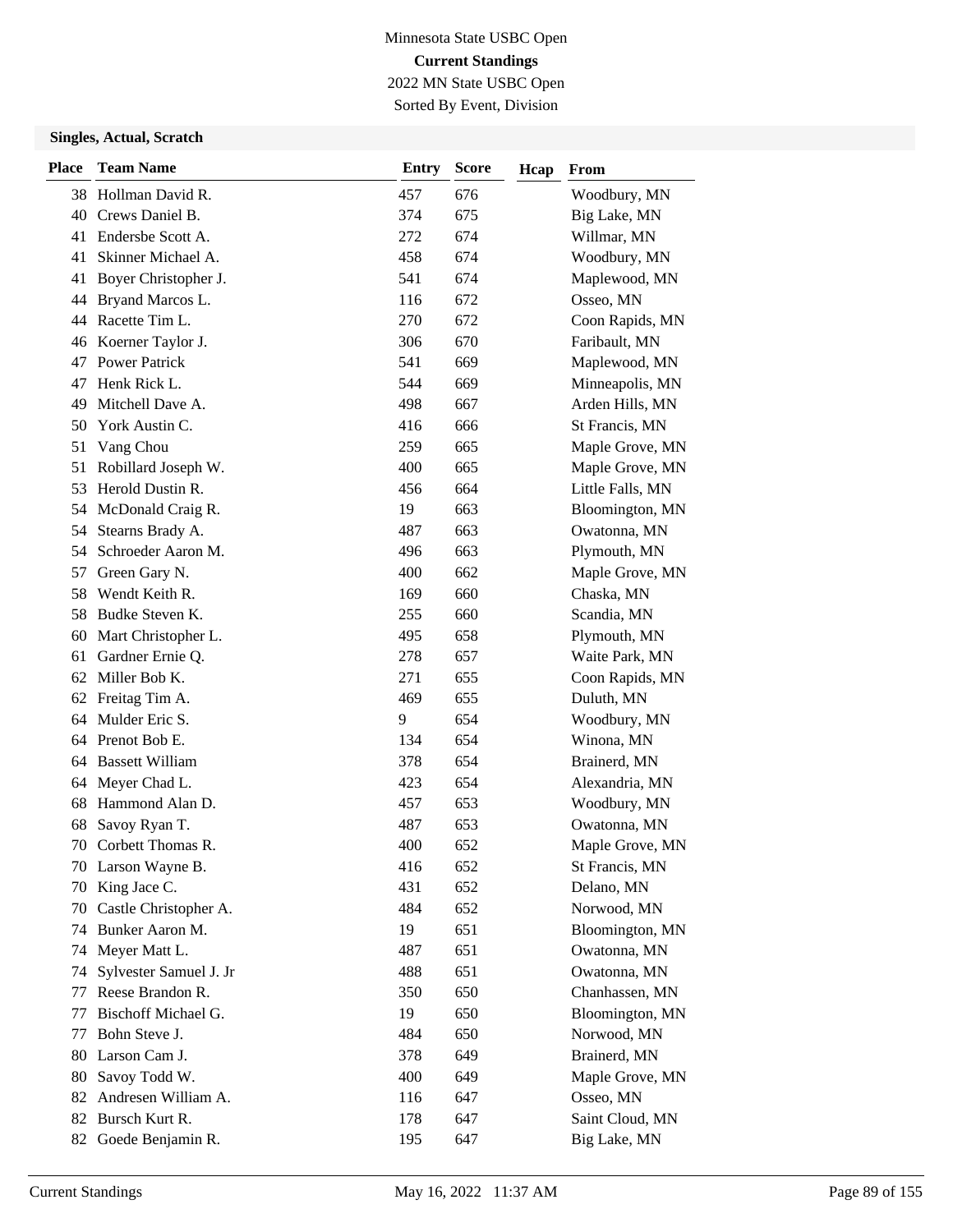Sorted By Event, Division

| <b>Place</b> | <b>Team Name</b>        | <b>Entry</b> | <b>Score</b> | Hcap | From              |
|--------------|-------------------------|--------------|--------------|------|-------------------|
| 85           | Munson Thomas C.        | 22           | 645          |      | Cottage Grove, MN |
|              | 86 Leslie Travis S.     | 166          | 644          |      | Duluth, MN        |
|              | 86 Pearson Justin P.    | 178          | 644          |      | Saint Cloud, MN   |
|              | 86 Cleveland Ronald D.  | 484          | 644          |      | Norwood, MN       |
|              | 89 Loth Alan            | 270          | 643          |      | Coon Rapids, MN   |
| 90           | <b>Stanford Lamar</b>   | 457          | 640          |      | Woodbury, MN      |
| 91           | Olive Matt A.           | 349          | 639          |      | Chanhassen, MN    |
| 92           | Sodergren Scott R.      | 399          | 638          |      | Maple Grove, MN   |
| 93           | Allers Jerry L.         | 104          | 637          |      | Lake City, MN     |
| 93           | Olive Steven J.         | 350          | 637          |      | Chanhassen, MN    |
| 95           | Foss John E.            | 195          | 636          |      | Big Lake, MN      |
|              | 96 Beckman Bryce J.     | 235          | 635          |      | Mankato, MN       |
| 97           | Pearse Mike             | 172          | 634          |      | Spring Valley, MN |
| 97           | Haugh Briley M.         | 218          | 634          |      | Burnsville, MN    |
| 99           | Sae Ma Tong             | 259          | 633          |      | Maple Grove, MN   |
| 99           | Stibbins David C. III   | 457          | 633          |      | Woodbury, MN      |
| 99           | Mallan Christopher      | 491          | 633          |      | Pine Island, MN   |
| 102          | Bartelson Dale M.       | 9            | 632          |      | Woodbury, MN      |
| 102          | Jacobson Connor L.      | 389          | 632          |      | Minneapolis, MN   |
|              | 104 Langer Dan A.       | 488          | 630          |      | Owatonna, MN      |
| 105          | Weber Samuel R.         | 201          | 629          |      | New Brighton, MN  |
| 105          | Gonzalez Rocky D.       | 424          | 629          |      | Alexandria, MN    |
| 107          | Greenhalgh Steven L.    | 145          | 628          |      | Blaine, MN        |
| 107          | Vashaw Charles J.       | 400          | 628          |      | Maple Grove, MN   |
| 107          | Kuebelbeck Jeremy P.    | 455          | 628          |      | Little Falls, MN  |
| 110          | Baruth Steve S.         | 374          | 627          |      | Big Lake, MN      |
| 111          | Curnow Richard W.       | 166          | 626          |      | Duluth, MN        |
|              | 111 Lemieux Ben P.      | 264          | 626          |      | Ramsey, MN        |
|              | 113 Irving Dustin J.    | 217          | 624          |      | Burnsville, MN    |
| 113          | Beckjorden Dan E.       | 265          | 624          |      | Ramsey, MN        |
| 115          | Faerber William V.      | 542          | 623          |      | Maplewood, MN     |
|              | 116 Schleicher Ryan T.  | 456          | 622          |      | Little Falls, MN  |
|              | 116 Jacobson Frankie L. | 423          | 622          |      | Alexandria, MN    |
|              | 116 Schmid Michael F.   | 545          | 622          |      | Minneapolis, MN   |
|              | 119 Lantto Samuel E.    | 399          | 620          |      | Maple Grove, MN   |
|              | 119 Huikko Chad H.      | 431          | 620          |      | Delano, MN        |
|              | 121 Prenot Rick G.      | 134          | 619          |      | Winona, MN        |
|              | 121 Dick Mathew         | 53           | 619          |      | Plainview, MN     |
| 123          | Vermilyea Erik O.       | 218          | 617          |      | Burnsville, MN    |
| 123          | Davis Scott A.          | 271          | 617          |      | Coon Rapids, MN   |
| 123          | Kyun Kiho               | 425          | 617          |      | Alexandria, MN    |
| 123          | Schiffler Craig         | 483          | 617          |      | Norwood, MN       |
| 127          | Richter Jeffrey M.      | 72           | 616          |      | Zumbrota, MN      |
| 128          | Golob Joey              | 424          | 615          |      | Alexandria, MN    |
| 128          | Topinka Allen J.        | 495          | 615          |      | Plymouth, MN      |
| 128          | Walther Jeff R.         | 498          | 615          |      | Arden Hills, MN   |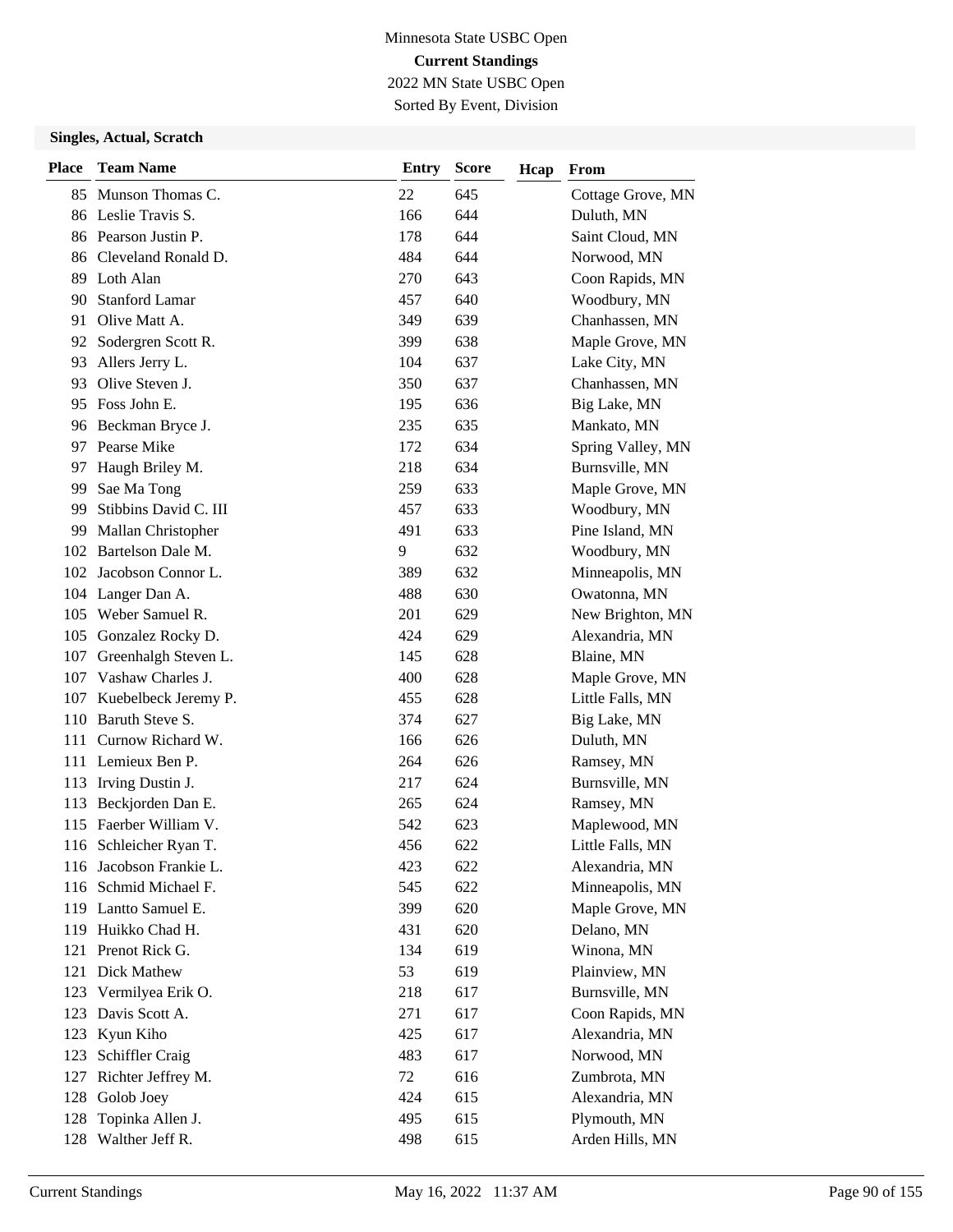Sorted By Event, Division

| <b>Place</b> | <b>Team Name</b>         | <b>Entry</b> | <b>Score</b> | Hcap | From              |
|--------------|--------------------------|--------------|--------------|------|-------------------|
|              | 131 Henderlite John S.   | 116          | 614          |      | Osseo, MN         |
| 131          | Mattson Ryan S.          | 195          | 614          |      | Big Lake, MN      |
|              | 131 Prenot Justin M.     | 133          | 614          |      | Winona, MN        |
| 131          | Synstegard Erich D.      | 348          | 614          |      | West St Paul, MN  |
| 131          | Voaklander Luke F.       | 399          | 614          |      | Maple Grove, MN   |
| 136          | Quaas Jeremy S.          | 207          | 613          |      | Waconia, MN       |
|              | 136 Haedrich Tyler       | 498          | 613          |      | Arden Hills, MN   |
|              | 138 Parker Nicholas J.   | 218          | 612          |      | Burnsville, MN    |
| 139          | Jacobs Timothy J.        | 350          | 611          |      | Chanhassen, MN    |
|              | 139 Reich Don R.         | 367          | 611          |      | Tamarack, MN      |
| 141          | Nelson William J.        | 172          | 610          |      | Spring Valley, MN |
| 141          | Upton Michael S.         | 195          | 610          |      | Big Lake, MN      |
|              | 141 Littlefield Aaron J. | 395          | 610          |      | Rochester, MN     |
|              | 144 Fuchs Todd J.        | 374          | 609          |      | Big Lake, MN      |
| 144          | Deno Shelby C.           | 397          | 609          |      | Rochester, MN     |
|              | 144 Hanson Jason A.      | 488          | 609          |      | Owatonna, MN      |
| 147          | Tejeda Antonio R.        | 423          | 608          |      | Alexandria, MN    |
| 147          | Hogan Nicholas R.        | 484          | 608          |      | Norwood, MN       |
| 149          | Bru Richard H.           | 71           | 607          |      | Zumbrota, MN      |
| 149          | Friend James L.          | 96           | 607          |      | Sartell, MN       |
| 149          | Classen Brent G.         | 172          | 607          |      | Spring Valley, MN |
| 152          | Glassing Richard D.      | 348          | 606          |      | West St Paul, MN  |
| 153          | Roh Michael F.           | 9            | 605          |      | Woodbury, MN      |
|              | 153 Danckwart Brady J.   | 53           | 605          |      | Plainview, MN     |
|              | 153 Franzwa Nicole R.    | 272          | 605          |      | Willmar, MN       |
|              | 153 Vruno Anthony C.     | 544          | 605          |      | Minneapolis, MN   |
| 157          | Schroeder Dylan C.       | 94           | 604          |      | Austin, MN        |
| 157          | Blaha Jonathan B.        | 20           | 604          |      | Bloomington, MN   |
|              | 159 Langowski Phillip S. | 169          | 603          |      | Chaska, MN        |
|              | 159 Luetmer Zak V.       | 195          | 603          |      | Big Lake, MN      |
| 159          | Schacht Eric M.          | 264          | 603          |      | Ramsey, MN        |
|              | 159 Kieger Jordan J.     | 334          | 603          |      | Cottage Grove, MN |
|              | 163 Fisher Luke D.       | 22           | 602          |      | Cottage Grove, MN |
| 163          | Holmes Keith J.          | 374          | 602          |      | Big Lake, MN      |
| 163          | Olsen Jacob D.           | 432          | 602          |      | Delano, MN        |
|              | 166 Rude Darik M.        | 77           | 601          |      | Zumbrota, MN      |
| 167          | Mateffy William J.       | 218          | 600          |      | Burnsville, MN    |
| 167          | Rutherford Sam           | 495          | 600          |      | Plymouth, MN      |
| 169          | Sedesky Kyle J.          | 307          | 599          |      | Lakeville, MN     |
| 169          | Porcaro Paul J.          | 473          | 599          |      | Wheaton, MN       |
| 169          | Boynton Dale L.          | 496          | 599          |      | Plymouth, MN      |
| 169          | Lofgren Tommy J. Jr      | 491          | 599          |      | Pine Island, MN   |
| 169          | Bauer Robert A.          | 536          | 599          |      | Champlin, MN      |
|              | 174 Peterson Timothy C.  | 201          | 597          |      | New Brighton, MN  |
| 175          | Schihl Justice R.        | 416          | 596          |      | St Francis, MN    |
|              | 175 Poelzer Clark E.     | 497          | 596          |      | Arden Hills, MN   |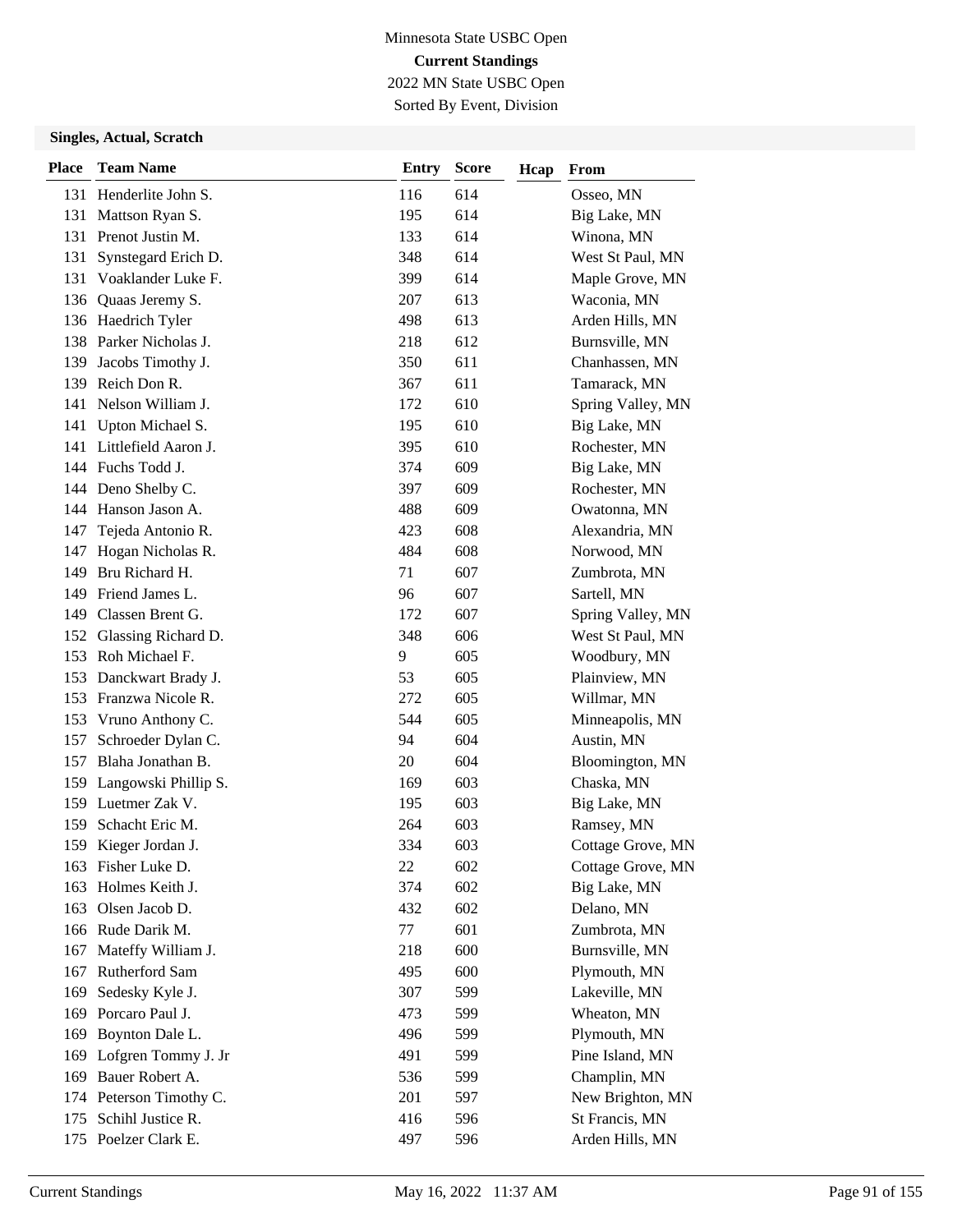Sorted By Event, Division

| <b>Place</b> | <b>Team Name</b>              | <b>Entry</b> | <b>Score</b> | Hcap | From              |
|--------------|-------------------------------|--------------|--------------|------|-------------------|
| 177          | Kiffmeyer Jeff J.             | 172          | 595          |      | Spring Valley, MN |
| 177          | Przybylski Tyler G.           | 396          | 595          |      | Rochester, MN     |
| 177          | Poelzer Carl P.               | 497          | 595          |      | Arden Hills, MN   |
| 177          | Hanke Kurt A.                 | 498          | 595          |      | Arden Hills, MN   |
| 181          | Bremer Jeff L.                | 105          | 594          |      | Lake City, MN     |
| 181          | Stoltz Joseph A.              | 116          | 594          |      | Osseo, MN         |
| 181          | Hawkins Dylan A.              | 281          | 594          |      | Waite Park, MN    |
|              | 181 Gollin David B.           | 431          | 594          |      | Delano, MN        |
| 181          | Trutwin Henry C.              | 455          | 594          |      | Little Falls, MN  |
|              | 186 Ryner Christopher (CJ) J. | 5            | 592          |      | Dodge Center, MN  |
|              | 186 Craigen Jason T.          | 426          | 592          |      | Alexandria, MN    |
| 186          | Jobin Marty R.                | 469          | 592          |      | Duluth, MN        |
| 189          | Frame Grant E.                | 424          | 591          |      | Alexandria, MN    |
| 189          | Bock Daniel L.                | 487          | 591          |      | Owatonna, MN      |
| 191          | Trautschold Dan S.            | 396          | 589          |      | Rochester, MN     |
|              | 192 Hill Larry W.             | 117          | 588          |      | Osseo, MN         |
|              | 192 Neumann Brent E.          | 424          | 588          |      | Alexandria, MN    |
| 192          | White Craig P.                | 494          | 588          |      | Janesville, MN    |
| 195          | Wincek Gary A.                | 374          | 587          |      | Big Lake, MN      |
|              | 195 Boyer Jessica E.          | 541          | 587          |      | Maplewood, MN     |
|              | 195 O'reilly Kiara S.         | 301          | 587          |      | Wabasha, MN       |
| 198          | Geiger Nicholas               | 1            | 586          |      | Cannon Falls, MN  |
| 198          | Munson Hannah R.              | 22           | 586          |      | Cottage Grove, MN |
|              | 198 Green David J.            | 195          | 586          |      | Big Lake, MN      |
| 198          | Mingo Michael C.              | 201          | 586          |      | New Brighton, MN  |
| 198          | Leuthner Bill M.              | 425          | 586          |      | Alexandria, MN    |
|              | 198 Christen Nate B.          | 455          | 586          |      | Little Falls, MN  |
|              | 204 Bru Dustin D.             | 71           | 585          |      | Zumbrota, MN      |
|              | 204 Carlson Stevin L.         | 418          | 585          |      | Willmar, MN       |
|              | 204 Waldhauser Nate A.        | 424          | 585          |      | Alexandria, MN    |
| 207          | Reisdorf Braden J.            | 423          | 584          |      | Alexandria, MN    |
|              | 208 Gruber Eddie J.           | 306          | 583          |      | Faribault, MN     |
|              | 208 Hommes John M.            | 483          | 583          |      | Norwood, MN       |
|              | 210 Garbow Roy D.             | 258          | 582          |      | Wahkon, MN        |
|              | 210 Pascua Jeff               | 518          | 582          |      | Faribault, MN     |
|              | 212 Ordal Colby               | 306          | 581          |      | Faribault, MN     |
|              | 212 Mitchell Zachary M.       | 19           | 581          |      | Bloomington, MN   |
|              | 214 Rhuby Shane L.            | 258          | 580          |      | Wahkon, MN        |
|              | 214 Cordes Brent E.           | 133          | 580          |      | Winona, MN        |
|              | 216 Reinke Dan W.             | 264          | 579          |      | Ramsey, MN        |
| 216          | Salo William R.               | 375          | 579          |      | Big Lake, MN      |
|              | 216 Price Jason R.            | 425          | 579          |      | Alexandria, MN    |
| 219          | Arndtson Scot B.              | 425          | 578          |      | Alexandria, MN    |
|              | 219 Heinen Brad A.            | 455          | 578          |      | Little Falls, MN  |
| 221          | Watkins Jeremy M.             | 50           | 577          |      | Duluth, MN        |
|              | 221 Hill Daniel B.            | 117          | 577          |      | Osseo, MN         |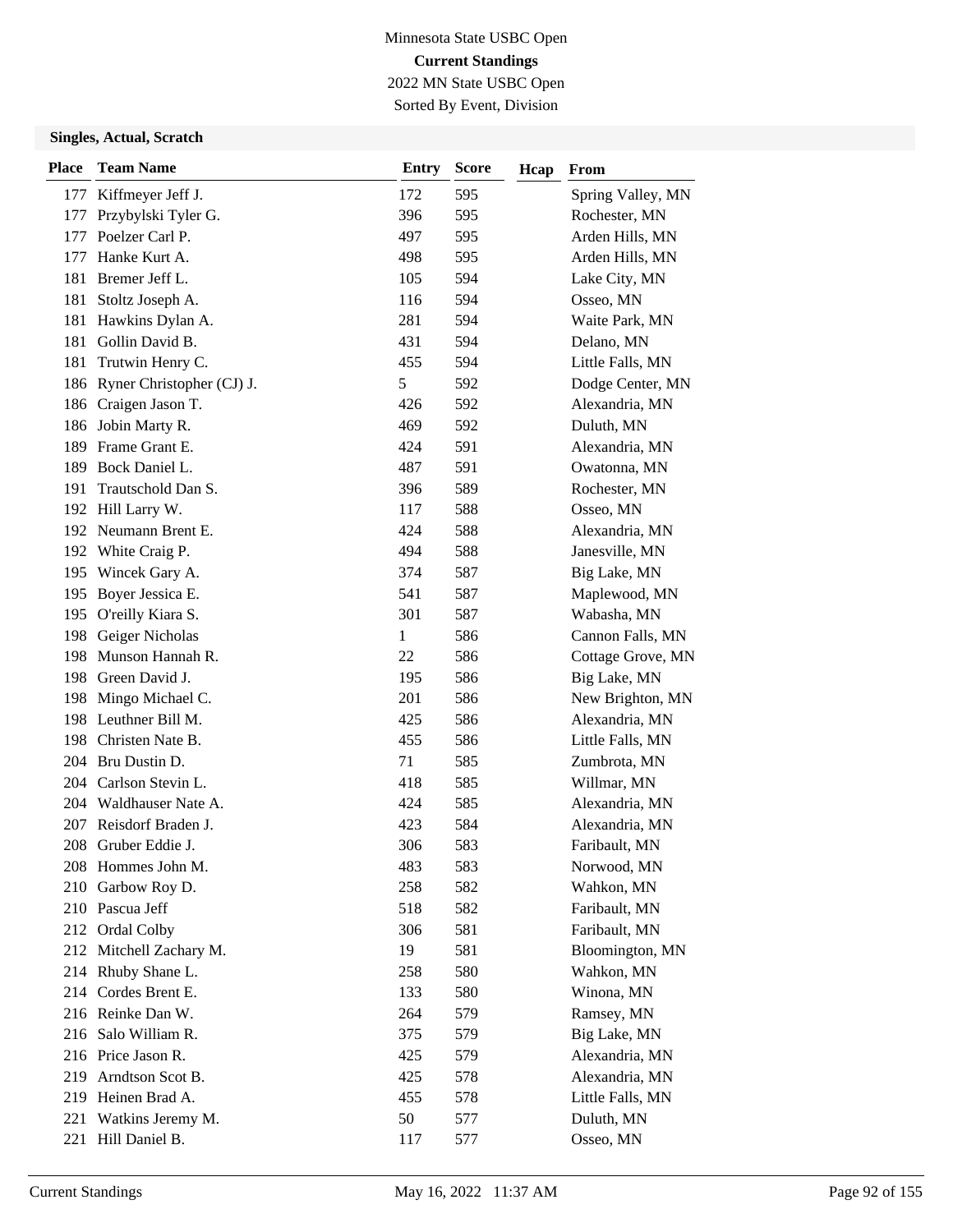Sorted By Event, Division

| <b>Place</b> | <b>Team Name</b>       | <b>Entry</b> | <b>Score</b> | Hcap | From              |
|--------------|------------------------|--------------|--------------|------|-------------------|
| 221          | Huntington Tyler J.    | 334          | 577          |      | Cottage Grove, MN |
| 221          | Oulman David G.        | 487          | 577          |      | Owatonna, MN      |
| 225          | Rardin Bradley A.      | 350          | 576          |      | Chanhassen, MN    |
|              | 225 Dare Doug W.       | 19           | 576          |      | Bloomington, MN   |
|              | 225 Schmidt Jon C.     | 528          | 576          |      | Cook, MN          |
| 228          | Tushaus Christopher R. | 5            | 575          |      | Dodge Center, MN  |
| 228          | Teske David L. Jr      | 518          | 575          |      | Faribault, MN     |
|              | 230 Ables Eric M.      | 350          | 574          |      | Chanhassen, MN    |
|              | 230 Adams Kyler M.     | 456          | 574          |      | Little Falls, MN  |
|              | 232 Malinen Marty      | 96           | 573          |      | Sartell, MN       |
|              | 232 Montour Skyler     | 147          | 573          |      | Plymouth, MN      |
|              | 232 Graspy Ryan        | 403          | 573          |      | Detroit Lakes, MN |
| 235          | Hengel Joshua P.       | 278          | 572          |      | Waite Park, MN    |
| 235          | Nelson Evan            | 411          | 572          |      | New London, MN    |
| 235          | <b>Brede Nevin</b>     | 488          | 572          |      | Owatonna, MN      |
|              | 238 Stricke Gregg R.   | 173          | 571          |      | Spring Valley, MN |
|              | 238 Blaha Mark R.      | 20           | 571          |      | Bloomington, MN   |
| 240          | Thorp Chad M.          | 416          | 570          |      | St Francis, MN    |
| 240          | Harkless Stephanie     | 421          | 570          |      | Minneapolis, MN   |
| 240          | Tole Dwight D.         | 457          | 570          |      | Woodbury, MN      |
|              | 243 Cronin Richard J.  | 50           | 569          |      | Duluth, MN        |
| 243          | Mitchell Ronald R.     | 71           | 569          |      | Zumbrota, MN      |
|              | 243 Reimann Brian F.   | 278          | 569          |      | Waite Park, MN    |
|              | 243 Kinzler Kevin E.   | 415          | 569          |      | Roseville, MN     |
|              | 243 Wedrickas Alan     | 496          | 569          |      | Plymouth, MN      |
| 243          | O'Reilly James P.      | 301          | 569          |      | Wabasha, MN       |
| 249          | Munson Lori R.         | 22           | 568          |      | Cottage Grove, MN |
| 249          | Meier Mitchell T.      | 169          | 568          |      | Chaska, MN        |
| 249          | Dirksen Tim B.         | 349          | 568          |      | Chanhassen, MN    |
| 249          | Nelson Chad M.         | 487          | 568          |      | Owatonna, MN      |
| 253          | Nava Steven J. Jr      | 264          | 567          |      | Ramsey, MN        |
|              | 254 Anderson Jeff D.   | 264          | 566          |      | Ramsey, MN        |
|              | 255 Green Brock E.     | 194          | 565          |      | Big Lake, MN      |
| 255          | Goettig Brandon J.     | 258          | 565          |      | Wahkon, MN        |
| 255          | Wahner Timothy R.      | 541          | 565          |      | Maplewood, MN     |
|              | 258 Hasley Brandon D.  | 395          | 564          |      | Rochester, MN     |
| 259          | Metzger Steve T.       | 268          | 562          |      | Cambridge, MN     |
| 259          | Holets Ron D.          | 431          | 562          |      | Delano, MN        |
| 261          | Sis Jeffrey J.         | 172          | 561          |      | Spring Valley, MN |
| 261          | Mehling Jade T.        | 397          | 561          |      | Rochester, MN     |
|              | 261 O'Reilly Kyle J.   | 301          | 561          |      | Wabasha, MN       |
|              | 264 Winter James M.    | 203          | 560          |      | Waconia, MN       |
|              | 264 Eiss John M.       | 399          | 560          |      | Maple Grove, MN   |
|              | 266 Bremer Zachery S.  | 104          | 559          |      | Lake City, MN     |
|              | 266 Kimmer Daniel K.   | 194          | 559          |      | Big Lake, MN      |
|              | 266 Halida Terry P.    | 497          | 559          |      | Arden Hills, MN   |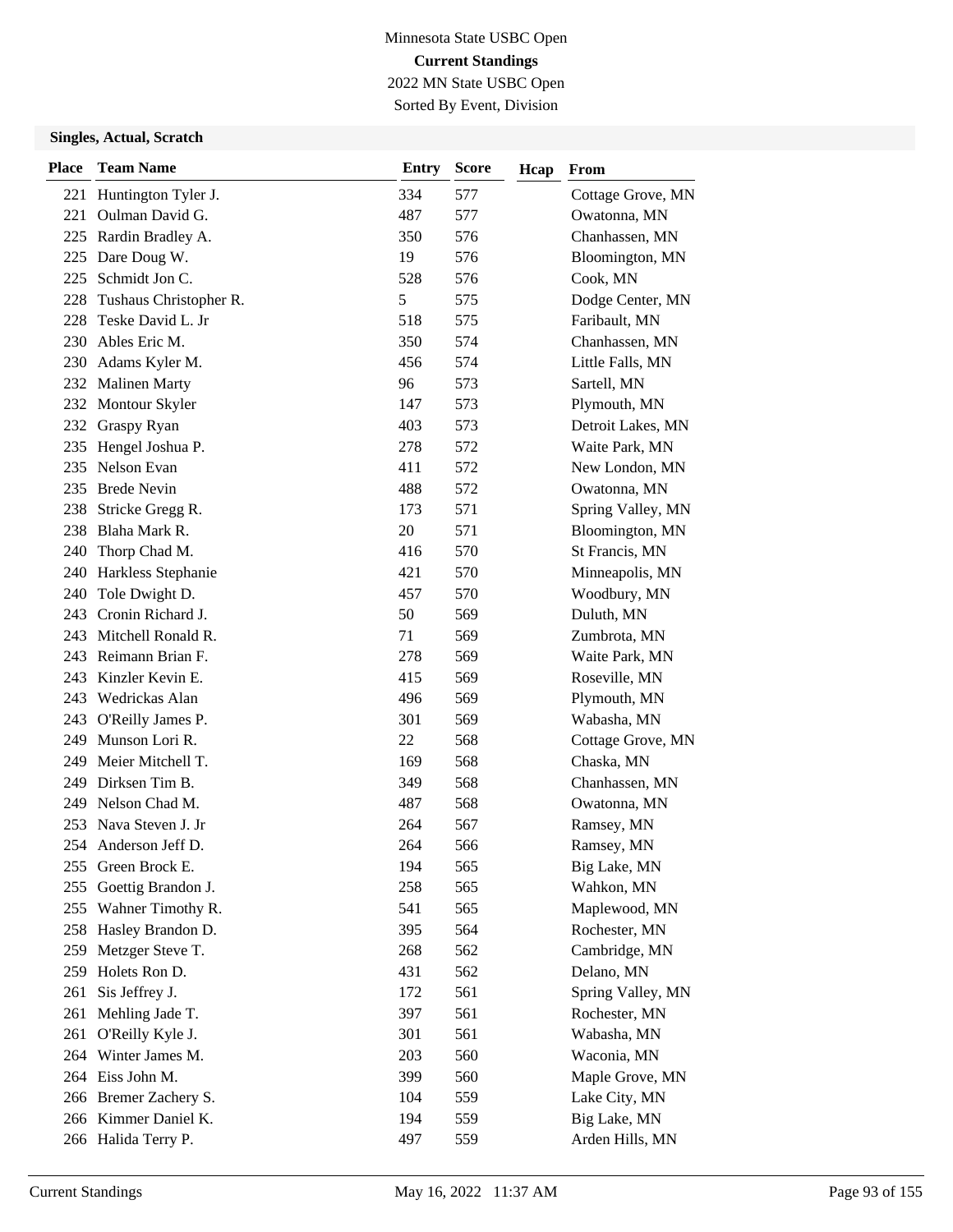Sorted By Event, Division

| <b>Place</b> | <b>Team Name</b>       | Entry         | <b>Score</b> | Hcap | From              |
|--------------|------------------------|---------------|--------------|------|-------------------|
|              | 269 Hall Isaac A.      | 50            | 558          |      | Duluth, MN        |
| 269          | Spicer Timothy M.      | 117           | 558          |      | Osseo, MN         |
| 269          | Miller Jason D.        | 234           | 558          |      | Perham, MN        |
| 269          | Shaffer Micheal W.     | 396           | 558          |      | Rochester, MN     |
| 273          | Smith Peter B.         | 117           | 556          |      | Osseo, MN         |
| 273          | Olive Michael A.       | 350           | 556          |      | Chanhassen, MN    |
| 275          | Rude Andy J.           | 77            | 555          |      | Zumbrota, MN      |
| 275          | Reiners Jamison J.     | 145           | 555          |      | Blaine, MN        |
| 275          | <b>Storm Jeremy</b>    | 173           | 555          |      | Spring Valley, MN |
| 275          | Mohr Clayton R.        | 424           | 555          |      | Alexandria, MN    |
| 279          | Eagen Eric A.          | 395           | 554          |      | Rochester, MN     |
| 280          | Weiss Gary L.          | 307           | 553          |      | Lakeville, MN     |
| 280          | Turner Imanuel L.      | 436           | 553          |      | Britt, MN         |
| 280          | Pleschourt Brice J.    | 530           | 553          |      | Lakeville, MN     |
| 283          | Havlish Thomas V.      | 270           | 552          |      | Coon Rapids, MN   |
| 283          | Nygaard Ryan M.        | 307           | 552          |      | Lakeville, MN     |
| 285          | Sumner Troy L. Jr      | 388           | 551          |      | Minneapolis, MN   |
| 286          | Wickham Thomas R.      | 307           | 550          |      | Lakeville, MN     |
| 286          | Webber Zeke A.         | 363           | 550          |      | Forest Lake, MN   |
|              | 286 Koch Alex P.       | 495           | 550          |      | Plymouth, MN      |
|              | 286 Wolfe Robert R.    | 497           | 550          |      | Arden Hills, MN   |
| 290          | Goodwin Craig D.       | 271           | 549          |      | Coon Rapids, MN   |
| 291          | Halvorson John W.      | 89            | 548          |      | Austin, MN        |
| 291          | Marks Nate W.          | 168           | 548          |      | Chaska, MN        |
| 291          | Magee Jeffery A.       | 458           | 548          |      | Woodbury, MN      |
|              | 294 Reiners Jeff L.    | 145           | 547          |      | Blaine, MN        |
| 295          | Domeier Shawn M.       | 388           | 546          |      | Minneapolis, MN   |
|              | 295 Olson Jordan E.    | 415           | 546          |      | Roseville, MN     |
|              | 297 Bremer Andrew W.   | 104           | 544          |      | Lake City, MN     |
| 298          | Del Percio Anthony J.  | 234           | 543          |      | Perham, MN        |
| 298          | Goetsch Steve D.       | 395           | 543          |      | Rochester, MN     |
|              | 300 See Perry          | 398           | 541          |      | Rochester, MN     |
|              | 300 Hooper Benjamin J. | 415           | 541          |      | Roseville, MN     |
| 300          | Malmgren Alex J.       | 418           | 541          |      | Willmar, MN       |
| 303          | Hendrickson Cody S.    | 166           | 540          |      | Duluth, MN        |
|              | 303 Week Michael G.    | 173           | 540          |      | Spring Valley, MN |
| 303          | Shiroma Aaron K.       | 133           | 540          |      | Winona, MN        |
| 306          | Wright Dana R.         | 270           | 539          |      | Coon Rapids, MN   |
| 306          | Ward Scott L.          | 389           | 539          |      | Minneapolis, MN   |
|              | 306 Cobb Nick          | 418           | 539          |      | Willmar, MN       |
|              | 306 Lane Eric A.       | 20            | 539          |      | Bloomington, MN   |
|              | 310 Schroeder Greg A.  | 145           | 538          |      | Blaine, MN        |
| 310          | Engstrom James R.      | 469           | 538          |      | Duluth, MN        |
|              | 312 Urbanski Scott W.  | 168           | 537          |      | Chaska, MN        |
|              | 312 MacNeven Zach      | 388           | 537          |      | Minneapolis, MN   |
| 314          | Tabor Chris L.         | $\mathfrak s$ | 536          |      | Dodge Center, MN  |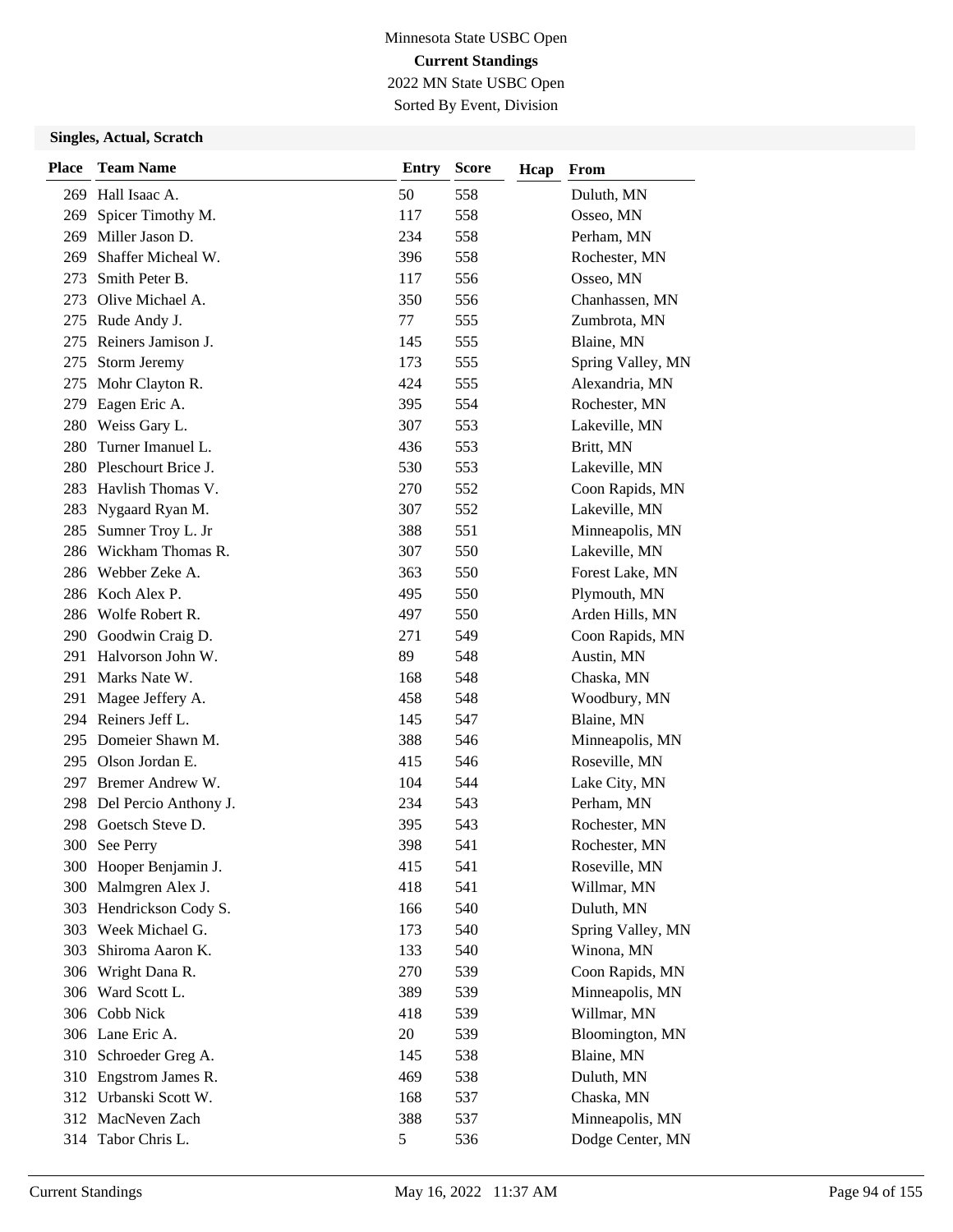Sorted By Event, Division

| <b>Place</b> | <b>Team Name</b>                | <b>Entry</b> | <b>Score</b> | Hcap | From              |
|--------------|---------------------------------|--------------|--------------|------|-------------------|
|              | 314 Dose Mark R.                | 105          | 536          |      | Lake City, MN     |
|              | 316 Bryand Ann L.               | 116          | 535          |      | Osseo, MN         |
|              | 316 Larson Kory J.              | 518          | 535          |      | Faribault, MN     |
| 318          | Johnson Ross N.                 | 235          | 534          |      | Mankato, MN       |
|              | 318 Pederson Blake A.           | 19           | 534          |      | Bloomington, MN   |
|              | 320 Pozanc Timothy W.           | 133          | 533          |      | Winona, MN        |
|              | 320 O'Dell Jeremy J.            | 415          | 533          |      | Roseville, MN     |
|              | 322 Braun Ryan K.               | 148          | 532          |      | Spring Valley, MN |
|              | 322 Freeman Aaron N.            | 396          | 532          |      | Rochester, MN     |
|              | 322 Bennett Jonathon M.         | 456          | 532          |      | Little Falls, MN  |
|              | 322 Bordson David L.            | 497          | 532          |      | Arden Hills, MN   |
|              | 326 Nygaard Sarah S.            | 308          | 531          |      | Lakeville, MN     |
|              | 326 Mysliwiec Rodney R.         | 374          | 531          |      | Big Lake, MN      |
|              | 326 Mysliwiec Rory A.           | 375          | 531          |      | Big Lake, MN      |
|              | 329 Bormann Larry E.            | 201          | 530          |      | New Brighton, MN  |
|              | 330 Hanson Matthew E.           | 389          | 529          |      | Minneapolis, MN   |
| 331          | Storm Dale E.                   | 44           | 528          |      | Saint Charles, MN |
| 331          | Ullman Sara C.                  | 388          | 528          |      | Minneapolis, MN   |
|              | 331 Ness Paul A.                | 472          | 528          |      | Wheaton, MN       |
|              | 334 Kalk Patrick E.             | 473          | 527          |      | Wheaton, MN       |
|              | 335 Patnode Julie A.            | 116          | 526          |      | Osseo, MN         |
| 335          | Cusey Timothy M.                | 234          | 526          |      | Perham, MN        |
| 335          | Todd John A.                    | 415          | 526          |      | Roseville, MN     |
|              | 335 Mitchell Ryan D.            | 20           | 526          |      | Bloomington, MN   |
| 335          | Sundby Gary W. Jr               | 472          | 526          |      | Wheaton, MN       |
| 335          | Trutwin Aaron S.                | 455          | 526          |      | Little Falls, MN  |
| 341          | <b>BRAUN ERIC D.</b>            | 151          | 525          |      | Spring Valley, MN |
|              | 341 Miller Greg                 | 205          | 525          |      | Waconia, MN       |
| 341          | Vashaw Zachary C.               | 217          | 525          |      | Burnsville, MN    |
| 341          | Hengel Lance D.                 | 280          | 525          |      | Waite Park, MN    |
| 341          | Young-Graves Sonny N.           | 421          | 525          |      | Minneapolis, MN   |
|              | 341 Holland Brandon A.          | 457          | 525          |      | Woodbury, MN      |
|              | 347 Pabst Kayla M.              | 308          | 524          |      | Lakeville, MN     |
| 347          | Clausell Carvel                 | 421          | 524          |      | Minneapolis, MN   |
|              | 347 Flynn Corey D.              | 432          | 524          |      | Delano, MN        |
|              | 350 Sopp-Schroeder Katie Ann S. | 497          | 523          |      | Arden Hills, MN   |
|              | 350 LaFlamme Rich J.            | 528          | 523          |      | Cook, MN          |
|              | 352 Laffey Chad A.              | 421          | 522          |      | Minneapolis, MN   |
|              | 353 Peck CJ                     | 134          | 521          |      | Winona, MN        |
|              | 353 Hjelm David H. Jr           | 472          | 521          |      | Wheaton, MN       |
| 353          | Goehtz Ryan R.                  | 518          | 521          |      | Faribault, MN     |
|              | 356 Freihammer Nathan L.        | 278          | 517          |      | Waite Park, MN    |
|              | 357 Olson Jackson L.            | 417          | 515          |      | Willmar, MN       |
|              | 358 Reith Jeffrey (JJ) J.       | 425          | 514          |      | Alexandria, MN    |
|              | 359 Bremer Travis M.            | 104          | 513          |      | Lake City, MN     |
|              | 359 Baker Gerald D.             | 469          | 513          |      | Duluth, MN        |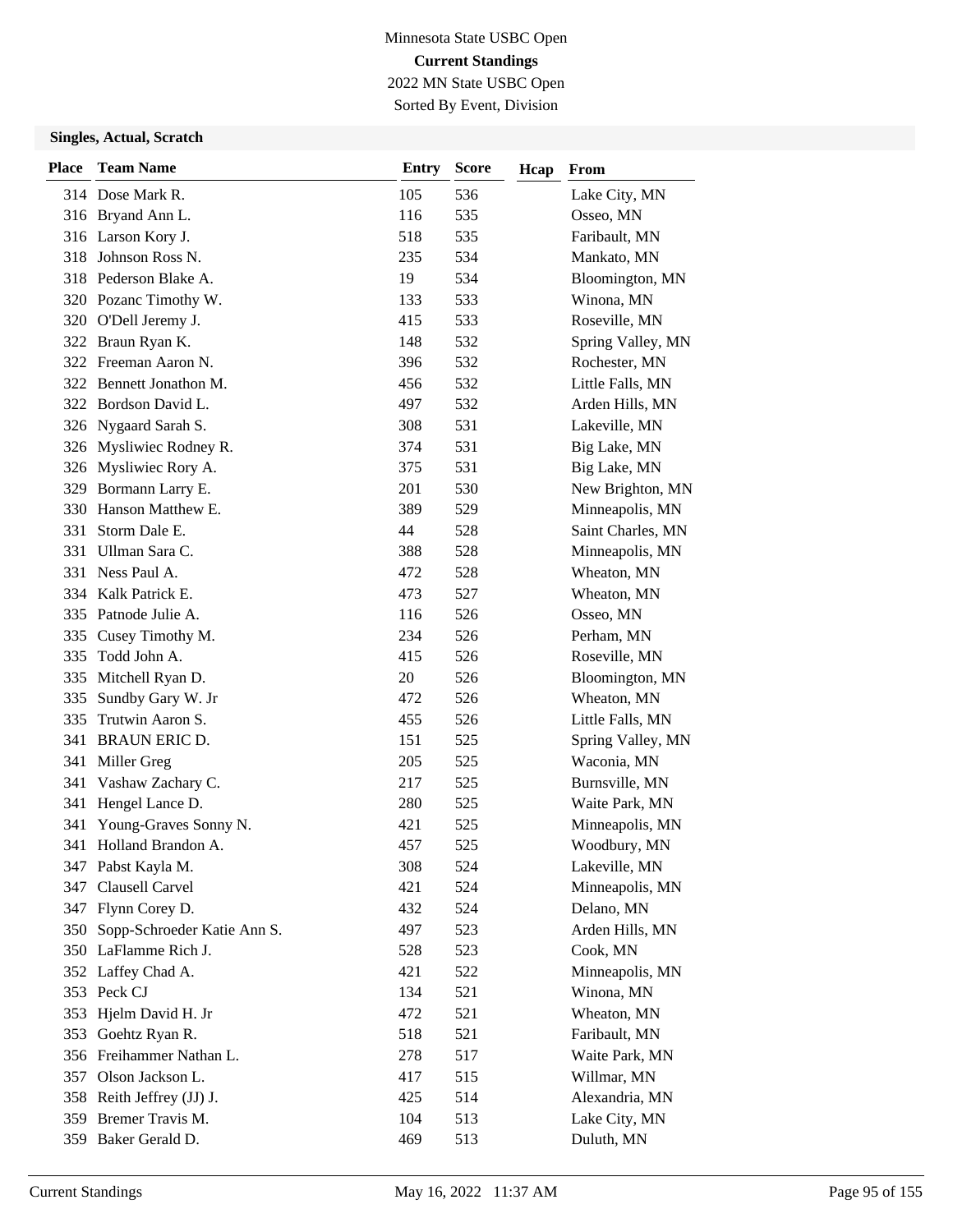Sorted By Event, Division

| <b>Place</b> | <b>Team Name</b>          | <b>Entry</b> | <b>Score</b> | Hcap | From              |
|--------------|---------------------------|--------------|--------------|------|-------------------|
|              | 361 Icaza Nate A.         | 518          | 512          |      | Faribault, MN     |
|              | 362 Brueggemeier Jack R.  | 203          | 510          |      | Waconia, MN       |
|              | 362 Wenzel Jeffrey        | 544          | 510          |      | Minneapolis, MN   |
|              | 364 Bonow Seth V.         | 133          | 508          |      | Winona, MN        |
|              | 364 Serwa Aaron T.        | 133          | 508          |      | Winona, MN        |
|              | 366 Holets Ken R.         | 431          | 507          |      | Delano, MN        |
| 367          | Montour Cameron P.        | 147          | 505          |      | Plymouth, MN      |
|              | 368 Stellmaker Phillip M. | 395          | 504          |      | Rochester, MN     |
|              | 368 Fischer Chris J.      | 395          | 504          |      | Rochester, MN     |
| 370          | Budke Kevin J.            | 255          | 502          |      | Scandia, MN       |
| 370          | Reisdorf Reed J.          | 423          | 502          |      | Alexandria, MN    |
| 370          | Bauer Brandon R.          | 536          | 502          |      | Champlin, MN      |
| 373          | Winckler Eric L.          | 432          | 501          |      | Delano, MN        |
| 373          | Novak Erin M.             | 495          | 501          |      | Plymouth, MN      |
| 375          | Brueggemeier Brad A.      | 203          | 498          |      | Waconia, MN       |
|              | 376 Hines Pete J.         | 258          | 495          |      | Wahkon, MN        |
| 376          | Morse Eric D.             | 389          | 495          |      | Minneapolis, MN   |
| 378          | Williams Peter C.         | 194          | 493          |      | Big Lake, MN      |
| 379          | Brunner Jesse T.          | 173          | 492          |      | Spring Valley, MN |
| 380          | Wilson Frank L.           | 5            | 490          |      | Dodge Center, MN  |
| 380          | Erickson Angela M.        | 388          | 490          |      | Minneapolis, MN   |
| 380          | Whitley Bo R.             | 421          | 490          |      | Minneapolis, MN   |
| 380          | Royals Randy R. III       | 458          | 490          |      | Woodbury, MN      |
|              | 384 Krause Theodore J.    | 306          | 489          |      | Faribault, MN     |
|              | 384 Grant Robert R.       | 472          | 489          |      | Wheaton, MN       |
|              | 386 Ferrin Justin W.      | 308          | 488          |      | Lakeville, MN     |
|              | 386 Nienaber Scott R.     | 415          | 488          |      | Roseville, MN     |
|              | 388 Grimley Michael C.    | 89           | 487          |      | Austin, MN        |
| 388          | Olson Jon E.              | 417          | 487          |      | Willmar, MN       |
| 390          | <b>Walters Tod</b>        | 349          | 483          |      | Chanhassen, MN    |
| 390          | Erickson Nate A.          | 417          | 483          |      | Willmar, MN       |
|              | 392 Schauer Josh T.       | 172          | 482          |      | Spring Valley, MN |
|              | 392 Walther Mike W.       | 281          | 482          |      | Waite Park, MN    |
| 394          | Nelson Erik R.            | 168          | 481          |      | Chaska, MN        |
| 395          | Dillie Joseph A.          | 388          | 480          |      | Minneapolis, MN   |
|              | 395 Sexton Michelle M.    | 301          | 480          |      | Wabasha, MN       |
|              | 397 Gora Brent T.         | 134          | 479          |      | Winona, MN        |
|              | 397 Cordes Travis J.      | 307          | 479          |      | Lakeville, MN     |
| 399          | Chambers Daniel P.        | 423          | 478          |      | Alexandria, MN    |
|              | 400 Nelson Brent A.       | 472          | 476          |      | Wheaton, MN       |
| 401          | Wojcik Scott M.           | 235          | 475          |      | Mankato, MN       |
| 402          | Sellers Lyle F. Jr        | 168          | 474          |      | Chaska, MN        |
|              | 402 Hansen Jason A.       | 432          | 474          |      | Delano, MN        |
|              | 404 Pabst Chris D.        | 308          | 473          |      | Lakeville, MN     |
|              | 404 Endersbe Ethan B.     | 403          | 473          |      | Detroit Lakes, MN |
|              | 406 Kennedy Ron L.        | 421          | 472          |      | Minneapolis, MN   |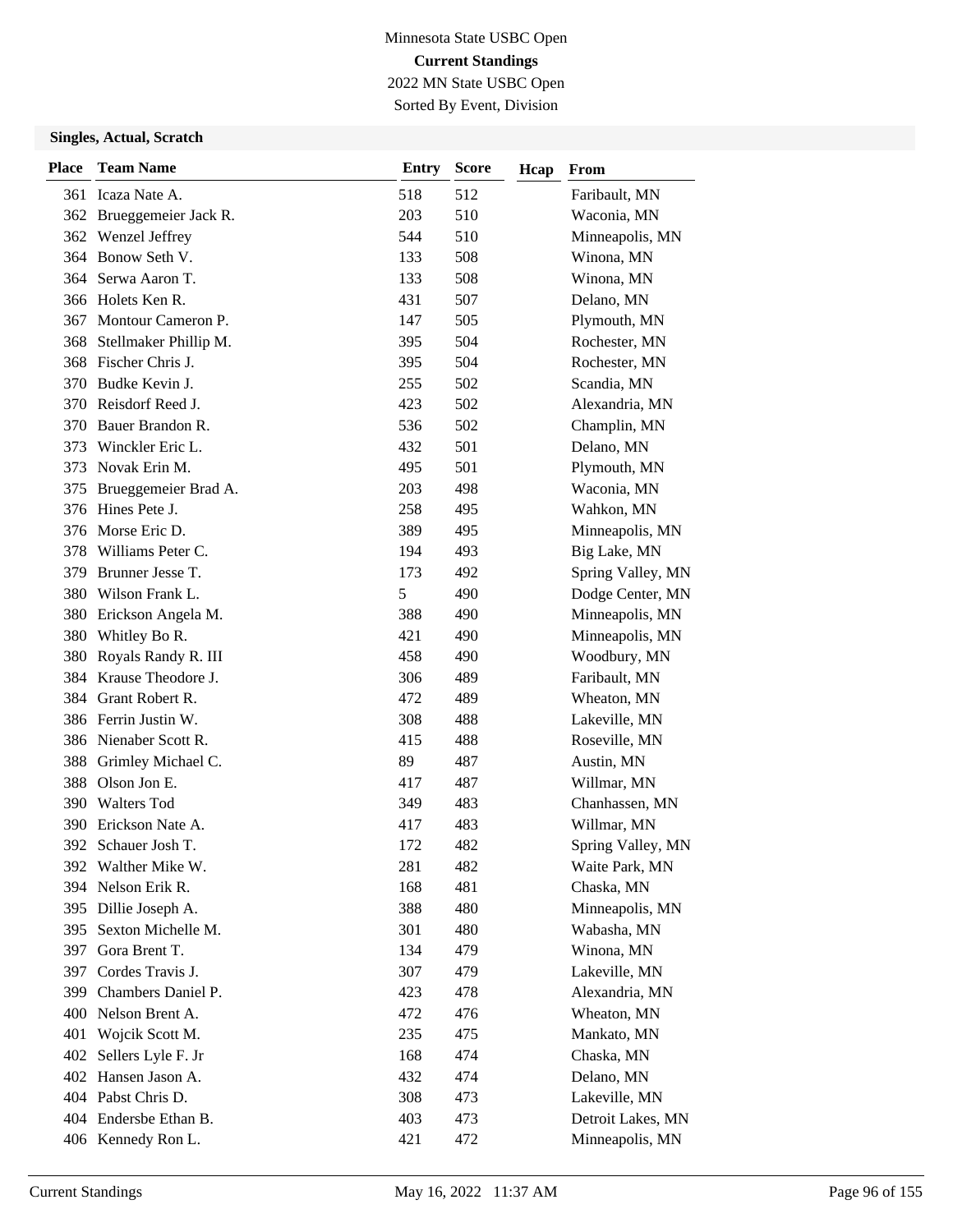## Minnesota State USBC Open **Current Standings** 2022 MN State USBC Open Sorted By Event, Division

#### **Singles, Actual, Scratch**

| <b>Place</b> | <b>Team Name</b>            | Entry | <b>Score</b> | Hcap | From             |
|--------------|-----------------------------|-------|--------------|------|------------------|
|              | 407 Lopez Nicholas E.       | 363   | 471          |      | Forest Lake, MN  |
|              | 408 Johnson Lucas (Luke) R. | 396   | 470          |      | Rochester, MN    |
| 409          | Gordon Joey A.              | 168   | 448          |      | Chaska, MN       |
| 410          | Manthey Jeff A.             | 375   | 444          |      | Big Lake, MN     |
| 411          | Dirksen Traci A.            | 307   | 439          |      | Lakeville, MN    |
|              | 412 Griebel Ron J.          | 235   | 428          |      | Mankato, MN      |
|              | 413 Vanlaarhoven Ethan G.   | 396   | 421          |      | Rochester, MN    |
|              | 414 Foresman Bradley J.     | 418   | 418          |      | Willmar, MN      |
|              | 415 Johnson Tyler S.        | 417   | 389          |      | Willmar, MN      |
|              | 416 Tabor Gary J.           | 5     | 387          |      | Dodge Center, MN |
| 417          | Bjerke Brandon J.           | 5     | 377          |      | Dodge Center, MN |
| 418.         | Holtz Shaun N.              | 375   | 151          |      | Big Lake, MN     |
|              |                             |       |              |      |                  |

The lowest score to cash is 647.

| <b>Place</b> | <b>Team Name</b>        | <b>Entry</b>   | <b>Score</b> | Hcap | From              |
|--------------|-------------------------|----------------|--------------|------|-------------------|
| $\mathbf{1}$ | Passer Joel M.          | 108            | 2,308        | 630  | New Ulm, MN       |
| 2            | <b>Chamberlin Mason</b> | 248            | 2,293        | 1149 | Sandstone, MN     |
| 3            | <b>Bornholdt Lloyd</b>  | 151            | 2,290        | 711  | Spring Valley, MN |
| 4            | Leeseberg Troy J.       | 354            | 2,279        | 816  | Alexandria, MN    |
| 5            | McDonnell Jessie M.     | $\overline{c}$ | 2,265        | 873  | Brooklyn Park, MN |
| 6            | Rademacher Michael      | 351            | 2,245        | 429  | Rush City, MN     |
| 7            | Keacher Brian R.        | 356            | 2,217        | 387  | North Branch, MN  |
| 8            | Raimann James           | 23             | 2,216        | 945  | Lake Crystal, MN  |
| 9            | Hermel Amanda M.        | 102            | 2,203        | 768  | Janesville, MN    |
| 10           | <b>Mackenthun Nick</b>  | 284            | 2,200        | 501  | Arlington, MN     |
| 11           | Huper Alex W.           | 100            | 2,195        | 906  | Janesville, MN    |
| 12           | Lerfald Dennis S.       | 48             | 2,194        | 510  | Big Lake, MN      |
| 12           | Scoblic Jessica L.      | 186            | 2,194        | 792  | New London, MN    |
| 14           | Reemts Krissa R.        | 198            | 2,190        | 978  | Buffalo, MN       |
| 14           | <b>Lamont Chris</b>     | 294            | 2,190        | 540  | Waseca, MN        |
| 16           | Blomstrom Chad J.       | 24             | 2,189        | 549  | Lake Crystal, MN  |
| 17           | Verges Phillip G.       | 252            | 2,186        | 510  | Alexandria, MN    |
| 18           | Kocak Brian A.          | 97             | 2,179        | 378  | Lakefield, MN     |
| 18           | Jensen Daniel J.        | 303            | 2,179        | 358  | Minneapolis, MN   |
| 18           | Moua Vang X.            | 340            | 2,179        | 354  | St Paul, MN       |
| 21           | Vu Hien D.              | 259            | 2,173        | 534  | Maple Grove, MN   |
| 22           | Lye Jed T.              | 543            | 2,171        | 354  | Alexandria, MN    |
| 23           | Krause Ryan J.          | 361            | 2,168        | 825  | North Branch, MN  |
| 24           | Foresman Bradley J.     | 418            | 2,167        | 825  | Willmar, MN       |
| 25           | Sommerfield Paul        | 297            | 2,166        | 858  | Waseca, MN        |
| 26           | Vogelpohl Trista J.     | 327            | 2,161        | 492  | New London, MN    |
| 26           | Nohner Scott G.         | 407            | 2,161        | 720  | Coon Rapids, MN   |
| 28           | Culhane Zachary         | 296            | 2,160        | 1002 | Waseca, MN        |
| 29           | Licari Paul             | 183            | 2,159        | 648  | Montgomery, MN    |
| 30           | Bjerke Jerrid           | 361            | 2,157        | 606  | North Branch, MN  |
|              |                         |                |              |      |                   |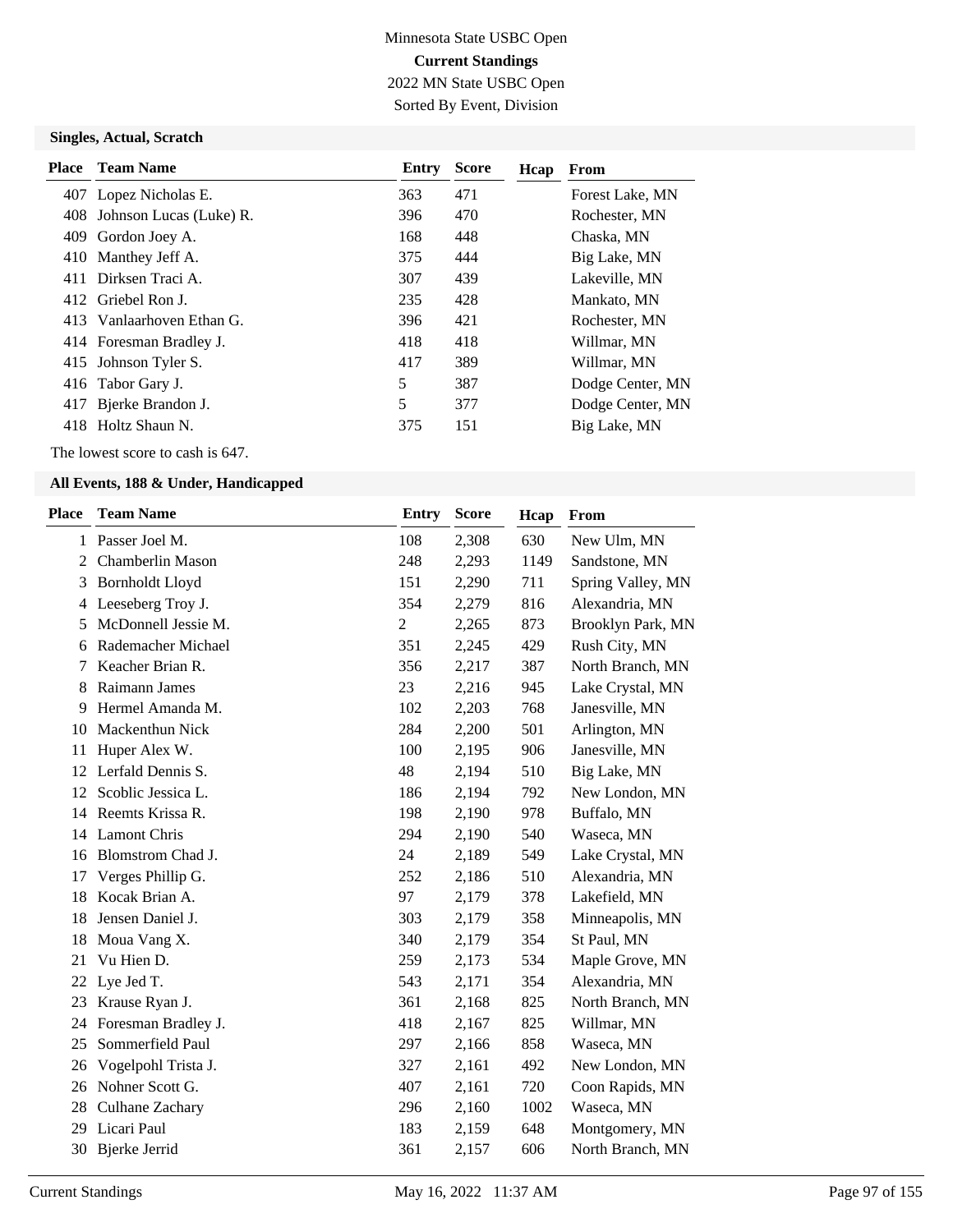2022 MN State USBC Open Sorted By Event, Division

| <b>Place</b> | <b>Team Name</b>         | <b>Entry</b> | <b>Score</b> | Hcap | From              |
|--------------|--------------------------|--------------|--------------|------|-------------------|
| 31           | Werner Zachary           | 315          | 2,155        | 849  | New Brighton, MN  |
| 31           | Lindquist William        | 298          | 2,155        | 492  | Waterville, MN    |
| 33           | Wyant Adam L.            | 322          | 2,151        | 858  | Albert Lea, MN    |
|              | 34 Petrie Christopher L. | 517          | 2,150        | 444  | Fergus Falls, MN  |
| 35           | Daschner Sherri          | 102          | 2,149        | 906  | Janesville, MN    |
| 35           | Wilwert Ken L.           | 348          | 2,149        | 549  | West St Paul, MN  |
| 37           | Davis John R.            | 197          | 2,148        | 405  | New Ulm, MN       |
| 37           | Schwarze Larry           | 391          | 2,148        | 735  | Brooten, MN       |
| 39           | Hallberg Cory            | 435          | 2,145        | 354  | Britt, MN         |
| 40           | Boleen Steven G.         | 316          | 2,144        | 411  | White Bear Lk, MN |
| 40           | Elshaug Keith D.         | 502          | 2,144        | 654  | Fergus Falls, MN  |
| 42           | White Jeremy L.          | 81           | 2,143        | 363  | Zumbrota, MN      |
| 42           | Lundstrom Charles O.     | 176          | 2,143        | 468  | West Fargo, ND    |
| 44           | Moe Steven               | 296          | 2,141        | 768  | Waseca, MN        |
| 45           | <b>Rohwer Marley</b>     | 102          | 2,138        | 840  | Janesville, MN    |
| 46           | Seeman Caleb S.          | 289          | 2,137        | 930  | Hutchinson, MN    |
| 46           | Weckwerth Adam           | 282          | 2,137        | 582  | Arlington, MN     |
| 46           | <b>Bentz Dustin</b>      | 328          | 2,137        | 492  | Litchfield, MN    |
| 49           | Berdan Alan R.           | 115          | 2,132        | 663  | Shakopee, MN      |
| 49           | Heinecke Carmen E.       | 434          | 2,132        | 825  | Britt, MN         |
| 49           | Christianson Lynn        | 492          | 2,132        | 429  | Gary, MN          |
| 52           | Zarbok Allen T.          | 254          | 2,130        | 759  | Alexandria, MN    |
| 53           | Kral Samantha M.         | 107          | 2,129        | 801  | New Ulm, MN       |
| 53           | Krause Sandra K.         | 504          | 2,129        | 816  | Fergus Falls, MN  |
| 55           | Walsh Pat                | 391          | 2,127        | 702  | Brooten, MN       |
| 56           | Van Houdt Jason W.       | 297          | 2,125        | 396  | Waseca, MN        |
| 57           | Kral Russell E.          | 107          | 2,124        | 534  | New Ulm, MN       |
| 58           | Smith Jon R.             | 291          | 2,122        | 348  | Frazee, MN        |
| 58           | Siedschlag Douglas D.    | 539          | 2,122        | 501  | Oakdale, MN       |
| 60           | Hines John J.            | 49           | 2,120        | 639  | Duluth, MN        |
| 61           | Paulsen Caryl L.         | 326          | 2,119        | 873  | New London, MN    |
| 61           | Woida Scott C.           | 455          | 2,119        | 411  | Little Falls, MN  |
| 63           | Franzwa Nicole R.        | 272          | 2,117        | 363  | Willmar, MN       |
| 63           | Petrie Mark A.           | 504          | 2,117        | 510  | Fergus Falls, MN  |
| 65           | Sullivan Joe L.          | 256          | 2,116        | 429  | Woodbury, MN      |
| 66           | Carr Dale A.             | 439          | 2,115        | 459  | Britt, MN         |
| 67           | Weisenberger Allyssa A.  | 506          | 2,113        | 1068 | Fergus Falls, MN  |
| 68           | Mackenthun Jason A.      | 284          | 2,112        | 663  | Arlington, MN     |
| 69           | Kieffer Alvin F.         | 73           | 2,111        | 444  | Zumbrota, MN      |
| 70           | Sandstrom Patrick C.     | 351          | 2,109        | 477  | Rush City, MN     |
| 70           | Johnson Michael          | 392          | 2,109        | 648  | Brooten, MN       |
| 70           | Johnson Mandie           | 394          | 2,109        | 915  | Brooten, MN       |
| 70           | Dodd Andy                | 517          | 2,109        | 759  | Fergus Falls, MN  |
| 70           | Triemert Nick A.         | 293          | 2,109        | 492  | Bayport, MN       |
| 75           | Steele Steve M.          | 111          | 2,108        | 540  | New Ulm, MN       |
| 75           | <b>Lamont Greg</b>       | 297          | 2,108        | 906  | Waseca, MN        |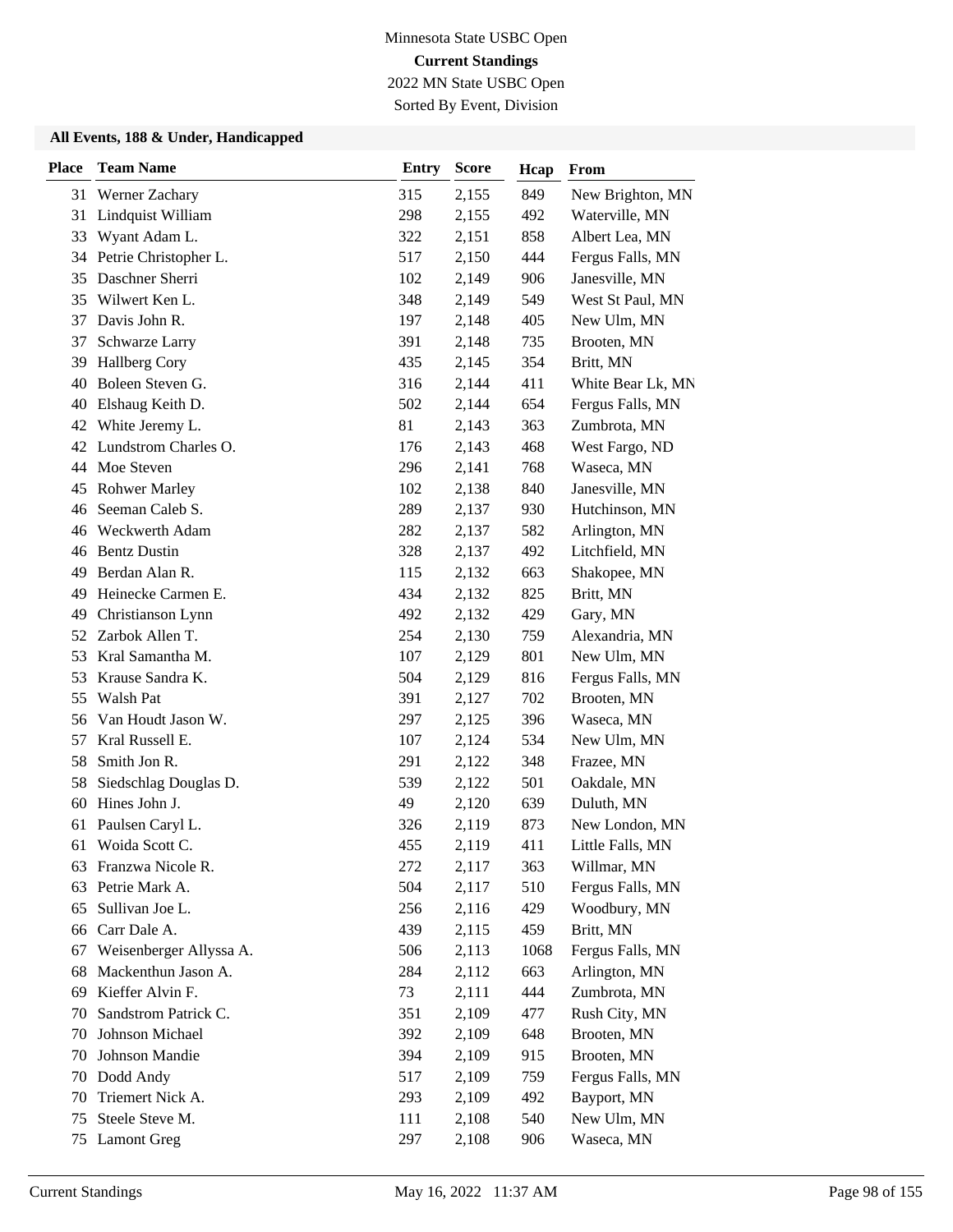Sorted By Event, Division

| <b>Place</b> | <b>Team Name</b>     | <b>Entry</b>   | <b>Score</b> | Hcap | From              |
|--------------|----------------------|----------------|--------------|------|-------------------|
| 77           | Murray Tasha M.      | 70             | 2,107        | 486  | Zumbrota, MN      |
| 77           | Daschner Michael J.  | 100            | 2,107        | 711  | Janesville, MN    |
| 77           | Hillesheim Alex J.   | 109            | 2,107        | 444  | New Ulm, MN       |
| 77           | Chappuis Samantha A. | 412            | 2,107        | 891  | Owatonna, MN      |
| 81           | Larson Trent A.      | 193            | 2,103        | 597  | Red Wing, MN      |
| 81           | Malmgren Alex J.     | 418            | 2,103        | 411  | Willmar, MN       |
| 83           | Hall Richard J.      | 537            | 2,102        | 777  | Champlin, MN      |
| 84           | Riewer Phillip E.    | 233            | 2,101        | 459  | Perham, MN        |
| 85           | Koehn Jeff A.        | 3              | 2,099        | 429  | Red Wing, MN      |
| 85           | Boone Chad K.        | 25             | 2,099        | 363  | Lake Crystal, MN  |
| 85           | Schaefer Monty H.    | 64             | 2,099        | 759  | Zumbrota, MN      |
| 85           | Reichert Dawn R.     | 81             | 2,099        | 549  | Zumbrota, MN      |
| 89           | Hering Terrance      | 296            | 2,095        | 630  | Waseca, MN        |
| 90           | Jacobson Corey A.    | 148            | 2,094        | 621  | Spring Valley, MN |
| 90           | Nyland Jonathon A.   | 387            | 2,094        | 348  | Willmar, MN       |
| 92           | Trieu Cuong Q.       | 110            | 2,093        | 801  | New Ulm, MN       |
| 92           | Blood Wheeler M.     | 244            | 2,093        | 615  | Sandstone, MN     |
| 94           | Seys Laura C.        | 103            | 2,092        | 687  | Janesville, MN    |
| 95           | Wiech Kory S.        | 56             | 2,090        | 648  | Zumbrota, MN      |
| 96           | Damman Fred J.       | $\overline{c}$ | 2,089        | 534  | Brooklyn Park, MN |
| 96           | Hilke Blake J.       | 80             | 2,089        | 744  | Zumbrota, MN      |
| 96           | Jerde Cyndy S.       | 139            | 2,089        | 849  | Maplewood, MN     |
| 99           | Armour Antoine A.    | 3              | 2,088        | 702  | Red Wing, MN      |
| 99           | Lobby William G.     | 248            | 2,088        | 639  | Sandstone, MN     |
| 99           | Tradewell Ryan R.    | 268            | 2,088        | 339  | Cambridge, MN     |
| 102          | Lundblad Ken P.      | 361            | 2,087        | 363  | North Branch, MN  |
| 103          | Niemi Travis G.      | 45             | 2,086        | 477  | West St Paul, MN  |
| 103          | Kunz Adam J.         | 78             | 2,086        | 567  | Zumbrota, MN      |
| 103          | Corneliusen Bruce A. | 252            | 2,086        | 444  | Alexandria, MN    |
| 103          | Krause Carl F.       | 504            | 2,086        | 405  | Fergus Falls, MN  |
| 107          | Morreim Nate         | 283            | 2,085        | 468  | Arlington, MN     |
| 107          | Thoele Daniel        | 288            | 2,085        | 540  | Hutchinson, MN    |
|              | 107 Haugen Laura E.  | 507            | 2,085        | 945  | Fergus Falls, MN  |
| 110          | Kujath Dan E.        | 87             | 2,084        | 654  | Plainview, MN     |
| 110          | <b>Monson Scott</b>  | 205            | 2,084        | 348  | Waconia, MN       |
|              | 110 Schumann Dustin  | 299            | 2,084        | 534  | Waterville, MN    |
|              | 113 Zins Nate        | 112            | 2,083        | 486  | New Ulm, MN       |
|              | 113 Lodahl Jason A.  | 311            | 2,083        | 486  | New Brighton, MN  |
|              | 115 Hermansen Ron C. | 155            | 2,082        | 420  | Maple Grove, MN   |
|              | 116 Laqua Shirley M. | 128            | 2,081        | 873  | Lake City, MN     |
|              | 116 Zimmer Bill E.   | 385            | 2,081        | 711  | Willmar, MN       |
|              | 116 Wertman David A. | 460            | 2,081        | 495  | Red Wing, MN      |
|              | 116 Cole Marvin W.   | 517            | 2,081        | 534  | Fergus Falls, MN  |
|              | 120 Leeman Tommy J.  | 322            | 2,079        | 573  | Albert Lea, MN    |
|              | 120 Wilson Michelle  | 394            | 2,079        | 978  | Brooten, MN       |
| 120          | Magee Jeffery A.     | 458            | 2,079        | 378  | Woodbury, MN      |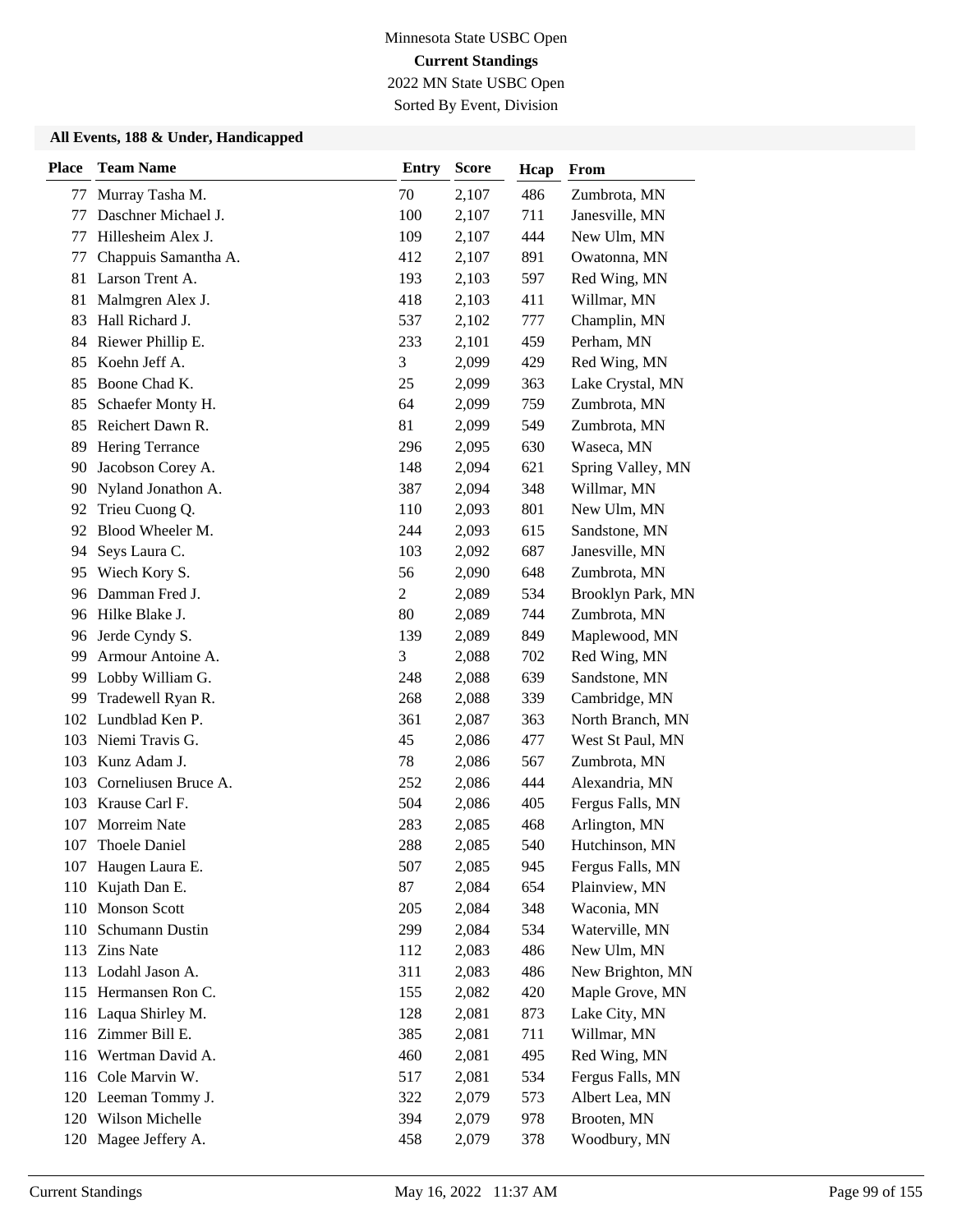2022 MN State USBC Open Sorted By Event, Division

| <b>Place</b> | <b>Team Name</b>       | <b>Entry</b> | <b>Score</b> | Hcap | From               |
|--------------|------------------------|--------------|--------------|------|--------------------|
|              | 123 Bang Gene A.       | 64           | 2,078        | 597  | Zumbrota, MN       |
| 124          | LarRue Dustin R.       | 128          | 2,077        | 453  | Lake City, MN      |
|              | 124 Vasser Trenton     | 268          | 2,077        | 615  | Cambridge, MN      |
|              | 124 Hansen Dan         | 392          | 2,077        | 639  | Brooten, MN        |
| 127          | <b>Brekke Tyler</b>    | 21           | 2,076        | 567  | Faribault, MN      |
| 127          | Ruffell Lynn R.        | 105          | 2,076        | 540  | Lake City, MN      |
| 127          | Morris Mark            | 297          | 2,076        | 1092 | Waseca, MN         |
| 130          | Gerdts Jeff E.         | 26           | 2,074        | 654  | Lake Crystal, MN   |
| 131          | Stone Kaitlin E.       | 108          | 2,073        | 696  | New Ulm, MN        |
| 131          | Schottle Alex J.       | 112          | 2,073        | 825  | New Ulm, MN        |
| 133          | Bly Nick N.            | 150          | 2,072        | 777  | Spring Valley, MN  |
| 134          | Worms Brian            | 393          | 2,070        | 639  | Brooten, MN        |
| 135          | Theis Marty            | 183          | 2,069        | 492  | Montgomery, MN     |
| 135          | Otto Matt J.           | 286          | 2,069        | 558  | Hutchinson, MN     |
| 137          | Chaska Curtis W.       | 3            | 2,068        | 534  | Red Wing, MN       |
|              | 137 Prihoda Robert F.  | 322          | 2,068        | 639  | Albert Lea, MN     |
|              | 137 Blazek Jeremy E.   | 352          | 2,068        | 453  | Rush City, MN      |
| 137          | Holtmeyer Richard C.   | 481          | 2,068        | 378  | Maple Grove, MN    |
| 141          | Ellis Roberta K.       | 142          | 2,067        | 582  | Lino Lakes, MN     |
| 141          | Bernard Matthew J.     | 159          | 2,067        | 525  | Maple Grove, MN    |
| 143          | Greseth Michael H.     | 78           | 2,065        | 516  | Zumbrota, MN       |
| 144          | Graner Chris           | 52           | 2,064        | 582  | Plainview, MN      |
|              | 144 Dietel Eric        | 284          | 2,064        | 810  | Arlington, MN      |
|              | 146 Johnson Don        | 393          | 2,063        | 573  | Brooten, MN        |
|              | 146 Kemper Mark        | 290          | 2,063        | 387  | Frazee, MN         |
|              | 146 Wendt Allan J.     | 291          | 2,063        | 468  | Frazee, MN         |
| 149          | Roemhildt Thomas R.    | 26           | 2,062        | 501  | Lake Crystal, MN   |
| 150          | Cooper Danny M.        | 107          | 2,061        | 834  | New Ulm, MN        |
|              | 150 Holberg Justin L.  | 113          | 2,061        | 558  | New Ulm, MN        |
| 150          | Schauer Patrick E.     | 285          | 2,061        | 840  | Arlington, MN      |
| 150          | Bullert Brian E.       | 287          | 2,061        | 534  | Hutchinson, MN     |
|              | 150 Miner Joel L.      | 315          | 2,061        | 597  | New Brighton, MN   |
|              | 155 Beck Ron E.        | 87           | 2,060        | 720  | Plainview, MN      |
|              | 156 Perron Alan L.     | 42           | 2,059        | 621  | White Bear Lake, M |
|              | 156 Elias David A.     | 79           | 2,059        | 648  | Zumbrota, MN       |
|              | 156 Martin Eldon O.    | 505          | 2,059        | 459  | Fergus Falls, MN   |
|              | 156 Lee Ryan M.        | 543          | 2,059        | 486  | Alexandria, MN     |
|              | 160 Hutchison Tracy A. | 67           | 2,058        | 687  | Zumbrota, MN       |
|              | 161 Revland Jesse      | $80\,$       | 2,057        | 810  | Zumbrota, MN       |
| 162          | Schoep Jason C.        | 253          | 2,056        | 591  | Alexandria, MN     |
|              | 162 Herd Jordan D.     | 285          | 2,056        | 591  | Arlington, MN      |
| 162          | White James R.         | 111          | 2,056        | 678  | New Ulm, MN        |
| 165          | Yurkew Maria A.        | 39           | 2,055        | 348  | Big Lake, MN       |
| 165          | Appel Curt S.          | 84           | 2,055        | 591  | Plainview, MN      |
| 165          | Stusynski William M.   | 121          | 2,055        | 444  | Plymouth, MN       |
| 165          | Coil Duane L.          | 320          | 2,055        | 573  | Kettle River, MN   |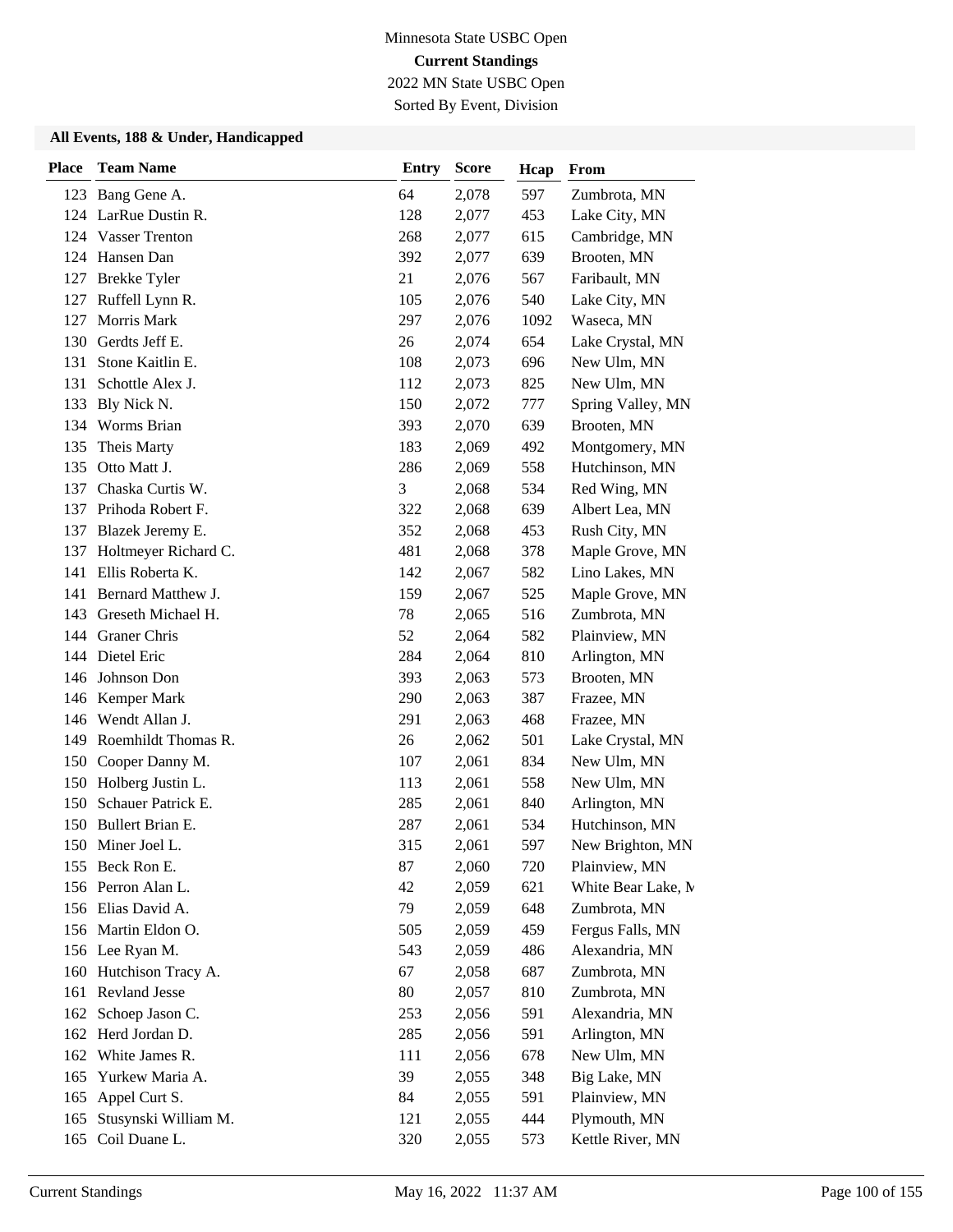2022 MN State USBC Open Sorted By Event, Division

| <b>Place</b> | <b>Team Name</b>                      | <b>Entry</b> | <b>Score</b>   | Hcap       | From                         |
|--------------|---------------------------------------|--------------|----------------|------------|------------------------------|
|              | 165 Lee Cher C.                       | 340          | 2,055          | 372        | St Paul, MN                  |
| 165          | Tonneson Deanna J.                    | 507          | 2,055          | 777        | Fergus Falls, MN             |
| 165          | Rydeen John H.                        | 292          | 2,055          | 363        | Bayport, MN                  |
|              | 172 Rice Joe P.                       | 73           | 2,054          | 597        | Zumbrota, MN                 |
| 172          | Smith Alysia M.                       | 142          | 2,054          | 372        | Lino Lakes, MN               |
| 174          | Maki Joe                              | 287          | 2,053          | 678        | Hutchinson, MN               |
| 175          | <b>Busdosh Chuck</b>                  | 73           | 2,052          | 672        | Zumbrota, MN                 |
| 175          | Schnoor Joesph                        | 294          | 2,052          | 663        | Waseca, MN                   |
| 177          | Scoblic Travis S.                     | 186          | 2,051          | 492        | New London, MN               |
| 178          | Denn Kristy M.                        | 23           | 2,050          | 672        | Lake Crystal, MN             |
| 178          | <b>Todd Brandon</b>                   | 358          | 2,050          | 597        | Lindstrom, MN                |
| 180          | Guetter Bob N.                        | 354          | 2,049          | 711        | Alexandria, MN               |
| 181          | Curfman Loren M.                      | 176          | 2,048          | 468        | West Fargo, ND               |
| 181          | Hammers Henry G.                      | 180          | 2,048          | 591        | Shakopee, MN                 |
| 181          | <b>Scharping Brett</b>                | 286          | 2,048          | 573        | Hutchinson, MN               |
| 181          | Carr Anthony                          | 367          | 2,048          | 492        | Tamarack, MN                 |
| 185          | <b>Mack Alex</b>                      | 52           | 2,047          | 516        | Plainview, MN                |
| 185          | Ulland Joshua E.                      | 78           | 2,047          | 639        | Zumbrota, MN                 |
| 185          | <b>Babcock Jenny</b>                  | 142          | 2,047          | 1077       | Lino Lakes, MN               |
|              | 185 Larson Trever                     | 294          | 2,047          | 549        | Waseca, MN                   |
| 189          | Lush Doug J.<br>190 Riebe Victoria L. | 385<br>285   | 2,046<br>2,045 | 963<br>663 | Willmar, MN<br>Arlington, MN |
| 190          | Kangas Larry A.                       | 433          | 2,045          | 615        | Britt, MN                    |
| 190          | Schmidt James S.                      | 293          | 2,045          | 501        | Bayport, MN                  |
| 193          | Simonson Kyle J.                      | 80           | 2,044          | 858        | Zumbrota, MN                 |
| 193          | Peterson Lance                        | 141          | 2,044          | 405        | Lino Lakes, MN               |
| 193          | Nygaard Sarah S.                      | 308          | 2,044          | 453        | Lakeville, MN                |
| 193          | <b>Winger Randy</b>                   | 354          | 2,044          | 654        | Alexandria, MN               |
| 193          | Levy Howard M.                        | 523          | 2,044          | 972        | Crystal, MN                  |
| 198          | Meyer Ben                             | 72           | 2,043          | 429        | Zumbrota, MN                 |
| 198          | Andersen Eric W.                      | 351          | 2,043          | 729        | Rush City, MN                |
| 198          | Holm Paul A.                          | 506          | 2,043          | 567        | Fergus Falls, MN             |
|              | 201 Johnson Kenneth                   | 204          | 2,042          | 420        | Waconia, MN                  |
| 201          | Anderson Bradley S.                   | 434          | 2,042          | 354        | Britt, MN                    |
| 203          | Bruegger Richard A.                   | 23           | 2,041          | 582        | Lake Crystal, MN             |
|              | 203 Duerr Jared T.                    | 124          | 2,041          | 606        | Centerville, MN              |
| 203          | Majerus Chad G.                       | 128          | 2,041          | 696        | Lake City, MN                |
| 203          | Myhro Sam D.                          | 288          | 2,041          | 378        | Hutchinson, MN               |
| 203          | Flaten Brian B.                       | 543          | 2,041          | 678        | Alexandria, MN               |
| 208          | Nelson Richard A.                     | 351          | 2,039          | 420        | Rush City, MN                |
| 208          | <b>Culhane Robert</b>                 | 296          | 2,039          | 915        | Waseca, MN                   |
|              | 210 Bruegger Bradley A.               | 23           | 2,038          | 630        | Lake Crystal, MN             |
|              | 210 Frank Victoria K.                 | 113          | 2,038          | 1011       | New Ulm, MN                  |
|              | 210 Klapel Dan                        | 246          | 2,038          | 615        | Sandstone, MN                |
| 213          | Bresnahan Alan J.                     | 180          | 2,037          | 492        | Shakopee, MN                 |
|              | 214 Weiser Stephen K. Sr              | 200          | 2,036          | 378        | Buffalo, MN                  |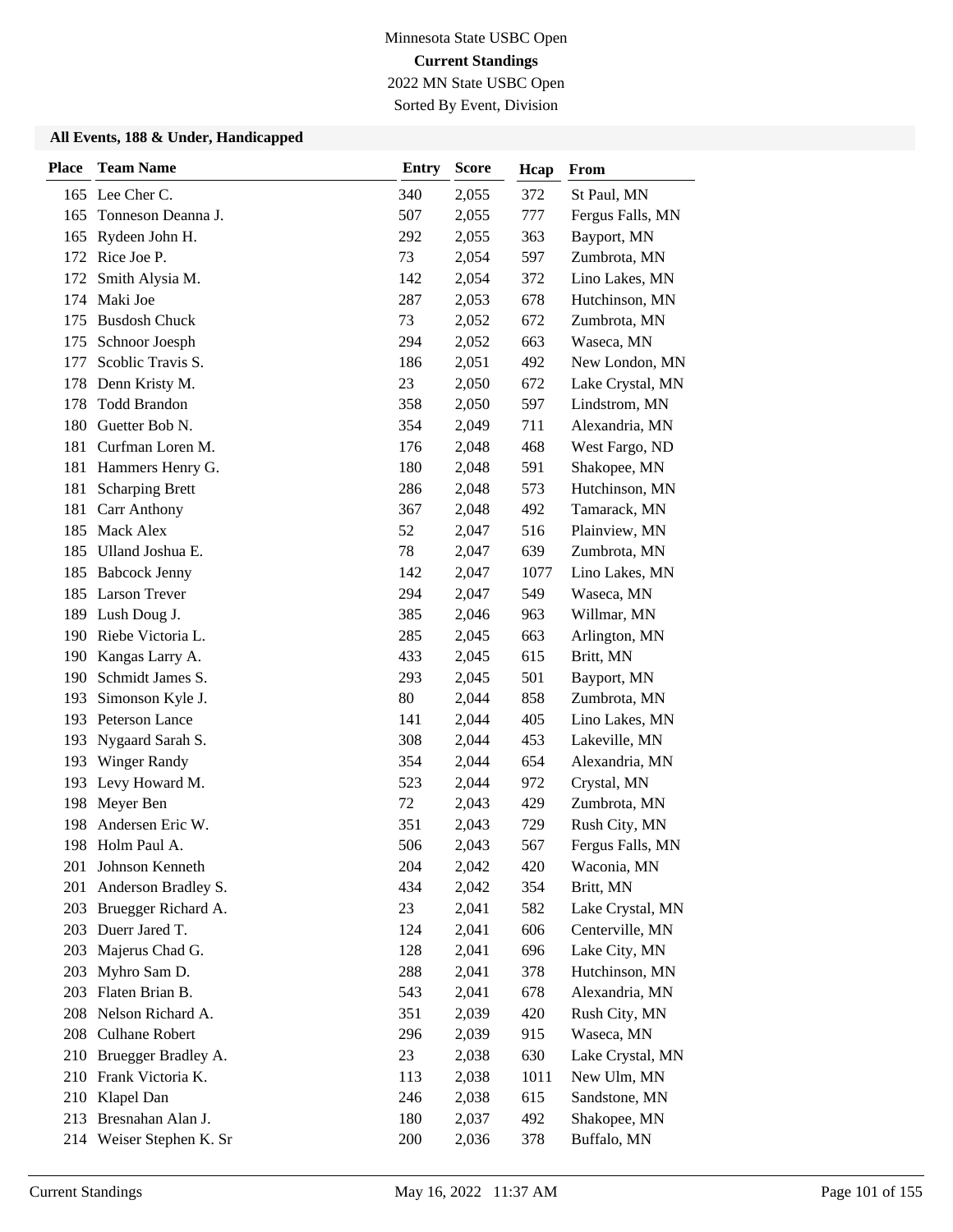2022 MN State USBC Open

Sorted By Event, Division

| <b>Place</b> | <b>Team Name</b>        | <b>Entry</b> | <b>Score</b> | Hcap | From               |
|--------------|-------------------------|--------------|--------------|------|--------------------|
|              | 214 Deery Tim M.        | 316          | 2,036        | 639  | White Bear Lk, MN  |
| 214          | Tensen Tim              | 393          | 2,036        | 540  | Brooten, MN        |
| 217          | Kolstad George R.       | 45           | 2,035        | 453  | West St Paul, MN   |
| 217          | Stoppel Coty T.         | 64           | 2,035        | 621  | Zumbrota, MN       |
| 217          | Ehrhardt Logan J.       | 177          | 2,035        | 720  | New Prague, MN     |
| 220          | Ellanson Myron D.       | 108          | 2,034        | 810  | New Ulm, MN        |
| 220          | Rangisetty Premnath     | 155          | 2,034        | 486  | Maple Grove, MN    |
| 220          | Montiel Ed              | 287          | 2,034        | 567  | Hutchinson, MN     |
| 220          | Arends Joe              | 391          | 2,034        | 615  | Brooten, MN        |
| 220          | <b>Bauer Douglas</b>    | 299          | 2,034        | 621  | Waterville, MN     |
| 225          | Greseth Margaret R.     | 78           | 2,033        | 891  | Zumbrota, MN       |
|              | 226 Berube Ronald A.    | 37           | 2,032        | 378  | White Bear Lake, M |
| 226          | St John Brock           | 286          | 2,032        | 420  | Hutchinson, MN     |
| 226          | Lieby Matthew R.        | 433          | 2,032        | 549  | Britt, MN          |
|              | 226 Peacock Roger D.    | 501          | 2,032        | 606  | Fergus Falls, MN   |
| 230          | White Amy L.            | 81           | 2,031        | 606  | Zumbrota, MN       |
| 230          | Rohwer Ryan T.          | 102          | 2,031        | 459  | Janesville, MN     |
| 230          | Johnson Jeffrey L.      | 252          | 2,031        | 525  | Alexandria, MN     |
| 230          | Herd Keith              | 282          | 2,031        | 459  | Arlington, MN      |
| 230          | Mardaus Philip H. Sr    | 356          | 2,031        | 630  | North Branch, MN   |
|              | 230 Dafoe Duane A.      | 439          | 2,031        | 501  | Britt, MN          |
| 236          | Finnerty Sean M.        | 169          | 2,030        | 525  | Chaska, MN         |
| 236          | Vold Justin G.          | 387          | 2,030        | 582  | Willmar, MN        |
|              | 236 Nyhammer Bob        | 391          | 2,030        | 672  | Brooten, MN        |
| 236          | Vraa Kenneth L.         | 368          | 2,030        | 468  | Tamarack, MN       |
| 236          | Jensen David M.         | 507          | 2,030        | 744  | Fergus Falls, MN   |
| 236          | Shaw Maxine J.          | 507          | 2,030        | 567  | Fergus Falls, MN   |
|              | 242 Bertschinger Dan P. | 62           | 2,029        | 348  | Zumbrota, MN       |
| 243          | Walker Jill M.          | 67           | 2,028        | 663  | Zumbrota, MN       |
| 243          | Olson David W.          | 72           | 2,028        | 435  | Zumbrota, MN       |
| 245          | Goetsch Steve D.        | 395          | 2,027        | 396  | Rochester, MN      |
|              | 246 Nohner Andrew R.    | 24           | 2,026        | 525  | Lake Crystal, MN   |
|              | 246 Wulf Amber          | 33           | 2,026        | 630  | Shakopee, MN       |
| 246          | Quance Melissa J.       | 142          | 2,026        | 759  | Lino Lakes, MN     |
| 246          | Jerde Dugan P.          | 311          | 2,026        | 501  | New Brighton, MN   |
|              | 246 Larson Troy         | 294          | 2,026        | 459  | Waseca, MN         |
| 251          | May Robert J.           | 44           | 2,025        | 348  | Saint Charles, MN  |
| 251          | Schulz Kelsey M.        | 77           | 2,025        | 492  | Zumbrota, MN       |
| 251          | Romfo Jason H.          | 193          | 2,025        | 858  | Red Wing, MN       |
|              | 254 Budke Neil K.       | 175          | 2,023        | 339  | West Fargo, ND     |
|              | 254 Conklin William C.  | 502          | 2,023        | 606  | Fergus Falls, MN   |
|              | 256 Rantila Reino J.    | 45           | 2,022        | 468  | West St Paul, MN   |
|              | 256 Kiffmeyer Jeremy K. | 78           | 2,022        | 540  | Zumbrota, MN       |
| 256          | Smith Al M.             | 82           | 2,022        | 639  | Zumbrota, MN       |
|              | 256 Stuewe Dale         | 138          | 2,022        | 606  | Hamburg, MN        |
|              | 256 Sandstrom Jerry L.  | 362          | 2,022        | 549  | Forest Lake, MN    |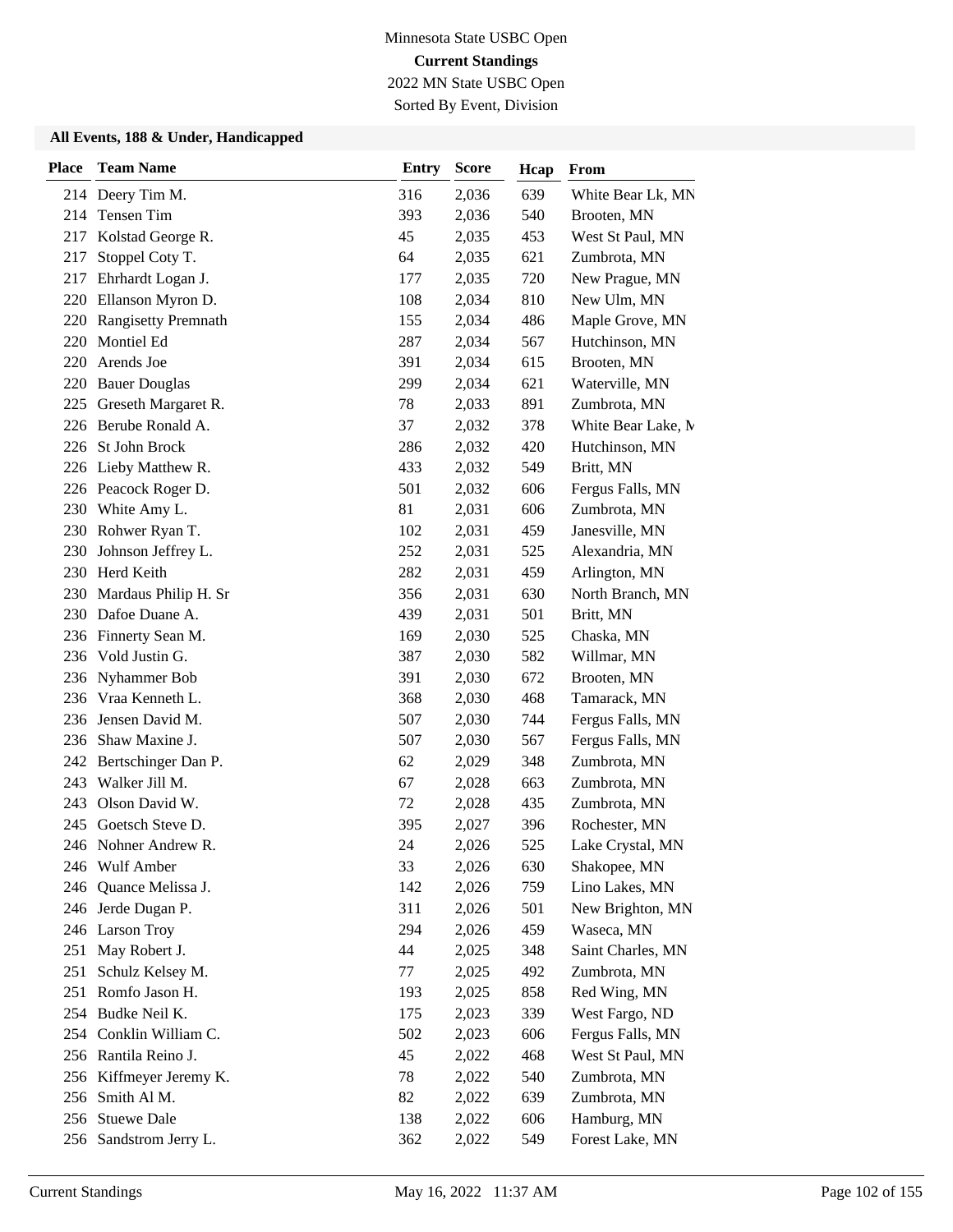2022 MN State USBC Open Sorted By Event, Division

| <b>Place</b> | <b>Team Name</b>                       | <b>Entry</b> | <b>Score</b>   | Hcap       | From                           |
|--------------|----------------------------------------|--------------|----------------|------------|--------------------------------|
|              | 256 Petrie Keith A.                    | 504          | 2,022          | 405        | Fergus Falls, MN               |
|              | 262 Peterson Craig C.                  | 254          | 2,021          | 420        | Alexandria, MN                 |
| 263          | Erickson Angela M.                     | 388          | 2,020          | 492        | Minneapolis, MN                |
| 264          | Miller Charles J.                      | 37           | 2,019          | 459        | White Bear Lake, M             |
| 265          | Bellrichard Tod A.                     | 32           | 2,018          | 486        | Shakopee, MN                   |
| 265          | Mielke Michael G.                      | 38           | 2,018          | 378        | Big Lake, MN                   |
| 265          | Klug Philip J.                         | 103          | 2,018          | 810        | Janesville, MN                 |
|              | 265 Odell Darrell R.                   | 303          | 2,018          | 516        | Minneapolis, MN                |
| 265          | <b>Houfer Gary</b>                     | 467          | 2,018          | 510        | Annandale, MN                  |
| 270          | Kusske Chris R.                        | 269          | 2,017          | 621        | Prior Lake, MN                 |
| 271          | Paradis Kevin D.                       | 74           | 2,016          | 510        | Zumbrota, MN                   |
| 271          | Gephart Scott                          | 154          | 2,016          | 468        | Maple Grove, MN                |
| 271          | Milbrath Deb                           | 156          | 2,016          | 840        | Maple Grove, MN                |
| 271          | Sharp Isaac K.                         | 185          | 2,016          | 372        | New London, MN                 |
| 271          | Vogelpohl Donald G.                    | 327          | 2,016          | 339        | New London, MN                 |
| 271          | Farrell Timothy E.                     | 345          | 2,016          | 387        | Austin, MN                     |
| 277          | Huper Lyndee                           | 102          | 2,015          | 711        | Janesville, MN                 |
| 277          | Stuewe Justina R.                      | 138          | 2,015          | 744        | Hamburg, MN                    |
| 277          | <b>Yang Dalee</b>                      | 364          | 2,015          | 573        | St Paul, MN                    |
| 277          | Horn Nicole L.                         | 540          | 2,015          | 816        | Oakdale, MN                    |
| 281          | Bergs Scott L.                         | 289          | 2,014          | 444        | Hutchinson, MN<br>Zumbrota, MN |
| 282          | Esterby Gary J.<br>282 Larson Kevin M. | 74<br>84     | 2,013<br>2,013 | 459<br>687 | Plainview, MN                  |
|              | 282 Miller Jeff D.                     | 85           | 2,013          | 363        | Plainview, MN                  |
|              | 282 Gusa Justin W.                     | 88           | 2,013          | 768        | Plainview, MN                  |
| 282          | Anderson Jeremy L.                     | 112          | 2,013          | 468        | New Ulm, MN                    |
| 282          | Schroepfer Steven J.                   | 199          | 2,013          | 516        | Buffalo, MN                    |
|              | 282 Bowman Russell J.                  | 356          | 2,013          | 348        | North Branch, MN               |
| 289          | Kunz Dan T.                            | 70           | 2,012          | 468        | Zumbrota, MN                   |
| 290          | Bru Kasey M.                           | 74           | 2,011          | 816        | Zumbrota, MN                   |
| 291          | Blasing Dave M.                        | 101          | 2,010          | 759        | Janesville, MN                 |
|              | 292 Korsten Greg A.                    | 56           | 2,009          | 387        | Zumbrota, MN                   |
|              | 292 Reagan-Anderson Jody F.            | 256          | 2,009          | 420        | Woodbury, MN                   |
| 292          | Tuchtenhagen Jeff                      | 283          | 2,009          | 477        | Arlington, MN                  |
| 295          | Endo Richard R.                        | 140          | 2,008          | 459        | Maplewood, MN                  |
| 295          | Johnson Lyle                           | 394          | 2,008          | 834        | Brooten, MN                    |
|              | 295 Rezac John                         | 298          | 2,008          | 549        | Waterville, MN                 |
|              | 298 Cordes John L.                     | 64           | 2,007          | 759        | Zumbrota, MN                   |
|              | 298 Israelson Christy N.               | 166          | 2,007          | 915        | Duluth, MN                     |
| 298          | <b>Antonson James</b>                  | 204          | 2,007          | 486        | Waconia, MN                    |
| 298          | Waddell Kaylee R.                      | 277          | 2,007          | 525        | Hibbing, MN                    |
| 302          | Stutz Jesse H.                         | 56           | 2,006          | 696        | Zumbrota, MN                   |
|              | 302 Kiffmeyer Tiffany M.               | 67           | 2,006          | 459        | Zumbrota, MN                   |
|              | 302 Leth Eric A.                       | 75           | 2,006          | 534        | Zumbrota, MN                   |
|              | 302 Blatz Jacob M.                     | 247          | 2,006          | 597        | Sandstone, MN                  |
|              | 302 Doty Samantha M.                   | 327          | 2,006          | 639        | New London, MN                 |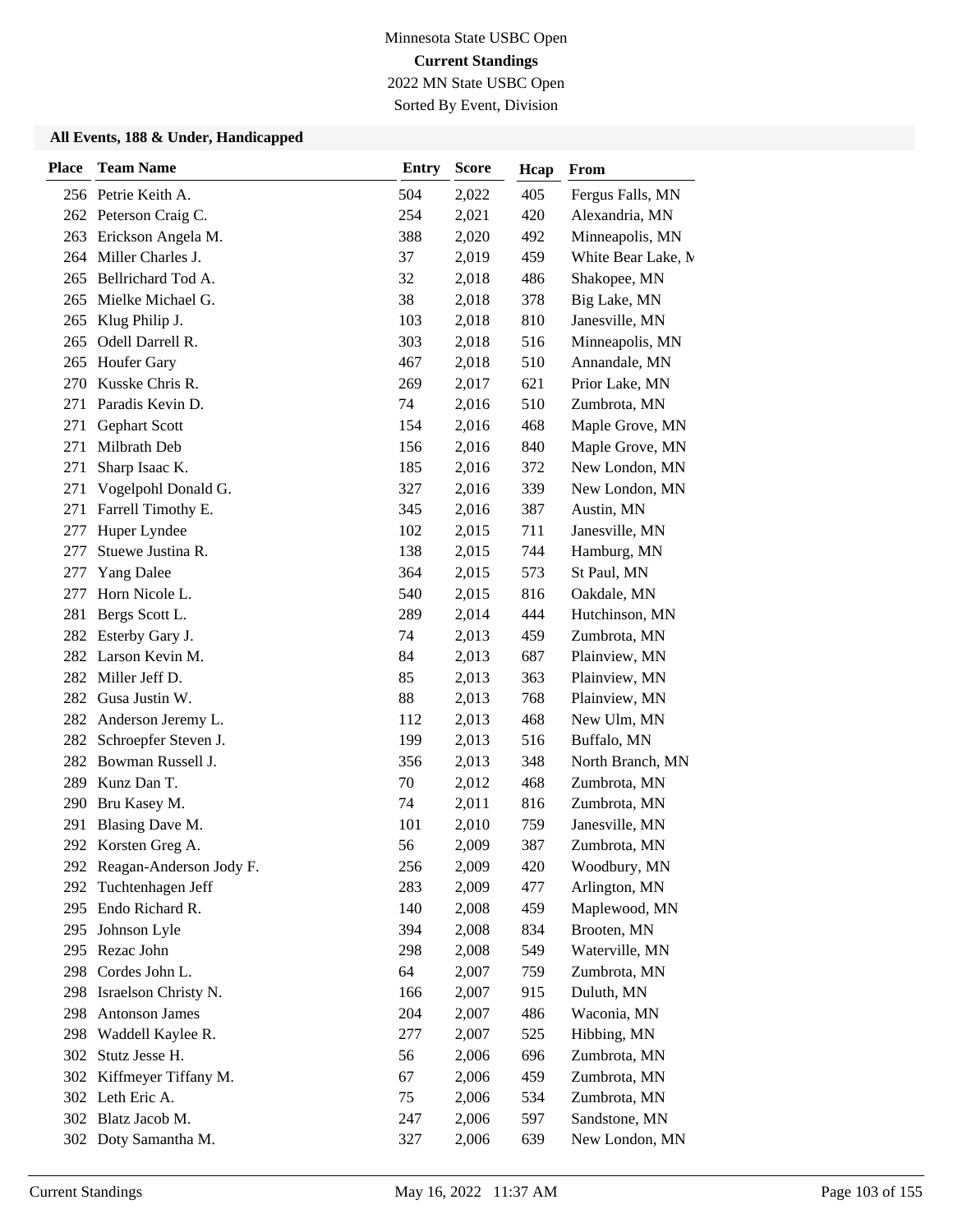2022 MN State USBC Open Sorted By Event, Division

| <b>Place</b> | <b>Team Name</b>             | <b>Entry</b> | <b>Score</b> | Hcap | <b>From</b>       |
|--------------|------------------------------|--------------|--------------|------|-------------------|
|              | 302 Landin Robert E.         | 386          | 2,006        | 654  | Willmar, MN       |
|              | 302 Begnaud Christopher      | 480          | 2,006        | 630  | Blaine, MN        |
|              | 309 Wulf Cindy L.            | 33           | 2,005        | 702  | Shakopee, MN      |
| 309          | Lindenfelser James M.        | 505          | 2,005        | 477  | Fergus Falls, MN  |
| 311          | Karpen Matthew N.            | 179          | 2,004        | 858  | Saint Cloud, MN   |
| 311          | Von Wahlde Matt              | 225          | 2,004        | 387  | Melrose, MN       |
| 311          | Roehrick Jonathan E.         | 521          | 2,004        | 720  | Faribault, MN     |
|              | 314 Herme Floyd R.           | 25           | 2,002        | 516  | Lake Crystal, MN  |
|              | 314 Sexton John F.           | 132          | 2,002        | 378  | Lake City, MN     |
|              | 314 Riewer Ryan A.           | 233          | 2,002        | 582  | Perham, MN        |
| 314          | Thomas Shannon W.            | 249          | 2,002        | 477  | Sandstone, MN     |
|              | 314 Herd Nolan K.            | 282          | 2,002        | 801  | Arlington, MN     |
|              | 314 Nelson Brenda L.         | 390          | 2,002        | 768  | Apple Valley, MN  |
|              | 314 McGrath Angela M.        | 523          | 2,002        | 777  | Crystal, MN       |
| 321          | Primus Eric J.               | 224          | 2,001        | 573  | Melrose, MN       |
| 321          | Kalk Patrick E.              | 473          | 2,001        | 396  | Wheaton, MN       |
|              | 323 Glamm Cindy E.           | 26           | 2,000        | 810  | Lake Crystal, MN  |
|              | 323 Pater Tim M.             | 44           | 2,000        | 405  | Saint Charles, MN |
| 323          | Marking Gerard L.            | 131          | 2,000        | 858  | Lake City, MN     |
| 323          | Carlstrom-Hughes Christopher | 246          | 2,000        | 987  | Sandstone, MN     |
| 327          | Maxson Scott A.              | 82           | 1,999        | 372  | Zumbrota, MN      |
| 327          | Johnson Greg A.              | 354          | 1,999        | 753  | Alexandria, MN    |
| 327          | Lindquist Wilfred A.         | 501          | 1,999        | 396  | Fergus Falls, MN  |
| 330          | Romanowski Nathan A.         | 247          | 1,997        | 615  | Sandstone, MN     |
|              | 330 Netland Arlen            | 394          | 1,997        | 648  | Brooten, MN       |
|              | 332 Halligan Joseph A.       | 372          | 1,996        | 396  | Hastings, MN      |
| 332          | Altman Robert L.             | 439          | 1,996        | 486  | Britt, MN         |
|              | 332 Lindsey Joshua L.        | 502          | 1,996        | 654  | Fergus Falls, MN  |
|              | 335 Koski Susan G.           | 160          | 1,995        | 549  | Maple Grove, MN   |
| 335          | Nieland Jeff P.              | 226          | 1,995        | 435  | Melrose, MN       |
| 335          | Kemper Jerry A.              | 290          | 1,995        | 468  | Frazee, MN        |
|              | 338 Pabst Chris D.           | 308          | 1,994        | 606  | Lakeville, MN     |
|              | 339 Timmerman Stanley        | 152          | 1,993        | 477  | New Richland, MN  |
| 340          | Bruegger Ronald J.           | 23           | 1,992        | 534  | Lake Crystal, MN  |
| 340          | Xiong Kia                    | 259          | 1,992        | 735  | Maple Grove, MN   |
| 340          | Reeves Ryan E.               | 464          | 1,992        | 372  | Ramsey, MN        |
|              | 343 Brion Bobbi Rae J.       | 38           | 1,991        | 783  | Big Lake, MN      |
| 343          | Ronningen Michael J.         | 62           | 1,991        | 396  | Zumbrota, MN      |
| 343          | Moore Nick R.                | 186          | 1,991        | 678  | New London, MN    |
|              | 343 Riebe Hayley K.          | 285          | 1,991        | 720  | Arlington, MN     |
| 343          | Thorng Ravuth                | 398          | 1,991        | 429  | Rochester, MN     |
| 343          | Jiles Britany A.             | 540          | 1,991        | 768  | Oakdale, MN       |
|              | 349 Pleschourt Tom G.        | 82           | 1,990        | 339  | Zumbrota, MN      |
| 349          | Werner William J.            | 314          | 1,990        | 405  | New Brighton, MN  |
| 349          | Barten Monique L.            | 409          | 1,990        | 744  | Grand Rapids, MN  |
|              | 352 Kral Bradley J.          | 106          | 1,989        | 486  | New Ulm, MN       |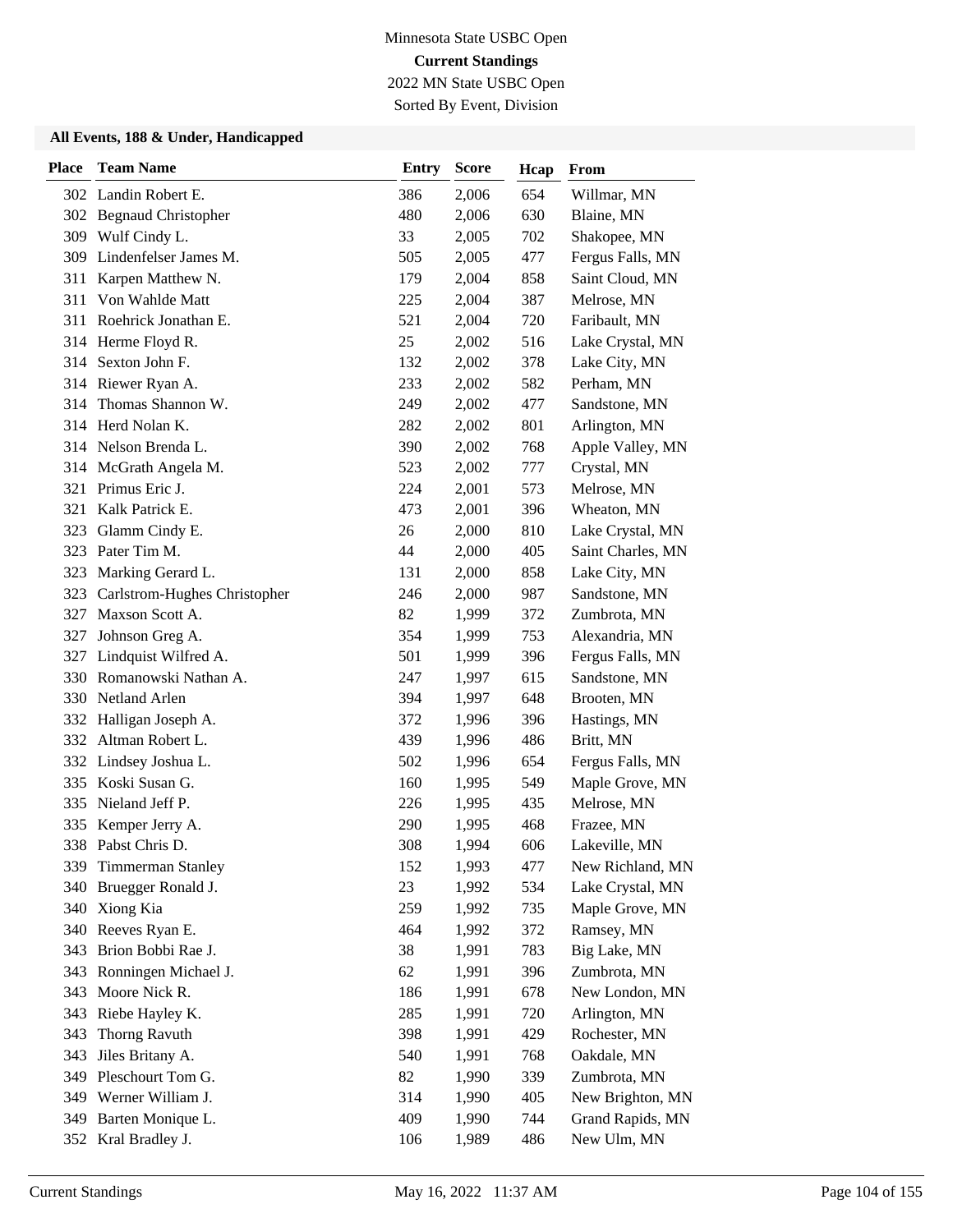2022 MN State USBC Open Sorted By Event, Division

| Place | <b>Team Name</b>        | <b>Entry</b> | <b>Score</b> | Hcap | From              |
|-------|-------------------------|--------------|--------------|------|-------------------|
|       | 352 Brooks Greg         | 148          | 1,989        | 582  | Spring Valley, MN |
|       | 352 Rowan James A.      | 229          | 1,989        | 339  | East Bethel, MN   |
| 352   | Vang Crystina           | 259          | 1,989        | 720  | Maple Grove, MN   |
| 352   | Vogelpohl Karla M.      | 327          | 1,989        | 606  | New London, MN    |
|       | 352 Fugleberg Doug A.   | 492          | 1,989        | 429  | Gary, MN          |
| 358   | McGuiggan Greg A. Jr    | 182          | 1,988        | 420  | Montgomery, MN    |
| 358   | Thibodeau Bruce L.      | 199          | 1,988        | 591  | Buffalo, MN       |
| 358   | Moua Sammie T.          | 257          | 1,988        | 834  | No St Paul, MN    |
| 361   | Dahlberg Crystal L.     | 326          | 1,987        | 615  | New London, MN    |
| 361   | <b>Stoering Clayton</b> | 295          | 1,987        | 720  | Waseca, MN        |
| 363   | Schmidt Mary B.         | 73           | 1,986        | 591  | Zumbrota, MN      |
| 363   | Winter Dennis E.        | 203          | 1,986        | 582  | Waconia, MN       |
| 365   | O'Reilly Kyle J.        | 301          | 1,985        | 363  | Wabasha, MN       |
| 366   | Culbertson Steven M.    | 88           | 1,984        | 435  | Plainview, MN     |
|       | 366 Nordby John A.      | 139          | 1,984        | 420  | Maplewood, MN     |
| 366   | Schruth Mitch L.        | 187          | 1,984        | 429  | Wabasha, MN       |
|       | 366 Wilson Carl R.      | 254          | 1,984        | 435  | Alexandria, MN    |
| 370   | Schneider Nick P.       | 88           | 1,983        | 696  | Plainview, MN     |
| 371   | Reyes Katie M.          | 102          | 1,981        | 591  | Janesville, MN    |
| 371   | Herr Andrew T.          | 339          | 1,981        | 372  | St Paul, MN       |
| 373   | Groskreutz Lon A.       | 25           | 1,980        | 567  | Lake Crystal, MN  |
| 373   | Richards Rebecca L.     | 128          | 1,980        | 702  | Lake City, MN     |
| 373   | Neu Kevin A.            | 200          | 1,980        | 540  | Buffalo, MN       |
| 373   | Jochumsen Kevin R.      | 361          | 1,980        | 501  | North Branch, MN  |
| 373   | Brekke Lanny J.         | 492          | 1,980        | 591  | Gary, MN          |
| 373   | Schultz Nathan          | 299          | 1,980        | 516  | Waterville, MN    |
| 379   | Hughes Shane S.         | 27           | 1,979        | 477  | Lewiston, MN      |
| 379   | Dorschner Matt R.       | 97           | 1,979        | 396  | Lakefield, MN     |
| 379   | Barten Darren R.        | 253          | 1,979        | 540  | Alexandria, MN    |
| 379   | Rasmusson Darwin S.     | 438          | 1,979        | 897  | Britt, MN         |
| 383   | Sainio Bart W.          | 122          | 1,978        | 348  | Plymouth, MN      |
| 383   | Berkowitz Matt E.       | 377          | 1,978        | 429  | Mounds View, MN   |
|       | 383 Jahnz Zachary L.    | 493          | 1,978        | 477  | Janesville, MN    |
|       | 386 Irwin Miles R.      | 319          | 1,977        | 672  | White Bear Lk, MN |
|       | 386 Winter Kelly        | 393          | 1,977        | 339  | Brooten, MN       |
|       | 386 Kundinger Justin J. | 433          | 1,977        | 486  | Britt, MN         |
| 389   | Schulz Ty               | 77           | 1,976        | 420  | Zumbrota, MN      |
| 389   | Goranson Raymond N.     | 79           | 1,976        | 492  | Zumbrota, MN      |
| 389   | Lange Jeremy C.         | 150          | 1,976        | 558  | Spring Valley, MN |
| 389   | Vanwatermulen Jeff      | 204          | 1,976        | 501  | Waconia, MN       |
| 389   | Seeman Chuck J.         | 316          | 1,976        | 702  | White Bear Lk, MN |
| 389   | Shirgir Zach            | 537          | 1,976        | 444  | Champlin, MN      |
| 395   | Wenker Jesse L.         | 377          | 1,975        | 711  | Mounds View, MN   |
|       | 395 Roehrick Edward M.  | 521          | 1,975        | 525  | Faribault, MN     |
| 397   | Holberg Emily R.        | 106          | 1,974        | 873  | New Ulm, MN       |
| 397   | Jensen Patrick M.       | 303          | 1,974        | 711  | Minneapolis, MN   |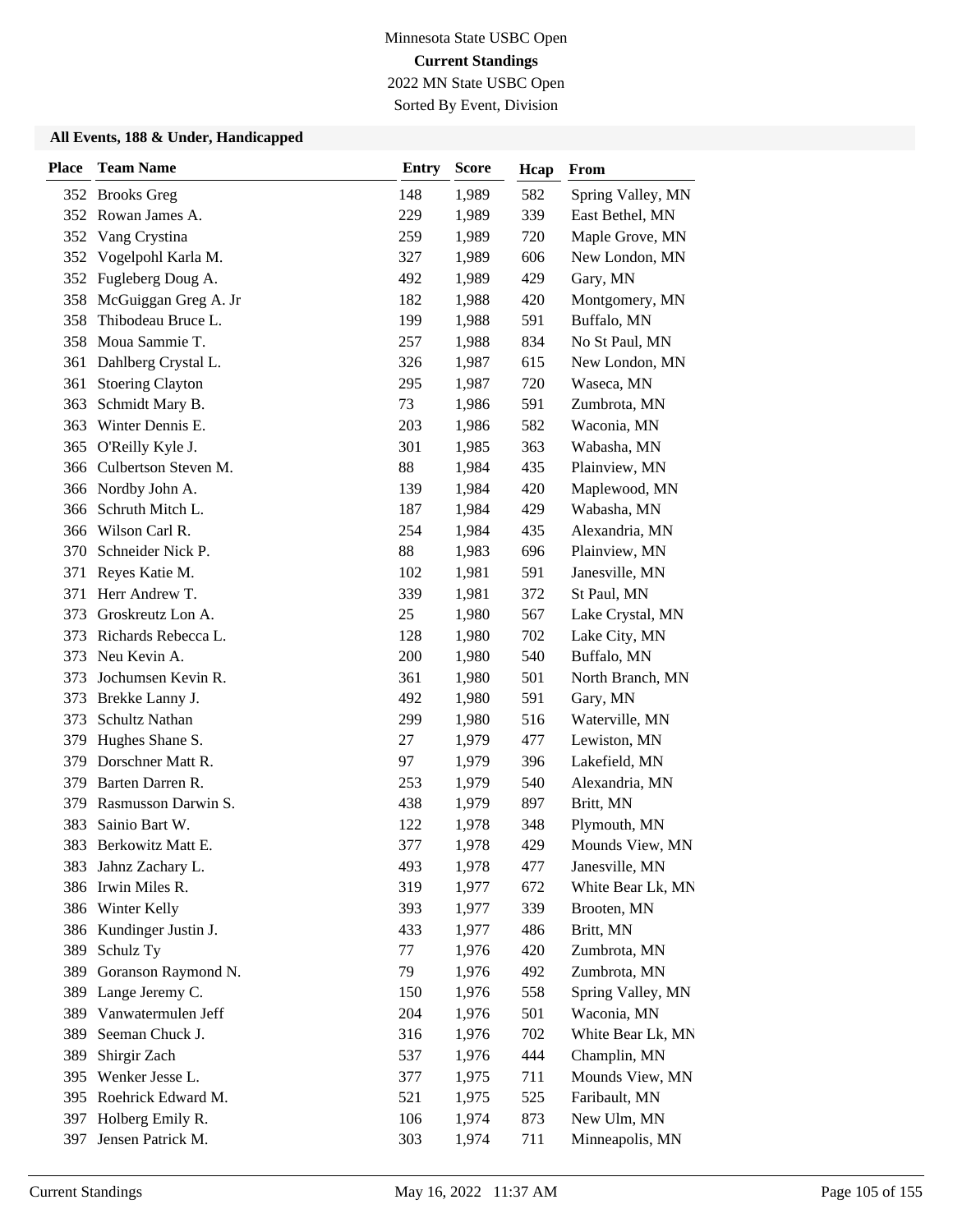2022 MN State USBC Open Sorted By Event, Division

| <b>Place</b> | <b>Team Name</b>          | <b>Entry</b> | <b>Score</b> | Hcap | From               |
|--------------|---------------------------|--------------|--------------|------|--------------------|
| 399          | Blumers Chad R.           | 32           | 1,973        | 492  | Shakopee, MN       |
| 399          | Hoffman Brian E.          | 87           | 1,973        | 615  | Plainview, MN      |
| 399          | Slack Justin D.           | 170          | 1,973        | 477  | Owatonna, MN       |
| 399          | Stoldorf Devan M.         | 233          | 1,973        | 339  | Perham, MN         |
| 399          | Goebel Melissa S.         | 373          | 1,973        | 429  | Mankato, MN        |
| 404          | Bryand Ann L.             | 116          | 1,972        | 501  | Osseo, MN          |
|              | 404 Goettsch Garrett R.   | 192          | 1,972        | 516  | Lonsdale, MN       |
|              | 404 Welter Charles J. III | 280          | 1,972        | 459  | Waite Park, MN     |
| 404          | Juenemann Josh N.         | 288          | 1,972        | 840  | Hutchinson, MN     |
| 404          | <b>Scharn Patrick</b>     | 289          | 1,972        | 429  | Hutchinson, MN     |
| 404          | Brink Dennis A.           | 309          | 1,972        | 648  | New Brighton, MN   |
| 404          | Berry Jon P.              | 360          | 1,972        | 420  | Wyoming, MN        |
| 411          | Stock Donald B.           | 42           | 1,971        | 516  | White Bear Lake, M |
| 411          | Wolf Randy A.             | 188          | 1,971        | 582  | Wabasha, MN        |
| 411          | Schmidt Wayne             | 202          | 1,971        | 573  | Waconia, MN        |
| 411          | Huntington James A.       | 334          | 1,971        | 354  | Cottage Grove, MN  |
| 411          | Stille Brandon            | 386          | 1,971        | 486  | Willmar, MN        |
|              | 416 Stromsodt Timothy J.  | 175          | 1,970        | 348  | West Fargo, ND     |
| 416          | Thao Youpa T.             | 257          | 1,970        | 777  | No St Paul, MN     |
| 416          | Soyring Ryan L.           | 290          | 1,970        | 348  | Frazee, MN         |
| 419          | Jackels Robert            | 287          | 1,969        | 486  | Hutchinson, MN     |
| 419          | Scholar Kenny D.          | 437          | 1,969        | 405  | Britt, MN          |
| 419          | Preston Kyle W.           | 502          | 1,969        | 378  | Fergus Falls, MN   |
| 419          | Hall Brian J.             | 538          | 1,969        | 420  | Champlin, MN       |
| 423          | Graber Kyle D.            | 244          | 1,968        | 729  | Sandstone, MN      |
| 423          | Hedstrom Thomas D.        | 252          | 1,968        | 459  | Alexandria, MN     |
| 423          | Panzram Bridget A.        | 24           | 1,968        | 565  | Lake Crystal, MN   |
| 423          | Bunn Jason J.             | 288          | 1,968        | 744  | Hutchinson, MN     |
| 427          | Kahn Jason H.             | 86           | 1,967        | 567  | Plainview, MN      |
| 427          | Goodman Chris L.          | 111          | 1,967        | 339  | New Ulm, MN        |
| 427          | Kelzer Jonathon           | 283          | 1,967        | 492  | Arlington, MN      |
|              | 430 Wulf Carl (Dave) D.   | 33           | 1,966        | 444  | Shakopee, MN       |
|              | 430 Gustafson Trent       | 246          | 1,966        | 954  | Sandstone, MN      |
| 430          | Skouge Travis W.          | 465          | 1,966        | 429  | Annandale, MN      |
|              | 430 Lindenfelser Tom F.   | 505          | 1,966        | 339  | Fergus Falls, MN   |
|              | 434 Beyer Douglas         | 253          | 1,965        | 492  | Alexandria, MN     |
| 435          | Smith Timothy J.          | 131          | 1,964        | 372  | Lake City, MN      |
| 435          | Connolly Steven J.        | 377          | 1,964        | 372  | Mounds View, MN    |
| 435          | <b>Bouwman Matt</b>       | 391          | 1,964        | 792  | Brooten, MN        |
|              | 435 Hunter Jacob J.       | 510          | 1,964        | 492  | Fergus Falls, MN   |
| 439          | Westphal Tabbitha L.      | 101          | 1,963        | 897  | Janesville, MN     |
| 439          | Anderson David L.         | 124          | 1,963        | 501  | Centerville, MN    |
| 439          | Dohrn Darla J.            | 128          | 1,963        | 501  | Lake City, MN      |
|              | 439 Randall Jamison S.    | 310          | 1,963        | 435  | New Brighton, MN   |
| 443          | Rumppe Michael J.         | 115          | 1,962        | 444  | Shakopee, MN       |
|              | 443 Hadland Michael D.    | 148          | 1,962        | 558  | Spring Valley, MN  |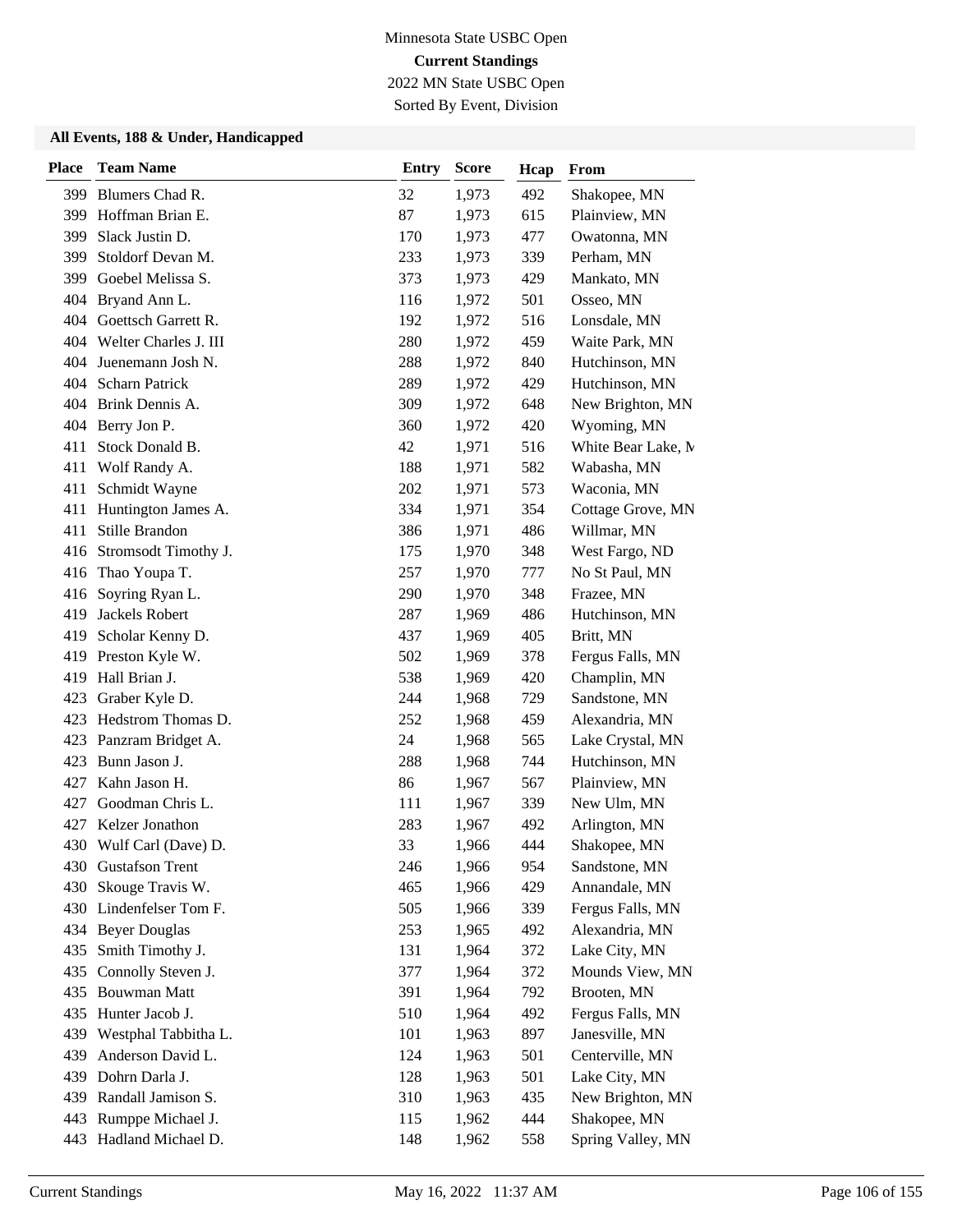2022 MN State USBC Open Sorted By Event, Division

| <b>Place</b> | <b>Team Name</b>       | <b>Entry</b> | <b>Score</b> | Hcap | From               |
|--------------|------------------------|--------------|--------------|------|--------------------|
| 443          | Schleicher Andy C.     | 180          | 1,962        | 405  | Shakopee, MN       |
| 443          | Klimek Scott D.        | 315          | 1,962        | 396  | New Brighton, MN   |
| 443          | Bratton Kenneth T.     | 372          | 1,962        | 525  | Hastings, MN       |
|              | 448 Fischer Michael R. | 26           | 1,961        | 501  | Lake Crystal, MN   |
|              | 448 Ratz Hunter        | 51           | 1,961        | 534  | Plainview, MN      |
| 448          | Dietrich Douglas N.    | 177          | 1,961        | 396  | New Prague, MN     |
| 448          | Ordal Colby            | 306          | 1,961        | 339  | Faribault, MN      |
| 448          | Bueng Jody D.          | 492          | 1,961        | 549  | Gary, MN           |
| 453          | Ploof Ryan A.          | 38           | 1,960        | 573  | Big Lake, MN       |
| 453          | Dennis Nathan          | 87           | 1,960        | 567  | Plainview, MN      |
| 453          | Rogers Clinton M.      | 100          | 1,960        | 792  | Janesville, MN     |
| 453          | Anderson Kristoffer W. | 155          | 1,960        | 453  | Maple Grove, MN    |
| 453          | Ide Gerald D.          | 204          | 1,960        | 696  | Waconia, MN        |
| 453          | Stueve Michael W.      | 324          | 1,960        | 687  | Paynesville, MN    |
| 453          | McLellan James I.      | 439          | 1,960        | 435  | Britt, MN          |
| 460          | Drury Joshua J.        | 105          | 1,958        | 387  | Lake City, MN      |
|              | 460 Spencer Robert T.  | 126          | 1,958        | 378  | Apple Valley, MN   |
| 460          | Brockway Stephanie T.  | 182          | 1,958        | 444  | Montgomery, MN     |
| 463          | <b>Balzotti Matt</b>   | 26           | 1,957        | 387  | Lake Crystal, MN   |
| 463          | Rardin Bradley A.      | 350          | 1,957        | 387  | Chanhassen, MN     |
| 465          | Marten Eric H.         | 97           | 1,956        | 477  | Lakefield, MN      |
| 465          | Popowski Michael R.    | 106          | 1,956        | 606  | New Ulm, MN        |
| 465          | Davis Mark T.          | 190          | 1,956        | 510  | Shakopee, MN       |
| 465          | Lilienthal Jed J.      | 244          | 1,956        | 486  | Sandstone, MN      |
| 465          | Mans Daniel J.         | 245          | 1,956        | 459  | Sandstone, MN      |
| 470          | Waters Blake C.        | 56           | 1,955        | 468  | Zumbrota, MN       |
| 470          | Mcdonald Mike T.       | 337          | 1,955        | 405  | Montrose, MN       |
| 472          | Horsmann Tim D.        | 247          | 1,954        | 558  | Sandstone, MN      |
|              | 472 Kemper Brian J.    | 290          | 1,954        | 411  | Frazee, MN         |
| 474          | Steinkopf Steven E.    | 115          | 1,953        | 435  | Shakopee, MN       |
| 474          | Talatala Deb K.        | 199          | 1,953        | 648  | Buffalo, MN        |
| 476          | Sunsdahl David         | 437          | 1,952        | 582  | Britt, MN          |
| 477          | Stachowski Kurt M.     | 37           | 1,950        | 540  | White Bear Lake, M |
| 477          | Kahle Jeff R.          | 107          | 1,950        | 582  | New Ulm, MN        |
| 477          | Anderson Tammy J.      | 132          | 1,950        | 510  | Lake City, MN      |
| 477          | <b>Schloer Travis</b>  | 359          | 1,950        | 525  | North Branch, MN   |
| 477          | Arel Gerald T.         | 377          | 1,950        | 363  | Mounds View, MN    |
| 477          | Cobb Nick              | 418          | 1,950        | 549  | Willmar, MN        |
| 477          | Joslyn Chad            | 460          | 1,950        | 453  | Red Wing, MN       |
| 484          | Bushlack Douglas J.    | 152          | 1,949        | 363  | New Richland, MN   |
|              | 484 Fleahman Gary D.   | 179          | 1,949        | 429  | Saint Cloud, MN    |
| 484          | Schrempp Lucas P.      | 181          | 1,949        | 444  | Shakopee, MN       |
|              | 484 Zick Thomas G.     | 249          | 1,949        | 396  | Sandstone, MN      |
|              | 484 Okun Joseph A.     | 250          | 1,949        | 654  | Sandstone, MN      |
|              | 484 Schute Dewayne L.  | 310          | 1,949        | 435  | New Brighton, MN   |
|              | 484 Burch Vernon E.    | 326          | 1,949        | 486  | New London, MN     |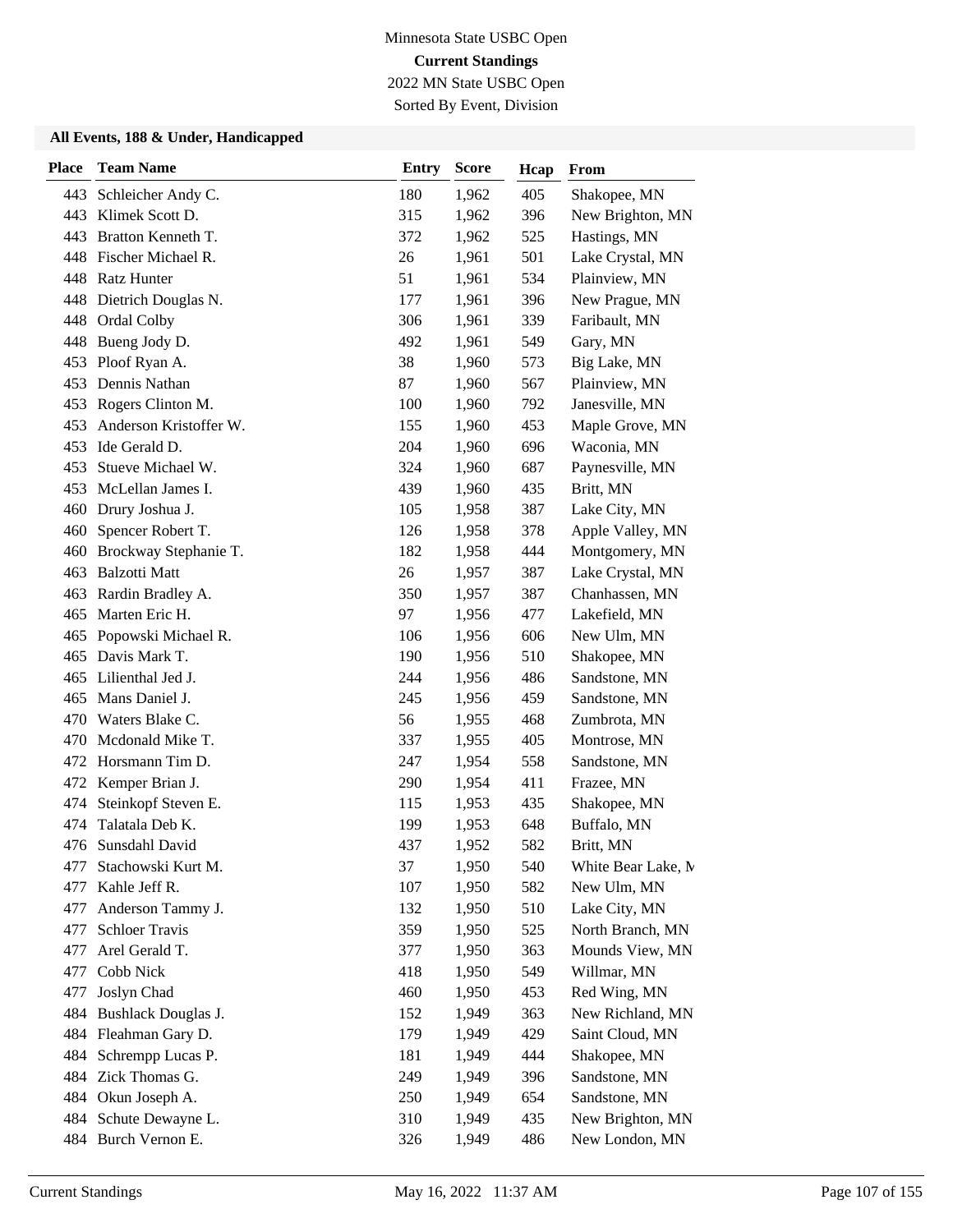2022 MN State USBC Open

Sorted By Event, Division

| <b>Place</b> | <b>Team Name</b>         | <b>Entry</b> | <b>Score</b> | Hcap | From              |
|--------------|--------------------------|--------------|--------------|------|-------------------|
|              | 484 Heinze John          | 393          | 1,949        | 615  | Brooten, MN       |
|              | 484 Nelson Mike G.       | 439          | 1,949        | 363  | Britt, MN         |
| 493          | Raymond Richard G.       | 200          | 1,948        | 597  | Buffalo, MN       |
| 493          | DeMenge Chad R.          | 367          | 1,948        | 372  | Tamarack, MN      |
| 493          | Arel Joshua D.           | 464          | 1,948        | 477  | Ramsey, MN        |
|              | 496 Mysliwiec Rodney R.  | 374          | 1,947        | 378  | Big Lake, MN      |
| 497          | Yennie Michael D.        | 149          | 1,946        | 378  | Spring Valley, MN |
| 497          | Myrmel Susan A.          | 156          | 1,946        | 702  | Maple Grove, MN   |
| 497          | Zalky Ethan J.           | 150          | 1,946        | 435  | Spring Valley, MN |
| 500          | Bahr Danielle J.         | 109          | 1,945        | 558  | New Ulm, MN       |
| 500          | Kivisto Nicholas J.      | 183          | 1,945        | 372  | Montgomery, MN    |
| 500          | Johnson Richard L.       | 385          | 1,945        | 816  | Willmar, MN       |
| 500          | Adams Tom A.             | 467          | 1,945        | 372  | Annandale, MN     |
| 504          | Miller Amy M.            | 185          | 1,944        | 468  | New London, MN    |
| 504          | Marty Steven C.          | 351          | 1,944        | 678  | Rush City, MN     |
| 504          | Stram Gordon D.          | 408          | 1,944        | 630  | Grand Rapids, MN  |
| 507          | Fahning Dan              | 282          | 1,943        | 405  | Arlington, MN     |
| 507          | Herrera Anna Y.          | 348          | 1,943        | 630  | West St Paul, MN  |
| 509          | Stelter Ronald F.        | 434          | 1,942        | 540  | Britt, MN         |
| 510          | Struck Dave G.           | 100          | 1,941        | 696  | Janesville, MN    |
| 510          | Krueger Josh R.          | 153          | 1,941        | 444  | New Richland, MN  |
|              | 510 Volk Dean W.         | 180          | 1,941        | 339  | Shakopee, MN      |
|              | 510 Maurice Paul S.      | 246          | 1,941        | 858  | Sandstone, MN     |
|              | 510 Rosenow Todd H.      | 115          | 1,941        | 501  | Shakopee, MN      |
| 510          | Johnson Scott            | 353          | 1,941        | 405  | Alexandria, MN    |
|              | 516 Christensen Paul D.  | 253          | 1,940        | 615  | Alexandria, MN    |
| 516          | Stille Brady I.          | 386          | 1,940        | 339  | Willmar, MN       |
| 516          | Techar James R.          | 434          | 1,940        | 435  | Britt, MN         |
| 516          | Sem Donald L.            | 501          | 1,940        | 501  | Fergus Falls, MN  |
|              | 520 Flohrs Eileen E.     | 24           | 1,939        | 630  | Lake Crystal, MN  |
|              | 520 Lien Thomas J.       | 48           | 1,939        | 573  | Big Lake, MN      |
|              | 520 Litzau Linda M.      | 99           | 1,939        | 387  | Annandale, MN     |
|              | 520 Flogio Dante G.      | 155          | 1,939        | 429  | Maple Grove, MN   |
|              | 520 Leyendecker Adam D.  | 324          | 1,939        | 435  | Paynesville, MN   |
|              | 520 Vold Winona          | 387          | 1,939        | 1011 | Willmar, MN       |
|              | 520 Harvanko Larry G.    | 538          | 1,939        | 453  | Champlin, MN      |
|              | 527 Laing John M.        | 126          | 1,938        | 510  | Apple Valley, MN  |
|              | 528 Lewandowski Cezar    | 110          | 1,937        | 678  | New Ulm, MN       |
|              | 528 Hoenisch Cody J.     | 405          | 1,937        | 678  | Albert Lea, MN    |
|              | 528 Peterson Eric A.     | 478          | 1,937        | 429  | Blaine, MN        |
| 531          | Trustheim Ted            | 393          | 1,936        | 615  | Brooten, MN       |
| 531          | Olson Jackson L.         | 417          | 1,936        | 387  | Willmar, MN       |
| 533          | Thompson Jon R.          | 185          | 1,935        | 549  | New London, MN    |
| 533          | St George William A.     | 191          | 1,935        | 429  | Elk River, MN     |
| 533          | Nelson Jamie L.          | 277          | 1,935        | 582  | Hibbing, MN       |
|              | 533 Wolbeck Gerald W. Sr | 324          | 1,935        | 363  | Paynesville, MN   |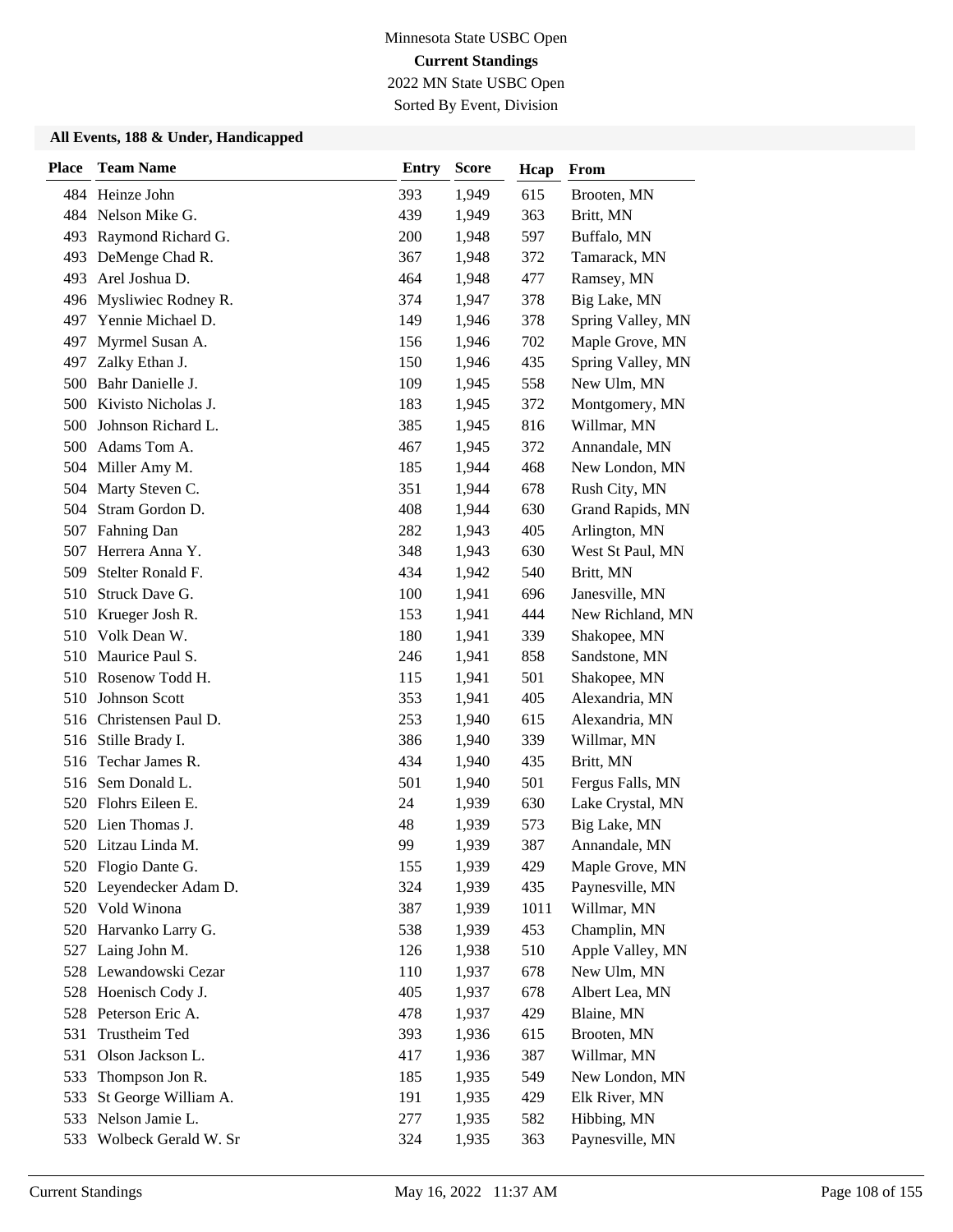2022 MN State USBC Open Sorted By Event, Division

| <b>Place</b> | <b>Team Name</b>         | <b>Entry</b>   | <b>Score</b> | Hcap | From              |
|--------------|--------------------------|----------------|--------------|------|-------------------|
|              | 533 Hoover David W.      | 367            | 1,935        | 429  | Tamarack, MN      |
| 533          | Kemp Justin M.           | 373            | 1,935        | 459  | Mankato, MN       |
| 533          | Bylander Mark C.         | 290            | 1,935        | 387  | Frazee, MN        |
| 540          | Mateffy Jack S.          | 6              | 1,934        | 390  | Spring Park, MN   |
| 540          | Heuer Jeff E.            | 85             | 1,934        | 744  | Plainview, MN     |
| 540          | Sticha Michael E.        | 144            | 1,934        | 405  | Lino Lakes, MN    |
| 540          | Hanson Seth              | 391            | 1,934        | 672  | Brooten, MN       |
|              | 544 Waters Adam N.       | 56             | 1,933        | 363  | Zumbrota, MN      |
| 544          | Yang Kaelie              | 257            | 1,933        | 597  | No St Paul, MN    |
| 544          | Kurtz Matthew W.         | 352            | 1,933        | 429  | Rush City, MN     |
| 544          | Jankovich Zachary A.     | 383            | 1,933        | 663  | Faribault, MN     |
|              | 548 Geisinger Shannon M. | 67             | 1,932        | 486  | Zumbrota, MN      |
|              | 548 Kuhn Roger D.        | 333            | 1,932        | 405  | Cottage Grove, MN |
| 550          | Klabunde Dustin B.       | 222            | 1,931        | 696  | Kimball, MN       |
| 550          | Moffatt Josh P.          | 244            | 1,931        | 420  | Sandstone, MN     |
| 550          | Dahlberg Tyler           | 411            | 1,931        | 534  | New London, MN    |
| 550          | Mariska Brian            | 299            | 1,931        | 735  | Waterville, MN    |
| 554          | Westphal/Klug Lonna L.   | 101            | 1,930        | 702  | Janesville, MN    |
| 554          | Koski Shane D.           | 245            | 1,930        | 420  | Sandstone, MN     |
| 554          | Panzran Jim H.           | 25             | 1,930        | 573  | Lake Crystal, MN  |
|              | 554 Roepke Becky         | 277            | 1,930        | 420  | Hibbing, MN       |
| 554          | Klein Andy P.            | 404            | 1,930        | 477  | St Paul, MN       |
| 559          | Luhmann Ashley M.        | $\overline{4}$ | 1,929        | 801  | Lake City, MN     |
|              | 559 Nelson James D. Jr   | 88             | 1,929        | 567  | Plainview, MN     |
|              | 559 Cullen Todd M.       | 154            | 1,929        | 372  | Maple Grove, MN   |
| 562          | Carlson Daniel R.        | 464            | 1,928        | 378  | Ramsey, MN        |
| 563          | Haugen Brian A.          | 48             | 1,927        | 672  | Big Lake, MN      |
|              | 563 Lubinski Bryce A.    | 87             | 1,927        | 429  | Plainview, MN     |
| 563          | Bleess Clay L.           | 109            | 1,927        | 729  | New Ulm, MN       |
| 563          | Parenteau Gary E.        | 276            | 1,927        | 477  | Hibbing, MN       |
| 567          | Bruegger Kevin M.        | 23             | 1,926        | 468  | Lake Crystal, MN  |
| 567          | Miller Tyler             | 84             | 1,926        | 411  | Plainview, MN     |
| 567          | Stille Randy D.          | 386            | 1,926        | 534  | Willmar, MN       |
| 567          | Weller Warren S.         | 465            | 1,926        | 354  | Annandale, MN     |
| 571          | Geiger Katie J.          | 113            | 1,925        | 648  | New Ulm, MN       |
| 571          | Mueller Charles J.       | 407            | 1,925        | 573  | Coon Rapids, MN   |
| 571          | Carlson Stevin L.        | 418            | 1,925        | 411  | Willmar, MN       |
|              | 574 Horsman Andy         | 150            | 1,924        | 477  | Spring Valley, MN |
| 574          | Wolfe Douglas C.         | 386            | 1,924        | 621  | Willmar, MN       |
|              | 576 Day Richard R.       | 379            | 1,923        | 510  | St Paul, MN       |
| 577          | Bly Gabriel D.           | 150            | 1,922        | 573  | Spring Valley, MN |
| 577          | Delaske Dyson            | 297            | 1,922        | 558  | Waseca, MN        |
| 579          | Houn Edward A.           | 121            | 1,921        | 459  | Plymouth, MN      |
| 579          | <b>Bly Matt</b>          | 149            | 1,921        | 573  | Spring Valley, MN |
| 579          | Thao True T.             | 257            | 1,921        | 396  | No St Paul, MN    |
| 579          | Spray Alan D.            | 329            | 1,921        | 385  | Wyoming, MN       |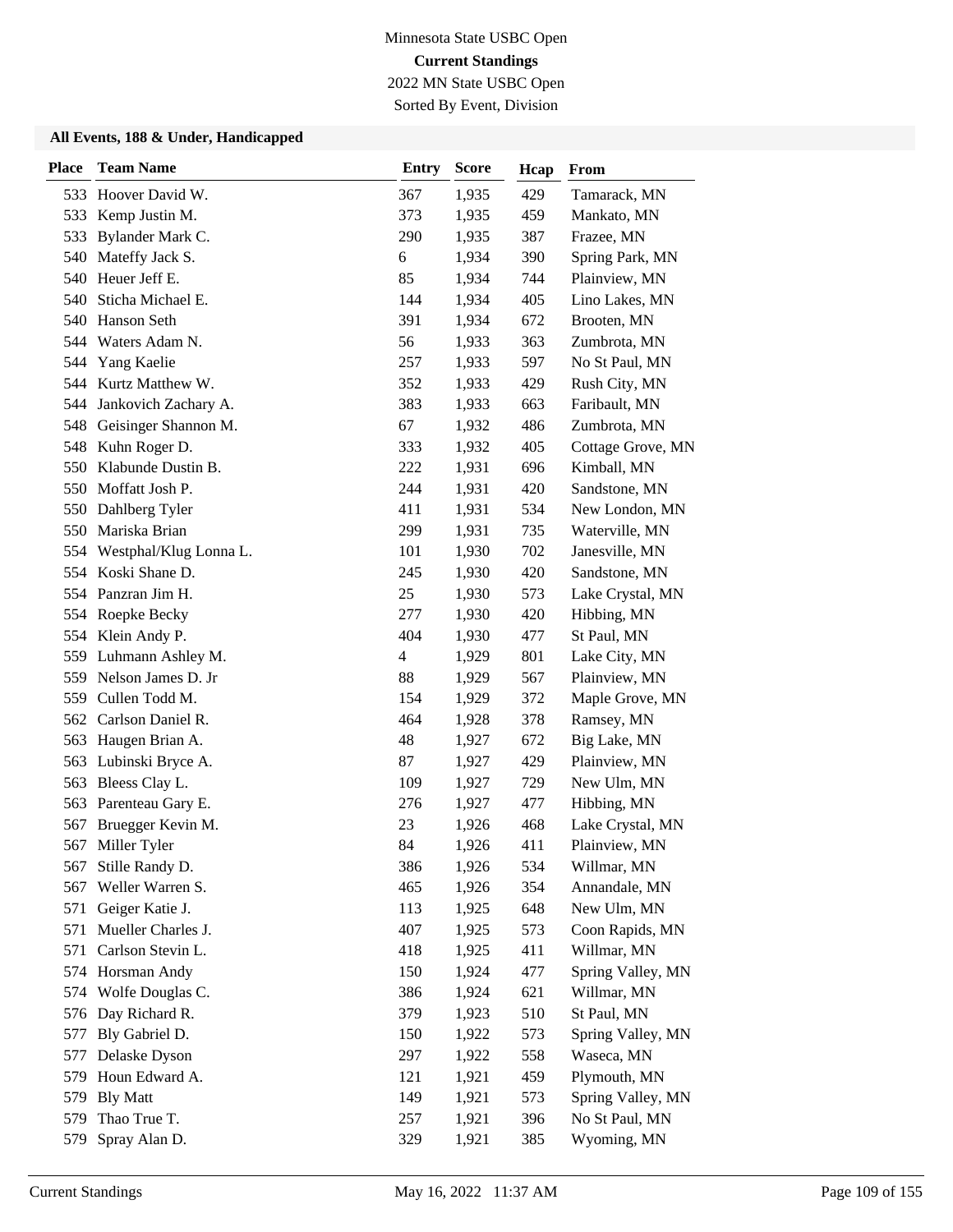2022 MN State USBC Open Sorted By Event, Division

| <b>Place</b> | <b>Team Name</b>           | <b>Entry</b> | <b>Score</b> | Hcap | From             |
|--------------|----------------------------|--------------|--------------|------|------------------|
| 583          | <b>Stuewe Doug</b>         | 138          | 1,920        | 411  | Hamburg, MN      |
| 583          | Schuette Taylor R.         | 222          | 1,920        | 702  | Kimball, MN      |
| 583          | Hendrix Daniel W.          | 245          | 1,920        | 816  | Sandstone, MN    |
| 583          | Cadwell Tim                | 372          | 1,920        | 573  | Hastings, MN     |
| 583          | Obermeyer Brian J.         | 493          | 1,920        | 516  | Janesville, MN   |
| 588          | Honsey Mark D.             | 27           | 1,919        | 372  | Lewiston, MN     |
| 588          | Kunz Gerald W.             | 70           | 1,919        | 744  | Zumbrota, MN     |
| 588          | Stuewe Mitchell D.         | 138          | 1,919        | 516  | Hamburg, MN      |
| 588          | Jensen Douglas C.          | 322          | 1,919        | 768  | Albert Lea, MN   |
|              | 592 Wulf Sean M.           | 33           | 1,918        | 573  | Shakopee, MN     |
|              | 592 Pabst Kayla M.         | 308          | 1,918        | 411  | Lakeville, MN    |
|              | 592 Burch Robin            | 326          | 1,918        | 591  | New London, MN   |
| 592          | Smith Kyle J.              | 398          | 1,918        | 534  | Rochester, MN    |
|              | 592 Rasmusson Zachary C.   | 438          | 1,918        | 639  | Britt, MN        |
| 592          | Andersen Chad C.           | 501          | 1,918        | 711  | Fergus Falls, MN |
| 592          | Strande Arvid R.           | 505          | 1,918        | 339  | Fergus Falls, MN |
| 599          | Norton Tyler K.            | 85           | 1,917        | 711  | Plainview, MN    |
| 599          | Bjerke Joseph C.           | 114          | 1,917        | 411  | Shakopee, MN     |
| 599          | Martin Timothy J.          | 161          | 1,917        | 363  | Maple Grove, MN  |
| 599          | Zimpel Justin R.           | 245          | 1,917        | 663  | Sandstone, MN    |
| 603          | Carroll Joseph L.          | 48           | 1,916        | 549  | Big Lake, MN     |
| 603          | McCormick Michael E.       | 124          | 1,916        | 339  | Centerville, MN  |
| 603          | Smisek Bruce W.            | 184          | 1,916        | 468  | Montgomery, MN   |
| 603          | Wothe Rick                 | 291          | 1,916        | 453  | Frazee, MN       |
| 607          | Smisek Brandon M.          | 184          | 1,915        | 501  | Montgomery, MN   |
| 607          | Swanson Terry L.           | 269          | 1,915        | 411  | Prior Lake, MN   |
| 607          | King Andrew                | 526          | 1,915        | 429  | Plymouth, MN     |
| 610          | Laux David P.              | 385          | 1,914        | 459  | Willmar, MN      |
| 611          | Bartsch Matt C.            | 72           | 1,913        | 372  | Zumbrota, MN     |
| 611          | Points Bert C.             | 253          | 1,913        | 516  | Alexandria, MN   |
| 611          | Riebe Dean A.              | 283          | 1,913        | 396  | Arlington, MN    |
|              | 611 Hunt Justin J.         | 355          | 1,913        | 372  | Forest Lake, MN  |
|              | 611 Demarce-Koll Bonnie J. | 523          | 1,913        | 972  | Crystal, MN      |
| 611          | Chappuis Kimberly A.       | 412          | 1,913        | 453  | Owatonna, MN     |
| 617          | Kryzer Charles M. II       | 21           | 1,912        | 492  | Faribault, MN    |
| 617          | Kitchens Jim M.            | 29           | 1,912        | 372  | Lewiston, MN     |
| 617          | Kubasch Nicholas           | 203          | 1,912        | 354  | Waconia, MN      |
| 617          | Bogema Andrew              | 203          | 1,912        | 420  | Waconia, MN      |
| 617          | Schwarzrock Scott M.       | 343          | 1,912        | 348  | Fairfax, MN      |
|              | 622 Pike Isiah L.          | 79           | 1,911        | 615  | Zumbrota, MN     |
| 622          | Gander Austin J.           | 84           | 1,911        | 477  | Plainview, MN    |
|              | 622 Bednar Jon D.          | 248          | 1,911        | 678  | Sandstone, MN    |
| 622          | Johnson Ron J. Sr          | 250          | 1,911        | 696  | Sandstone, MN    |
|              | 622 Hagen Steven J.        | 503          | 1,911        | 516  | Fergus Falls, MN |
|              | 622 James Cole             | 297          | 1,911        | 648  | Waseca, MN       |
|              | 628 Rivers Randall         | 184          | 1,910        | 477  | Montgomery, MN   |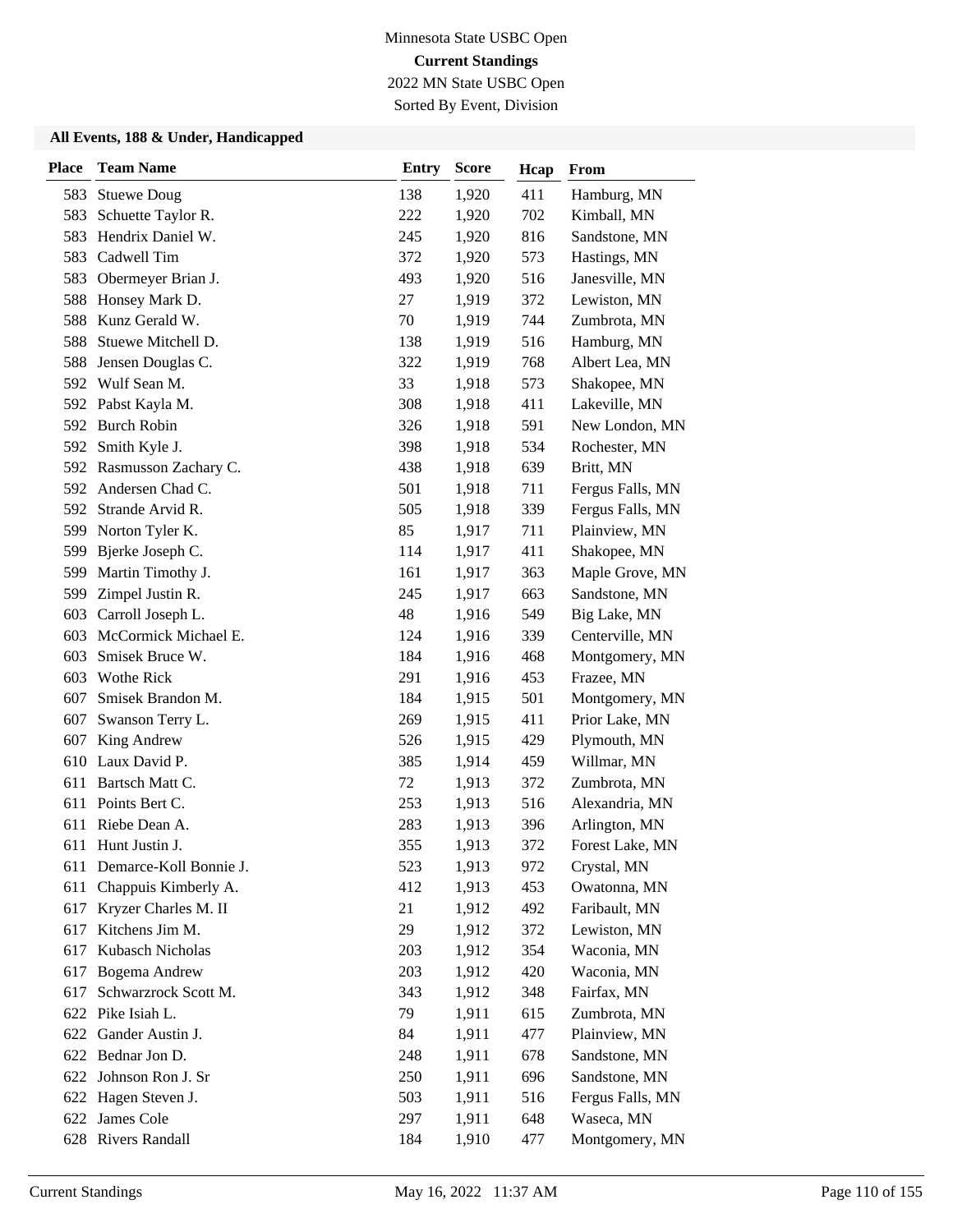2022 MN State USBC Open Sorted By Event, Division

| <b>Place</b> | <b>Team Name</b>          | <b>Entry</b> | <b>Score</b> | Hcap | From              |
|--------------|---------------------------|--------------|--------------|------|-------------------|
| 629          | Johnson Thomas A.         | 75           | 1,909        | 468  | Zumbrota, MN      |
| 630          | <b>Baillargeon Joseph</b> | 198          | 1,908        | 492  | Buffalo, MN       |
| 630          | Lyons Dean W.             | 522          | 1,908        | 672  | Crystal, MN       |
|              | 632 Bullert Andrew B.     | 289          | 1,907        | 720  | Hutchinson, MN    |
| 632          | Ahlswede Bryan M.         | 318          | 1,907        | 630  | White Bear Lk, MN |
| 632          | Sauke Scott               | 322          | 1,907        | 510  | Albert Lea, MN    |
| 635          | Miller Michael J.         | 130          | 1,906        | 339  | Little Canda, MI  |
| 635          | Denn Jeremiah J.          | 324          | 1,906        | 768  | Paynesville, MN   |
| 635          | Xiong Fong P.             | 380          | 1,906        | 348  | Blaine, MN        |
| 638          | Holicky Matt J.           | 174          | 1,905        | 486  | Montgomery, MN    |
| 638          | Smith Debbie A.           | 335          | 1,905        | 567  | Little Falls, MN  |
| 638          | Krause Tom A.             | 434          | 1,905        | 435  | Britt, MN         |
| 638          | Larson Jan                | 294          | 1,905        | 711  | Waseca, MN        |
|              | 642 Keller Brandon C.     | 191          | 1,904        | 405  | Elk River, MN     |
|              | 642 Lackner Ronald E.     | 433          | 1,904        | 663  | Britt, MN         |
|              | 642 Power Kelly J.        | 479          | 1,904        | 348  | Blaine, MN        |
| 645          | Lang Wendy M.             | 107          | 1,903        | 882  | New Ulm, MN       |
|              | 645 Peacock Shirley A.    | 501          | 1,903        | 792  | Fergus Falls, MN  |
| 647          | Cashin Dan                | 50           | 1,902        | 606  | Duluth, MN        |
| 647          | Binner Jeremy W.          | 52           | 1,902        | 444  | Plainview, MN     |
| 647          | Archer Roger A.           | 105          | 1,902        | 405  | Lake City, MN     |
| 647          | Johnson Bruce             | 206          | 1,902        | 540  | Waconia, MN       |
| 647          | Roehrick Steven D.        | 521          | 1,902        | 405  | Faribault, MN     |
| 647          | Stroupe Scott R.          | 525          | 1,902        | 453  | Plymouth, MN      |
| 653          | Steen Gabe M.             | 357          | 1,901        | 444  | Barnsville, MN    |
| 654          | Fogel Bill F.             | 181          | 1,900        | 621  | Shakopee, MN      |
| 654          | O'Dell Jeremy J.          | 415          | 1,900        | 348  | Roseville, MN     |
|              | 656 Fessler Steve J.      | 188          | 1,899        | 534  | Wabasha, MN       |
| 656          | Haus Mark J.              | 362          | 1,899        | 411  | Forest Lake, MN   |
| 658          | Ferguson Roger L.         | 79           | 1,897        | 606  | Zumbrota, MN      |
| 658          | Leach Anthony M.          | 198          | 1,897        | 516  | Buffalo, MN       |
| 658          | Johnson DeMarco           | 318          | 1,897        | 516  | White Bear Lk, MN |
|              | 661 Steinkopf Laura D.    | 114          | 1,896        | 696  | Shakopee, MN      |
| 661          | Greenhalgh Tom G.         | 146          | 1,896        | 396  | Blaine, MN        |
| 661          | Lincoln Damian J.         | 468          | 1,896        | 444  | Annandale, MN     |
|              | 664 Luebesmier Rachel M.  | 106          | 1,895        | 729  | New Ulm, MN       |
|              | 664 Gewerth Loren D.      | 342          | 1,895        | 387  | Fairfax, MN       |
|              | 666 Olson David F.        | 100          | 1,894        | 444  | Janesville, MN    |
| 666          | Slagter Colton R.         | 411          | 1,894        | 744  | New London, MN    |
| 668          | Antus Cuyler              | $10\,$       | 1,893        | 678  | Woodbury, MN      |
| 668          | Malwitz Bruce G.          | 337          | 1,893        | 354  | Montrose, MN      |
| 670          | Borgstahl Cindy B.        | 160          | 1,892        | 891  | Maple Grove, MN   |
| 670          | Woehler John R.           | 288          | 1,892        | 606  | Hutchinson, MN    |
| 670          | Miller Robert J.          | 313          | 1,892        | 354  | New Brighton, MN  |
|              | 670 Lee Han B.            | 398          | 1,892        | 534  | Rochester, MN     |
|              | 670 Urman Robert G.       | 293          | 1,892        | 411  | Bayport, MN       |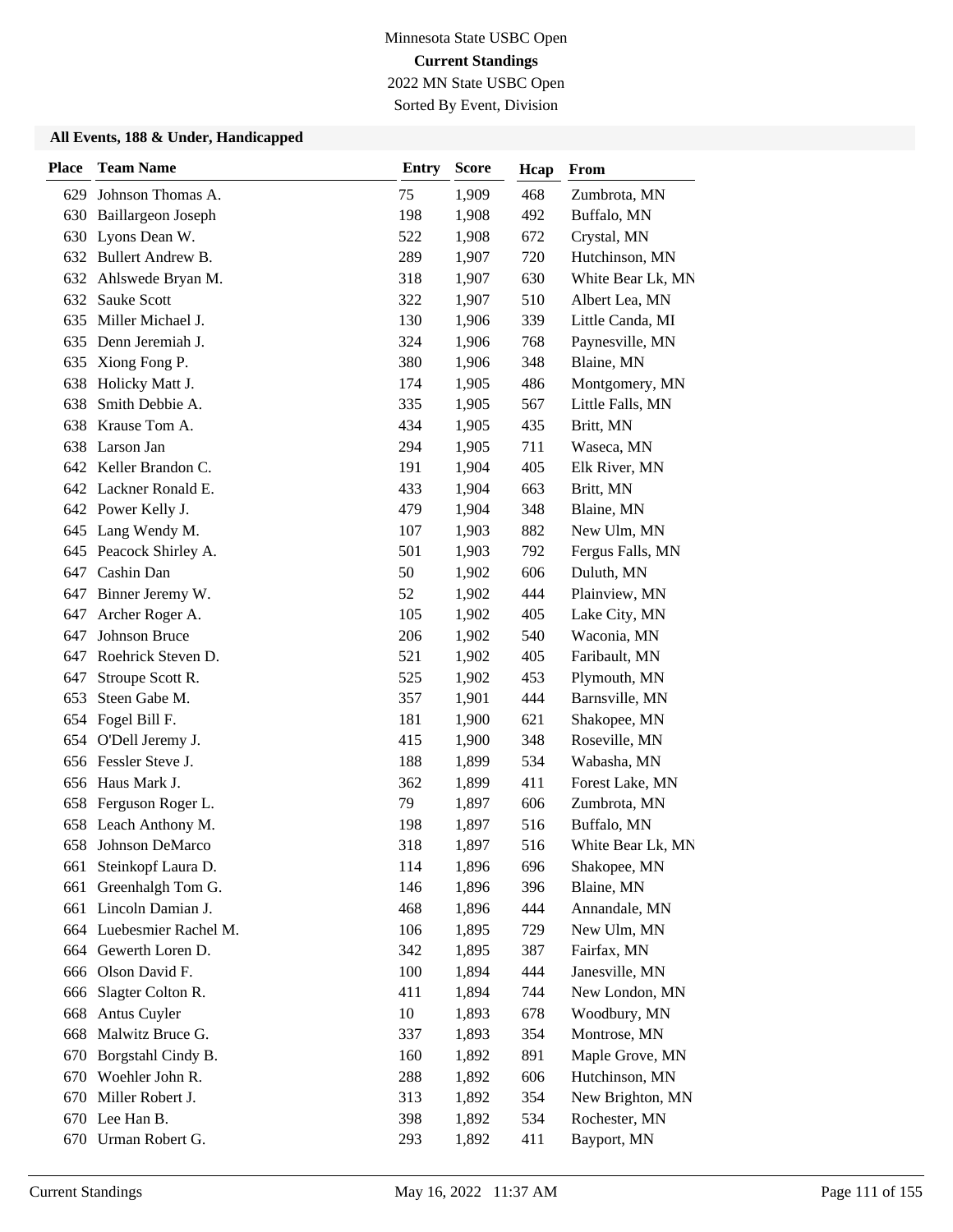Sorted By Event, Division

| <b>Place</b> | <b>Team Name</b>        | <b>Entry</b> | <b>Score</b> | Hcap | From              |
|--------------|-------------------------|--------------|--------------|------|-------------------|
|              | 670 Mabin Thomas M. III | 413          | 1,892        | 387  | Owatonna, MN      |
|              | 676 Reuter Carl J.      | 73           | 1,891        | 387  | Zumbrota, MN      |
|              | 676 Roiger Mark A.      | 197          | 1,891        | 348  | New Ulm, MN       |
|              | 676 Moldan Benjamin D.  | 494          | 1,891        | 492  | Janesville, MN    |
| 679          | Paulson Tim E.          | 75           | 1,890        | 354  | Zumbrota, MN      |
| 679          | <b>Borst Brandon</b>    | 296          | 1,890        | 639  | Waseca, MN        |
| 681          | Sorenson Lowell S.      | 71           | 1,889        | 435  | Zumbrota, MN      |
| 681          | Luing Derrick P.        | 98           | 1,889        | 396  | Lakefield, MN     |
| 681          | Sticha Joe M.           | 144          | 1,889        | 387  | Lino Lakes, MN    |
| 681          | Morse Eric D.           | 389          | 1,889        | 348  | Minneapolis, MN   |
| 685          | Kilmer Shanda M.        | 106          | 1,888        | 549  | New Ulm, MN       |
| 685          | Martin Josh             | 151          | 1,888        | 492  | Spring Valley, MN |
| 685          | Rocholl Allen A.        | 510          | 1,888        | 387  | Fergus Falls, MN  |
| 688          | Mehling Jade T.         | 397          | 1,887        | 348  | Rochester, MN     |
| 688          | Grad Natasha A.         | 422          | 1,887        | 486  | St.Louis Park, MN |
| 690          | Johnson Rick F.         | 353          | 1,886        | 453  | Alexandria, MN    |
| 691          | Mundt Paul R.           | 132          | 1,885        | 573  | Lake City, MN     |
| 691          | Kristiansen Austin S.   | 182          | 1,885        | 411  | Montgomery, MN    |
| 691          | Tammaro Curtis J.       | 437          | 1,885        | 492  | Britt, MN         |
| 691          | Lincoln Connor R.       | 468          | 1,885        | 429  | Annandale, MN     |
|              | 695 Hintz Wade O.       | 184          | 1,884        | 372  | Montgomery, MN    |
| 695          | <b>Woehler Nick</b>     | 286          | 1,884        | 468  | Hutchinson, MN    |
| 695          | Newton Matthew D.       | 522          | 1,884        | 582  | Crystal, MN       |
|              | 698 Neu Lee A.          | 200          | 1,883        | 711  | Buffalo, MN       |
| 698          | May James               | 207          | 1,883        | 678  | Waconia, MN       |
| 698          | Corbett Casey P.        | 355          | 1,883        | 429  | Forest Lake, MN   |
| 701          | Rostad Brad J.          | 80           | 1,882        | 405  | Zumbrota, MN      |
| 701          | Will Ronald             | 205          | 1,882        | 678  | Waconia, MN       |
| 701          | Buermann Arnie R.       | 325          | 1,882        | 411  | Paynesville, MN   |
| 701          | Olson Jon E.            | 417          | 1,882        | 486  | Willmar, MN       |
| 705          | Berg Neil               | 153          | 1,881        | 405  | New Richland, MN  |
|              | 705 Randall Tyler M.    | 158          | 1,881        | 477  | Maple Grove, MN   |
|              | 705 Vanderwerff Adam D. | 314          | 1,881        | 387  | New Brighton, MN  |
| 705          | Smith Tyler J.          | 335          | 1,881        | 501  | Little Falls, MN  |
| 709          | Stahler Michael A.      | 64           | 1,880        | 753  | Zumbrota, MN      |
| 709          | Anderson Richard D.     | 130          | 1,880        | 363  | Little Canda, MI  |
| 709          | Snow Michael D.         | 158          | 1,880        | 372  | Maple Grove, MN   |
|              | 712 Vang Yeeleng        | 364          | 1,879        | 444  | St Paul, MN       |
| 712          | Washburn Mike D.        | 408          | 1,879        | 501  | Grand Rapids, MN  |
|              | 712 Dobbs Arthur        | 473          | 1,879        | 549  | Wheaton, MN       |
| 715          | Tlougan Tyrell          | 86           | 1,878        | 387  | Plainview, MN     |
| 715          | Lang James A.           | 107          | 1,878        | 378  | New Ulm, MN       |
| 715          | Swanson Richard L.      | 199          | 1,878        | 678  | Buffalo, MN       |
|              | 718 Gunther Kevin V.    | 152          | 1,877        | 501  | New Richland, MN  |
|              | 718 Hawkings Joshua D.  | 436          | 1,877        | 348  | Britt, MN         |
|              | 718 Hill Jason A.       | 459          | 1,877        | 492  | Mahtomedi, MN     |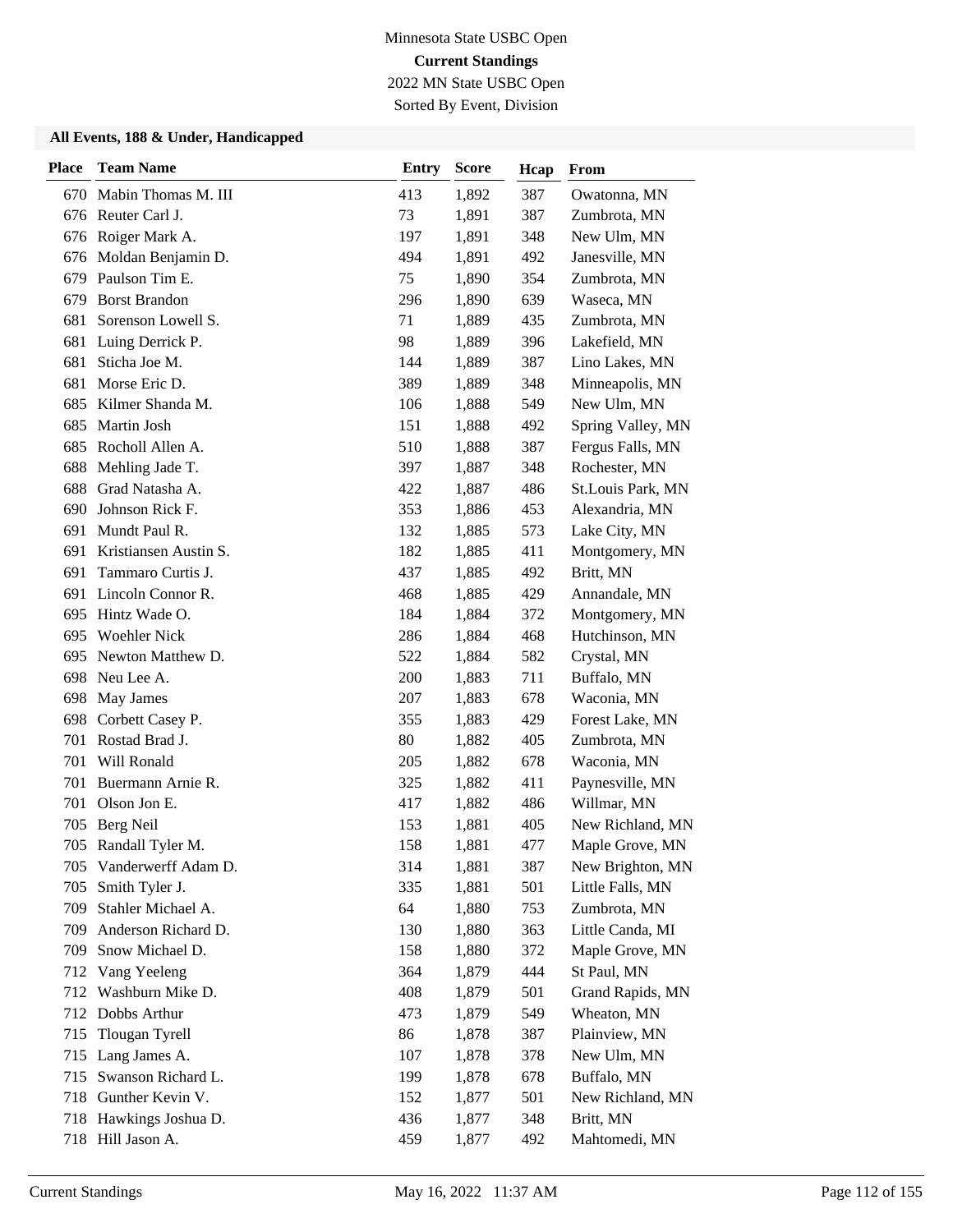2022 MN State USBC Open Sorted By Event, Division

| <b>Place</b> | <b>Team Name</b>         | <b>Entry</b>             | <b>Score</b> | Hcap | From             |
|--------------|--------------------------|--------------------------|--------------|------|------------------|
|              | 718 Dillard Joseph C.    | 503                      | 1,877        | 435  | Fergus Falls, MN |
| 718          | Skusa Joey T.            | 296                      | 1,877        | 486  | Waseca, MN       |
| 723          | Slack Chris D.           | 170                      | 1,876        | 420  | Owatonna, MN     |
| 723          | Strater Patrick R.       | 481                      | 1,876        | 339  | Maple Grove, MN  |
|              | 725 Kuhlow Greg L.       | 48                       | 1,875        | 582  | Big Lake, MN     |
| 725          | Christenson Thomas G.    | 154                      | 1,875        | 573  | Maple Grove, MN  |
| 725          | Hedlund Chad             | 207                      | 1,875        | 339  | Waconia, MN      |
| 728          | Zimpel Brian T.          | 368                      | 1,874        | 411  | Tamarack, MN     |
| 729          | Vandemark Anthony J.     | 256                      | 1,873        | 363  | Woodbury, MN     |
| 730          | Smith Ronald E.          | 258                      | 1,872        | 435  | Wahkon, MN       |
| 730          | Chappuis John J.         | 412                      | 1,872        | 387  | Owatonna, MN     |
|              | 732 Brion Ben            | 38                       | 1,871        | 468  | Big Lake, MN     |
|              | 732 Erickson Parker      | 80                       | 1,871        | 858  | Zumbrota, MN     |
|              | 734 Finden Olivia F.     | 112                      | 1,870        | 849  | New Ulm, MN      |
|              | 734 Wick Travis M.       | 182                      | 1,870        | 411  | Montgomery, MN   |
| 734          | Buhr Barrett B.          | 290                      | 1,870        | 615  | Frazee, MN       |
| 737          | Sobottka Cory A.         | 193                      | 1,869        | 459  | Red Wing, MN     |
| 738          | Rothe Nick D.            | 352                      | 1,867        | 363  | Rush City, MN    |
| 739          | Schladweiler Meredith K. | 113                      | 1,866        | 711  | New Ulm, MN      |
| 739          | Brunjes Avery S.         | 309                      | 1,866        | 372  | New Brighton, MN |
| 741          | Rosenau Jason R.         | 223                      | 1,865        | 396  | Kimball, MN      |
| 741          | Scharn Allen V.          | 287                      | 1,865        | 525  | Hutchinson, MN   |
| 743          | Wilson Frank L.          | $\mathfrak s$            | 1,864        | 405  | Dodge Center, MN |
|              | 743 Possin Brent T.      | 152                      | 1,864        | 420  | New Richland, MN |
| 743          | Ninow Dennis C.          | 373                      | 1,864        | 630  | Mankato, MN      |
| 746          | Timbeross Tami C.        | $\overline{\mathcal{L}}$ | 1,863        | 435  | Lake City, MN    |
| 747          | Johnson Lucas (Luke) R.  | 396                      | 1,862        | 354  | Rochester, MN    |
| 748          | Schellbach Jerry         | 351                      | 1,860        | 396  | Rush City, MN    |
| 749          | Simmonsen Kevin P.       | 437                      | 1,859        | 687  | Britt, MN        |
| 750          | Johnson Ross N.          | 235                      | 1,858        | 363  | Mankato, MN      |
| 750          | Cook Christopher S.      | 254                      | 1,858        | 459  | Alexandria, MN   |
| 750          | Jacka Richard C. Sr      | 310                      | 1,858        | 477  | New Brighton, MN |
|              | 750 Andrew John C.       | 437                      | 1,858        | 486  | Britt, MN        |
| 754          | Hagen Jacob L.           | 503                      | 1,856        | 567  | Fergus Falls, MN |
| 755          | Cubus Timothy R.         | 338                      | 1,855        | 405  | Lindstrom, MN    |
|              | 756 Moe Justin           | 433                      | 1,854        | 558  | Britt, MN        |
| 757          | White Michael M.         | 77                       | 1,853        | 486  | Zumbrota, MN     |
| 757          | Ritscher Kevin N.        | 187                      | 1,853        | 378  | Wabasha, MN      |
| 759          | Smith Jeffrey S.         | 180                      | 1,852        | 516  | Shakopee, MN     |
|              | 760 Frank Jack J.        | 106                      | 1,851        | 606  | New Ulm, MN      |
| 760          | Hay David W.             | 268                      | 1,851        | 453  | Cambridge, MN    |
| 760          | Xiong Ge                 | 527                      | 1,851        | 468  | St Paul, MN      |
| 763          | Hecker Doug J.           | 248                      | 1,848        | 615  | Sandstone, MN    |
| 764          | Samuelson Duane P.       | 193                      | 1,847        | 435  | Red Wing, MN     |
|              | 764 Dirksen Traci A.     | 307                      | 1,847        | 459  | Lakeville, MN    |
|              | 764 Reese Troy           | 392                      | 1,847        | 468  | Brooten, MN      |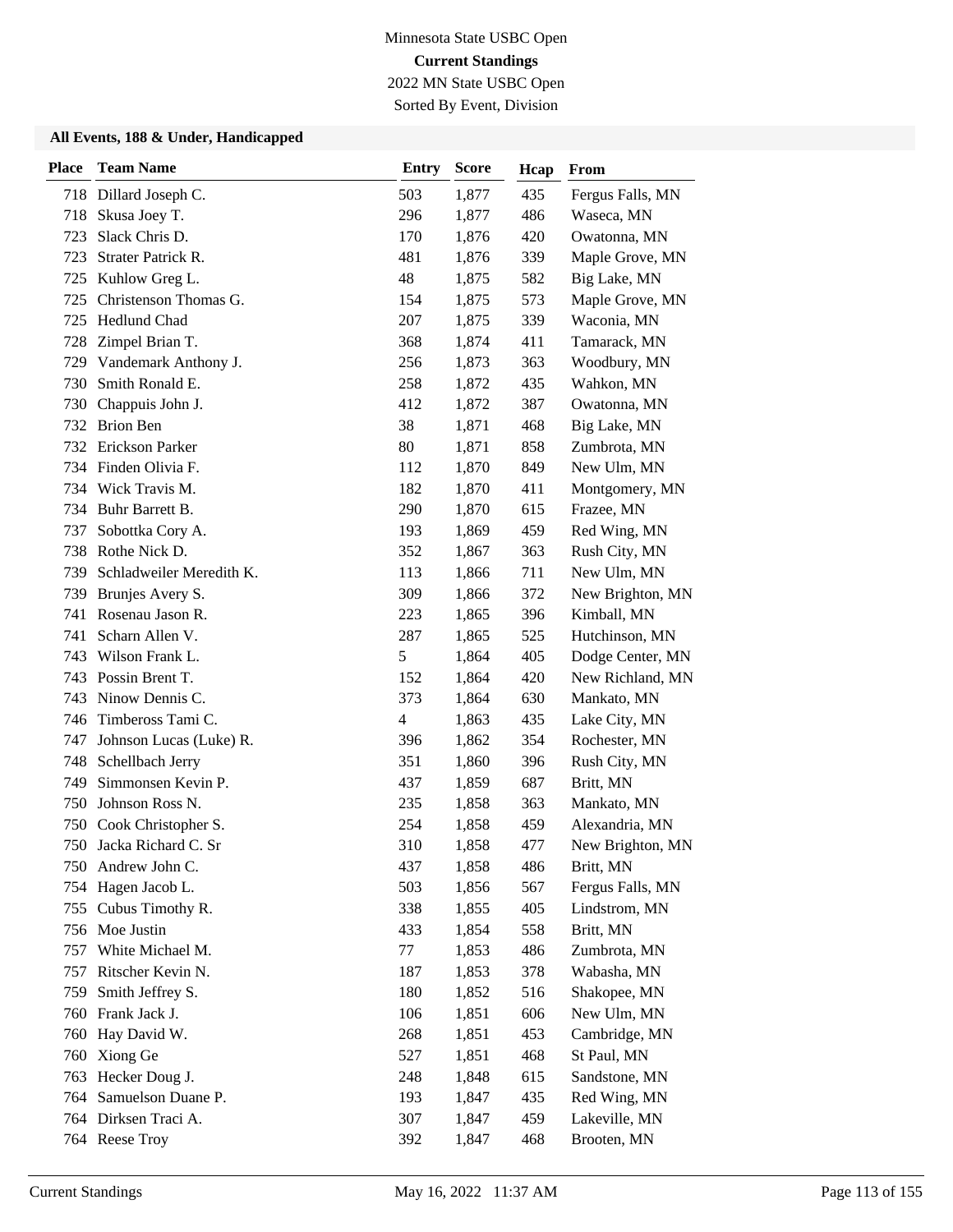2022 MN State USBC Open Sorted By Event, Division

| <b>Place</b> | <b>Team Name</b>       | <b>Entry</b> | <b>Score</b> | Hcap | From             |
|--------------|------------------------|--------------|--------------|------|------------------|
|              | 764 Harer Jay C.       | 420          | 1,847        | 420  | Hastings, MN     |
| 764          | VanHoudt Cory          | 298          | 1,847        | 687  | Waterville, MN   |
| 769          | Costello John K.       | 202          | 1,846        | 396  | Waconia, MN      |
| 769          | Gajeski Andrew H.      | 473          | 1,846        | 540  | Wheaton, MN      |
| 771          | Furuli Wayne A.        | 160          | 1,845        | 486  | Maple Grove, MN  |
| 771          | Colsrud Troy C.        | 247          | 1,845        | 540  | Sandstone, MN    |
| 773          | Crumpler Warren H.     | 146          | 1,844        | 396  | Blaine, MN       |
| 773          | Latuff Robert M.       | 310          | 1,844        | 348  | New Brighton, MN |
| 775          | Engelby Matthew M.     | 26           | 1,843        | 405  | Lake Crystal, MN |
| 775          | Steinkopf Andrew S.    | 115          | 1,843        | 387  | Shakopee, MN     |
| 775          | Jankovich Wade R.      | 521          | 1,843        | 558  | Faribault, MN    |
| 778          | Nyland Ronald A.       | 387          | 1,842        | 453  | Willmar, MN      |
| 779          | Cherry Paul            | 51           | 1,841        | 396  | Plainview, MN    |
| 779          | Owens Donald R.        | 101          | 1,841        | 477  | Janesville, MN   |
| 779          | Skog Randy L.          | 320          | 1,841        | 453  | Kettle River, MN |
| 779          | DeMaintenon Marie A.   | 390          | 1,841        | 558  | Apple Valley, MN |
| 779          | Sullivan Sean B.       | 502          | 1,841        | 591  | Fergus Falls, MN |
| 784          | Barrus Tim P.          | 234          | 1,840        | 387  | Perham, MN       |
| 785          | Leonard Michael J.     | 332          | 1,839        | 405  | Newport, MN      |
|              | 786 Alsleben Dan       | 223          | 1,838        | 411  | Kimball, MN      |
| 787          | Leslie Dayna L.        | 167          | 1,837        | 783  | Duluth, MN       |
| 787          | Mettert Tim J.         | 180          | 1,837        | 348  | Shakopee, MN     |
| 787          | Endris Robert M.       | 517          | 1,837        | 510  | Fergus Falls, MN |
| 790          | Schultz Brad A.        | 325          | 1,836        | 354  | Paynesville, MN  |
|              | 791 Pfeifer Jeff A.    | 122          | 1,835        | 348  | Plymouth, MN     |
| 791          | Lass Steven A.         | 123          | 1,835        | 591  | Centerville, MN  |
| 791          | Vanderwerff David A.   | 314          | 1,835        | 339  | New Brighton, MN |
| 791          | Harlow Kyle W.         | 390          | 1,835        | 420  | Apple Valley, MN |
| 791          | Mattson Gabriel J.     | 522          | 1,835        | 411  | Crystal, MN      |
| 796          | Baartman Dan J.        | 71           | 1,834        | 534  | Zumbrota, MN     |
| 797          | Gosse Tyson W.         | 85           | 1,832        | 540  | Plainview, MN    |
|              | 797 Briski Matt G.     | 433          | 1,832        | 405  | Britt, MN        |
|              | 799 Glackler Shanna C. | 100          | 1,831        | 606  | Janesville, MN   |
| 799          | Draeger Brandon M.     | 223          | 1,831        | 429  | Kimball, MN      |
| 799          | Rothen Adam K.         | 521          | 1,831        | 567  | Faribault, MN    |
|              | 799 Lavrenz Mary A.    | 523          | 1,831        | 783  | Crystal, MN      |
| 799          | Mitchell Joseph J.     | 539          | 1,831        | 372  | Oakdale, MN      |
| 804          | Sander John A.         | 362          | 1,830        | 558  | Forest Lake, MN  |
| 805          | Wright Joel A.         | 70           | 1,829        | 492  | Zumbrota, MN     |
| 806          | Doroshenko Greg J.     | 479          | 1,828        | 540  | Blaine, MN       |
| 807          | Thompson Tyler J.      | 108          | 1,827        | 354  | New Ulm, MN      |
| 807          | Moreland Marsha A.     | 140          | 1,827        | 435  | Maplewood, MN    |
| 809          | Schaefer Tylor R.      | 64           | 1,825        | 477  | Zumbrota, MN     |
| 810          | Andow Damyon M.        | 27           | 1,824        | 477  | Lewiston, MN     |
|              | 810 Bohn Jerald W.     | 342          | 1,824        | 348  | Fairfax, MN      |
| 812          | Curnow Lori D.         | 167          | 1,823        | 486  | Duluth, MN       |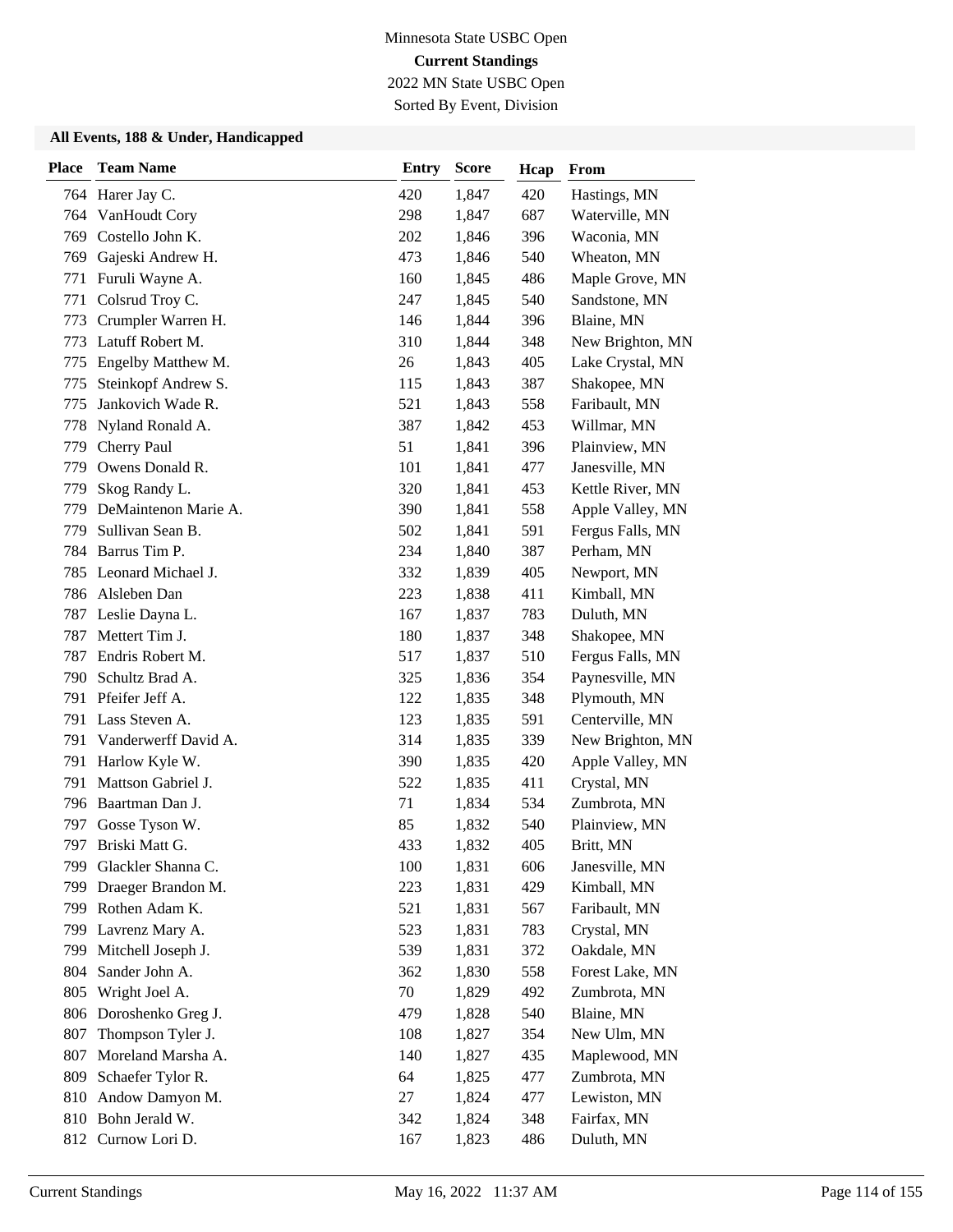2022 MN State USBC Open

### Sorted By Event, Division

| <b>Place</b> | <b>Team Name</b>            | <b>Entry</b> | <b>Score</b> | Hcap | From              |
|--------------|-----------------------------|--------------|--------------|------|-------------------|
|              | 812 Haus Ryan S.            | 362          | 1,823        | 387  | Forest Lake, MN   |
| 814          | White Tyson J.              | 248          | 1,822        | 477  | Sandstone, MN     |
|              | 814 Watkins Jason J.        | 439          | 1,822        | 411  | Britt, MN         |
|              | 816 Callahan Daniel B.      | 99           | 1,821        | 372  | Annandale, MN     |
|              | 816 Musel Ross T.           | 148          | 1,821        | 549  | Spring Valley, MN |
|              | 816 Forshee Shawn           | 181          | 1,821        | 396  | Shakopee, MN      |
|              | 816 Casterton Brockton D.   | 405          | 1,821        | 468  | Albert Lea, MN    |
|              | 820 Krueger Mark A.         | 132          | 1,820        | 396  | Lake City, MN     |
| 821          | <b>Schauer Tim</b>          | 284          | 1,819        | 630  | Arlington, MN     |
| 821          | Nohner Jacob L.             | 407          | 1,819        | 486  | Coon Rapids, MN   |
| 823          | Bjerke Brandon J.           | 5            | 1,818        | 540  | Dodge Center, MN  |
|              | 823 Patel Raj               | 161          | 1,818        | 420  | Maple Grove, MN   |
| 823          | Plath Aaron J.              | 223          | 1,818        | 396  | Kimball, MN       |
| 826          | VanNurden Dale A.           | 316          | 1,817        | 549  | White Bear Lk, MN |
|              | 826 Baker David J.          | 528          | 1,817        | 582  | Cook, MN          |
|              | 828 Claflin Jason L.        | 320          | 1,816        | 486  | Kettle River, MN  |
| 828          | Myers Daniel A. Jr          | 328          | 1,816        | 405  | Litchfield, MN    |
|              | 830 Porter George E. Iv     | 316          | 1,815        | 615  | White Bear Lk, MN |
| 831          | Lundstrom Timothy R.        | 175          | 1,813        | 435  | West Fargo, ND    |
|              | 831 Frauendienst Mike       | 282          | 1,813        | 525  | Arlington, MN     |
| 831          | Casterton Alan M.           | 405          | 1,813        | 411  | Albert Lea, MN    |
|              | 834 VonEschen Tristan M.    | 288          | 1,811        | 477  | Hutchinson, MN    |
|              | 835 Blumers Charles E.      | 32           | 1,810        | 405  | Shakopee, MN      |
|              | 835 Lee Joshua C.           | 187          | 1,810        | 591  | Wabasha, MN       |
| 837          | <b>Crane Ricky</b>          | 492          | 1,808        | 492  | Gary, MN          |
| 838          | <b>Betts John</b>           | 149          | 1,807        | 606  | Spring Valley, MN |
| 838          | Westphal Jon C.             | 151          | 1,807        | 354  | Spring Valley, MN |
|              | 838 Demenge Tyler L.        | 278          | 1,807        | 486  | Waite Park, MN    |
| 838          | Reiter Amanda L.            | 327          | 1,807        | 429  | New London, MN    |
| 838          | Stram Martin E.             | 408          | 1,807        | 378  | Grand Rapids, MN  |
| 843          | Hess Mike L.                | 178          | 1,806        | 435  | Saint Cloud, MN   |
|              | 843 Ebneter Dan             | 269          | 1,806        | 420  | Prior Lake, MN    |
|              | 845 Goranson Nicklus N.     | 79           | 1,804        | 396  | Zumbrota, MN      |
| 846          | Johnson Jim                 | 460          | 1,803        | 453  | Red Wing, MN      |
|              | 847 Knapp Kehan R.          | 149          | 1,802        | 540  | Spring Valley, MN |
|              | 847 McAdams Mariam D.       | 434          | 1,802        | 729  | Britt, MN         |
| 849          | Smisek Blake M.             | 192          | 1,800        | 468  | Lonsdale, MN      |
|              | 849 Fredrickson Mark A.     | 505          | 1,800        | 363  | Fergus Falls, MN  |
| 851          | Voth Randy C.               | 188          | 1,799        | 501  | Wabasha, MN       |
|              | 852 Horsmann Tom D.         | 247          | 1,796        | 372  | Sandstone, MN     |
|              | 853 Kuchenmeister Dennis D. | 124          | 1,795        | 477  | Centerville, MN   |
|              | 853 LeMay Samantha M.       | 127          | 1,795        | 477  | Apple Valley, MN  |
| 853          | Meath Mike P.               | 480          | 1,795        | 453  | Blaine, MN        |
|              | 856 Craig Zachary D.        | 110          | 1,794        | 711  | New Ulm, MN       |
|              | 857 Boehlke Keith D.        | 313          | 1,793        | 339  | New Brighton, MN  |
|              | 858 Johnson Tyler S.        | 417          | 1,791        | 540  | Willmar, MN       |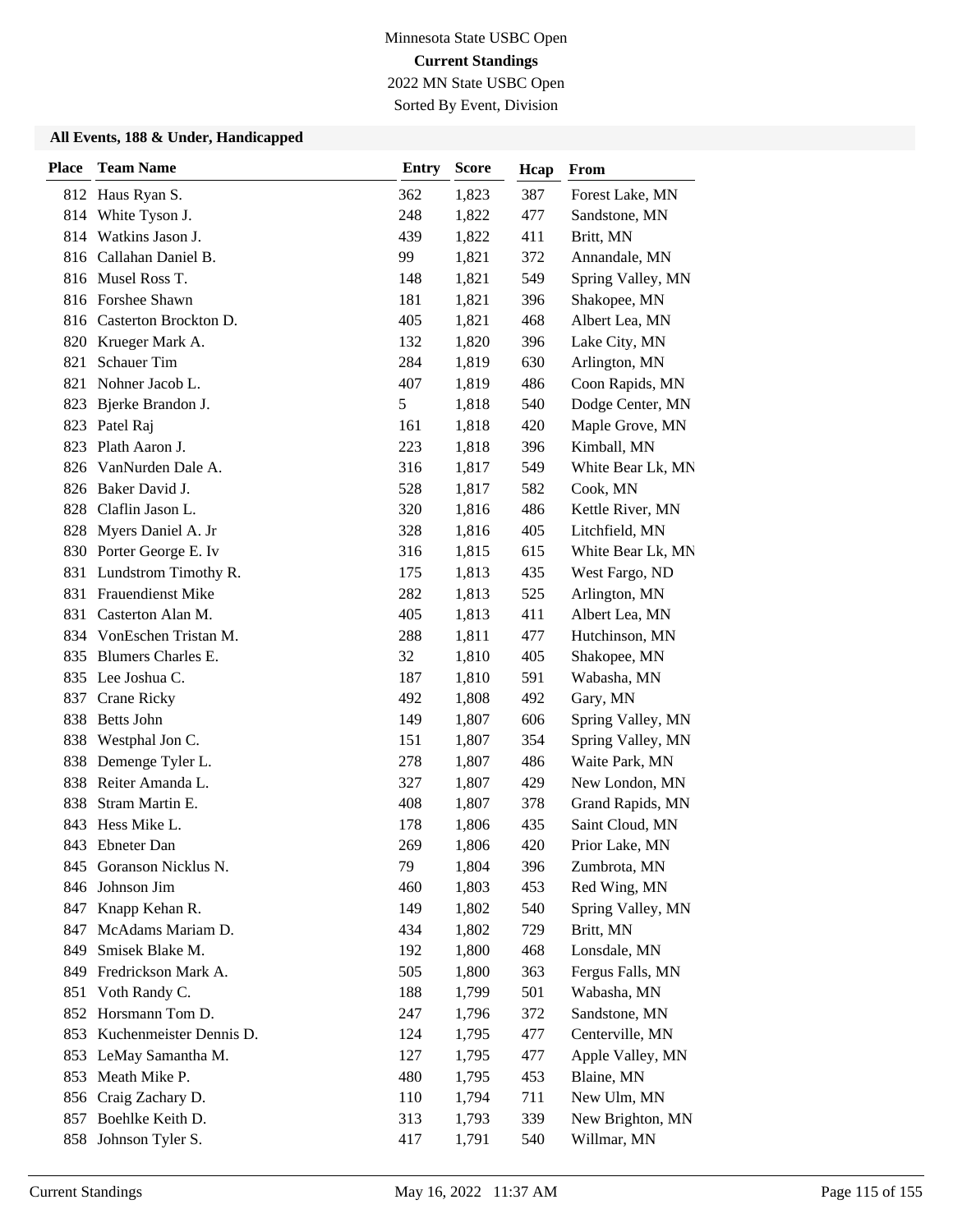2022 MN State USBC Open Sorted By Event, Division

| <b>Place</b> | <b>Team Name</b>       | <b>Entry</b> | <b>Score</b> | Hcap | From              |
|--------------|------------------------|--------------|--------------|------|-------------------|
| 858          | Odman Matt L.          | 460          | 1,791        | 354  | Red Wing, MN      |
| 860          | Kasten Chris M.        | 88           | 1,790        | 459  | Plainview, MN     |
| 860          | Hunt James L.          | 359          | 1,790        | 378  | North Branch, MN  |
| 862          | Wendlandt Josh J.      | 223          | 1,788        | 429  | Kimball, MN       |
| 863          | Berglin William R.     | 538          | 1,787        | 378  | Champlin, MN      |
| 864          | Fischer Brandon H.     | 337          | 1,786        | 363  | Montrose, MN      |
| 865          | Green Ryan N.          | 356          | 1,784        | 477  | North Branch, MN  |
| 866          | Maiers Wayne P.        | 282          | 1,783        | 516  | Arlington, MN     |
|              | 866 Ferrin Justin W.   | 308          | 1,783        | 387  | Lakeville, MN     |
| 868          | Meyer William C.       | 283          | 1,782        | 459  | Arlington, MN     |
| 868          | Olson Jason A.         | 293          | 1,782        | 411  | Bayport, MN       |
| 870          | Soule Michael E.       | 338          | 1,780        | 510  | Lindstrom, MN     |
| 871          | True Norman G.         | 309          | 1,779        | 411  | New Brighton, MN  |
| 872          | Lang Jeff A.           | 168          | 1,775        | 429  | Chaska, MN        |
| 873          | Griebel Ron J.         | 235          | 1,774        | 468  | Mankato, MN       |
| 873          | Reid Brandon L.        | 248          | 1,774        | 549  | Sandstone, MN     |
| 875          | Hagen Scott S.         | 503          | 1,773        | 459  | Fergus Falls, MN  |
| 876          | Bourassa Brian J.      | 140          | 1,772        | 510  | Maplewood, MN     |
|              | 876 Hauff James P.     | 408          | 1,772        | 348  | Grand Rapids, MN  |
| 878          | McQuerry Chris R.      | 229          | 1,771        | 420  | East Bethel, MN   |
| 878          | Gleason Rob A.         | 466          | 1,771        | 348  | Annandale, MN     |
| 880          | Leukam Mike J.         | 224          | 1,769        | 372  | Melrose, MN       |
| 881          | Johnson Ronnie Jr.     | 250          | 1,768        | 591  | Sandstone, MN     |
| 881          | Wray Joe N.            | 274          | 1,768        | 435  | Hibbing, MN       |
| 881          | Rothstein Chris R.     | 279          | 1,768        | 420  | Waite Park, MN    |
| 881          | James Jesse            | 294          | 1,768        | 396  | Waseca, MN        |
| 885          | Svare Adam J.          | 503          | 1,766        | 387  | Fergus Falls, MN  |
| 886          | Stenzel Andy W.        | $\mathbf{1}$ | 1,765        | 411  | Cannon Falls, MN  |
| 887          | Gjelhaug Cecil E.      | 316          | 1,764        | 387  | White Bear Lk, MN |
| 888          | Xiong Keng             | 364          | 1,758        | 405  | St Paul, MN       |
| 889          | Schuster Andrew J.     | 480          | 1,757        | 606  | Blaine, MN        |
| 890          | Saunders Jeff A.       | 504          | 1,753        | 339  | Fergus Falls, MN  |
| 891          | Schroepfer Karen B.    | 199          | 1,751        | 768  | Buffalo, MN       |
| 892          | Donley Michael G.      | 510          | 1,750        | 354  | Fergus Falls, MN  |
| 893          | Brandon Lisa M.        | 335          | 1,747        | 606  | Little Falls, MN  |
|              | 894 Diercks Zach M.    | $\mathbf{1}$ | 1,745        | 363  | Cannon Falls, MN  |
|              | 894 Bengtson Landon W. | 278          | 1,745        | 444  | Waite Park, MN    |
| 894          | Yang Matthew M.        | 340          | 1,745        | 354  | St Paul, MN       |
| 894          | Skouge Jeremy G.       | 465          | 1,745        | 348  | Annandale, MN     |
| 898          | Romanowski Reed E.     | 247          | 1,741        | 372  | Sandstone, MN     |
| 899          | Kasten Michael J.      | 88           | 1,740        | 492  | Plainview, MN     |
| 899          | Rea Roy J. Sr          | 348          | 1,740        | 534  | West St Paul, MN  |
| 899          | Nelson Russ C.         | 503          | 1,740        | 648  | Fergus Falls, MN  |
|              | 899 Pittman Tim        | 295          | 1,740        | 396  | Waseca, MN        |
| 903          | Overby Ryan C.         | 80           | 1,738        | 606  | Zumbrota, MN      |
|              | 904 Bernardy Brian D.  | 279          | 1,735        | 468  | Waite Park, MN    |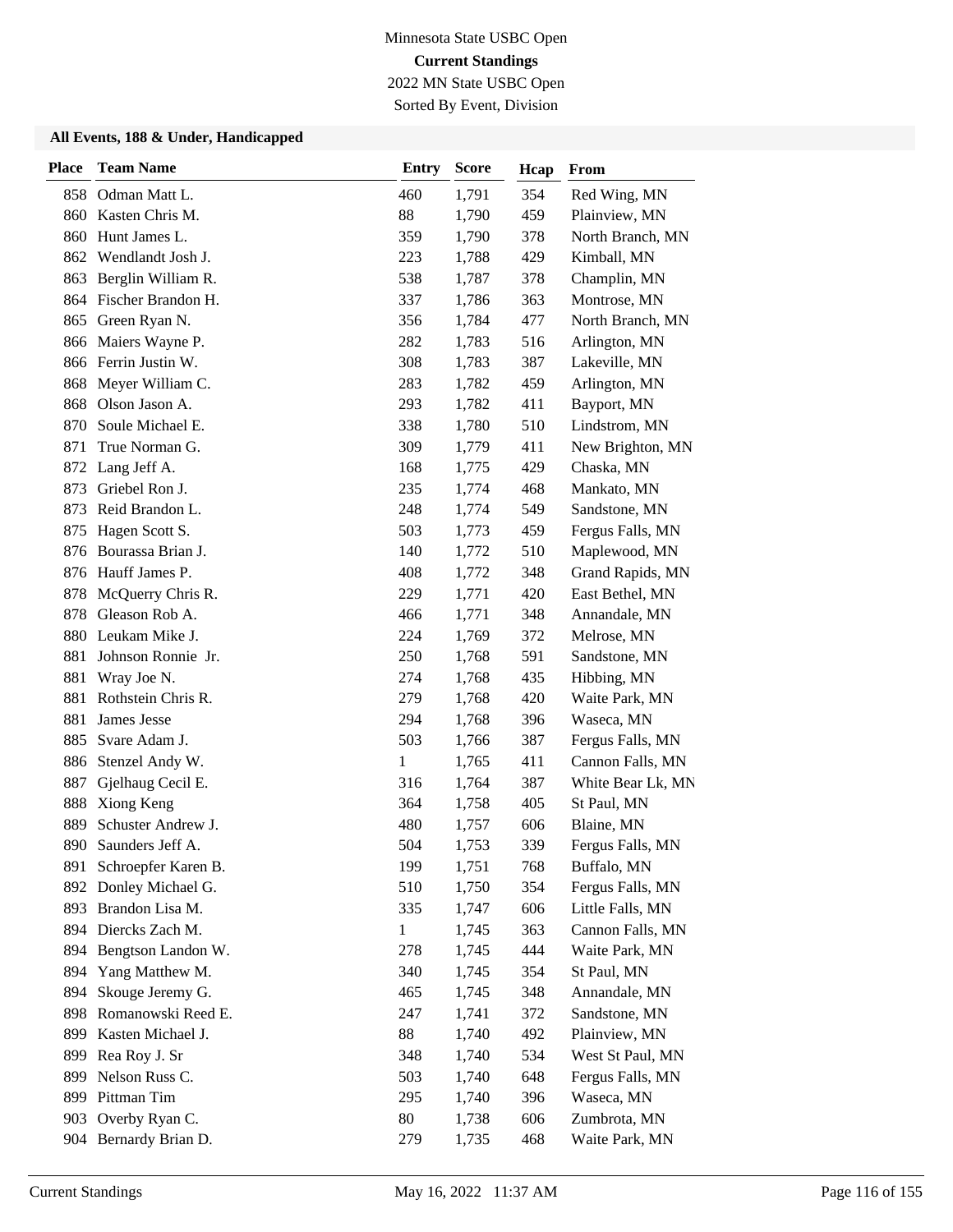2022 MN State USBC Open Sorted By Event, Division

| <b>Place</b> | <b>Team Name</b>           | <b>Entry</b>   | <b>Score</b> | Hcap | From               |
|--------------|----------------------------|----------------|--------------|------|--------------------|
|              | 905 Dougherty Christine L. | 167            | 1,728        | 567  | Duluth, MN         |
|              | 906 Bjerke Katie M.        | 114            | 1,726        | 468  | Shakopee, MN       |
| 907          | Davis Jamie L.             | 522            | 1,724        | 411  | Crystal, MN        |
|              | 908 Pehl Ralph R.          | 140            | 1,722        | 429  | Maplewood, MN      |
| 909          | Jensen Nicolas M.          | 360            | 1,720        | 429  | Wyoming, MN        |
|              | 910 Neldner Will D.        | 28             | 1,715        | 387  | Lewiston, MN       |
|              | 911 Lawson Mike L.         | 27             | 1,710        | 453  | Lewiston, MN       |
|              | 912 Heise Hailey J.        | 412            | 1,709        | 501  | Owatonna, MN       |
| 913          | Arcand Daniel B.           | 355            | 1,708        | 411  | Forest Lake, MN    |
| 914          | Anderson Todd R.           | 27             | 1,703        | 363  | Lewiston, MN       |
| 915          | Krouth Joseph A.           | 386            | 1,700        | 387  | Willmar, MN        |
|              | 916 Kryzer Charles M.      | 21             | 1,697        | 354  | Faribault, MN      |
| 917          | Nesvold Eric J.            | 110            | 1,695        | 615  | New Ulm, MN        |
| 917          | Brandon Sean R.            | 335            | 1,695        | 453  | Little Falls, MN   |
| 919          | Weichel Joe W.             | $\overline{4}$ | 1,688        | 372  | Lake City, MN      |
| 920          | Meurer Mitchell            | 53             | 1,682        | 606  | Plainview, MN      |
|              | 921 LeBlanc Mario          | 478            | 1,674        | 429  | Blaine, MN         |
| 922          | Haugen Jacob E.            | 507            | 1,654        | 387  | Fergus Falls, MN   |
| 923          | Meyer Andy S.              | 105            | 1,642        | 687  | Lake City, MN      |
| 924          | Vork Quinton               | 409            | 1,639        | 573  | Grand Rapids, MN   |
| 925          | <b>Burdick Asa</b>         | 384            | 1,636        | 501  | Atwater, MN        |
|              | 926 Lee Frank M.           | 187            | 1,624        | 411  | Wabasha, MN        |
| 927          | Jorgensen Jim J.           | 127            | 1,596        | 387  | Apple Valley, MN   |
|              | 928 Hill Jordan A.         | 480            | 1,584        | 420  | Blaine, MN         |
|              | 929 Olson Rainerd G.       | 317            | 1,560        | 263  | White Bear Lk, MN  |
| 930          | Budke Steven K.            | 255            | 1,547        | 372  | Scandia, MN        |
| 931          | Statts James H.            | 48             | 1,535        | 414  | Big Lake, MN       |
| 932          | Dammann Allie J.           | 128            | 1,420        | 442  | Lake City, MN      |
| 933          | Steidl Brian J.            | 353            | 1,411        | 573  | Alexandria, MN     |
| 934          | Brinker Mike J.            | 344            | 1,339        | 280  | Rice, MN           |
| 935          | Erickson Luke H.           | 371            | 1,337        | 226  | Hastings, MN       |
|              | 936 Miller Timothy D.      | 313            | 1,330        | 226  | New Brighton, MN   |
| 937          | Johnson Charles S.         | 36             | 1,316        | 270  | White Bear Lake, M |
| 938          | Tong Mark E.               | 338            | 1,314        | 372  | Lindstrom, MN      |
| 939          | Bormann Lisa M.            | 422            | 1,300        | 426  | St.Louis Park, MN  |
| 940          | Manglkrammer Eric J.       | 371            | 1,289        | 252  | Hastings, MN       |
| 941          | Sherry Timothy J.          | 371            | 1,254        | 252  | Hastings, MN       |
|              | 942 Paumen Cyle            | 466            | 1,228        | 270  | Annandale, MN      |
| 943          | Rogers Christian R.        | 411            | 1,211        | 296  | New London, MN     |
| 944          | Collins Dane E.            | 359            | 1,136        | 235  | North Branch, MN   |
|              | 945 Irwin Dale S.          | 319            | 961          | 246  | White Bear Lk, MN  |
| 946          | Trongard Ryan D.           | 97             | 781          | 252  | Lakefield, MN      |
| 947          | Hunerberg Alan P.          | 312            | 716          | 187  | New Brighton, MN   |
|              | 948 Vang Kou               | 364            | 680          | 135  | St Paul, MN        |
| 949          | Maxson David K.            | 82             | 629          | 145  | Zumbrota, MN       |
|              | 950 Bryant Darrett J.      | 539            | 582          | 145  | Oakdale, MN        |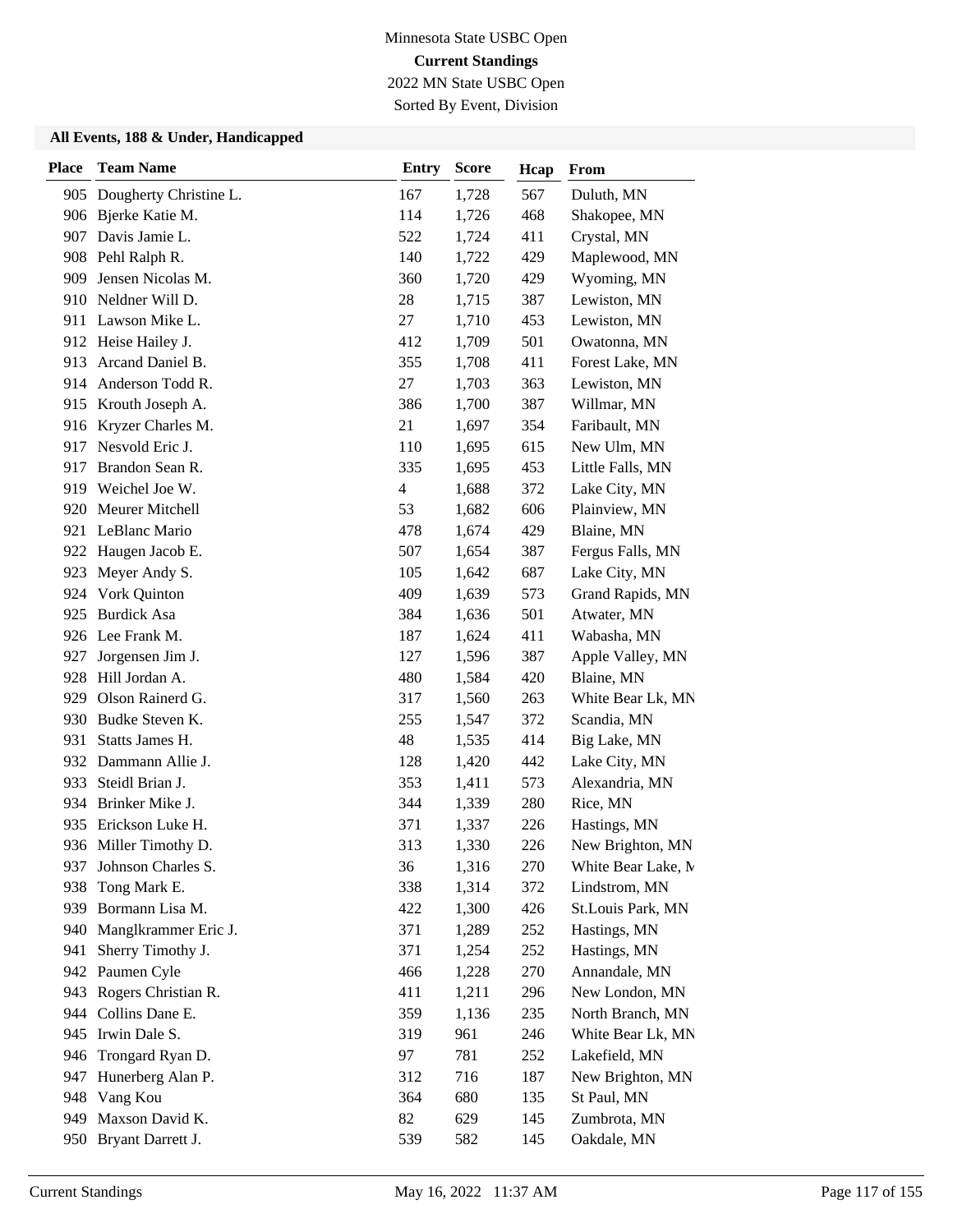Sorted By Event, Division

#### **All Events, 188 & Under, Handicapped**

| <b>Place</b> Team Name |     | <b>Entry Score Heap From</b> |            |                   |
|------------------------|-----|------------------------------|------------|-------------------|
| 951 Lange Ezra J.      | 150 |                              | $\sqrt{1}$ | Spring Valley, MN |

The lowest score to cash is 2090.

| Place          | <b>Team Name</b>         | <b>Entry</b> | <b>Score</b> | Hcap             | From               |
|----------------|--------------------------|--------------|--------------|------------------|--------------------|
| 1              | Gerdes Arnold L.         | 271          | 2,291        | 39               | Coon Rapids, MN    |
| $\overline{2}$ | McNiel Matthew W.        | 218          | 2,282        | $\boldsymbol{0}$ | Burnsville, MN     |
| 3              | Eikmeier Jeff            | 96           | 2,229        | 96               | Sartell, MN        |
| 4              | Stearns Brady A.         | 487          | 2,206        | $\boldsymbol{0}$ | Owatonna, MN       |
| 5              | Deno Shelby C.           | 397          | 2,203        | 306              | Rochester, MN      |
| 6              | Burr Ryan M.             | 218          | 2,186        | 111              | Burnsville, MN     |
| 7              | Corneliusen David        | 189          | 2,185        | 258              | Shakopee, MN       |
| 8              | Rayman Elijah A.         | 265          | 2,177        | $\boldsymbol{0}$ | Ramsey, MN         |
| 9              | Neuenschwander Rodney J. | 271          | 2,169        | $\boldsymbol{0}$ | Coon Rapids, MN    |
| 10             | Racette Tim L.           | 270          | 2,162        | 177              | Coon Rapids, MN    |
| 11             | Hermel Devin C.          | 494          | 2,159        | 297              | Janesville, MN     |
| 12             | Novotny Mark W.          | 174          | 2,156        | 186              | Montgomery, MN     |
| 13             | Humbert Tyler            | 205          | 2,155        | 324              | Waconia, MN        |
| 14             | Steinkopf Gregory J.     | 115          | 2,154        | 225              | Shakopee, MN       |
| 15             | Bartelson Dale M.        | 9            | 2,153        | 120              | Woodbury, MN       |
| 15             | Cleveland Ronald D.      | 484          | 2,153        | 162              | Norwood, MN        |
| 17             | Oskerson Jason S.        | 435          | 2,144        | $\boldsymbol{0}$ | Britt, MN          |
| 18             | Fedun Chris A.           | 359          | 2,139        | 186              | North Branch, MN   |
| 18             | Bohn Steve J.            | 484          | 2,139        | 135              | Norwood, MN        |
| 20             | Reisdorf Braden J.       | 423          | 2,138        | 297              | Alexandria, MN     |
| 21             | Moreland Gary R.         | 139          | 2,130        | 282              | Maplewood, MN      |
| 21             | Schmid Andrew T.         | 141          | 2,130        | 72               | Lino Lakes, MN     |
| 23             | Beyer Cody M.            | 253          | 2,129        | 273              | Alexandria, MN     |
| 24             | Otterson Brad A.         | 109          | 2,125        | 291              | New Ulm, MN        |
| 25             | Borgstrom Henry J.       | 496          | 2,121        | 129              | Plymouth, MN       |
| 26             | Jensen Michael D.        | 360          | 2,120        | 267              | Wyoming, MN        |
| 27             | Goese Craig H.           | 504          | 2,119        | 243              | Fergus Falls, MN   |
| 28             | Herold Dustin R.         | 456          | 2,118        | 87               | Little Falls, MN   |
| 29             | <b>Pleschourt Steve</b>  | 82           | 2,117        | 243              | Zumbrota, MN       |
| 30             | Manhart Douglas P.       | 265          | 2,114        | 48               | Ramsey, MN         |
| 31             | Bigger Manuel D.         | 123          | 2,113        | 243              | Centerville, MN    |
| 32             | Jones William D.         | 346          | 2,108        | 105              | Brooklyn Center, M |
| 33             | Hanson Brandon J.        | 425          | 2,107        | $\boldsymbol{0}$ | Alexandria, MN     |
| 33             | Lee Jon T.               | 543          | 2,107        | 234              | Alexandria, MN     |
| 35             | Gonzalez Rocky D.        | 424          | 2,105        | 144              | Alexandria, MN     |
| 36             | Reiners Gregory L.       | 145          | 2,104        | 153              | Blaine, MN         |
| 36             | Robillard Joseph W.      | 400          | 2,104        | $\boldsymbol{0}$ | Maple Grove, MN    |
| 38             | Beckjorden Dan E.        | 265          | 2,103        | 96               | Ramsey, MN         |
| 39             | Danielson Todd A.        | 343          | 2,101        | 330              | Fairfax, MN        |
| 40             | Hoffman Robert A.        | 45           | 2,100        | 144              | West St Paul, MN   |
| 40             | McVenes Nathan           | 265          | 2,100        | $\boldsymbol{0}$ | Ramsey, MN         |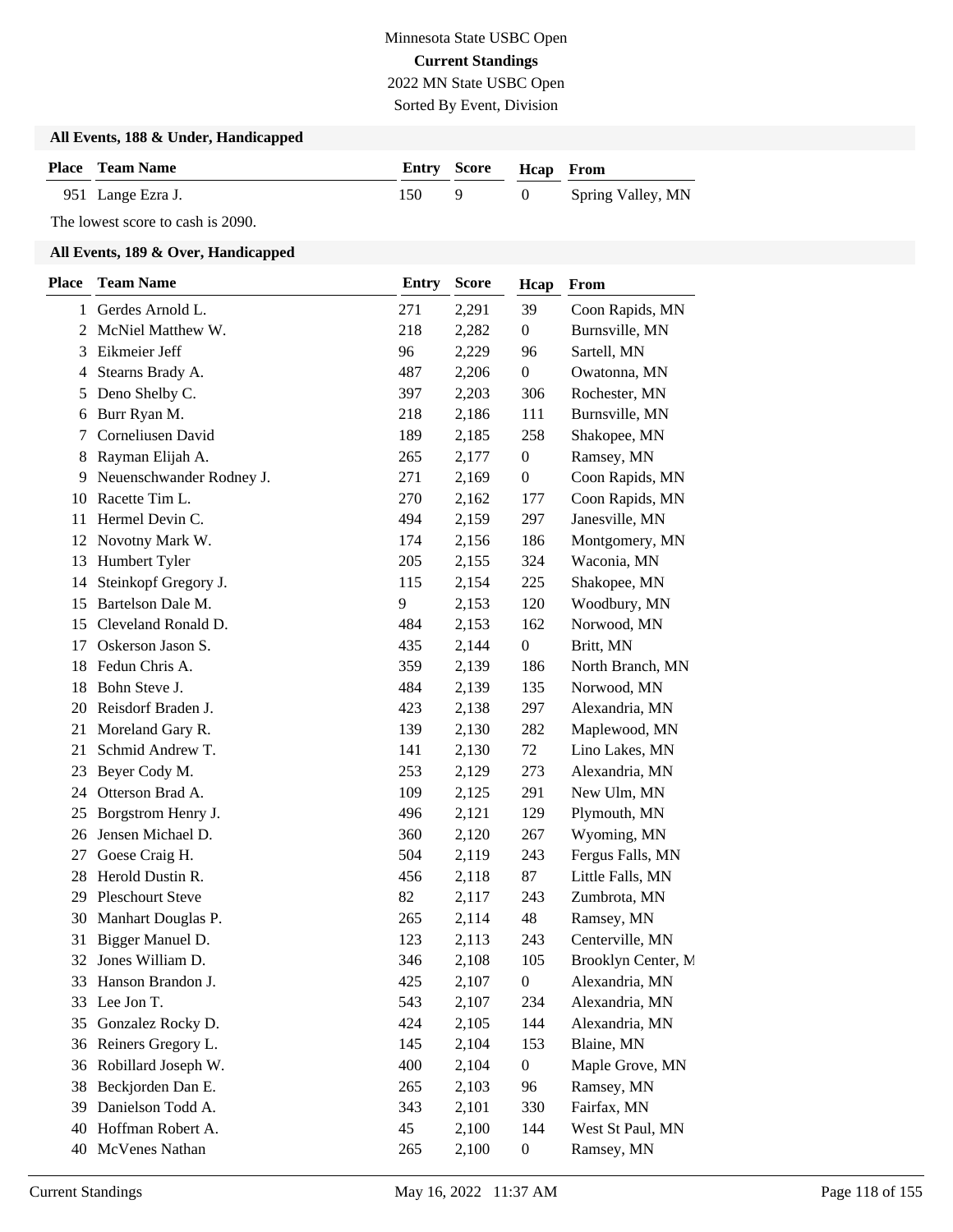2022 MN State USBC Open Sorted By Event, Division

| <b>Place</b> | <b>Team Name</b>      | <b>Entry</b> | <b>Score</b> | Hcap             | From               |
|--------------|-----------------------|--------------|--------------|------------------|--------------------|
|              | 42 Anderson Scott R.  | 495          | 2,099        | 63               | Plymouth, MN       |
| 43           | Johnson Brian M.      | 292          | 2,093        | 168              | Bayport, MN        |
| 44           | Bryand Marcos L.      | 116          | 2,091        | 291              | Osseo, MN          |
| 45           | Ricks Matthew S.      | 416          | 2,089        | 30               | St Francis, MN     |
| 46           | Eilrich Timothy P.    | 191          | 2,088        | 216              | Elk River, MN      |
| 47           | Hoyer Eric W.         | 86           | 2,087        | 225              | Plainview, MN      |
| 48           | Teske David L. Jr     | 518          | 2,086        | 243              | Faribault, MN      |
| 49           | Ide Justin J.         | 283          | 2,085        | 234              | Arlington, MN      |
| 50           | Petersen Tim R.       | 347          | 2,083        | 201              | Brooklyn Center, M |
| 51           | Cleveland Thomas E.   | 346          | 2,078        | $\boldsymbol{0}$ | Brooklyn Center, M |
| 52           | Dorschner Brittany M. | 97           | 2,076        | 282              | Lakefield, MN      |
| 52           | Baltes John P.        | 333          | 2,076        | 210              | Cottage Grove, MN  |
| 54           | Kelsey Kyle R.        | 62           | 2,075        | 210              | Zumbrota, MN       |
| 54           | <b>Brown Donathan</b> | 458          | 2,075        | 81               | Woodbury, MN       |
| 56           | Schmid Michael F.     | 544          | 2,073        | 210              | Minneapolis, MN    |
| 57           | Stram Kyle M.         | 409          | 2,072        | 135              | Grand Rapids, MN   |
| 58           | Nelson William J.     | 172          | 2,071        | 243              | Spring Valley, MN  |
| 59           | Madison Dylan J.      | 40           | 2,069        | 120              | Big Lake, MN       |
| 59           | Kreyer John P. Jr     | 484          | 2,069        | $\boldsymbol{0}$ | Norwood, MN        |
| 61           | Sailer Doug L.        | 62           | 2,068        | 249              | Zumbrota, MN       |
| 62           | Blaha Mark R.         | 20           | 2,067        | 135              | Bloomington, MN    |
| 62           | Prenot Rick G.        | 134          | 2,067        | 192              | Winona, MN         |
| 62           | Rogers James M.       | 299          | 2,067        | 210              | Waterville, MN     |
| 65           | Kuhn Samuel L.        | 333          | 2,066        | 48               | Cottage Grove, MN  |
| 65           | Savoy Todd W.         | 400          | 2,066        | 39               | Maple Grove, MN    |
| 67           | Sear Jeff J.          | 293          | 2,064        | 324              | Bayport, MN        |
| 68           | Schmidt Daniel J.     | 196          | 2,063        | 282              | New Ulm, MN        |
| 68           | Pankratz Jason D.     | 312          | 2,063        | 282              | New Brighton, MN   |
| 70           | Hus Chris T.          | 81           | 2,062        | 330              | Zumbrota, MN       |
| 70           | Voaklander Luke F.    | 399          | 2,062        | 96               | Maple Grove, MN    |
| 72           | Brekke Troy N.        | 21           | 2,061        | 201              | Faribault, MN      |
| 73           | Green Gary N.         | 400          | 2,060        | 72               | Maple Grove, MN    |
|              | 74 Vermilyea Erik O.  | 218          | 2,059        | $\boldsymbol{0}$ | Burnsville, MN     |
| 74           | Reich Don R.          | 367          | 2,059        | 186              | Tamarack, MN       |
| 76           | Griffy Nicholas A.    | 145          | 2,057        | 153              | Blaine, MN         |
| 77           | Pleschourt Brian      | 82           | 2,056        | 210              | Zumbrota, MN       |
| 77           | Thompson Joshua E.    | 121          | 2,056        | 315              | Plymouth, MN       |
| 79           | Theis Donald M.       | 545          | 2,055        | 273              | Minneapolis, MN    |
| 80           | Swedberg Steve E.     | 368          | 2,054        | 249              | Tamarack, MN       |
| 81           | Corbett Thomas R.     | 400          | 2,053        | 72               | Maple Grove, MN    |
| 82           | Vang Chou             | 259          | 2,052        | 249              | Maple Grove, MN    |
| 83           | Fietek Brandon M.     | 217          | 2,051        | 30               | Burnsville, MN     |
| 84           | Lang Ashley A.        | 40           | 2,050        | 243              | Big Lake, MN       |
| 84           | Borst Alexx R.        | 426          | 2,050        | $\boldsymbol{0}$ | Alexandria, MN     |
| 84           | Trutwin Henry C.      | 455          | 2,050        | 135              | Little Falls, MN   |
| 87           | Kyun Kiho             | 425          | 2,049        | 162              | Alexandria, MN     |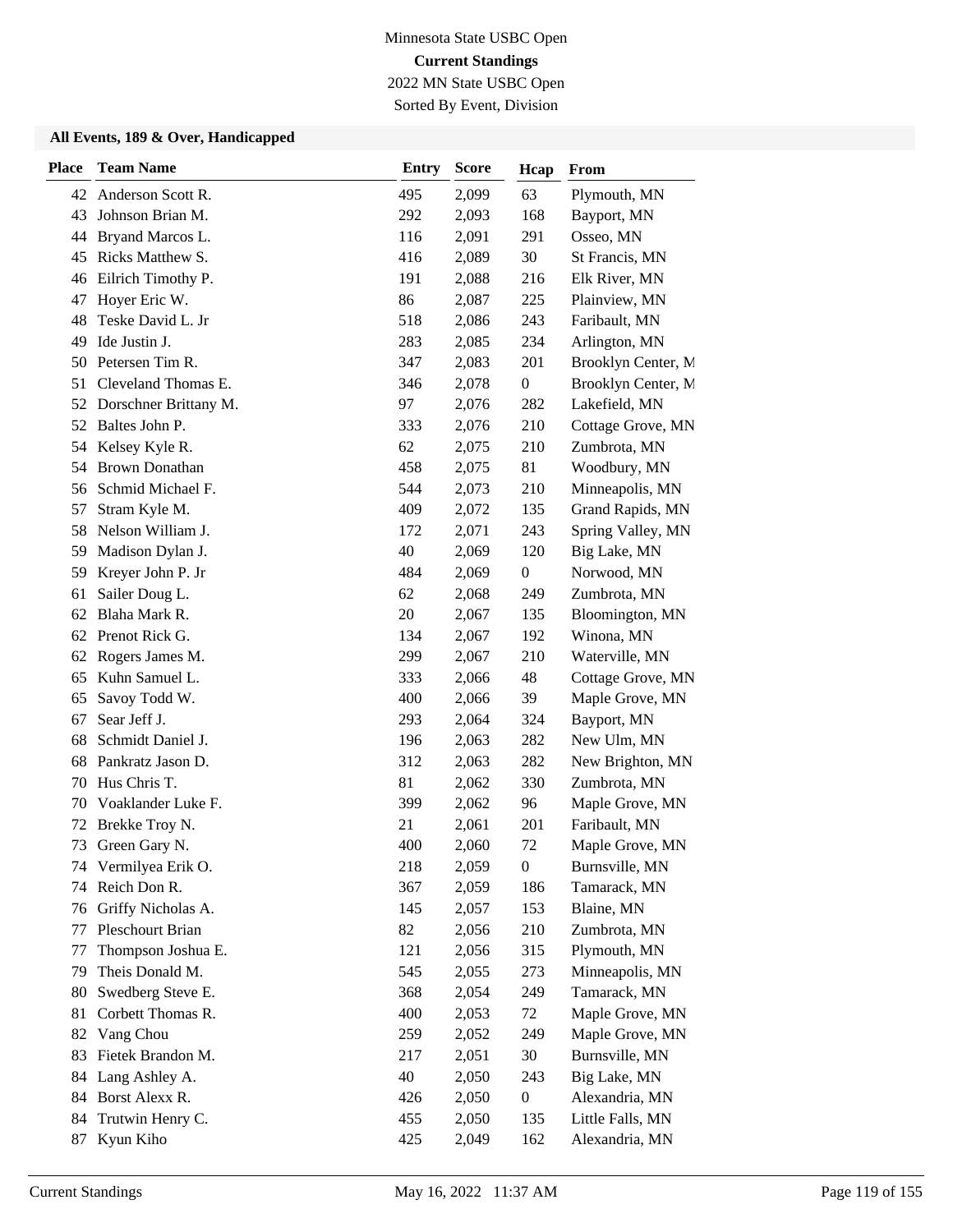2022 MN State USBC Open Sorted By Event, Division

| <b>Place</b> | <b>Team Name</b>         | <b>Entry</b>   | <b>Score</b> | Hcap             | From               |
|--------------|--------------------------|----------------|--------------|------------------|--------------------|
|              | 88 Herr Sonny            | 339            | 2,047        | 243              | St Paul, MN        |
| 88           | Difronzo Robert          | 544            | 2,047        | 210              | Minneapolis, MN    |
| 90           | Poelzer Clark E.         | 497            | 2,045        | 162              | Arden Hills, MN    |
| 91           | Nalipinski David M.      | 309            | 2,044        | 315              | New Brighton, MN   |
| 92           | Stricke Gregg R.         | 173            | 2,043        | 177              | Spring Valley, MN  |
| 92           | Zafke Enrico J.          | 334            | 2,043        | 243              | Cottage Grove, MN  |
| 92           | Holmes Keith J.          | 374            | 2,043        | 273              | Big Lake, MN       |
| 95           | Condon Andrew D.         | 135            | 2,042        | 297              | Rochester, MN      |
| 95           | Berry James L.           | 360            | 2,042        | 168              | Wyoming, MN        |
| 97           | Thilmany Robert J. Jr    | 42             | 2,041        | 210              | White Bear Lake, M |
| 97           | Pelant Jordan            | 299            | 2,041        | 234              | Waterville, MN     |
| 99           | Kent Cory W.             | 143            | 2,040        | 168              | Lino Lakes, MN     |
| 99           | Meyer Matt L.            | 487            | 2,040        | 111              | Owatonna, MN       |
| 101          | Aeikens Austin R.        | 189            | 2,039        | 324              | Shakopee, MN       |
| 101          | Fahey Mike J.            | 342            | 2,039        | 177              | Fairfax, MN        |
| 101          | Hedman Jerry B.          | 347            | 2,039        | 135              | Brooklyn Center, M |
|              | 104 Berge Luther L.      | 28             | 2,038        | 291              | Lewiston, MN       |
|              | 104 Kolstad William A.   | 45             | 2,038        | 291              | West St Paul, MN   |
|              | 104 Hunt William R.      | 74             | 2,038        | 324              | Zumbrota, MN       |
| 107          | Harder Scott D.          | 109            | 2,036        | 267              | New Ulm, MN        |
| 107          | Berry Bryan C.           | 126            | 2,036        | 216              | Apple Valley, MN   |
| 107          | Greenhalgh Matthew       | 146            | 2,036        | 258              | Blaine, MN         |
| 107          | Eichten Patrick M.       | 358            | 2,036        | 249              | Lindstrom, MN      |
| 111          | Moore Logan J.           | 436            | 2,034        | 72               | Britt, MN          |
|              | 112 Baker Jeffrey L.     | 382            | 2,033        | 210              | Woodbury, MN       |
| 113          | Berglund Steve T.        | 194            | 2,031        | 111              | Big Lake, MN       |
| 113          | Schmidt E. Allen         | 199            | 2,031        | 297              | Buffalo, MN        |
| 113          | Matter Jonathan L.       | 234            | 2,031        | $\boldsymbol{0}$ | Perham, MN         |
| 116          | Marks Nate W.            | 168            | 2,030        | 201              | Chaska, MN         |
|              | 116 Pohl Scott A.        | 400            | 2,030        | $\boldsymbol{0}$ | Maple Grove, MN    |
| 116          | Waldhauser Nate A.       | 424            | 2,030        | 129              | Alexandria, MN     |
|              | 119 Van Deest Larkin D.  | 196            | 2,029        | 273              | New Ulm, MN        |
|              | 120 Haugland Brock E.    | 346            | 2,027        | 129              | Brooklyn Center, M |
| 121          | Dare Doug W.             | 19             | 2,024        | 186              | Bloomington, MN    |
| 121          | Miller Alex R.           | 85             | 2,024        | 243              | Plainview, MN      |
| 123          | Herzog Taylor M.         | 175            | 2,022        | 24               | West Fargo, ND     |
|              | 124 Orth Keith K.        | 476            | 2,021        | 306              | Apple Valley, MN   |
|              | 125 Baker Les L.         | 252            | 2,020        | 315              | Alexandria, MN     |
| 125          | Steinemann Leonard H. II | 281            | 2,020        | 168              | Waite Park, MN     |
| 127          | Christen Nate B.         | 455            | 2,019        | 291              | Little Falls, MN   |
| 127          | Wendt Andrew A.          | 291            | 2,019        | 273              | Frazee, MN         |
| 129          | Miller Bob K.            | 271            | 2,018        | 72               | Coon Rapids, MN    |
| 129          | Endersbe Scott A.        | 272            | 2,018        | $\boldsymbol{0}$ | Willmar, MN        |
| 131          | Bonde Christopher D.     | $\overline{c}$ | 2,017        | 63               | Brooklyn Park, MN  |
|              | 131 Hermel Pat H.        | 103            | 2,017        | 186              | Janesville, MN     |
|              | 131 Roth Bob H.          | 342            | 2,017        | 168              | Fairfax, MN        |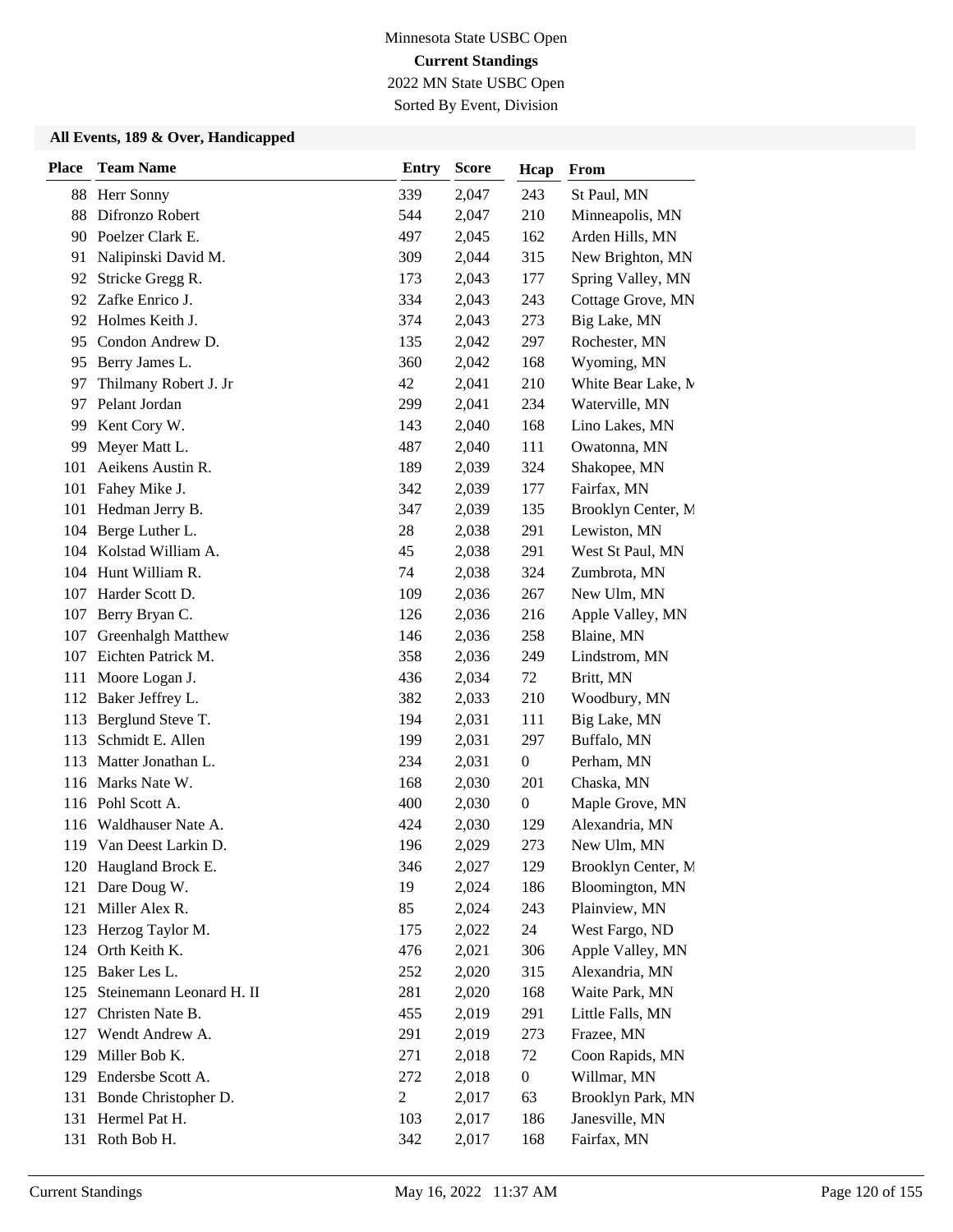2022 MN State USBC Open

Sorted By Event, Division

| <b>Place</b> | <b>Team Name</b>           | <b>Entry</b> | <b>Score</b> | Hcap             | From              |
|--------------|----------------------------|--------------|--------------|------------------|-------------------|
|              | 134 Engler Eric P.         | 479          | 2,016        | 324              | Blaine, MN        |
| 135          | Schmidt Jason P.           | 206          | 2,015        | 330              | Waconia, MN       |
|              | 136 Munson Thomas C.       | 22           | 2,014        | 153              | Cottage Grove, MN |
|              | 136 Hinnenkamp Ken J.      | 224          | 2,014        | 282              | Melrose, MN       |
|              | 136 Littlefield Aaron J.   | 395          | 2,014        | 54               | Rochester, MN     |
|              | 139 Groebner Jayme R.      | 109          | 2,013        | 267              | New Ulm, MN       |
| 139          | Aeikens Alex L.            | 189          | 2,013        | 291              | Shakopee, MN      |
| 141          | Peterson Acay A.           | 159          | 2,011        | 144              | Maple Grove, MN   |
|              | 142 Stuewe Gerry           | 137          | 2,009        | 291              | Hamburg, MN       |
|              | 142 Nelson Evan            | 411          | 2,009        | 315              | New London, MN    |
| 144          | Sodergren Scott R.         | 399          | 2,008        | 72               | Maple Grove, MN   |
| 145          | Shaffer David A.           | 321          | 2,007        | 153              | Kettle River, MN  |
|              | 145 Hill Jacob             | 298          | 2,007        | 330              | Waterville, MN    |
| 147          | Trautschold Dan S.         | 396          | 2,006        | 201              | Rochester, MN     |
| 148          | Rosaaen Richard (Tim) T.   | 70           | 2,005        | 192              | Zumbrota, MN      |
|              | 149 Dukart Zach G.         | 398          | 2,004        | 168              | Rochester, MN     |
|              | 150 Long Ron A.            | 251          | 2,003        | 330              | Alexandria, MN    |
|              | 150 Dischinger Benjamin J. | 472          | 2,003        | 81               | Wheaton, MN       |
| 150          | Schroeder Aaron M.         | 496          | 2,003        | 30               | Plymouth, MN      |
|              | 153 Reiners Jamison J.     | 145          | 2,002        | 201              | Blaine, MN        |
| 153          | Vashaw Charles J.          | 400          | 2,002        | 129              | Maple Grove, MN   |
| 153          | Johnson Robert F.          | 438          | 2,002        | 297              | Britt, MN         |
| 153          | Castle Christopher A.      | 484          | 2,002        | $\boldsymbol{0}$ | Norwood, MN       |
| 157          | Tufigno Joshua L.          | 280          | 1,999        | 201              | Waite Park, MN    |
| 157          | Johanson Robert C.         | 360          | 1,999        | 324              | Wyoming, MN       |
|              | 159 Bird Jamie A.          | 49           | 1,998        | 81               | Duluth, MN        |
| 159          | Hagemann Josiah J.         | 162          | 1,998        | 111              | Cokato, MN        |
| 161          | Kiffmeyer James B.         | 74           | 1,997        | 243              | Zumbrota, MN      |
| 161          | Berger Jay R.              | 157          | 1,997        | 258              | Maple Grove, MN   |
| 161          | Lemieux Ben P.             | 264          | 1,997        | 24               | Ramsey, MN        |
| 161          | Jones Thomas P.            | 483          | 1,997        | 63               | Norwood, MN       |
|              | 165 Greenhalgh Steven L.   | 145          | 1,995        | 6                | Blaine, MN        |
|              | 165 Davis Benjamin D.      | 190          | 1,995        | 234              | Shakopee, MN      |
|              | 165 Fuchs Todd J.          | 374          | 1,995        | 201              | Big Lake, MN      |
| 165          | Hansen Daron L.            | 484          | 1,995        | $\boldsymbol{0}$ | Norwood, MN       |
| 169          | Classen Brent G.           | 172          | 1,993        | 129              | Spring Valley, MN |
| 170          | Shields Chris P.           | 175          | 1,992        | 168              | West Fargo, ND    |
| 170          | Thelen Bryan M.            | 431          | 1,992        | 15               | Delano, MN        |
| 170          | Huikko Shawn R.            | 465          | 1,992        | 282              | Annandale, MN     |
| 173          | Streich Dean A.            | 144          | 1,991        | 258              | Lino Lakes, MN    |
|              | 174 Panganiban Rino        | 259          | 1,990        | 54               | Maple Grove, MN   |
| 174          | Lundell Steve L.           | 476          | 1,990        | 129              | Apple Valley, MN  |
|              | 176 Morse Matthew J.       | 98           | 1,989        | 81               | Lakefield, MN     |
| 176          | Condon Anthony (Tony)      | 135          | 1,989        | 192              | Rochester, MN     |
|              | 176 Lovelace Mike R.       | 233          | 1,989        | 279              | Perham, MN        |
|              | 176 Henk Rick L.           | 544          | 1,989        | 135              | Minneapolis, MN   |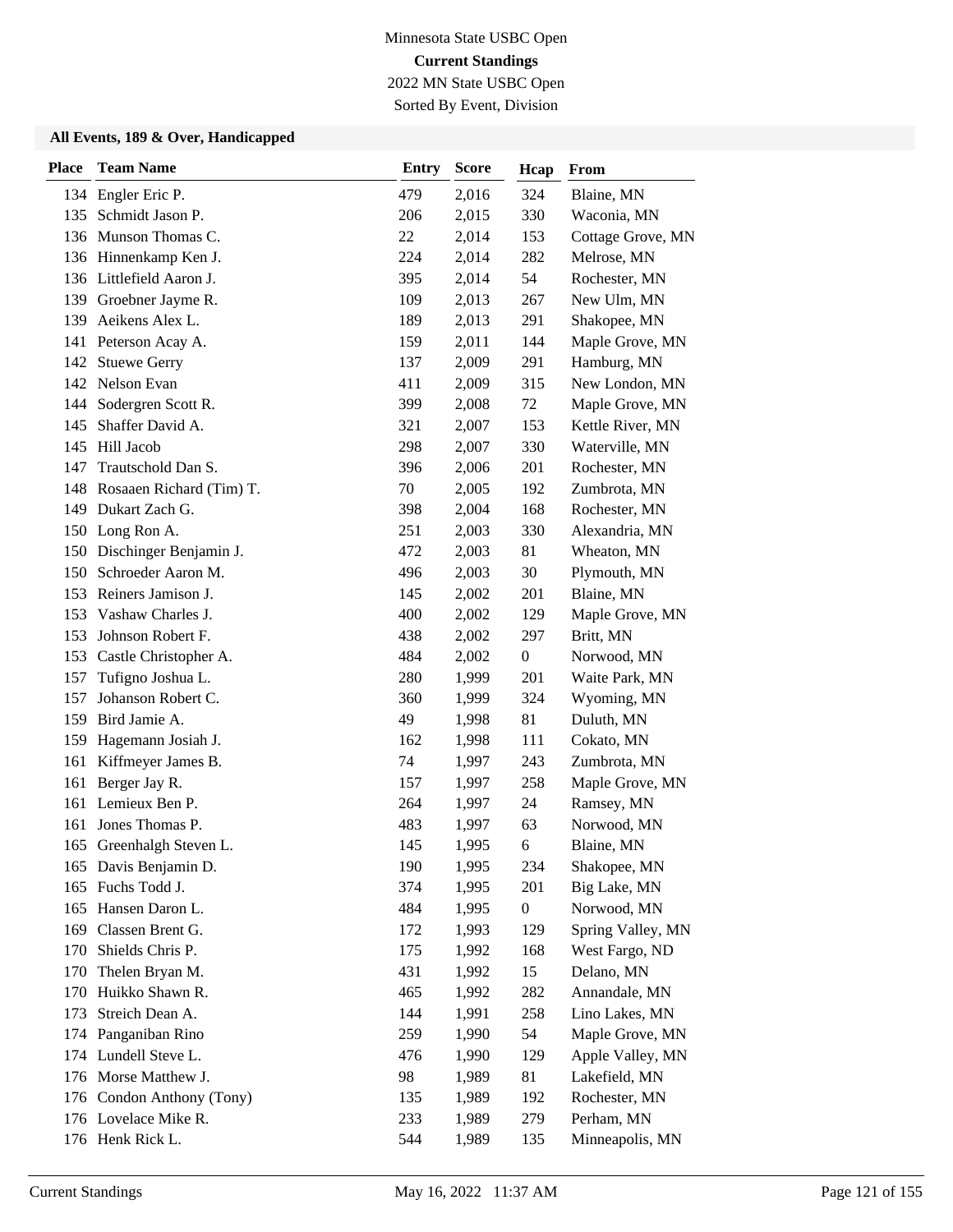2022 MN State USBC Open Sorted By Event, Division

| <b>Place</b> | <b>Team Name</b>        | <b>Entry</b> | <b>Score</b> | Hcap             | From              |
|--------------|-------------------------|--------------|--------------|------------------|-------------------|
| 180          | McCullick Josh          | 9            | 1,988        | 330              | Woodbury, MN      |
| 180          | Sackett Jaxon J.        | 75           | 1,988        | 330              | Zumbrota, MN      |
| 180          | Goede Benjamin R.       | 195          | 1,988        | 144              | Big Lake, MN      |
| 180          | Maus Jonathan T.        | 481          | 1,988        | 282              | Maple Grove, MN   |
| 184          | Goettig Brandon J.      | 258          | 1,985        | 135              | Wahkon, MN        |
| 185          | Kunz Bryce D.           | 70           | 1,984        | 297              | Zumbrota, MN      |
| 186          | Burns Aaron M.          | 131          | 1,983        | 249              | Lake City, MN     |
|              | 186 Reker Paul J.       | 196          | 1,983        | 234              | New Ulm, MN       |
| 188          | Synstegard Erich D.     | 348          | 1,982        | 144              | West St Paul, MN  |
| 188          | Greenley Camron S.      | 510          | 1,982        | 324              | Fergus Falls, MN  |
| 188          | Banovetz David B.       | 163          | 1,982        | 210              | Cokato, MN        |
| 191          | Rude Darik M.           | 77           | 1,981        | 54               | Zumbrota, MN      |
| 191          | Allen Sean M.           | 398          | 1,981        | 258              | Rochester, MN     |
| 193          | Ott Michael             | 54           | 1,980        | 267              | Plainview, MN     |
| 193          | Dokken Randy S.         | 153          | 1,980        | 324              | New Richland, MN  |
| 193          | Koerner Taylor J.       | 306          | 1,980        | $\boldsymbol{0}$ | Faribault, MN     |
| 193          | Joslin Justin L.        | 321          | 1,980        | 135              | Kettle River, MN  |
| 193          | Bennett Jonathon M.     | 456          | 1,980        | 315              | Little Falls, MN  |
| 198          | Mulder Eric S.          | 9            | 1,979        | 39               | Woodbury, MN      |
|              | 199 Lien Phillip M.     | 81           | 1,978        | 210              | Zumbrota, MN      |
| 199          | Disher Curtis D.        | 249          | 1,978        | 144              | Sandstone, MN     |
| 199          | Blakesley Donovan R.    | 252          | 1,978        | 129              | Alexandria, MN    |
| 199          | <b>Terzich Scott</b>    | 274          | 1,978        | 258              | Hibbing, MN       |
| 199          | Savoy Ryan T.           | 487          | 1,978        | $\boldsymbol{0}$ | Owatonna, MN      |
| 204          | Kajer Mitchel R.        | 192          | 1,977        | 291              | Lonsdale, MN      |
|              | 205 Pederson Brandon H. | 62           | 1,976        | 210              | Zumbrota, MN      |
| 205          | Sackett Marty J.        | 75           | 1,976        | 315              | Zumbrota, MN      |
| 205          | Herrera James E.        | 348          | 1,976        | 324              | West St Paul, MN  |
|              | 208 Prenot Bob E.       | 134          | 1,975        | 162              | Winona, MN        |
| 209          | Dose Mark R.            | 105          | 1,974        | 297              | Lake City, MN     |
| 209          | Weisenberger Troy D.    | 506          | 1,974        | 153              | Fergus Falls, MN  |
|              | 209 Larson Dan J.       | 522          | 1,974        | 315              | Crystal, MN       |
|              | 212 Hines Pete J.       | 258          | 1,973        | 297              | Wahkon, MN        |
| 212          | Todd Bailey N.          | 358          | 1,973        | 330              | Lindstrom, MN     |
| 214          | Simon Tom E.            | 122          | 1,972        | 324              | Plymouth, MN      |
|              | 214 Hill John           | 202          | 1,972        | 201              | Waconia, MN       |
|              | 214 Downer Robert V.    | 271          | 1,972        | 24               | Coon Rapids, MN   |
|              | 217 Nelson Ronald D.    | 77           | 1,970        | 168              | Zumbrota, MN      |
| 217          | Andresen William A.     | 116          | 1,970        | 144              | Osseo, MN         |
| 217          | Jackson Allen G.        | 189          | 1,970        | 162              | Shakopee, MN      |
| 217          | Sandberg Mark L.        | 342          | 1,970        | 234              | Fairfax, MN       |
| 217          | Vang Tong               | 364          | 1,970        | 330              | St Paul, MN       |
|              | 222 Peterson Cody J.    | 72           | 1,969        | 291              | Zumbrota, MN      |
| 223          | Lampman Nick G.         | 3            | 1,968        | 144              | Red Wing, MN      |
| 223          | Yurkew Todd M.          | 39           | 1,968        | 87               | Big Lake, MN      |
| 223          | Huntington Tyler J.     | 334          | 1,968        | 72               | Cottage Grove, MN |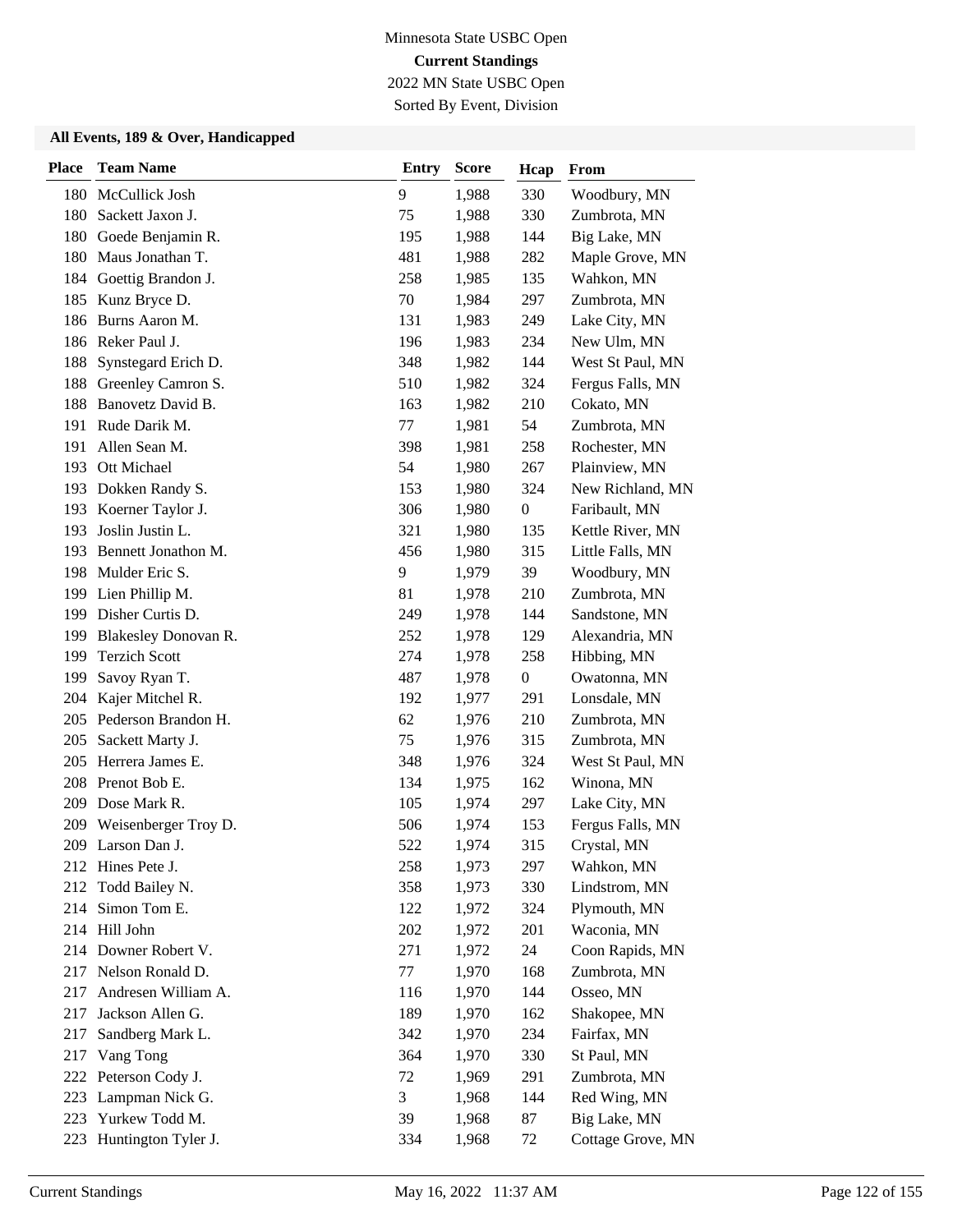2022 MN State USBC Open

Sorted By Event, Division

| <b>Place</b> | <b>Team Name</b>           | <b>Entry</b>   | <b>Score</b> | Hcap             | From               |
|--------------|----------------------------|----------------|--------------|------------------|--------------------|
| 223          | Stibbins David C. III      | 457            | 1,968        | 63               | Woodbury, MN       |
| 227          | Winkler Douglas J.         | 36             | 1,967        | 162              | White Bear Lake, M |
| 227          | Heitzinger Jason P.        | 341            | 1,967        | 273              | No St Paul, MN     |
| 229          | Feind Sean M.              | 136            | 1,966        | 177              | Rochester, MN      |
| 229          | Stoebner John R.           | 197            | 1,966        | 153              | New Ulm, MN        |
| 231          | <b>Bonde Dave</b>          | $\overline{c}$ | 1,965        | 234              | Brooklyn Park, MN  |
| 231          | Witt Benjamin R.           | 9              | 1,965        | $\boldsymbol{0}$ | Woodbury, MN       |
| 231          | Smith Peter B.             | 117            | 1,965        | 249              | Osseo, MN          |
|              | 231 Driver Jay P.          | 123            | 1,965        | 291              | Centerville, MN    |
| 231          | Weber Samuel R.            | 201            | 1,965        | $\boldsymbol{0}$ | New Brighton, MN   |
| 231          | Lang Daniel D.             | 250            | 1,965        | 96               | Sandstone, MN      |
| 231          | Gustafson Alan P.          | 525            | 1,965        | 315              | Plymouth, MN       |
| 238          | McDonald Craig R.          | 19             | 1,964        | 30               | Bloomington, MN    |
| 238          | Cruikshank Robert G.       | 229            | 1,964        | 330              | East Bethel, MN    |
| 240          | Miller Greg                | 205            | 1,963        | 135              | Waconia, MN        |
| 240          | Edwards Matthew J.         | 346            | 1,963        | 96               | Brooklyn Center, M |
|              | 242 Novotny Lawrence J. Jr | 174            | 1,962        | 177              | Montgomery, MN     |
|              | 242 Hawk Randy L.          | 435            | 1,962        | 92               | Britt, MN          |
| 244          | Miller Jason D.            | 234            | 1,961        | 273              | Perham, MN         |
| 244          | Eagen Eric A.              | 395            | 1,961        | 63               | Rochester, MN      |
| 244          | Selnes Jordan L.           | 436            | 1,961        | 249              | Britt, MN          |
| 244          | Schleicher Ryan T.         | 456            | 1,961        | $\boldsymbol{0}$ | Little Falls, MN   |
| 248          | Kurkowski Michael A.       | 154            | 1,960        | 324              | Maple Grove, MN    |
|              | 248 Craigen Jason T.       | 426            | 1,960        | $\boldsymbol{0}$ | Alexandria, MN     |
| 250          | Winter James M.            | 203            | 1,959        | 258              | Waconia, MN        |
| 250          | Vasser Joseph H.           | 268            | 1,959        | 282              | Cambridge, MN      |
| 250          | Sylvester Samuel J. Jr     | 488            | 1,959        | 6                | Owatonna, MN       |
| 253          | Buermann Lee R.            | 325            | 1,957        | 273              | Paynesville, MN    |
| 254          | Storm Dale E.              | 44             | 1,956        | 282              | Saint Charles, MN  |
| 255          | Dertz Ted J.               | 189            | 1,955        | 249              | Shakopee, MN       |
| 255          | Westphal Thomas J.         | 356            | 1,955        | 267              | North Branch, MN   |
| 255          | Sundby Gary W. Jr          | 472            | 1,955        | 273              | Wheaton, MN        |
|              | 258 Roh Michael F.         | 9              | 1,953        | 39               | Woodbury, MN       |
| 258          | Cordes Brent E.            | 133            | 1,953        | 144              | Winona, MN         |
|              | 258 Krieger Brian          | 372            | 1,953        | 225              | Hastings, MN       |
| 261          | Dorma Dustin K.            | 217            | 1,952        | $\boldsymbol{0}$ | Burnsville, MN     |
| 261          | Selby Mark J. Jr           | 313            | 1,952        | 72               | New Brighton, MN   |
| 261          | Wolbeck Gerald J.          | 325            | 1,952        | 144              | Paynesville, MN    |
|              | 264 Hintz Colten O.        | 183            | 1,951        | 243              | Montgomery, MN     |
|              | 264 Crews Daniel B.        | 374            | 1,951        | 162              | Big Lake, MN       |
| 266          | Walstrom Jonathan G.       | 152            | 1,950        | 273              | New Richland, MN   |
| 266          | Miller Steven L.           | 162            | 1,950        | 291              | Cokato, MN         |
|              | 266 Nelson David E.        | 318            | 1,950        | 234              | White Bear Lk, MN  |
| 266          | Jones David J.             | 346            | 1,950        | 105              | Brooklyn Center, M |
|              | 270 Schmitt Gary M.        | 96             | 1,949        | 153              | Sartell, MN        |
|              | 270 Luing Curt P.          | 98             | 1,949        | 330              | Lakefield, MN      |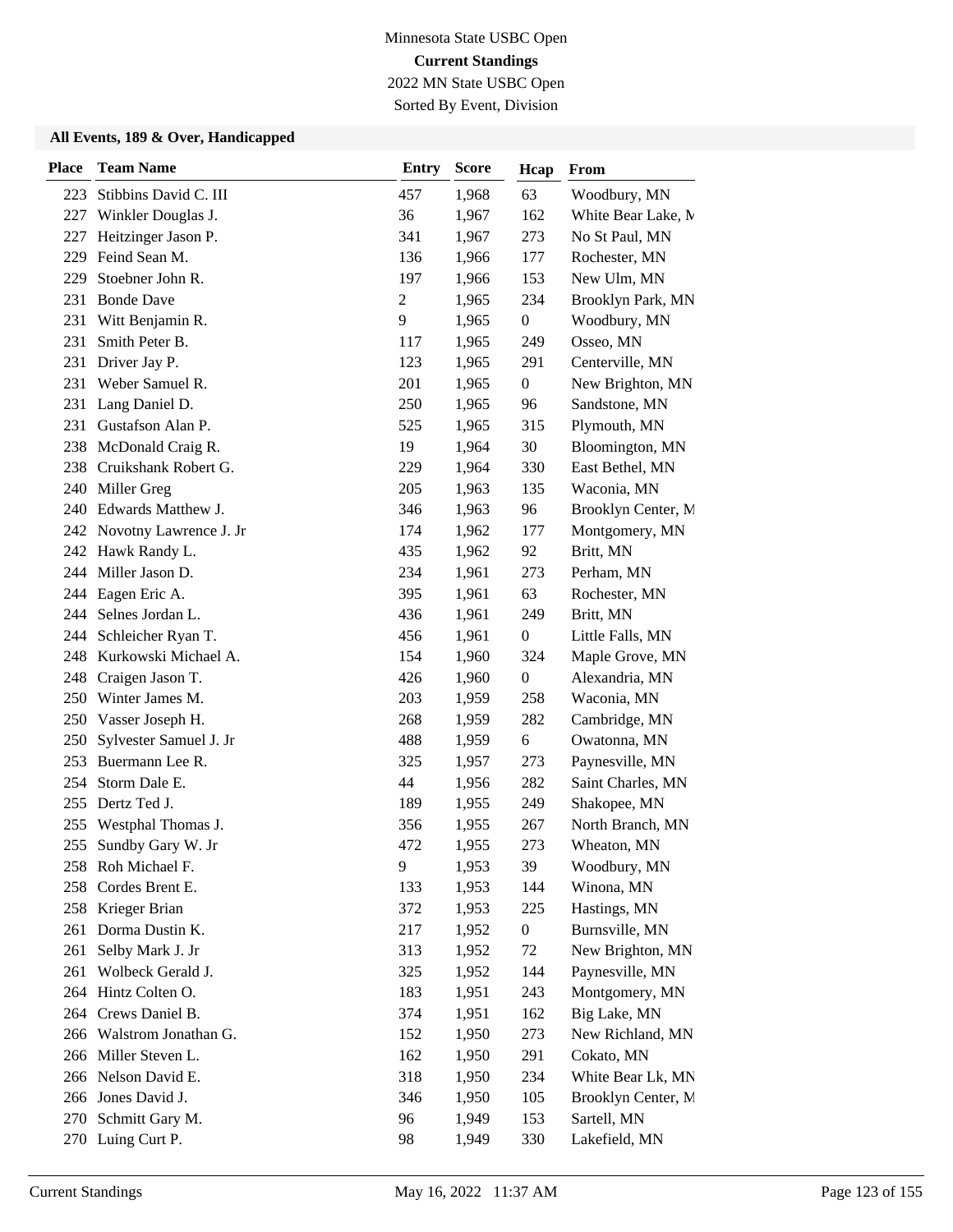2022 MN State USBC Open Sorted By Event, Division

| <b>Place</b> | <b>Team Name</b>        | <b>Entry</b> | <b>Score</b> | Hcap             | From              |
|--------------|-------------------------|--------------|--------------|------------------|-------------------|
|              | 270 Milbrath Stanley L. | 155          | 1,949        | 129              | Maple Grove, MN   |
| 270          | Tovsen Rob J.           | 162          | 1,949        | $\boldsymbol{0}$ | Cokato, MN        |
| 270          | Del Percio Anthony J.   | 234          | 1,949        | 168              | Perham, MN        |
| 275          | Johnson Billie D.       | 185          | 1,948        | 282              | New London, MN    |
| 275          | Mattson Ryan S.         | 195          | 1,948        | 72               | Big Lake, MN      |
| 277          | Hutchison Mike          | 86           | 1,947        | 324              | Plainview, MN     |
| 278          | Kuebelbeck Jeremy P.    | 455          | 1,946        | 135              | Little Falls, MN  |
| 279          | Tabor Chris L.          | 5            | 1,945        | 153              | Dodge Center, MN  |
| 279          | Sackett Trace B.        | 75           | 1,945        | 258              | Zumbrota, MN      |
|              | 279 Yenish Alex D.      | 153          | 1,945        | 210              | New Richland, MN  |
| 279          | Ascheman Zachery S.     | 189          | 1,945        | 258              | Shakopee, MN      |
| 279          | Reese Brandon R.        | 350          | 1,945        | 81               | Chanhassen, MN    |
|              | 284 Bremer Jeff L.      | 105          | 1,944        | 243              | Lake City, MN     |
| 284          | Wyman Josh C.           | 191          | 1,944        | 210              | Elk River, MN     |
| 284          | Rhuby Shane L.          | 258          | 1,944        | 243              | Wahkon, MN        |
| 284          | Hawkins Dylan A.        | 281          | 1,944        | 111              | Waite Park, MN    |
| 288          | Nava Steven J. Jr       | 264          | 1,941        | $\boldsymbol{0}$ | Ramsey, MN        |
| 288          | Erickson Nate A.        | 417          | 1,941        | 324              | Willmar, MN       |
| 288          | Degree Rick J. Jr       | 420          | 1,941        | 234              | Hastings, MN      |
| 291          | Thorn Daniel C.         | 127          | 1,940        | 306              | Apple Valley, MN  |
| 291          | Thorsten Chad D.        | 179          | 1,940        | 162              | Saint Cloud, MN   |
| 291          | Langevin Kenneth R.     | 256          | 1,940        | 225              | Woodbury, MN      |
| 291          | Mattson Tom P.          | 381          | 1,940        | 120              | Woodbury, MN      |
| 291          | Woods James G.          | 384          | 1,940        | 81               | Atwater, MN       |
|              | 296 Litzau Jeff A.      | 99           | 1,939        | 234              | Annandale, MN     |
| 296          | Athey Donald D.         | 459          | 1,939        | 267              | Mahtomedi, MN     |
| 296          | Vruno Anthony C.        | 544          | 1,939        | 24               | Minneapolis, MN   |
|              | 299 Hooper Benjamin J.  | 415          | 1,938        | 315              | Roseville, MN     |
|              | 299 Pfeifer Robert C.   | 538          | 1,938        | 282              | Champlin, MN      |
| 301          | Reker Eric M.           | 196          | 1,937        | 201              | New Ulm, MN       |
| 301          | Gullekson James M.      | 357          | 1,937        | 243              | Barnsville, MN    |
| 301          | Iverson Trevor A.       | 435          | 1,937        | 234              | Britt, MN         |
|              | 304 Uptagrafft Doug W.  | 84           | 1,936        | 105              | Plainview, MN     |
| 304          | Mahler Arik M.          | 355          | 1,936        | 282              | Forest Lake, MN   |
| 304          | Tejeda Antonio R.       | 423          | 1,936        | 81               | Alexandria, MN    |
| 307          | Bakken Greg H.          | 81           | 1,935        | 291              | Zumbrota, MN      |
| 307          | Wirz Michael            | 483          | 1,935        | $\boldsymbol{0}$ | Norwood, MN       |
| 309          | <b>Malinen Marty</b>    | 96           | 1,934        | 177              | Sartell, MN       |
| 309          | Goodwin David A.        | 122          | 1,934        | 330              | Plymouth, MN      |
| 309          | Braun Ryan K.           | 148          | 1,934        | 144              | Spring Valley, MN |
| 309          | Eiss John M.            | 399          | 1,934        | 168              | Maple Grove, MN   |
| 309          | Schrapp Ken P.          | 542          | 1,934        | 111              | Maplewood, MN     |
|              | 314 Kiffmeyer Jeff J.   | 172          | 1,933        | 96               | Spring Valley, MN |
| 314          | Wright Dana R.          | 270          | 1,933        | $\boldsymbol{0}$ | Coon Rapids, MN   |
| 314          | York Austin C.          | 416          | 1,933        | 15               | St Francis, MN    |
| 317          | Hjelm David H. Jr       | 472          | 1,932        | 306              | Wheaton, MN       |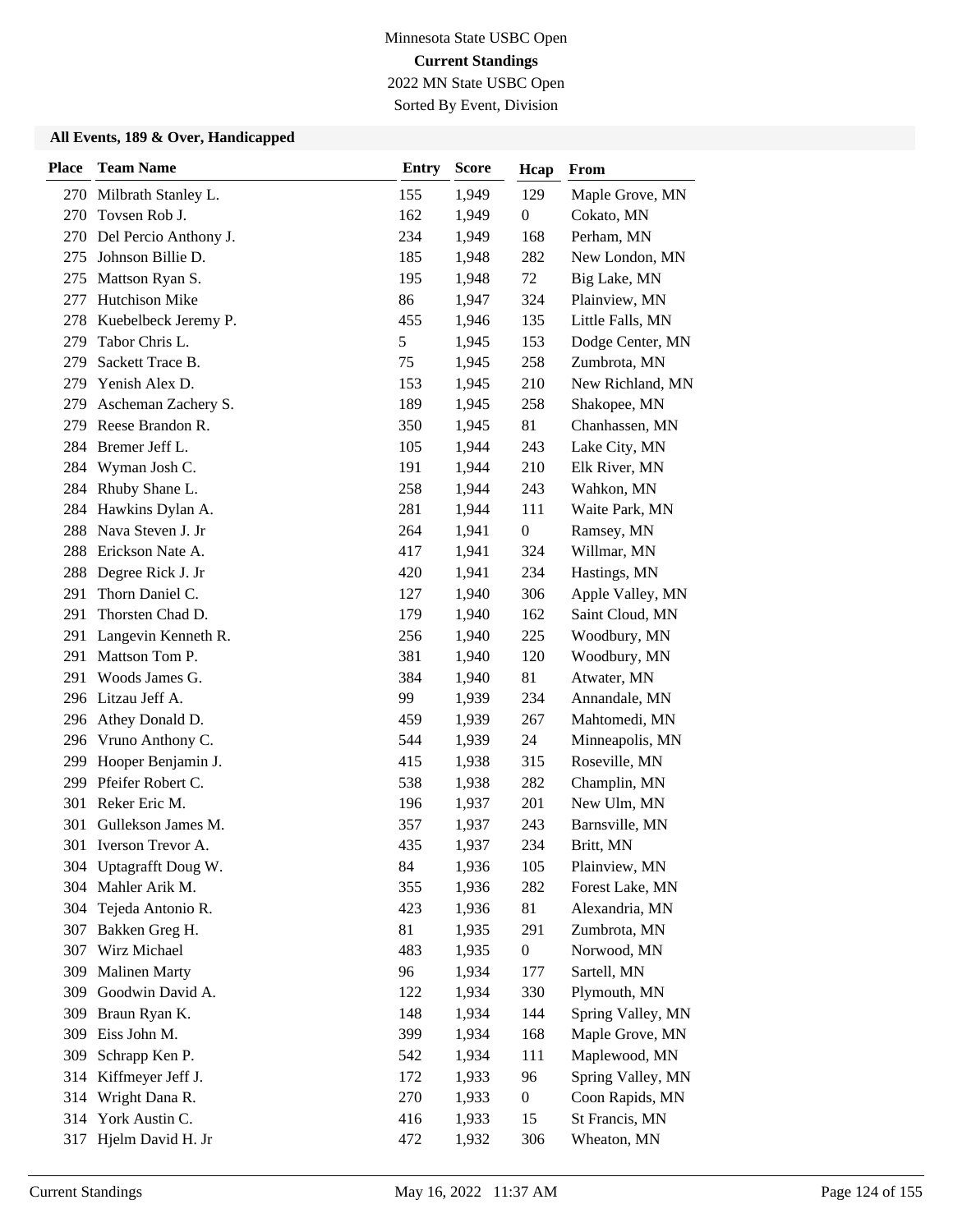2022 MN State USBC Open Sorted By Event, Division

| <b>Place</b> | <b>Team Name</b>            | <b>Entry</b>     | <b>Score</b> | Hcap             | From               |
|--------------|-----------------------------|------------------|--------------|------------------|--------------------|
|              | 318 Wood Mike I. Jr         | $\boldsymbol{2}$ | 1,931        | 105              | Brooklyn Park, MN  |
|              | 318 Flipp Michael J.        | 321              | 1,931        | 129              | Kettle River, MN   |
| 318          | Haedrich Tyler              | 498              | 1,931        | 168              | Arden Hills, MN    |
| 321          | Hoen Bill J.                | 137              | 1,930        | 258              | Hamburg, MN        |
|              | 322 Winter Darin J.         | 392              | 1,929        | 216              | Brooten, MN        |
| 323          | Jansen Ryan L.              | 86               | 1,928        | 267              | Plainview, MN      |
| 323          | Garbow Roy D.               | 258              | 1,928        | 48               | Wahkon, MN         |
|              | 323 Pate David J. Sr        | 382              | 1,928        | 96               | Woodbury, MN       |
|              | 326 Feind Joseph P.         | 136              | 1,927        | 324              | Rochester, MN      |
|              | 326 Holley Donald R.        | 157              | 1,927        | 315              | Maple Grove, MN    |
| 326          | Kohner Steven L.            | 349              | 1,927        | 96               | Chanhassen, MN     |
| 326          | Meyer Chad L.               | 423              | 1,927        | 96               | Alexandria, MN     |
| 326          | King Jace C.                | 431              | 1,927        | 111              | Delano, MN         |
| 331          | Nickell Bruce D.            | 67               | 1,926        | 225              | Zumbrota, MN       |
|              | 332 Larson Wayne B.         | 416              | 1,925        | 48               | St Francis, MN     |
| 333          | Treague Chris M.            | 3                | 1,924        | 234              | Red Wing, MN       |
| 333          | Svenkeson James M.          | 42               | 1,924        | 306              | White Bear Lake, M |
| 333          | Amland Ryan                 | 207              | 1,924        | 297              | Waconia, MN        |
| 333          | Loth Alan                   | 270              | 1,924        | 186              | Coon Rapids, MN    |
|              | 337 Rowan James R.          | 229              | 1,923        | 291              | East Bethel, MN    |
| 337          | Kennedy Ron L.              | 421              | 1,923        | 291              | Minneapolis, MN    |
| 339          | Behnke Joey C.              | 206              | 1,922        | 297              | Waconia, MN        |
| 339          | Sopp-Schroeder Katie Ann S. | 497              | 1,922        | 201              | Arden Hills, MN    |
| 341          | Tangen Blake A.             | 384              | 1,921        | 291              | Atwater, MN        |
| 341          | Poelzer Carl P.             | 497              | 1,921        | 201              | Arden Hills, MN    |
| 341          | Urman Trinity D.            | 293              | 1,921        | 267              | Bayport, MN        |
|              | 344 Rierson Chris W.        | 157              | 1,920        | 24               | Maple Grove, MN    |
| 344          | Williams Peter C.           | 194              | 1,920        | 282              | Big Lake, MN       |
|              | 344 Rixmann Adam S.         | 355              | 1,920        | 249              | Forest Lake, MN    |
| 347          | Callahan Randy S.           | 99               | 1,919        | 315              | Annandale, MN      |
| 347          | Haala Andy E.               | 493              | 1,919        | 330              | Janesville, MN     |
|              | 347 Lucas Mitchell R.       | 537              | 1,919        | 258              | Champlin, MN       |
|              | 350 Bigelow Robert C.       | 29               | 1,918        | 273              | Lewiston, MN       |
|              | 350 Walstrom Garry T.       | 152              | 1,918        | 330              | New Richland, MN   |
| 350          | Anderson Jeff D.            | 264              | 1,918        | 30               | Ramsey, MN         |
|              | 350 Metzger Steve T.        | 268              | 1,918        | 249              | Cambridge, MN      |
| 350          | Aydt John J.                | 365              | 1,918        | 210              | Annandale, MN      |
|              | 350 Nelson Brent A.         | 472              | 1,918        | 324              | Wheaton, MN        |
| 350          | Halida Terry P.             | 497              | 1,918        | 111              | Arden Hills, MN    |
| 357          | Gora Brent T.               | 134              | 1,917        | 258              | Winona, MN         |
| 357          | <b>Spigner Charles</b>      | 137              | 1,917        | 243              | Hamburg, MN        |
| 357          | Pearse Mike                 | 172              | 1,917        | 81               | Spring Valley, MN  |
| 357          | Danielson Jeff L.           | 343              | 1,917        | 315              | Fairfax, MN        |
|              | 357 Walther Jeff R.         | 498              | 1,917        | $\boldsymbol{0}$ | Arden Hills, MN    |
| 362          | Sevald Richard P.           | 157              | 1,916        | 243              | Maple Grove, MN    |
| 363          | Goga Derek L.               | 159              | 1,915        | 273              | Maple Grove, MN    |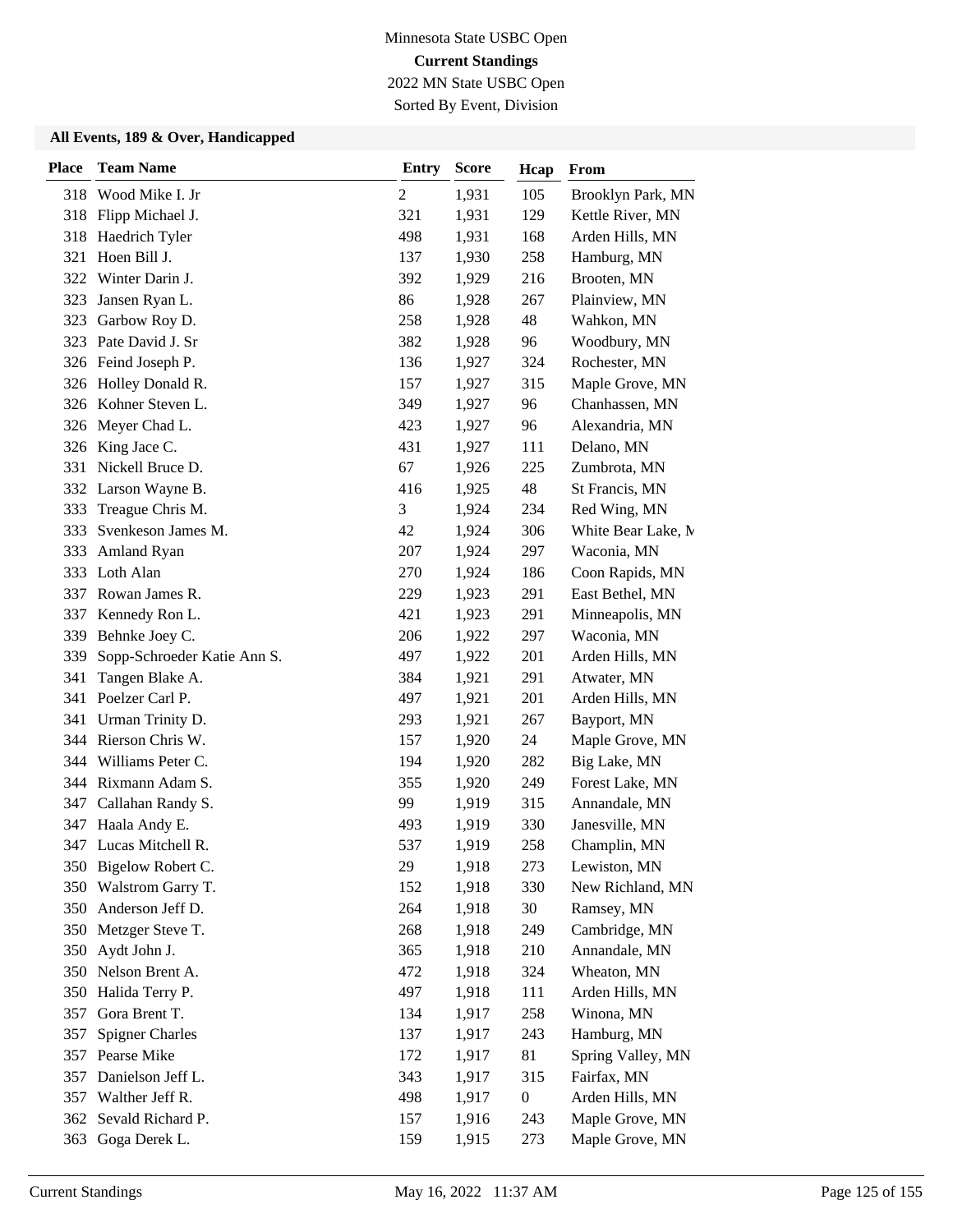2022 MN State USBC Open Sorted By Event, Division

| <b>Place</b> | <b>Team Name</b>           | <b>Entry</b> | <b>Score</b> | Hcap             | From              |
|--------------|----------------------------|--------------|--------------|------------------|-------------------|
|              | 363 Simon Kurt R.          | 174          | 1,915        | 201              | Montgomery, MN    |
| 363          | Preda John F. II           | 338          | 1,915        | 297              | Lindstrom, MN     |
|              | 363 Power Patrick          | 541          | 1,915        | 120              | Maplewood, MN     |
| 367          | Morrow Shannon T.          | 67           | 1,913        | 111              | Zumbrota, MN      |
| 367          | Johnson Bradley            | 206          | 1,913        | 273              | Waconia, MN       |
| 367          | Heebl Lawrence D.          | 40           | 1,913        | 291              | Big Lake, MN      |
| 367          | Huspek Brandon G.          | 318          | 1,913        | 297              | White Bear Lk, MN |
| 367          | Mattson Christopher J.     | 381          | 1,913        | 201              | Woodbury, MN      |
|              | 372 Pearson Justin P.      | 178          | 1,912        | 129              | Saint Cloud, MN   |
| 373          | Dingmann Herb H.           | 179          | 1,911        | 273              | Saint Cloud, MN   |
| 373          | Hogan Nicholas R.          | 484          | 1,911        | $\boldsymbol{0}$ | Norwood, MN       |
| 375          | Redden Brian M.            | 143          | 1,910        | 39               | Lino Lakes, MN    |
| 375          | Paine Matthew J.           | 264          | 1,910        | $\boldsymbol{0}$ | Ramsey, MN        |
| 375          | Davis Scott A.             | 271          | 1,910        | 105              | Coon Rapids, MN   |
| 375          | Broking John III           | 409          | 1,910        | 210              | Grand Rapids, MN  |
| 375          | Price Jason R.             | 425          | 1,910        | 72               | Alexandria, MN    |
| 380          | Hanson Adam J.             | 9            | 1,909        | 186              | Woodbury, MN      |
| 380          | Drake Kevin R.             | 28           | 1,909        | 330              | Lewiston, MN      |
| 380          | Turner Imanuel L.          | 436          | 1,909        | 177              | Britt, MN         |
| 380          | Runningen John M.          | 506          | 1,909        | 234              | Fergus Falls, MN  |
|              | 384 Borkenhagen Brandon D. | 319          | 1,908        | 297              | White Bear Lk, MN |
| 384          | MacNeven Zach              | 388          | 1,908        | 291              | Minneapolis, MN   |
|              | 386 Rude Andy J.           | 77           | 1,907        | 153              | Zumbrota, MN      |
| 386          | Winter Kyle N.             | 226          | 1,907        | 267              | Melrose, MN       |
| 386          | Moore John W.              | 317          | 1,907        | 177              | White Bear Lk, MN |
| 389          | Miller Brady J.            | 85           | 1,906        | 330              | Plainview, MN     |
| 389          | Beckman Bryce J.           | 235          | 1,906        | 243              | Mankato, MN       |
| 389          | Johnson Robert O.          | 438          | 1,906        | 168              | Britt, MN         |
| 392          | Gunderson Zach S.          | 176          | 1,905        | 306              | West Fargo, ND    |
| 392          | Upton Michael S.           | 195          | 1,905        | $\boldsymbol{0}$ | Big Lake, MN      |
| 392          | Mateffy William J.         | 218          | 1,905        | $\boldsymbol{0}$ | Burnsville, MN    |
|              | 392 Haugh Briley M.        | 218          | 1,905        | 48               | Burnsville, MN    |
|              | 392 Korhonen Mark J.       | 321          | 1,905        | 225              | Kettle River, MN  |
| 392          | Brown Mitchell D.          | 353          | 1,905        | 315              | Alexandria, MN    |
| 392          | Sundin Jared W.            | 438          | 1,905        | 48               | Britt, MN         |
| 399          | Miller Travis J.           | 328          | 1,904        | 234              | Litchfield, MN    |
| 399          | Domeier Shawn M.           | 388          | 1,904        | 135              | Minneapolis, MN   |
| 401          | Davis Robert J. Jr         | 318          | 1,903        | 186              | White Bear Lk, MN |
| 401          | Maldonado James W.         | 381          | 1,903        | 267              | Woodbury, MN      |
| 403          | DeGroot Arthur G. Jr       | 383          | 1,902        | 210              | Faribault, MN     |
| 403          | Trutwin Aaron S.           | 455          | 1,902        | 210              | Little Falls, MN  |
| 403          | Peterson Robert J.         | 543          | 1,902        | 201              | Alexandria, MN    |
| 403          | Campbell Michael S.        | 539          | 1,902        | 135              | Oakdale, MN       |
| 407          | Erb Dennis R. Jr           | 313          | 1,901        | 153              | New Brighton, MN  |
|              | 408 Bock Daniel L.         | 487          | 1,900        | $\boldsymbol{0}$ | Owatonna, MN      |
| 408          | Williamson Clay T.         | 525          | 1,900        | 162              | Plymouth, MN      |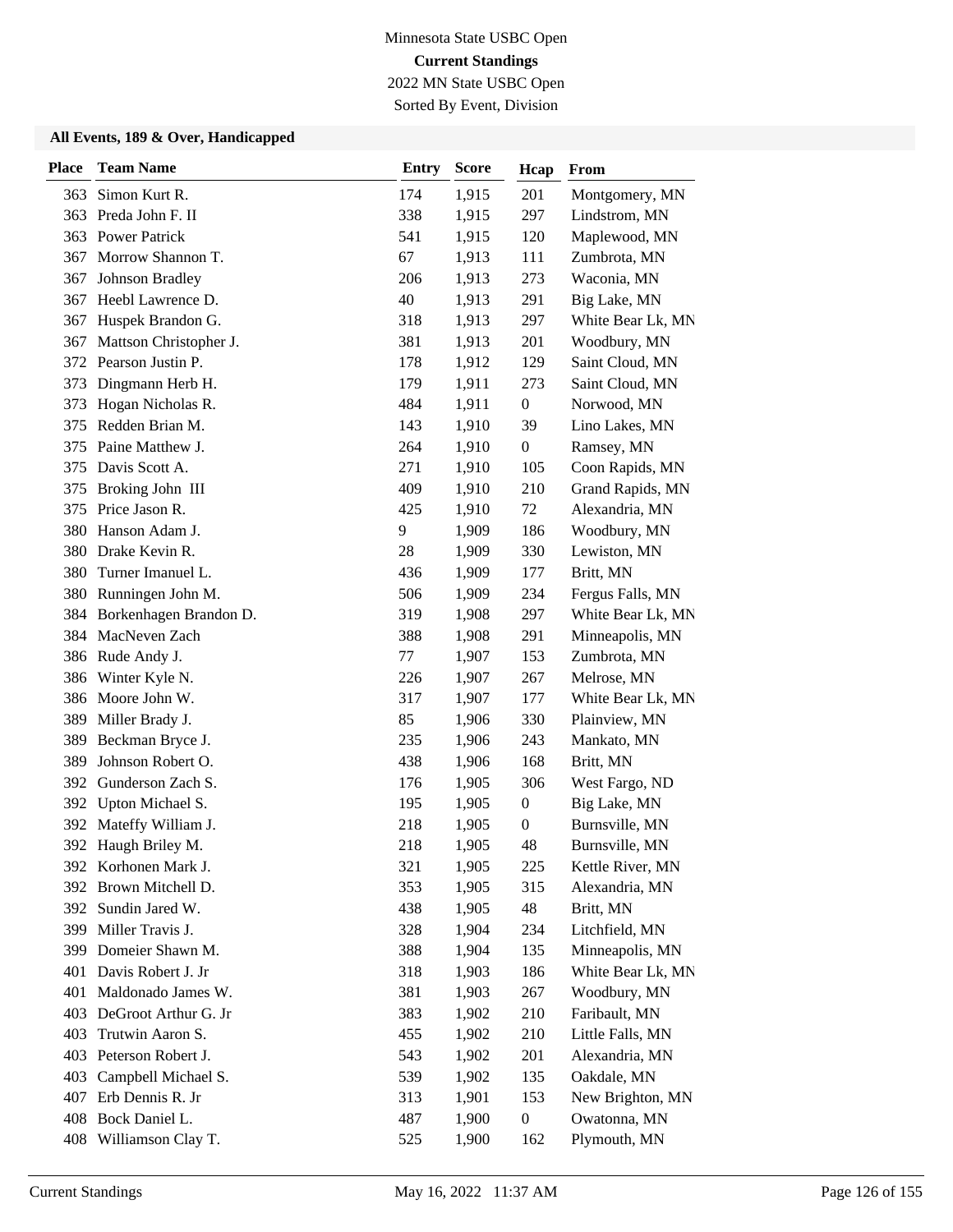2022 MN State USBC Open

Sorted By Event, Division

| <b>Place</b> | <b>Team Name</b>          | <b>Entry</b> | <b>Score</b> | Hcap             | From               |
|--------------|---------------------------|--------------|--------------|------------------|--------------------|
|              | 410 Lantto Samuel E.      | 399          | 1,899        | $\boldsymbol{0}$ | Maple Grove, MN    |
|              | 410 Zang Matt E.          | 404          | 1,899        | 177              | St Paul, MN        |
|              | 412 Marvin Steven M.      | 317          | 1,898        | 192              | White Bear Lk, MN  |
|              | 412 Reeves Theodore J.    | 416          | 1,898        | 30               | St Francis, MN     |
|              | 412 Adams Kyler M.        | 456          | 1,898        | 153              | Little Falls, MN   |
| 415          | Splinter Gene R.          | 111          | 1,897        | 234              | New Ulm, MN        |
|              | 415 Lahlum Daniel C.      | 141          | 1,897        | 105              | Lino Lakes, MN     |
| 415          | Meier Mitchell T.         | 169          | 1,897        | 315              | Chaska, MN         |
|              | 415 Danckwart Brady J.    | 53           | 1,897        | 87               | Plainview, MN      |
|              | 415 Hessenius Lee R.      | 249          | 1,897        | 291              | Sandstone, MN      |
| 420          | Phelps Joel I.            | 155          | 1,896        | 243              | Maple Grove, MN    |
| 420          | McCullough Greg W.        | 234          | 1,896        | 87               | Perham, MN         |
|              | 422 Olson Brian K.        | 49           | 1,895        | 168              | Duluth, MN         |
| 422          | Kunz Richard (Rick) J.    | 78           | 1,895        | 162              | Zumbrota, MN       |
| 422          | Whiteaker Ronald F.       | 345          | 1,895        | 225              | Austin, MN         |
|              | 425 Fisher Luke D.        | 22           | 1,894        | 6                | Cottage Grove, MN  |
| 425          | Gander Todd               | 84           | 1,894        | 249              | Plainview, MN      |
| 425          | Spicer Timothy M.         | 117          | 1,894        | 324              | Osseo, MN          |
| 428          | Trogstad Dennis B.        | 136          | 1,893        | 330              | Rochester, MN      |
| 428          | Backes William J.         | 197          | 1,893        | 210              | New Ulm, MN        |
|              | 428 Christenson Jason     | 225          | 1,893        | 144              | Melrose, MN        |
| 428          | Icaza Nate A.             | 518          | 1,893        | 282              | Faribault, MN      |
| 428          | Sammons Gregg A.          | 526          | 1,893        | 225              | Plymouth, MN       |
|              | 433 Pederson Blake A.     | 19           | 1,892        | 144              | Bloomington, MN    |
| 433          | Hill Daniel B.            | 117          | 1,892        | 210              | Osseo, MN          |
| 433          | Broostin Marc O.          | 481          | 1,892        | 291              | Maple Grove, MN    |
| 433          | Goehtz Ryan R.            | 518          | 1,892        | 324              | Faribault, MN      |
| 437          | Vickroy Eric C.           | 156          | 1,891        | 234              | Maple Grove, MN    |
| 437          | <b>Hammers MAtthew</b>    | 181          | 1,891        | 234              | Shakopee, MN       |
| 437          | Sedesky Kyle J.           | 307          | 1,891        | 201              | Lakeville, MN      |
| 440          | Watkins Jeremy M.         | 50           | 1,890        | 201              | Duluth, MN         |
|              | 440 Leonard Michael J.    | 129          | 1,890        | 96               | Little Canda, MI   |
|              | 440 Jacka Richard C. Jr   | 310          | 1,890        | 153              | New Brighton, MN   |
| 440          | Hasley Brandon D.         | 395          | 1,890        | 54               | Rochester, MN      |
| 444          | Barrie Phillip L.         | 97           | 1,889        | 81               | Lakefield, MN      |
|              | 444 Christenson Justin T. | 157          | 1,889        | 267              | Maple Grove, MN    |
|              | 444 Horton Darren M       | 461          | 1,889        | 243              | Verndale, MN       |
| 444          | Mart Christopher L.       | 495          | 1,889        | 15               | Plymouth, MN       |
|              | 448 Richter Jeffrey M.    | $72\,$       | 1,888        | 111              | Zumbrota, MN       |
|              | 449 Laing Jeff R.         | 224          | 1,887        | 63               | Melrose, MN        |
| 449          | DeRosier John J.          | 321          | 1,887        | 72               | Kettle River, MN   |
| 449          | Norby Mike A.             | 345          | 1,887        | 216              | Austin, MN         |
| 449          | Cleveland Matthew         | 346          | 1,887        | 192              | Brooklyn Center, M |
|              | 453 Frank Andrew M.       | 166          | 1,886        | 234              | Duluth, MN         |
|              | 453 Christie Patrick M.   | 276          | 1,886        | 96               | Hibbing, MN        |
|              | 453 Freeman Aaron N.      | 396          | 1,886        | 243              | Rochester, MN      |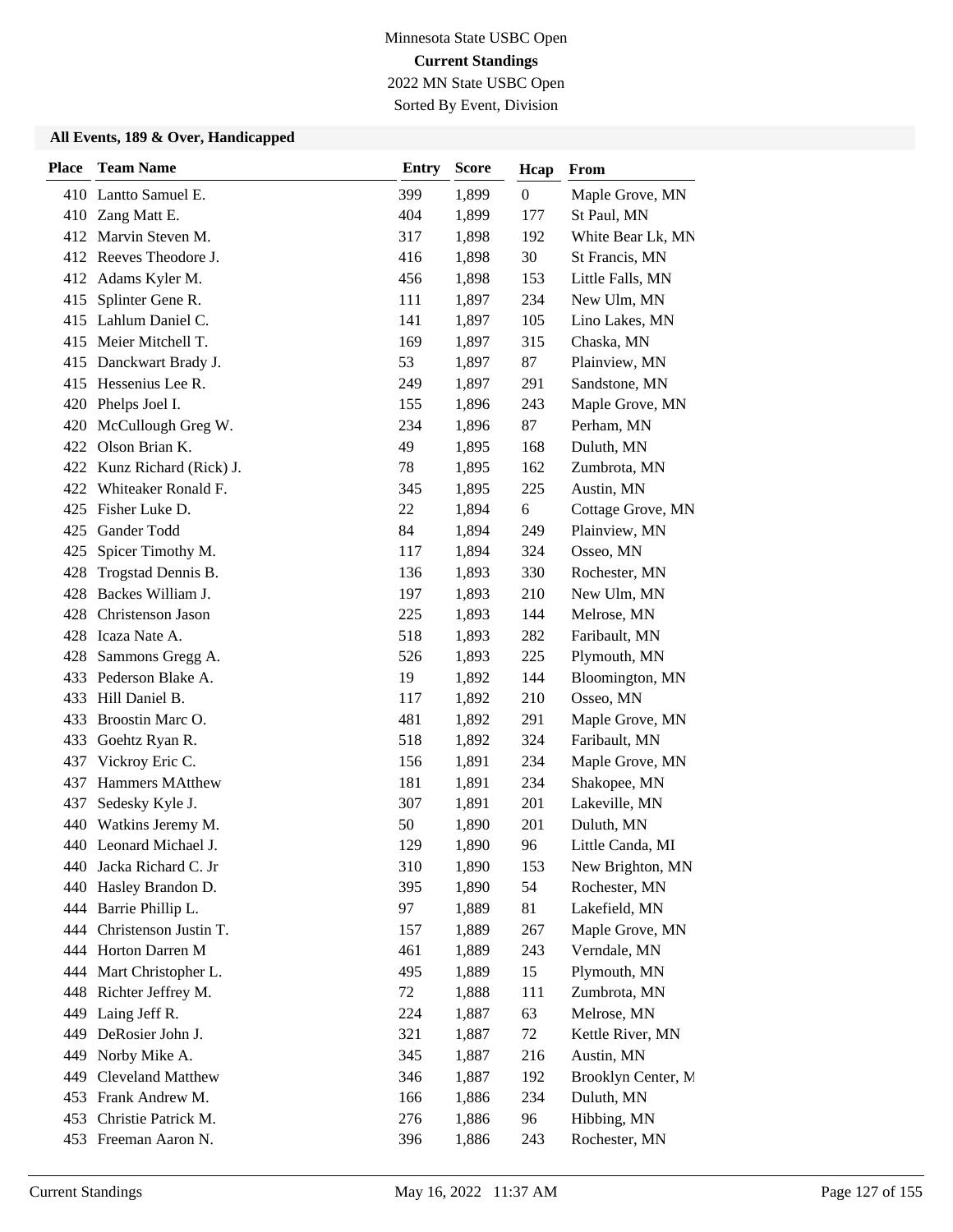2022 MN State USBC Open Sorted By Event, Division

| <b>Place</b> | <b>Team Name</b>                        | <b>Entry</b> | <b>Score</b>   | Hcap             | From                             |
|--------------|-----------------------------------------|--------------|----------------|------------------|----------------------------------|
|              | 453 Hewitt David W. Jr                  | 479          | 1,886          | 258              | Blaine, MN                       |
| 457          | Keller Robert E.                        | 36           | 1,885          | 129              | White Bear Lake, M               |
| 457          | Dodge Kenneth L.                        | 129          | 1,885          | 111              | Little Canda, MI                 |
| 457          | Stevens Christopher A.                  | 166          | 1,885          | 243              | Duluth, MN                       |
| 457          | Oulman David G.                         | 487          | 1,885          | $\boldsymbol{0}$ | Owatonna, MN                     |
| 461          | Foss John E.                            | 195          | 1,883          | $\boldsymbol{0}$ | Big Lake, MN                     |
| 461          | Sae Ma Tong                             | 259          | 1,883          | 129              | Maple Grove, MN                  |
| 461          | Gruber Eddie J.                         | 306          | 1,883          | 243              | Faribault, MN                    |
| 461          | Bleick Barry T.                         | 342          | 1,883          | 225              | Fairfax, MN                      |
| 461          | Burman Justin A.                        | 367          | 1,883          | 258              | Tamarack, MN                     |
| 466          | Young Anthony M.                        | 319          | 1,882          | 330              | White Bear Lk, MN                |
|              | 466 Peterson Scott K.                   | 357          | 1,882          | 297              | Barnsville, MN                   |
| 468          | <b>BRAUN ERIC D.</b>                    | 151          | 1,881          | 267              | Spring Valley, MN                |
| 468          | Monson Chad D.                          | 338          | 1,881          | 291              | Lindstrom, MN                    |
| 468          | Check Nick E.                           | 377          | 1,881          | 282              | Mounds View, MN                  |
| 471          | Blaha Jonathan B.                       | $20\,$       | 1,880          | 105              | Bloomington, MN                  |
|              | 471 Fenske David A.                     | 44           | 1,880          | 324              | Saint Charles, MN                |
| 471          | Harm Shawn W.                           | 52           | 1,880          | 168              | Plainview, MN                    |
| 471          | Hill Jonathan                           | 202          | 1,880          | 186              | Waconia, MN                      |
| 471          | Wedrickas Alan                          | 496          | 1,880          | $\boldsymbol{0}$ | Plymouth, MN                     |
|              | 476 Bru Dustin D.                       | 71           | 1,879          | 267              | Zumbrota, MN                     |
| 476          | Novotny Nicholas J.                     | 182          | 1,879          | 306              | Montgomery, MN                   |
| 476          | Ullman Sara C.                          | 388          | 1,879          | 216              | Minneapolis, MN                  |
|              | 476 Peterson Russ J.                    | 494          | 1,879          | 234              | Janesville, MN                   |
|              | 476 Youngerberg Austin J.               | 494          | 1,879          | 291              | Janesville, MN                   |
| 481          | LeBlanc William L.                      | 36           | 1,878          | 201              | White Bear Lake, M               |
| 481          | Olson Jordan E.                         | 415          | 1,878          | 168              | Roseville, MN                    |
| 481          | Hollman David R.                        | 457          | 1,878          | 105              | Woodbury, MN                     |
|              | 484 Cronin Richard J.                   | 50           | 1,877          | 120              | Duluth, MN                       |
|              | 484 Bru Richard H.                      | 71           | 1,877          | 105              | Zumbrota, MN                     |
| 484          | Driver Doug W.                          | 124          | 1,877          | 258              | Centerville, MN                  |
|              | 484 Bartels Joshua J.                   | 190          | 1,877          | 210              | Shakopee, MN                     |
|              | 484 Kelm Timothy R.                     | 355          | 1,877          | 144              | Forest Lake, MN                  |
|              | 484 Pascua Jeff                         | 518          | 1,877          | 192              | Faribault, MN                    |
| 490          | Walther Wallace C.                      | 96           | 1,876          | 324              | Sartell, MN                      |
| 490          | Hackert Daniel W.                       | 137          | 1,876          | 315              | Hamburg, MN                      |
| 490          | Hartmann Jason M.                       | 196          | 1,876          | 249              | New Ulm, MN                      |
| 490<br>490   | Moriarty James J.<br>Holmstrom Jason G. | 229          | 1,876          | 330              | East Bethel, MN                  |
| 490          | Haus Bruce A.                           | 352<br>362   | 1,876<br>1,876 | 306<br>153       | Rush City, MN<br>Forest Lake, MN |
| 496          | Spronk Delwyn D.                        | 383          | 1,875          | 324              | Faribault, MN                    |
| 496          | Douglas Fred W. Jr                      | 457          | 1,875          | $\boldsymbol{0}$ | Woodbury, MN                     |
| 496          | Wahner Timothy R.                       | 541          | 1,875          | 186              | Maplewood, MN                    |
| 496          | Vratisovsky Bruce J.                    | 526          | 1,875          | 297              | Plymouth, MN                     |
| 500          | Schmelzer Jared A.                      | 275          | 1,874          | 30               | Hibbing, MN                      |
|              | 500 Hanson Jason A.                     | 488          | 1,874          | $\boldsymbol{0}$ | Owatonna, MN                     |
|              |                                         |              |                |                  |                                  |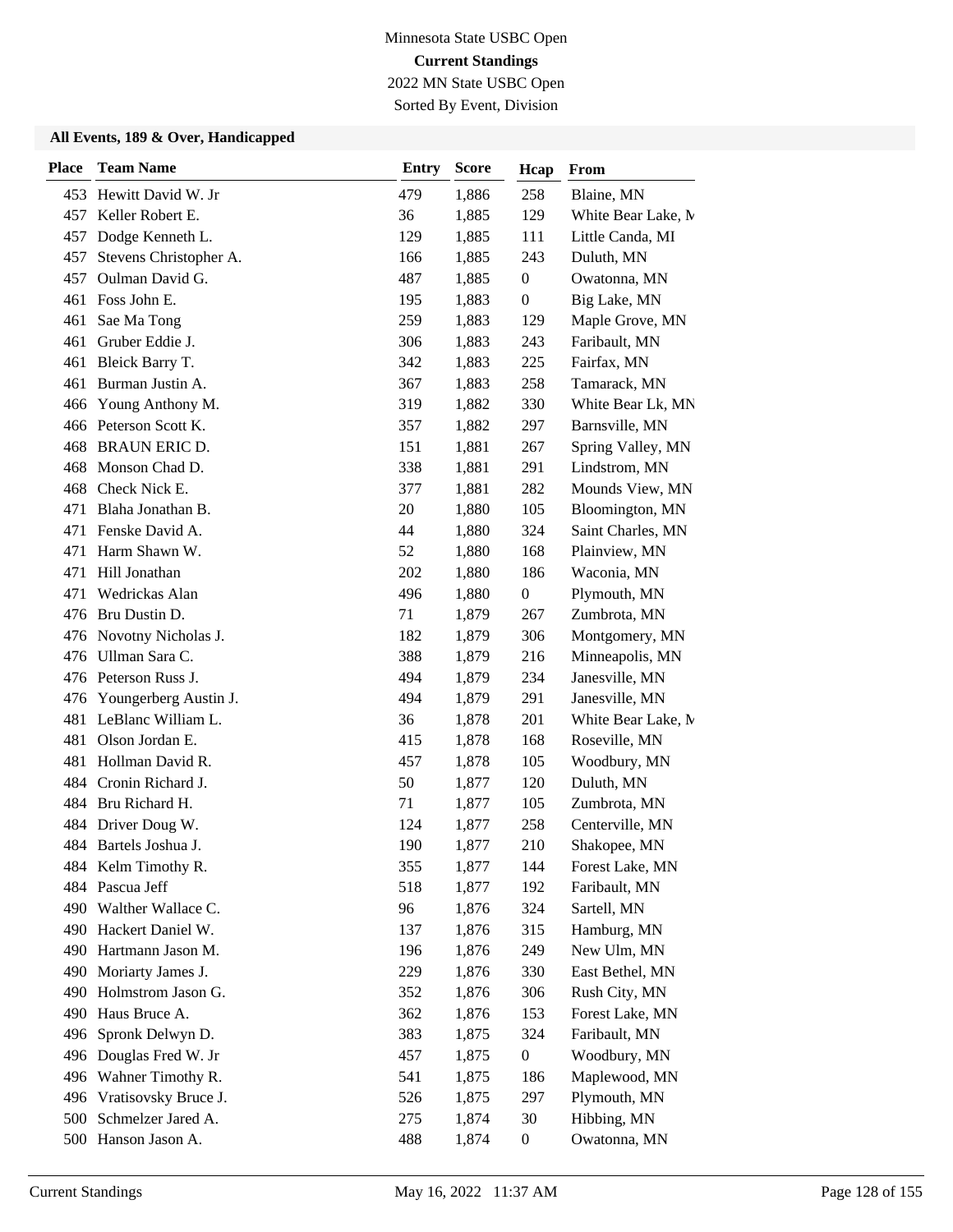Sorted By Event, Division

| <b>Place</b> | <b>Team Name</b>           | <b>Entry</b> | <b>Score</b> | Hcap             | From               |
|--------------|----------------------------|--------------|--------------|------------------|--------------------|
|              | 502 Bischoff Michael G.    | 19           | 1,873        | 111              | Bloomington, MN    |
|              | 502 Halverson Michael      | 52           | 1,873        | 216              | Plainview, MN      |
| 502          | Morrow Jerry A.            | 71           | 1,873        | 249              | Zumbrota, MN       |
| 502          | Brueggemeier Jack R.       | 203          | 1,873        | 168              | Waconia, MN        |
| 502          | Salo William R.            | 375          | 1,873        | 129              | Big Lake, MN       |
| 507          | Sommer Dave M.             | 27           | 1,872        | 192              | Lewiston, MN       |
| 507          | Mitchell Ronald R.         | 71           | 1,872        | 162              | Zumbrota, MN       |
| 507          | Bursch Kurt R.             | 178          | 1,872        | 96               | Saint Cloud, MN    |
|              | 507 Hennen Brian H.        | 321          | 1,872        | 306              | Kettle River, MN   |
| 511          | Bremer Travis M.           | 104          | 1,871        | 135              | Lake City, MN      |
| 511          | Wilson Christopher M M.    | 111          | 1,871        | 234              | New Ulm, MN        |
| 511          | Wickham Thomas R.          | 307          | 1,871        | 249              | Lakeville, MN      |
|              | 514 Reinke Dan W.          | 264          | 1,870        | $\boldsymbol{0}$ | Ramsey, MN         |
| 514          | Selby Mark A.              | 309          | 1,870        | 225              | New Brighton, MN   |
| 514          | Kinzler Kevin E.           | 415          | 1,870        | 192              | Roseville, MN      |
| 517          | Detienne Nicholas M.       | 160          | 1,869        | 243              | Maple Grove, MN    |
| 517          | Irving Dustin J.           | 217          | 1,869        | 6                | Burnsville, MN     |
| 517          | Jacobs Timothy J.          | 350          | 1,869        | 87               | Chanhassen, MN     |
| 517          | See Perry                  | 398          | 1,869        | 282              | Rochester, MN      |
| 521          | Peters Nathan S.           | 10           | 1,868        | 267              | Woodbury, MN       |
| 521          | Berg Daniel M.             | 36           | 1,868        | 234              | White Bear Lake, M |
| 521          | Porcaro Paul J.            | 473          | 1,868        | 96               | Wheaton, MN        |
| 524          | Sorensen Timothy M.        | 50           | 1,867        | 297              | Duluth, MN         |
| 524          | Anderson Mark L.           | 132          | 1,867        | 201              | Lake City, MN      |
|              | 524 Clark Daniel L.        | 287          | 1,867        | 315              | Hutchinson, MN     |
|              | 524 Pocklington Michael S. | 464          | 1,867        | 282              | Ramsey, MN         |
| 524          | Lindquist Chris T.         | 501          | 1,867        | 216              | Fergus Falls, MN   |
| 529          | Henderlite John S.         | 116          | 1,866        | 135              | Osseo, MN          |
| 529          | Gove Barbara A.            | 139          | 1,866        | 297              | Maplewood, MN      |
| 529          | Birdsell Jason T.          | 177          | 1,866        | 291              | New Prague, MN     |
| 529          | Pomplun Tyler J.           | 251          | 1,866        | 258              | Alexandria, MN     |
| 529          | Christopherson Scott A.    | 419          | 1,866        | 177              | Hastings, MN       |
|              | 529 Holets Ron D.          | 431          | 1,866        | 210              | Delano, MN         |
| 529          | Skinner Michael A.         | 458          | 1,866        | 48               | Woodbury, MN       |
| 536          | Gusa John K.               | 53           | 1,865        | 291              | Plainview, MN      |
|              | 536 Petersen Larry W.      | 184          | 1,865        | 267              | Montgomery, MN     |
|              | 536 Anderson Roger A.      | 314          | 1,865        | 273              | New Brighton, MN   |
| 539          | Lang William R.            | 250          | 1,864        | 225              | Sandstone, MN      |
| 539          | Heinen Brent D.            | 325          | 1,864        | 243              | Paynesville, MN    |
| 541          | Ward Scott L.              | 389          | 1,863        | 105              | Minneapolis, MN    |
|              | 542 Andel Tyler W.         | 175          | 1,862        | 162              | West Fargo, ND     |
| 542          | Kieger Jordan J.           | 334          | 1,862        | $\boldsymbol{0}$ | Cottage Grove, MN  |
| 544          | Smith Jason M.             | 320          | 1,861        | 234              | Kettle River, MN   |
| 544          | Arndtson Scot B.           | 425          | 1,861        | $\boldsymbol{0}$ | Alexandria, MN     |
|              | 544 O'Reilly James P.      | 301          | 1,861        | 216              | Wabasha, MN        |
| 547          | Patnode Julie A.           | 116          | 1,860        | 192              | Osseo, MN          |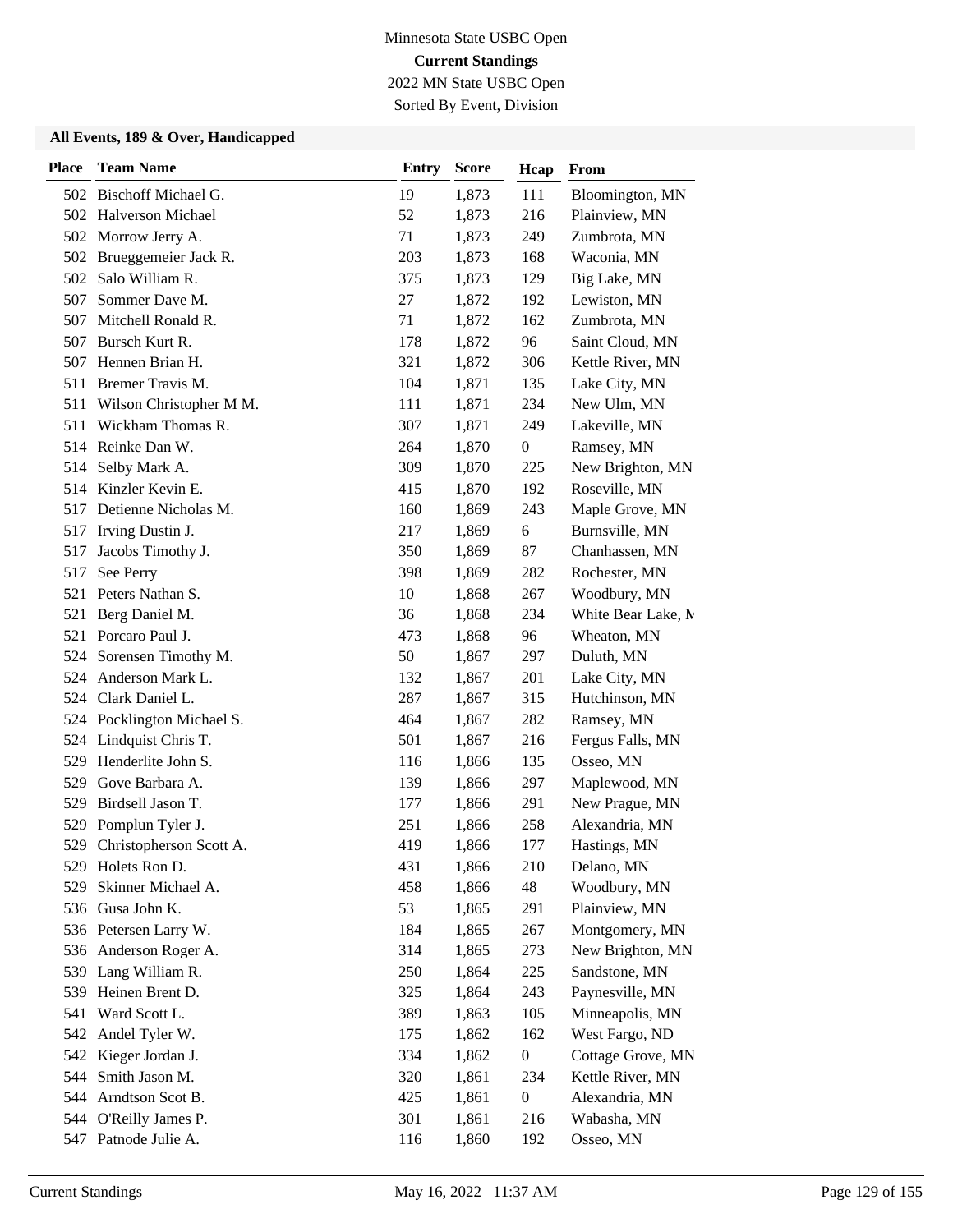2022 MN State USBC Open

Sorted By Event, Division

| <b>Place</b> | <b>Team Name</b>            | <b>Entry</b> | <b>Score</b> | Hcap             | From              |
|--------------|-----------------------------|--------------|--------------|------------------|-------------------|
| 547          | Stoltz Joseph A.            | 116          | 1,860        | 192              | Osseo, MN         |
| 547          | Olsen Jacob D.              | 432          | 1,860        | 96               | Delano, MN        |
| 547          | Franks Dale P.              | 436          | 1,860        | 267              | Britt, MN         |
| 551          | Williams Stephen B.         | 383          | 1,859        | 282              | Faribault, MN     |
| 551          | Boese Dale A.               | 505          | 1,859        | 105              | Fergus Falls, MN  |
| 551          | Konrad Daryl R.             | 545          | 1,859        | 153              | Minneapolis, MN   |
| 554          | Vukelich Greg M.            | 337          | 1,858        | 72               | Montrose, MN      |
|              | 554 Maldonado Timothy D. Sr | 381          | 1,858        | 267              | Woodbury, MN      |
|              | 554 Koch Alex P.            | 495          | 1,858        | 129              | Plymouth, MN      |
| 557          | Week Michael G.             | 173          | 1,857        | 162              | Spring Valley, MN |
| 557          | Kimmer Daniel K.            | 194          | 1,857        | 48               | Big Lake, MN      |
| 557          | Parker Nicholas J.          | 218          | 1,857        | 30               | Burnsville, MN    |
| 557          | Schmidt Corey A.            | 341          | 1,857        | 306              | No St Paul, MN    |
| 557          | Topinka Allen J.            | 495          | 1,857        | 24               | Plymouth, MN      |
| 557          | Bauer Robert A.             | 536          | 1,857        | 30               | Champlin, MN      |
| 563          | Nelson Michael S.           | 328          | 1,855        | 210              | Litchfield, MN    |
|              | 564 Curnow Richard W.       | 166          | 1,854        | 63               | Duluth, MN        |
|              | 564 Fischer Chris J.        | 395          | 1,854        | 87               | Rochester, MN     |
|              | 564 Langer Dan A.           | 488          | 1,854        | $\boldsymbol{0}$ | Owatonna, MN      |
| 567          | Bunker Aaron M.             | 19           | 1,853        | 39               | Bloomington, MN   |
| 567          | Peterson Timothy C.         | 201          | 1,853        | 24               | New Brighton, MN  |
| 567          | Havlish Thomas V.           | 270          | 1,853        | 144              | Coon Rapids, MN   |
| 567          | Almberg Kevin L.            | 141          | 1,853        | 282              | Lino Lakes, MN    |
| 567          | Hanson Jesse S.             | 479          | 1,853        | 129              | Blaine, MN        |
| 572          | Mueller Jeff R.             | 28           | 1,852        | 291              | Lewiston, MN      |
| 573          | Hall Isaac A.               | 50           | 1,851        | 96               | Duluth, MN        |
| 573          | Vang Kao K.                 | 340          | 1,851        | 315              | St Paul, MN       |
| 573          | Pai Steven M.               | 408          | 1,851        | 249              | Grand Rapids, MN  |
| 573          | Hommes John M.              | 483          | 1,851        | $\boldsymbol{0}$ | Norwood, MN       |
| 577          | Vang Kee                    | 339          | 1,850        | 267              | St Paul, MN       |
| 577          | Cunningham Patrick G.       | 382          | 1,850        | 153              | Woodbury, MN      |
|              | 579 DeMarais Larry E.       | 143          | 1,849        | 243              | Lino Lakes, MN    |
|              | 579 Leukam Tyler            | 226          | 1,849        | 297              | Melrose, MN       |
| 579          | Nelson Larry D.             | 314          | 1,849        | 48               | New Brighton, MN  |
| 579          | Leuthner Bill M.            | 425          | 1,849        | 30               | Alexandria, MN    |
| 583          | Mehr Nathan J.              | 225          | 1,848        | 243              | Melrose, MN       |
|              | 583 Golob Joey              | 424          | 1,848        | $\boldsymbol{0}$ | Alexandria, MN    |
| 583          | Royals Randy R. III         | 458          | 1,848        | 144              | Woodbury, MN      |
| 583          | McCoy Jonathan C.           | 517          | 1,848        | 291              | Fergus Falls, MN  |
| 587          | Gjelhaug Aaron W.           | 309          | 1,847        | 201              | New Brighton, MN  |
| 587          | Duncan Michael D.           | 419          | 1,847        | 24               | Hastings, MN      |
| 587          | Nelson Chad M.              | 487          | 1,847        | $\boldsymbol{0}$ | Owatonna, MN      |
| 590          | Blumers Craig C.            | 32           | 1,846        | 258              | Shakopee, MN      |
| 590          | Edwards Scott W.            | 312          | 1,846        | 210              | New Brighton, MN  |
|              | 590 Davison Paul D.         | 373          | 1,846        | 273              | Mankato, MN       |
|              | 590 Brede Nevin             | 488          | 1,846        | 120              | Owatonna, MN      |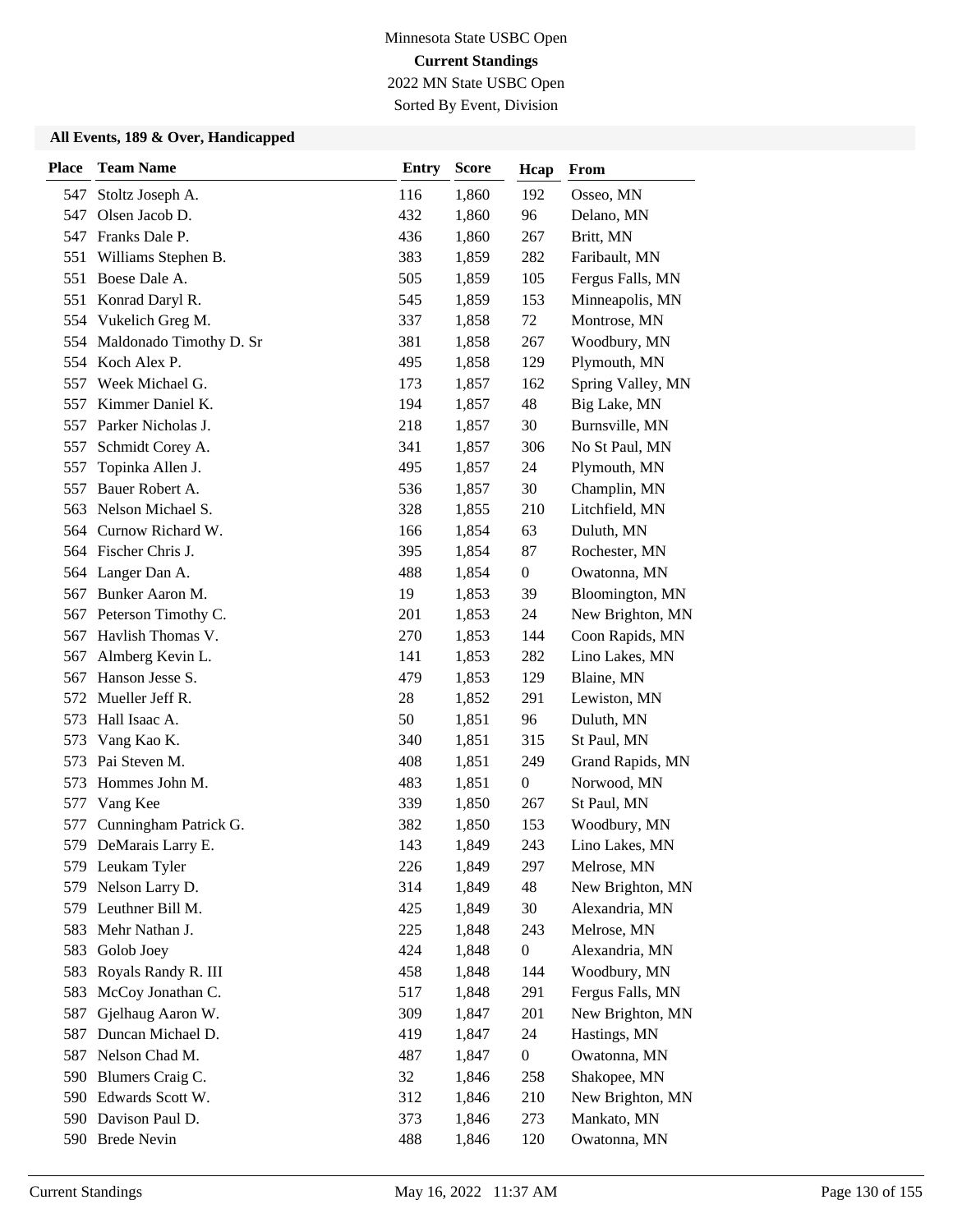2022 MN State USBC Open Sorted By Event, Division

| <b>Place</b> | <b>Team Name</b>          | <b>Entry</b> | <b>Score</b> | Hcap             | From               |
|--------------|---------------------------|--------------|--------------|------------------|--------------------|
|              | 594 Loechler Tom C.       | 54           | 1,845        | 315              | Plainview, MN      |
| 595          | Reinke Michael J.         | 222          | 1,844        | 267              | Kimball, MN        |
| 596          | White Russell R.          | 129          | 1,843        | 96               | Little Canda, MI   |
| 596          | Shaffer Micheal W.        | 396          | 1,843        | 267              | Rochester, MN      |
| 598          | Goodwin Craig D.          | 271          | 1,842        | 120              | Coon Rapids, MN    |
| 598          | Rosenberger Caleb J.      | 279          | 1,842        | 291              | Waite Park, MN     |
| 598          | Jensen Michael D.         | 332          | 1,842        | 225              | Newport, MN        |
| 598          | Skuza Anthony N.          | 467          | 1,842        | 225              | Annandale, MN      |
|              | 602 Leslie Travis S.      | 166          | 1,841        | 6                | Duluth, MN         |
|              | 602 Daas Robert P.        | 315          | 1,841        | 267              | New Brighton, MN   |
|              | 602 Larson Aaron R.       | 387          | 1,841        | 306              | Willmar, MN        |
| 605          | Ryner Christopher (CJ) J. | 5            | 1,840        | 96               | Dodge Center, MN   |
| 605          | Bartsch Marcus J.         | 72           | 1,840        | 315              | Zumbrota, MN       |
| 605          | Bridger Steven M. Jr      | 79           | 1,840        | 216              | Zumbrota, MN       |
| 605          | Merrill Cory J.           | 251          | 1,840        | 225              | Alexandria, MN     |
| 605          | Wisdorf Steve A.          | 338          | 1,840        | 315              | Lindstrom, MN      |
| 605          | Jacobson Frankie L.       | 423          | 1,840        | $\boldsymbol{0}$ | Alexandria, MN     |
| 605          | Hanson Dylan M.           | 459          | 1,840        | 129              | Mahtomedi, MN      |
| 612          | Urbanski Scott W.         | 168          | 1,839        | 210              | Chaska, MN         |
| 612          | Hang Ying                 | 380          | 1,839        | 306              | Blaine, MN         |
| 612          | Degree Frank C.           | 419          | 1,839        | 297              | Hastings, MN       |
| 615          | Sumner Troy L. Jr         | 388          | 1,838        | 72               | Minneapolis, MN    |
| 615          | Grant Robert R.           | 472          | 1,838        | 306              | Wheaton, MN        |
| 617          | Lang Mitchell A.          | 137          | 1,837        | 330              | Hamburg, MN        |
| 617          | Taylor William E.         | 310          | 1,837        | 273              | New Brighton, MN   |
| 617          | Schmidt Jon C.            | 528          | 1,837        | 177              | Cook, MN           |
| 620          | Dahlke Zachary D.         | 190          | 1,836        | 129              | Shakopee, MN       |
| 620          | Timmerman Brian A.        | 275          | 1,836        | 135              | Hibbing, MN        |
| 620          | Dillie Joseph A.          | 388          | 1,836        | 258              | Minneapolis, MN    |
| 620          | Moritz Kevin W.           | 435          | 1,836        | 48               | Britt, MN          |
| 624          | Harp Steven R.            | 360          | 1,835        | 306              | Wyoming, MN        |
|              | 624 Wayrynen Matt R.      | 367          | 1,835        | 243              | Tamarack, MN       |
|              | 626 Harkless Stephanie    | 421          | 1,834        | 225              | Minneapolis, MN    |
| 627          | Bjerke Chris N.           | 114          | 1,833        | 201              | Shakopee, MN       |
| 628          | Mitchell Zachary M.       | 19           | 1,832        | 6                | Bloomington, MN    |
| 628          | Gertken Chad D.           | 178          | 1,832        | 297              | Saint Cloud, MN    |
|              | 628 Kellen Brandon T.     | 281          | 1,832        | 135              | Waite Park, MN     |
| 631          | Barthel Larry R.          | 6            | 1,831        | 306              | Spring Park, MN    |
| 631          | Anderson Scott G.         | 131          | 1,831        | 186              | Lake City, MN      |
| 631          | Aviles Ronie L.           | 476          | 1,831        | 315              | Apple Valley, MN   |
|              | 634 Conover David Z.      | 251          | 1,830        | 297              | Alexandria, MN     |
| 634          | Manner Karl J.            | 274          | 1,830        | 135              | Hibbing, MN        |
| 634          | <b>Buxengard Kenneth</b>  | 301          | 1,830        | 87               | Wabasha, MN        |
| 634          | Carlson Gregg J.          | 525          | 1,830        | 162              | Plymouth, MN       |
| 638          | Aguirre Michael A. Jr     | 37           | 1,828        | 258              | White Bear Lake, M |
| 638          | Stein Austin M.           | 279          | 1,828        | 291              | Waite Park, MN     |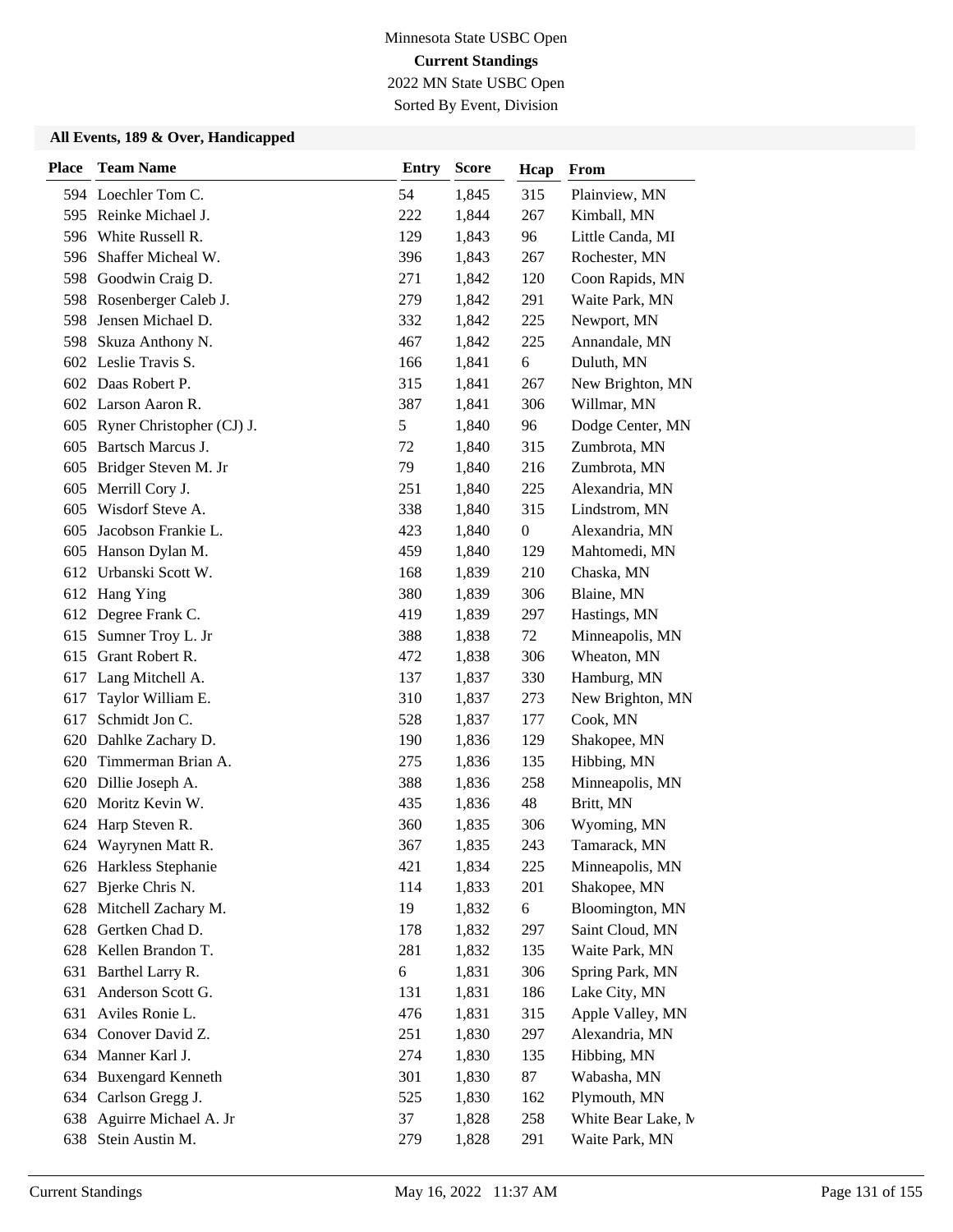2022 MN State USBC Open

### Sorted By Event, Division

| <b>Place</b> | <b>Team Name</b>          | <b>Entry</b> | <b>Score</b> | Hcap             | From               |
|--------------|---------------------------|--------------|--------------|------------------|--------------------|
|              | 638 Larson Kory J.        | 518          | 1,828        | 234              | Faribault, MN      |
| 641          | Maule Jerome C.           | 129          | 1,827        | 96               | Little Canda, MI   |
| 641          | Vashaw Zachary C.         | 217          | 1,827        | 105              | Burnsville, MN     |
|              | 643 Schroeder Greg A.     | 145          | 1,826        | 201              | Blaine, MN         |
| 643          | Horning Brice J.          | 347          | 1,826        | 54               | Brooklyn Center, M |
| 643          | Winckler Eric L.          | 432          | 1,826        | 168              | Delano, MN         |
| 643          | Hanke Kurt A.             | 498          | 1,826        | 63               | Arden Hills, MN    |
| 647          | Schmitt Rick R.           | 162          | 1,825        | 24               | Cokato, MN         |
| 647          | Costello Jeff D.          | 202          | 1,825        | 315              | Waconia, MN        |
| 647          | Prill Brian C.            | 314          | 1,825        | 225              | New Brighton, MN   |
| 650          | Lavacot Francis D.        | 358          | 1,824        | 318              | Lindstrom, MN      |
| 650          | Huikko Chad H.            | 431          | 1,824        | 120              | Delano, MN         |
| 650          | Meyer Derek J.            | 465          | 1,824        | 330              | Annandale, MN      |
| 653          | Randt Deryk M.            | 222          | 1,823        | 324              | Kimball, MN        |
| 653          | Kuhn Nicholas R.          | 333          | 1,823        | 162              | Cottage Grove, MN  |
| 653          | Stellmaker Phillip M.     | 395          | 1,823        | 111              | Rochester, MN      |
| 653          | Mitchell Dave A.          | 498          | 1,823        | $\boldsymbol{0}$ | Arden Hills, MN    |
| 657          | Manner Kelly              | 277          | 1,822        | 273              | Hibbing, MN        |
| 657          | Nienaber Scott R.         | 415          | 1,822        | 210              | Roseville, MN      |
| 657          | Boynton Dale L.           | 496          | 1,822        | 63               | Plymouth, MN       |
| 660          | Hendrickson Cody S.       | 166          | 1,821        | 96               | Duluth, MN         |
| 660          | Kennedy Todd A.           | 187          | 1,821        | 273              | Wabasha, MN        |
| 660          | Bye Gary L.               | 277          | 1,821        | 153              | Hibbing, MN        |
| 660          | Hunter Charles J. Jr      | 327          | 1,821        | 297              | New London, MN     |
| 660          | Dehne Mike                | 382          | 1,821        | 258              | Woodbury, MN       |
| 660          | Frost Eugene A.           | 412          | 1,821        | 201              | Owatonna, MN       |
| 666          | Schmitt Steven L.         | 162          | 1,820        | 129              | Cokato, MN         |
| 666          | Ehrhardt John A.          | 177          | 1,820        | 324              | New Prague, MN     |
| 668          | Tushaus Christopher R.    | 5            | 1,819        | 144              | Dodge Center, MN   |
| 668          | Luetmer Zak V.            | 195          | 1,819        | 6                | Big Lake, MN       |
| 668          | Green David J.            | 195          | 1,819        | 39               | Big Lake, MN       |
| 668          | Engstrom James R.         | 469          | 1,819        | 249              | Duluth, MN         |
|              | 672 Johnson Derek         | 420          | 1,818        | 120              | Hastings, MN       |
| 673          | Lee Dan R.                | 51           | 1,817        | 249              | Plainview, MN      |
| 673          | Allers Jerry L.           | 104          | 1,817        | 63               | Lake City, MN      |
| 673          | Wurst Bart L.             | 132          | 1,817        | 297              | Lake City, MN      |
|              | 676 Kessler Tom E.        | 28           | 1,816        | 162              | Lewiston, MN       |
| 676          | Krebsbach Chad A.         | 223          | 1,816        | 330              | Kimball, MN        |
| 676          | Spronk Chad A.            | 383          | 1,816        | 297              | Faribault, MN      |
| 679          | Boyer Christopher J.      | 541          | 1,815        | 39               | Maplewood, MN      |
| 680          | Wick Colton               | 182          | 1,814        | 162              | Montgomery, MN     |
| 680          | Bender Jacob W.           | 311          | 1,814        | 234              | New Brighton, MN   |
| 680          | <b>Mahoney Patrick</b>    | 436          | 1,814        | 249              | Britt, MN          |
| 680          | Swenson David C.          | 413          | 1,814        | 162              | Owatonna, MN       |
|              | 684 Briesemeister Gary V. | 163          | 1,812        | 249              | Cokato, MN         |
|              | 684 Olund Timothy J.      | 317          | 1,812        | 234              | White Bear Lk, MN  |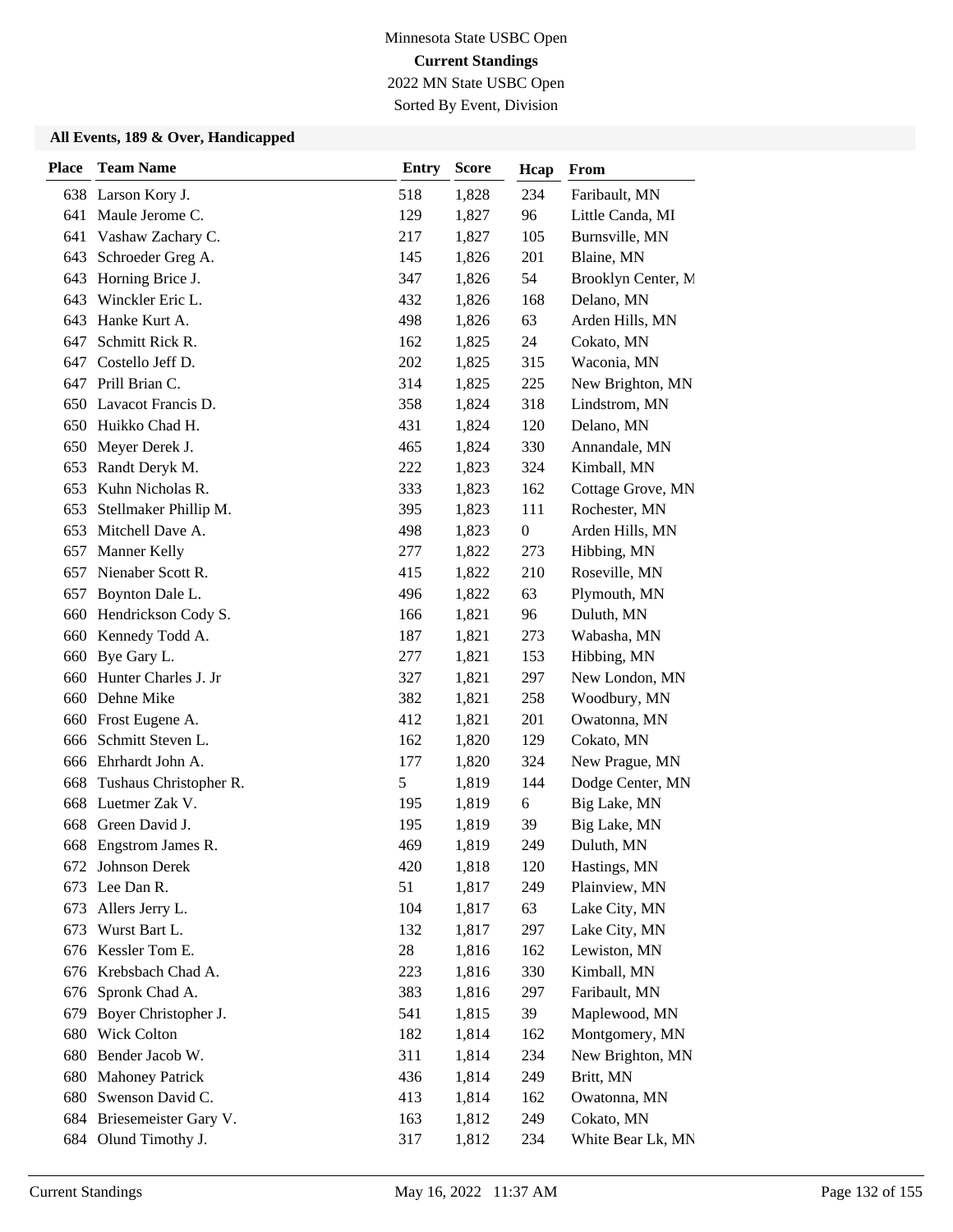2022 MN State USBC Open Sorted By Event, Division

| <b>Place</b> | <b>Team Name</b>       | <b>Entry</b> | <b>Score</b> | Hcap             | From               |
|--------------|------------------------|--------------|--------------|------------------|--------------------|
|              | 686 Nelson Jessica C.  | 74           | 1,811        | 282              | Zumbrota, MN       |
| 686          | Storm Jeremy           | 173          | 1,811        | 105              | Spring Valley, MN  |
| 686          | Kurkowski Tyler J.     | 536          | 1,811        | $\boldsymbol{0}$ | Champlin, MN       |
| 689          | Furuli Kenneth W.      | 160          | 1,810        | 129              | Maple Grove, MN    |
| 689          | Farrell Douglas B.     | 345          | 1,810        | 282              | Austin, MN         |
| 691          | Condon Mark D.         | 135          | 1,809        | 105              | Rochester, MN      |
| 692          | Condon Kevin J.        | 135          | 1,808        | 249              | Rochester, MN      |
| 692          | Vang Sher              | 339          | 1,808        | 258              | St Paul, MN        |
|              | 692 DeRaad Nicholas D. | 405          | 1,808        | 234              | Albert Lea, MN     |
|              | 692 Frame Grant E.     | 424          | 1,808        | 186              | Alexandria, MN     |
| 696          | Brennhofer Arthur J.   | 123          | 1,807        | 282              | Centerville, MN    |
|              | 696 Benkowski Cameron  | 137          | 1,807        | 186              | Hamburg, MN        |
|              | 696 Bryant Douglas E.  | 144          | 1,807        | 273              | Lino Lakes, MN     |
| 696          | Stienessen Benjamin D. | 177          | 1,807        | 282              | New Prague, MN     |
| 696          | Chambers Daniel P.     | 423          | 1,807        | 15               | Alexandria, MN     |
| 701          | Munson Lori R.         | 22           | 1,806        | 120              | Cottage Grove, MN  |
| 701          | Bauermeister Matt D.   | 522          | 1,806        | 243              | Crystal, MN        |
| 703          | Green Brock E.         | 194          | 1,805        | 96               | Big Lake, MN       |
|              | 704 Cutshall Gregory   | 111          | 1,804        | 177              | New Ulm, MN        |
|              | 704 Zupancich Danny J. | 437          | 1,804        | 234              | Britt, MN          |
|              | 706 Peck CJ            | 134          | 1,803        | 87               | Winona, MN         |
| 707          | <b>Ringler Scott</b>   | 250          | 1,802        | 297              | Sandstone, MN      |
| 707          | Lewis Dan K.           | 313          | 1,802        | 210              | New Brighton, MN   |
|              | 707 Lincoln David M.   | 468          | 1,802        | 192              | Annandale, MN      |
|              | 707 Herrmann Kerry L.  | 507          | 1,802        | 306              | Fergus Falls, MN   |
| 711          | Schauer Josh T.        | 172          | 1,801        | 168              | Spring Valley, MN  |
| 711          | Steck Chris J.         | 493          | 1,801        | 135              | Janesville, MN     |
| 711          | Boyer Jessica E.       | 541          | 1,801        | 162              | Maplewood, MN      |
|              | 714 O'Leary Ryan M.    | 129          | 1,800        | 87               | Little Canda, MI   |
| 714          | Martin Craig D.        | 274          | 1,800        | 177              | Hibbing, MN        |
|              | 716 Breuer Jeremy      | 54           | 1,798        | 234              | Plainview, MN      |
|              | 716 Pierce Kelly L.    | 130          | 1,798        | 249              | Little Canda, MI   |
|              | 716 Mohr Clayton R.    | 424          | 1,798        | 48               | Alexandria, MN     |
|              | 716 Novak Erin M.      | 495          | 1,798        | 243              | Plymouth, MN       |
| 720          | Pawelk Rick            | 204          | 1,797        | 324              | Waconia, MN        |
| 720          | Neumann Brent E.       | 424          | 1,797        | $\boldsymbol{0}$ | Alexandria, MN     |
|              | 722 Hutchison Kenneth  | 86           | 1,796        | 201              | Plainview, MN      |
| 723          | Dick Mathew            | 53           | 1,795        | 6                | Plainview, MN      |
| 723          | Jackson Adam D.        | 62           | 1,795        | 330              | Zumbrota, MN       |
| 725          | Perron Dan M.          | 42           | 1,794        | 306              | White Bear Lake, M |
| 725          | Novak Philip J.        | 51           | 1,794        | 96               | Plainview, MN      |
| 725          | Wiebusch Mark A.       | 154          | 1,794        | 306              | Maple Grove, MN    |
| 725          | Moritz Matt D.         | 460          | 1,794        | 306              | Red Wing, MN       |
| 725          | Giorgi Chuck E.        | 292          | 1,794        | 72               | Bayport, MN        |
|              | 730 Brummund Collin J. | 404          | 1,792        | 78               | St Paul, MN        |
|              | 730 Rutherford Sam     | 495          | 1,792        | 144              | Plymouth, MN       |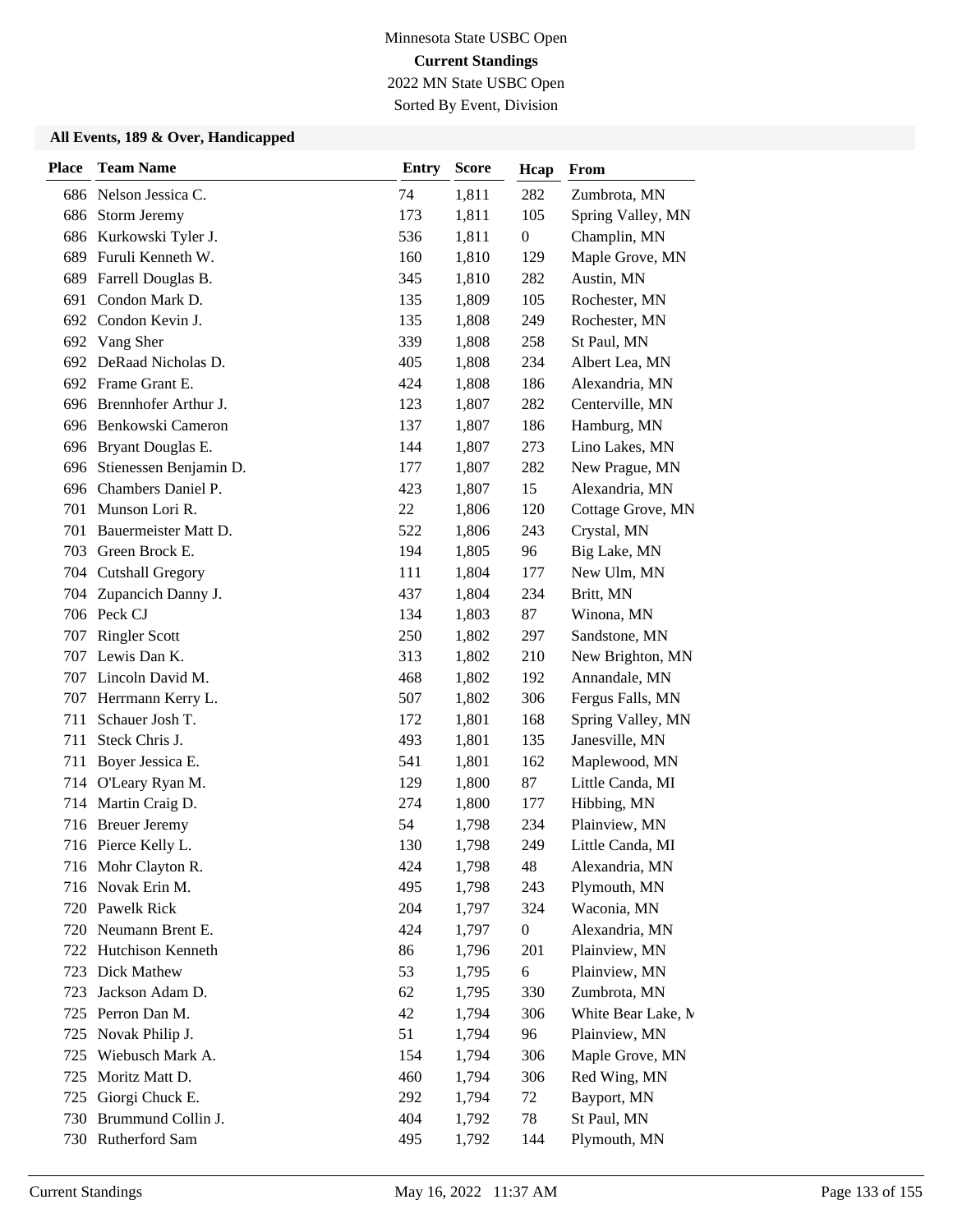2022 MN State USBC Open Sorted By Event, Division

| <b>Place</b> | <b>Team Name</b>       | <b>Entry</b> | <b>Score</b> | Hcap             | From              |
|--------------|------------------------|--------------|--------------|------------------|-------------------|
|              | 732 Warmuth Lee D.     | 275          | 1,791        | 249              | Hibbing, MN       |
|              | 732 Loidolt Michael D. | 408          | 1,791        | 201              | Grand Rapids, MN  |
| 734          | Terwey Jason           | 224          | 1,790        | 234              | Melrose, MN       |
|              | 734 Koski Jay W.       | 160          | 1,790        | 249              | Maple Grove, MN   |
| 734          | Olson David            | 269          | 1,790        | 243              | Prior Lake, MN    |
| 737          | Hill Larry W.          | 117          | 1,789        | 81               | Osseo, MN         |
| 737          | Buermann Scott D.      | 325          | 1,789        | 96               | Paynesville, MN   |
| 737          | Przybylski Tyler G.    | 396          | 1,789        | 39               | Rochester, MN     |
| 737          | Lokken Jason D.        | 537          | 1,789        | 330              | Champlin, MN      |
| 741          | Jensen Robert V.       | 303          | 1,788        | 156              | Minneapolis, MN   |
| 741          | Hanson Matthew E.      | 389          | 1,788        | 162              | Minneapolis, MN   |
| 743          | Bentz Mark S.          | 202          | 1,787        | 324              | Waconia, MN       |
| 743          | Roepke Ronald R.       | 274          | 1,787        | 177              | Hibbing, MN       |
| 743          | Mysliwiec Rory A.      | 375          | 1,787        | 291              | Big Lake, MN      |
| 746          | Spray Allan M.         | 329          | 1,785        | 162              | Wyoming, MN       |
|              | 746 Koblas Brent D.    | 479          | 1,785        | 306              | Blaine, MN        |
|              | 746 Horn David A.      | 540          | 1,785        | 297              | Oakdale, MN       |
| 746          | Saehler Daniel J.      | 162          | 1,785        | $\boldsymbol{0}$ | Cokato, MN        |
| 750          | Johnson Jason          | 356          | 1,784        | 324              | North Branch, MN  |
|              | 750 Kelsey Mark T.     | 459          | 1,784        | 234              | Mahtomedi, MN     |
|              | 752 Mortland Neil D.   | 1            | 1,783        | 282              | Cannon Falls, MN  |
| 752          | Geiger Nicholas        | 1            | 1,783        | 72               | Cannon Falls, MN  |
| 752          | Condon Timothy J.      | 135          | 1,783        | 144              | Rochester, MN     |
| 755          | Shea Dan               | 49           | 1,782        | 267              | Duluth, MN        |
|              | 755 Runningen Nate L.  | 506          | 1,782        | 216              | Fergus Falls, MN  |
| 757          | Kimlinger Alan B.      | 329          | 1,781        | 168              | Wyoming, MN       |
| 757          | Baruth Steve S.        | 374          | 1,781        | 6                | Big Lake, MN      |
| 757          | Reith Jeffrey (JJ) J.  | 425          | 1,781        | 72               | Alexandria, MN    |
| 757          | Wolfe Robert R.        | 497          | 1,781        | 30               | Arden Hills, MN   |
| 761          | Hermundson Erik J.     | 54           | 1,780        | 273              | Plainview, MN     |
| 761          | Snow Brian T.          | 158          | 1,780        | 243              | Maple Grove, MN   |
| 761          | Ables Eric M.          | 350          | 1,780        | 24               | Chanhassen, MN    |
| 761          | Sexton Michelle M.     | 301          | 1,780        | 192              | Wabasha, MN       |
| 765          | Mingo Michael C.       | 201          | 1,779        | $\boldsymbol{0}$ | New Brighton, MN  |
| 766          | Brabec Daniel E.       | 465          | 1,778        | 306              | Annandale, MN     |
| 767          | Schacht Eric M.        | 264          | 1,777        | $\boldsymbol{0}$ | Ramsey, MN        |
| 767          | Walther Eric J.        | 279          | 1,777        | 225              | Waite Park, MN    |
| 769          | Hengel Joshua P.       | 278          | 1,776        | 72               | Waite Park, MN    |
| 770          | Waters Ryan C.         | 494          | 1,775        | 282              | Janesville, MN    |
| 771          | Brummund Donald C.     | 404          | 1,774        | 306              | St Paul, MN       |
|              | 772 Martens James D.   | 196          | 1,773        | 192              | New Ulm, MN       |
| 772          | Olive Steven J.        | 350          | 1,773        | 81               | Chanhassen, MN    |
| 774          | Munson Hannah R.       | 22           | 1,772        | 30               | Cottage Grove, MN |
| 774          | Stier Chris M.         | 148          | 1,772        | 291              | Spring Valley, MN |
|              | 774 Hengel Justin A.   | 279          | 1,772        | 315              | Waite Park, MN    |
| 774          | Schihl Justice R.      | 416          | 1,772        | 30               | St Francis, MN    |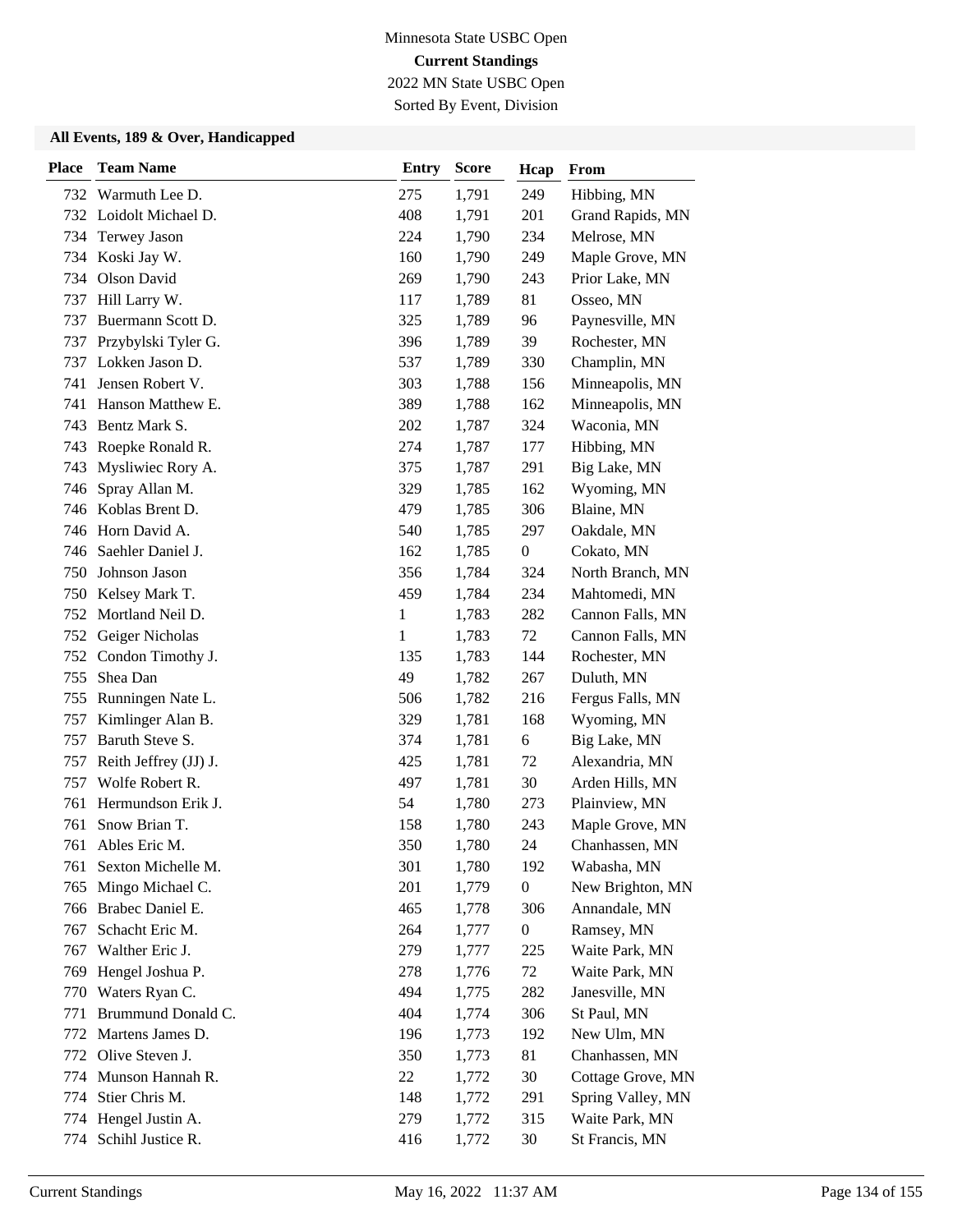2022 MN State USBC Open Sorted By Event, Division

| <b>Place</b> | <b>Team Name</b>        | <b>Entry</b> | <b>Score</b> | Hcap             | From              |
|--------------|-------------------------|--------------|--------------|------------------|-------------------|
|              | 774 Flynn Corey D.      | 432          | 1,772        | 105              | Delano, MN        |
| 779          | Skauge Dale S.          | 136          | 1,771        | 243              | Rochester, MN     |
| 780          | Strub Lee A.            | 139          | 1,769        | 273              | Maplewood, MN     |
| 781          | Miller Zack             | 124          | 1,768        | 120              | Centerville, MN   |
| 781          | Prenot Justin M.        | 133          | 1,768        | 105              | Winona, MN        |
| 781          | Holets Ken R.           | 431          | 1,768        | 105              | Delano, MN        |
| 784          | Olive Michael A.        | 350          | 1,767        | 135              | Chanhassen, MN    |
|              | 785 Binner Nate R.      | 51           | 1,766        | 315              | Plainview, MN     |
|              | 785 Bordson David L.    | 497          | 1,766        | 129              | Arden Hills, MN   |
| 787          | Begnaud Steven P.       | 312          | 1,765        | 144              | New Brighton, MN  |
| 788          | Dietrich Drew D.        | 177          | 1,764        | 24               | New Prague, MN    |
| 789          | Moore Tony B.           | 413          | 1,762        | 129              | Owatonna, MN      |
| 789          | Norris Larry            | 526          | 1,762        | 210              | Plymouth, MN      |
| 791          | Weiss Gary L.           | 307          | 1,761        | 225              | Lakeville, MN     |
| 792          | Aguilar Richard G.      | 329          | 1,760        | 210              | Wyoming, MN       |
|              | 792 Picasso Jesse A.    | 419          | 1,760        | 249              | Hastings, MN      |
|              | 794 Condon Chad M.      | 135          | 1,759        | 192              | Rochester, MN     |
|              | 794 Reemts Tyler R.     | 198          | 1,759        | 186              | Buffalo, MN       |
|              | 794 Heinen Brad A.      | 455          | 1,759        | 54               | Little Falls, MN  |
|              | 794 Rodriguez Thomas C. | 536          | 1,759        | 234              | Champlin, MN      |
| 798          | Manthey Jeff A.         | 375          | 1,758        | 201              | Big Lake, MN      |
| 799          | Lawrence Kevin R.       | 158          | 1,757        | 234              | Maple Grove, MN   |
| 799          | Brunner Jesse T.        | 173          | 1,757        | 120              | Spring Valley, MN |
| 799          | Schiffler Craig         | 483          | 1,757        | $\boldsymbol{0}$ | Norwood, MN       |
| 802          | Quaas Jeremy S.         | 207          | 1,756        | 54               | Waconia, MN       |
|              | 803 Weinand Derek J.    | 276          | 1,755        | 177              | Hibbing, MN       |
| 803          | Nygaard Ryan M.         | 307          | 1,755        | 54               | Lakeville, MN     |
| 805          | Thorstenson Brian J.    | 345          | 1,754        | 291              | Austin, MN        |
|              | 806 Reimann Brian F.    | 278          | 1,753        | 30               | Waite Park, MN    |
|              | 806 Ruter Allen R.      | 384          | 1,753        | 249              | Atwater, MN       |
|              | 806 Ness Paul A.        | 472          | 1,753        | 273              | Wheaton, MN       |
|              | 806 Faerber William V.  | 542          | 1,753        | $\boldsymbol{0}$ | Maplewood, MN     |
|              | 810 Vickroy James F.    | 156          | 1,752        | 249              | Maple Grove, MN   |
| 810          | Buetow Roger L.         | 184          | 1,752        | 177              | Montgomery, MN    |
| 810          | Dupre Cole              | 311          | 1,752        | 153              | New Brighton, MN  |
| 813          | Curtis Hans G.          | 157          | 1,751        | 192              | Maple Grove, MN   |
|              | 813 Davis James M.      | 332          | 1,751        | 210              | Newport, MN       |
|              | 815 Reiners Jeff L.     | 145          | 1,750        | $\boldsymbol{0}$ | Blaine, MN        |
| 816          | Shiroma Aaron K.        | 133          | 1,749        | 72               | Winona, MN        |
|              | 816 Wojcik Scott M.     | 235          | 1,749        | 120              | Mankato, MN       |
| 816          | Yarber Andrew L.        | 357          | 1,749        | 306              | Barnsville, MN    |
|              | 816 Freitag Jason R.    | 466          | 1,749        | 177              | Annandale, MN     |
| 820          | Tole Dwight D.          | 457          | 1,748        | 15               | Woodbury, MN      |
| 821          | Drude Phillip H.        | 420          | 1,746        | 267              | Hastings, MN      |
| 821          | Skuza Jim J.            | 467          | 1,746        | 39               | Annandale, MN     |
|              | 823 Blumers Colin J.    | 32           | 1,745        | 6                | Shakopee, MN      |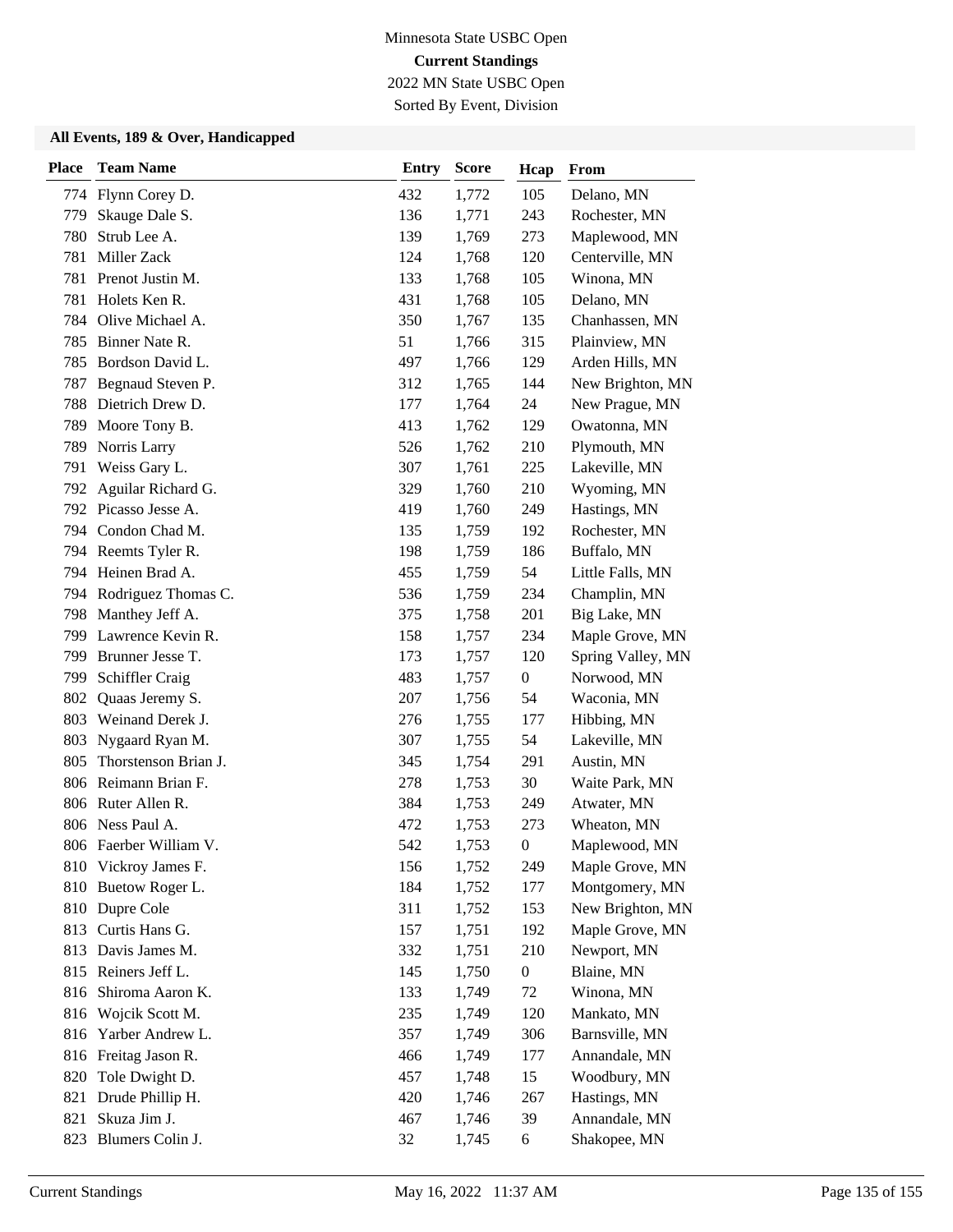2022 MN State USBC Open Sorted By Event, Division

| <b>Place</b> | <b>Team Name</b>          | <b>Entry</b>   | <b>Score</b> | Hcap             | From              |
|--------------|---------------------------|----------------|--------------|------------------|-------------------|
| 823          | Matteson Brad T.          | 130            | 1,745        | 249              | Little Canda, MI  |
| 823          | Goss Jamie                | 277            | 1,745        | 111              | Hibbing, MN       |
| 826          | Brueggemeier Brad A.      | 203            | 1,743        | 282              | Waconia, MN       |
|              | 826 Banovetz Derek B.     | 163            | 1,743        | 306              | Cokato, MN        |
|              | 828 Luhmann Jacob A.      | $\overline{4}$ | 1,742        | 120              | Lake City, MN     |
| 828          | Bleick Brett L.           | 343            | 1,742        | 144              | Fairfax, MN       |
| 830          | Slack Jon M.              | 170            | 1,741        | 168              | Owatonna, MN      |
| 830          | Bormann Larry E.          | 201            | 1,741        | 153              | New Brighton, MN  |
| 830          | Gollin David B.           | 431            | 1,741        | $\boldsymbol{0}$ | Delano, MN        |
| 833          | Serwa Aaron T.            | 133            | 1,739        | 162              | Winona, MN        |
|              | 834 Fawkes Scott J.       | 274            | 1,738        | 63               | Hibbing, MN       |
|              | 834 Hansen Jason A.       | 432            | 1,738        | 72               | Delano, MN        |
|              | 834 Wendt Jeffrey M.      | 525            | 1,738        | 273              | Plymouth, MN      |
| 837          | Buchan Nick N.            | 280            | 1,737        | 291              | Waite Park, MN    |
| 838          | Slack Nate A.             | 170            | 1,736        | 243              | Owatonna, MN      |
| 838          | Kuhn Dakota A.            | 466            | 1,736        | 192              | Annandale, MN     |
| 840          | Freihammer Nathan L.      | 278            | 1,734        | $\boldsymbol{0}$ | Waite Park, MN    |
| 841          | Pozanc Timothy W.         | 133            | 1,733        | 30               | Winona, MN        |
| 841          | Wallerich Tim J.          | 187            | 1,733        | 111              | Wabasha, MN       |
| 843          | Kompelien Lonnie J.       | 154            | 1,732        | 168              | Maple Grove, MN   |
| 843          | Johnson John W.           | 381            | 1,732        | 234              | Woodbury, MN      |
| 845          | <b>Bogdan Chris</b>       | 438            | 1,730        | 48               | Britt, MN         |
| 846          | Bonow Seth V.             | 133            | 1,728        | $\overline{0}$   | Winona, MN        |
| 847          | Atwood Travis J.          | 176            | 1,725        | 330              | West Fargo, ND    |
| 848          | Hemingsen Dominique B.    | 506            | 1,723        | 129              | Fergus Falls, MN  |
| 848          | Burr Ronald M.            | 412            | 1,723        | 63               | Owatonna, MN      |
| 850          | Todd John A.              | 415            | 1,722        | 81               | Roseville, MN     |
| 851          | Tessman Erich G.          | 129            | 1,721        | 120              | Little Canda, MI  |
| 851          | Mueller James R.          | 226            | 1,721        | 120              | Melrose, MN       |
| 851          | Provo Justin J.           | 467            | 1,721        | 162              | Annandale, MN     |
| 854          | Smith James W.            | 335            | 1,718        | 330              | Little Falls, MN  |
|              | 854 LaFlamme Rich J.      | 528            | 1,718        | 306              | Cook, MN          |
|              | 856 Littlefield Jeremy J. | 44             | 1,716        | 297              | Saint Charles, MN |
| 857          | Schulz Matt B.            | 87             | 1,715        | 291              | Plainview, MN     |
| 857          | Blevins Roger J.          | 502            | 1,715        | 306              | Fergus Falls, MN  |
| 859          | Greife Eric D.            | 161            | 1,713        | 129              | Maple Grove, MN   |
| 859          | Born Steven R.            | 478            | 1,713        | 216              | Blaine, MN        |
| 861          | Novak Paul                | 51             | 1,712        | 135              | Plainview, MN     |
| 861          | Ladwig Steven D.          | 121            | 1,712        | 243              | Plymouth, MN      |
| 861          | Houfer Garett J.          | 467            | 1,712        | $\boldsymbol{0}$ | Annandale, MN     |
|              | 864 Goenner Katie E.      | 96             | 1,709        | 96               | Sartell, MN       |
|              | 864 Boyer David           | 537            | 1,709        | 192              | Champlin, MN      |
|              | 866 Hawe Larry D.         | 193            | 1,708        | 111              | Red Wing, MN      |
| 867          | Friedrich Mark            | 1              | 1,706        | 216              | Cannon Falls, MN  |
| 867          | Haus Archie N.            | 362            | 1,706        | 216              | Forest Lake, MN   |
|              | 869 Lamb Jim R.           | 139            | 1,705        | 243              | Maplewood, MN     |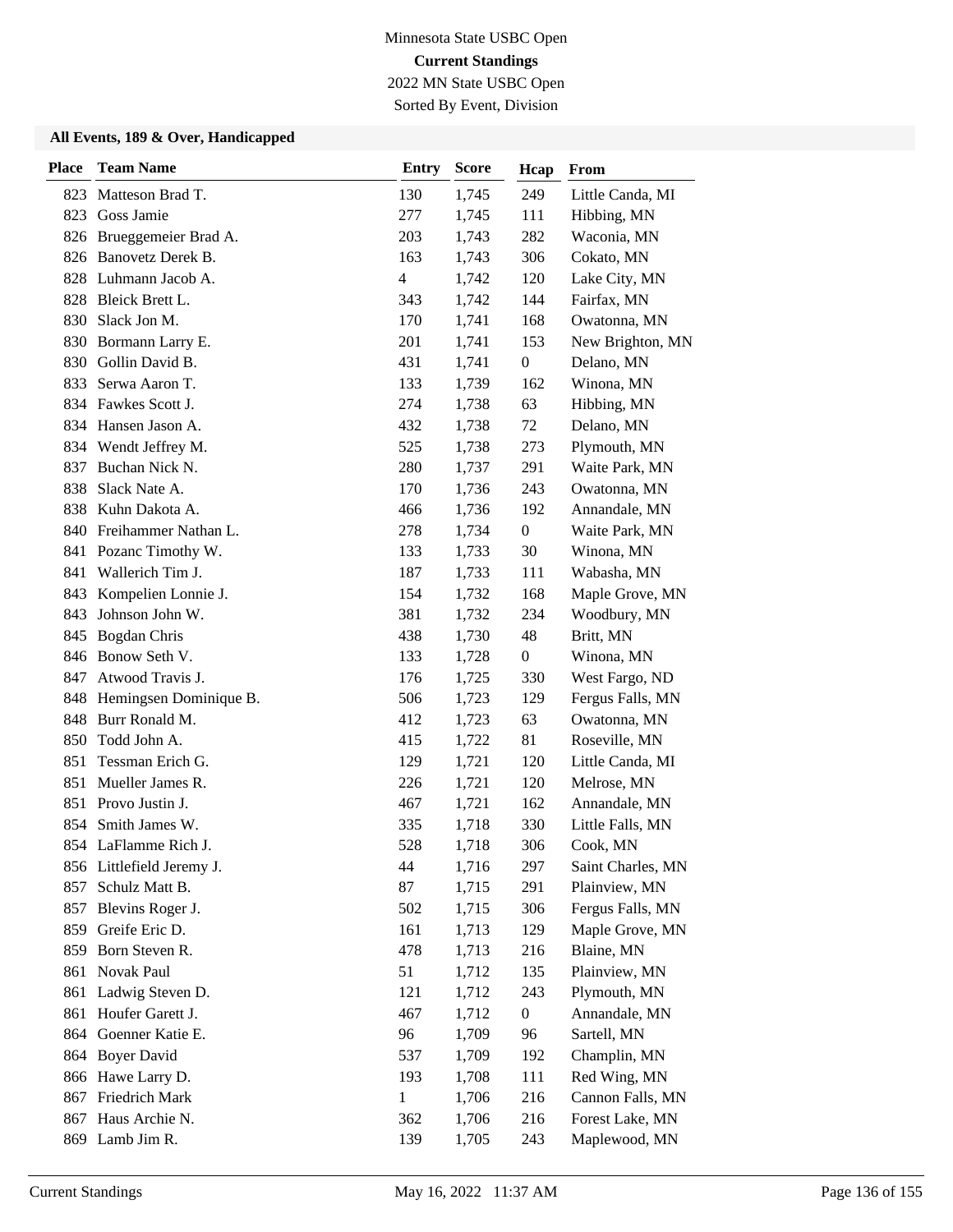Sorted By Event, Division

| <b>Place</b> | <b>Team Name</b>       | <b>Entry</b>   | <b>Score</b> | Hcap             | From              |
|--------------|------------------------|----------------|--------------|------------------|-------------------|
| 870          | Sticha George V.       | 144            | 1,704        | 186              | Lino Lakes, MN    |
| 871          | Gertken Brett E.       | 178            | 1,703        | 168              | Saint Cloud, MN   |
| 872          | DeVaan Michael J.      | 420            | 1,702        | 54               | Hastings, MN      |
| 873          | Reisdorf Reed J.       | 423            | 1,701        | 105              | Alexandria, MN    |
| 874          | Berge Loren D.         | 28             | 1,700        | 201              | Lewiston, MN      |
| 875          | Wulf Phillip P.        | 32             | 1,699        | 162              | Shakopee, MN      |
| 876          | Walther Mike W.        | 281            | 1,698        | 282              | Waite Park, MN    |
| 877          | Wincek Gary A.         | 374            | 1,696        | 144              | Big Lake, MN      |
| 878          | Hummel Heath A.        | 143            | 1,695        | 324              | Lino Lakes, MN    |
| 878          | Kaisershot Dylan       | 192            | 1,695        | 330              | Lonsdale, MN      |
| 878          | Rasmussen Gary S.      | 204            | 1,695        | 324              | Waconia, MN       |
| 878          | Cordes Travis J.       | 307            | 1,695        | 225              | Lakeville, MN     |
| 878          | Thorp Chad M.          | 416            | 1,695        | 39               | St Francis, MN    |
| 883          | Mahlman Todd M.        | 413            | 1,693        | 186              | Owatonna, MN      |
| 884          | Engel Jim G.           | 226            | 1,692        | 216              | Melrose, MN       |
| 884          | Dirksen Tim B.         | 349            | 1,692        | 15               | Chanhassen, MN    |
| 886          | Yaritz Brian J.        | 332            | 1,691        | 249              | Newport, MN       |
| 887          | Wenzel Jeffrey         | 544            | 1,686        | 81               | Minneapolis, MN   |
| 888          | Newman Joe T.          | 98             | 1,685        | 105              | Lakefield, MN     |
| 889          | Elmquist Brian G.      | 276            | 1,684        | 144              | Hibbing, MN       |
|              | 890 Ledman Shane E.    | 318            | 1,683        | 243              | White Bear Lk, MN |
| 891          | Lane Eric A.           | 20             | 1,682        | $\boldsymbol{0}$ | Bloomington, MN   |
| 891          | Sis Jeffrey J.         | 172            | 1,682        | 135              | Spring Valley, MN |
| 891          | Gould Nicholas G.      | 186            | 1,682        | $\boldsymbol{0}$ | New London, MN    |
| 891          | Young-Graves Sonny N.  | 421            | 1,682        | 111              | Minneapolis, MN   |
| 891          | Krech Daryl A.         | 478            | 1,682        | 192              | Blaine, MN        |
| 896          | Krause Theodore J.     | 306            | 1,681        | 243              | Faribault, MN     |
| 897          | <b>Walters Tod</b>     | 349            | 1,678        | 24               | Chanhassen, MN    |
| 897          | Irvin Brad R.          | 525            | 1,678        | 87               | Plymouth, MN      |
| 899          | Nolan Brian J.         | 468            | 1,676        | 177              | Annandale, MN     |
| 900          | Mays Lindsey L.        | 159            | 1,674        | 129              | Maple Grove, MN   |
| 901          | Olive Matt A.          | 349            | 1,672        | 48               | Chanhassen, MN    |
|              | 902 Jiles Freddie L.   | 540            | 1,670        | 324              | Oakdale, MN       |
| 903          | Hall Richard L.        | 50             | 1,666        | 153              | Duluth, MN        |
| 904          | Cusey Timothy M.       | 234            | 1,663        | 24               | Perham, MN        |
|              | 905 Tamminen Larry J.  | 121            | 1,659        | 330              | Plymouth, MN      |
|              | 906 Martin Amy L.      | 161            | 1,656        | 30               | Maple Grove, MN   |
| 906          | Schruth Adam           | 188            | 1,656        | 282              | Wabasha, MN       |
|              | 906 Laffey Chad A.     | 421            | 1,656        | 15               | Minneapolis, MN   |
|              | 909 Langlie Michael D. | 435            | 1,655        | 120              | Britt, MN         |
|              | 910 Meyer Chris K.     | 226            | 1,654        | 153              | Melrose, MN       |
| 911          | Bauer Brandon R.       | 536            | 1,650        | 96               | Champlin, MN      |
| 912          | Timbeross David M.     | $\overline{4}$ | 1,648        | 315              | Lake City, MN     |
|              | 913 Reid Erin M.       | 167            | 1,645        | 234              | Duluth, MN        |
|              | 914 Miller William E.  | 384            | 1,642        | 48               | Atwater, MN       |
| 915          | O'reilly Kiara S.      | 301            | 1,633        | $\boldsymbol{0}$ | Wabasha, MN       |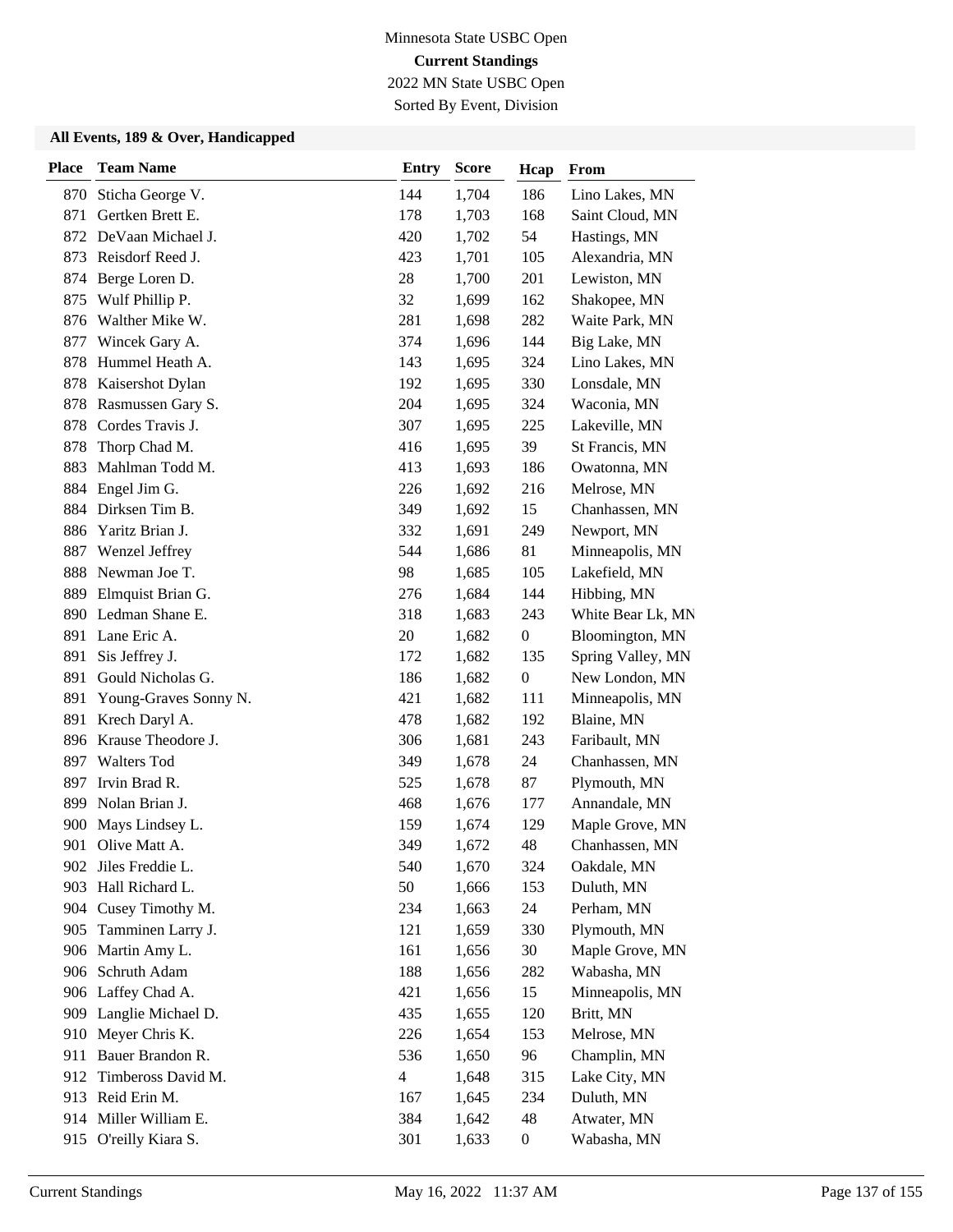2022 MN State USBC Open Sorted By Event, Division

#### **All Events, 189 & Over, Handicapped**

| <b>Team Name</b>             | <b>Entry</b> | Score | Hcap             | From               |
|------------------------------|--------------|-------|------------------|--------------------|
| Timmerman Travis A.          | 275          | 1,632 | 225              | Hibbing, MN        |
| Hengel Lance D.              | 280          | 1,631 | 96               | Waite Park, MN     |
| Meyer Cody J.                | 40           | 1,630 | 210              | Big Lake, MN       |
| Whitley Bo R.                | 421          | 1,624 | 162              | Minneapolis, MN    |
| Creech Michael C.            | 163          | 1,621 | 210              | Cokato, MN         |
| Jevnager Kyle J.             | 381          | 1,620 | 168              | Woodbury, MN       |
| 922 Jensen Scott M.          | 384          | 1,619 | 291              | Atwater, MN        |
| 923 Budd Rick E. Sr          | 292          | 1,618 | 186              | Bayport, MN        |
| 924 Christopherson Joseph A. | 528          | 1,615 | 225              | Cook, MN           |
| 925 Kolasa Edward G. Jr      | 365          | 1,612 | 186              | Annandale, MN      |
| Joseph Kyle J.               | 146          | 1,610 | 201              | Blaine, MN         |
| 926 Reinen Paul              | 390          | 1,610 | 39               | Apple Valley, MN   |
| Johnson Corey M.             | 420          | 1,609 | 81               | Hastings, MN       |
| Jensen Wayne R.              | 347          | 1,604 | 15               | Brooklyn Center, M |
| 930 Bremer Zachery S.        | 104          | 1,596 | 6                | Lake City, MN      |
| 931 Bremer Andrew W.         | 104          | 1,593 | 30               | Lake City, MN      |
| 932 Mitchell Ryan D.         | 20           | 1,583 | $\boldsymbol{0}$ | Bloomington, MN    |
| 933 Riedle Ken M.            | 478          | 1,582 | 192              | Blaine, MN         |
| 934 Zimmerman Neil R.        | 332          | 1,507 | 129              | Newport, MN        |
| Tague Joshua M.              | 422          | 1,495 | 85               | St.Louis Park, MN  |
| 936 Leukam Dustin            | 224          | 1,492 | 167              | Melrose, MN        |
| 937 Holtz Shaun N.           | 375          | 1,416 | 186              | Big Lake, MN       |
| Hammond Alan D.              | 457          | 1,347 | 32               | Woodbury, MN       |
| 939 Friend James L.          | 96           | 1,331 | 124              | Sartell, MN        |
| Maylone Daniel R.            | 36           | 1,330 | 178              | White Bear Lake, M |
| Gardner Ernie Q.             | 278          | 1,322 | 36               | Waite Park, MN     |
| 942 Jacobson Connor L.       | 389          | 1,295 | 102              | Minneapolis, MN    |
| 943 Besch Brian S.           | 122          | 1,229 | 182              | Plymouth, MN       |
| 943 Smith Jeff A.            | 42           | 1,229 | 172              | White Bear Lake, N |
| 945 Cribbs Ryan              | 52           | 1,212 | 166              | Plainview, MN      |
| 946 Melton Troy G.           | 371          | 1,180 | 166              | Hastings, MN       |
| 947 Vanick Alex T.           | 422          | 1,143 | 140              | St.Louis Park, MN  |
| 948 Holland Brandon A.       | 457          | 1,115 | 58               | Woodbury, MN       |
| 949 Widseth Michael J.       | 368          | 599   | 99               | Tamarack, MN       |
| Aviles Ronnier A.            | 476          | 595   | 110              | Apple Valley, MN   |
| 951 Miller Alex              | 39           | 588   | 37               | Big Lake, MN       |
|                              |              |       |                  |                    |

The lowest score to cash is 2042.

| Place Team Name            | Entry | <b>Score</b> | Hcap | From            |
|----------------------------|-------|--------------|------|-----------------|
| 1 McNiel Matthew W.        | 218   | 2,282        |      | Burnsville, MN  |
| 2 Gerdes Arnold L.         | 271   | 2,252        |      | Coon Rapids, MN |
| 3 Stearns Brady A.         | 487   | 2,206        |      | Owatonna, MN    |
| 4 Rayman Elijah A.         | 265   | 2.177        |      | Ramsey, MN      |
| 5 Neuenschwander Rodney J. | 271   | 2.169        |      | Coon Rapids, MN |
| 6 Oskerson Jason S.        | 435   | 2.144        |      | Britt, MN       |
|                            |       |              |      |                 |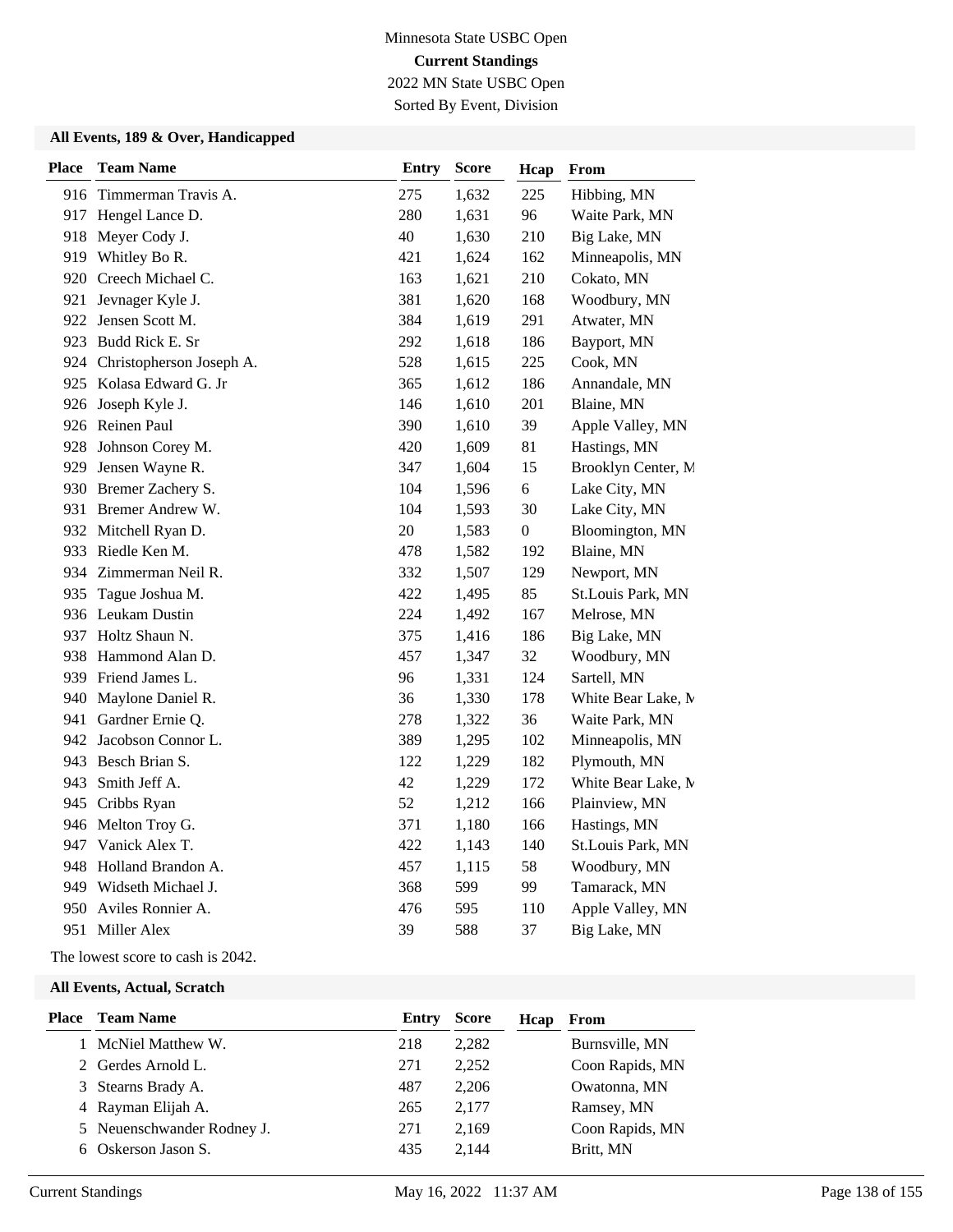Sorted By Event, Division

| <b>Place</b> | <b>Team Name</b>        | <b>Entry</b> | <b>Score</b> | Hcap | From              |
|--------------|-------------------------|--------------|--------------|------|-------------------|
| 7            | Eikmeier Jeff           | 96           | 2,133        |      | Sartell, MN       |
| 8            | <b>Bassett William</b>  | 378          | 2,122        |      | Brainerd, MN      |
| 9            | Hanson Brandon J.       | 425          | 2,107        |      | Alexandria, MN    |
| 10           | Robillard Joseph W.     | 400          | 2,104        |      | Maple Grove, MN   |
| 11           | McVenes Nathan          | 265          | 2,100        |      | Ramsey, MN        |
| 12           | Burr Ryan M.            | 218          | 2,075        |      | Burnsville, MN    |
| 13           | Kreyer John P. Jr       | 484          | 2,069        |      | Norwood, MN       |
| 14           | Manhart Douglas P.      | 265          | 2,066        |      | Ramsey, MN        |
| 15           | Vermilyea Erik O.       | 218          | 2,059        |      | Burnsville, MN    |
| 15           | <b>Ricks Matthew S.</b> | 416          | 2,059        |      | St Francis, MN    |
| 17           | Borst Alexx R.          | 426          | 2,050        |      | Alexandria, MN    |
| 18           | Anderson Scott R.       | 495          | 2,036        |      | Plymouth, MN      |
| 19           | Bartelson Dale M.       | 9            | 2,033        |      | Woodbury, MN      |
| 20           | Matter Jonathan L.      | 234          | 2,031        |      | Perham, MN        |
| 20           | Herold Dustin R.        | 456          | 2,031        |      | Little Falls, MN  |
| 22           | Pohl Scott A.           | 400          | 2,030        |      | Maple Grove, MN   |
| 23           | Savoy Todd W.           | 400          | 2,027        |      | Maple Grove, MN   |
| 24           | Fietek Brandon M.       | 217          | 2,021        |      | Burnsville, MN    |
| 25           | Endersbe Scott A.       | 272          | 2,018        |      | Willmar, MN       |
| 25           | Kuhn Samuel L.          | 333          | 2,018        |      | Cottage Grove, MN |
| 27           | Beckjorden Dan E.       | 265          | 2,007        |      | Ramsey, MN        |
| 28           | Bohn Steve J.           | 484          | 2,004        |      | Norwood, MN       |
| 29           | Castle Christopher A.   | 484          | 2,002        |      | Norwood, MN       |
| 30           | Hansen Daron L.         | 484          | 1,995        |      | Norwood, MN       |
| 31           | <b>Brown Donathan</b>   | 458          | 1,994        |      | Woodbury, MN      |
| 32           | Borgstrom Henry J.      | 496          | 1,992        |      | Plymouth, MN      |
| 33           | Cleveland Ronald D.     | 484          | 1,991        |      | Norwood, MN       |
| 34           | Greenhalgh Steven L.    | 145          | 1,989        |      | Blaine, MN        |
| 35           | Green Gary N.           | 400          | 1,988        |      | Maple Grove, MN   |
| 36           | Racette Tim L.          | 270          | 1,985        |      | Coon Rapids, MN   |
| 37           | Corbett Thomas R.       | 400          | 1,981        |      | Maple Grove, MN   |
| 38           | Koerner Taylor J.       | 306          | 1,980        |      | Faribault, MN     |
| 39           | Savoy Ryan T.           | 487          | 1,978        |      | Owatonna, MN      |
| 40           | Thelen Bryan M.         | 431          | 1,977        |      | Delano, MN        |
| 41           | Lemieux Ben P.          | 264          | 1,973        |      | Ramsey, MN        |
| 41           | Schroeder Aaron M.      | 496          | 1,973        |      | Plymouth, MN      |
| 43           | Voaklander Luke F.      | 399          | 1,966        |      | Maple Grove, MN   |
| 44           | Witt Benjamin R.        | 9            | 1,965        |      | Woodbury, MN      |
| 44           | Weber Samuel R.         | 201          | 1,965        |      | New Brighton, MN  |
| 46           | Moore Logan J.          | 436          | 1,962        |      | Britt, MN         |
| 47           | Gonzalez Rocky D.       | 424          | 1,961        |      | Alexandria, MN    |
| 47           | Schleicher Ryan T.      | 456          | 1,961        |      | Little Falls, MN  |
| 49           | Littlefield Aaron J.    | 395          | 1,960        |      | Rochester, MN     |
| 49           | Craigen Jason T.        | 426          | 1,960        |      | Alexandria, MN    |
| 51           | Sylvester Samuel J. Jr  | 488          | 1,953        |      | Owatonna, MN      |
| 52           | Dorma Dustin K.         | 217          | 1,952        |      | Burnsville, MN    |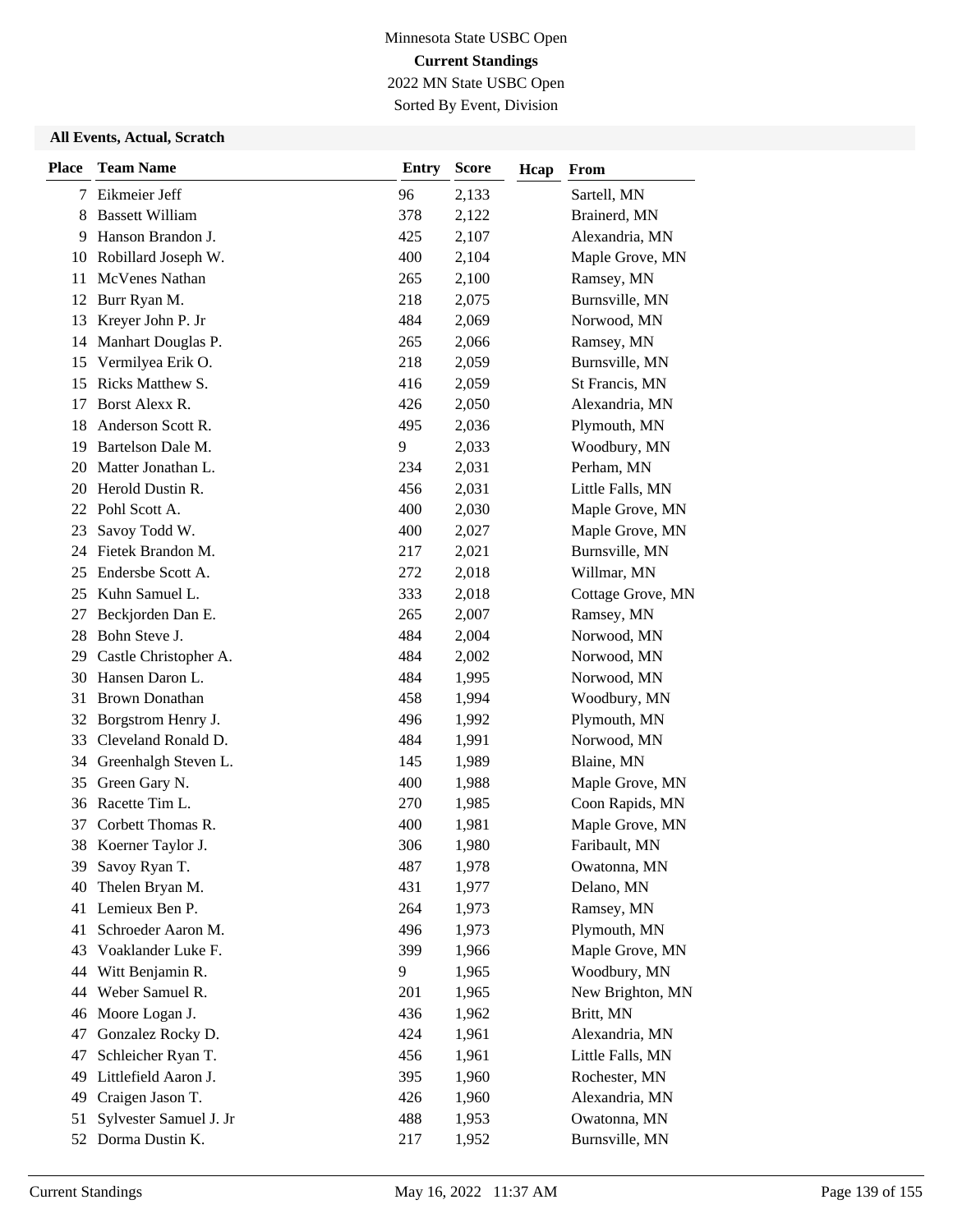Sorted By Event, Division

| <b>Place</b> | <b>Team Name</b>       | <b>Entry</b> | <b>Score</b> | Hcap | From              |
|--------------|------------------------|--------------|--------------|------|-------------------|
|              | 53 Reiners Gregory L.  | 145          | 1,951        |      | Blaine, MN        |
| 54           | Downer Robert V.       | 271          | 1,948        |      | Coon Rapids, MN   |
| 55           | Miller Bob K.          | 271          | 1,946        |      | Coon Rapids, MN   |
| 56           | Nava Steven J. Jr      | 264          | 1,941        |      | Ramsey, MN        |
| 57           | Mulder Eric S.         | 9            | 1,940        |      | Woodbury, MN      |
| 58           | Panganiban Rino        | 259          | 1,936        |      | Maple Grove, MN   |
| 58           | Sodergren Scott R.     | 399          | 1,936        |      | Maple Grove, MN   |
| 60           | Wirz Michael           | 483          | 1,935        |      | Norwood, MN       |
| 61           | McDonald Craig R.      | 19           | 1,934        |      | Bloomington, MN   |
| 61           | Jones Thomas P.        | 483          | 1,934        |      | Norwood, MN       |
| 63           | Wright Dana R.         | 270          | 1,933        |      | Coon Rapids, MN   |
| 64           | Blaha Mark R.          | 20           | 1,932        |      | Bloomington, MN   |
| 65           | Meyer Matt L.          | 487          | 1,929        |      | Owatonna, MN      |
| 66           | Rude Darik M.          | 77           | 1,927        |      | Zumbrota, MN      |
| 67           | Dischinger Benjamin J. | 472          | 1,922        |      | Wheaton, MN       |
| 68           | Berglund Steve T.      | 194          | 1,920        |      | Big Lake, MN      |
| 69           | York Austin C.         | 416          | 1,918        |      | St Francis, MN    |
| 70           | Walther Jeff R.        | 498          | 1,917        |      | Arden Hills, MN   |
| 71           | Trutwin Henry C.       | 455          | 1,915        |      | Little Falls, MN  |
| 71           | Vruno Anthony C.       | 544          | 1,915        |      | Minneapolis, MN   |
| 73           | Roh Michael F.         | 9            | 1,914        |      | Woodbury, MN      |
| 74           | Hogan Nicholas R.      | 484          | 1,911        |      | Norwood, MN       |
| 75           | Paine Matthew J.       | 264          | 1,910        |      | Ramsey, MN        |
| 76           | Upton Michael S.       | 195          | 1,905        |      | Big Lake, MN      |
| 76           | Mateffy William J.     | 218          | 1,905        |      | Burnsville, MN    |
| 76           | Stibbins David C. III  | 457          | 1,905        |      | Woodbury, MN      |
| 79           | Griffy Nicholas A.     | 145          | 1,904        |      | Blaine, MN        |
| 80           | Waldhauser Nate A.     | 424          | 1,901        |      | Alexandria, MN    |
| 81           | Bock Daniel L.         | 487          | 1,900        |      | Owatonna, MN      |
| 82           | Lantto Samuel E.       | 399          | 1,899        |      | Maple Grove, MN   |
| 83           | Eagen Eric A.          | 395          | 1,898        |      | Rochester, MN     |
| 84           | Deno Shelby C.         | 397          | 1,897        |      | Rochester, MN     |
|              | 85 Huntington Tyler J. | 334          | 1,896        |      | Cottage Grove, MN |
| 86           | Wendt Keith R.         | 169          | 1,894        |      | Chaska, MN        |
| 86           | Freitag Tim A.         | 469          | 1,894        |      | Duluth, MN        |
| 88           | Larson Cam J.          | 378          | 1,889        |      | Brainerd, MN      |
| 89           | Fisher Luke D.         | 22           | 1,888        |      | Cottage Grove, MN |
| 89           | Anderson Jeff D.       | 264          | 1,888        |      | Ramsey, MN        |
| 91           | Kyun Kiho              | 425          | 1,887        |      | Alexandria, MN    |
| 92           | Oulman David G.        | 487          | 1,885        |      | Owatonna, MN      |
| 93           | Foss John E.           | 195          | 1,883        |      | Big Lake, MN      |
| 93           | Poelzer Clark E.       | 497          | 1,883        |      | Arden Hills, MN   |
| 95           | Garbow Roy D.          | 258          | 1,880        |      | Wahkon, MN        |
| 95           | Wedrickas Alan         | 496          | 1,880        |      | Plymouth, MN      |
| 97           | Larson Wayne B.        | 416          | 1,877        |      | St Francis, MN    |
| 98           | Mattson Ryan S.        | 195          | 1,876        |      | Big Lake, MN      |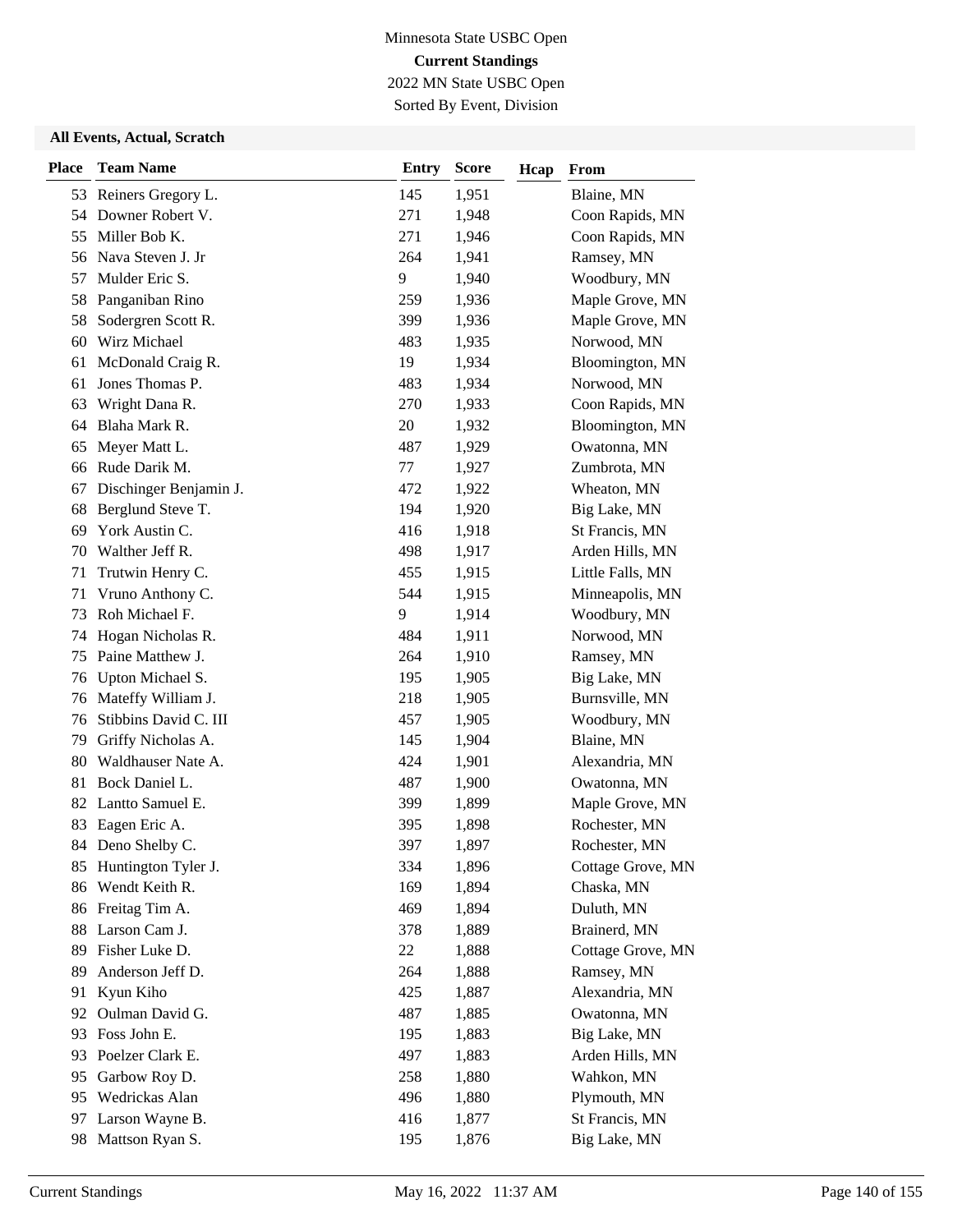Sorted By Event, Division

| <b>Place</b> | <b>Team Name</b>        | <b>Entry</b> | <b>Score</b> | Hcap | From              |
|--------------|-------------------------|--------------|--------------|------|-------------------|
|              | 99 Prenot Rick G.       | 134          | 1,875        |      | Winona, MN        |
| 99           | Douglas Fred W. Jr      | 457          | 1,875        |      | Woodbury, MN      |
| 101          | Hanson Jason A.         | 488          | 1,874        |      | Owatonna, MN      |
| 101          | Mart Christopher L.     | 495          | 1,874        |      | Plymouth, MN      |
| 103          | Reich Don R.            | 367          | 1,873        |      | Tamarack, MN      |
| 103          | Vashaw Charles J.       | 400          | 1,873        |      | Maple Grove, MN   |
| 105          | Reinke Dan W.           | 264          | 1,870        |      | Ramsey, MN        |
|              | 106 Reeves Theodore J.  | 416          | 1,868        |      | St Francis, MN    |
| 107          | Stricke Gregg R.        | 173          | 1,866        |      | Spring Valley, MN |
| 108          | Classen Brent G.        | 172          | 1,864        |      | Spring Valley, MN |
|              | 108 Reese Brandon R.    | 350          | 1,864        |      | Chanhassen, MN    |
| 110          | Irving Dustin J.        | 217          | 1,863        |      | Burnsville, MN    |
| 110          | Schmid Michael F.       | 544          | 1,863        |      | Minneapolis, MN   |
| 112          | Kieger Jordan J.        | 334          | 1,862        |      | Cottage Grove, MN |
| 113          | Munson Thomas C.        | 22           | 1,861        |      | Cottage Grove, MN |
| 113          | Arndtson Scot B.        | 425          | 1,861        |      | Alexandria, MN    |
| 115          | Haugh Briley M.         | 218          | 1,857        |      | Burnsville, MN    |
| 116          | Tejeda Antonio R.       | 423          | 1,855        |      | Alexandria, MN    |
| 117          | Langer Dan A.           | 488          | 1,854        |      | Owatonna, MN      |
| 117          | Henk Rick L.            | 544          | 1,854        |      | Minneapolis, MN   |
| 119          | Hommes John M.          | 483          | 1,851        |      | Norwood, MN       |
| 120          | Goettig Brandon J.      | 258          | 1,850        |      | Wahkon, MN        |
| 121          | Golob Joey              | 424          | 1,848        |      | Alexandria, MN    |
|              | 122 Nelson Chad M.      | 487          | 1,847        |      | Owatonna, MN      |
| 123          | Goede Benjamin R.       | 195          | 1,844        |      | Big Lake, MN      |
| 124          | Teske David L. Jr       | 518          | 1,843        |      | Faribault, MN     |
| 125          | Reisdorf Braden J.      | 423          | 1,841        |      | Alexandria, MN    |
| 126          | Jacobson Frankie L.     | 423          | 1,840        |      | Alexandria, MN    |
| 127          | Dare Doug W.            | 19           | 1,838        |      | Bloomington, MN   |
| 127          | Synstegard Erich D.     | 348          | 1,838        |      | West St Paul, MN  |
| 127          | Price Jason R.          | 425          | 1,838        |      | Alexandria, MN    |
|              | 130 Kiffmeyer Jeff J.   | 172          | 1,837        |      | Spring Valley, MN |
|              | 131 Pearse Mike         | 172          | 1,836        |      | Spring Valley, MN |
| 131          | Hasley Brandon D.       | 395          | 1,836        |      | Rochester, MN     |
|              | 133 Leslie Travis S.    | 166          | 1,835        |      | Duluth, MN        |
|              | 134 Hawkins Dylan A.    | 281          | 1,833        |      | Waite Park, MN    |
| 134          | Topinka Allen J.        | 495          | 1,833        |      | Plymouth, MN      |
|              | 136 Kohner Steven L.    | 349          | 1,831        |      | Chanhassen, MN    |
|              | 136 Meyer Chad L.       | 423          | 1,831        |      | Alexandria, MN    |
|              | 138 Marks Nate W.       | 168          | 1,829        |      | Chaska, MN        |
|              | 138 Peterson Timothy C. | 201          | 1,829        |      | New Brighton, MN  |
|              | 140 Nelson William J.   | 172          | 1,828        |      | Spring Valley, MN |
| 140          | Miller Greg             | 205          | 1,828        |      | Waconia, MN       |
|              | 142 Parker Nicholas J.  | 218          | 1,827        |      | Burnsville, MN    |
|              | 142 Bauer Robert A.     | 536          | 1,827        |      | Champlin, MN      |
|              | 144 Mitchell Zachary M. | 19           | 1,826        |      | Bloomington, MN   |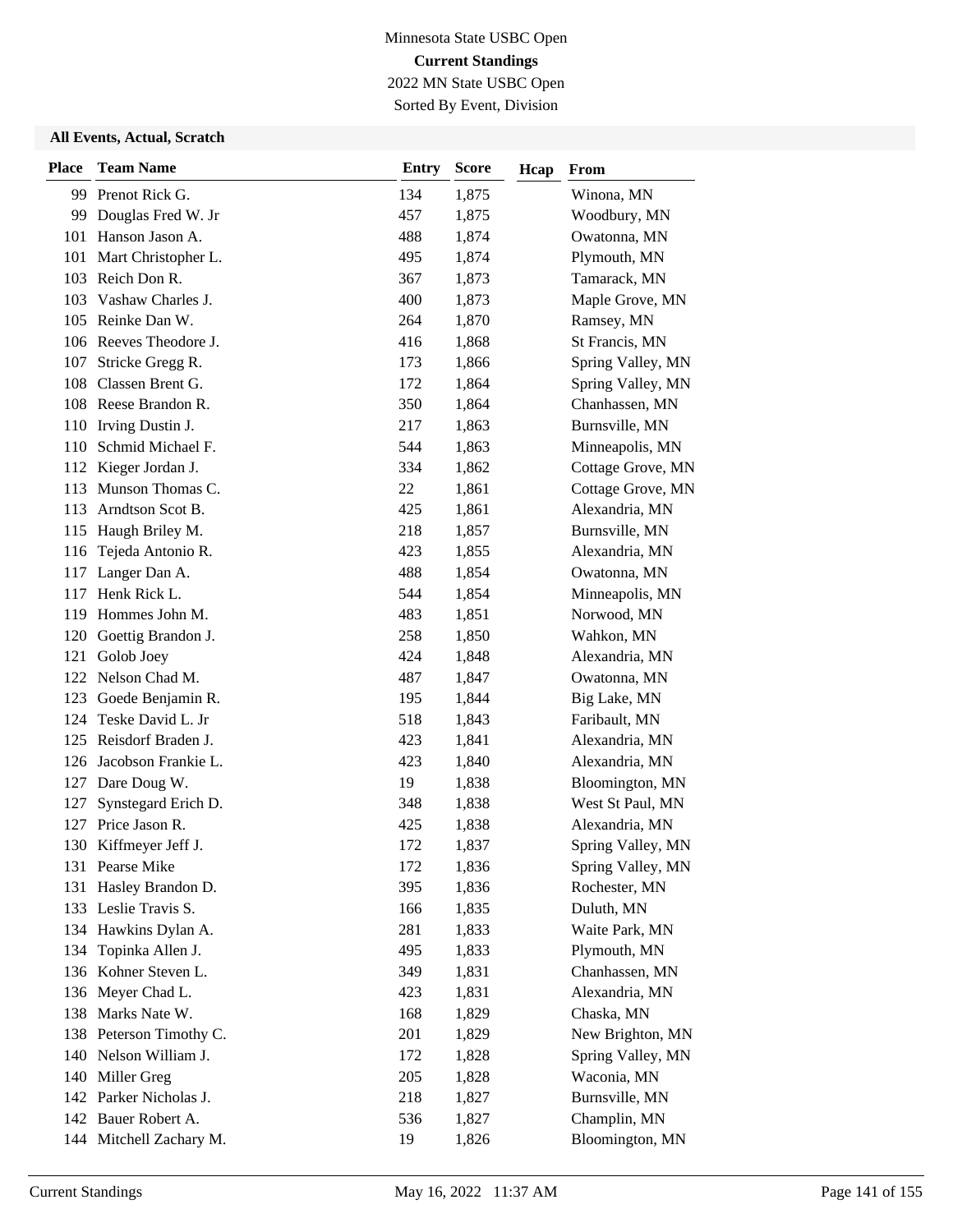Sorted By Event, Division

| <b>Place</b> | <b>Team Name</b>         | <b>Entry</b> | <b>Score</b> | Hcap | From              |
|--------------|--------------------------|--------------|--------------|------|-------------------|
|              | 144 Andresen William A.  | 116          | 1,826        |      | Osseo, MN         |
|              | 146 Mitchell Dave A.     | 498          | 1,823        |      | Arden Hills, MN   |
|              | 147 Leuthner Bill M.     | 425          | 1,819        |      | Alexandria, MN    |
|              | 148 Skinner Michael A.   | 458          | 1,818        |      | Woodbury, MN      |
|              | 149 King Jace C.         | 431          | 1,816        |      | Delano, MN        |
| 150          | Bunker Aaron M.          | 19           | 1,814        |      | Bloomington, MN   |
|              | 151 Prenot Bob E.        | 134          | 1,813        |      | Winona, MN        |
|              | 151 Luetmer Zak V.       | 195          | 1,813        |      | Big Lake, MN      |
|              | 153 Kuebelbeck Jeremy P. | 455          | 1,811        |      | Little Falls, MN  |
| 153          | Kurkowski Tyler J.       | 536          | 1,811        |      | Champlin, MN      |
| 155          | Danckwart Brady J.       | 53           | 1,810        |      | Plainview, MN     |
|              | 156 Cordes Brent E.      | 133          | 1,809        |      | Winona, MN        |
|              | 156 Kimmer Daniel K.     | 194          | 1,809        |      | Big Lake, MN      |
|              | 156 McCullough Greg W.   | 234          | 1,809        |      | Perham, MN        |
|              | 159 Halida Terry P.      | 497          | 1,807        |      | Arden Hills, MN   |
| 160          | Davis Scott A.           | 271          | 1,805        |      | Coon Rapids, MN   |
| 160          | Trautschold Dan S.       | 396          | 1,805        |      | Rochester, MN     |
| 162          | Vang Chou                | 259          | 1,803        |      | Maple Grove, MN   |
| 163          | Bryand Marcos L.         | 116          | 1,800        |      | Osseo, MN         |
| 164          | Neumann Brent E.         | 424          | 1,797        |      | Alexandria, MN    |
| 164          | Jobin Marty R.           | 469          | 1,797        |      | Duluth, MN        |
| 166          | Schmitt Gary M.          | 96           | 1,796        |      | Sartell, MN       |
| 167          | <b>Power Patrick</b>     | 541          | 1,795        |      | Maplewood, MN     |
| 168          | Fuchs Todd J.            | 374          | 1,794        |      | Big Lake, MN      |
| 169          | Tabor Chris L.           | 5            | 1,792        |      | Dodge Center, MN  |
| 169          | Chambers Daniel P.       | 423          | 1,792        |      | Alexandria, MN    |
| 171          | Curnow Richard W.        | 166          | 1,791        |      | Duluth, MN        |
| 172          | Braun Ryan K.            | 148          | 1,790        |      | Spring Valley, MN |
| 173          | Dick Mathew              | 53           | 1,789        |      | Plainview, MN     |
| 173          | Crews Daniel B.          | 374          | 1,789        |      | Big Lake, MN      |
| 175          | Pearson Justin P.        | 178          | 1,783        |      | Saint Cloud, MN   |
|              | 175 White Craig P.       | 494          | 1,783        |      | Janesville, MN    |
| 177          | Jacobs Timothy J.        | 350          | 1,782        |      | Chanhassen, MN    |
| 178          | Del Percio Anthony J.    | 234          | 1,781        |      | Perham, MN        |
| 179          | Green David J.           | 195          | 1,780        |      | Big Lake, MN      |
| 180          | Mingo Michael C.         | 201          | 1,779        |      | New Brighton, MN  |
| 181          | Richter Jeffrey M.       | 72           | 1,777        |      | Zumbrota, MN      |
| 181          | Schacht Eric M.          | 264          | 1,777        |      | Ramsey, MN        |
| 183          | Bursch Kurt R.           | 178          | 1,776        |      | Saint Cloud, MN   |
| 183          | Boyer Christopher J.     | 541          | 1,776        |      | Maplewood, MN     |
| 185          | Blaha Jonathan B.        | 20           | 1,775        |      | Bloomington, MN   |
| 185          | Baruth Steve S.          | 374          | 1,775        |      | Big Lake, MN      |
| 187          | Lopez Nicholas E.        | 363          | 1,773        |      | Forest Lake, MN   |
| 187          | Hollman David R.         | 457          | 1,773        |      | Woodbury, MN      |
| 189          | Bru Richard H.           | 71           | 1,772        |      | Zumbrota, MN      |
|              | 189 Porcaro Paul J.      | 473          | 1,772        |      | Wheaton, MN       |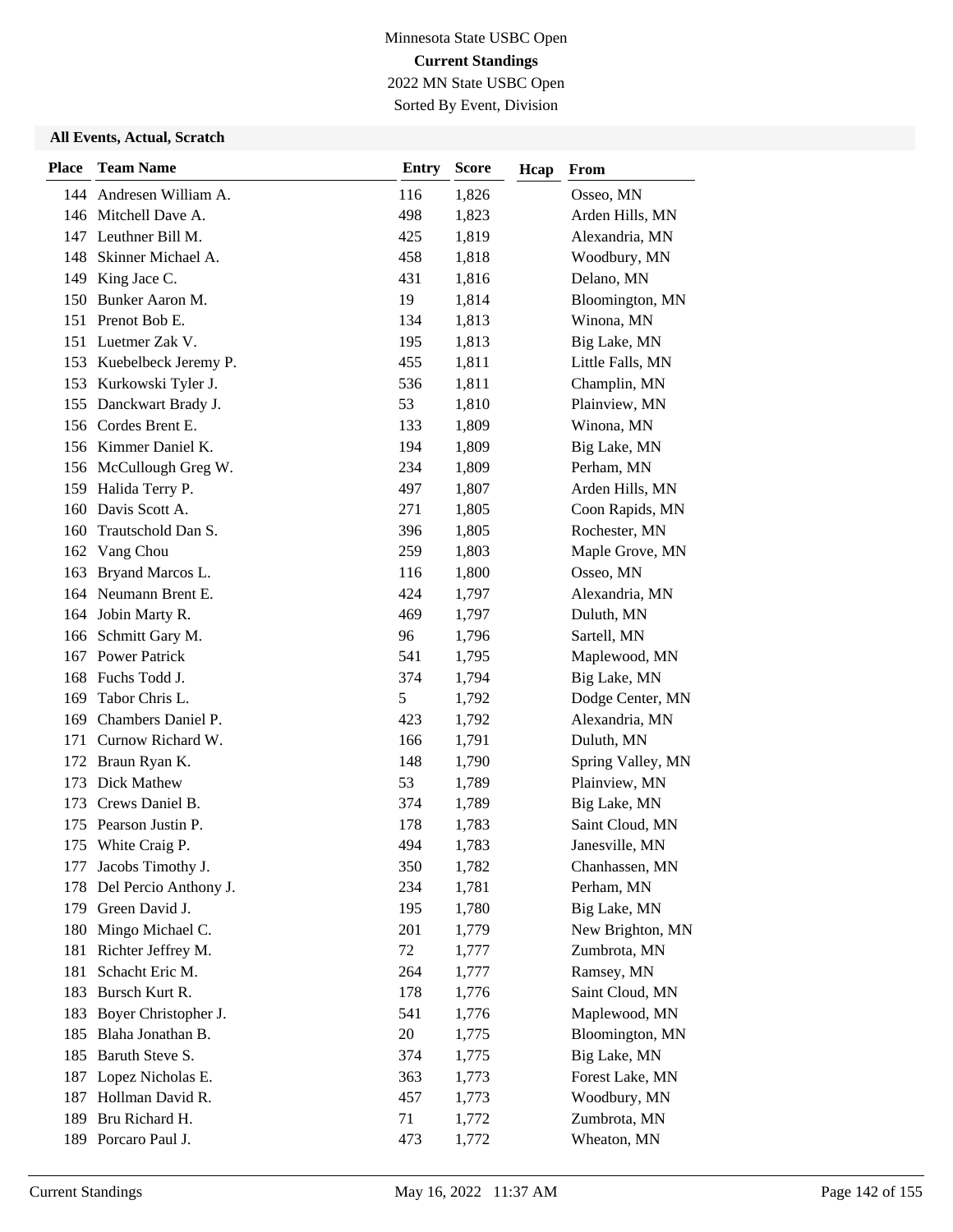Sorted By Event, Division

| <b>Place</b> | <b>Team Name</b>              | <b>Entry</b> | <b>Score</b> | Hcap | From              |
|--------------|-------------------------------|--------------|--------------|------|-------------------|
|              | 191 Holmes Keith J.           | 374          | 1,770        |      | Big Lake, MN      |
|              | 192 Domeier Shawn M.          | 388          | 1,769        |      | Minneapolis, MN   |
|              | 193 Fischer Chris J.          | 395          | 1,767        |      | Rochester, MN     |
| 194          | Sumner Troy L. Jr             | 388          | 1,766        |      | Minneapolis, MN   |
|              | 194 Eiss John M.              | 399          | 1,766        |      | Maple Grove, MN   |
|              | 196 Olsen Jacob D.            | 432          | 1,764        |      | Delano, MN        |
|              | 197 Hanke Kurt A.             | 498          | 1,763        |      | Arden Hills, MN   |
|              | 197 Haedrich Tyler            | 498          | 1,763        |      | Arden Hills, MN   |
| 199          | <b>Bischoff Michael G.</b>    | 19           | 1,762        |      | Bloomington, MN   |
| 200          | Boynton Dale L.               | 496          | 1,759        |      | Plymouth, MN      |
| 201          | Ward Scott L.                 | 389          | 1,758        |      | Minneapolis, MN   |
|              | 202 Malinen Marty             | 96           | 1,757        |      | Sartell, MN       |
| 202          | Schiffler Craig               | 483          | 1,757        |      | Norwood, MN       |
|              | 204 Ables Eric M.             | 350          | 1,756        |      | Chanhassen, MN    |
|              | 205 Rude Andy J.              | 77           | 1,754        |      | Zumbrota, MN      |
|              | 205 Allers Jerry L.           | 104          | 1,754        |      | Lake City, MN     |
| 205          | Sae Ma Tong                   | 259          | 1,754        |      | Maple Grove, MN   |
| 205          | Franzwa Nicole R.             | 272          | 1,754        |      | Willmar, MN       |
| 209          | Faerber William V.            | 542          | 1,753        |      | Maplewood, MN     |
| 210          | Wolfe Robert R.               | 497          | 1,751        |      | Arden Hills, MN   |
|              | 211 Reiners Jeff L.           | 145          | 1,750        |      | Blaine, MN        |
| 211          | Przybylski Tyler G.           | 396          | 1,750        |      | Rochester, MN     |
| 211          | Mohr Clayton R.               | 424          | 1,750        |      | Alexandria, MN    |
|              | 214 Pederson Blake A.         | 19           | 1,748        |      | Bloomington, MN   |
|              | 215 Adams Kyler M.            | 456          | 1,745        |      | Little Falls, MN  |
|              | 216 Ryner Christopher (CJ) J. | 5            | 1,744        |      | Dodge Center, MN  |
| 216          | Salo William R.               | 375          | 1,744        |      | Big Lake, MN      |
| 218          | Munson Hannah R.              | 22           | 1,742        |      | Cottage Grove, MN |
| 218          | Schihl Justice R.             | 416          | 1,742        |      | St Francis, MN    |
| 220          | Gollin David B.               | 431          | 1,741        |      | Delano, MN        |
|              | 221 Loth Alan                 | 270          | 1,738        |      | Coon Rapids, MN   |
|              | 222 Bremer Travis M.          | 104          | 1,736        |      | Lake City, MN     |
|              | 223 Freihammer Nathan L.      | 278          | 1,734        |      | Waite Park, MN    |
| 224          | Tole Dwight D.                | 457          | 1,733        |      | Woodbury, MN      |
| 225          | Turner Imanuel L.             | 436          | 1,732        |      | Britt, MN         |
|              | 226 Henderlite John S.        | 116          | 1,731        |      | Osseo, MN         |
|              | 227 Koch Alex P.              | 495          | 1,729        |      | Plymouth, MN      |
| 228          | Bonow Seth V.                 | 133          | 1,728        |      | Winona, MN        |
| 228          | Christen Nate B.              | 455          | 1,728        |      | Little Falls, MN  |
|              | 230 Brede Nevin               | 488          | 1,726        |      | Owatonna, MN      |
| 231          | Hendrickson Cody S.           | 166          | 1,725        |      | Duluth, MN        |
|              | 232 Reimann Brian F.          | 278          | 1,723        |      | Waite Park, MN    |
| 233          | Vashaw Zachary C.             | 217          | 1,722        |      | Burnsville, MN    |
| 233          | Goodwin Craig D.              | 271          | 1,722        |      | Coon Rapids, MN   |
| 235          | Sopp-Schroeder Katie Ann S.   | 497          | 1,721        |      | Arden Hills, MN   |
|              | 236 Poelzer Carl P.           | 497          | 1,720        |      | Arden Hills, MN   |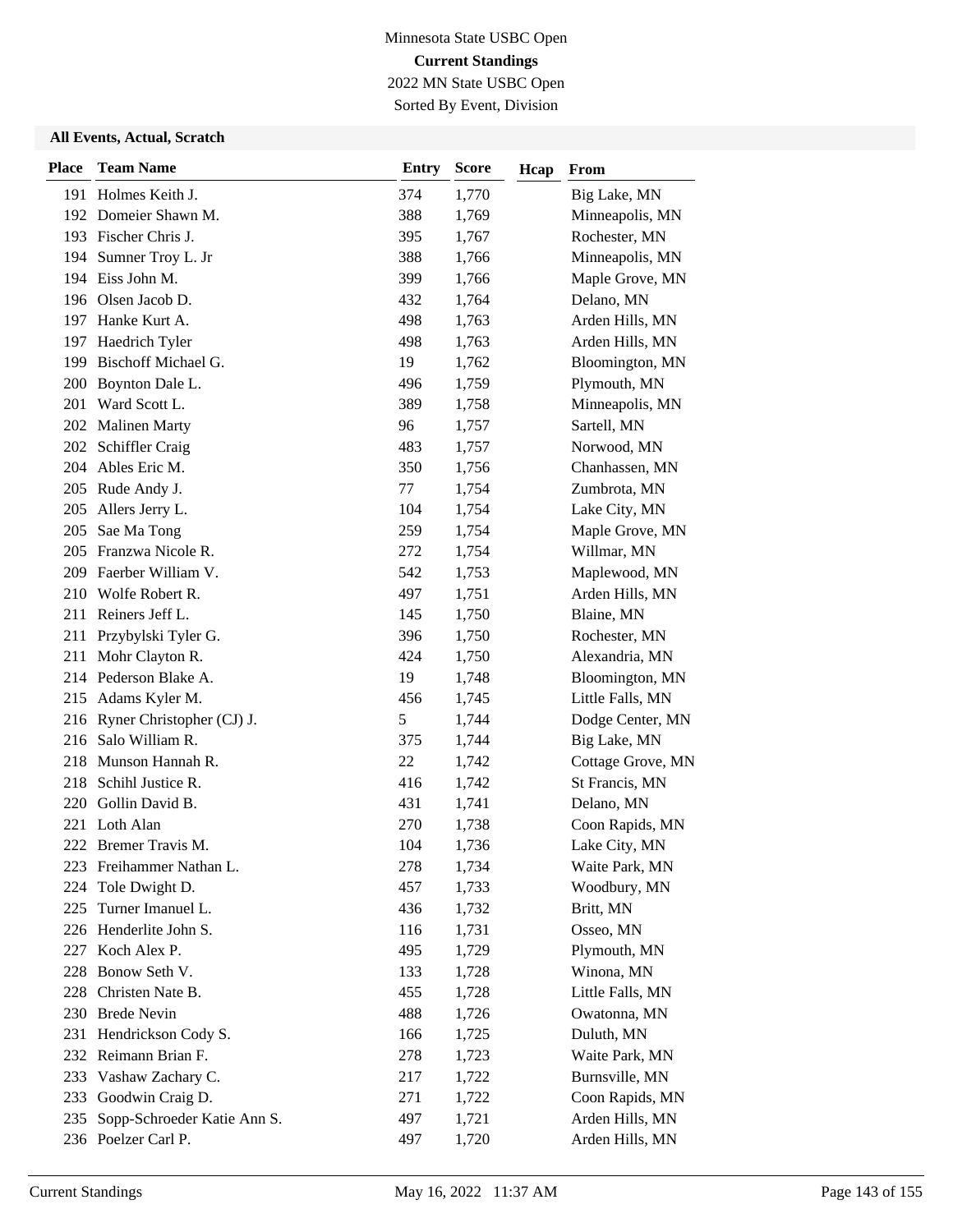Sorted By Event, Division

| <b>Place</b> | <b>Team Name</b>          | <b>Entry</b> | <b>Score</b> | Hcap | From              |
|--------------|---------------------------|--------------|--------------|------|-------------------|
| 237          | Smith Peter B.            | 117          | 1,716        |      | Osseo, MN         |
|              | 237 Peck CJ               | 134          | 1,716        |      | Winona, MN        |
| 239          | Stellmaker Phillip M.     | 395          | 1,712        |      | Rochester, MN     |
| 240          | Geiger Nicholas           | 1            | 1,711        |      | Cannon Falls, MN  |
| 241          | Mitchell Ronald R.        | 71           | 1,710        |      | Zumbrota, MN      |
| 241          | Olson Jordan E.           | 415          | 1,710        |      | Roseville, MN     |
| 243          | Green Brock E.            | 194          | 1,709        |      | Big Lake, MN      |
| 243          | Havlish Thomas V.         | 270          | 1,709        |      | Coon Rapids, MN   |
|              | 243 Reith Jeffrey (JJ) J. | 425          | 1,709        |      | Alexandria, MN    |
|              | 246 Hill Larry W.         | 117          | 1,708        |      | Osseo, MN         |
| 246          | Aydt John J.              | 365          | 1,708        |      | Annandale, MN     |
|              | 248 Degree Rick J. Jr     | 420          | 1,707        |      | Hastings, MN      |
| 249          | Storm Jeremy              | 173          | 1,706        |      | Spring Valley, MN |
| 250          | Heinen Brad A.            | 455          | 1,705        |      | Little Falls, MN  |
| 251          | Hengel Joshua P.          | 278          | 1,704        |      | Waite Park, MN    |
| 251          | Huikko Chad H.            | 431          | 1,704        |      | Delano, MN        |
| 251          | Royals Randy R. III       | 458          | 1,704        |      | Woodbury, MN      |
|              | 254 Pozanc Timothy W.     | 133          | 1,703        |      | Winona, MN        |
| 255          | Quaas Jeremy S.           | 207          | 1,702        |      | Waconia, MN       |
|              | 256 Bremer Jeff L.        | 105          | 1,701        |      | Lake City, MN     |
| 256          | Winter James M.           | 203          | 1,701        |      | Waconia, MN       |
|              | 256 Rhuby Shane L.        | 258          | 1,701        |      | Wahkon, MN        |
| 256          | Nygaard Ryan M.           | 307          | 1,701        |      | Lakeville, MN     |
|              | 256 Webber Zeke A.        | 363          | 1,701        |      | Forest Lake, MN   |
| 256          | Magee Jeffery A.          | 458          | 1,701        |      | Woodbury, MN      |
| 262          | Week Michael G.           | 173          | 1,695        |      | Spring Valley, MN |
| 263          | Nelson Evan               | 411          | 1,694        |      | New London, MN    |
| 264          | Olive Steven J.           | 350          | 1,692        |      | Chanhassen, MN    |
| 264          | Malmgren Alex J.          | 418          | 1,692        |      | Willmar, MN       |
| 264          | Trutwin Aaron S.          | 455          | 1,692        |      | Little Falls, MN  |
| 267          | Sedesky Kyle J.           | 307          | 1,690        |      | Lakeville, MN     |
|              | 268 Wahner Timothy R.     | 541          | 1,689        |      | Maplewood, MN     |
|              | 269 Miller Jason D.       | 234          | 1,688        |      | Perham, MN        |
| 270          | Munson Lori R.            | 22           | 1,686        |      | Cottage Grove, MN |
| 271          | Pascua Jeff               | 518          | 1,685        |      | Faribault, MN     |
|              | 272 Lane Eric A.          | 20           | 1,682        |      | Bloomington, MN   |
|              | 272 Hill Daniel B.        | 117          | 1,682        |      | Osseo, MN         |
| 272          | Sundby Gary W. Jr         | 472          | 1,682        |      | Wheaton, MN       |
| 275          | Kinzler Kevin E.          | 415          | 1,678        |      | Roseville, MN     |
|              | 276 Dose Mark R.          | 105          | 1,677        |      | Lake City, MN     |
|              | 276 Shiroma Aaron K.      | 133          | 1,677        |      | Winona, MN        |
|              | 276 Dirksen Tim B.        | 349          | 1,677        |      | Chanhassen, MN    |
|              | 276 Hill Jacob            | 298          | 1,677        |      | Waterville, MN    |
| 280          | Hines Pete J.             | 258          | 1,676        |      | Wahkon, MN        |
| 281          | Tushaus Christopher R.    | 5            | 1,675        |      | Dodge Center, MN  |
|              | 282 Storm Dale E.         | 44           | 1,674        |      | Saint Charles, MN |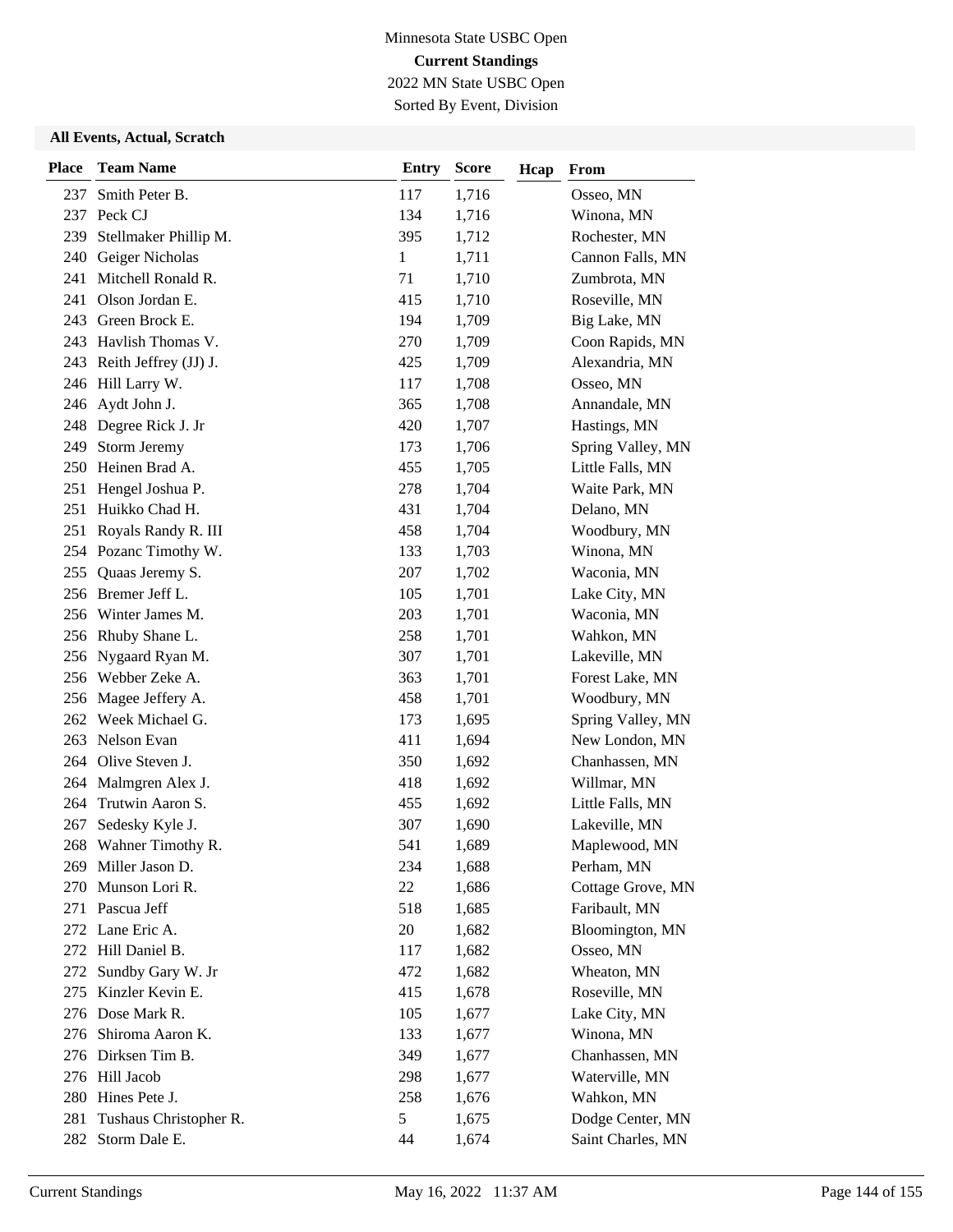## Minnesota State USBC Open **Current Standings** 2022 MN State USBC Open

Sorted By Event, Division

#### **All Events, Actual, Scratch**

| <b>Place</b> | <b>Team Name</b>      | <b>Entry</b> | <b>Score</b> | Hcap | From               |
|--------------|-----------------------|--------------|--------------|------|--------------------|
| 283          | Metzger Steve T.      | 268          | 1,669        |      | Cambridge, MN      |
| 284          | Patnode Julie A.      | 116          | 1,668        |      | Osseo, MN          |
| 284          | Stoltz Joseph A.      | 116          | 1,668        |      | Osseo, MN          |
| 284          | Sammons Gregg A.      | 470          | 1,668        |      | Brooklyn Center, M |
| 287          | Flynn Corey D.        | 432          | 1,667        |      | Delano, MN         |
| 288          | Hansen Jason A.       | 432          | 1,666        |      | Delano, MN         |
| 289          | Bennett Jonathon M.   | 456          | 1,665        |      | Little Falls, MN   |
| 290          | Beckman Bryce J.      | 235          | 1,663        |      | Mankato, MN        |
|              | 290 Prenot Justin M.  | 133          | 1,663        |      | Winona, MN         |
| 290          | Ullman Sara C.        | 388          | 1,663        |      | Minneapolis, MN    |
| 290          | Holets Ken R.         | 431          | 1,663        |      | Delano, MN         |
| 294          | Schmidt Jon C.        | 528          | 1,660        |      | Cook, MN           |
| 295          | Gora Brent T.         | 134          | 1,659        |      | Winona, MN         |
| 296          | Winckler Eric L.      | 432          | 1,658        |      | Delano, MN         |
| 297          | Thorp Chad M.         | 416          | 1,656        |      | St Francis, MN     |
| 297          | Holets Ron D.         | 431          | 1,656        |      | Delano, MN         |
| 299          | <b>Walters Tod</b>    | 349          | 1,654        |      | Chanhassen, MN     |
| 300          | De Vaan Michael J.    | 420          | 1,648        |      | Hastings, MN       |
| 300          | Rutherford Sam        | 495          | 1,648        |      | Plymouth, MN       |
|              | 302 O'Reilly James P. | 301          | 1,645        |      | Wabasha, MN        |
| 303          | Freeman Aaron N.      | 396          | 1,643        |      | Rochester, MN      |
| 304          | Todd John A.          | 415          | 1,641        |      | Roseville, MN      |
| 304          | Laffey Chad A.        | 421          | 1,641        |      | Minneapolis, MN    |
|              | 306 Gruber Eddie J.   | 306          | 1,640        |      | Faribault, MN      |
| 307          | Cusey Timothy M.      | 234          | 1,639        |      | Perham, MN         |
| 307          | Boyer Jessica E.      | 541          | 1,639        |      | Maplewood, MN      |
| 309          | Williams Peter C.     | 194          | 1,638        |      | Big Lake, MN       |
| 310          | Bordson David L.      | 497          | 1,637        |      | Arden Hills, MN    |
| 311          | Schauer Josh T.       | 172          | 1,633        |      | Spring Valley, MN  |
| 311          | O'reilly Kiara S.     | 301          | 1,633        |      | Wabasha, MN        |
| 313          | Olive Michael A.      | 350          | 1,632        |      | Chanhassen, MN     |
|              | 313 Kennedy Ron L.    | 421          | 1,632        |      | Minneapolis, MN    |
|              | 315 Goetsch Steve D.  | 395          | 1,631        |      | Rochester, MN      |
| 316          | Urbanski Scott W.     | 168          | 1,629        |      | Chaska, MN         |
| 316          | Wojcik Scott M.       | 235          | 1,629        |      | Mankato, MN        |
| 318          | Hanson Matthew E.     | 389          | 1,626        |      | Minneapolis, MN    |
|              | 318 Hjelm David H. Jr | 472          | 1,626        |      | Wheaton, MN        |
| 320          | Schroeder Greg A.     | 145          | 1,625        |      | Blaine, MN         |
| 321          | Olive Matt A.         | 349          | 1,624        |      | Chanhassen, MN     |
| 322          | Hooper Benjamin J.    | 415          | 1,623        |      | Roseville, MN      |
| 323          | Ordal Colby           | 306          | 1,622        |      | Faribault, MN      |
| 323          | Wickham Thomas R.     | 307          | 1,622        |      | Lakeville, MN      |
| 323          | Frame Grant E.        | 424          | 1,622        |      | Alexandria, MN     |
|              | 323 O'Reilly Kyle J.  | 301          | 1,622        |      | Wabasha, MN        |
| 327          | Baker Gerald D.       | 469          | 1,619        |      | Duluth, MN         |
| 328          | MacNeven Zach         | 388          | 1,617        |      | Minneapolis, MN    |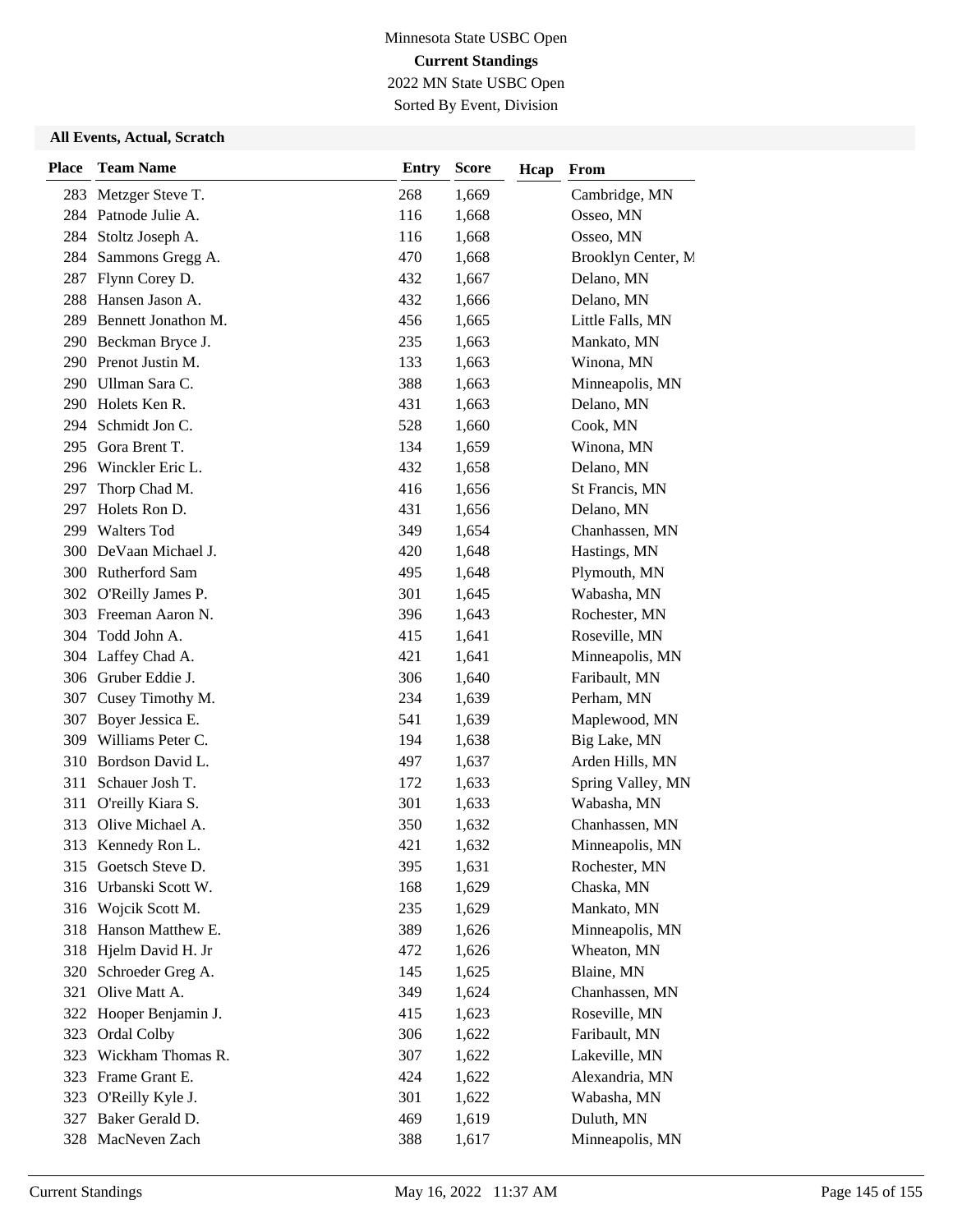## Minnesota State USBC Open **Current Standings** 2022 MN State USBC Open

Sorted By Event, Division

#### **All Events, Actual, Scratch**

| <b>Place</b> | <b>Team Name</b>         | <b>Entry</b> | <b>Score</b> | Hcap | From               |
|--------------|--------------------------|--------------|--------------|------|--------------------|
|              | 328 Erickson Nate A.     | 417          | 1,617        |      | Willmar, MN        |
|              | 330 BRAUN ERIC D.        | 151          | 1,614        |      | Spring Valley, MN  |
| 331          | Bru Dustin D.            | 71           | 1,612        |      | Zumbrota, MN       |
| 331          | Nienaber Scott R.        | 415          | 1,612        |      | Roseville, MN      |
| 333          | Icaza Nate A.            | 518          | 1,611        |      | Faribault, MN      |
| 334          | Harkless Stephanie       | 421          | 1,609        |      | Minneapolis, MN    |
| 335          | Kalk Patrick E.          | 473          | 1,605        |      | Wheaton, MN        |
| 335          | Wenzel Jeffrey           | 544          | 1,605        |      | Minneapolis, MN    |
| 337          | Sellers Lyle F. Jr       | 168          | 1,601        |      | Chaska, MN         |
| 338          | Reisdorf Reed J.         | 423          | 1,596        |      | Alexandria, MN     |
| 339          | Nelson Brent A.          | 472          | 1,594        |      | Wheaton, MN        |
| 339          | Larson Kory J.           | 518          | 1,594        |      | Faribault, MN      |
| 341          | Nygaard Sarah S.         | 308          | 1,591        |      | Lakeville, MN      |
| 341          | Irvin Brad R.            | 470          | 1,591        |      | Brooklyn Center, M |
| 343          | Bremer Zachery S.        | 104          | 1,590        |      | Lake City, MN      |
|              | 344 Bormann Larry E.     | 201          | 1,588        |      | New Brighton, MN   |
|              | 344 Sexton Michelle M.   | 301          | 1,588        |      | Wabasha, MN        |
|              | 346 See Perry            | 398          | 1,587        |      | Rochester, MN      |
| 347          | Mitchell Ryan D.         | 20           | 1,583        |      | Bloomington, MN    |
|              | 347 Langowski Phillip S. | 169          | 1,583        |      | Chaska, MN         |
| 349          | Meier Mitchell T.        | 169          | 1,582        |      | Chaska, MN         |
| 350          | Dillie Joseph A.         | 388          | 1,578        |      | Minneapolis, MN    |
| 351          | Serwa Aaron T.           | 133          | 1,577        |      | Winona, MN         |
| 352          | Shaffer Micheal W.       | 396          | 1,576        |      | Rochester, MN      |
| 353          | Young-Graves Sonny N.    | 421          | 1,571        |      | Minneapolis, MN    |
| 354          | Spicer Timothy M.        | 117          | 1,570        |      | Osseo, MN          |
| 354          | Rardin Bradley A.        | 350          | 1,570        |      | Chanhassen, MN     |
| 354          | Engstrom James R.        | 469          | 1,570        |      | Duluth, MN         |
| 357          | Mysliwiec Rodney R.      | 374          | 1,569        |      | Big Lake, MN       |
| 358          | Goehtz Ryan R.           | 518          | 1,568        |      | Faribault, MN      |
| 359          | Bremer Andrew W.         | 104          | 1,563        |      | Lake City, MN      |
|              | 360 Manthey Jeff A.      | 375          | 1,557        |      | Big Lake, MN       |
|              | 361 Novak Erin M.        | 495          | 1,555        |      | Plymouth, MN       |
| 362          | Bauer Brandon R.         | 536          | 1,554        |      | Champlin, MN       |
| 363          | Wincek Gary A.           | 374          | 1,552        |      | Big Lake, MN       |
| 363          | O'Dell Jeremy J.         | 415          | 1,552        |      | Roseville, MN      |
| 365          | Olson Jackson L.         | 417          | 1,549        |      | Willmar, MN        |
| 366          | Sis Jeffrey J.           | 172          | 1,547        |      | Spring Valley, MN  |
| 367          | Morse Eric D.            | 389          | 1,541        |      | Minneapolis, MN    |
| 368          | Mehling Jade T.          | 397          | 1,539        |      | Rochester, MN      |
|              | 369 Weiss Gary L.        | 307          | 1,536        |      | Lakeville, MN      |
| 370          | Hengel Lance D.          | 280          | 1,535        |      | Waite Park, MN     |
| 371          | Grant Robert R.          | 472          | 1,532        |      | Wheaton, MN        |
| 372          | Erickson Angela M.       | 388          | 1,528        |      | Minneapolis, MN    |
|              | 373 Carlson Stevin L.    | 418          | 1,514        |      | Willmar, MN        |
| 374          | Johnson Lucas (Luke) R.  | 396          | 1,508        |      | Rochester, MN      |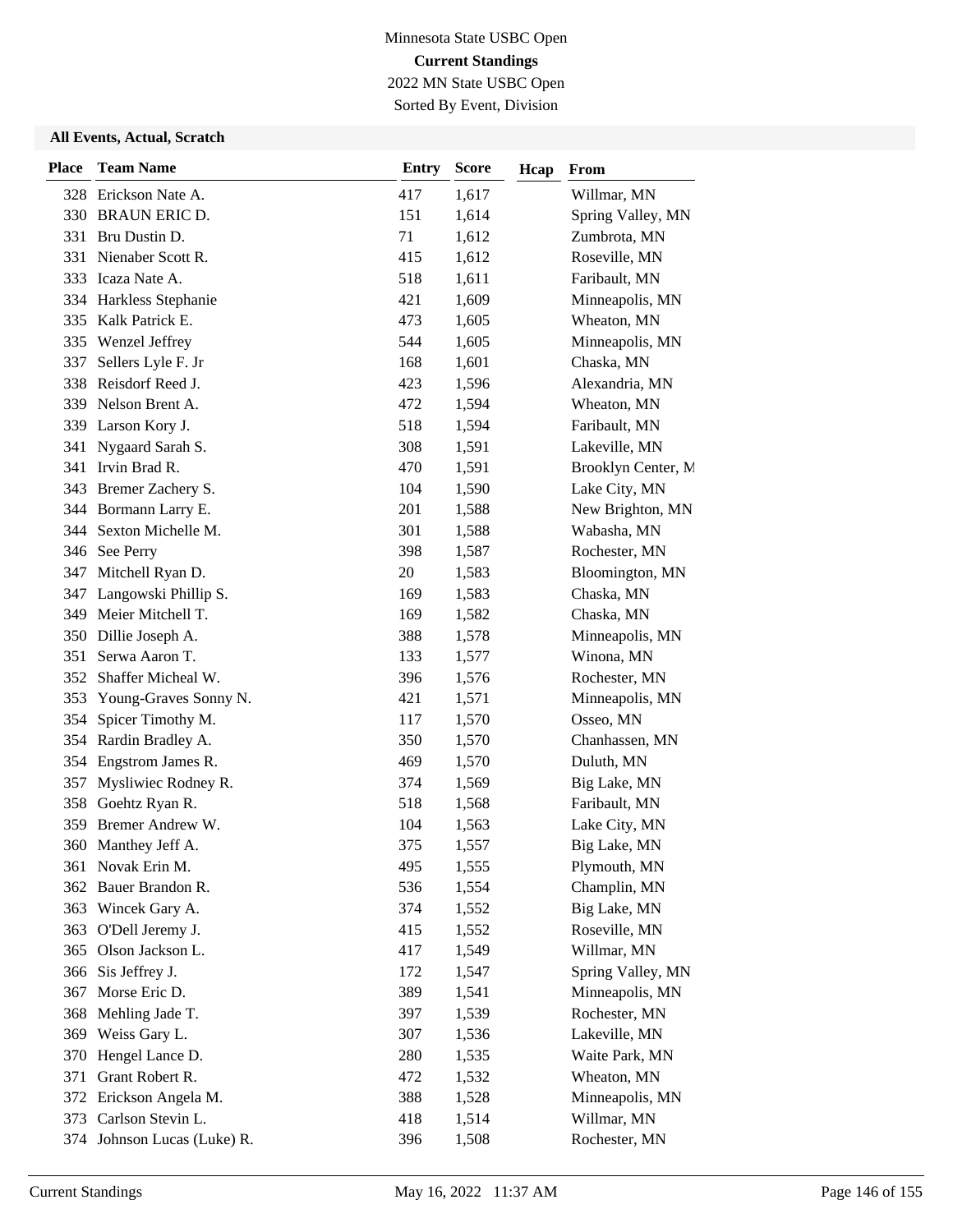## Minnesota State USBC Open **Current Standings** 2022 MN State USBC Open

Sorted By Event, Division

#### **All Events, Actual, Scratch**

| <b>Place</b> | <b>Team Name</b>        | <b>Entry</b> | <b>Score</b> | Hcap | From             |
|--------------|-------------------------|--------------|--------------|------|------------------|
|              | 375 Lang Mitchell A.    | 137          | 1,507        |      | Hamburg, MN      |
|              | 375 Pabst Kayla M.      | 308          | 1,507        |      | Lakeville, MN    |
| 377          | Mysliwiec Rory A.       | 375          | 1,496        |      | Big Lake, MN     |
| 378          | Johnson Ross N.         | 235          | 1,495        |      | Mankato, MN      |
| 379          | Ness Paul A.            | 472          | 1,480        |      | Wheaton, MN      |
| 380          | Bryand Ann L.           | 116          | 1,471        |      | Osseo, MN        |
| 381          | Cordes Travis J.        | 307          | 1,470        |      | Lakeville, MN    |
| 382          | Whitley Bo R.           | 421          | 1,462        |      | Minneapolis, MN  |
| 383          | Wilson Frank L.         | 5            | 1,459        |      | Dodge Center, MN |
| 384          | Krause Theodore J.      | 306          | 1,438        |      | Faribault, MN    |
| 385          | Smith Ronald E.         | 258          | 1,437        |      | Wahkon, MN       |
| 386          | Kolasa Edward G. Jr     | 365          | 1,426        |      | Annandale, MN    |
| 387          | Walther Mike W.         | 281          | 1,416        |      | Waite Park, MN   |
| 388          | LaFlamme Rich J.        | 528          | 1,412        |      | Cook, MN         |
| 389          | Cobb Nick               | 418          | 1,401        |      | Willmar, MN      |
| 390          | Ferrin Justin W.        | 308          | 1,396        |      | Lakeville, MN    |
| 390          | Olson Jon E.            | 417          | 1,396        |      | Willmar, MN      |
|              | 392 Dirksen Traci A.    | 307          | 1,388        |      | Lakeville, MN    |
|              | 392 Pabst Chris D.      | 308          | 1,388        |      | Lakeville, MN    |
|              | 394 Foresman Bradley J. | 418          | 1,342        |      | Willmar, MN      |
|              | 395 Hammond Alan D.     | 457          | 1,315        |      | Woodbury, MN     |
| 396          | Griebel Ron J.          | 235          | 1,306        |      | Mankato, MN      |
| 397          | Gardner Ernie Q.        | 278          | 1,286        |      | Waite Park, MN   |
| 398          | Bjerke Brandon J.       | 5            | 1,278        |      | Dodge Center, MN |
| 399          | Johnson Tyler S.        | 417          | 1,251        |      | Willmar, MN      |
| 400          | Holtz Shaun N.          | 375          | 1,230        |      | Big Lake, MN     |
| 401          | Friend James L.         | 96           | 1,207        |      | Sartell, MN      |
|              | 402 Jacobson Connor L.  | 389          | 1,193        |      | Minneapolis, MN  |
| 403          | Budke Steven K.         | 255          | 1,175        |      | Scandia, MN      |
| 404          | Holland Brandon A.      | 457          | 1,057        |      | Woodbury, MN     |
|              | 405 Budke Kevin J.      | 255          | 912          |      | Scandia, MN      |
|              |                         |              |              |      |                  |

The lowest score to cash is 1900.

| Place | <b>Team Name</b>         | Entry | <b>Score</b> | Hcap     | From            |
|-------|--------------------------|-------|--------------|----------|-----------------|
|       | Miller Greg              | 205   | 802          | 45       | Waconia, MN     |
|       | 2 Passer Joel M.         | 108   | 797          | 210      | New Ulm, MN     |
|       | 3 Holtmeyer Richard C.   | 481   | 783          | 126      | Maple Grove, MN |
| 4     | Eikmeier Jeff            | 96    | 765          | 32       | Sartell, MN     |
| 4     | Bohn Steve J.            | 484   | 765          | 45       | Norwood, MN     |
| 6     | Gerdes Arnold L.         | 271   | 759          | 13       | Coon Rapids, MN |
|       | Difronzo Robert          | 544   | 757          | 70       | Minneapolis, MN |
| 8.    | Zimmer Bill E.           | 385   | 755          | 237      | Willmar, MN     |
| 9     | Sandstrom Jerry L.       | 362   | 752          | 183      | Forest Lake, MN |
| 10    | Neuenschwander Rodney J. | 271   | 751          | $\Omega$ | Coon Rapids, MN |
| 11    | Litzau Jeff A.           | 99    | 747          | 78       | Annandale, MN   |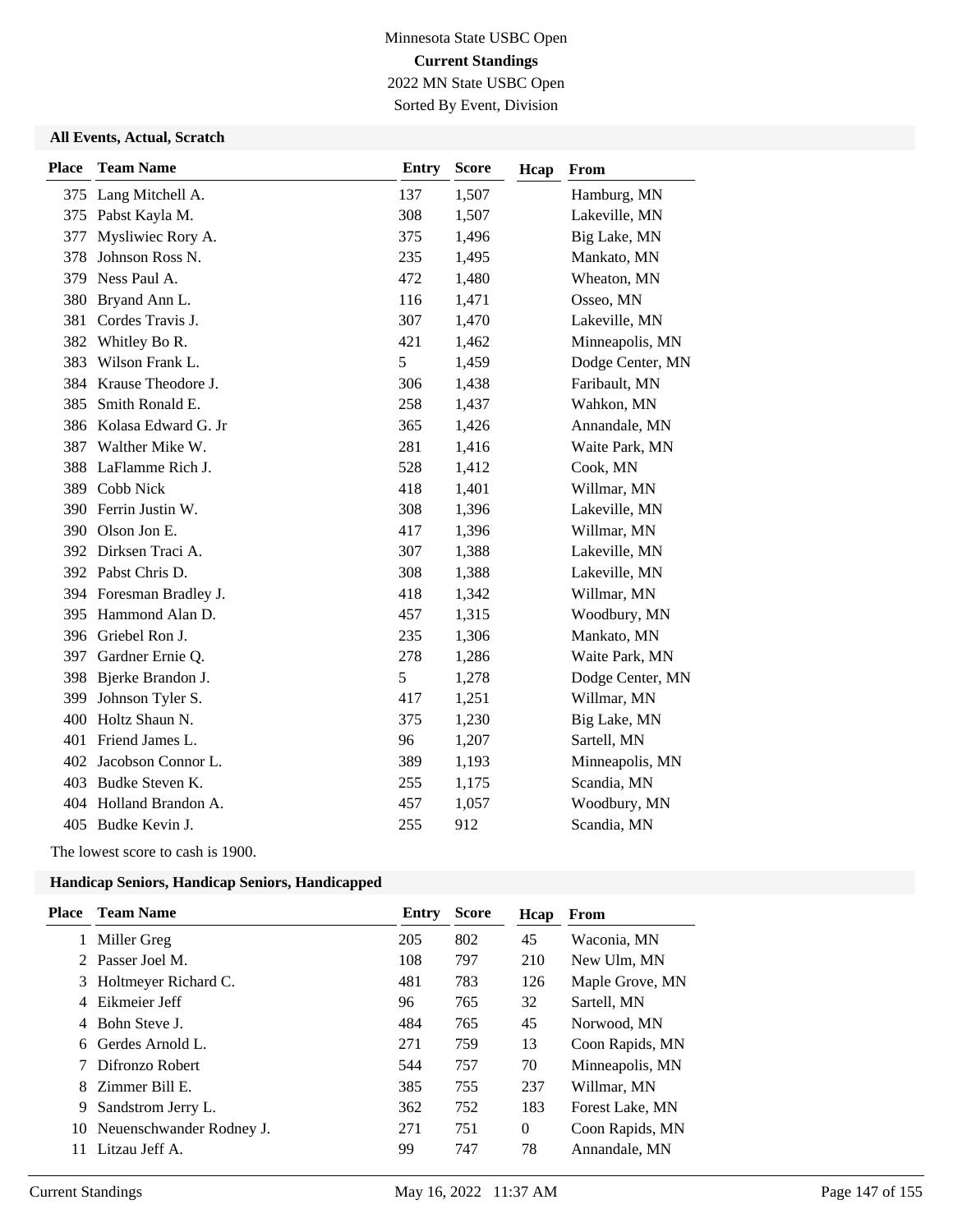2022 MN State USBC Open

Sorted By Event, Division

| <b>Place</b> | <b>Team Name</b>      | <b>Entry</b> | <b>Score</b> | Hcap             | From               |
|--------------|-----------------------|--------------|--------------|------------------|--------------------|
| 11           | Arends Joe            | 391          | 747          | 205              | Brooten, MN        |
| 13           | Fahey Mike J.         | 342          | 746          | 59               | Fairfax, MN        |
| 14           | Beckjorden Dan E.     | 265          | 742          | 32               | Ramsey, MN         |
| 15           | Johnson Kenneth       | 204          | 740          | 140              | Waconia, MN        |
| 16           | Krause Carl F.        | 504          | 739          | 135              | Fergus Falls, MN   |
| 17           | Halida Terry P.       | 497          | 735          | 37               | Arden Hills, MN    |
| 18           | Kieffer Alvin F.      | 73           | 734          | 148              | Zumbrota, MN       |
| 18           | Schmidt E. Allen      | 199          | 734          | 99               | Buffalo, MN        |
| 20           | <b>Bauer Douglas</b>  | 299          | 733          | 207              | Waterville, MN     |
| 21           | Jensen Michael D.     | 360          | 732          | 89               | Wyoming, MN        |
| 22           | Nalipinski David M.   | 312          | 729          | 105              | New Brighton, MN   |
| 22           | Nyhammer Bob          | 393          | 729          | 224              | Brooten, MN        |
| 24           | Laux David P.         | 385          | 728          | 153              | Willmar, MN        |
| 25           | Ellis Roberta K.      | 142          | 727          | 194              | Lino Lakes, MN     |
| 26           | Simon Tom E.          | 122          | 726          | 108              | Plymouth, MN       |
| 27           | Krause Sandra K.      | 511          | 725          | 272              | Fergus Falls, MN   |
| 28           | Lindquist Wilfred A.  | 501          | 719          | 132              | Fergus Falls, MN   |
| 29           | Day Richard R.        | 379          | 715          | 170              | St Paul, MN        |
| 29           | Kangas Larry A.       | 454          | 715          | 205              | Britt, MN          |
| 31           | Berube Ronald A.      | 37           | 714          | 126              | White Bear Lake, M |
| 31           | Stricke Gregg R.      | 173          | 714          | 59               | Spring Valley, MN  |
| 33           | <b>Brown Donathan</b> | 458          | 713          | 27               | Woodbury, MN       |
| 34           | Wright Dana R.        | 270          | 712          | $\boldsymbol{0}$ | Coon Rapids, MN    |
| 35           | Scholar Kenny D.      | 444          | 709          | 135              | Britt, MN          |
| 36           | Christianson Lynn     | 492          | 708          | 143              | Gary, MN           |
| 37           | <b>Monson Scott</b>   | 205          | 705          | 116              | Waconia, MN        |
| 37           | Johnson Richard L.    | 385          | 705          | 272              | Willmar, MN        |
| 37           | Shaw Maxine J.        | 507          | 705          | 189              | Fergus Falls, MN   |
| 40           | Panzran Jim H.        | 25           | 704          | 191              | Lake Crystal, MN   |
| 40           | Houfer Gary           | 467          | 704          | 170              | Annandale, MN      |
| 42           | Schwarze Larry        | 394          | 703          | 245              | Brooten, MN        |
| 43           | Martin Carol L.       | 142          | 700          | 178              | Lino Lakes, MN     |
|              | 43 Reiners Gregory L. | 145          | 700          | 51               | Blaine, MN         |
| 43           | Moua Mai              | 527          | 700          | 199              | St Paul, MN        |
| 46           | Schmidt Daniel J.     | 196          | 698          | 94               | New Ulm, MN        |
| 46           | Davis John R.         | 197          | 698          | 135              | New Ulm, MN        |
| 48           | Oulman David G.       | 487          | 697          | $\boldsymbol{0}$ | Owatonna, MN       |
| 48           | Brekke Lanny J.       | 492          | 697          | 197              | Gary, MN           |
| 50           | Sexton John F.        | 131          | 696          | 126              | Lake City, MN      |
| 50           | Volk Dean W.          | 181          | 696          | 113              | Shakopee, MN       |
| 52           | Mateffy Jack S.       | 6            | 695          | 126              | Spring Park, MN    |
| 52           | Munson Thomas C.      | 22           | 695          | 51               | Cottage Grove, MN  |
| 52           | Bresnahan Alan J.     | 180          | 695          | 164              | Shakopee, MN       |
| 52           | Riewer Phillip E.     | 233          | 695          | 153              | Perham, MN         |
| 52           | Eichten Patrick M.    | 358          | 695          | 83               | Lindstrom, MN      |
| 57           | Roth Bob H.           | 342          | 692          | 56               | Fairfax, MN        |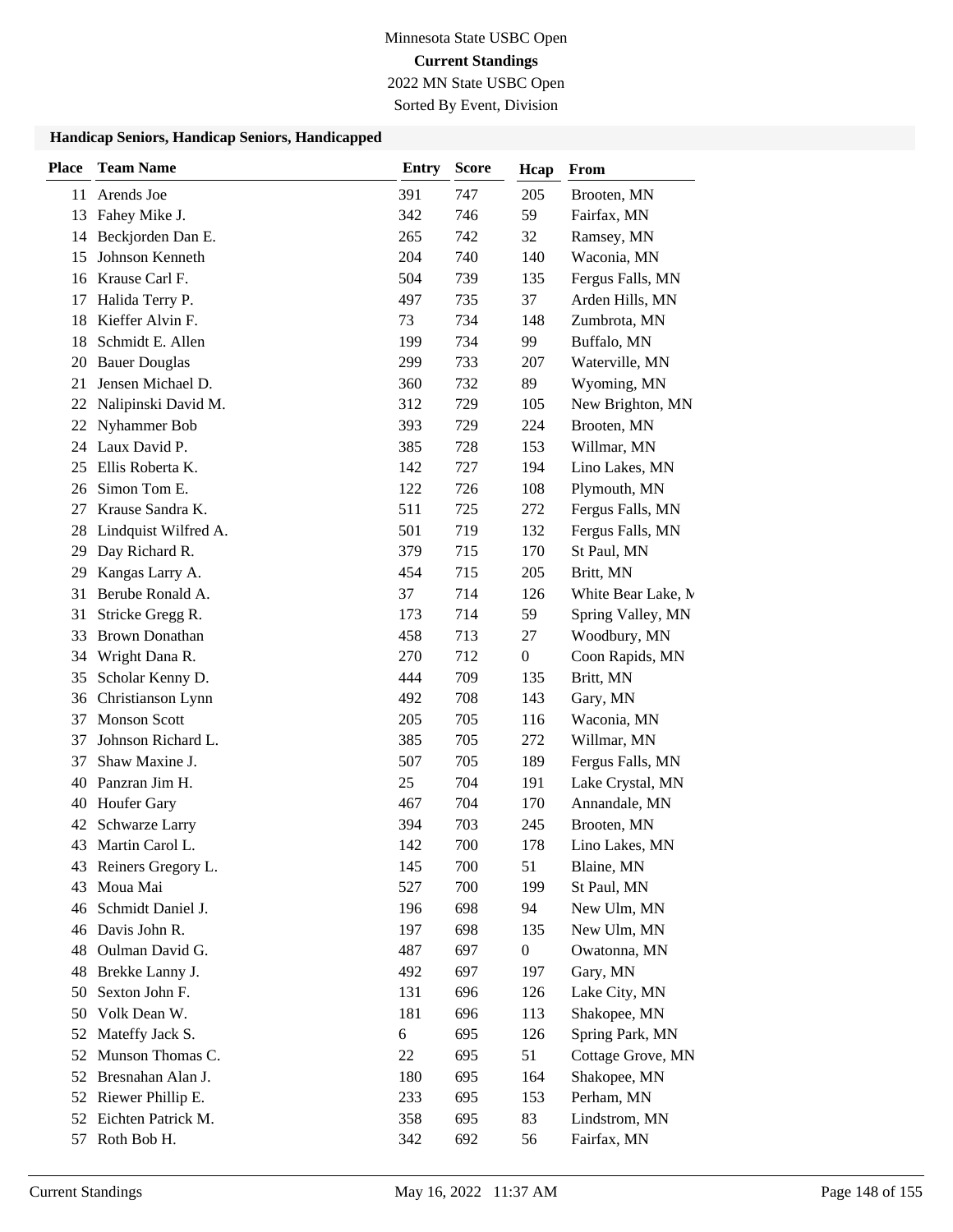2022 MN State USBC Open

Sorted By Event, Division

| <b>Place</b> | <b>Team Name</b>     | <b>Entry</b>   | <b>Score</b> | Hcap             | From               |
|--------------|----------------------|----------------|--------------|------------------|--------------------|
| 57           | Magee Jeffery A.     | 458            | 692          | 126              | Woodbury, MN       |
| 59           | Holm Paul A.         | 510            | 691          | 189              | Fergus Falls, MN   |
| 60           | <b>Stuewe Gerry</b>  | 137            | 690          | 97               | Hamburg, MN        |
| 60           | Schroepfer Steven J. | 200            | 690          | 172              | Buffalo, MN        |
| 60           | Ide Gerald D.        | 205            | 690          | 232              | Waconia, MN        |
| 60           | Corbett Thomas R.    | 399            | 690          | 24               | Maple Grove, MN    |
| 64           | Green Gary N.        | 400            | 689          | 24               | Maple Grove, MN    |
| 65           | Sumner Troy L. Jr    | 388            | 688          | 24               | Minneapolis, MN    |
| 66           | Streich Dean A.      | 143            | 687          | 86               | Lino Lakes, MN     |
| 66           | Landin Robert E.     | 386            | 687          | 218              | Willmar, MN        |
| 68           | <b>Bonde Dave</b>    | $\overline{2}$ | 685          | 78               | Brooklyn Park, MN  |
| 68           | Jochumsen Kevin R.   | 361            | 685          | 167              | North Branch, MN   |
| 68           | Stille Randy D.      | 386            | 685          | 178              | Willmar, MN        |
| 71           | May Robert J.        | 44             | 684          | 116              | Saint Charles, MN  |
| 71           | Goodwin David A.     | 122            | 684          | 110              | Plymouth, MN       |
| 71           | Petersen Tim R.      | 347            | 684          | 67               | Brooklyn Center, M |
| 74           | Gertken Chad D.      | 178            | 683          | 99               | Saint Cloud, MN    |
| 74           | Hammers Henry G.     | 181            | 683          | 197              | Shakopee, MN       |
| 74           | Bullert Brian E.     | 287            | 683          | 178              | Hutchinson, MN     |
| 77           | Smith Ronald E.      | 258            | 682          | 145              | Wahkon, MN         |
| 77           | Wilson Michelle      | 394            | 682          | 326              | Brooten, MN        |
| 79           | Wood Mike I. Jr      | $\overline{c}$ | 681          | 35               | Brooklyn Park, MN  |
| 80           | Prenot Rick G.       | 134            | 680          | 64               | Winona, MN         |
| 80           | Bushlack Douglas J.  | 152            | 680          | 121              | New Richland, MN   |
| 80           | Dokken Randy S.      | 153            | 680          | 108              | New Richland, MN   |
| 83           | Cleveland Ronald D.  | 484            | 679          | 54               | Norwood, MN        |
| 84           | Cich Jeffery A.      | 141            | 678          | 86               | Lino Lakes, MN     |
| 84           | Raymond Richard G.   | 200            | 678          | 199              | Buffalo, MN        |
| 84           | Wolfe Douglas C.     | 385            | 678          | 207              | Willmar, MN        |
| 87           | Lush Doug J.         | 385            | 676          | 321              | Willmar, MN        |
| 87           | Petrie Mark A.       | 504            | 676          | 170              | Fergus Falls, MN   |
| 89           | Loth Alan            | 270            | 675          | 62               | Coon Rapids, MN    |
|              | 89 Werner William J. | 314            | 675          | 135              | New Brighton, MN   |
| 89           | Manthey Jeff A.      | 375            | 675          | 67               | Big Lake, MN       |
| 92           | Chaska Curtis W.     | 3              | 673          | 178              | Red Wing, MN       |
|              | 92 Kessler Tom E.    | 29             | 673          | 54               | Lewiston, MN       |
| 94           | Thibodeau Bruce L.   | 199            | 672          | 197              | Buffalo, MN        |
| 95           | Nelson William J.    | 172            | 671          | 81               | Spring Valley, MN  |
| 95           | Neu Kevin A.         | 200            | 671          | 180              | Buffalo, MN        |
| 97           | Korhonen Mark J.     | 321            | 670          | 75               | Kettle River, MN   |
| 97           | Walsh Pat            | 391            | 670          | 234              | Brooten, MN        |
| 99           | Walstrom Garry T.    | 153            | 669          | 110              | New Richland, MN   |
| 99           | Metzger Steve T.     | 268            | 669          | 83               | Cambridge, MN      |
| 99           | Arndtson Scot B.     | 424            | 669          | $\boldsymbol{0}$ | Alexandria, MN     |
| 99           | Cole Marvin W.       | 512            | 669          | 178              | Fergus Falls, MN   |
| 99           | Endris Robert M.     | 514            | 669          | 170              | Fergus Falls, MN   |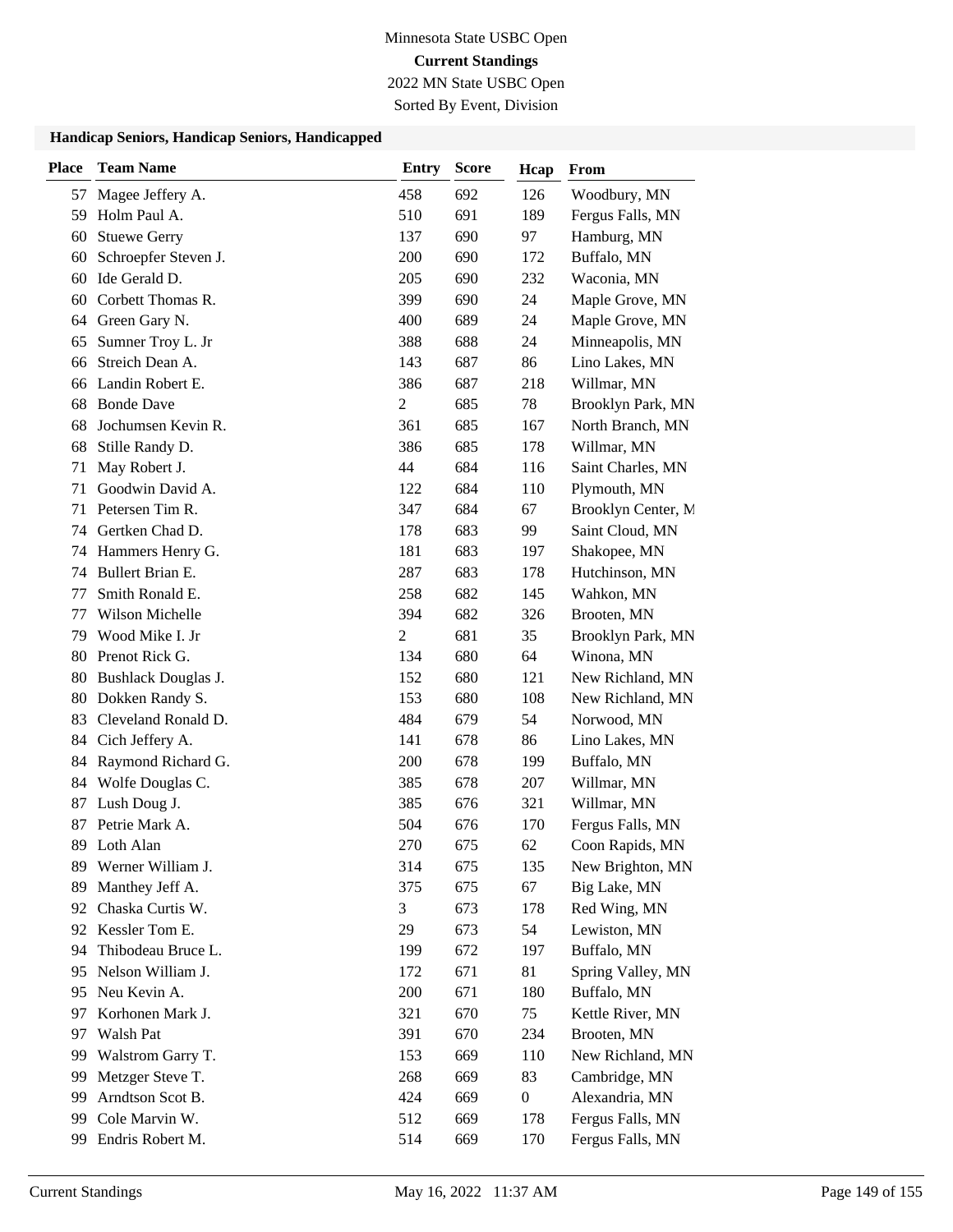2022 MN State USBC Open

Sorted By Event, Division

| <b>Place</b> | <b>Team Name</b>          | <b>Entry</b> | <b>Score</b> | Hcap | From               |
|--------------|---------------------------|--------------|--------------|------|--------------------|
|              | 99 Warren Richard D.      | 545          | 669          | 27   | Minneapolis, MN    |
| 105          | Clark Daniel L.           | 286          | 668          | 105  | Hutchinson, MN     |
| 106          | <b>Stuewe Doug</b>        | 138          | 667          | 137  | Hamburg, MN        |
| 106          | Petrie Keith A.           | 504          | 667          | 135  | Fergus Falls, MN   |
| 108          | Storm Dale E.             | 44           | 666          | 94   | Saint Charles, MN  |
| 108          | Schmidt Mary B.           | 73           | 666          | 197  | Zumbrota, MN       |
| 108          | <b>Stuewe Dale</b>        | 138          | 666          | 202  | Hamburg, MN        |
|              | 108 Martin Craig D.       | 275          | 666          | 59   | Hibbing, MN        |
| 112          | Talatala Deb K.           | 199          | 665          | 216  | Buffalo, MN        |
|              | 112 Hanson Jason A.       | 488          | 665          | 0    | Owatonna, MN       |
|              | 114 Pearse Mike           | 173          | 664          | 27   | Spring Valley, MN  |
|              | 114 Racette Tim L.        | 270          | 664          | 59   | Coon Rapids, MN    |
|              | 114 Fugleberg Doug A.     | 492          | 664          | 143  | Gary, MN           |
| 117          | Huntington James A.       | 334          | 663          | 118  | Cottage Grove, MN  |
| 117          | Schrapp Ken P.            | 542          | 663          | 37   | Maplewood, MN      |
|              | 119 Laqua Shirley M.      | 128          | 662          | 291  | Lake City, MN      |
|              | 119 Hoover David W.       | 367          | 662          | 143  | Tamarack, MN       |
| 119          | Mysliwiec Rodney R.       | 375          | 662          | 126  | Big Lake, MN       |
| 122          | Roiger Mark A.            | 197          | 661          | 116  | New Ulm, MN        |
|              | 122 Goodwin Craig D.      | 271          | 661          | 40   | Coon Rapids, MN    |
| 122          | Erb Dennis R. Jr          | 313          | 661          | 51   | New Brighton, MN   |
| 122          | Jones David J.            | 346          | 661          | 35   | Brooklyn Center, M |
| 126          | <b>Spigner Charles</b>    | 137          | 660          | 81   | Hamburg, MN        |
| 126          | Schmidt Wayne             | 206          | 660          | 191  | Waconia, MN        |
|              | 126 Bleick Barry T.       | 343          | 660          | 75   | Fairfax, MN        |
| 126          | Schmid Michael F.         | 544          | 660          | 70   | Minneapolis, MN    |
|              | 126 Lor Pao Lee           | 527          | 660          | 143  | St Paul, MN        |
|              | 131 Bryand Marcos L.      | 116          | 659          | 97   | Osseo, MN          |
| 131          | Murnane Richard J. Jr     | 379          | 659          | 45   | St Paul, MN        |
| 133          | Stoebner John R.          | 197          | 658          | 51   | New Ulm, MN        |
| 133          | Winter James M.           | 204          | 658          | 86   | Waconia, MN        |
|              | 133 Flynn Corey D.        | 432          | 658          | 35   | Delano, MN         |
|              | 133 Lindenfelser James M. | 505          | 658          | 159  | Fergus Falls, MN   |
| 137          | Lampman Nick G.           | 3            | 657          | 48   | Red Wing, MN       |
| 137          | DeJager Jon C.            | 41           | 657          | 153  | Woodbury, MN       |
| 137          | Reagan-Anderson Jody F.   | 256          | 657          | 140  | Woodbury, MN       |
| 137          | Bohn Jerald W.            | 342          | 657          | 116  | Fairfax, MN        |
|              | 141 Del Percio Anthony J. | 234          | 655          | 56   | Perham, MN         |
| 141          | Havlish Thomas V.         | 270          | 655          | 48   | Coon Rapids, MN    |
|              | 141 Jacobs Charles F.     | 305          | 655          | 229  | Plymouth, MN       |
|              | 144 Downer Robert V.      | 271          | 654          | 8    | Coon Rapids, MN    |
|              | 144 Weller Warren S.      | 465          | 654          | 118  | Annandale, MN      |
|              | 146 Busdosh Chuck         | 73           | 653          | 224  | Zumbrota, MN       |
|              | 146 Crumpler Warren H.    | 146          | 653          | 132  | Blaine, MN         |
|              | 146 Barrus Tim P.         | 234          | 653          | 129  | Perham, MN         |
|              | 146 Kennedy Ron L.        | 421          | 653          | 97   | Minneapolis, MN    |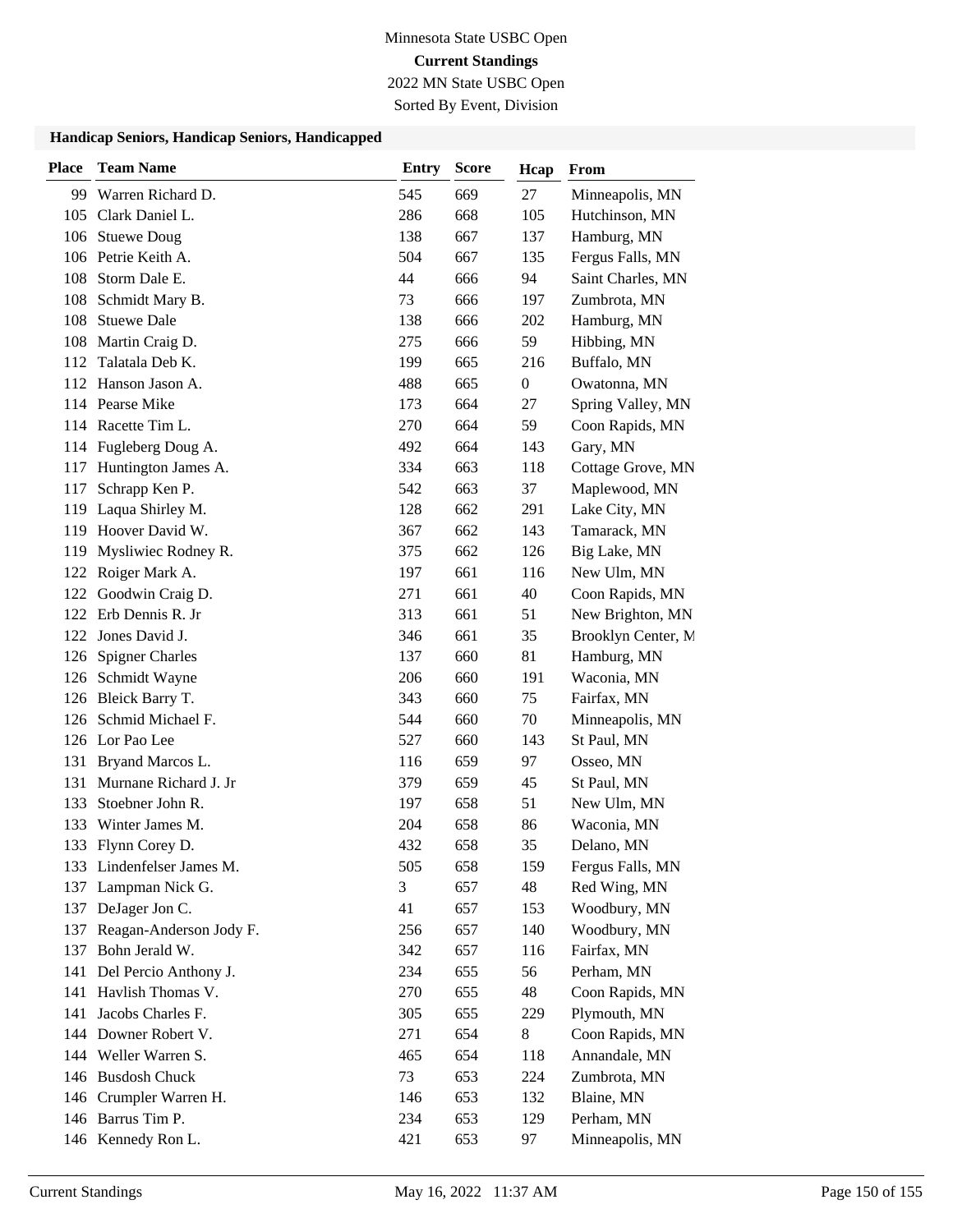2022 MN State USBC Open

Sorted By Event, Division

| <b>Place</b> | <b>Team Name</b>         | <b>Entry</b>   | <b>Score</b> | Hcap  | From               |
|--------------|--------------------------|----------------|--------------|-------|--------------------|
|              | 150 Damman Fred J.       | $\overline{c}$ | 652          | 178   | Brooklyn Park, MN  |
|              | 150 Dingmann Herb H.     | 178            | 652          | 91    | Saint Cloud, MN    |
|              | 150 Gewerth Loren D.     | 342            | 652          | 129   | Fairfax, MN        |
| 153          | <b>Timmerman Stanley</b> | 152            | 651          | 159   | New Richland, MN   |
| 153          | Edwards Scott W.         | 312            | 651          | 70    | New Brighton, MN   |
| 153          | Smith Debbie A.          | 335            | 651          | 189   | Little Falls, MN   |
| 153          | Vashaw Charles J.        | 399            | 651          | 43    | Maple Grove, MN    |
| 157          | Englerth Tim E.          | 27             | 650          | 51    | Lewiston, MN       |
| 157          | Langevin Kenneth R.      | 256            | 650          | 75    | Woodbury, MN       |
| 157          | Warmuth Lee D.           | 275            | 650          | 83    | Hibbing, MN        |
| 157          | Brunjes Avery S.         | 309            | 650          | 124   | New Brighton, MN   |
| 157          | Crane Ricky              | 492            | 650          | 164   | Gary, MN           |
| 157          | Peacock Roger D.         | 501            | 650          | 202   | Fergus Falls, MN   |
| 163          | Haus Bruce A.            | 362            | 649          | 51    | Forest Lake, MN    |
| 164          | Litzau Linda M.          | 99             | 648          | 129   | Annandale, MN      |
|              | 164 Smith Peter B.       | 117            | 648          | 83    | Osseo, MN          |
| 164          | Jacka Richard C. Sr      | 310            | 648          | 159   | New Brighton, MN   |
| 164          | Thelen Bryan M.          | 431            | 648          | 5     | Delano, MN         |
| 164          | Xiong Ge                 | 527            | 648          | 156   | St Paul, MN        |
| 169          | Honsey Mark D.           | 29             | 647          | 124   | Lewiston, MN       |
| 169          | Swanson Richard L.       | 199            | 647          | 226   | Buffalo, MN        |
| 169          | Odell Darrell R.         | 303            | 647          | 172   | Minneapolis, MN    |
| 169          | Brink Dennis A.          | 309            | 647          | 216   | New Brighton, MN   |
| 169          | Vanderwerff David A.     | 314            | 647          | 113   | New Brighton, MN   |
| 174          | Peters Kurt H.           | 36             | 646          | 124   | White Bear Lake, M |
| 174          | Johnson Bruce            | 206            | 646          | 180   | Waconia, MN        |
| 174          | <b>Terzich Scott</b>     | 274            | 646          | 86    | Hibbing, MN        |
| 174          | Eiss John M.             | 399            | 646          | 56    | Maple Grove, MN    |
| 178          | Martin Eldon O.          | 505            | 644          | 153   | Fergus Falls, MN   |
| 179          | Sommer Dave M.           | 29             | 643          | 64    | Lewiston, MN       |
| 179          | Week Michael G.          | 173            | 643          | 54    | Spring Valley, MN  |
| 179          | <b>Antonson James</b>    | 207            | 643          | 162   | Waconia. MN        |
| 179          | Spray Alan D.            | 329            | 643          | 121   | Wyoming, MN        |
| 179          | Danielson Jeff L.        | 343            | 643          | 105   | Fairfax, MN        |
| 184          | Budke Neil K.            | 175            | 642          | 113   | West Fargo, ND     |
| 184          | Sander John A.           | 362            | 642          | 186   | Forest Lake, MN    |
| 184          | Hagen Steven J.          | 503            | 642          | 172   | Fergus Falls, MN   |
| 187          | Miller Charles J.        | 37             | 641          | 153   | White Bear Lake, M |
| 187          | Ellanson Myron D.        | 108            | 641          | 270   | New Ulm, MN        |
| 187          | Imdieke Paul J.          | 305            | 641          | 180   | Plymouth, MN       |
| 190          | Houn Edward A.           | 121            | 640          | 153   | Plymouth, MN       |
| 191          | Berge Loren D.           | 28             | 639          | 67    | Lewiston, MN       |
|              | 191 Peterson Timothy C.  | 201            | 639          | $8\,$ | New Brighton, MN   |
| 191          | Vanwatermulen Jeff       | 204            | 639          | 167   | Waconia, MN        |
|              | 191 Krause Tom A.        | 447            | 639          | 145   | Britt, MN          |
|              | 191 Poelzer Clark E.     | 497            | 639          | 54    | Arden Hills, MN    |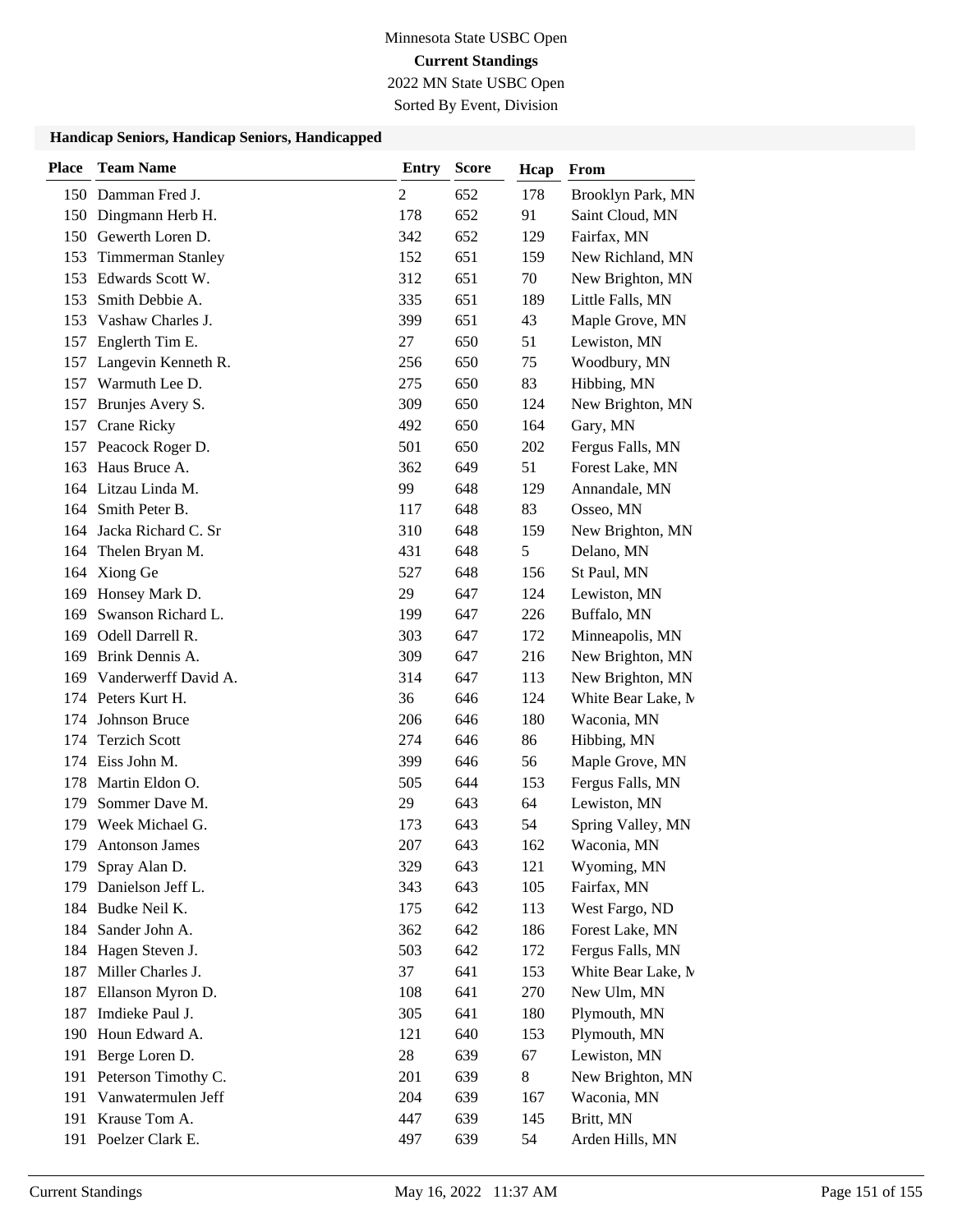2022 MN State USBC Open

Sorted By Event, Division

| <b>Place</b> | <b>Team Name</b>                  | <b>Entry</b> | <b>Score</b> | Hcap             | From                            |
|--------------|-----------------------------------|--------------|--------------|------------------|---------------------------------|
|              | 196 Pater Tim M.                  | 44           | 638          | 135              | Saint Charles, MN               |
|              | 196 Mueller Ronald T.             | 379          | 638          | 83               | St Paul, MN                     |
|              | 198 Lantto Samuel E.              | 399          | 637          | $\overline{0}$   | Maple Grove, MN                 |
|              | 198 Sodergren Scott R.            | 399          | 637          | 24               | Maple Grove, MN                 |
|              | 198 Larson Jan                    | 294          | 637          | 237              | Waseca, MN                      |
|              | 201 LeBlanc William L.            | 36           | 636          | 67               | White Bear Lake, M              |
| 201          | Sandberg Mark L.                  | 342          | 636          | 78               | Fairfax, MN                     |
| 201          | Bueng Jody D.                     | 492          | 636          | 183              | Gary, MN                        |
| 201          | Donley Michael G.                 | 515          | 636          | 118              | Fergus Falls, MN                |
| 205          | Kitchens Jim M.                   | 28           | 635          | 124              | Lewiston, MN                    |
|              | 205 Malinen Marty                 | 96           | 635          | 59               | Sartell, MN                     |
|              | 205 Vandemark Anthony J.          | 256          | 635          | 121              | Woodbury, MN                    |
| 205          | Schute Dewayne L.                 | 315          | 635          | 145              | New Brighton, MN                |
| 209          | Yant Mike J.                      | 303          | 634          | 97               | Minneapolis, MN                 |
| 209          | Norby Mike A.                     | 345          | 634          | 72               | Austin, MN                      |
| 211          | Cronin Richard J.                 | 50           | 633          | 40               | Duluth, MN                      |
| 211          | Miller Bob K.                     | 270          | 633          | 24               | Coon Rapids, MN                 |
| 211          | Kohner Steven L.                  | 349          | 633          | 32               | Chanhassen, MN                  |
| 211          | Williams Stephen B.               | 383          | 633          | 94               | Faribault, MN                   |
|              | 215 Bentz Mark S.                 | 202          | 632          | 108              | Waconia, MN                     |
| 215          | Savoy Todd W.                     | 400          | 632          | 13               | Maple Grove, MN                 |
| 215          | Kinzler Kevin E.                  | 415          | 632          | 64               | Roseville, MN                   |
| 218          | Patnode Julie A.                  | 116          | 631          | 64               | Osseo, MN                       |
|              | 218 Hill John                     | 202          | 631          | 67               | Waconia, MN                     |
| 220          | Prenot Bob E.                     | 133          | 629          | 54               | Winona, MN                      |
| 220          | Winter Dennis E.                  | 203          | 629          | 194              | Waconia, MN                     |
| 220          | Taylor William E.                 | 310          | 629          | 91               | New Brighton, MN                |
| 220          | Arcand Daniel B.                  | 355          | 629          | 137              | Forest Lake, MN                 |
|              | 220 Fuchs Todd J.                 | 374          | 629          | 67               | Big Lake, MN                    |
| 220          | Stelter Ronald F.                 | 447          | 629          | 180              | Britt, MN                       |
| 220          | Sem Donald L.                     | 501          | 629          | 167              | Fergus Falls, MN                |
| 227          | Shaffer David A.                  | 321          | 628          | 51               | Kettle River, MN                |
| 227          | Reich Don R.<br>Nienaber Scott R. | 367          | 628<br>628   | 62<br>70         | Tamarack, MN                    |
| 227          | 230 Lahlum Daniel C.              | 415<br>141   | 627          | 35               | Roseville, MN<br>Lino Lakes, MN |
|              | 230 Neu Lee A.                    | 200          | 627          | 237              | Buffalo, MN                     |
| 230          | May James                         | 207          | 627          | 226              | Waconia, MN                     |
| 230          | Rhuby Shane L.                    | 258          | 627          | 81               | Wahkon, MN                      |
|              | 234 Reuter Carl J.                | 73           | 626          | 129              | Zumbrota, MN                    |
|              | 234 Franks Dale P.                | 440          | 626          | 89               | Britt, MN                       |
|              | 236 Haus Mark J.                  | 362          | 625          | 137              | Forest Lake, MN                 |
| 236          | Bock Daniel L.                    | 487          | 625          | $\boldsymbol{0}$ | Owatonna, MN                    |
| 238          | Spronk Delwyn D.                  | 383          | 624          | 108              | Faribault, MN                   |
|              | 238 Hommes John M.                | 483          | 624          | $\boldsymbol{0}$ | Norwood, MN                     |
| 240          | Stachowski Kurt M.                | 37           | 623          | 180              | White Bear Lake, M              |
|              | 240 Gertken Brett E.              | 178          | 623          | 56               | Saint Cloud, MN                 |
|              |                                   |              |              |                  |                                 |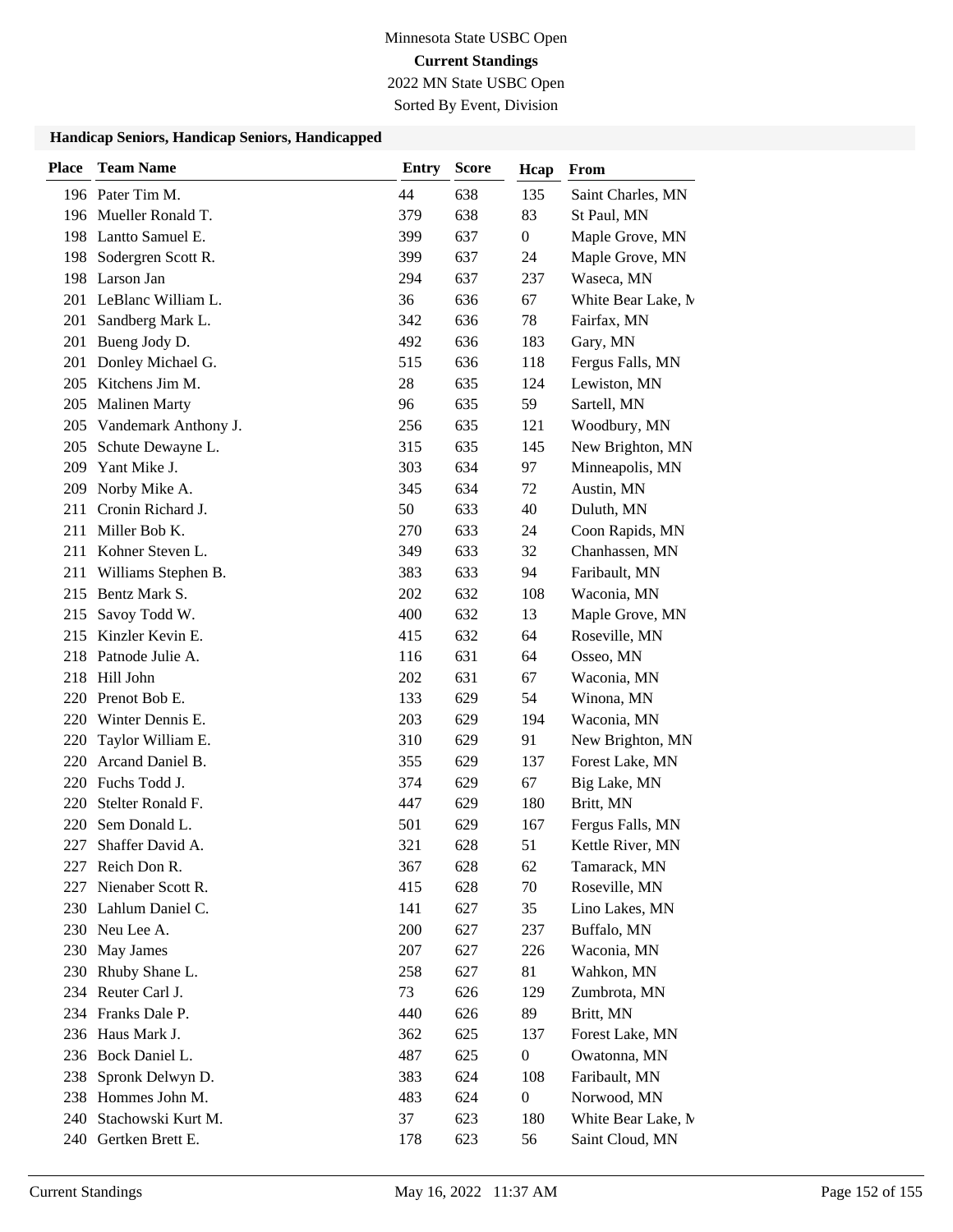2022 MN State USBC Open

Sorted By Event, Division

| <b>Place</b> | <b>Team Name</b>         | <b>Entry</b> | <b>Score</b> | Hcap             | From               |
|--------------|--------------------------|--------------|--------------|------------------|--------------------|
|              | 240 Lackner Ronald E.    | 454          | 623          | 221              | Britt, MN          |
| 240          | Strande Arvid R.         | 505          | 623          | 113              | Fergus Falls, MN   |
|              | 244 Stusynski William M. | 121          | 622          | 148              | Plymouth, MN       |
| 244          | Techar James R.          | 446          | 622          | 145              | Britt, MN          |
| 244          | Henk Rick L.             | 544          | 622          | 45               | Minneapolis, MN    |
| 247          | Pfeifer Jeff A.          | 122          | 621          | 116              | Plymouth, MN       |
| 247          | Nelson Larry D.          | 314          | 621          | 16               | New Brighton, MN   |
|              | 247 Lavacot Francis D.   | 358          | 621          | 108              | Lindstrom, MN      |
| 247          | Peterson Robert J.       | 543          | 621          | 67               | Alexandria, MN     |
| 251          | Kuhn Roger D.            | 333          | 620          | 135              | Cottage Grove, MN  |
| 251          | Alexander Tim J.         | 542          | 620          | 78               | Maplewood, MN      |
|              | 253 Crews Daniel B.      | 375          | 619          | 54               | Big Lake, MN       |
| 253          | Wirz Michael             | 483          | 619          | $\boldsymbol{0}$ | Norwood, MN        |
| 255          | White Russell R.         | 130          | 618          | 32               | Little Canda, MI   |
|              | 255 Lovelace Mike R.     | 234          | 618          | 97               | Perham, MN         |
|              | 255 Lewis Dan K.         | 313          | 618          | 70               | New Brighton, MN   |
|              | 255 Rardin Bradley A.    | 350          | 618          | 129              | Chanhassen, MN     |
| 259          | Berg Daniel M.           | 36           | 617          | 78               | White Bear Lake, M |
| 260          | Greenhalgh Tom G.        | 146          | 616          | 132              | Blaine, MN         |
| 261          | Callahan Theresa K.      | 99           | 614          | 259              | Annandale, MN      |
| 261          | Woehler John R.          | 288          | 614          | 202              | Hutchinson, MN     |
| 261          | Olive Michael A.         | 350          | 614          | 45               | Chanhassen, MN     |
| 264          | O'Reilly James P.        | 301          | 613          | 72               | Wabasha, MN        |
| 265          | Gunther Kevin V.         | 152          | 612          | 167              | New Richland, MN   |
|              | 265 Peacock Shirley A.   | 516          | 612          | 264              | Fergus Falls, MN   |
| 267          | Splinter Gene R.         | 111          | 611          | 78               | New Ulm, MN        |
| 267          | Lang Jeff A.             | 168          | 611          | 143              | Chaska, MN         |
| 267          | Selby Mark A.            | 309          | 611          | 75               | New Brighton, MN   |
| 267          | Corbett Casey P.         | 355          | 611          | 143              | Forest Lake, MN    |
| 271          | Holmes Keith J.          | 374          | 610          | 91               | Big Lake, MN       |
| 271          | Langer Dan A.            | 488          | 610          | $\boldsymbol{0}$ | Owatonna, MN       |
|              | 273 Fleahman Gary D.     | 179          | 609          | 143              | Saint Cloud, MN    |
|              | 273 Van Deest Larkin D.  | 196          | 609          | 91               | New Ulm, MN        |
| 273          | Lyons Dean W.            | 523          | 609          | 224              | Crystal, MN        |
|              | 276 Porcaro Paul J.      | 473          | 608          | 32               | Wheaton, MN        |
| 277          | Drake Kevin R.           | 28           | 607          | 110              | Lewiston, MN       |
| 277          | Brueggemeier Brad A.     | 203          | 607          | 94               | Waconia, MN        |
| 277          | True Norman G.           | 309          | 607          | 137              | New Brighton, MN   |
| 280          | Littlefield Jeremy J.    | 44           | 606          | 99               | Saint Charles, MN  |
| 280          | Briesemeister Gary V.    | 163          | 606          | 83               | Cokato, MN         |
| 280          | Walters Tod              | 349          | 606          | 8                | Chanhassen, MN     |
| 280          | Zimpel Brian T.          | 368          | 606          | 137              | Tamarack, MN       |
| 280          | Bauer Robert A.          | 536          | 606          | 10               | Champlin, MN       |
| 285          | Smith Jeffrey S.         | 180          | 605          | 172              | Shakopee, MN       |
|              | 285 Faerber William V.   | 542          | 605          | $\boldsymbol{0}$ | Maplewood, MN      |
| 287          | Timmerman Brian A.       | 275          | 604          | 45               | Hibbing, MN        |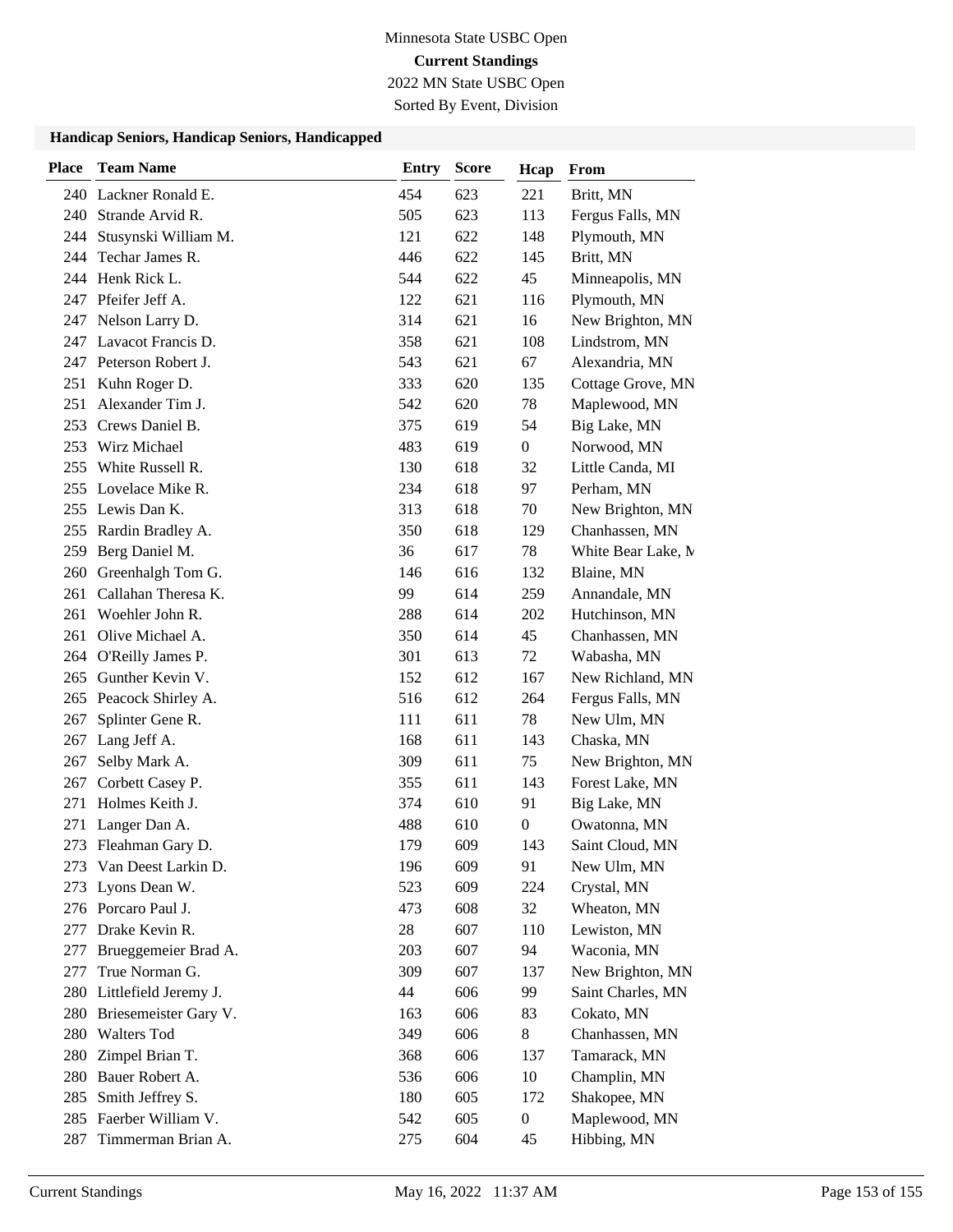2022 MN State USBC Open

Sorted By Event, Division

| <b>Place</b> | <b>Team Name</b>           | Entry | <b>Score</b> | Hcap             | From              |
|--------------|----------------------------|-------|--------------|------------------|-------------------|
| 287          | Xiong Khu M.               | 527   | 604          | 191              | St Paul, MN       |
| 289          | Will Ronald                | 205   | 603          | 226              | Waconia, MN       |
| 289          | Jensen Robert V.           | 303   | 603          | 54               | Minneapolis, MN   |
| 289          | Netland Arlen              | 394   | 603          | 216              | Brooten, MN       |
| 289          | Holets Ron D.              | 431   | 603          | 70               | Delano, MN        |
| 289          | Jones Thomas P.            | 483   | 603          | 21               | Norwood, MN       |
|              | 294 Bryand Ann L.          | 116   | 601          | 167              | Osseo, MN         |
|              | 294 Kelm Timothy R.        | 355   | 601          | 48               | Forest Lake, MN   |
|              | 294 Olson Jon E.           | 417   | 601          | 162              | Willmar, MN       |
| 297          | Callahan Randy S.          | 99    | 600          | 105              | Annandale, MN     |
|              | 297 McCullough Greg W.     | 234   | 600          | 29               | Perham, MN        |
| 297          | Mitchell Dave A.           | 498   | 600          | $\boldsymbol{0}$ | Arden Hills, MN   |
| 300          | Anderson Roger A.          | 314   | 599          | 91               | New Brighton, MN  |
| 300          | Widseth Michael J.         | 368   | 599          | 99               | Tamarack, MN      |
| 300          | Baker Gerald D.            | 469   | 599          | 32               | Duluth, MN        |
|              | 303 Barthel Larry R.       | 6     | 598          | 102              | Spring Park, MN   |
| 303          | Schroeder Greg A.          | 145   | 598          | 67               | Blaine, MN        |
| 303          | Davis Scott A.             | 271   | 598          | 35               | Coon Rapids, MN   |
| 303          | Wenzel Jeffrey             | 544   | 598          | 27               | Minneapolis, MN   |
| 307          | Stoltz Joseph A.           | 117   | 597          | 64               | Osseo, MN         |
| 308          | <b>Bischoff Michael G.</b> | 19    | 596          | 37               | Bloomington, MN   |
| 308          | Spicer Timothy M.          | 117   | 596          | 108              | Osseo, MN         |
| 308          | Tamminen Larry J.          | 121   | 596          | 110              | Plymouth, MN      |
|              | 308 Hay David W.           | 268   | 596          | 151              | Cambridge, MN     |
|              | 312 Pohl Scott A.          | 400   | 595          | $\boldsymbol{0}$ | Maple Grove, MN   |
| 313          | Hollman David R.           | 457   | 594          | 35               | Woodbury, MN      |
| 313          | Bordson David L.           | 497   | 594          | 43               | Arden Hills, MN   |
|              | 315 Behnke Joey C.         | 206   | 593          | 99               | Waconia, MN       |
| 316          | Whiting Al                 | 41    | 592          | 91               | Woodbury, MN      |
| 317          | Walther Wallace C.         | 96    | 591          | 108              | Sartell, MN       |
| 317          | Schroepfer Karen B.        | 200   | 591          | 256              | Buffalo, MN       |
|              | 317 Fredrickson Mark A.    | 515   | 591          | 121              | Fergus Falls, MN  |
|              | 320 Rasmussen Gary S.      | 204   | 590          | 108              | Waconia, MN       |
| 320          | Baruth Steve S.            | 374   | 590          | $\overline{c}$   | Big Lake, MN      |
|              | 322 Bormann Larry E.       | 201   | 589          | 51               | New Brighton, MN  |
|              | 323 Knapp Kehan R.         | 149   | 588          | 180              | Spring Valley, MN |
|              | 324 Lindenfelser Tom F.    | 505   | 586          | 113              | Fergus Falls, MN  |
|              | 325 DeGroot Arthur G. Jr   | 383   | 585          | 70               | Faribault, MN     |
|              | 326 Fenske David A.        | 44    | 584          | 108              | Saint Charles, MN |
| 326          | Whiteaker Ronald F.        | 345   | 584          | 75               | Austin, MN        |
| 328          | Bigelow Robert C.          | 28    | 583          | 91               | Lewiston, MN      |
| 328          | Smith James W.             | 335   | 583          | 110              | Little Falls, MN  |
| 330          | Schmitt Gary M.            | 96    | 581          | 51               | Sartell, MN       |
|              | 330 Forshee Shawn          | 181   | 581          | 132              | Shakopee, MN      |
|              | 332 Bleick Brett L.        | 343   | 579          | 48               | Fairfax, MN       |
|              | 332 Hanke Kurt A.          | 498   | 579          | 21               | Arden Hills, MN   |